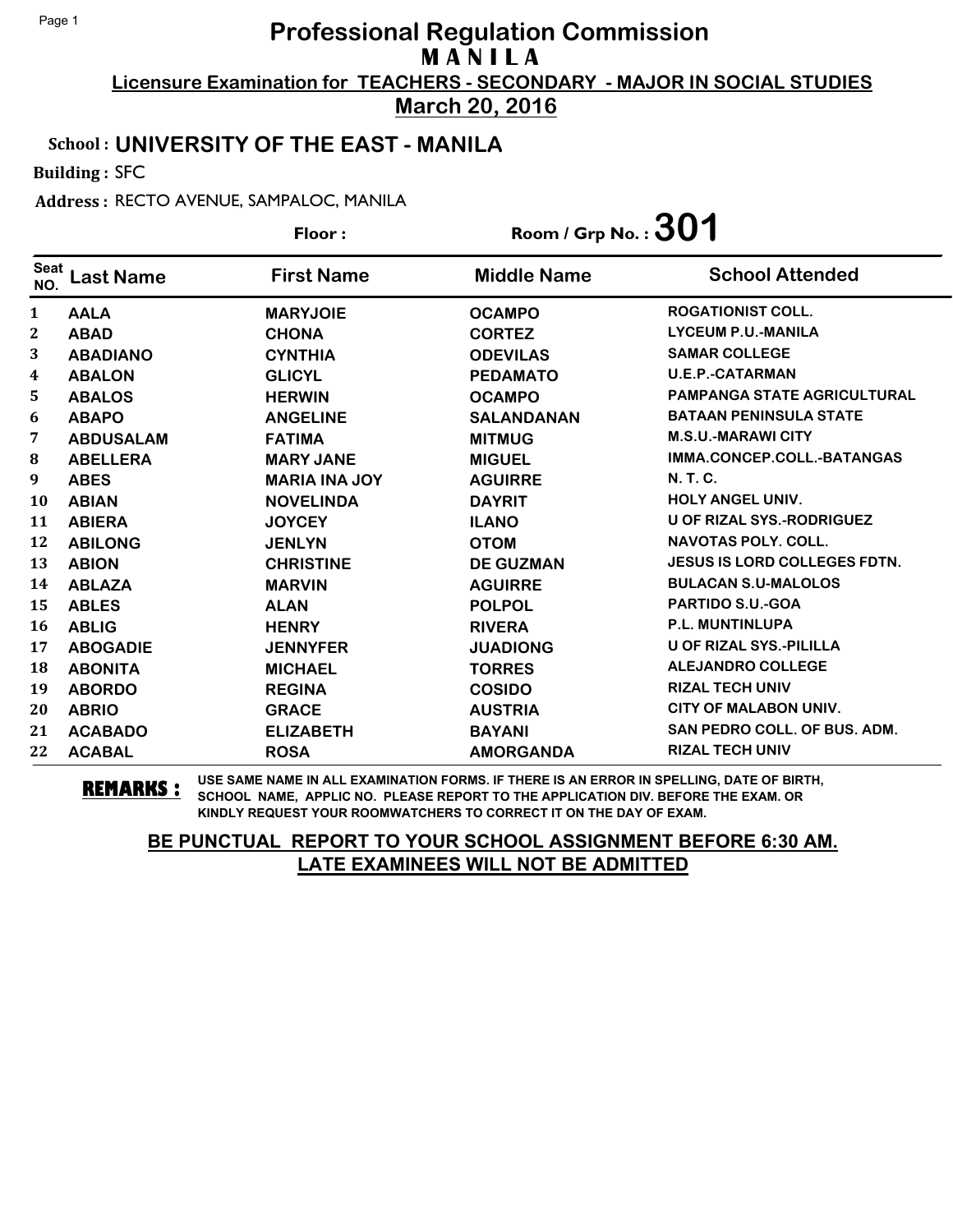**March 20, 2016**

### School : **UNIVERSITY OF THE EAST - MANILA**

Building : SFC

Address : RECTO AVENUE, SAMPALOC, MANILA

|                    |                  | Floor:                               | Room / Grp No. : $302$ |                                         |
|--------------------|------------------|--------------------------------------|------------------------|-----------------------------------------|
| <b>Seat</b><br>NO. | <b>Last Name</b> | <b>First Name</b>                    | <b>Middle Name</b>     | <b>School Attended</b>                  |
| 1                  | <b>ACAR</b>      | <b>CRESELIE</b>                      | <b>GARAY</b>           | P.L. PASAY                              |
| 2                  | <b>ACCAD</b>     | <b>GRETCHEN</b>                      | <b>BAUTISTA</b>        | <b>CAVITE STATE UNIVERSITY-IMUS</b>     |
| 3                  | <b>ACEBRON</b>   | <b>BEEJEAN</b>                       | <b>FROILAN</b>         | OL OF FATIMA-ANTIPOLO CITY              |
| 4                  | <b>ACHASO</b>    | <b>CHRISTINE</b>                     | <b>DOTON</b>           | PHIL.CAMBRIDGE SCH L.A.S.B.T            |
| 5.                 | <b>ACOSTA</b>    | <b>JOHNELL</b>                       | <b>DELA CRUZ</b>       | UNIVERSITY OF CALOOCAN CITY(for. CC     |
| 6                  | <b>ACOT</b>      | <b>MARY YETLET</b>                   | <b>ESCOTE</b>          | OL OF FATIMA-ANTIPOLO CITY              |
| 7                  | <b>ACUÑA</b>     | <b>MARJORIE</b>                      | <b>ANGOLUAN</b>        | <b>U OF RIZAL SYS.-MORONG</b>           |
| 8                  | <b>ADALIM</b>    | <b>JONATHAN</b>                      | <b>PALAD</b>           | UNIVERSITY OF CALOOCAN CITY(for. CC     |
| 9                  | <b>ADANZA</b>    | <b>ABEGUEL</b>                       | <b>CHAN</b>            | <b>COL DE LAS NAVAS</b>                 |
| <b>10</b>          | <b>ADARAYAN</b>  | <b>MARILYN</b>                       | <b>TEPACE</b>          | <b>CAVITE S.U.-INDANG</b>               |
| 11                 | <b>ADDAWE</b>    | <b>KAREN</b>                         | <b>BINALAY</b>         | <b>ST.MARY'S UNIV-BAYOMBONG</b>         |
| 12                 | <b>ADIGUE</b>    | <b>RUBY JANE</b>                     | <b>CEDAMON</b>         | <b>EASTERN SAMAR STATE U - CAN-AVID</b> |
| 13                 | <b>ADONIS</b>    | <b>MARJORIE</b>                      | <b>STA.ANA</b>         | <b>U OF RIZAL SYS.-RODRIGUEZ</b>        |
| 14                 | <b>ADRE</b>      | <b>PAULINE</b>                       | <b>ALVAREZ</b>         | <b>U.P.-DILIMAN</b>                     |
| 15                 | <b>ADRIANO</b>   | <b>CATHLEEN</b>                      | <b>SANTOS</b>          | <b>ICCT CFI</b>                         |
| 16                 | <b>ADRIANO</b>   | <b>MA. YVONNE ENRIQUETTABANGAYAN</b> |                        | <b>P.L. MANILA</b>                      |
| 17                 | <b>ADRICULA</b>  | <b>JESSICA</b>                       | <b>DIONCO</b>          | <b>MT.CARMEL COLL.-BALER</b>            |
| 18                 | <b>ADVINCULA</b> | <b>MARISSA</b>                       | <b>MEDINO</b>          | <b>LEYTE COLLEGES</b>                   |
| 19                 | <b>AGAD</b>      | <b>RUBY ROSE</b>                     | <b>CLEMENTE</b>        | <b>BATAAN PENINSULA STATE</b>           |
| 20                 | <b>AGARPAO</b>   | <b>DIANA</b>                         | <b>VENTURA</b>         | UNIV.OF THE CORDILLERAS                 |
| 21                 | <b>AGBISIT</b>   | <b>LANA SHEREEN</b>                  | <b>DOMINGO</b>         | C.D.S.J.D.L.-INTRAMUROS                 |
| 22                 | <b>AGDAMAG</b>   | <b>ROWENA</b>                        | <b>MATEO</b>           | TOMAS CLAUDIO MEM.                      |

**REMARKS :** USE SAME NAME IN ALL EXAMINATION FORMS. IF THERE IS AN ERROR IN SPELLING, DATE OF BIRTH, SCHOOL NAME, APPLIC NO. PLEASE REPORT TO THE APPLICATION DIV. BEFORE THE EXAM. OR KINDLY REQUEST YOUR ROOMWATCHERS TO CORRECT IT ON THE DAY OF EXAM.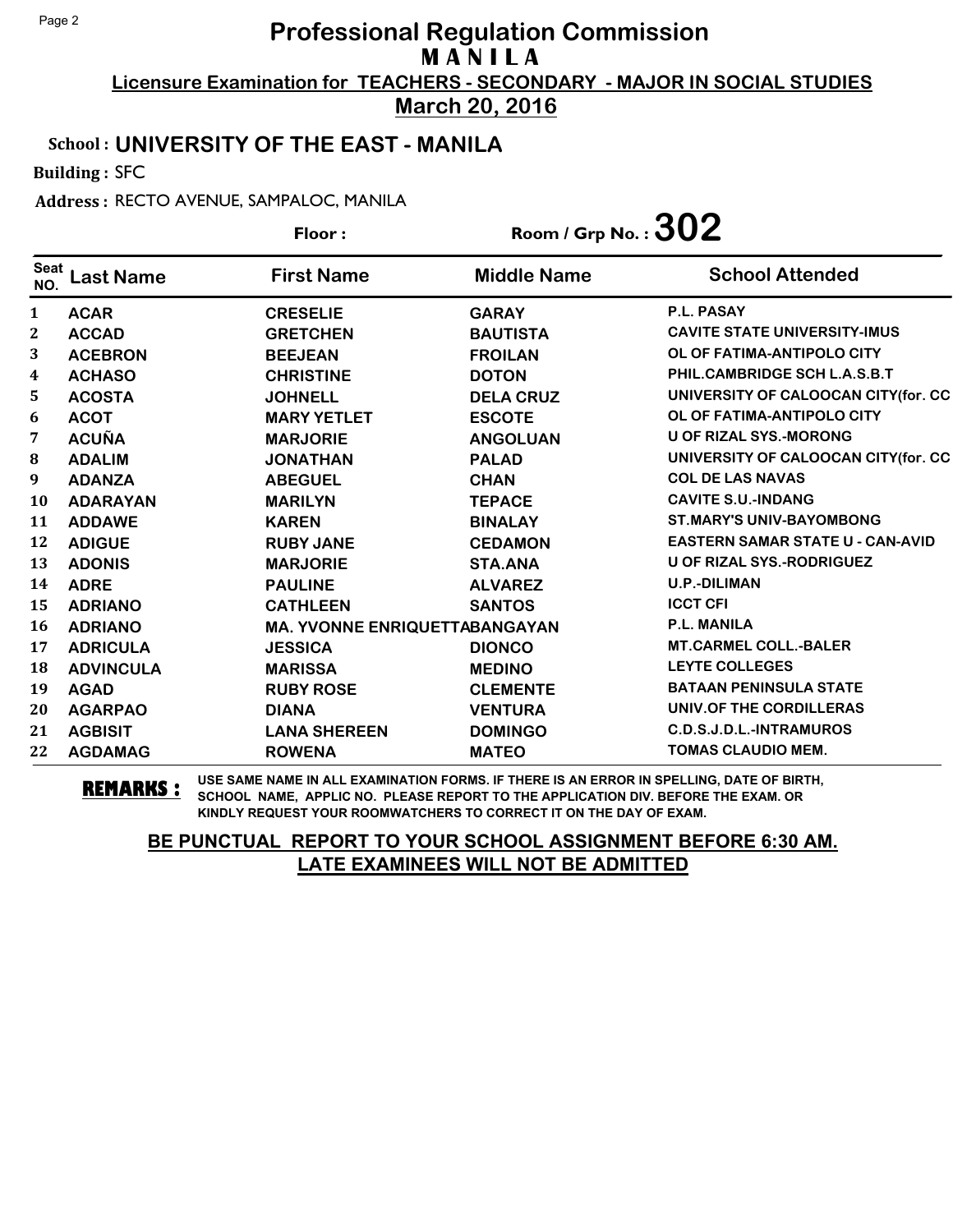**March 20, 2016**

#### School : **UNIVERSITY OF THE EAST - MANILA**

Building : SFC

Address : RECTO AVENUE, SAMPALOC, MANILA

|                         |                  | Floor:              | Room / Grp No. : $303$ |                                     |
|-------------------------|------------------|---------------------|------------------------|-------------------------------------|
| <b>Seat</b><br>NO.      | <b>Last Name</b> | <b>First Name</b>   | <b>Middle Name</b>     | <b>School Attended</b>              |
| 1                       | <b>AGEAS</b>     | <b>EDIE</b>         | <b>TINAYTINA</b>       | <b>MEDINA FDTN. COLL.</b>           |
| 2                       | <b>AGNAS</b>     | <b>TERRY</b>        | <b>VARGAS</b>          | PARTIDO S.U.-GOA                    |
| 3                       | <b>AGOO</b>      | <b>JACQUELINE</b>   | <b>LANGOTE</b>         | <b>T.I P.-Q.C.</b>                  |
| $\overline{\mathbf{4}}$ | <b>AGOR</b>      | <b>DAISYRIE</b>     | <b>GAGUCAS</b>         | <b>BULACAN S.U-MALOLOS</b>          |
| 5.                      | <b>AGPALASIN</b> | <b>ARJEEP</b>       | <b>SOLO</b>            | <b>OLIVAREZ COLLEGE</b>             |
| 6                       | <b>AGUADO</b>    | <b>MARICEL</b>      | <b>MADALI</b>          | <b>ROXAS COLLEGE-ROXAS</b>          |
| 7                       | <b>AGUDA</b>     | <b>JOSIE</b>        | <b>DELA CRUZ</b>       | T.I.P.-MANILA                       |
| 8                       | <b>AGUDO</b>     | <b>MARIA AMOR</b>   | <b>LLENA</b>           | <b>COLUMBAN COLL.-OLONGAPO CITY</b> |
| 9                       | <b>AGUILAR</b>   | <b>KRIS</b>         | <b>TEJOSO</b>          | <b>BULACAN S.U-MALOLOS</b>          |
| <b>10</b>               | <b>AGUILAR</b>   | <b>ROCHELLE</b>     | <b>SOTTO</b>           | UNIVERSITY OF CALOOCAN CITY(for. CC |
| 11                      | <b>AGUINALDO</b> | <b>AISA MARIE</b>   | <b>ESPERO</b>          | P.N.U.-ISABELA                      |
| 12                      | <b>AGUIRRE</b>   | <b>JANCENT</b>      | <b>TORINO</b>          | UNIV.OF LA SALETTE-SANTIAGO         |
| 13                      | <b>AGUIRRE</b>   | <b>PILAR</b>        | <b>GAOGAO</b>          | <b>PAMANTASAN NG CABUYAO</b>        |
| 14                      | <b>AGUIRRE</b>   | <b>ROSCEL</b>       | <b>MAGANA</b>          | <b>U OF RIZAL SYS.-TANAY</b>        |
| 15                      | <b>AGUSTIN</b>   | <b>ELIZABETH</b>    | <b>UMEREZ</b>          | <b>GORDON COLL.</b>                 |
| 16                      | <b>AGUSTIN</b>   | <b>FLORIDA</b>      | <b>CAUNGCA</b>         | <b>ROXAS COLLEGE-ROXAS</b>          |
| 17                      | <b>AGUSTIN</b>   | <b>JAIME</b>        | <b>DELA CRUZ</b>       | <b>J.RIZAL UNIV.</b>                |
| 18                      | <b>AGUSTIN</b>   | <b>MARY JEAN</b>    | <b>LOPEZ</b>           | <b>WORLD CITY-GUIMBA, INC(for.</b>  |
| 19                      | <b>AGUSTIN</b>   | <b>MERLY</b>        | <b>PABLO</b>           | M.C.U.-CALOOCAN                     |
| 20                      | <b>AIDASANI</b>  | <b>BENITA</b>       | <b>CASTUCIANO</b>      | <b>ARELLANO UNIV-MANILA</b>         |
| 21                      | <b>ALAB</b>      | <b>SARAH JANE</b>   | <b>VILLANUEVA</b>      | IMMA.CONCEP.COLL.-BATANGAS          |
| 22                      | <b>ALABA</b>     | <b>BABIE SIMLIE</b> | <b>CUARTERO</b>        | <b>ST.VINCENT DE PAUL</b>           |

**REMARKS :** USE SAME NAME IN ALL EXAMINATION FORMS. IF THERE IS AN ERROR IN SPELLING, DATE OF BIRTH, SCHOOL NAME, APPLIC NO. PLEASE REPORT TO THE APPLICATION DIV. BEFORE THE EXAM. OR KINDLY REQUEST YOUR ROOMWATCHERS TO CORRECT IT ON THE DAY OF EXAM.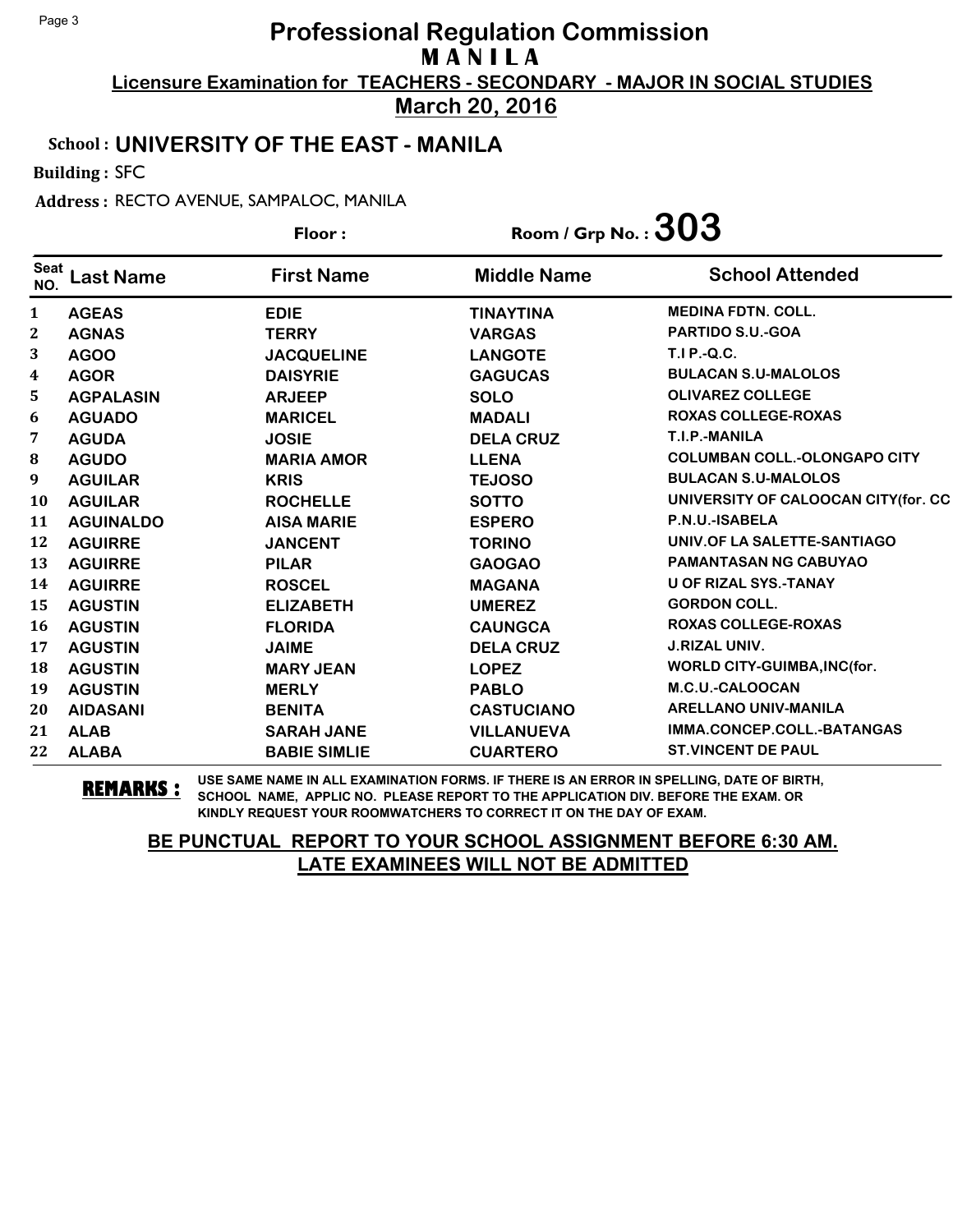**March 20, 2016**

#### School : **UNIVERSITY OF THE EAST - MANILA**

Building : SFC

Address : RECTO AVENUE, SAMPALOC, MANILA

|                    |                  | Floor:               | Room / Grp No. : $304$ |                                     |
|--------------------|------------------|----------------------|------------------------|-------------------------------------|
| <b>Seat</b><br>NO. | <b>Last Name</b> | <b>First Name</b>    | <b>Middle Name</b>     | <b>School Attended</b>              |
| 1                  | <b>ALAJAR</b>    | <b>MARY GRACE</b>    | <b>BIE</b>             | <b>FEU-MANILA</b>                   |
| $\mathbf{2}$       | <b>ALARCON</b>   | <b>PHILIP</b>        | <b>MARINAS</b>         | $C, C, P$ .                         |
| 3                  | <b>ALARDE</b>    | <b>MARIBEL</b>       | <b>MELENDRES</b>       | <b>CAMARINES NORTE S.C.-DAET</b>    |
| 4                  | <b>ALBAIS</b>    | <b>DASHIELL</b>      | <b>BENDICIO</b>        | <b>ADAMSON UNIVERSITY</b>           |
| 5                  | <b>ALBARICO</b>  | <b>KIEV</b>          | <b>CERRERO</b>         | D.L.S.U.-DASMARIÑAS                 |
| 6                  | <b>ALBEZA</b>    | <b>RACHEL ANNE</b>   | <b>EMPUESTO</b>        | <b>U OF RIZAL SYS.-RODRIGUEZ</b>    |
| 7                  | <b>ALCANTARA</b> | <b>JOHN PETER</b>    | <b>RAMOS</b>           | <b>TOMAS CLAUDIO MEM.</b>           |
| 8                  | <b>ALCANTARA</b> | <b>MAUREEN</b>       | <b>BAUTISTA</b>        | <b>U.E.-MANILA</b>                  |
| 9                  | <b>ALCARAZ</b>   | <b>MICHAEL</b>       | <b>BALANE</b>          | <b>QUEZEN ACADEMY-BULAN</b>         |
| <b>10</b>          | <b>ALCOTAS</b>   | <b>LORMINA</b>       | <b>UBALDE</b>          | <b>CAVITE S.U.-INDANG</b>           |
| 11                 | <b>ALCUETAS</b>  | <b>REA MAE</b>       | <b>REGALADO</b>        | <b>U DE MANILA (for.CCM)</b>        |
| 12                 | <b>ALE</b>       | <b>MARICEL</b>       | <b>ANDRADE</b>         | <b>P.L. MANILA</b>                  |
| 13                 | <b>ALEGA</b>     | <b>ANNALISA</b>      | <b>ARCILLA</b>         | UNIV.OF NVA. CACERES                |
| 14                 | <b>ALEGADO</b>   | <b>MAYA</b>          | <b>SADANGUIL</b>       | <b>NORTHWESTERN UNIV.</b>           |
| 15                 | <b>ALEGRE</b>    | <b>EVANGELINE</b>    | <b>AGUA</b>            | P.U.P.-STA. MESA                    |
| 16                 | <b>ALEGRE</b>    | <b>KOLLETE</b>       | <b>SAN JUAN</b>        | <b>TOMAS CLAUDIO MEM.</b>           |
| 17                 | <b>ALEGRE</b>    | <b>SINATA TREECE</b> | <b>PACLEB</b>          | <b>STI-CALOOCAN</b>                 |
| 18                 | <b>ALEJANDRO</b> | <b>MA. NESSET</b>    | <b>DE JESUS</b>        | OL OF FATIMA-ANTIPOLO CITY          |
| 19                 | <b>ALEJO</b>     | <b>MARIE SHIELA</b>  | <b>SANTOS</b>          | <b>C.E.U.-MANILA</b>                |
| 20                 | <b>ALFONSO</b>   | <b>JEFFREY</b>       | <b>FABIAN</b>          | <b>C.E.U.-MALOLOS</b>               |
| 21                 | <b>ALI</b>       | <b>ALMERAH</b>       | <b>MACAO</b>           | <b>SENATOR NINOY AQUINO COLLEGE</b> |
| 22                 | <b>ALI</b>       | <b>JOHANISA</b>      | <b>CAHAR</b>           | <b>ILIGAN CAPITOL COL.</b>          |

**REMARKS :** USE SAME NAME IN ALL EXAMINATION FORMS. IF THERE IS AN ERROR IN SPELLING, DATE OF BIRTH, SCHOOL NAME, APPLIC NO. PLEASE REPORT TO THE APPLICATION DIV. BEFORE THE EXAM. OR KINDLY REQUEST YOUR ROOMWATCHERS TO CORRECT IT ON THE DAY OF EXAM.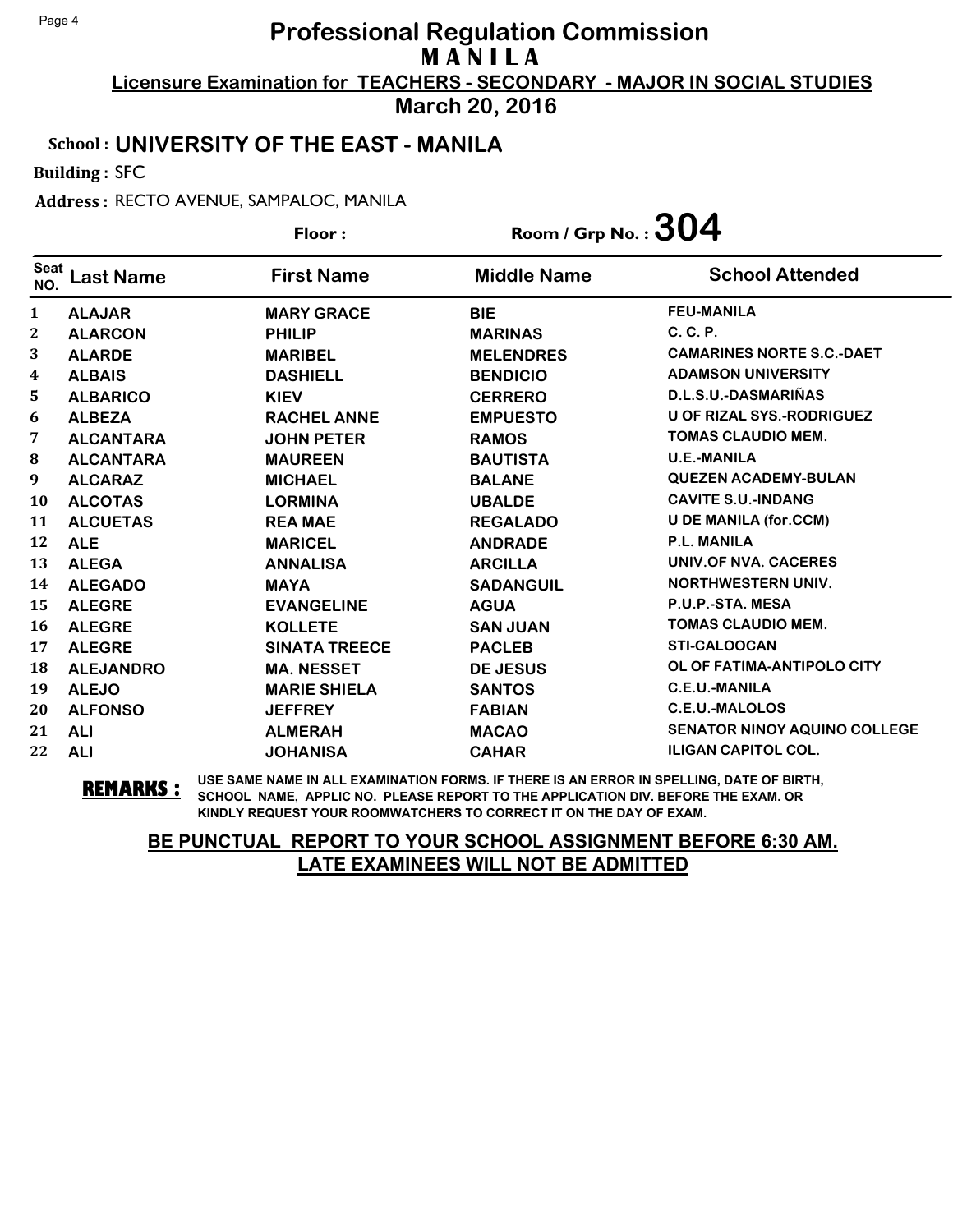**March 20, 2016**

#### School : **UNIVERSITY OF THE EAST - MANILA**

Building : SFC

Address : RECTO AVENUE, SAMPALOC, MANILA

|                    |                  | Floor:                | Room / Grp No. : $305$ |                                    |
|--------------------|------------------|-----------------------|------------------------|------------------------------------|
| <b>Seat</b><br>NO. | <b>Last Name</b> | <b>First Name</b>     | <b>Middle Name</b>     | <b>School Attended</b>             |
| 1                  | <b>ALICO</b>     | <b>IRISH CLAUDINE</b> | <b>ESTANISLAO</b>      | <b>LAGUNA STATE POLYTECHNIC</b>    |
| $\boldsymbol{2}$   | <b>ALILING</b>   | <b>CATHERINE JOY</b>  | <b>BARANDINO</b>       | <b>RIZAL COLL.-TAAL</b>            |
| 3                  | <b>ALINIO</b>    | <b>FRANCISCO</b>      | <b>HERNANDEZ</b>       | <b>UNIV.OF BATANGAS</b>            |
| 4                  | <b>ALISING</b>   | <b>EVITA</b>          | <b>ADAN</b>            | P.U.P.-STA. MESA                   |
| 5                  | <b>ALMENDRAL</b> | <b>VIKKI LOU</b>      | <b>POTENCIANO</b>      | <b>ST.MICHAEL'S COLL.-BINAN</b>    |
| 6                  | <b>ALMIRA</b>    | <b>JEANY</b>          | <b>ABELLA</b>          | <b>P.L. MUNTINLUPA</b>             |
| 7                  | <b>ALONZO</b>    | <b>ARISH LOU</b>      | <b>MASE</b>            | <b>FILAMER CHRISTIAN</b>           |
| 8                  | <b>ALONZO</b>    | <b>EDELSON</b>        | <b>ESGUERRA</b>        | <b>BULACAN S.U-MALOLOS</b>         |
| 9                  | <b>ALSAGON</b>   | <b>LENY</b>           | <b>ESPINASE</b>        | <b>R.MAGSAYSAY T.U-STA. CRUZ</b>   |
| <b>10</b>          | <b>ALTARES</b>   | <b>ROSA</b>           | <b>BANDAY</b>          | <b>U DE SANTA ISABEL</b>           |
| 11                 | <b>ALVARADO</b>  | <b>ELALYN</b>         | <b>SUNGA</b>           | <b>GUAGUA NAT'L COLLEGE</b>        |
| 12                 | <b>ALVAREZ</b>   | <b>JEANETTE</b>       | <b>PEGA</b>            | <b>CAVITE S.U.-INDANG</b>          |
| 13                 | <b>ALVAREZ</b>   | <b>MARIA ALVERA</b>   | <b>VERDERA</b>         | <b>BULACAN S.U-MALOLOS</b>         |
| 14                 | <b>ALVAREZ</b>   | <b>MARY JANE</b>      | <b>PUNZALAN</b>        | <b>LYCEUM P.U.-MANILA</b>          |
| 15                 | <b>ALVAREZ</b>   | <b>SHERILYN</b>       | <b>ROGACION</b>        | <b>AQUINAS UNIVERSITY</b>          |
| <b>16</b>          | <b>ALVARO</b>    | <b>MARIA LORENA</b>   | <b>IGNACIO</b>         | <b>LA CONSOLACION UNIVERSITY</b>   |
| 17                 | <b>ALVIAR</b>    | <b>MARYFE</b>         | <b>DE LA TORRE</b>     | <b>ST.LOUIS COLL.-SAN FERNANDO</b> |
| 18                 | <b>ALVIAR</b>    | <b>REBECCA</b>        | <b>DELA CRUZ</b>       | <b>ST.MICHAEL COLL.-GUAGUA</b>     |
| 19                 | <b>ALZAGA</b>    | <b>RODEL</b>          | <b>BAÑAL</b>           | <b>BICOL COLLEGE</b>               |
| 20                 | <b>AMABA</b>     | <b>ESTEFANIA</b>      | <b>AGUAS</b>           | <b>U.E.-CALOOCAN</b>               |
| 21                 | <b>AMARANTE</b>  | <b>MARICEL</b>        | <b>FERNANDEZ</b>       | <b>TRINITY UNIV OF ASIA</b>        |
| 22                 | <b>AMARILLO</b>  | <b>JARA KING</b>      | <b>RIVAS</b>           | D.L.S.U.-MANILA                    |

**REMARKS :** USE SAME NAME IN ALL EXAMINATION FORMS. IF THERE IS AN ERROR IN SPELLING, DATE OF BIRTH, SCHOOL NAME, APPLIC NO. PLEASE REPORT TO THE APPLICATION DIV. BEFORE THE EXAM. OR KINDLY REQUEST YOUR ROOMWATCHERS TO CORRECT IT ON THE DAY OF EXAM.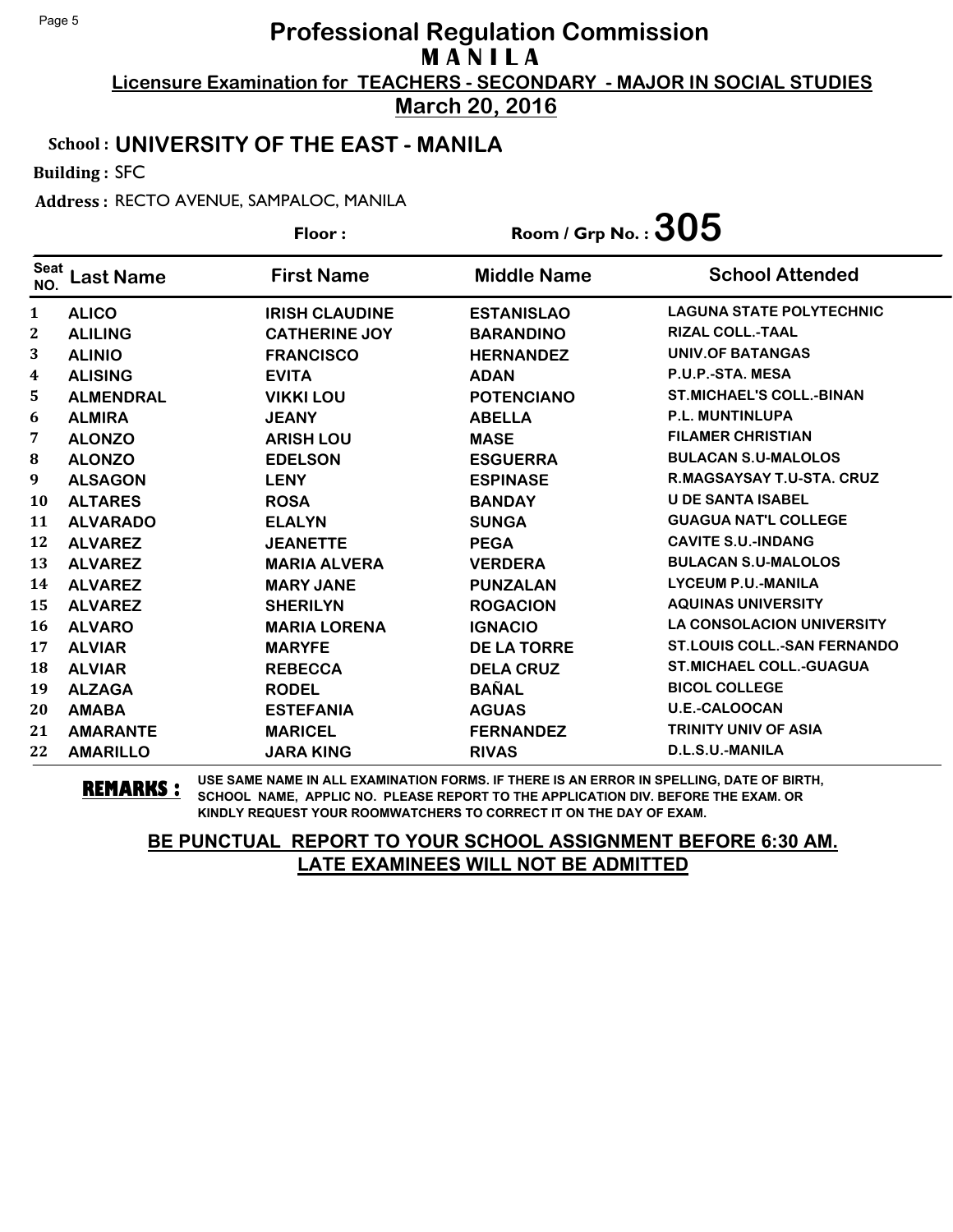**March 20, 2016**

#### School : **UNIVERSITY OF THE EAST - MANILA**

Building : SFC

Address : RECTO AVENUE, SAMPALOC, MANILA

|                    |                  | Floor:               | Room / Grp No. : $306$ |                                      |
|--------------------|------------------|----------------------|------------------------|--------------------------------------|
| <b>Seat</b><br>NO. | <b>Last Name</b> | <b>First Name</b>    | <b>Middle Name</b>     | <b>School Attended</b>               |
| $\mathbf{1}$       | <b>AMBOJIA</b>   | <b>KEM WARREN</b>    | <b>PANGANIBAN</b>      | <b>CAVITE S.U.-INDANG</b>            |
| $\boldsymbol{2}$   | <b>AMBROCIO</b>  | <b>JOCELYN</b>       | <b>BENITEZ</b>         | P.U.P.-CAVITE                        |
| 3                  | <b>AMBROS</b>    | <b>ANGELEUS</b>      | <b>GARCIA</b>          | <b>ST.MARY'S UNIV-BAYOMBONG</b>      |
| 4                  | <b>AMBROSIO</b>  | <b>JUDY</b>          | <b>OLAYA</b>           | <b>U OF RIZAL SYS.-PILILLA</b>       |
| 5                  | <b>AMOMAS</b>    | <b>ROWENA</b>        | <b>LOMA</b>            | <b>NAVOTAS POLY, COLL.</b>           |
| 6                  | <b>AMOR</b>      | <b>ARLENE</b>        | <b>GAID</b>            | UNIV.OF MAKATI                       |
| 7                  | <b>AMORES</b>    | <b>HAIDE</b>         | <b>QUERON</b>          | <b>U.E.-MANILA</b>                   |
| 8                  | <b>AMOYO</b>     | <b>ANGELO</b>        | <b>VILLALUNA</b>       | <b>BATANGAS S.U.-ARASOF-NASUGBU</b>  |
| 9                  | <b>ANA</b>       | <b>MONA GRACE</b>    | <b>CANLAS</b>          | UNIVERSITY OF CALOOCAN CITY(for. CC  |
| 10                 | <b>ANAGAO</b>    | <b>ANALIZA</b>       | <b>PEREZ</b>           | <b>ARAULLO UNIV.-CABANATUAN CITY</b> |
| 11                 | <b>ANARETA</b>   | <b>JIREH</b>         | <b>ARQUERO</b>         | <b>UNIV.OF MAKATI</b>                |
| 12                 | <b>ANCHETA</b>   | <b>MADISON</b>       | <b>LACANDAZO</b>       | <b>NORTHWEST SAMAR S.U.</b>          |
| 13                 | <b>ANDA</b>      | <b>ARSHE</b>         | <b>CAMPO</b>           | <b>ST.JAMES COLL.-QC</b>             |
| 14                 | <b>ANDAL</b>     | <b>ALAIN BERNARD</b> | <b>ASUNCION</b>        | <b>U.P.-ANGELES CITY</b>             |
| 15                 | <b>ANDALEON</b>  | <b>ELMER</b>         | <b>GALANG</b>          | <b>EARIST</b>                        |
| 16                 | <b>ANDALES</b>   | <b>ERIN-JOY</b>      | <b>GONZAL</b>          | <b>ICCT CFI</b>                      |
| 17                 | <b>ANDRADE</b>   | <b>MYLENE</b>        | <b>DULFO</b>           | <b>ADAMSON UNIVERSITY</b>            |
| 18                 | <b>ANGCAYA</b>   | <b>ALDWIN KARLO</b>  | <b>MAGTIBAY</b>        | LYCEUM OF THE PHILIPPINES - GEN TRI  |
| 19                 | <b>ANGELES</b>   | <b>DELIA</b>         | <b>QUIMLAT</b>         | <b>MONDRIAAN AURA COLL</b>           |
| 20                 | <b>ANGELES</b>   | <b>ELIZABETH</b>     | <b>PUZON</b>           | <b>UNIV.OF MANILA</b>                |
| 21                 | <b>ANGELES</b>   | <b>LORENZO</b>       | <b>PINTO</b>           | U OF RIZAL SYS.-RODRIGUEZ            |
| 22                 | <b>ANGELES</b>   | <b>PERLA</b>         | <b>GAMBA</b>           | N.C.B.A.-CUBAO, QC                   |

**REMARKS :** USE SAME NAME IN ALL EXAMINATION FORMS. IF THERE IS AN ERROR IN SPELLING, DATE OF BIRTH, SCHOOL NAME, APPLIC NO. PLEASE REPORT TO THE APPLICATION DIV. BEFORE THE EXAM. OR KINDLY REQUEST YOUR ROOMWATCHERS TO CORRECT IT ON THE DAY OF EXAM.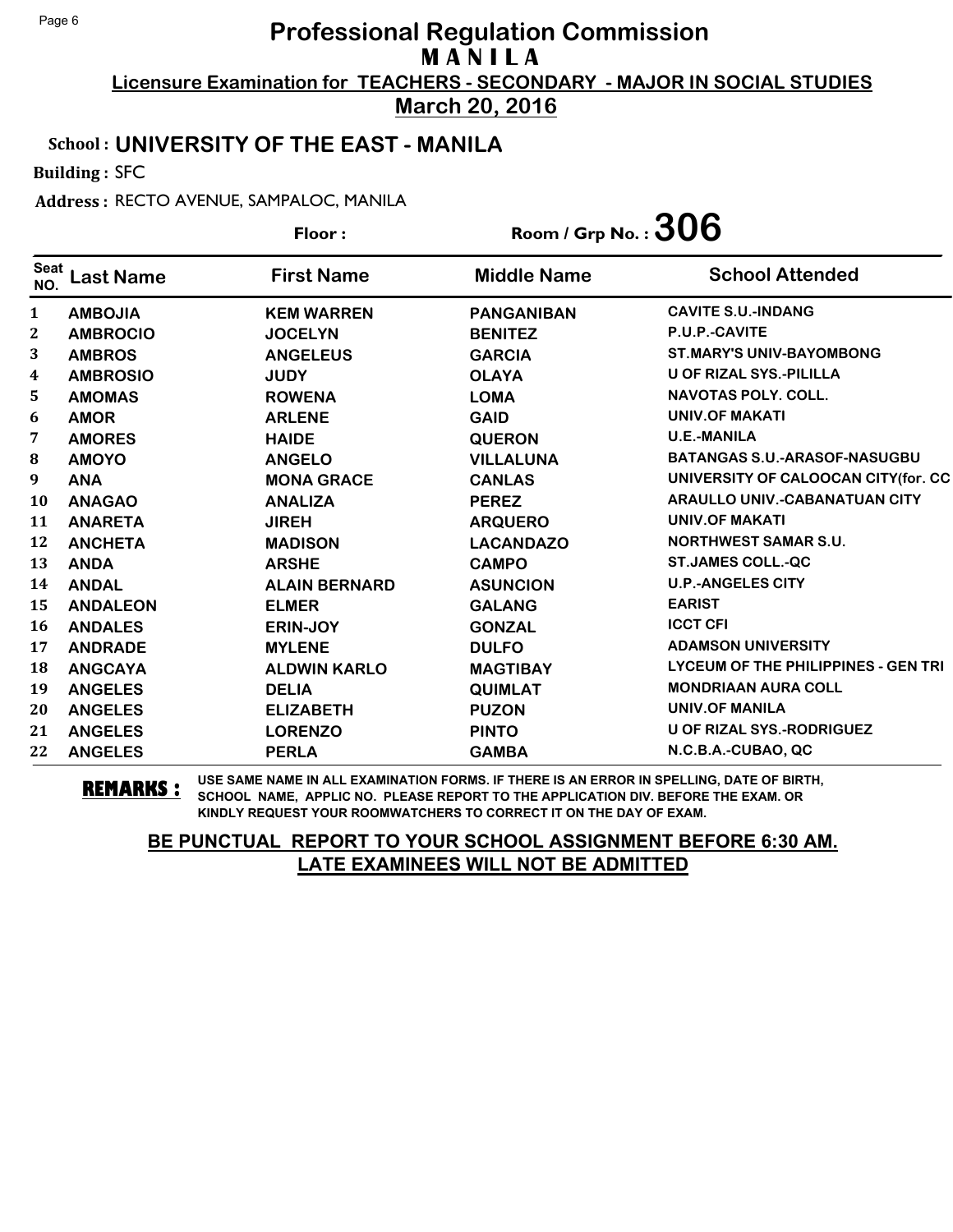**March 20, 2016**

#### School : **UNIVERSITY OF THE EAST - MANILA**

Building : SFC

Address : RECTO AVENUE, SAMPALOC, MANILA

|                    |                     | Floor:              | Room / Grp No. : $307$ |                                     |
|--------------------|---------------------|---------------------|------------------------|-------------------------------------|
| <b>Seat</b><br>NO. | <b>Last Name</b>    | <b>First Name</b>   | <b>Middle Name</b>     | <b>School Attended</b>              |
| $\mathbf{1}$       | <b>ANGKICO</b>      | <b>JEANETTE</b>     | <b>FERRER</b>          | P.U.P.-STA. MESA                    |
| 2                  | <b>ANGLO</b>        | <b>MELISA</b>       | <b>VILLANUEVA</b>      | P.U.P.-CAVITE                       |
| 3                  | <b>ANGOB</b>        | <b>ALAN</b>         | <b>ROJAS</b>           | <b>RIZAL TECH UNIV</b>              |
| 4                  | <b>ANGOLO</b>       | <b>CHERRY</b>       | <b>WATTANG</b>         | <b>P.L. PASAY</b>                   |
| 5.                 | <b>ANGOLUAN</b>     | <b>JOEL</b>         | <b>ALARCON</b>         | <b>P.L. MANILA</b>                  |
| 6                  | <b>ANGON</b>        | <b>APRIL</b>        | <b>GLODO</b>           | <b>CAVITE S.U.-NAIC</b>             |
| 7                  | <b>ANICO</b>        | <b>MILCAH</b>       | <b>VARGAS</b>          | <b>COLUMBAN COLL.-OLONGAPO CITY</b> |
| ${\bf 8}$          | <b>ANISCAL</b>      | <b>ALVIN</b>        | <b>LOPECILLO</b>       | P.L. PASAY                          |
| 9                  | <b>ANORE</b>        | <b>ARMANDO JR</b>   | <b>STO. DOMINGO</b>    | N.C.B.A.-TAYTAY                     |
| <b>10</b>          | <b>ANSING</b>       | <b>NESTOR JR</b>    | <b>PUTI-AN</b>         | P.L. PASAY                          |
| 11                 | <b>ANTANG</b>       | <b>RODEL</b>        | <b>MALLORCA</b>        | AMA-DASMARIÑAS                      |
| 12                 | <b>ANTOLINO</b>     | <b>KELLY JANE</b>   | <b>BAYONETA</b>        | <b>U OF ANTIQUE-SIBALOM</b>         |
| 13                 | <b>ANTONIL</b>      | YAMI                | <b>CERTEZA</b>         | <b>U OF RIZAL SYS.-MORONG</b>       |
| 14                 | <b>ANTONIO</b>      | <b>ENRIQUETA</b>    | <b>BAQUIRAN</b>        | <b>OLIVAREZ COLLEGE</b>             |
| 15                 | <b>ANTONIO</b>      | <b>JOANNA MARIE</b> | <b>GIMENEZ</b>         | <b>N.T.C.</b>                       |
| 16                 | <b>ANTONIO</b>      | <b>MAXIMA</b>       | <b>ESPAÑOLA</b>        | <b>SULTAN KUDARAT STATE</b>         |
| 17                 | <b>ANTONIO</b>      | <b>NICOLE ANNE</b>  | <b>ANDERSON</b>        | D.L.S.U.-DASMARIÑAS                 |
| 18                 | <b>APALIS</b>       | <b>ROSELLE</b>      | <b>TENORIO</b>         | D.L.S.U.-DASMARIÑAS                 |
| 19                 | <b>APARENTE</b>     | <b>RODEL</b>        | <b>ARAMBULO</b>        | <b>U OF RIZAL SYS.-ANGONO</b>       |
| 20                 | <b>APIADO</b>       | <b>PRINCESS</b>     | <b>FLORDELIZA</b>      | <b>U OF RIZAL SYS.-BINANGONAN</b>   |
| 21                 | <b>APOLINARIO</b>   | <b>ANNALLY</b>      | <b>SANCHEZ</b>         | <b>REPUBLIC CENTRAL COLL.</b>       |
| 22                 | <b>APOLINTISIMA</b> | <b>MARISSA</b>      | <b>FLORES</b>          | M.C.U.-CALOOCAN                     |

**REMARKS :** USE SAME NAME IN ALL EXAMINATION FORMS. IF THERE IS AN ERROR IN SPELLING, DATE OF BIRTH, SCHOOL NAME, APPLIC NO. PLEASE REPORT TO THE APPLICATION DIV. BEFORE THE EXAM. OR KINDLY REQUEST YOUR ROOMWATCHERS TO CORRECT IT ON THE DAY OF EXAM.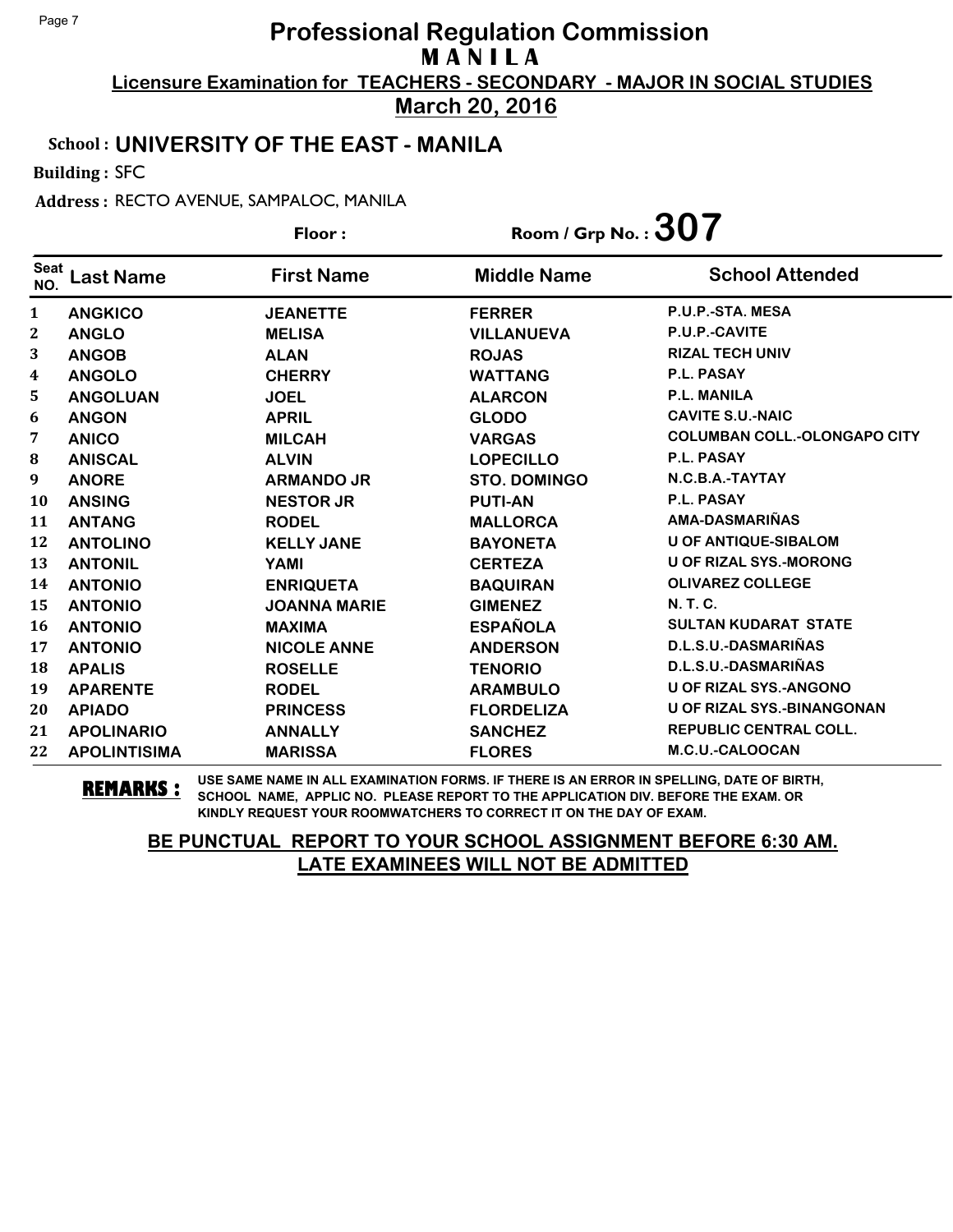**March 20, 2016**

### School : **UNIVERSITY OF THE EAST - MANILA**

Building : SFC

Address : RECTO AVENUE, SAMPALOC, MANILA

|                    |                  | Floor:              | Room / Grp No. : $308$ |                                         |
|--------------------|------------------|---------------------|------------------------|-----------------------------------------|
| <b>Seat</b><br>NO. | <b>Last Name</b> | <b>First Name</b>   | <b>Middle Name</b>     | <b>School Attended</b>                  |
| $\mathbf{1}$       | <b>APUADO</b>    | <b>CHERRY ANN</b>   | <b>GARCIA</b>          | <b>U OF RIZAL SYS.-ANGONO</b>           |
| $\boldsymbol{2}$   | <b>AQUIAS</b>    | <b>DOMILYN</b>      | <b>RAMOS</b>           | <b>HOLY TRINITY COLL.-PALAWAN</b>       |
| 3                  | <b>AQUILAM</b>   | <b>ANNA MAE</b>     | <b>TUBLE</b>           | <b>CITY OF MALABON UNIV.</b>            |
| $\boldsymbol{4}$   | <b>AQUINO</b>    | <b>ESTELITA</b>     | <b>MARAVILLA</b>       | D.L.S.U.-LIPA                           |
| 5.                 | <b>AQUINO</b>    | <b>JET</b>          | <b>CABUDOL</b>         | N.E.U.S.T-CABANATUAN CITY               |
| 6                  | <b>AQUINO</b>    | <b>LYZA</b>         | <b>CABUDOL</b>         | N.E.U.S.T-CABANATUAN CITY               |
| 7                  | <b>AQUINO</b>    | <b>RECY MAE</b>     | <b>HIPOLITO</b>        | HOLY ANGEL UNIV.                        |
| ${\bf 8}$          | <b>AQUINO</b>    | <b>RONALYN</b>      | <b>PALAY</b>           | <b>PALAWAN STATE U-CUYO</b>             |
| 9                  | <b>ARATEA</b>    | <b>QUEENYFLOR</b>   | <b>DINGDING</b>        | <b>MONDRIAAN AURA COLL</b>              |
| 10                 | <b>ARBOLEDA</b>  | <b>APRIL</b>        | <b>HERNANDEZ</b>       | P.U.P.-STA. MESA                        |
| 11                 | <b>ARCANGEL</b>  | <b>SHEILA</b>       | <b>BRUTAS</b>          | <b>T.I P.-Q.C.</b>                      |
| 12                 | <b>ARCELO</b>    | <b>LIEZEL</b>       | <b>MANCIA</b>          | M.C.U.-CALOOCAN                         |
| 13                 | <b>ARCEO</b>     | <b>MARY ANN</b>     | <b>FULLADO</b>         | <b>U OF RIZAL SYS.-PILILLA</b>          |
| 14                 | <b>ARCEO</b>     | <b>PAULO ANGELO</b> | <b>MANIPON</b>         | <b>REPUBLIC CENTRAL COLL.</b>           |
| 15                 | <b>ARCILLAS</b>  | <b>MIRIAM</b>       | <b>GARCIA</b>          | P.S.B.A.-MANILA                         |
| <b>16</b>          | <b>ARDEZ</b>     | <b>AMALIA</b>       | <b>ARBIS</b>           | <b>LAGUNA STATE POLYTECHNIC</b>         |
| 17                 | <b>ARENAS</b>    | <b>MARIE FE</b>     | <b>TICSAY</b>          | <b>GUAGUA NAT'L COLLEGE</b>             |
| 18                 | <b>ARENAS</b>    | <b>MELY</b>         | <b>DELA CRUZ</b>       | <b>VIRGEN DL REMEDIOS COL.-OLONGAPO</b> |
| 19                 | <b>AREVALO</b>   | <b>CECILIA</b>      | <b>ASUNCION</b>        | P. C. U.-DASMARIÑAS                     |
| 20                 | <b>AREVALO</b>   | <b>MARK JERRALD</b> | <b>MACALISANG</b>      | <b>ROMBLON STATE UNIV.(FOR ROMBLON</b>  |
| 21                 | <b>ARGEL</b>     | <b>DAISY</b>        | <b>VILLANUEVA</b>      | <b>COLUMBAN COLL.-OLONGAPO CITY</b>     |
| 22                 | <b>ARGUELLES</b> | <b>MARICON</b>      | <b>BERDIN</b>          | <b>U OF ANTIQUE-SIBALOM</b>             |

**REMARKS :** USE SAME NAME IN ALL EXAMINATION FORMS. IF THERE IS AN ERROR IN SPELLING, DATE OF BIRTH, SCHOOL NAME, APPLIC NO. PLEASE REPORT TO THE APPLICATION DIV. BEFORE THE EXAM. OR KINDLY REQUEST YOUR ROOMWATCHERS TO CORRECT IT ON THE DAY OF EXAM.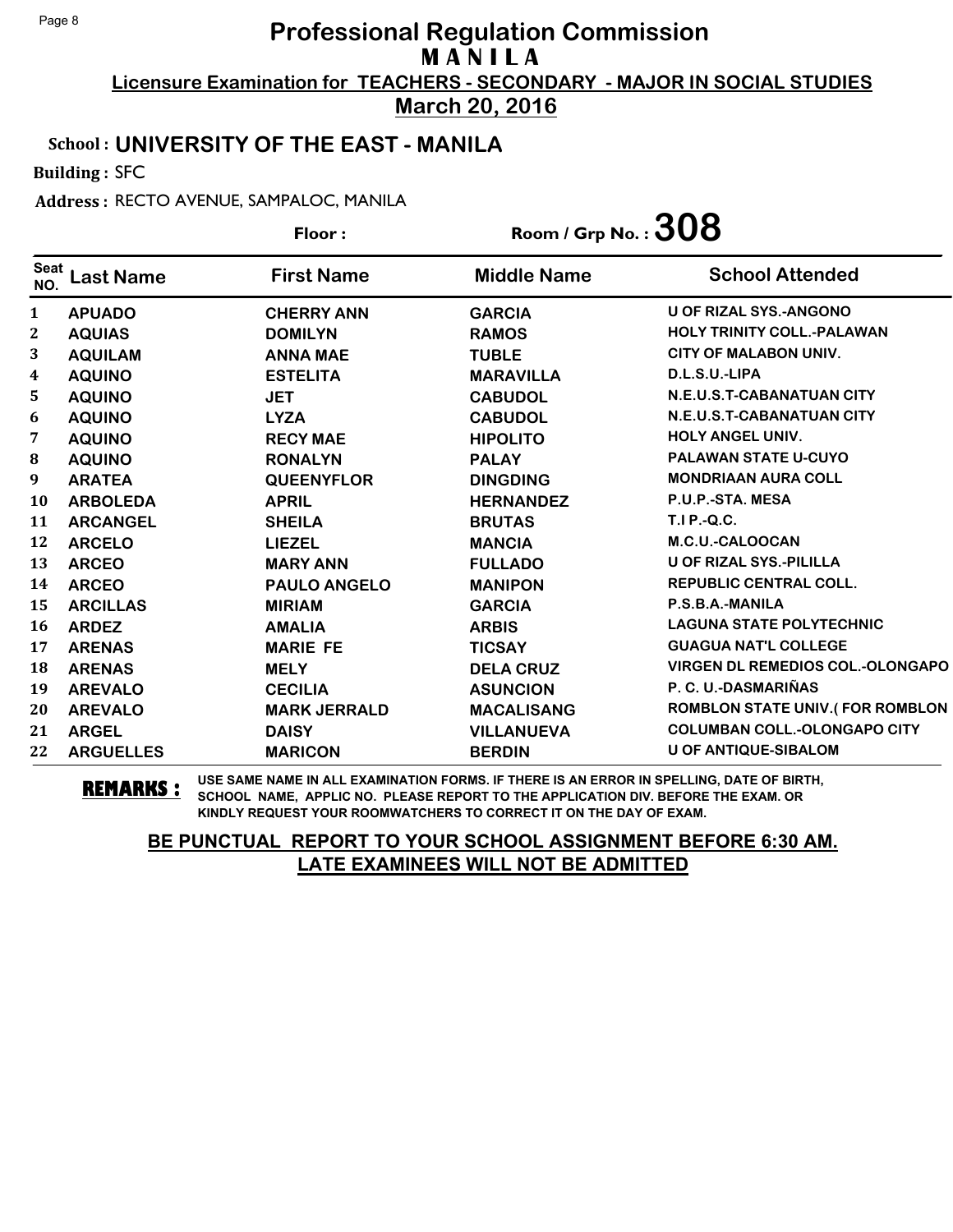**March 20, 2016**

### School : **UNIVERSITY OF THE EAST - MANILA**

Building : SFC

Address : RECTO AVENUE, SAMPALOC, MANILA

|                    |                   | Floor:             |                     | Room / Grp No. : $309$                    |
|--------------------|-------------------|--------------------|---------------------|-------------------------------------------|
| <b>Seat</b><br>NO. | <b>Last Name</b>  | <b>First Name</b>  | <b>Middle Name</b>  | <b>School Attended</b>                    |
| 1                  | <b>ARGUILLES</b>  | <b>JADELYNE</b>    | <b>CARAMAT</b>      | <b>R.MAGSAYSAY T.U-IBA</b>                |
| $\mathbf{2}$       | <b>ARIAS</b>      | <b>CELESTE</b>     | <b>CASTILLO</b>     | <b>U PERP HELP-LAGUNA</b>                 |
| 3                  | <b>ARINA</b>      | <b>ROSEBELLE</b>   | <b>OBUGA</b>        | <b>U.S.J.-RECOLETOS</b>                   |
| 4                  | <b>ARQUILITA</b>  | <b>MARK JOHN</b>   | <b>DELOS SANTOS</b> | <b>U OF RIZAL SYS.-MORONG</b>             |
| 5                  | <b>ARQUIZA</b>    | <b>PRESLEY</b>     | <b>LACUESTA</b>     | <b>U DE ZAMBOANGA</b>                     |
| 6                  | <b>ARREZA</b>     | <b>RACELYN</b>     | <b>RUAZA</b>        | <b>SURIGAO DEL SUR STATE UNIVERSITY -</b> |
| 7                  | <b>ARRIESGADO</b> | <b>AILEN LORD</b>  | <b>MALLORCA</b>     | P.N.U.-MANILA                             |
| 8                  | <b>ARROYO</b>     | <b>JOSEPHINE</b>   | <b>CABRERA</b>      | <b>TANAUAN INST.</b>                      |
| 9                  | <b>ARTIZA</b>     | <b>DONNA MAY</b>   | <b>DIÑOSO</b>       | AMA-PROJ. 8, QC                           |
| <b>10</b>          | <b>ARZOBAL</b>    | <b>DORIS</b>       | <b>COMIA</b>        | IMMA.CONCEP.COLL.-BATANGAS                |
| 11                 | <b>ASA</b>        | <b>PATRIC</b>      | <b>ALCANTARA</b>    | <b>ST.DOMINIC COLL.-BATANES</b>           |
| 12                 | <b>ASCAÑO</b>     | <b>ROMMEL</b>      | <b>BAUTISTA</b>     | D.L.S.U.-DASMARIÑAS                       |
| 13                 | <b>ASEREMO</b>    | <b>JOSEPHINE</b>   | <b>PAALA</b>        | <b>RIZAL COLL.-TAAL</b>                   |
| 14                 | <b>ASISTORGA</b>  | <b>MARIJEN</b>     | <b>ORTIZ</b>        | <b>NORTHWEST SAMAR S.U.</b>               |
| 15                 | <b>ASTILLO</b>    | <b>MARK JOSEPH</b> | <b>ETANG</b>        | <b>N.T.C.</b>                             |
| 16                 | <b>ASUELO</b>     | <b>JOVELYN</b>     | <b>SALES</b>        | <b>R.MAGSAYSAY T.U-BOTOLAN CAM</b>        |
| 17                 | <b>ASUNCION</b>   | <b>CARLITO</b>     | <b>CERVANTES</b>    | <b>KOL. SUBIC</b>                         |
| 18                 | <b>ASUNCION</b>   | <b>DANILO JR</b>   | <b>ANTONIO</b>      | <b>C.E.U.-MANILA</b>                      |
| 19                 | <b>ATANACIO</b>   | <b>KAREN ANN</b>   | <b>REYES</b>        | <b>U OF RIZAL SYS.-ANTIPOLO</b>           |
| 20                 | <b>ATANACIO</b>   | <b>MARK</b>        | <b>LUISA</b>        | UNIVERSITY OF CALOOCAN CITY(for. CC       |
| 21                 | <b>ATEZORA</b>    | <b>ALMADIN</b>     | <b>RABINA</b>       | PANGASINAN S.U.-BAYAMBANG                 |
| 22                 | <b>ATIENZA</b>    | <b>CHARLENE</b>    | <b>DIMASUPIL</b>    | P.L. MUNTINLUPA                           |

**REMARKS :** USE SAME NAME IN ALL EXAMINATION FORMS. IF THERE IS AN ERROR IN SPELLING, DATE OF BIRTH, SCHOOL NAME, APPLIC NO. PLEASE REPORT TO THE APPLICATION DIV. BEFORE THE EXAM. OR KINDLY REQUEST YOUR ROOMWATCHERS TO CORRECT IT ON THE DAY OF EXAM.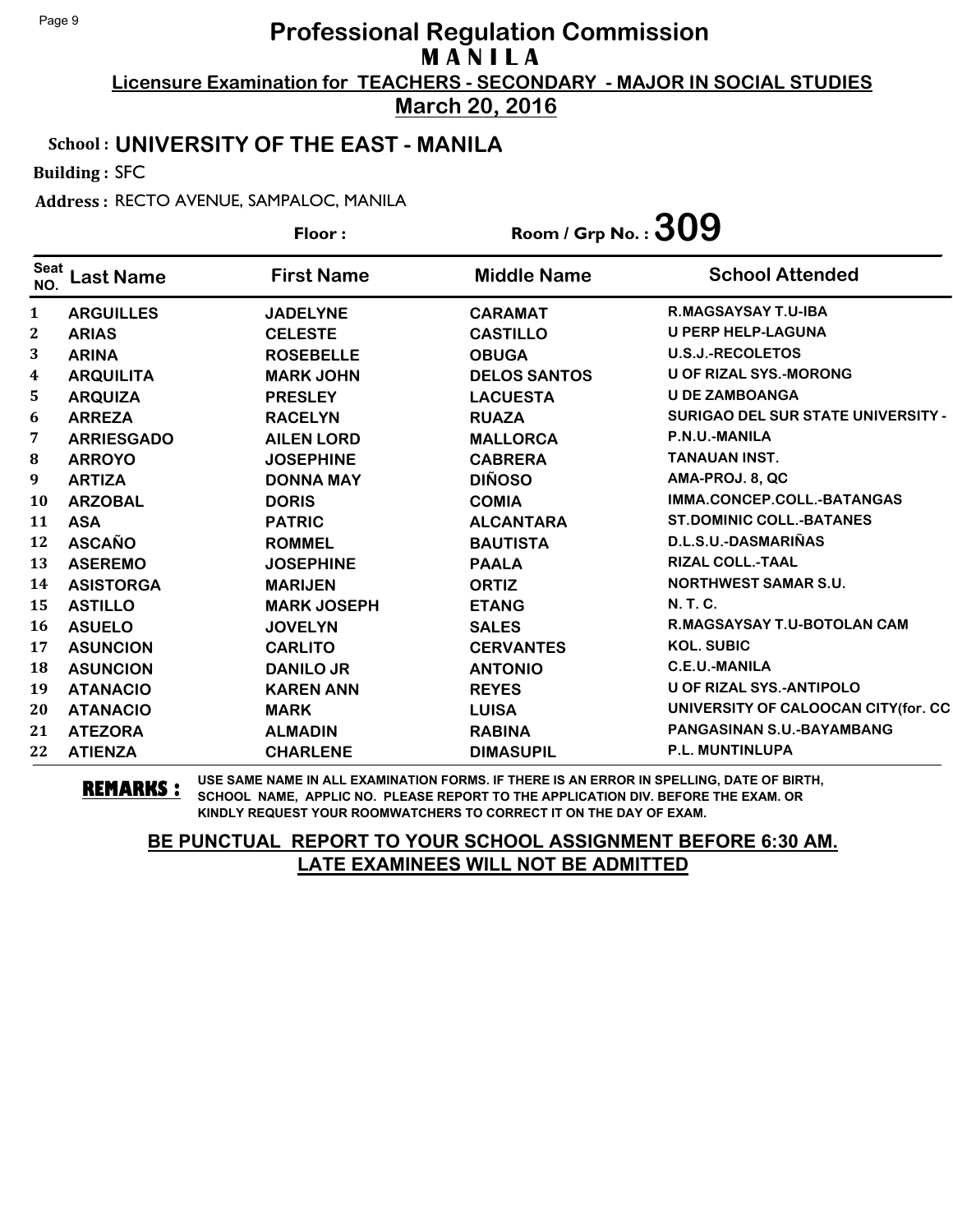**March 20, 2016**

#### School : **UNIVERSITY OF THE EAST - MANILA**

Building : SFC

Address : RECTO AVENUE, SAMPALOC, MANILA

|                    |                  | Floor:                   | Room / Grp No. : $312$ |                                     |
|--------------------|------------------|--------------------------|------------------------|-------------------------------------|
| <b>Seat</b><br>NO. | <b>Last Name</b> | <b>First Name</b>        | <b>Middle Name</b>     | <b>School Attended</b>              |
| $\mathbf{1}$       | <b>ATIENZA</b>   | <b>JOSHUA</b>            | <b>SALAZAR</b>         | R.MAGSAYSAY T.U-SAN MARCELINO       |
| $\mathbf{2}$       | <b>ATIENZA</b>   | <b>ROXAN</b>             | <b>GARCIA</b>          | <b>NAVOTAS POLY, COLL.</b>          |
| 3                  | <b>ATOLE</b>     | <b>PEDRITO</b>           | <b>AZUELO</b>          | <b>CAVITE WEST POINT COLL</b>       |
| 4                  | <b>AURELLANO</b> | <b>MARK ANTHONY</b>      | <b>ANDAYA</b>          | <b>STI-PARAÑAQUE</b>                |
| 5                  | <b>AUSTRIA</b>   | <b>ANAMYLIN</b>          | <b>VELASQUEZ</b>       | P.U.P.-STA. MESA                    |
| 6                  | <b>AUSTRIA</b>   | <b>EBBIE GAY</b>         | <b>RAMOS</b>           | <b>REGIS MARIE COLLEGE</b>          |
| 7                  | <b>AUSTRIA</b>   | <b>EDUARDO</b>           | <b>NOVENO</b>          | <b>LYCEUM P.U.-MANILA</b>           |
| ${\bf 8}$          | <b>AVENDAÑO</b>  | <b>JERAMIE</b>           | <b>ESCAT</b>           | <b>MEYCAUAYAN COLL.</b>             |
| 9                  | <b>AVILA</b>     | <b>ALBERT</b>            | <b>HONRADO</b>         | UNIVERSITY OF CALOOCAN CITY(for. CC |
| <b>10</b>          | <b>AVILA</b>     | <b>MARIVEL</b>           | <b>MENDOZA</b>         | U OF RIZAL SYS.-PILILLA             |
| 11                 | <b>AVILA</b>     | <b>NANETTE</b>           | <b>ENRIQUEZ</b>        | <b>LAGUNA COLL. B.A.</b>            |
| 12                 | <b>AVIÑANTE</b>  | <b>MA CRISTINA</b>       | <b>SAPUNGAN</b>        | <b>ADAMSON UNIVERSITY</b>           |
| 13                 | <b>AVORQUE</b>   | <b>NECITA</b>            | <b>SALENTES</b>        | P.N.U.-MANILA                       |
| 14                 | <b>AW</b>        | <b>LAIZA MARIE</b>       | <b>ARMADA</b>          | <b>CITY OF MALABON UNIV.</b>        |
| 15                 | <b>AWAT</b>      | <b>MARIVIC</b>           | <b>MOIT</b>            | <b>BATANGAS S.U.-BATANGAS CITY</b>  |
| <b>16</b>          | <b>AWAYAN</b>    | <b>EDLYN</b>             | <b>HERNANDEZ</b>       | <b>LYCEUM P.U.-BATANGAS</b>         |
| 17                 | <b>AYES</b>      | <b>LOUIE ANN</b>         | N/A                    | LEYTE NORMAL UNIV.                  |
| 18                 | <b>AYON</b>      | <b>LYNDSEY MAE</b>       | <b>NORCIO</b>          | <b>CAVITE S.U.-INDANG</b>           |
| 19                 | <b>AYUBAN</b>    | <b>GRACECRISEL MARIE</b> | <b>FRANCISCO</b>       | <b>ATENEO DE ZAMBOANGA</b>          |
| 20                 | <b>AYUSO</b>     | <b>VIVIAN</b>            | <b>PINSAN</b>          | <b>LAGUNA COLL.</b>                 |
| 21                 | <b>AZADA</b>     | <b>JERICO</b>            | <b>SANTOS</b>          | <b>PAMPANGA COLLEGES</b>            |
| 22                 | <b>AÑAGO</b>     | <b>VHONNET</b>           | <b>JARAMILLO</b>       | <b>U OF RIZAL SYS.-TANAY</b>        |

**REMARKS :** USE SAME NAME IN ALL EXAMINATION FORMS. IF THERE IS AN ERROR IN SPELLING, DATE OF BIRTH, SCHOOL NAME, APPLIC NO. PLEASE REPORT TO THE APPLICATION DIV. BEFORE THE EXAM. OR KINDLY REQUEST YOUR ROOMWATCHERS TO CORRECT IT ON THE DAY OF EXAM.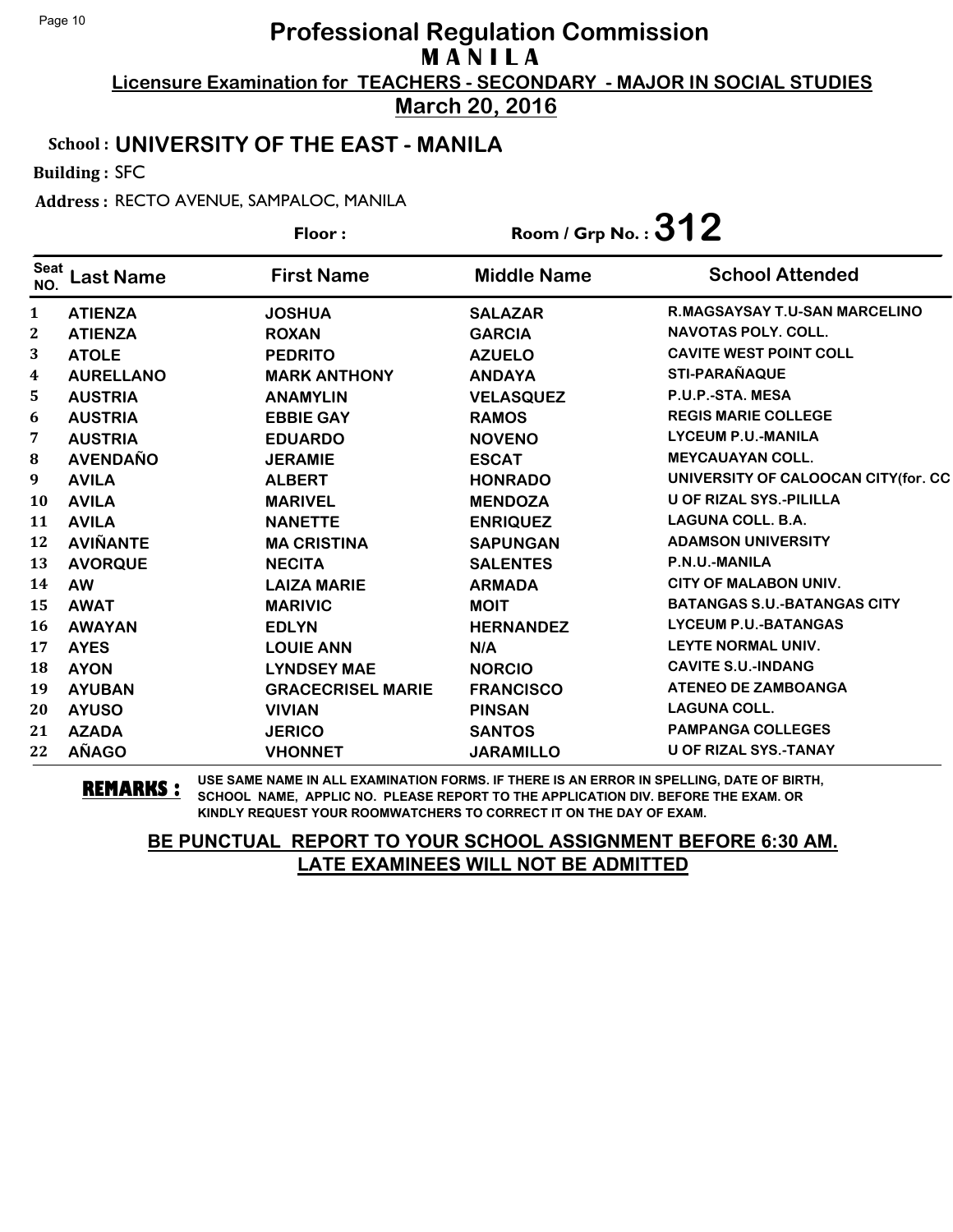**March 20, 2016**

#### School : **UNIVERSITY OF THE EAST - MANILA**

Building : SFC

Address : RECTO AVENUE, SAMPALOC, MANILA

|                    |                  | Floor:                | Room / Grp No. : $314$ |                                       |
|--------------------|------------------|-----------------------|------------------------|---------------------------------------|
| <b>Seat</b><br>NO. | <b>Last Name</b> | <b>First Name</b>     | <b>Middle Name</b>     | <b>School Attended</b>                |
| 1                  | <b>AÑASCO</b>    | <b>AMALIA</b>         | <b>MORANTE</b>         | <b>U OF RIZAL SYS.-ANTIPOLO</b>       |
| $\boldsymbol{2}$   | <b>AÑONUEVO</b>  | <b>PRINCESS ANNE</b>  | <b>PASAY</b>           | <b>U OF RIZAL SYS.-ANGONO</b>         |
| 3                  | <b>BABAAN</b>    | <b>MARY GRACE</b>     | <b>JOCSON</b>          | <b>LAGUNA STATE POLYTECHNIC</b>       |
| 4                  | <b>BACALSO</b>   | <b>ROLITO</b>         | <b>ESER</b>            | P.N.U.-MANILA                         |
| 5                  | <b>BACCAY</b>    | <b>MERVIE DAVE</b>    | <b>PASAMONTE</b>       | <b>CAGAYAN STATE UNIV.-TUGUEGARAO</b> |
| 6                  | <b>BACOLOD</b>   | <b>FLORANTE</b>       | <b>RAMOS</b>           | <b>U PERP HELP-LAGUNA</b>             |
| 7                  | <b>BACOLOD</b>   | <b>JEREMEE</b>        | <b>ROSAL</b>           | <b>U OF RIZAL SYS.-ANGONO</b>         |
| 8                  | <b>BACOLOD</b>   | <b>MINSOWARE</b>      | <b>SARIP</b>           | E. A. C.-DASMARIÑAS                   |
| 9                  | <b>BACOLOR</b>   | <b>NIKKI</b>          | <b>MARTINEZ</b>        | C.L.S.U.                              |
| 10                 | <b>BACOLOT</b>   | <b>ALGELIQUE</b>      | <b>MONTANA</b>         | <b>U.E.-CALOOCAN</b>                  |
| 11                 | <b>BACOS</b>     | <b>IAN</b>            | <b>OSUNERO</b>         | <b>METRO MANILA COLL.</b>             |
| 12                 | <b>BACSA</b>     | <b>SOFIA</b>          | <b>ABANTE</b>          | <b>UNIV.OF BATANGAS</b>               |
| 13                 | <b>BACUS</b>     | <b>ANGELIE</b>        | <b>PAGLINAWAN</b>      | <b>UNIV.OF MAKATI</b>                 |
| 14                 | <b>BADILLA</b>   | <b>LORLEEN MAY</b>    | <b>MACULA</b>          | <b>PALAWAN STATE U-P. PRINCESA</b>    |
| 15                 | <b>BAEL</b>      | <b>ERICKA DIVINE</b>  | <b>FLORES</b>          | <b>U PERP HELP-LAGUNA</b>             |
| 16                 | <b>BAELLO</b>    | <b>MARC LESTER</b>    | <b>DAYRIT</b>          | N. T. C.                              |
| 17                 | <b>BAGGAY</b>    | <b>NILDA</b>          | <b>BALINGIT</b>        | <b>BULACAN S.U-MALOLOS</b>            |
| 18                 | <b>BAGTAS</b>    | <b>KATRINA</b>        | <b>GARCIA</b>          | <b>EAST CENTRAL COLLEGE</b>           |
| 19                 | <b>BAGULING</b>  | <b>RANDY</b>          | <b>LINTAN</b>          | <b>ST.LOUIS UNIV.</b>                 |
| 20                 | <b>BAHIA</b>     | <b>SHIRLEY</b>        | <b>MERCADIAS</b>       | P.U.P.-STA. MESA                      |
| 21                 | <b>BALAGTAS</b>  | <b>KRISTEL GOLDA</b>  | <b>PADILLA</b>         | N.E.U.S.T-SAN ISIDRO                  |
| 22                 | <b>BALAGTAS</b>  | <b>RON ELLIE MARK</b> | <b>CUNANAN</b>         | <b>DON HONORIO VENTURA TECH. S.U.</b> |

**REMARKS :** USE SAME NAME IN ALL EXAMINATION FORMS. IF THERE IS AN ERROR IN SPELLING, DATE OF BIRTH, SCHOOL NAME, APPLIC NO. PLEASE REPORT TO THE APPLICATION DIV. BEFORE THE EXAM. OR KINDLY REQUEST YOUR ROOMWATCHERS TO CORRECT IT ON THE DAY OF EXAM.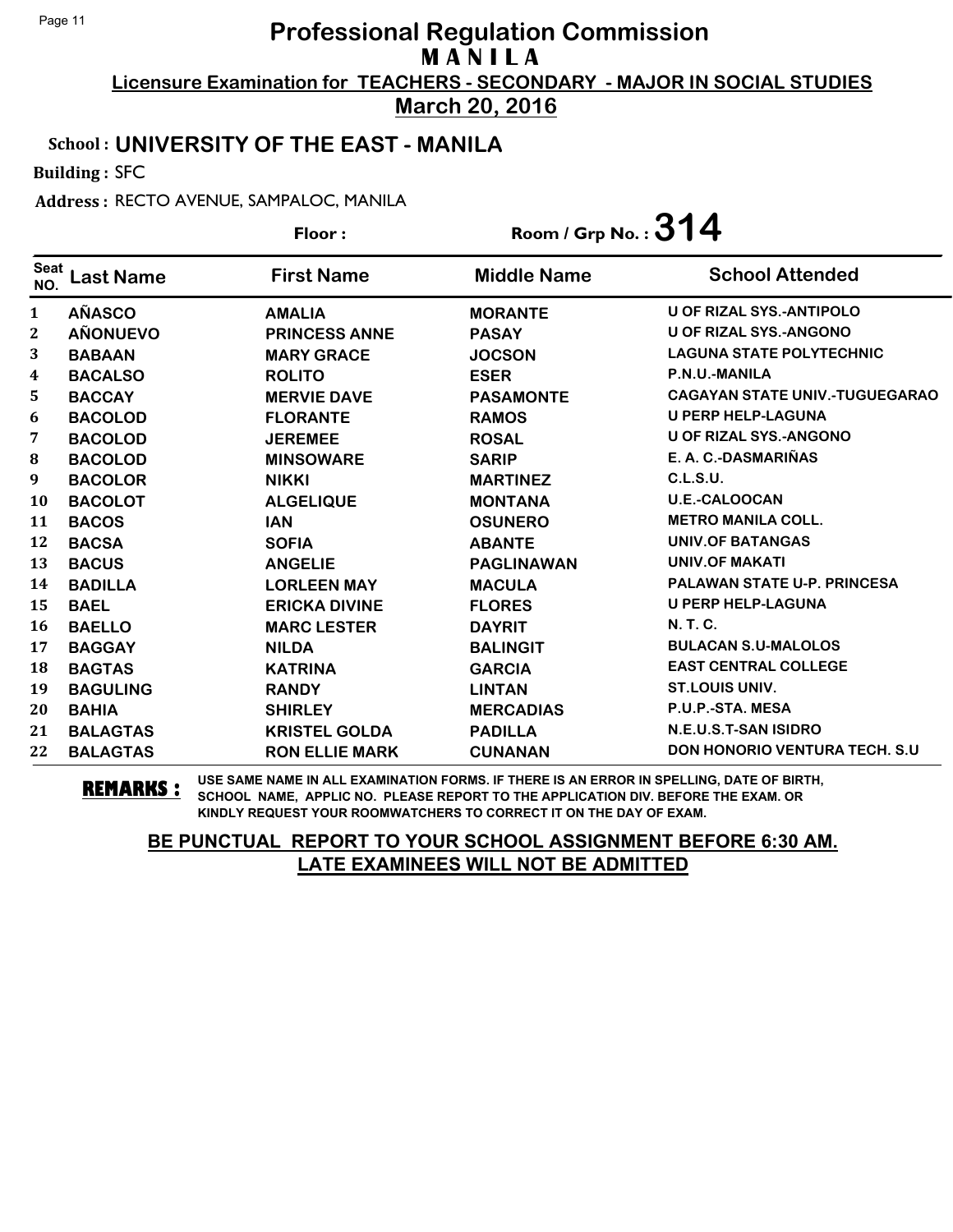**March 20, 2016**

#### School : **UNIVERSITY OF THE EAST - MANILA**

Building : SFC

Address : RECTO AVENUE, SAMPALOC, MANILA

|                    |                    | Floor:                                 | Room / Grp No. : $315$ |                                         |
|--------------------|--------------------|----------------------------------------|------------------------|-----------------------------------------|
| <b>Seat</b><br>NO. | <b>Last Name</b>   | <b>First Name</b>                      | <b>Middle Name</b>     | <b>School Attended</b>                  |
| 1                  | <b>BALAJADIA</b>   | <b>AILENE SHANE</b>                    | <b>SAN JOSE</b>        | <b>U OF RIZAL SYS.-ANTIPOLO</b>         |
| $\boldsymbol{2}$   | <b>BALAJADIA</b>   | <b>MERRY JOY</b>                       | <b>GALANG</b>          | OL OF FATIMA-ANTIPOLO CITY              |
| 3                  | <b>BALANDRAY</b>   | <b>ROSALIE</b>                         | <b>GOREMBALEM</b>      | <b>U.E.P.-CATARMAN</b>                  |
| 4                  | <b>BALANLAY</b>    | <b>GERRY</b>                           | <b>INFANTE</b>         | <b>U.E.P.-LAOANG</b>                    |
| 5                  | <b>BALANZA</b>     | <b>MELODY</b>                          | <b>BARRIETA</b>        | N.C.B.A.-FAIRVIEW, QC                   |
| 6                  | <b>BALAO-ING</b>   | <b>AVEGAIL</b>                         | <b>LUMAWIG</b>         | <b>CAGAYAN STATE</b>                    |
| 7                  | <b>BALASO</b>      | <b>LEA</b>                             | <b>PACUANCUAN</b>      | <b>SAMAR COLLEGE</b>                    |
| 8                  | <b>BALCUBA</b>     | <b>ERLINDA</b>                         | <b>SOSA</b>            | <b>WESTERN COLL.-CAVITE</b>             |
| 9                  | <b>BALDO</b>       | <b>GLENN</b>                           | <b>MAGNO</b>           | R.MAGSAYSAY T.U-CASTILLEJOS             |
| <b>10</b>          | <b>BALINGIT</b>    | <b>FELILIA</b>                         | <b>QUIAMBAO</b>        | <b>J.RIZAL UNIV.</b>                    |
| 11                 | <b>BALINGIT</b>    | <b>FRANCIA</b>                         | <b>VERSOZA</b>         | P.L. PASAY                              |
| 12                 | <b>BALLA</b>       | <b>JENILYN</b>                         | <b>DIESTA</b>          | <b>EASTERN SAMAR STATE U - CAN-AVID</b> |
| 13                 | <b>BALLESTEROS</b> | <b>VIVIAN</b>                          | <b>SOLITO</b>          | <b>CAGAYAN STATE UNIV.-GONZAGA</b>      |
| 14                 | <b>BALMANIA</b>    | <b>REVENESIS</b>                       | <b>FONTANILLA</b>      | UNIVERSITY OF CALOOCAN CITY(for. CC     |
| 15                 | <b>BALQUIN</b>     | <b>RONA</b>                            | <b>EGUISO</b>          | E. A. C.-DASMARIÑAS                     |
| 16                 | <b>BALSOTE</b>     | <b>LORELIE</b>                         | <b>NABING</b>          | <b>ABADA COLLEGE</b>                    |
| 17                 | <b>BALUBAL</b>     | <b>MAY JOY</b>                         | <b>MANZANO</b>         | <b>CAGAYAN STATE UNIV.-PIAT</b>         |
| 18                 | <b>BALURAN</b>     | <b>GINA</b>                            | <b>LEJANO</b>          | <b>U OF RIZAL SYS.-ANTIPOLO</b>         |
| 19                 | <b>BALUTE</b>      | <b>MARIE CHRIS CATHERINE DELA CRUZ</b> |                        | P.U.P.-STA. MESA                        |
| 20                 | <b>BALUYOT</b>     | <b>ROSELLE</b>                         | <b>PANES</b>           | <b>R.MAGSAYSAY T.U-IBA</b>              |
| 21                 | <b>BANAG</b>       | <b>JACKELYN</b>                        | <b>DELA CRUZ</b>       | <b>CHILDREN OF MARY IMM. COLL.</b>      |
| 22                 | <b>BANASAN</b>     | <b>HARLYNE</b>                         | <b>TAWATAO</b>         | <b>ST.LOUIS C.-BULANAO</b>              |

**REMARKS :** USE SAME NAME IN ALL EXAMINATION FORMS. IF THERE IS AN ERROR IN SPELLING, DATE OF BIRTH, SCHOOL NAME, APPLIC NO. PLEASE REPORT TO THE APPLICATION DIV. BEFORE THE EXAM. OR KINDLY REQUEST YOUR ROOMWATCHERS TO CORRECT IT ON THE DAY OF EXAM.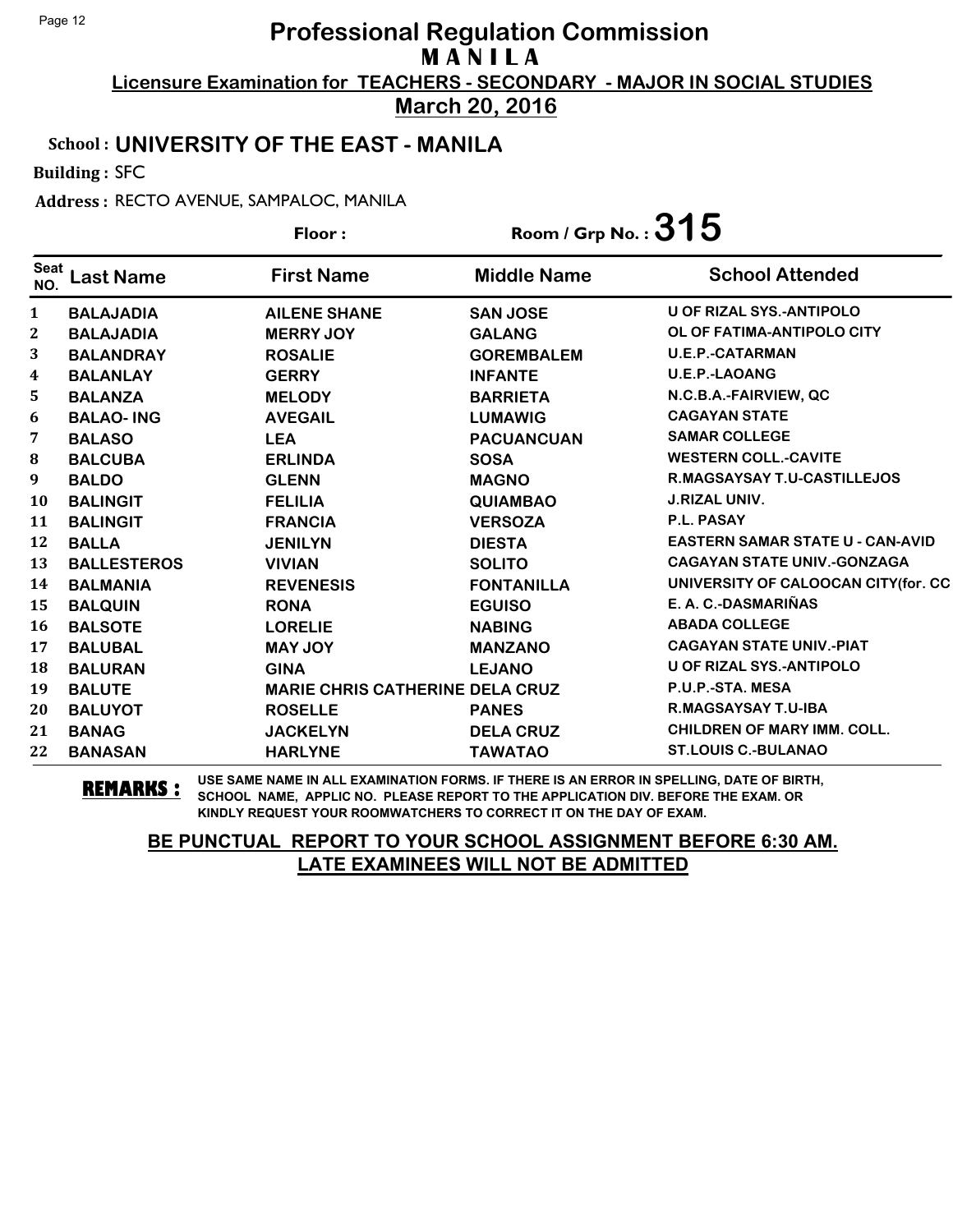**March 20, 2016**

#### School : **UNIVERSITY OF THE EAST - MANILA**

Building : SFC

Address : RECTO AVENUE, SAMPALOC, MANILA

**Last Name First Name Middle Name** Floor : Room / Grp No. :**316** Seat <sup>seat</sup> Last Name First Name Middle Name School Attended **BANCUD IRYSH DYANNARAH MARTIN CAGAYAN STATE UNIV.-PIAT BANDAL ARHLYNNE DENTE U DE MANILA (for.CCM) BANDALES HIPOLITO MENDOZA EASTERN QUEZON COLL. BANDIOLA RACHEL BALLARAN P.S.B.A.-Q.C. BANTING AILEEN CORDERO REPUBLIC CENTRAL COLL. BANTING LEA MENESES GUAGUA NAT'L COLLEGE BANTOLO CHERRY . R.MAGSAYSAY T.U-IBA BANTUGAN LYDA VALDEZ T. DEL ROSARIO ACAD. BANZON JUVYLYN JACOBE STA.ISABEL COLL. BARCELO JULIUS UERA COLL. IMMA CONCEP-CABANATUAN BARCENAS AISA TIONGSON N.C.B.A.-FAIRVIEW, QC BARCENAS CHARMLYN CALDERON P.S.B.A.-MANILA BARCOMA ALBERT BRASE U OF RIZAL SYS.-PILILLA BARLIS CARLOTA SUBIDO ARELLANO UNIV-MANILA BARRA MELINDA BERNARDO P.U.P.-STA. MESA BARRAGO PANFILO III DANSICO ST.JUDE-DASMARIÑAS BARRAMEDA MELODY CARDIÑO TIWI COMMUNITY COLL. BARRETTO EMMANUEL CONQUILLA P.U.P.-STA. MESA BARRIENTOS ELMAR CASTRENCE R.MAGSAYSAY T.U-IBA BARRIENTOS LORELYN MARANAN P.U.P.-STO TOMAS BARRIGA MARIA MAY FRANCIS CASAYSAYAN TRINITY UNIV OF ASIA BARRO ALYZA CAMILLE ACOSTA D.L.S.U.-DASMARIÑAS**

**REMARKS :** USE SAME NAME IN ALL EXAMINATION FORMS. IF THERE IS AN ERROR IN SPELLING, DATE OF BIRTH, SCHOOL NAME, APPLIC NO. PLEASE REPORT TO THE APPLICATION DIV. BEFORE THE EXAM. OR KINDLY REQUEST YOUR ROOMWATCHERS TO CORRECT IT ON THE DAY OF EXAM.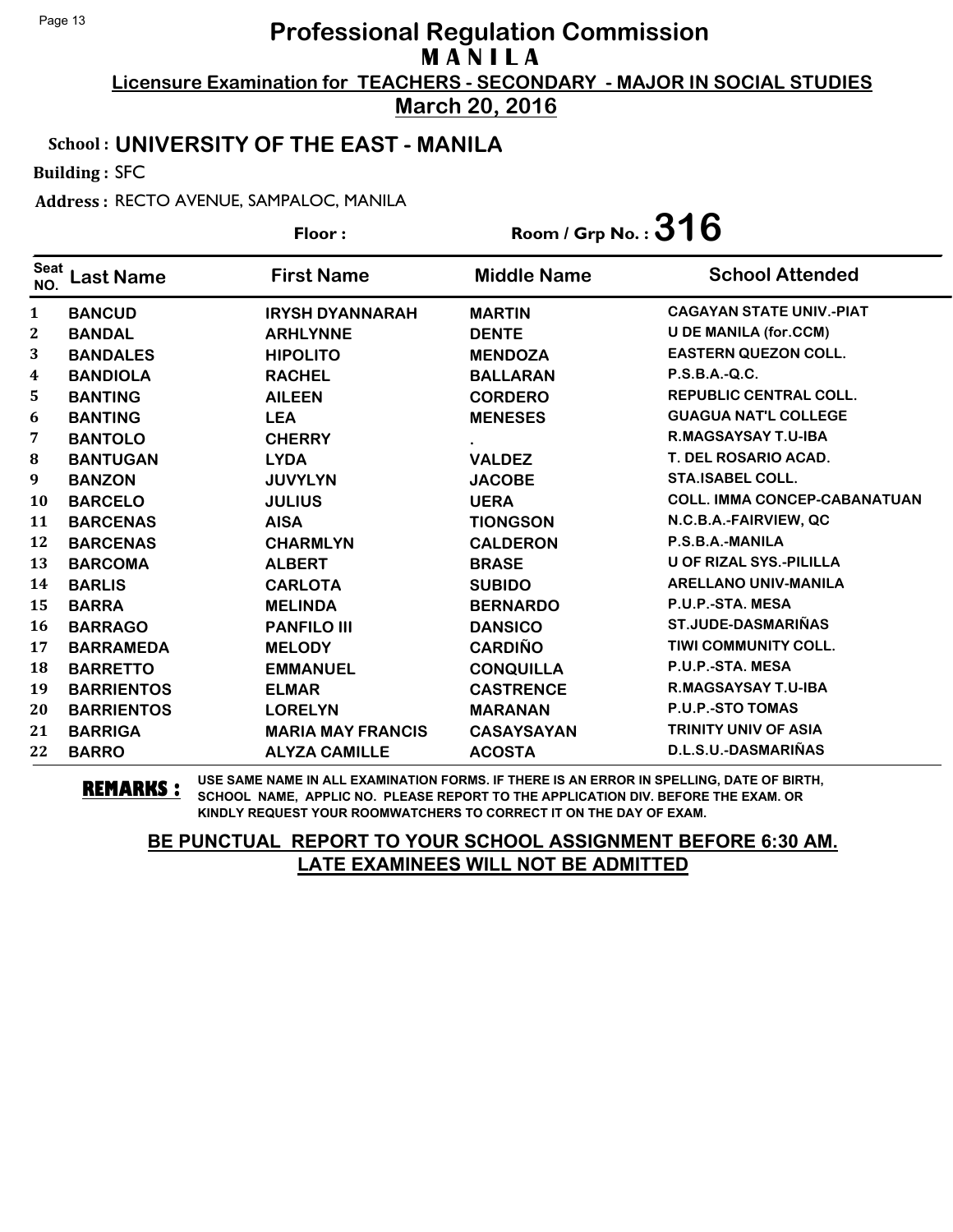**March 20, 2016**

#### School : **UNIVERSITY OF THE EAST - MANILA**

Building : SFC

Address : RECTO AVENUE, SAMPALOC, MANILA

|                    |                    | Floor:                | Room / Grp No.: $317$ |                                     |
|--------------------|--------------------|-----------------------|-----------------------|-------------------------------------|
| <b>Seat</b><br>NO. | <b>Last Name</b>   | <b>First Name</b>     | <b>Middle Name</b>    | <b>School Attended</b>              |
| $\mathbf{1}$       | <b>BARSABA</b>     | RYAN JADE (RJ)        | <b>MAMONGAY</b>       | N.C.B.A.-FAIRVIEW, QC               |
| $\mathbf{2}$       | <b>BARTE</b>       | <b>JERWIN</b>         | <b>DIMAANO</b>        | P.U.P.-BATAAN                       |
| 3                  | <b>BARTOLOME</b>   | <b>LORRIENE</b>       | <b>PANCHO</b>         | <b>UNIV.OF MAKATI</b>               |
| $\boldsymbol{4}$   | <b>BARTOLOME</b>   | <b>MELODY</b>         | <b>GARGANTILLA</b>    | U.E.-CALOOCAN                       |
| 5.                 | <b>BARTOLOME</b>   | <b>RAQUEL</b>         | <b>GABRIEL</b>        | <b>BALIUAG UNIVERSITY</b>           |
| 6                  | <b>BASCON</b>      | <b>MARGAUX DELPHI</b> | <b>AMBAS</b>          | <b>BATANGAS S.U.-ARASOF-NASUGBU</b> |
| 7                  | <b>BASILIO</b>     | <b>MARY JOY</b>       | <b>RAMOS</b>          | P.U.P.-BATAAN                       |
| 8                  | <b>BASTE</b>       | <b>DEMINEDERA</b>     | <b>SANTOS</b>         | <b>UPHSDALTA-LPINAS</b>             |
| 9                  | <b>BASTILLADOR</b> | <b>LIEZEL</b>         | <b>MORENO</b>         | <b>N.T.C.</b>                       |
| <b>10</b>          | <b>BATAC</b>       | <b>JAMILLA</b>        | <b>LAINEZ</b>         | D.L.S.U.-DASMARIÑAS                 |
| 11                 | <b>BATAC</b>       | LOVELY JOY            | <b>ESPAÑOLA</b>       | <b>CAVITE S.U.-INDANG</b>           |
| 12                 | <b>BATHAN</b>      | <b>MARYROSE</b>       | <b>MONTEMAYOR</b>     | P. C. U.-MANILA                     |
| 13                 | <b>BATILES</b>     | <b>EDWIN</b>          | <b>ALEGA</b>          | <b>P.L. MUNTINLUPA</b>              |
| 14                 | <b>BATU</b>        | <b>JOSELYN</b>        | <b>SALAS</b>          | <b>EAST CENTRAL COLLEGE</b>         |
| 15                 | <b>BAUD</b>        | <b>ROWENA</b>         | <b>IBRAHIM</b>        | <b>U.S.M.-KABACAN</b>               |
| 16                 | <b>BAUN</b>        | <b>MARGARITA</b>      | <b>DIZON</b>          | <b>CITY OF MALABON UNIV.</b>        |
| 17                 | <b>BAUTISTA</b>    | <b>ALLAN PAUL</b>     | <b>PETALLO</b>        | UNIVERSITY OF CALOOCAN CITY(for. CC |
| 18                 | <b>BAUTISTA</b>    | <b>AMILY</b>          | <b>MABULAY</b>        | <b>FEU-MANILA</b>                   |
| 19                 | <b>BAUTISTA</b>    | <b>BERNADETTE</b>     | <b>REYES</b>          | <b>WESTERN COLL.-CAVITE</b>         |
| 20                 | <b>BAUTISTA</b>    | <b>CELESTE</b>        | <b>MENDOZA</b>        | N.C.B.A.-TAYTAY                     |
| 21                 | <b>BAUTISTA</b>    | <b>DESEREE</b>        | <b>GARCIA</b>         | P.M.I.-MANILA                       |
| 22                 | <b>BAUTISTA</b>    | <b>HARLENE</b>        | <b>REYES</b>          | <b>BULACAN S.U-MALOLOS</b>          |

**REMARKS :** USE SAME NAME IN ALL EXAMINATION FORMS. IF THERE IS AN ERROR IN SPELLING, DATE OF BIRTH, SCHOOL NAME, APPLIC NO. PLEASE REPORT TO THE APPLICATION DIV. BEFORE THE EXAM. OR KINDLY REQUEST YOUR ROOMWATCHERS TO CORRECT IT ON THE DAY OF EXAM.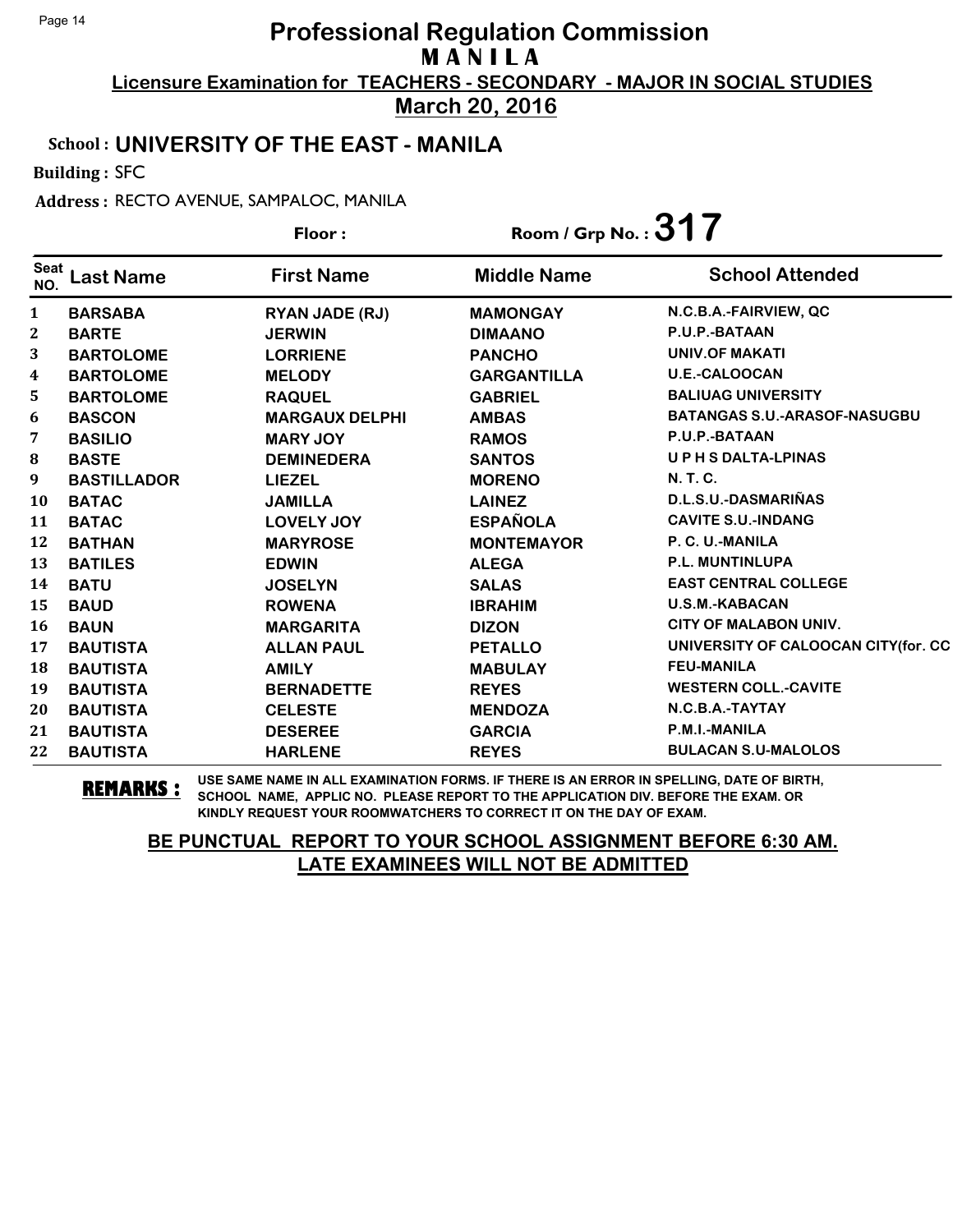**March 20, 2016**

#### School : **UNIVERSITY OF THE EAST - MANILA**

Building : SFC

Address : RECTO AVENUE, SAMPALOC, MANILA

|                    |                    | Floor:                | Room / Grp No.: $318$ |                                       |
|--------------------|--------------------|-----------------------|-----------------------|---------------------------------------|
| <b>Seat</b><br>NO. | <b>Last Name</b>   | <b>First Name</b>     | <b>Middle Name</b>    | <b>School Attended</b>                |
| 1                  | <b>BAUTISTA</b>    | <b>JANET</b>          | <b>DE GUZMAN</b>      | P.U.P.-STA. MESA                      |
| 2                  | <b>BAUTISTA</b>    | <b>JELICA</b>         | <b>DE GUZMAN</b>      | <b>CAVITE S.U.-INDANG</b>             |
| 3                  | <b>BAUTISTA</b>    | <b>JOYCE KIMBERLY</b> | <b>PORTILLO</b>       | <b>BALIUAG UNIVERSITY</b>             |
| 4                  | <b>BAUTISTA</b>    | <b>LYSA</b>           | <b>FRIAS</b>          | <b>C.E.U.-MANILA</b>                  |
| 5                  | <b>BAUTISTALLA</b> | <b>JEPZEN</b>         | <b>IBCAS</b>          | <b>UNIV.OF MAKATI</b>                 |
| 6                  | <b>BAWAR</b>       | <b>JOANNA BELLE</b>   | L.                    | D.L.S.U.-DASMARIÑAS                   |
| 7                  | <b>BAWET</b>       | <b>CATHELYN</b>       | <b>MALBAS</b>         | <b>ST.PAUL BUS.SCH-TAC</b>            |
| ${\bf 8}$          | <b>BAYAGA</b>      | <b>EMMAN</b>          | <b>LOBITANIA</b>      | UNIVERSITY OF CALOOCAN CITY(for. CC   |
| 9                  | <b>BAYAN</b>       | <b>EVANGELINE</b>     | <b>DE CASTRO</b>      | CAP COLL. F. I.                       |
| 10                 | <b>BAYANGOS</b>    | <b>ELOISA</b>         | <b>MARQUEZ</b>        | <b>U.E.-MANILA</b>                    |
| 11                 | <b>BAYLON</b>      | <b>RONALDO</b>        | <b>DACULAN</b>        | <b>U.E.P.-CATARMAN</b>                |
| 12                 | <b>BAYOCA</b>      | <b>ODEMER</b>         | <b>PLANCO</b>         | <b>RIZAL TECH UNIV</b>                |
| 13                 | <b>BAYRON</b>      | <b>FE</b>             | <b>CAGAMPANG</b>      | <b>HOLY NAME UNIV</b>                 |
| 14                 | <b>BAÑAL</b>       | <b>JESSICA</b>        | <b>LAYOS</b>          | <b>CITY OF MALABON UNIV.</b>          |
| 15                 | <b>BEARNEZA</b>    | <b>JESSIE ROSE</b>    | <b>LIZASO</b>         | <b>CATANDUANES STATE UNIVERSITY -</b> |
| <b>16</b>          | <b>BEATO</b>       | <b>EDWIN</b>          | <b>DICHOSO</b>        | P.U.P.-STA. ROSA                      |
| 17                 | <b>BEBERINO</b>    | <b>GILBERT</b>        | <b>PONIO</b>          | P.U.P.-STA. MESA                      |
| 18                 | <b>BEBING</b>      | <b>ROCEL</b>          | <b>SANO</b>           | <b>U.E.-CALOOCAN</b>                  |
| 19                 | <b>BELANDRES</b>   | <b>JESSICA</b>        | <b>GALVES</b>         | <b>CAVITE S.U.-INDANG</b>             |
| 20                 | <b>BELANDRIA</b>   | <b>BEBELYN</b>        | <b>SUMALINOG</b>      | U OF RIZAL SYS.-BINANGONAN            |
| 21                 | <b>BELAOS</b>      | <b>SHERLYN</b>        | <b>REMUALDO</b>       | <b>ALEJANDRO COLLEGE</b>              |
| 22                 | <b>BELARO</b>      | <b>CARMEN</b>         | <b>LEOPARDAS</b>      | <b>RIZAL TECH UNIV</b>                |

**REMARKS :** USE SAME NAME IN ALL EXAMINATION FORMS. IF THERE IS AN ERROR IN SPELLING, DATE OF BIRTH, SCHOOL NAME, APPLIC NO. PLEASE REPORT TO THE APPLICATION DIV. BEFORE THE EXAM. OR KINDLY REQUEST YOUR ROOMWATCHERS TO CORRECT IT ON THE DAY OF EXAM.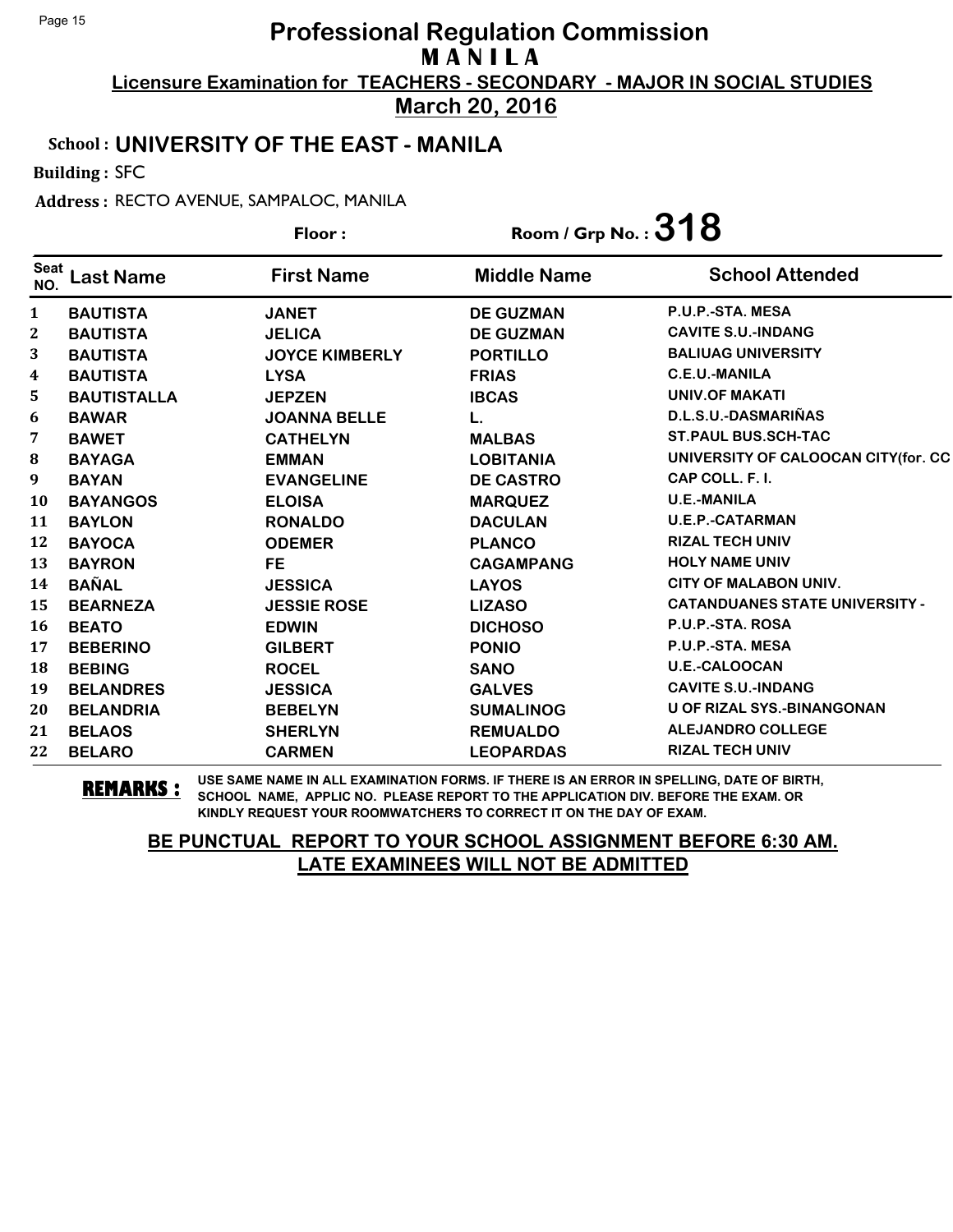**March 20, 2016**

#### School : **UNIVERSITY OF THE EAST - MANILA**

Building : SFC

Address : RECTO AVENUE, SAMPALOC, MANILA

|                    |                  | Floor:            | Room / Grp No. : $319$ |                                     |
|--------------------|------------------|-------------------|------------------------|-------------------------------------|
| <b>Seat</b><br>NO. | <b>Last Name</b> | <b>First Name</b> | <b>Middle Name</b>     | <b>School Attended</b>              |
| $\mathbf{1}$       | <b>BELCHES</b>   | <b>MARY ANN</b>   | <b>ARABA</b>           | POLY.S.C.-SIBALOM                   |
| 2                  | <b>BELEN</b>     | <b>EVELYN</b>     | <b>GONZALES</b>        | P.U.P.-CAVITE                       |
| 3                  | <b>BELISARIO</b> | <b>MARIO JR</b>   | <b>MARIANO</b>         | <b>COLEGIO DE SAN GABRIEL</b>       |
| 4                  | <b>BELISON</b>   | <b>DENNIS</b>     | <b>SAN AGUSTIN</b>     | <b>TOMAS CLAUDIO MEM.</b>           |
| 5.                 | <b>BELLEN</b>    | <b>MARIGRACE</b>  | <b>ALMAZAN</b>         | ROOSEVELT COL-MARKNA                |
| 6                  | <b>BELLEZA</b>   | <b>PAUL</b>       | <b>MINA</b>            | <b>ADAMSON UNIVERSITY</b>           |
| 7                  | <b>BELLO</b>     | <b>YOLANDA</b>    | <b>MENDOZA</b>         | <b>WESTERN COLL.-CAVITE</b>         |
| ${\bf 8}$          | <b>BELMONTE</b>  | <b>MA.THERESA</b> | <b>GATLABAYAN</b>      | <b>U OF RIZAL SYS.-MORONG</b>       |
| 9                  | <b>BELTRAN</b>   | <b>FLORDELIZA</b> | <b>GASCON</b>          | <b>MASBATE COLLEGES</b>             |
| 10                 | <b>BELTRAN</b>   | <b>GLENDA</b>     | <b>MARAYAG</b>         | <b>ISABELA S.U.-CABAGAN</b>         |
| 11                 | <b>BENASING</b>  | <b>SAGUIRA</b>    | <b>BAGUAN</b>          | <b>M.S.U.-MARAWI CITY</b>           |
| 12                 | <b>BENDO</b>     | <b>ROWENA</b>     | <b>MALABANAN</b>       | <b>U.E.-MANILA</b>                  |
| 13                 | <b>BENEDICTO</b> | <b>EVELYN</b>     | <b>MACARANAS</b>       | <b>SAN CARLOS COLL</b>              |
| 14                 | <b>BENITEZ</b>   | <b>MARVIN</b>     | <b>MAZO</b>            | UNIVERSITY OF CALOOCAN CITY(for. CC |
| 15                 | <b>BENITO</b>    | <b>MELANIE</b>    | <b>GUILLERMO</b>       | <b>NORTHWESTERN UNIV.</b>           |
| <b>16</b>          | <b>BENLAYO</b>   | <b>RITCHELLE</b>  | <b>JUANEZA</b>         | <b>RIZAL TECH UNIV</b>              |
| 17                 | <b>BENLIRO</b>   | <b>MARILOU</b>    | <b>FRANCISCO</b>       | P.U.P.-BATAAN                       |
| 18                 | <b>BENSURTO</b>  | <b>HAYNIE</b>     | <b>TAGLUCOP</b>        | <b>ARELLANO UNIV-MANILA</b>         |
| 19                 | <b>BENTOY</b>    | <b>KIMIFLOR</b>   | <b>CALVARIO</b>        | N. T. C.                            |
| 20                 | <b>BERANIA</b>   | <b>DONNA</b>      | <b>VALENCIA</b>        | <b>BATANGAS EASTERN ACA.</b>        |
| 21                 | <b>BERAQUIT</b>  | <b>LEA</b>        | <b>ANGUE</b>           | P.U.P.-CAVITE                       |
| 22                 | <b>BERDAN</b>    | <b>DONNA LYN</b>  | <b>ALMACEN</b>         | <b>U OF RIZAL SYS.-MORONG</b>       |

**REMARKS :** USE SAME NAME IN ALL EXAMINATION FORMS. IF THERE IS AN ERROR IN SPELLING, DATE OF BIRTH, SCHOOL NAME, APPLIC NO. PLEASE REPORT TO THE APPLICATION DIV. BEFORE THE EXAM. OR KINDLY REQUEST YOUR ROOMWATCHERS TO CORRECT IT ON THE DAY OF EXAM.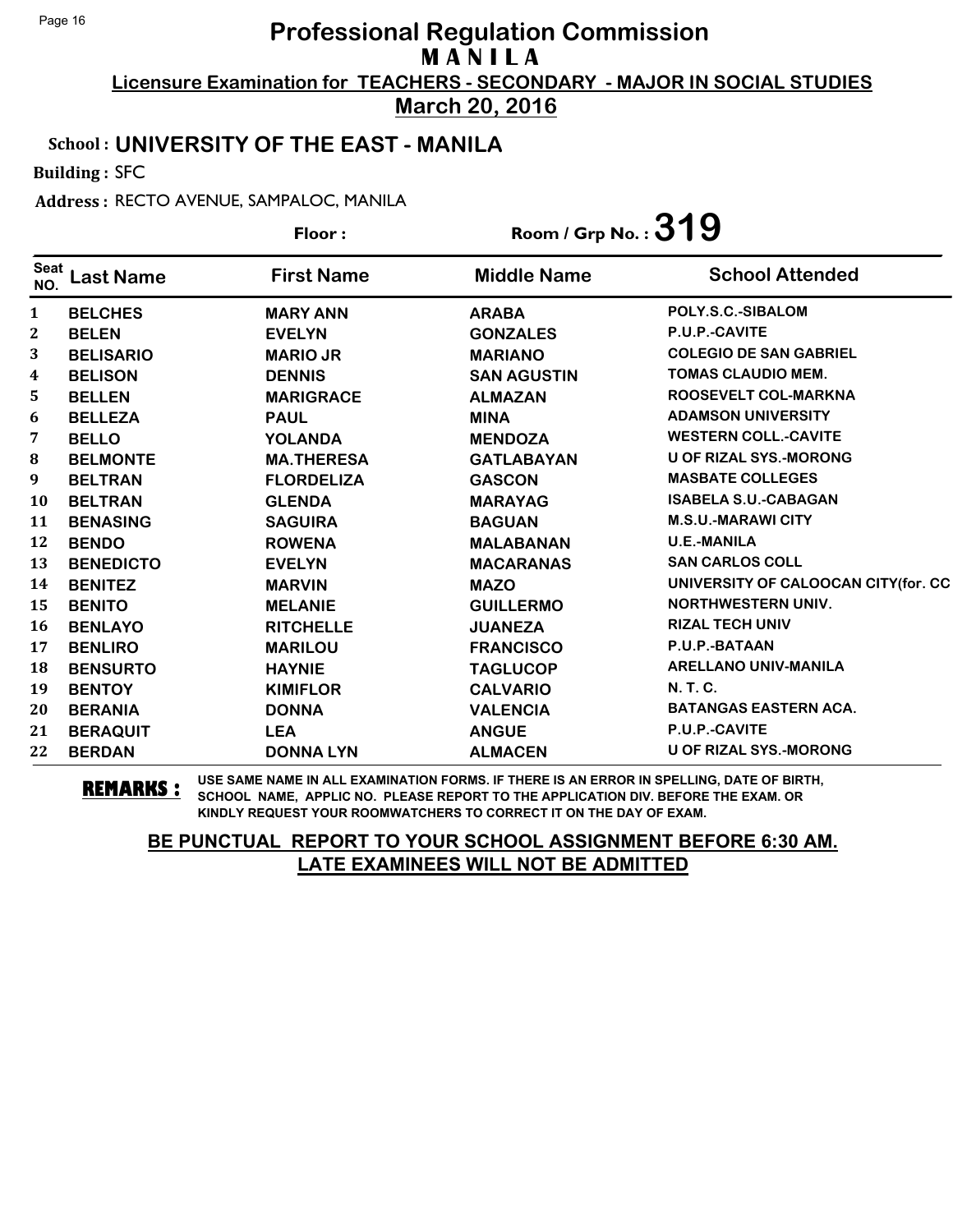**March 20, 2016**

#### School : **UNIVERSITY OF THE EAST - MANILA**

Building : SFC

Address : RECTO AVENUE, SAMPALOC, MANILA

|                    |                   | Floor:                | Room / Grp No. : $320$ |                                  |
|--------------------|-------------------|-----------------------|------------------------|----------------------------------|
| <b>Seat</b><br>NO. | <b>Last Name</b>  | <b>First Name</b>     | <b>Middle Name</b>     | <b>School Attended</b>           |
| $\mathbf{1}$       | <b>BERIC</b>      | <b>ROCELLE</b>        | <b>FRANCISCO</b>       | <b>U OF RIZAL SYS.-MORONG</b>    |
| 2                  | <b>BERIÑA</b>     | <b>MARY KAYE</b>      | <b>CAPILLAS</b>        | <b>NAVAL S.U.-NAVAL</b>          |
| 3                  | <b>BERMEJO</b>    | <b>JENNIFER</b>       | <b>ESTERIAGA</b>       | <b>UNIV.OF MAKATI</b>            |
| 4                  | <b>BERMEJO</b>    | <b>ROCHELLE</b>       | <b>GATAPIA</b>         | U OF RIZAL SYS.-BINANGONAN       |
| 5                  | <b>BERMUDO</b>    | <b>ROCELYN</b>        | <b>ARCETA</b>          | <b>RIZAL TECH UNIV</b>           |
| 6                  | <b>BERNADOS</b>   | <b>RYAN JAY</b>       | <b>MARTINADA</b>       | <b>U PERP HELP-CAVITE</b>        |
| 7                  | <b>BERNAL</b>     | <b>DAYNIE LYN</b>     | <b>TABU</b>            | D.L.S.U.-DASMARIÑAS              |
| 8                  | <b>BERNALDEZ</b>  | <b>JEFFREY</b>        | <b>CLOPINO</b>         | D.L.S.U.-COLL. OF ST. BENILDE    |
| 9                  | <b>BERNALES</b>   | <b>ARLENE</b>         | <b>TABUENA</b>         | <b>WESTERN COLL.-CAVITE</b>      |
| <b>10</b>          | <b>BERNALES</b>   | <b>ZAMMUEL</b>        | <b>ARELLANO</b>        | <b>C.E.U.-MANILA</b>             |
| 11                 | <b>BERNARDINO</b> | <b>EVANGELINE</b>     | <b>ONDAY</b>           | M.C.U.-CALOOCAN                  |
| 12                 | <b>BERNARDO</b>   | <b>JUSTIN</b>         | <b>CALDERON</b>        | <b>UNIV.OF STO. TOMAS</b>        |
| 13                 | <b>BERNARDO</b>   | <b>KENNETH</b>        | <b>CELAJES</b>         | N. T. C.                         |
| 14                 | <b>BERNARDO</b>   | <b>MARIA CECILLIA</b> | <b>SILLANO</b>         | <b>LYCEUM P.U.-MANILA</b>        |
| 15                 | <b>BERNARTE</b>   | <b>JOHN HENRY</b>     | <b>MANILA</b>          | <b>BULACAN S.U-MALOLOS</b>       |
| 16                 | <b>BEROSIL</b>    | <b>RENATO JR</b>      | <b>LIMIN</b>           | <b>J.RIZAL UNIV.</b>             |
| 17                 | <b>BERSAMINA</b>  | <b>MELANIE</b>        | <b>ANGELITUD</b>       | P.U.P.-CAVITE                    |
| 18                 | <b>BESA</b>       | <b>EDJHONMAR</b>      | <b>DELOS ANGELES</b>   | <b>UNIV.OF MAKATI</b>            |
| 19                 | <b>BESARRA</b>    | <b>JEANETTE</b>       | <b>TIEMSIN</b>         | <b>LA CONSOLACION UNIVERSITY</b> |
| 20                 | <b>BETITO</b>     | <b>LEMUEL</b>         | <b>ARCILLAS</b>        | <b>U OF RIZAL SYS.-MORONG</b>    |
| 21                 | <b>BIASURA</b>    | <b>ERMILYN</b>        | <b>LIZARDO</b>         | <b>U OF RIZAL SYS.-ANTIPOLO</b>  |
| 22                 | <b>BIAZON</b>     | <b>MARY CRIS</b>      | <b>ELA</b>             | P.U.P.-RAGAY, CAM. SUR           |

**REMARKS :** USE SAME NAME IN ALL EXAMINATION FORMS. IF THERE IS AN ERROR IN SPELLING, DATE OF BIRTH, SCHOOL NAME, APPLIC NO. PLEASE REPORT TO THE APPLICATION DIV. BEFORE THE EXAM. OR KINDLY REQUEST YOUR ROOMWATCHERS TO CORRECT IT ON THE DAY OF EXAM.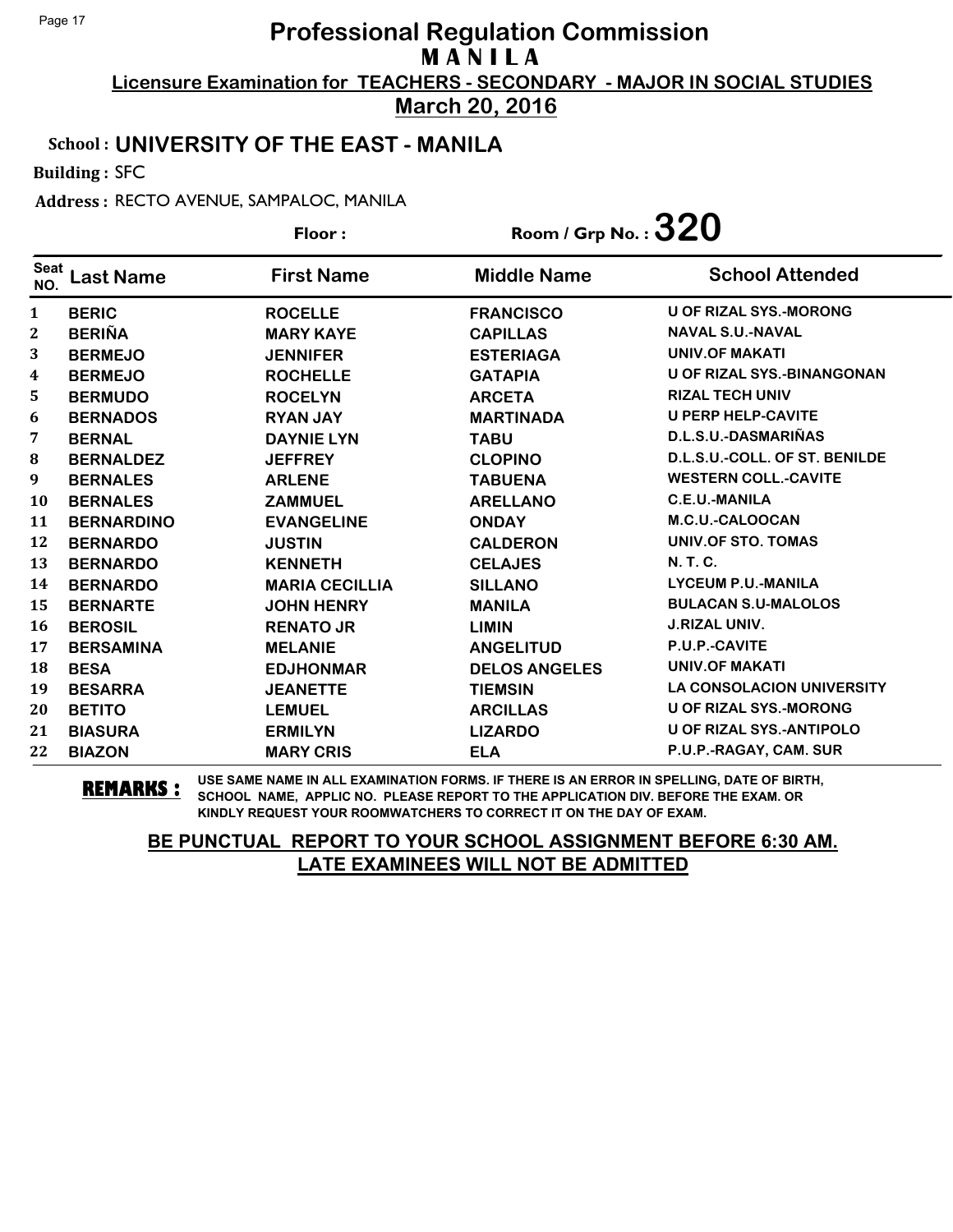**March 20, 2016**

#### School : **UNIVERSITY OF THE EAST - MANILA**

Building : SFC

Address : RECTO AVENUE, SAMPALOC, MANILA

|                    |                  | Floor:                  | Room / Grp No. : $321$ |                                           |
|--------------------|------------------|-------------------------|------------------------|-------------------------------------------|
| <b>Seat</b><br>NO. | <b>Last Name</b> | <b>First Name</b>       | <b>Middle Name</b>     | <b>School Attended</b>                    |
| $\mathbf{1}$       | <b>BIBON</b>     | <b>MARCIAL</b>          | <b>BUSTAMANTE</b>      | <b>RIZAL TECH UNIV</b>                    |
| 2                  | <b>BIDEI</b>     | <b>SHIELLA MARIE</b>    | <b>ONGCAY</b>          | <b>BATAAN PENINSULA STATE U-MAIN</b>      |
| 3                  | <b>BIEN</b>      | <b>ANTONETTE CARMEN</b> | <b>NUECA</b>           | T.U.P.-CAVITE                             |
| 4                  | <b>BIER</b>      | <b>DANELI</b>           | <b>TEOXON</b>          | <b>SO.EAST ASIAN COL.</b>                 |
| 5                  | <b>BIGTAS</b>    | <b>MARY ANN</b>         | <b>BARTE</b>           | P.S.B.A.-MANILA                           |
| 6                  | <b>BIGTAS</b>    | <b>MICHAEL</b>          | <b>CADA</b>            | UNIVERSITY OF CALOOCAN CITY(for. CC       |
| 7                  | <b>BIGUERAS</b>  | <b>LIRIO</b>            | <b>DICHOSO</b>         | PAMANTASAN NG CABUYAO                     |
| 8                  | <b>BILLONID</b>  | <b>ANTHONY</b>          | <b>VILLA</b>           | JOHN B. LACSON COL.-MOLO, ILOILO CI       |
| $\boldsymbol{9}$   | <b>BILUGAN</b>   | <b>MARYCRIS JOY</b>     | <b>GONZALES</b>        | E. A. C.-DASMARIÑAS                       |
| <b>10</b>          | <b>BINGAYAN</b>  | <b>MICHAEL</b>          | <b>LAMAN</b>           | <b>LYCEUM OF CEBU - CEBU CITY</b>         |
| 11                 | <b>BINUYA</b>    | <b>FRANCISCA</b>        | <b>ROQUE</b>           | P.U.P.-STA. MESA                          |
| 12                 | <b>BIRADOR</b>   | <b>MA MONILA</b>        | <b>DIMAGUILA</b>       | <b>TOMAS CLAUDIO MEM.</b>                 |
| 13                 | <b>BISNAR</b>    | <b>PRIMITIVO</b>        | <b>LUMAPAS</b>         | P.U.P.-STA. MESA                          |
| 14                 | <b>BITCHARA</b>  | <b>RICHARD JERIC</b>    | <b>INGLIS</b>          | P.U.P.-STA. MESA                          |
| 15                 | <b>BITONG</b>    | <b>AIRYN</b>            | <b>PASIGAN</b>         | <b>UNIV.OF MANILA</b>                     |
| <b>16</b>          | <b>BLANDO</b>    | <b>JUDELYN</b>          | <b>GREFIEL</b>         | N.C.B.A.-FAIRVIEW, QC                     |
| 17                 | <b>BLANQUIZA</b> | <b>RIA</b>              | <b>REYES</b>           | <b>ADAMSON UNIVERSITY</b>                 |
| 18                 | <b>BLASCO</b>    | <b>JANET</b>            | <b>BARCO</b>           | <b>UNIV.OF MAKATI</b>                     |
| 19                 | <b>BOADO</b>     | <b>SHARA MAY</b>        | <b>CAPARAS</b>         | <b>NAT.COLL.SCI &amp; TECH-DASMARINAS</b> |
| 20                 | <b>BOADO</b>     | <b>VIRGILIO</b>         | <b>VENTURA</b>         | UNIV.OF BAGUIO                            |
| 21                 | <b>BOCALAN</b>   | <b>SANDRA MAY</b>       | <b>ANERO</b>           | U OF RIZAL SYS.-PILILLA                   |
| 22                 | <b>BODIONGAN</b> | <b>MARK ANGELOU</b>     | <b>DE LEON</b>         | T.I P.-Q.C.                               |

**REMARKS :** USE SAME NAME IN ALL EXAMINATION FORMS. IF THERE IS AN ERROR IN SPELLING, DATE OF BIRTH, SCHOOL NAME, APPLIC NO. PLEASE REPORT TO THE APPLICATION DIV. BEFORE THE EXAM. OR KINDLY REQUEST YOUR ROOMWATCHERS TO CORRECT IT ON THE DAY OF EXAM.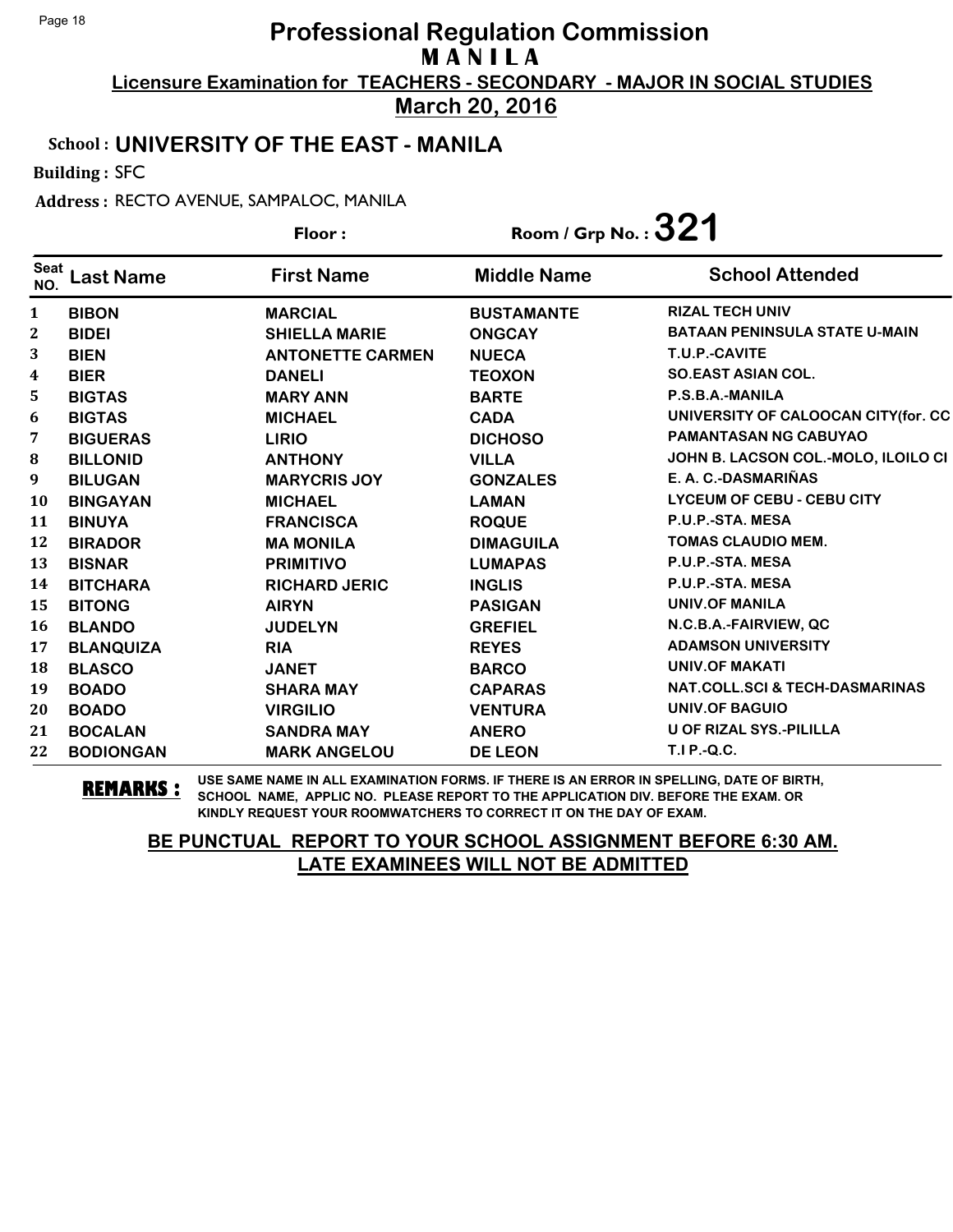**March 20, 2016**

#### School : **UNIVERSITY OF THE EAST - MANILA**

Building : SFC

Address : RECTO AVENUE, SAMPALOC, MANILA

|             | Floor:           |                    | Room / Grp No.: $323$ |                                    |
|-------------|------------------|--------------------|-----------------------|------------------------------------|
| Seat<br>NO. | Last Name        | <b>First Name</b>  | <b>Middle Name</b>    | <b>School Attended</b>             |
| 1           | <b>BOLIVAR</b>   | <b>ODETH JOY</b>   | <b>NOBLIZA</b>        | <b>U OF RIZAL SYS.-BINANGONAN</b>  |
| 2           | <b>BOLIVAR</b>   | <b>SUZETTE</b>     | <b>MIRANDA</b>        | P.U.P.-STA, MESA                   |
| 3           | <b>BONDOC</b>    | <b>RAINY ANNE</b>  | <b>PICO</b>           | <b>R.MAGSAYSAY T.U-BOTOLAN CAM</b> |
| 4           | <b>BONETE</b>    | <b>SHARON</b>      | <b>PARENA</b>         | <b>CEBU INST. OF TECH.</b>         |
| 5           | <b>BONGOLAN</b>  | <b>RIZAMAE</b>     | <b>SANGIL</b>         | E. A. C.-DASMARIÑAS                |
| 6           | <b>BONIFACIO</b> | <b>ERLINE</b>      | <b>HERNANDEZ</b>      | <b>MEYCAUAYAN COLL.</b>            |
| 7           | <b>BONION</b>    | <b>CARLOTA</b>     | <b>OCOP</b>           | <b>BULACAN S.U-MALOLOS</b>         |
| 8           | <b>BONOAN</b>    | <b>LEVINA</b>      | <b>MANABAT</b>        | <b>P.U.P.-SAN PEDRO</b>            |
| 9           | <b>BOOC</b>      | <b>STEVEMAR</b>    | <b>ELEJEDO</b>        | <b>U DE MANILA (for.CCM)</b>       |
| 10          | <b>BOQUERON</b>  | <b>ROSANA</b>      | <b>LODRENZO</b>       | <b>R.MAGSAYSAY T.U-IBA</b>         |
| 11          | <b>BORAGAY</b>   | <b>ARLENE GAY</b>  | <b>VELASQUEZ</b>      | C.E.U.-MANILA                      |
| 12          | <b>BORLONGAN</b> | <b>MIPA</b>        | <b>CONTRERAS</b>      | M. L. Q. U.                        |
| 13          | <b>BORROMEO</b>  | <b>RICKY</b>       | <b>ECHANO</b>         | <b>COLEGIO DE SAN GABRIEL</b>      |
| 14          | <b>BRAGA</b>     | <b>MIRIAM</b>      | <b>VILLARUEL</b>      | UNIV.OF ILOILO                     |
| 15          | <b>BRAGADO</b>   | <b>VIRGINIA</b>    | <b>SORIANO</b>        | <b>UNIV.OF MANILA</b>              |
| 16          | <b>BREDONIA</b>  | <b>WALLENSTEIN</b> | <b>DIO</b>            | <b>RIZAL TECH UNIV</b>             |
| 17          | <b>BREVA</b>     | <b>MATILDE</b>     | <b>RINO</b>           | <b>DIVINE WORD-CALAPAN</b>         |
| 18          | <b>BRIGIDO</b>   | <b>ERICK</b>       | <b>BUSA</b>           | CITY OF MALABON UNIV.              |

**REMARKS :** USE SAME NAME IN ALL EXAMINATION FORMS. IF THERE IS AN ERROR IN SPELLING, DATE OF BIRTH, SCHOOL NAME, APPLIC NO. PLEASE REPORT TO THE APPLICATION DIV. BEFORE THE EXAM. OR KINDLY REQUEST YOUR ROOMWATCHERS TO CORRECT IT ON THE DAY OF EXAM.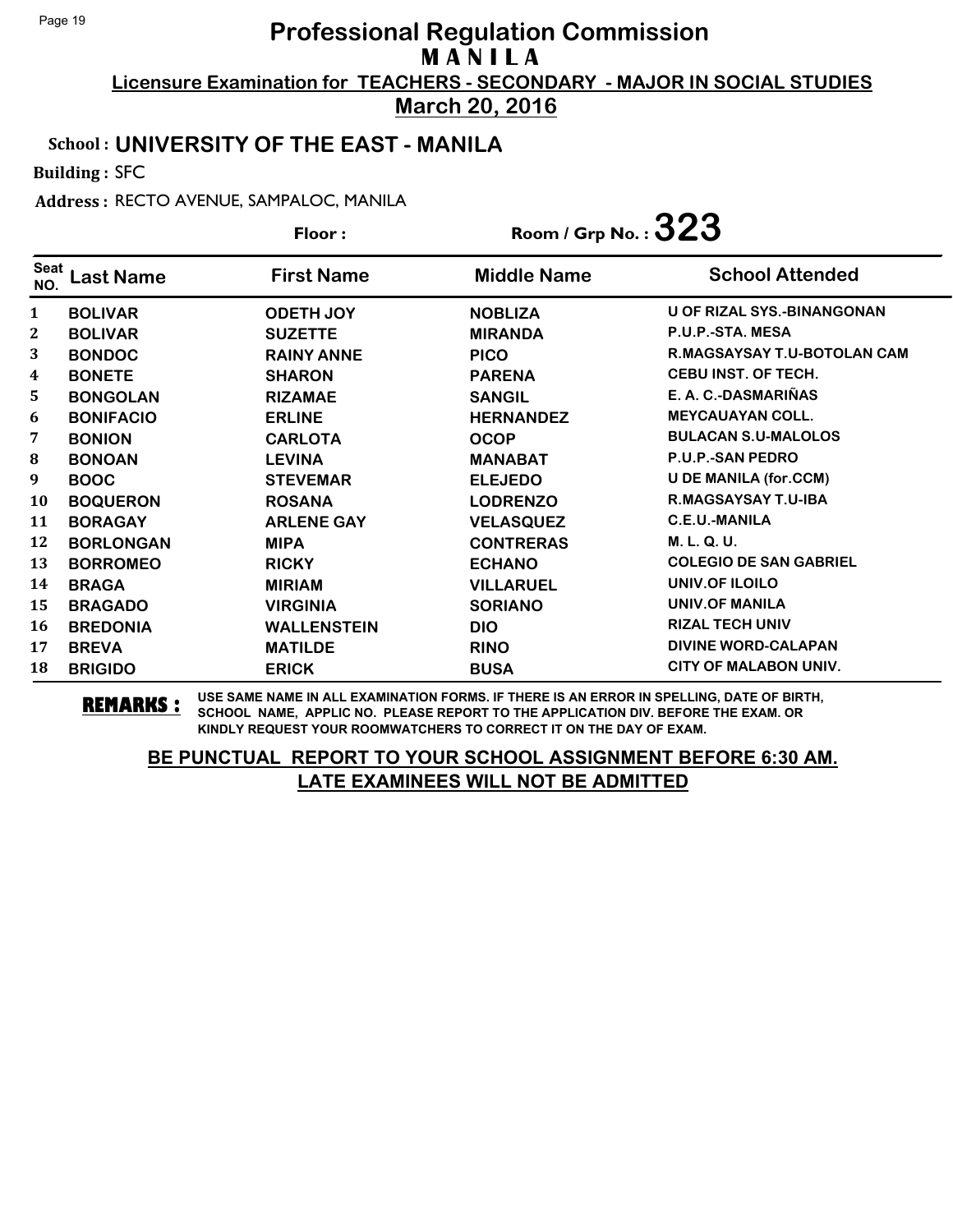**March 20, 2016**

#### School : **UNIVERSITY OF THE EAST - MANILA**

Building : SFC

Address : RECTO AVENUE, SAMPALOC, MANILA

|                    |                     | Floor:              | Room / Grp No. : $324$ |                                       |
|--------------------|---------------------|---------------------|------------------------|---------------------------------------|
| <b>Seat</b><br>NO. | <b>Last Name</b>    | <b>First Name</b>   | <b>Middle Name</b>     | <b>School Attended</b>                |
| $\mathbf{1}$       | <b>BRIGIDO</b>      | <b>MARY GRACE</b>   | <b>REYES</b>           | <b>U.E.-MANILA</b>                    |
| 2                  | <b>BRILLANTES</b>   | <b>MABEL</b>        | <b>MACABUNGA</b>       | <b>CAMARINES NORTE S.C.-DAET</b>      |
| 3                  | <b>BRIONES</b>      | <b>RONALYN</b>      | <b>DE LEON</b>         | UNIVERSITY OF CALOOCAN CITY(for. CC   |
| $\boldsymbol{4}$   | <b>BRIONES</b>      | <b>ROWENA</b>       | <b>GRAYDO</b>          | <b>MEYCAUAYAN COLL.</b>               |
| 5                  | <b>BRIOSO</b>       | <b>NORMAN</b>       | <b>AVILA</b>           | UNIVERSITY OF CALOOCAN CITY(for. CC   |
| 6                  | <b>BRITA</b>        | <b>ANTONIO</b>      | <b>BONGON</b>          | <b>MARIKINA POLYTECHNIC</b>           |
| 7                  | <b>BRON</b>         | <b>JERBRAIN</b>     | <b>IBARRA</b>          | N. T. C.                              |
| ${\bf 8}$          | <b>BROÑOLA</b>      | <b>ANA LIZA</b>     | <b>LORENZO</b>         | <b>MARIKINA POLYTECHNIC</b>           |
| 9                  | <b>BROÑOLA</b>      | <b>JACKELINE</b>    | <b>REBAMUNTAN</b>      | <b>U OF RIZAL SYS.-MORONG</b>         |
| 10                 | <b>BRUMA</b>        | <b>SHERYL</b>       | <b>TRAQUEÑA</b>        | <b>CATANDUANES STATE UNIVERSITY -</b> |
| 11                 | <b>BRUTAS</b>       | <b>EDITHA</b>       | <b>PATTALITAN</b>      | <b>ISABELA S.U.-ECHAGUE</b>           |
| 12                 | <b>BRUTAS</b>       | <b>ORIEL</b>        | <b>CELESTIAL</b>       | <b>D.B.PENA MEM.COL.FDN</b>           |
| 13                 | <b>BUAN</b>         | <b>ANNAMARIE</b>    | <b>TAMAYO</b>          | OL OF FATIMA-VALENZUELA               |
| 14                 | <b>BUAN</b>         | <b>HONEY LYN</b>    | <b>DAVID</b>           | P.N.U.-MANILA                         |
| 15                 | <b>BUENAFE</b>      | <b>AMY</b>          | <b>ALDEA</b>           | <b>CATANDUANES STATE UNIVERSITY -</b> |
| <b>16</b>          | <b>BUENAFE</b>      | <b>JOSE MARIA</b>   | <b>CUIZON</b>          | THE FISHER VALLEY COLL.               |
| 17                 | <b>BUENAVENTURA</b> | <b>ANJANETT</b>     | <b>SANCHEZ</b>         | OL OF FATIMA-ANTIPOLO CITY            |
| 18                 | <b>BUENAVENTURA</b> | <b>DULCENEA</b>     | <b>FORMIGONES</b>      | <b>U.E.-CALOOCAN</b>                  |
| 19                 | <b>BUENAVENTURA</b> | <b>KATHY</b>        | <b>HORTIZ</b>          | P.W.U.-MANILA                         |
| 20                 | <b>BUENAVENTURA</b> | <b>LEAH CAMILLE</b> | <b>MANALO</b>          | UNIV.OF STO. TOMAS                    |
| 21                 | <b>BUENDIA</b>      | <b>AEDIN MARIE</b>  | <b>TULAO</b>           | P.U.P.-CAVITE                         |
| 22                 | <b>BUENDIA</b>      | <b>MERCYLYN</b>     | <b>AGUILAR</b>         | <b>CAMARINES NORTE S.C.-DAET</b>      |

**REMARKS :** USE SAME NAME IN ALL EXAMINATION FORMS. IF THERE IS AN ERROR IN SPELLING, DATE OF BIRTH, SCHOOL NAME, APPLIC NO. PLEASE REPORT TO THE APPLICATION DIV. BEFORE THE EXAM. OR KINDLY REQUEST YOUR ROOMWATCHERS TO CORRECT IT ON THE DAY OF EXAM.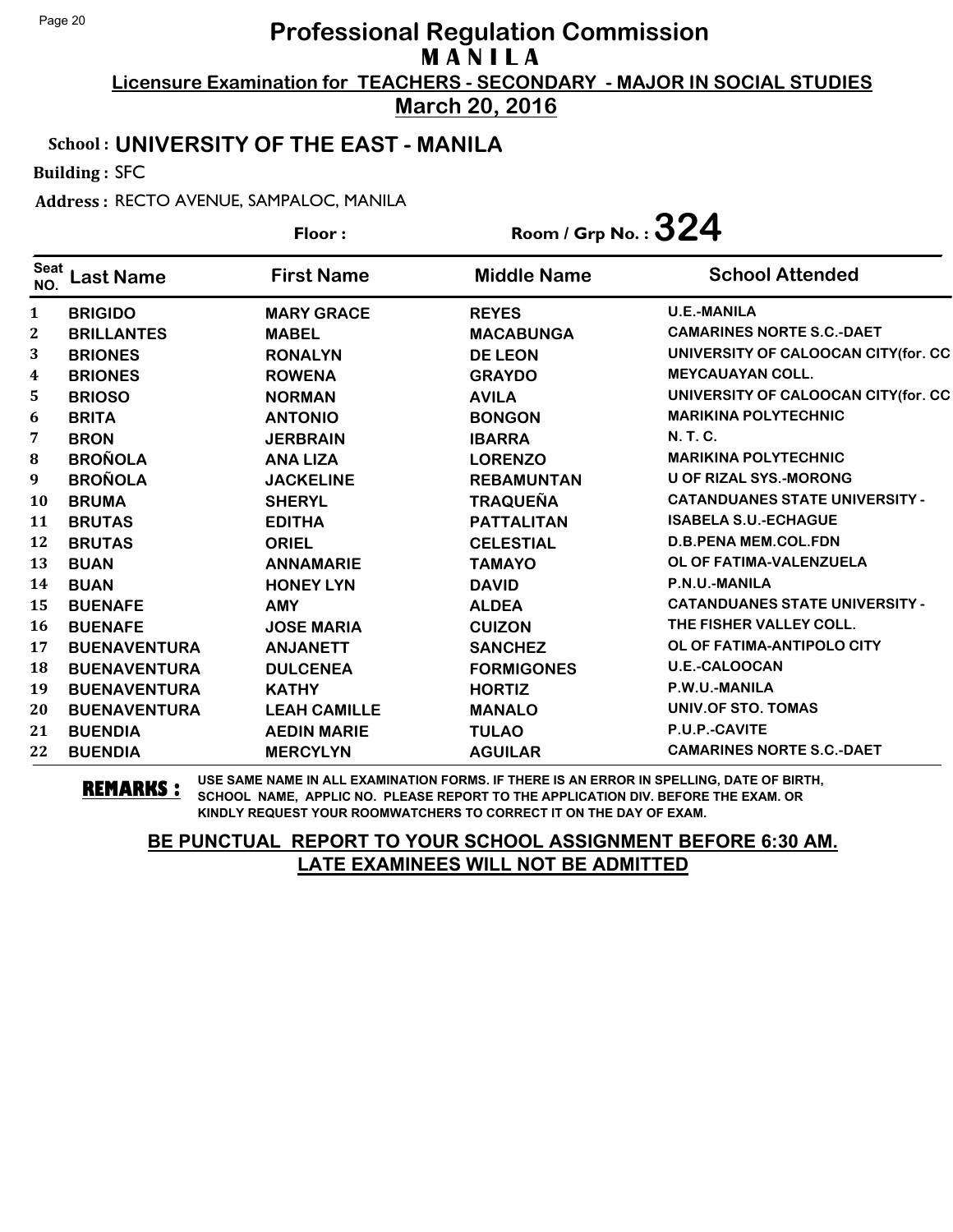**March 20, 2016**

#### School : **UNIVERSITY OF THE EAST - MANILA**

Building : SFC

Address : RECTO AVENUE, SAMPALOC, MANILA

|                    |                  | Floor:                | Room / Grp No. : $325$ |                                     |
|--------------------|------------------|-----------------------|------------------------|-------------------------------------|
| <b>Seat</b><br>NO. | <b>Last Name</b> | <b>First Name</b>     | <b>Middle Name</b>     | <b>School Attended</b>              |
| 1                  | <b>BUENO</b>     | <b>HAROLD</b>         | <b>BERNARDO</b>        | <b>COLL. IMMA CONCEP-CABANATUAN</b> |
| 2                  | <b>BUERANO</b>   | <b>SARAH JANE</b>     | <b>LAGAZON</b>         | <b>U OF RIZAL SYS.-MORONG</b>       |
| 3                  | <b>BUGAGAO</b>   | <b>CATHERINE</b>      | <b>ASUNCION</b>        | <b>CAGAYAN STATE UNIV.-APARRI</b>   |
| 4                  | <b>BUHAIN</b>    | <b>LORENA</b>         | <b>IGNACIO</b>         | <b>C.E.U.-MANILA</b>                |
| 5                  | <b>BUHIA</b>     | <b>VILMA</b>          | <b>MORALDE</b>         | P.L. PASAY                          |
| 6                  | <b>BUIZON</b>    | <b>JEFRY</b>          | <b>RIBON</b>           | <b>ICCT CFI</b>                     |
| 7                  | <b>BULAN</b>     | <b>ANTONET</b>        | <b>MANSIBANG</b>       | <b>ISABELA S.U.-CABAGAN</b>         |
| 8                  | <b>BULIGON</b>   | <b>MICHELLE</b>       | <b>BUYAYO</b>          | <b>IFUGAO S.U.-LAMUT</b>            |
| 9                  | <b>BULUSAN</b>   | <b>EDNA ROSE</b>      | <b>SEARES</b>          | <b>PASIG CATHOLIC COLL.</b>         |
| <b>10</b>          | <b>BUMANGLAG</b> | <b>JOHN RODRIGO</b>   |                        | <b>TAGUIG CITY UNIV</b>             |
| 11                 | <b>BUNTAD</b>    | <b>SHARA JANE</b>     | <b>BESAS</b>           | OL OF FATIMA-VALENZUELA             |
| 12                 | <b>BURGOS</b>    | <b>BERNNIE JOSEPH</b> | <b>PERANDO</b>         | <b>U OF RIZAL SYS.-PILILLA</b>      |
| 13                 | <b>BUSLON</b>    | <b>MARNIC JOY</b>     | <b>ARAZA</b>           | <b>ST. PAUL'S BUS. SCH.-PALO</b>    |
| 14                 | <b>BUSTOS</b>    | <b>CECILIA</b>        | <b>BALDIVIANO</b>      | C.D.S.J.D.L.-CALAMBA                |
| 15                 | <b>CAADAN</b>    | <b>JACQUELINE</b>     | <b>YAPUT</b>           | <b>RIZAL TECH UNIV</b>              |
| 16                 | <b>CAADAN</b>    | <b>TERESITA</b>       | <b>MARCELO</b>         | <b>ICCT CFI</b>                     |
| 17                 | <b>CAAGBAY</b>   | <b>MILCA</b>          | <b>AUMENTADO</b>       | <b>ARELLANO UNIV-MANILA</b>         |
| 18                 | <b>CAASI</b>     | <b>WILLY</b>          | <b>CARDONA</b>         | <b>PANGASINAN S.U.-LINGAYEN</b>     |
| 19                 | <b>CABACANG</b>  | <b>CELIA</b>          | <b>VILA</b>            | P.U.P.-STA. MESA                    |
| 20                 | <b>CABANATAN</b> | <b>MINERVA</b>        | <b>CELSO</b>           | DR. F.C. AGUILAR M. C.              |
| 21                 | <b>CABANDING</b> | <b>LESLEE</b>         | <b>DINGLASAN</b>       | <b>LEMERY COLL.</b>                 |
| 22                 | <b>CABAR</b>     | <b>FRAIDA</b>         | <b>ALCANTARA</b>       | <b>BATAAN HEROES MEM.COLL.</b>      |

**REMARKS :** USE SAME NAME IN ALL EXAMINATION FORMS. IF THERE IS AN ERROR IN SPELLING, DATE OF BIRTH, SCHOOL NAME, APPLIC NO. PLEASE REPORT TO THE APPLICATION DIV. BEFORE THE EXAM. OR KINDLY REQUEST YOUR ROOMWATCHERS TO CORRECT IT ON THE DAY OF EXAM.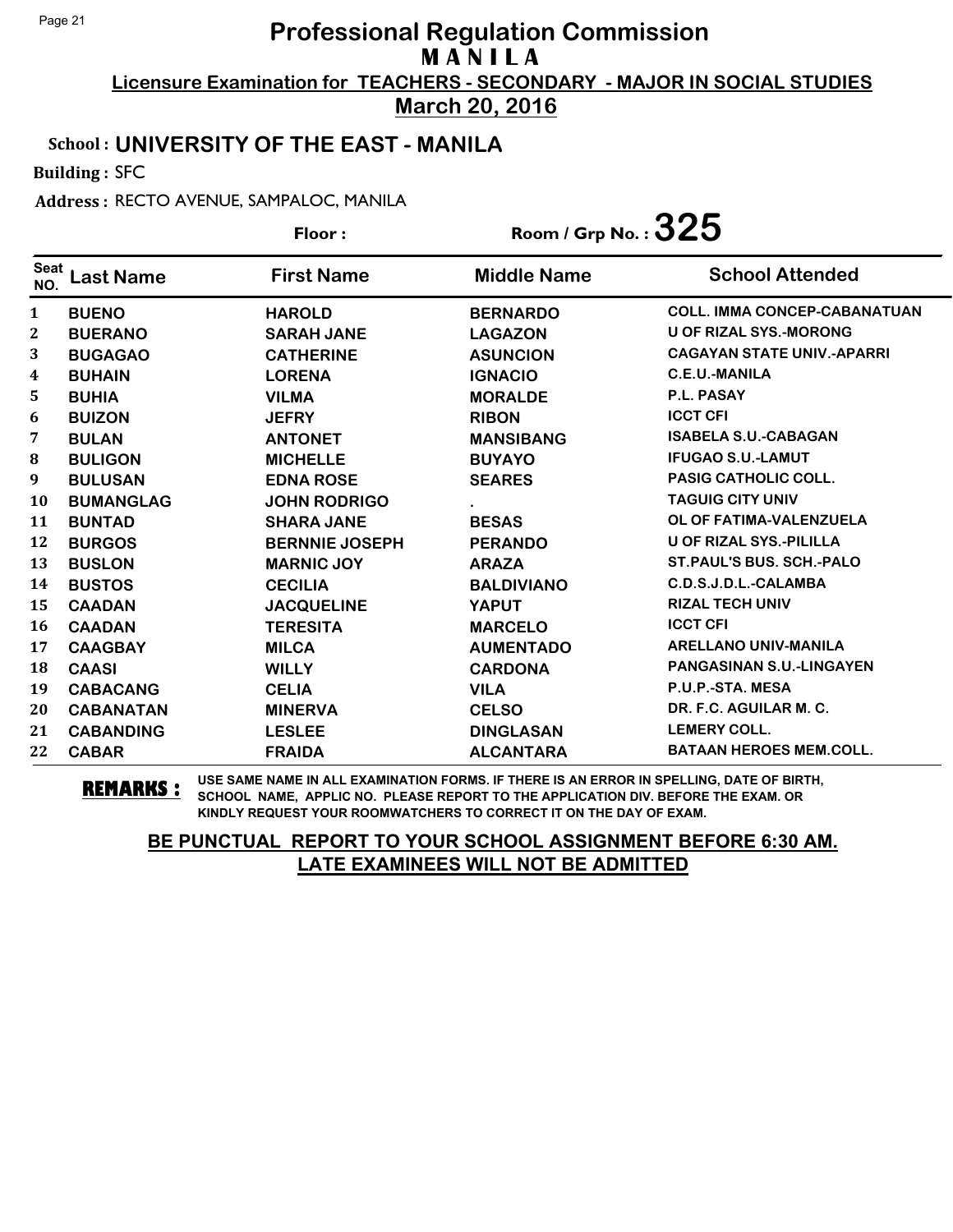**March 20, 2016**

#### School : **UNIVERSITY OF THE EAST - MANILA**

Building : SFC

Address : RECTO AVENUE, SAMPALOC, MANILA

|                    |                    | Floor:                     | Room / Grp No. : $326$ |                                     |
|--------------------|--------------------|----------------------------|------------------------|-------------------------------------|
| <b>Seat</b><br>NO. | <b>Last Name</b>   | <b>First Name</b>          | <b>Middle Name</b>     | <b>School Attended</b>              |
| $\mathbf{1}$       | <b>CABARRUBIAS</b> | <b>HYASMINE</b>            | <b>VILLA</b>           | <b>RIZAL TECH UNIV</b>              |
| 2                  | <b>CABATO</b>      | <b>JOY</b>                 | <b>LALOG</b>           | <b>METRO TAGAYTAY C.B.A.</b>        |
| 3                  | <b>CABELLERO</b>   | <b>EDMUND</b>              | <b>DUERO</b>           | <b>U OF RIZAL SYS.-ANTIPOLO</b>     |
| 4                  | <b>CABIDES</b>     | <b>MARIA FE</b>            | <b>NAZA</b>            | ASIA C.A.S.A.S.T                    |
| 5                  | <b>CABLING</b>     | <b>NANETTE</b>             | <b>MONTANO</b>         | <b>LAGUNA COLL. B.A.</b>            |
| 6                  | <b>CABONILAS</b>   | <b>GABRIEL</b>             | <b>DAGUMAN</b>         | <b>WMSU-ZAMBOANGA CITY</b>          |
| 7                  | <b>CABRAS</b>      | <b>NORMELYN</b>            | <b>DULAY</b>           | <b>U OF RIZAL SYS.-MORONG</b>       |
| 8                  | <b>CABRASAWAN</b>  | <b>GRACE</b>               | <b>CABACANG</b>        | <b>U.E.P.-CATARMAN</b>              |
| 9                  | <b>CABRERA</b>     | <b>BERNALENE</b>           | <b>SAMONTE</b>         | <b>N.T.C.</b>                       |
| 10                 | <b>CABRERA</b>     | <b>HERLYN</b>              | <b>ANG</b>             | <b>UNIV.OF MAKATI</b>               |
| 11                 | <b>CABRERA</b>     | <b>JAN PHILIP</b>          | <b>ALEJANDRO</b>       | <b>BULACAN S.U-MALOLOS</b>          |
| 12                 | <b>CABRERA</b>     | <b>JILLIAN CLARRISS</b>    | <b>ARAGON</b>          | <b>ST. PAUL UNIV.-MANILA</b>        |
| 13                 | <b>CABRERA</b>     | <b>JOEL</b>                | <b>BARRIENTOS</b>      | <b>METRO TAGAYTAY C.B.A.</b>        |
| 14                 | <b>CABRERA</b>     | <b>MARK ROGELIO</b>        | <b>VICTORIO</b>        | <b>NEW ERA UNIV.</b>                |
| 15                 | <b>CABRERA</b>     | <b>THREESA MAE</b>         | <b>VALENCIA</b>        | <b>NOTRE DAME-MARBEL</b>            |
| 16                 | <b>CABUGAWAN</b>   | <b>GINA</b>                | <b>ARANETA</b>         | P.U.P.-STA. MESA                    |
| 17                 | <b>CABUNGCAL</b>   | <b>JOCELYN</b>             | <b>ESTACION</b>        | <b>BATANGAS S.U.-ARASOF-NASUGBU</b> |
| 18                 | <b>CABUS</b>       | <b>MARIA NIÑA CLARISSA</b> | <b>CAMACHO</b>         | <b>N.T.C.</b>                       |
| 19                 | <b>CACHERO</b>     | <b>MELCHORA</b>            | <b>ECLE</b>            | <b>SAMAR COLLEGE</b>                |
| 20                 | <b>CADANO</b>      | <b>IRENE CHERRYLYN</b>     | <b>GOYENA</b>          | <b>FEU-MANILA</b>                   |
| 21                 | <b>CADAVEDO</b>    | <b>SHEELA MAE</b>          | <b>OLAES</b>           | AMA-DASMARIÑAS                      |
| 22                 | <b>CADAVOS</b>     | <b>JESSA CHRISTA</b>       | <b>DALIT</b>           | <b>KOL. SUBIC</b>                   |

**REMARKS :** USE SAME NAME IN ALL EXAMINATION FORMS. IF THERE IS AN ERROR IN SPELLING, DATE OF BIRTH, SCHOOL NAME, APPLIC NO. PLEASE REPORT TO THE APPLICATION DIV. BEFORE THE EXAM. OR KINDLY REQUEST YOUR ROOMWATCHERS TO CORRECT IT ON THE DAY OF EXAM.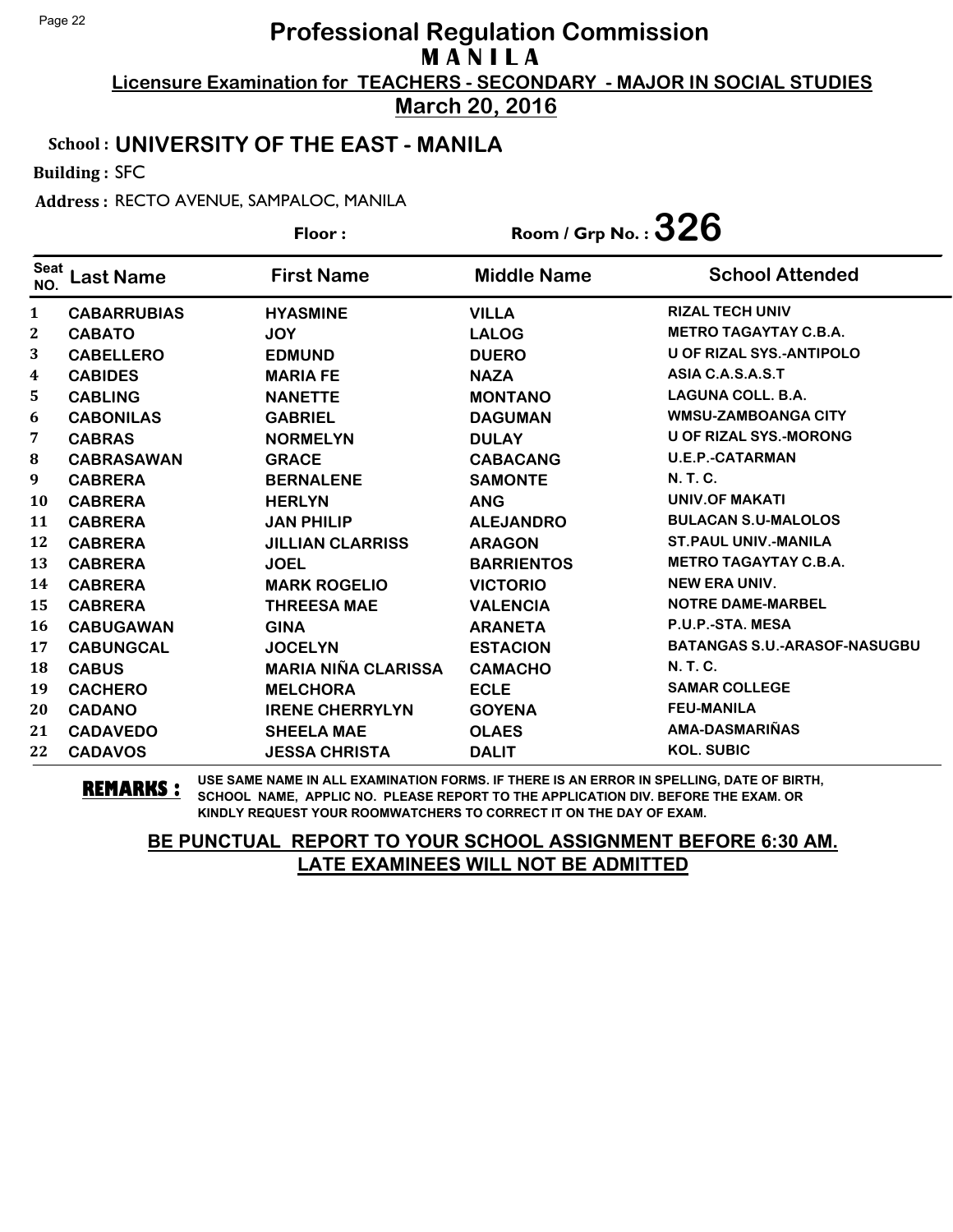**March 20, 2016**

#### School : **UNIVERSITY OF THE EAST - MANILA**

Building : SFC

Address : RECTO AVENUE, SAMPALOC, MANILA

|                    |                  | Floor:               | Room / Grp No. : $327$ |                                     |
|--------------------|------------------|----------------------|------------------------|-------------------------------------|
| <b>Seat</b><br>NO. | <b>Last Name</b> | <b>First Name</b>    | <b>Middle Name</b>     | <b>School Attended</b>              |
| $\mathbf{1}$       | <b>CADENAS</b>   | <b>JONET</b>         | <b>MARQUEZ</b>         | P.U.P.-STA. MESA                    |
| $\mathbf{2}$       | <b>CADIZ</b>     | <b>ARNEL JOSEPH</b>  | <b>VALDEZ</b>          | N. T. C.                            |
| 3                  | <b>CAGASAN</b>   | <b>MARY ANN</b>      | <b>RAGRAG</b>          | P.L. PASAY                          |
| $\boldsymbol{4}$   | <b>CAGUYONG</b>  | <b>DONNA</b>         | <b>GOMEZ</b>           | <b>ICCT CFI</b>                     |
| 5.                 | <b>CAISIP</b>    | <b>JENNIFER</b>      | <b>DE LA VEGA</b>      | <b>BATANGAS S.U.-ARASOF-NASUGBU</b> |
| 6                  | <b>CAJANDAB</b>  | <b>RICKY</b>         | <b>DALUCAPAS</b>       | <b>NO.SAMAR ACA.</b>                |
| 7                  | <b>CALADO</b>    | <b>MARITES</b>       | <b>BRONIOLA</b>        | UNIVERSITY OF CALOOCAN CITY(for. CC |
| ${\bf 8}$          | <b>CALDA</b>     | <b>MARIA</b>         | <b>MOSENDE</b>         | M. L. Q. U.                         |
| 9                  | <b>CALDERON</b>  | <b>LAILA</b>         | <b>RAVINA</b>          | <b>SO.LUZON S.U.-LUCBAN</b>         |
| <b>10</b>          | <b>CALIBUSO</b>  | <b>ALDRIN</b>        | <b>GONZAGA</b>         | C.L.S.U.                            |
| 11                 | <b>CALIX</b>     | <b>ARMYN</b>         | <b>CLEMENTE</b>        | <b>LYCEUM P.U.-MANILA</b>           |
| 12                 | <b>CALLO</b>     | <b>EDWIN</b>         | <b>LAGUMBAY</b>        | <b>NEW ERA UNIV.</b>                |
| 13                 | <b>CALLO</b>     | <b>IMELDA</b>        | <b>GARCIA</b>          | <b>BAGUIO CENTRAL UNIV</b>          |
| 14                 | <b>CALLO</b>     | <b>JOSEPH</b>        | <b>QUINDARA</b>        | <b>HOLY INFANT JESUS COLL.</b>      |
| 15                 | <b>CALLO</b>     | <b>KEVIN</b>         | <b>QUILISADO</b>       | LYCEUM OF THE PHILIPPINES - GEN TRI |
| <b>16</b>          | <b>CALLO</b>     | <b>MARIELLE ANNE</b> | <b>LAUDATO</b>         | LYCEUM OF THE PHILIPPINES - GEN TRI |
| 17                 | <b>CALLUENG</b>  | <b>SHERWIN</b>       | <b>MANLINCON</b>       | <b>U OF RIZAL SYS.-MORONG</b>       |
| 18                 | <b>CALZAR</b>    | <b>GEMMA</b>         | <b>PRADO</b>           | $P.S.B.A.-Q.C.$                     |
| 19                 | <b>CAMALIGAN</b> | <b>JOAN</b>          | <b>TURGO</b>           | N. T. C.                            |
| 20                 | <b>CAMAY</b>     | <b>NANETTE</b>       | <b>IBUS</b>            | C. C. P.                            |
| 21                 | <b>CAMILA</b>    | <b>BABY RUTH</b>     | <b>ECALNE</b>          | P.W.U.-QUEZON CITY                  |
| 22                 | <b>CAMPIT</b>    | <b>LANIE</b>         | <b>PUNZALAN</b>        | <b>M.S.ENVERGA U-LUCENA</b>         |

**REMARKS :** USE SAME NAME IN ALL EXAMINATION FORMS. IF THERE IS AN ERROR IN SPELLING, DATE OF BIRTH, SCHOOL NAME, APPLIC NO. PLEASE REPORT TO THE APPLICATION DIV. BEFORE THE EXAM. OR KINDLY REQUEST YOUR ROOMWATCHERS TO CORRECT IT ON THE DAY OF EXAM.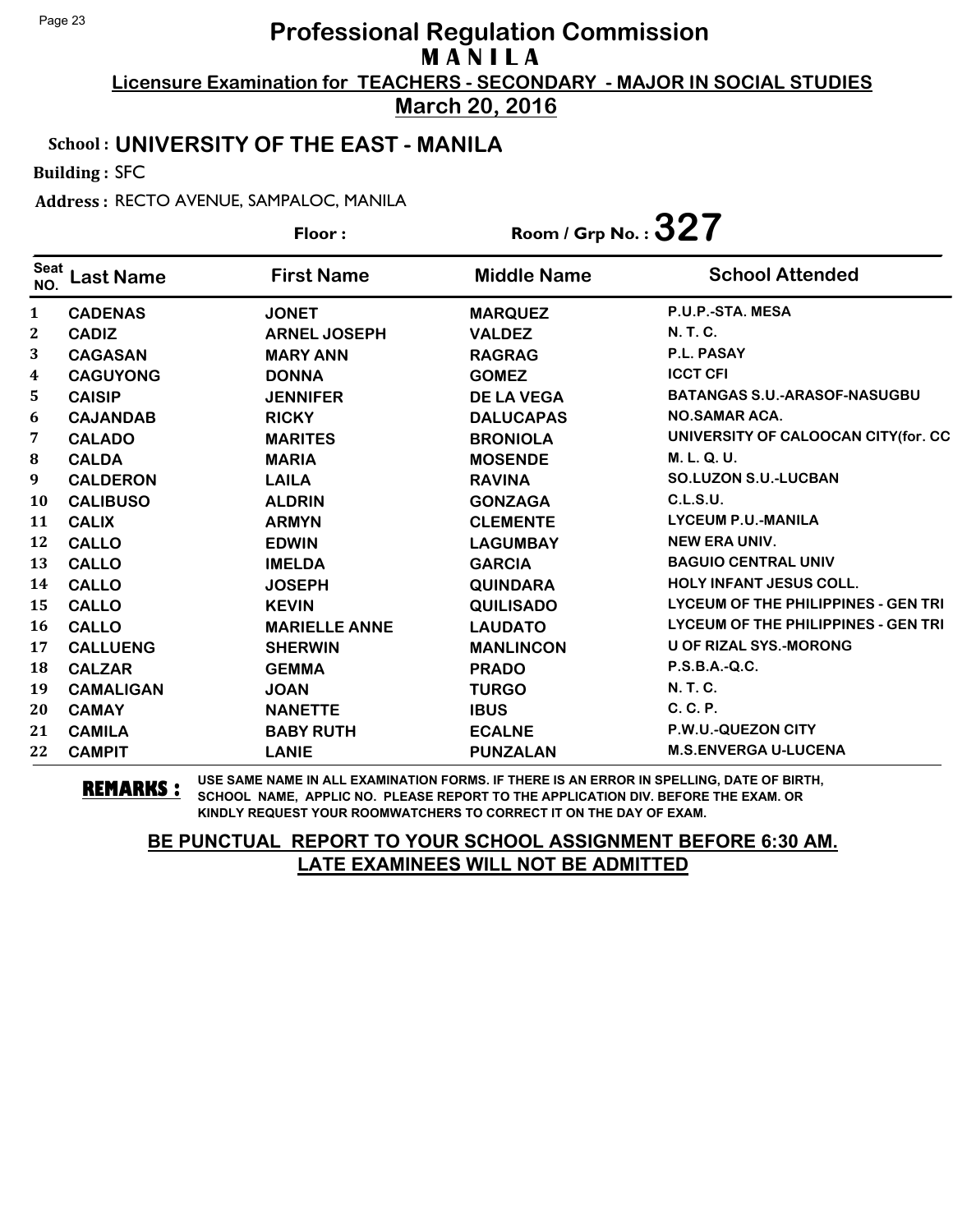**March 20, 2016**

#### School : **UNIVERSITY OF THE EAST - MANILA**

Building : SFC

Address : RECTO AVENUE, SAMPALOC, MANILA

|             |                   | Floor:             | Room / Grp No. : $328$ |                                              |
|-------------|-------------------|--------------------|------------------------|----------------------------------------------|
| Seat<br>NO. | <b>Last Name</b>  | <b>First Name</b>  | <b>Middle Name</b>     | <b>School Attended</b>                       |
| 1           | <b>CAMPO</b>      | <b>REYNOLD</b>     | <b>ALFONSO</b>         | P.M.I.-MANILA                                |
| 2           | <b>CAMPOS</b>     | <b>JOFREY</b>      | <b>RAMOS</b>           | N.C.B.A.-FAIRVIEW, QC                        |
| 3           | <b>CANABA</b>     | <b>JAMES</b>       | <b>ESMENDA</b>         | UNIVERSITY OF CALOOCAN CITY(for. CC          |
| 4           | <b>CANAPE</b>     | <b>MILANY</b>      | <b>GARAIS</b>          | <b>SORSOGON SC-BULAN</b>                     |
| 5           | <b>CANCILLER</b>  | <b>MARLON</b>      | <b>PROVIDO</b>         | <b>P.C.C.R.</b>                              |
| 6           | <b>CANDELARIA</b> | <b>ERIKA</b>       | <b>SANTOS</b>          | <b>U OF RIZAL SYS.-MORONG</b>                |
| 7           | <b>CANLAS</b>     | <b>ANTONIA</b>     | <b>JAVIER</b>          | P.U.P.-STA. MESA                             |
| 8           | <b>CANLAS</b>     | <b>CLELIA</b>      | <b>GOROSPE</b>         | ANGELES UNIVERSITY FOUND.                    |
| 9           | <b>CANLAS</b>     | <b>PERLINDA</b>    | <b>BAGTAS</b>          | <b>ST. NICOLAS COLLEGE OF BUSINESS &amp;</b> |
| <b>10</b>   | <b>CANOY</b>      | <b>CRISTITA</b>    | <b>ESCLEO</b>          | <b>LEYTE COLLEGES</b>                        |
| 11          | <b>CANOY</b>      | <b>RHOBY</b>       | <b>AREVALO</b>         | D.L.S.U.-COLL. OF ST. BENILDE                |
| 12          | <b>CANSINO</b>    | <b>ROCHELLE</b>    | <b>QUELNAN</b>         | <b>WESTERN PHILS, U-PUERTO PRINCESA</b>      |
| 13          | <b>CANTAR</b>     | <b>EMYLA</b>       | <b>LONGASA</b>         | PHIL.CAMBRIDGE SCH L.A.S.B.T                 |
| 14          | <b>CANTOR</b>     | <b>MYRA</b>        | <b>RELUBA</b>          | <b>J.RIZAL UNIV.</b>                         |
| 15          | <b>CAOAGDAN</b>   | <b>LAVERANNE</b>   | <b>MARCOLINO</b>       | <b>TARLAC COL OF AGRIC</b>                   |
| 16          | <b>CAPALARAN</b>  | <b>AILEEN</b>      | <b>CUETO</b>           | <b>RIZAL TECH UNIV</b>                       |
| 17          | <b>CAPARAS</b>    | <b>MARIANE</b>     | <b>CRUZ</b>            | <b>JESUS IS LORD COLLEGES FDTN.</b>          |
| 18          | <b>CAPAWA</b>     | <b>BABY LYRICA</b> | <b>SAMPOLE</b>         | N. T. C.                                     |
| 19          | <b>CAPELLAN</b>   | <b>WILMA</b>       | <b>MERIADO</b>         | C.E.U.-MANILA                                |
| 20          | <b>CAPILI</b>     | <b>MELODY</b>      | <b>INFANTE</b>         | <b>MABALACAT COLL.</b>                       |
| 21          | <b>CAPILLO</b>    | <b>RODLEN</b>      | <b>PEDRAJAS</b>        | <b>MEYCAUAYAN COLL.</b>                      |
| 22          | <b>CAPITULO</b>   | <b>LANI</b>        | <b>CAGOMOC</b>         | LA CONSOLACION-CALOOCAN                      |

**REMARKS :** USE SAME NAME IN ALL EXAMINATION FORMS. IF THERE IS AN ERROR IN SPELLING, DATE OF BIRTH, SCHOOL NAME, APPLIC NO. PLEASE REPORT TO THE APPLICATION DIV. BEFORE THE EXAM. OR KINDLY REQUEST YOUR ROOMWATCHERS TO CORRECT IT ON THE DAY OF EXAM.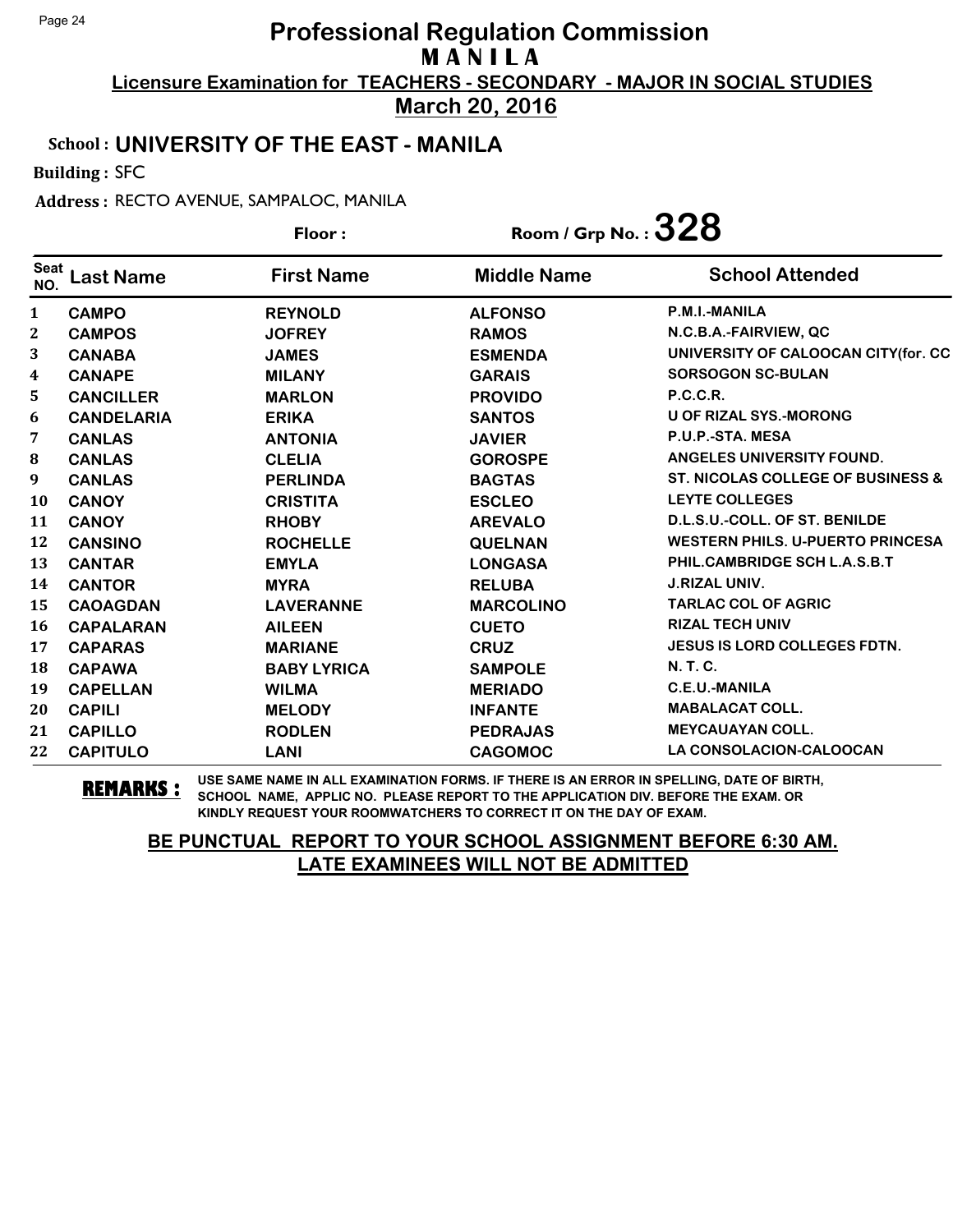**March 20, 2016**

#### School : **UNIVERSITY OF THE EAST - MANILA**

Building : SFC

Address : RECTO AVENUE, SAMPALOC, MANILA

|                    |                  | Floor:                 | Room / Grp No.: $400$ |                                     |
|--------------------|------------------|------------------------|-----------------------|-------------------------------------|
| <b>Seat</b><br>NO. | <b>Last Name</b> | <b>First Name</b>      | <b>Middle Name</b>    | <b>School Attended</b>              |
| 1                  | <b>CAPUA</b>     | <b>PATRICIA JOY</b>    | <b>MILAGROSA</b>      | <b>U OF RIZAL SYS.-ANGONO</b>       |
| $\mathbf 2$        | <b>CAPULSO</b>   | <b>MELANIE</b>         | <b>PATILAN</b>        | <b>U.E.P.-CATARMAN</b>              |
| 3                  | <b>CARAIG</b>    | <b>JENNILYN</b>        | <b>ARAZA</b>          | <b>CITY OF MALABON UNIV.</b>        |
| 4                  | <b>CARALIPIO</b> | <b>JENETH</b>          | <b>VILLAS</b>         | <b>UNIV.OF MANILA</b>               |
| 5                  | <b>CARANDANG</b> | <b>MARIBEL</b>         | <b>MORADA</b>         | E. A. C.-MANILA                     |
| 6                  | <b>CARANOG</b>   | <b>MALUISA</b>         | <b>TAGULINAO</b>      | <b>M.S.ENVERGA U-LUCENA</b>         |
| 7                  | <b>CARANTO</b>   | <b>CRISTINA</b>        | <b>MASONGSONG</b>     | <b>FEU-MANILA</b>                   |
| ${\bf 8}$          | <b>CARANTO</b>   | <b>QUEENIE LOU</b>     | <b>SIMBULAN</b>       | <b>ATENEO DE MANILA U-QC</b>        |
| 9                  | <b>CARDAÑO</b>   | <b>LILIOSA</b>         | <b>CAPUS</b>          | <b>D.B.PENA MEM.COL.FDN</b>         |
| <b>10</b>          | <b>CARDENAS</b>  | <b>JAY</b>             | <b>BALINGIT</b>       | <b>JESUS IS LORD COLLEGES FDTN.</b> |
| 11                 | <b>CARDENAS</b>  | <b>ONOFRE</b>          | <b>GUZMAN</b>         | <b>ABRA VALLEY COLLEGE</b>          |
| 12                 | <b>CARDINOZA</b> | <b>MA.KENTUCKY LYN</b> | <b>LAMSEN</b>         | PANGASINAN S.U.-SAN CARLOS CITY     |
| 13                 | <b>CARDONA</b>   | <b>MELANIE</b>         | <b>CALIM</b>          | <b>P.L. PASAY</b>                   |
| 14                 | <b>CARIAGA</b>   | <b>JASMIN</b>          | <b>DIZON</b>          | <b>TRINITY UNIV OF ASIA</b>         |
| 15                 | <b>CARILLO</b>   | <b>CARREN</b>          | <b>CASTAÑEDA</b>      | <b>TARLAC STATE UNIV.</b>           |
| 16                 | <b>CARINGAL</b>  | <b>GEROLD</b>          | <b>GABAY</b>          | <b>U OF RIZAL SYS.-RODRIGUEZ</b>    |
| 17                 | <b>CARINGAL</b>  | <b>MARJORIE</b>        | <b>ROLDAN</b>         | <b>U OF RIZAL SYS.-MORONG</b>       |
| 18                 | <b>CARIÑO</b>    | <b>FATIMA RACHELLE</b> | <b>SIDON</b>          | <b>UNIV.OF MANILA</b>               |
| 19                 | <b>CARIÑO</b>    | <b>THERESE MARIE</b>   | <b>BONQUIN</b>        | SIENA COLL.-Q.C.                    |
| 20                 | <b>CARIÑO</b>    | <b>TRIXIA MEI</b>      | <b>BULAT-AG</b>       | <b>N.T.C.</b>                       |
| 21                 | <b>CARLOS</b>    | <b>MA. ISABEL</b>      | <b>LISCANO</b>        | <b>UNIV.OF STO. TOMAS</b>           |
| 22                 | <b>CARLOS</b>    | <b>MARIA KATRINA</b>   | <b>ILUSTRICIMO</b>    | <b>U OF RIZAL SYS.-MORONG</b>       |

**REMARKS :** USE SAME NAME IN ALL EXAMINATION FORMS. IF THERE IS AN ERROR IN SPELLING, DATE OF BIRTH, SCHOOL NAME, APPLIC NO. PLEASE REPORT TO THE APPLICATION DIV. BEFORE THE EXAM. OR KINDLY REQUEST YOUR ROOMWATCHERS TO CORRECT IT ON THE DAY OF EXAM.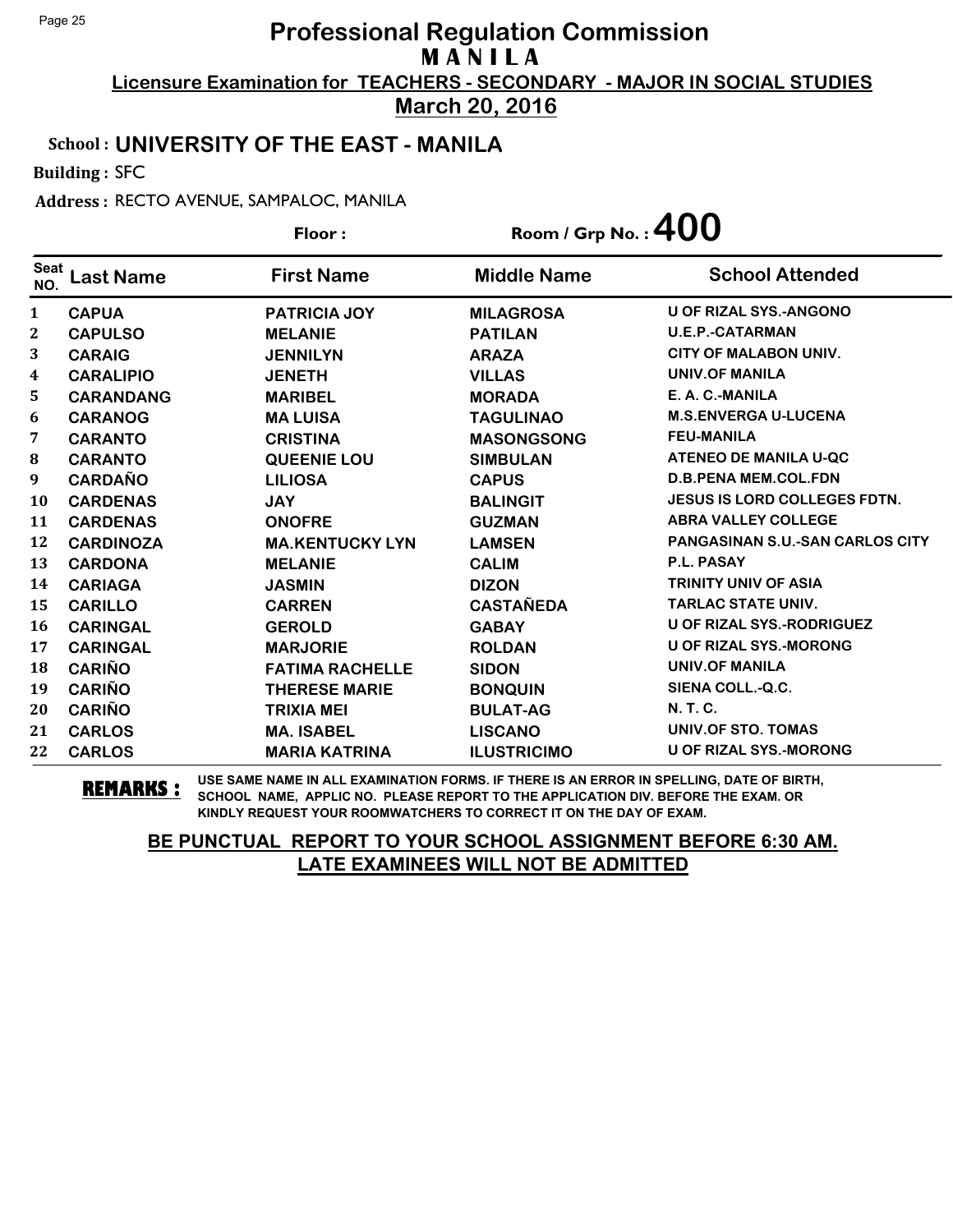**March 20, 2016**

#### School : **UNIVERSITY OF THE EAST - MANILA**

Building : SFC

Address : RECTO AVENUE, SAMPALOC, MANILA

|                    |                  | Floor:                  | Room / Grp No.: $401$ |                                        |
|--------------------|------------------|-------------------------|-----------------------|----------------------------------------|
| <b>Seat</b><br>NO. | <b>Last Name</b> | <b>First Name</b>       | <b>Middle Name</b>    | <b>School Attended</b>                 |
| $\mathbf{1}$       | <b>CAROLINO</b>  | <b>MAY</b>              | <b>VILLARUEL</b>      | <b>STA.CRUZ INST.</b>                  |
| 2                  | <b>CARPIO</b>    | <b>JOSELYN</b>          | <b>DELA CRUZ</b>      | <b>JESUS IS LORD COLLEGES FDTN.</b>    |
| 3                  | <b>CARTEL</b>    | <b>JOSHUA</b>           | <b>MATIENZO</b>       | <b>ADAMSON UNIVERSITY</b>              |
| 4                  | <b>CASA</b>      | <b>JESSICA</b>          | <b>BINAY</b>          | <b>ARELLANO UNIV-MALABON</b>           |
| 5                  | <b>CASA</b>      | <b>ROMARIE</b>          | <b>CASAPAO</b>        | <b>GOV.A.PASCUAL COLL.</b>             |
| 6                  | <b>CASALME</b>   | <b>SUNSHINE</b>         | <b>ARROYO</b>         | <b>CAVITE S.U.-INDANG</b>              |
| 7                  | <b>CASAMAYOR</b> | <b>EMEROSE</b>          | <b>TERNATE</b>        | U OF RIZAL SYS.-PILILLA                |
| $\bf{8}$           | <b>CASERIA</b>   | <b>MARIA LOURDES</b>    | <b>IGNACIO</b>        | UNIVERSITY OF CALOOCAN CITY (for. CC   |
| 9                  | <b>CASIL</b>     | <b>DELSA</b>            | <b>CERENO</b>         | <b>SULTAN KUDARAT STATE</b>            |
| <b>10</b>          | <b>CASIMERO</b>  | <b>RACHEL</b>           | <b>DONGABAN</b>       | <b>U.P.-DILIMAN</b>                    |
| 11                 | <b>CASIN</b>     | <b>CZARINA</b>          | <b>DELIVA</b>         | <b>N. T. C.</b>                        |
| 12                 | <b>CASIO</b>     | <b>MARLON</b>           | <b>BELARMINO</b>      | <b>WESLEYAN COLL.-MANILA</b>           |
| 13                 | <b>CASIPIT</b>   | <b>JANET</b>            | <b>CORPUZ</b>         | <b>PANGASINAN S.U.-SAN CARLOS CITY</b> |
| 14                 | <b>CASIPIT</b>   | <b>MARGARITA</b>        | <b>DOMASIAN</b>       | LYCEUM OF ALABANG (for. NCST)          |
| 15                 | <b>CASQUERO</b>  | <b>MEDARDO</b>          | <b>TABARNILLA</b>     | <b>MEYCAUAYAN COLL.</b>                |
| 16                 | <b>CASTALONE</b> | <b>TRIXIE MAE</b>       | <b>DE LEON</b>        | U OF RIZAL SYS.-PILILLA                |
| 17                 | <b>CASTAÑEDA</b> | <b>REINHARD REYMOND</b> | <b>CARLOS</b>         | <b>UNIV.OF STO. TOMAS</b>              |
| 18                 | <b>CASTILLO</b>  | <b>CORINNE ISABEL</b>   | <b>GULINAO</b>        | D.L.S.U.-GAUF-MALABON                  |
| 19                 | <b>CASTILLO</b>  | <b>ELIZABETH</b>        | <b>BARWELA</b>        | <b>BOTOLAN COMMUNITY COLLEGE -</b>     |
| 20                 | <b>CASTILLO</b>  | <b>LINETH</b>           | <b>DELA CRUZ</b>      | <b>BALIUAG UNIVERSITY</b>              |
| 21                 | <b>CASTILLO</b>  | <b>RODESSA</b>          | <b>YEBAN</b>          | <b>OL OF FATIMA-QC</b>                 |
| 22                 | <b>CASTILLO</b>  | <b>RONALDO</b>          | <b>BAUTISTA</b>       | <b>BULACAN S.U-MALOLOS</b>             |

**REMARKS :** USE SAME NAME IN ALL EXAMINATION FORMS. IF THERE IS AN ERROR IN SPELLING, DATE OF BIRTH, SCHOOL NAME, APPLIC NO. PLEASE REPORT TO THE APPLICATION DIV. BEFORE THE EXAM. OR KINDLY REQUEST YOUR ROOMWATCHERS TO CORRECT IT ON THE DAY OF EXAM.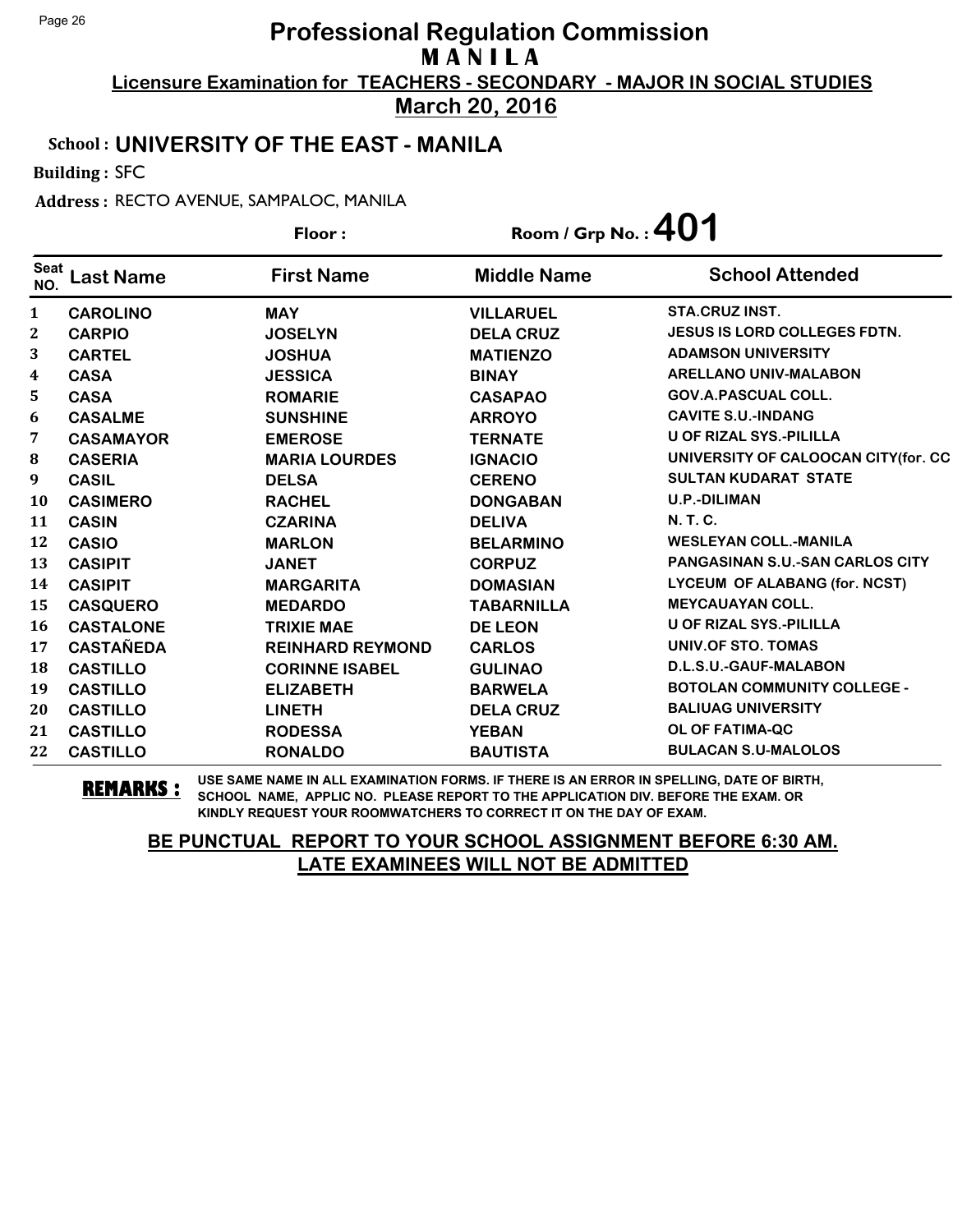**March 20, 2016**

### School : **UNIVERSITY OF THE EAST - MANILA**

Building : SFC

Address : RECTO AVENUE, SAMPALOC, MANILA

|                    |                  | Floor:            | Room / Grp No.: $402$ |                                        |
|--------------------|------------------|-------------------|-----------------------|----------------------------------------|
| <b>Seat</b><br>NO. | <b>Last Name</b> | <b>First Name</b> | <b>Middle Name</b>    | <b>School Attended</b>                 |
| 1                  | <b>CASTRO</b>    | <b>ALMA</b>       | <b>PADLAN</b>         | <b>SAN CARLOS COLL</b>                 |
| $\mathbf{2}$       | <b>CASTRO</b>    | <b>GABRIELLE</b>  | <b>ENDRACA</b>        | UNIVERSITY OF CALOOCAN CITY(for. CC    |
| 3                  | <b>CASTRO</b>    | <b>MARIA EDA</b>  | <b>LIMBO</b>          | <b>U.E.-MANILA</b>                     |
| 4                  | <b>CASTRO</b>    | <b>MARY JANE</b>  | <b>ARROYO</b>         | <b>FILAMER CHRISTIAN</b>               |
| 5                  | <b>CASTRO</b>    | <b>RUBYLYN</b>    | <b>ANDES</b>          | <b>U OF RIZAL SYS.-ANTIPOLO</b>        |
| 6                  | <b>CASTRO</b>    | <b>SUSANA</b>     | <b>DE JESUS</b>       | P.U.P.-STA. MESA                       |
| 7                  | <b>CASTRO</b>    | <b>WINNIE</b>     | <b>DE JESUS</b>       | <b>FEU-MANILA</b>                      |
| 8                  | <b>CASTUERA</b>  | <b>JOSEFINA</b>   | <b>GARDUQUE</b>       | <b>CAGAYAN STATE</b>                   |
| 9                  | <b>CASUPANAN</b> | <b>CHARLENE</b>   | <b>MANALAC</b>        | <b>DON HONORIO VENTURA TECH. S.U.</b>  |
| 10                 | <b>CATABAY</b>   | <b>CHARLYN</b>    | <b>PERALTA</b>        | <b>LYCEUM NORTHWESTERN</b>             |
| 11                 | <b>CATALAN</b>   | <b>ARMIDA</b>     | <b>CORTEZ</b>         | <b>T.I P.-Q.C.</b>                     |
| 12                 | <b>CATAPUSAN</b> | <b>ROBERT</b>     | <b>MERGINIO</b>       | <b>U OF RIZAL SYS.-MORONG</b>          |
| 13                 | <b>CATBAGAN</b>  | <b>REA</b>        | <b>AQUINO</b>         | <b>MYSTICAL ROSE C.S.T.</b>            |
| 14                 | <b>CATELO</b>    | <b>SEAN</b>       | <b>ANDRES</b>         | JOHN B. LACSON COL.-MOLO, ILOILO CI    |
| 15                 | <b>CATUDAY</b>   | <b>JOAN</b>       | <b>PASTORFIDE</b>     | <b>DIVINE WORD-CALAPAN</b>             |
| 16                 | <b>CAUILAN</b>   | <b>ROSIELYN</b>   | <b>RELLITA</b>        | <b>BATAAN PENINSULA STATE</b>          |
| 17                 | <b>CAUSAREN</b>  | <b>JANICE</b>     | <b>DE GUZMAN</b>      | <b>METRO TAGAYTAY C.B.A.</b>           |
| 18                 | <b>CAWICAAN</b>  | <b>JONALD</b>     | <b>CADIOG</b>         | <b>U OF RIZAL SYS.-BINANGONAN</b>      |
| 19                 | <b>CAYABAN</b>   | <b>ALVIC</b>      | <b>GOMEZ</b>          | <b>BATANGAS S.U.-ARASOF-NASUGBU</b>    |
| 20                 | <b>CAYABYAB</b>  | <b>MARLON</b>     | <b>DEBOQUE</b>        | <b>BATANGAS S.U.-ARASOF-NASUGBU</b>    |
| 21                 | <b>CAYABYAB</b>  | <b>PEARLAIZA</b>  | <b>GOROSPE</b>        | <b>PANGASINAN S.U.-SAN CARLOS CITY</b> |
| 22                 | <b>CAYAO</b>     | <b>BEVERLY</b>    | <b>GANZON</b>         | <b>PALAWAN STATE U-NARRA</b>           |

**REMARKS :** USE SAME NAME IN ALL EXAMINATION FORMS. IF THERE IS AN ERROR IN SPELLING, DATE OF BIRTH, SCHOOL NAME, APPLIC NO. PLEASE REPORT TO THE APPLICATION DIV. BEFORE THE EXAM. OR KINDLY REQUEST YOUR ROOMWATCHERS TO CORRECT IT ON THE DAY OF EXAM.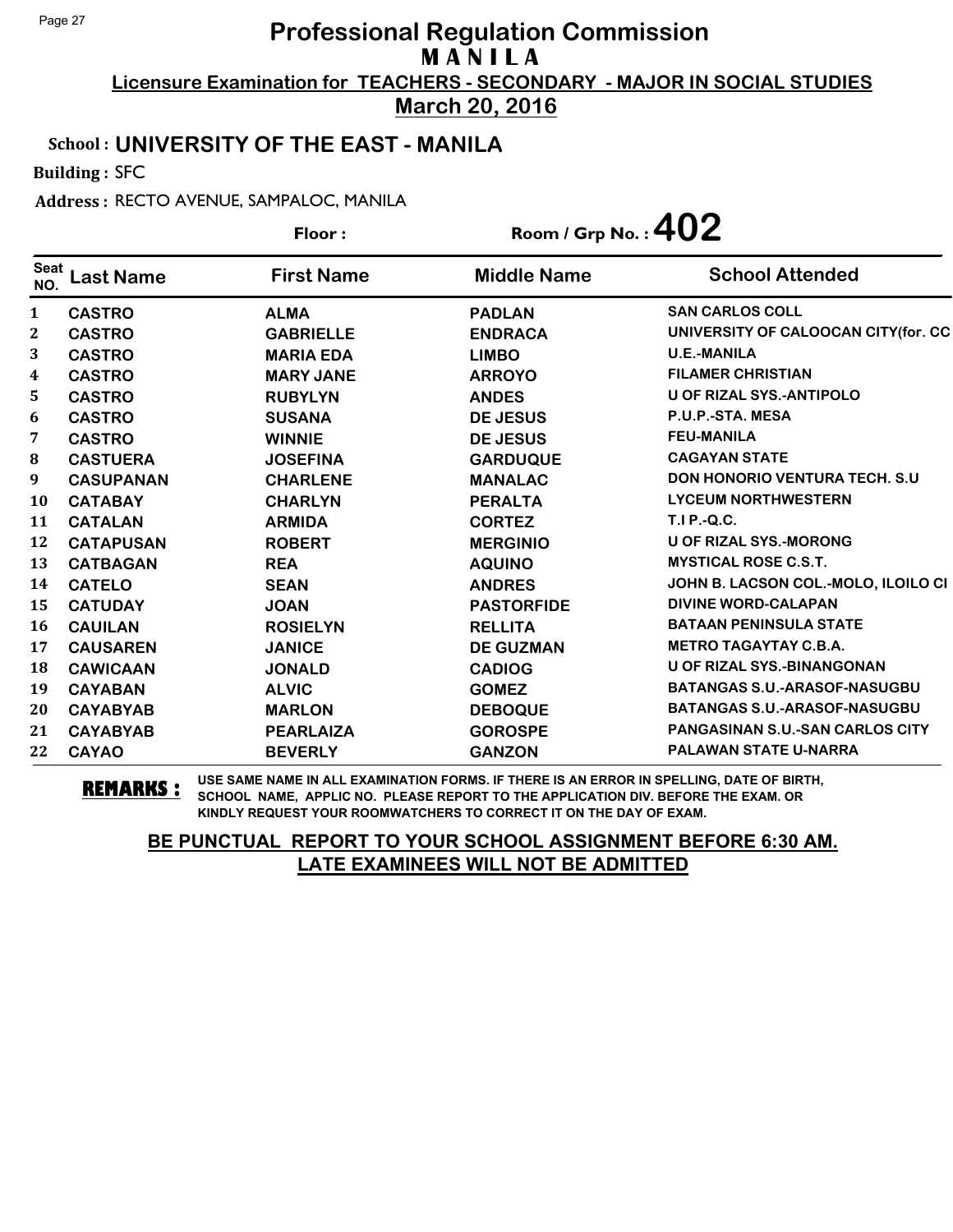**March 20, 2016**

### School : **UNIVERSITY OF THE EAST - MANILA**

Building : SFC

Address : RECTO AVENUE, SAMPALOC, MANILA

|                    |                  | Floor:              | Room / Grp No. : $403$ |                                   |
|--------------------|------------------|---------------------|------------------------|-----------------------------------|
| <b>Seat</b><br>NO. | <b>Last Name</b> | <b>First Name</b>   | <b>Middle Name</b>     | <b>School Attended</b>            |
| $\mathbf{1}$       | <b>CAYETANO</b>  | <b>SHAREEN</b>      | <b>PONCE DE LEON</b>   | SILLIMAN UNIV.                    |
| $\mathbf{2}$       | <b>CAÑAVERAL</b> | <b>JOAN PAULA</b>   | <b>CUBE</b>            | P.L. MUNTINLUPA                   |
| 3                  | <b>CAÑAVERAS</b> | <b>JINKY JANE</b>   | <b>PASCUA</b>          | <b>LAGUNA SPU-LOS BAÑOS</b>       |
| 4                  | <b>CAÑETE</b>    | <b>JUNREL</b>       | <b>BUSTAMANTE</b>      | ST.JOSEPH COL-ZAMBO DN            |
| 5                  | <b>CEBALLOS</b>  | <b>JAYLENE</b>      | <b>BUENO</b>           | <b>UNIV.OF MAKATI</b>             |
| 6                  | <b>CEBANICO</b>  | <b>MARILYN</b>      | <b>BERNARDO</b>        | <b>TOMAS CLAUDIO MEM.</b>         |
| 7                  | <b>CEDEÑO</b>    | <b>ALLAN</b>        | <b>CABAÑERO</b>        | <b>LYCEUM P.U.-MANILA</b>         |
| 8                  | <b>CELESTE</b>   | <b>LEONARDO JR</b>  | <b>ANOG</b>            | PAGADIAN CAPITOL COLLEGE,         |
| $\boldsymbol{9}$   | <b>CELESTINO</b> | <b>CHRISTIAN</b>    | <b>DELA CRUZ</b>       | <b>U DE MANILA (for.CCM)</b>      |
| <b>10</b>          | <b>CELESTRA</b>  | <b>EVELYN</b>       | <b>GONDRA</b>          | <b>U OF RIZAL SYS.-MORONG</b>     |
| 11                 | <b>CELESTRA</b>  | <b>GILBERT</b>      | <b>PORNASDORO</b>      | <b>U OF RIZAL SYS.-BINANGONAN</b> |
| 12                 | <b>CELLS</b>     | <b>FRANZ JOSEF</b>  | <b>NONE</b>            | <b>P.L. MUNTINLUPA</b>            |
| 13                 | <b>CELORICO</b>  | <b>MELANI</b>       | <b>BAGAY</b>           | <b>J.RIZAL UNIV.</b>              |
| 14                 | <b>CENINA</b>    | <b>ELMA</b>         | <b>FALLARIA</b>        | N.C.B.A.-TAYTAY                   |
| 15                 | <b>CERBITO</b>   | <b>RAKHAN</b>       | <b>ESTRELLADO</b>      | <b>U.E.P.-CATARMAN</b>            |
| 16                 | <b>CERBO</b>     | <b>JOYCELYN</b>     | <b>ORBE</b>            | <b>DIVINE WORD-CALAPAN</b>        |
| 17                 | <b>CERDA</b>     | <b>MARIA YVESSA</b> | <b>DICIMLACION</b>     | <b>U OF RIZAL SYS.-ANGONO</b>     |
| 18                 | <b>CERDA</b>     | <b>MARILYN</b>      | <b>VILLARIN</b>        | <b>TOMAS CLAUDIO MEM.</b>         |
| 19                 | <b>CERRADO</b>   | <b>JOECEL JANE</b>  | <b>CHUA</b>            | <b>U OF RIZAL SYS.-BINANGONAN</b> |
| 20                 | <b>CERTEZA</b>   | <b>FRECHELLE</b>    | <b>PARALEJAS</b>       | $P.S.B.A.-Q.C.$                   |
| 21                 | <b>CERTEZA</b>   | <b>MERLITA</b>      | <b>INFANTE</b>         | <b>STA.ISABEL COLL.</b>           |
| 22                 | <b>CERVANTES</b> | <b>PRIMO</b>        | <b>FERNANDEZ</b>       | M. L. Q. U.                       |

**REMARKS :** USE SAME NAME IN ALL EXAMINATION FORMS. IF THERE IS AN ERROR IN SPELLING, DATE OF BIRTH, SCHOOL NAME, APPLIC NO. PLEASE REPORT TO THE APPLICATION DIV. BEFORE THE EXAM. OR KINDLY REQUEST YOUR ROOMWATCHERS TO CORRECT IT ON THE DAY OF EXAM.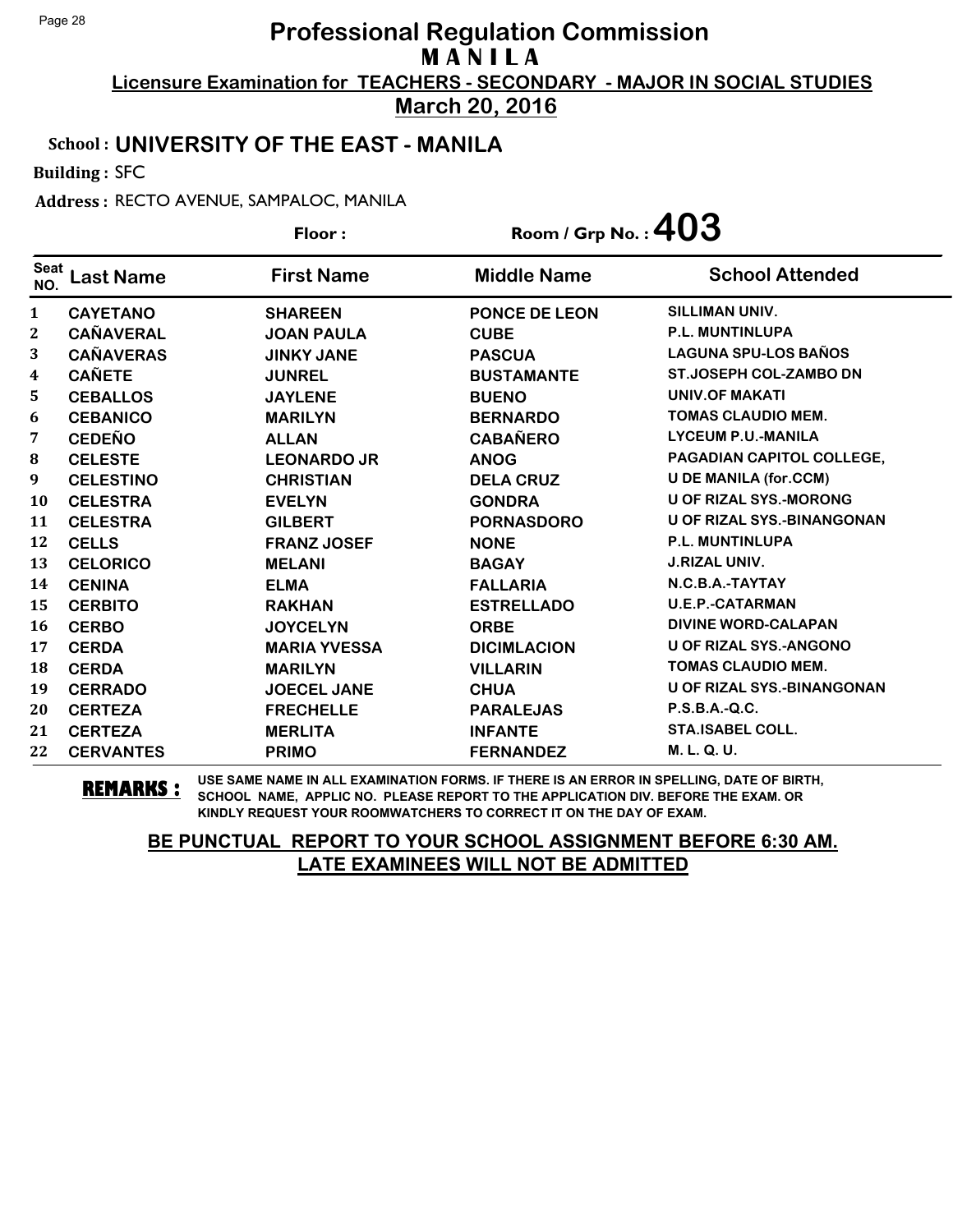**March 20, 2016**

#### School : **UNIVERSITY OF THE EAST - MANILA**

Building : SFC

Address : RECTO AVENUE, SAMPALOC, MANILA

|                    |                   | Floor:                | Room / Grp No.: $404$ |                                  |
|--------------------|-------------------|-----------------------|-----------------------|----------------------------------|
| <b>Seat</b><br>NO. | <b>Last Name</b>  | <b>First Name</b>     | <b>Middle Name</b>    | <b>School Attended</b>           |
| 1                  | <b>CERVANTES</b>  | <b>RIEL</b>           | <b>ULTRA</b>          | <b>CAMARINES NORTE S.C.-DAET</b> |
| 2                  | <b>CESISTA</b>    | <b>GAY</b>            | <b>CORPIN</b>         | <b>RIZAL TECH UNIV</b>           |
| 3                  | <b>CESUMICION</b> | <b>BONIFACIO</b>      | <b>MANALILI</b>       | <b>BATAAN PENINSULA STATE</b>    |
| 4                  | <b>CEZAR</b>      | <b>VIVIAN</b>         | <b>VASQUEZ</b>        | ROOSEVELT COL-MARKNA             |
| 5                  | <b>CEÑIDOZA</b>   | <b>DANIEL</b>         | <b>VILLARIÑA</b>      | OL OF FATIMA-ANTIPOLO CITY       |
| 6                  | <b>CEÑIDOZA</b>   | <b>JOEY</b>           | <b>PANTE</b>          | <b>U OF RIZAL SYS.-ANGONO</b>    |
| 7                  | <b>CEÑIDOZA</b>   | <b>LEE HARVY</b>      | <b>RIVERA</b>         | <b>TOMAS CLAUDIO MEM.</b>        |
| 8                  | <b>CHAN</b>       | <b>GENALYN</b>        | <b>BANTILO</b>        | <b>U.E.P.-CATARMAN</b>           |
| 9                  | <b>CHAN</b>       | <b>JEIZEL</b>         | <b>SARINAS</b>        | <b>CAVITE S.U.-CAVITE CITY</b>   |
| 10                 | <b>CHAVEZ</b>     | <b>AILEEN</b>         | <b>NORTE</b>          | <b>ARELLANO UNIV-MANILA</b>      |
| 11                 | <b>CHAVEZ</b>     | <b>REYNALDO JR</b>    | <b>PEÑA</b>           | N. T. C.                         |
| 12                 | <b>CHAVEZ</b>     | <b>RUTH ANNE</b>      | <b>MALIT</b>          | <b>BATAAN PENINSULA STATE</b>    |
| 13                 | <b>CHINEL</b>     | <b>ZENAIDA</b>        | <b>CONSULAR</b>       | E. A. C.-MANILA                  |
| 14                 | <b>CINCO</b>      | <b>TERESITA</b>       | <b>DERUPE</b>         | <b>LA CONSOLACION-MANILA</b>     |
| 15                 | <b>CLAMAR</b>     | <b>JAENERALL</b>      | <b>MEDINA</b>         | M.C.U.-CALOOCAN                  |
| 16                 | <b>CLAMOR</b>     | <b>MARIA LOURDES</b>  | <b>MATIAS</b>         | D.L.S.U.-MANILA                  |
| 17                 | <b>CLARIÑO</b>    | <b>SARAH LOUISE</b>   | <b>JUATCO</b>         | <b>BALIUAG UNIVERSITY</b>        |
| 18                 | <b>CLAVERIA</b>   | <b>KAREN</b>          | <b>RIVERA</b>         | <b>AMA-OLONGAPO CITY</b>         |
| 19                 | <b>CLAVERO</b>    | <b>SHERELYN</b>       | <b>PERMEJO</b>        | <b>MARINDUQUE S.C.-BOAC</b>      |
| 20                 | <b>CLAVITE</b>    | <b>MARIA LILIBETH</b> | <b>TAJALE</b>         | <b>T.I P.-Q.C.</b>               |
| 21                 | <b>CLEMENTE</b>   | <b>MA. CLARIZA VI</b> | <b>DAVID</b>          | P.U.P.-STA. MESA                 |
| 22                 | <b>CLORES</b>     | <b>MYLIN</b>          | <b>GASGA</b>          | <b>U DE SANTA ISABEL</b>         |

**REMARKS :** USE SAME NAME IN ALL EXAMINATION FORMS. IF THERE IS AN ERROR IN SPELLING, DATE OF BIRTH, SCHOOL NAME, APPLIC NO. PLEASE REPORT TO THE APPLICATION DIV. BEFORE THE EXAM. OR KINDLY REQUEST YOUR ROOMWATCHERS TO CORRECT IT ON THE DAY OF EXAM.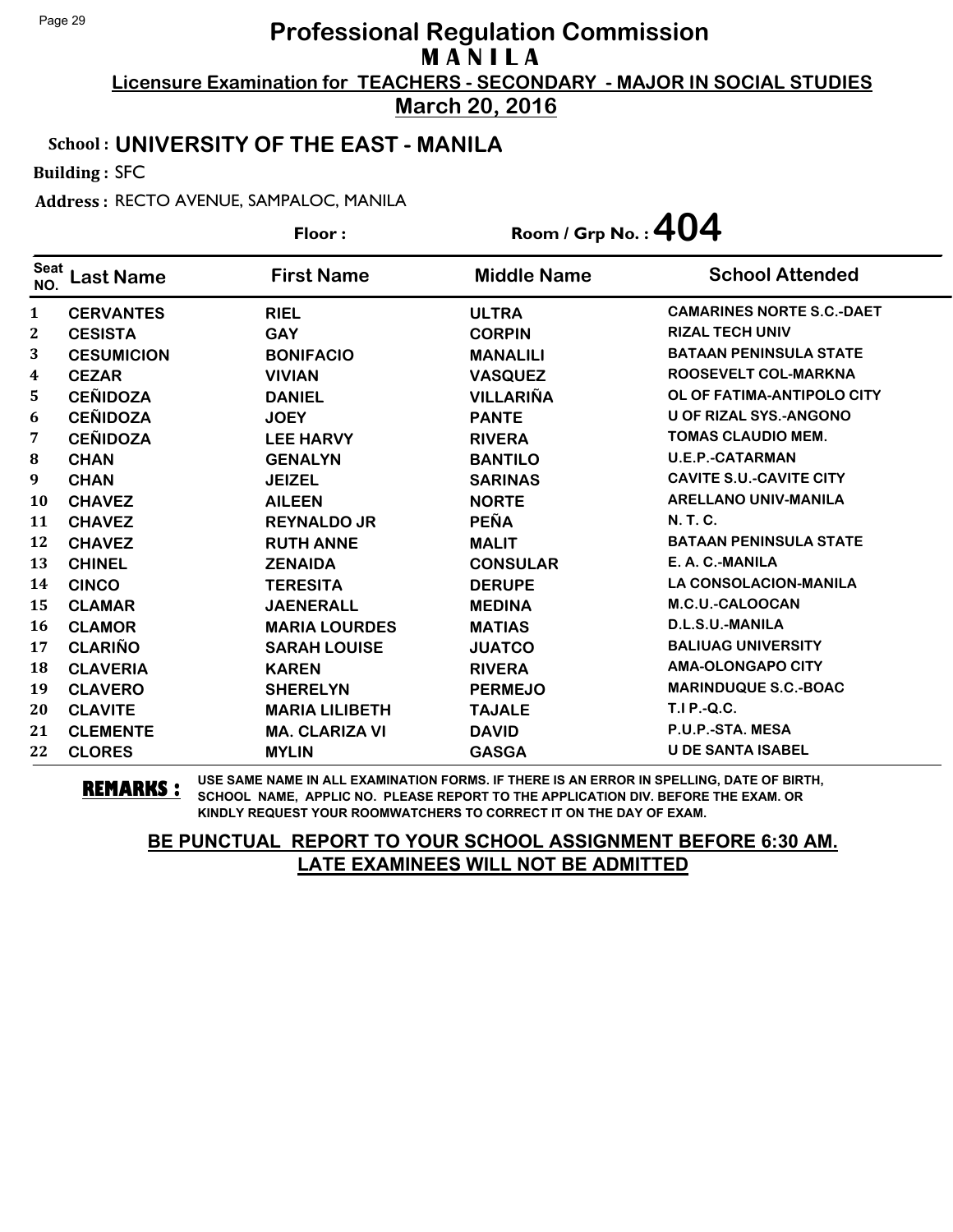**March 20, 2016**

#### School : **UNIVERSITY OF THE EAST - MANILA**

Building : SFC

Address : RECTO AVENUE, SAMPALOC, MANILA

|                    | Floor:             |                     | Room / Grp No. : $405$ |                                         |
|--------------------|--------------------|---------------------|------------------------|-----------------------------------------|
| <b>Seat</b><br>NO. | <b>Last Name</b>   | <b>First Name</b>   | <b>Middle Name</b>     | <b>School Attended</b>                  |
| $\mathbf{1}$       | <b>CLORES</b>      | <b>SHEENA MARIE</b> | <b>JAVIER</b>          | SIENA COLL.-Q.C.                        |
| $\mathbf{2}$       | <b>COBILLA</b>     | <b>ISA</b>          | <b>BUEN</b>            | <b>U OF RIZAL SYS.-ANGONO</b>           |
| 3                  | <b>COLAS</b>       | <b>JACKELOU</b>     | <b>DOLINOG</b>         | <b>AKLAN S.U.-BANGA</b>                 |
| 4                  | <b>COLESIO</b>     | <b>DAISYRIE</b>     | <b>FERNANDEZ</b>       | <b>DIVINE WORD-SAN JOSE</b>             |
| 5                  | <b>COLICO</b>      | <b>DARWIN</b>       | <b>OCENA</b>           | <b>EASTERN SAMAR STATE UNIVERSITY -</b> |
| 6                  | <b>COLICO</b>      | <b>JASCEL MAE</b>   | <b>RESURRECCION</b>    | D.L.S.U.-DASMARIÑAS                     |
| 7                  | <b>COLICO</b>      | <b>JULIE ANNE</b>   | <b>ORTIOLA</b>         | <b>CAMARINES S.P.C.-NABUA</b>           |
| 8                  | <b>COLICO</b>      | <b>LORNA</b>        | <b>DELA PEÑA</b>       | <b>LAGUNA COLL. B.A.</b>                |
| 9                  | <b>COLIMA</b>      | <b>ERICK</b>        | <b>BAGTASUS</b>        | P.U.P.-TAGUIG                           |
| <b>10</b>          | <b>COLIMA</b>      | <b>MA. LOUELLA</b>  | <b>LUTIMAN</b>         | <b>SAMAR STATE UNIV.</b>                |
| 11                 | <b>COLITOY</b>     | <b>JOSHUA</b>       | <b>DIATA</b>           | <b>N.T.C.</b>                           |
| 12                 | <b>COLLENTES</b>   | <b>JENNILYN</b>     | <b>NERVAR</b>          | <b>U OF RIZAL SYS.-RODRIGUEZ</b>        |
| 13                 | <b>COLOMA</b>      | <b>GISELLE ANNE</b> | <b>CAYANGA</b>         | N.E.U.S.T-CABANATUAN CITY               |
| 14                 | <b>COLOQUIO</b>    | <b>VENUS</b>        | <b>EDADES</b>          | P.U.P.-STA. MESA                        |
| 15                 | <b>COLORADO</b>    | <b>ARVIN</b>        | <b>ARCENA</b>          | <b>CAVITE S.U.-INDANG</b>               |
| 16                 | <b>COMBOY</b>      | <b>MARY JANE</b>    | <b>ISLA</b>            | <b>QUEZON CITY P.U.</b>                 |
| 17                 | <b>COMEDIA</b>     | <b>GERLIE</b>       | <b>MACABARE</b>        | <b>U.E.P.-CATARMAN</b>                  |
| 18                 | <b>COMISO</b>      | <b>GERALDINE</b>    | <b>MENDOZA</b>         | <b>U OF RIZAL SYS.-TANAY</b>            |
| 19                 | <b>CONCEPCION</b>  | <b>NONA</b>         | <b>GONZALES</b>        | P.W.U.-MANILA                           |
| 20                 | <b>CONCUBIERTA</b> | <b>JANET</b>        | <b>TIOXON</b>          | <b>U.E.-CALOOCAN</b>                    |
| 21                 | <b>CONDE</b>       | <b>JANICE</b>       | <b>TEMPLONUEVO</b>     | <b>CATANDUANES STATE UNIVERSITY -</b>   |
| 22                 | <b>CONDICION</b>   | <b>RODEL</b>        | <b>MANALO</b>          | P.U.P.-RAGAY, CAM. SUR                  |

**REMARKS :** USE SAME NAME IN ALL EXAMINATION FORMS. IF THERE IS AN ERROR IN SPELLING, DATE OF BIRTH, SCHOOL NAME, APPLIC NO. PLEASE REPORT TO THE APPLICATION DIV. BEFORE THE EXAM. OR KINDLY REQUEST YOUR ROOMWATCHERS TO CORRECT IT ON THE DAY OF EXAM.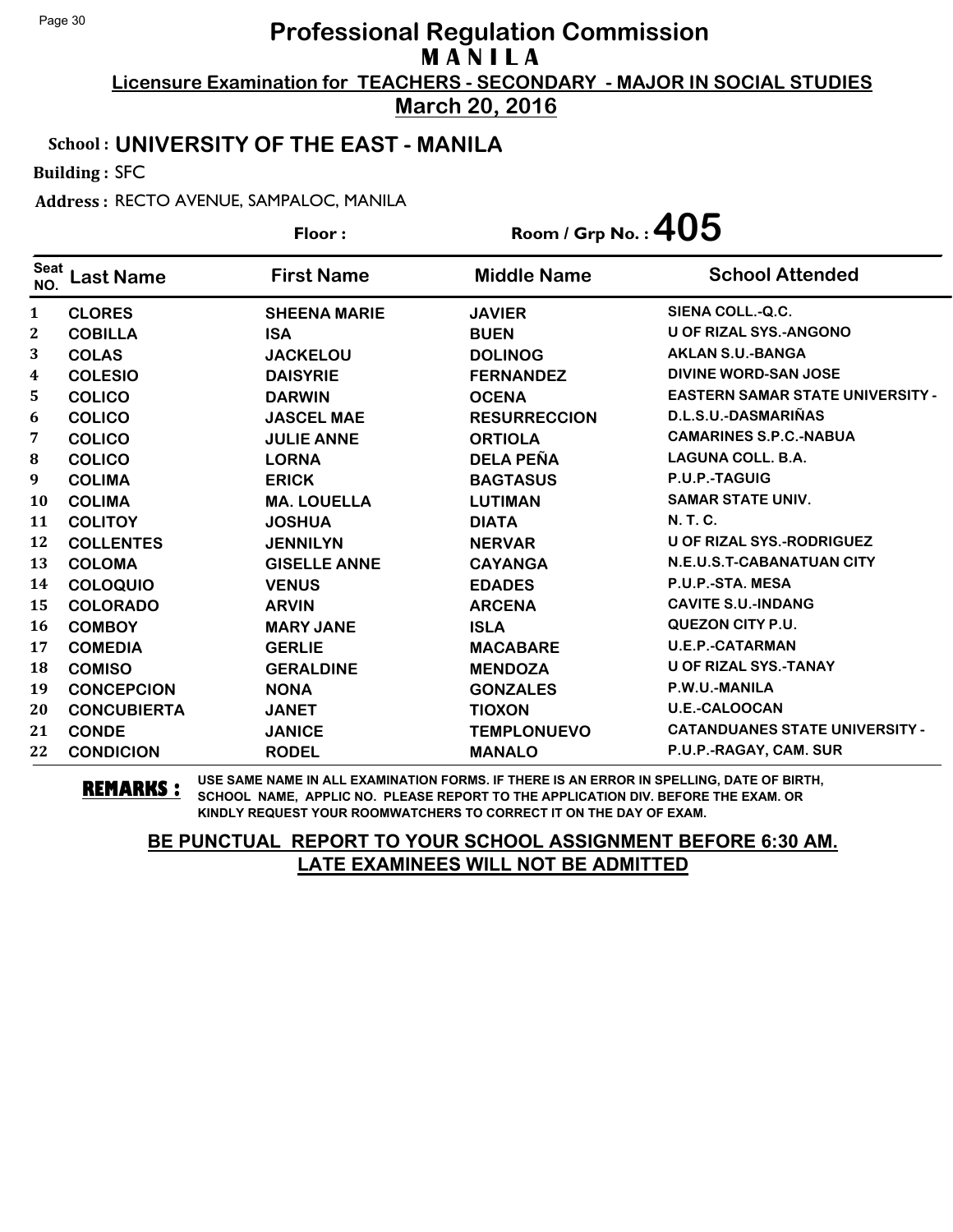**March 20, 2016**

### School : **UNIVERSITY OF THE EAST - MANILA**

Building : SFC

Address : RECTO AVENUE, SAMPALOC, MANILA

|                    |                    | Floor:                | Room / Grp No.: $406$ |                                 |
|--------------------|--------------------|-----------------------|-----------------------|---------------------------------|
| <b>Seat</b><br>NO. | <b>Last Name</b>   | <b>First Name</b>     | <b>Middle Name</b>    | <b>School Attended</b>          |
| 1                  | <b>CONISE</b>      | <b>ANGELICA</b>       | <b>ESPONGA</b>        | <b>EARIST</b>                   |
| $\boldsymbol{2}$   | <b>CONOCIDO</b>    | <b>AGNES</b>          | <b>ISIDRO</b>         | <b>BATAAN HEROES MEM.COLL.</b>  |
| 3                  | <b>CONSIGNADO</b>  | <b>RELLEN</b>         | <b>MONTON</b>         | <b>SAN PABLO COLL.</b>          |
| 4                  | <b>CONSOLACION</b> | <b>BEVERLY</b>        | <b>RAMIREZ</b>        | <b>ROOSEVELT COL-MARKNA</b>     |
| 5                  | <b>CONSTANTINO</b> | <b>ERWIN</b>          | <b>MANGILIMAN</b>     | <b>OL OF FATIMA-QC</b>          |
| 6                  | <b>CONSTANTINO</b> | <b>WINNIE TESS</b>    | <b>DURIAN</b>         | <b>CAGAYAN STATE UNIV.-PIAT</b> |
| 7                  | <b>COPADA</b>      | <b>MA. RHEALYN</b>    | <b>GUARINO</b>        | P.S.B.A.-MANILA                 |
| ${\bf 8}$          | <b>CORALES</b>     | <b>SUJAY MAY</b>      | <b>AMPOON</b>         | <b>BALIUAG UNIVERSITY</b>       |
| 9                  | <b>CORNELIO</b>    | <b>MYRA</b>           | <b>ENCINAS</b>        | ATENEO DE NAGA UNIV.            |
| <b>10</b>          | <b>CORONACION</b>  | <b>LAIZA</b>          | <b>PAITON</b>         | <b>WESTERN COLL.-CAVITE</b>     |
| 11                 | <b>CORONACION</b>  | <b>MARINETTE</b>      | <b>FLORES</b>         | <b>LAGUNA STATE POLYTECHNIC</b> |
| 12                 | <b>CORONADO</b>    | <b>ARGIL</b>          | <b>DUMLAO</b>         | <b>U.E.-MANILA</b>              |
| 13                 | <b>CORONEL</b>     | <b>EMAN</b>           | <b>TALADTAD</b>       | <b>ROXAS COLLEGE-ROXAS</b>      |
| 14                 | <b>CORPORAL</b>    | <b>MARY JOY</b>       | <b>TUGELIDA</b>       | <b>CITY OF MALABON UNIV.</b>    |
| 15                 | <b>CORPORAL</b>    | <b>ROLLY</b>          | <b>VIÑAS</b>          | <b>LA CONSOLACION-IRIGA</b>     |
| 16                 | <b>CORPUZ</b>      | <b>MICHAEL JOSEPH</b> | <b>BUGARIN</b>        | <b>U.S.M.-KABACAN</b>           |
| 17                 | <b>CORRAL</b>      | <b>RAYMOND</b>        | <b>DIME</b>           | <b>U OF RIZAL SYS.-ANGONO</b>   |
| 18                 | <b>CORREA</b>      | <b>CHRISTOPER</b>     | <b>DE LEON</b>        | <b>ST.JOSEPH COLL.-BULACAN</b>  |
| 19                 | <b>CORREA</b>      | <b>JANET</b>          | <b>CRUZ</b>           | T.I.P.-MANILA                   |
| 20                 | <b>CORREOS</b>     | <b>FRANCILITA</b>     | <b>ONG</b>            | <b>U.S.J.-RECOLETOS</b>         |
| 21                 | <b>CORTEZANO</b>   | <b>ELIZABETH</b>      | <b>ARMIDILLA</b>      | <b>UNIV.OF BATANGAS</b>         |
| 22                 | <b>CORVERA</b>     | <b>JAYLENE</b>        | <b>ESCRUPOLO</b>      | <b>RIZAL TECH UNIV</b>          |

**REMARKS :** USE SAME NAME IN ALL EXAMINATION FORMS. IF THERE IS AN ERROR IN SPELLING, DATE OF BIRTH, SCHOOL NAME, APPLIC NO. PLEASE REPORT TO THE APPLICATION DIV. BEFORE THE EXAM. OR KINDLY REQUEST YOUR ROOMWATCHERS TO CORRECT IT ON THE DAY OF EXAM.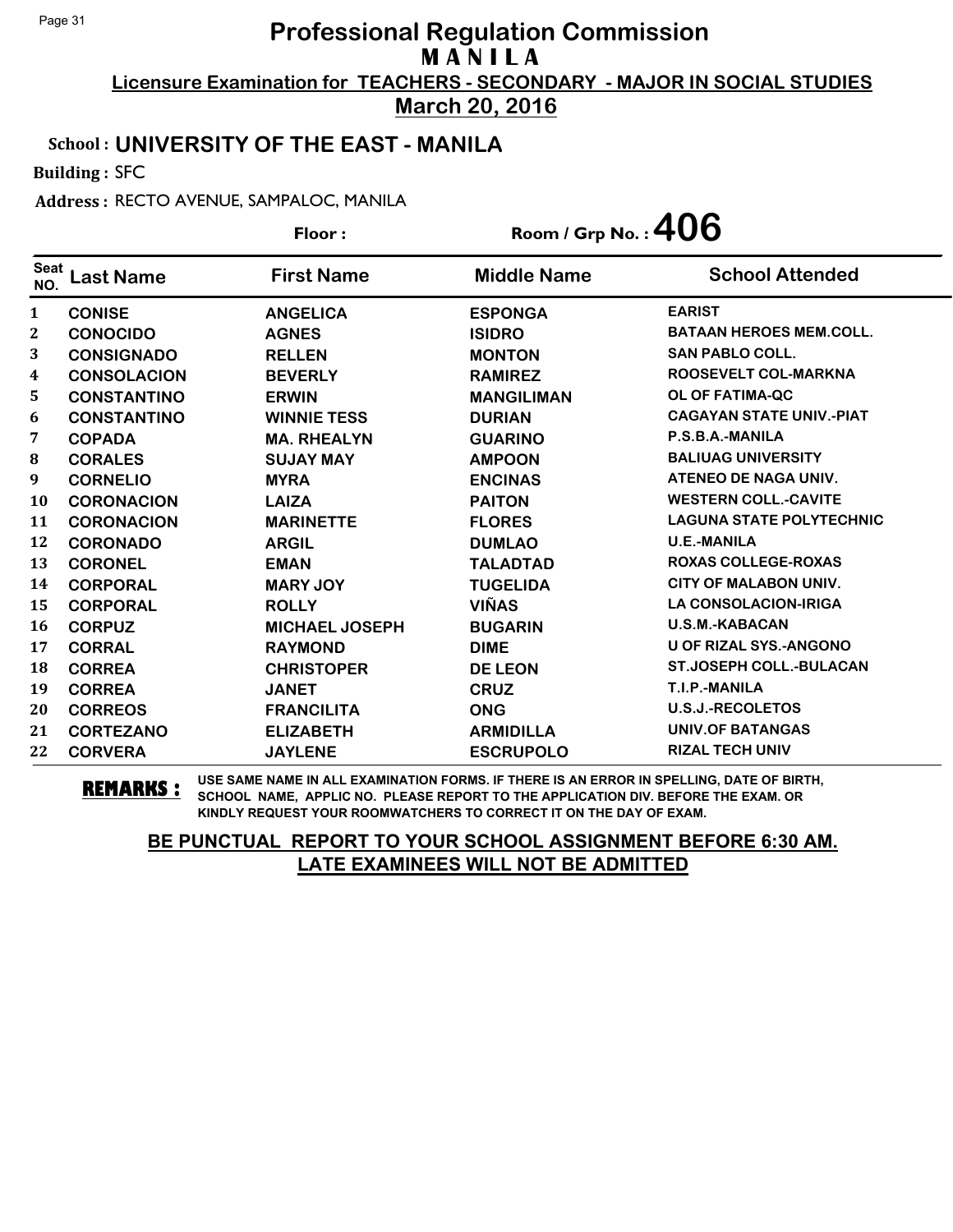**March 20, 2016**

#### School : **UNIVERSITY OF THE EAST - MANILA**

Building : SFC

Address : RECTO AVENUE, SAMPALOC, MANILA

|                    |                  | Floor:                  | Room / Grp No. : $407$ |                                         |
|--------------------|------------------|-------------------------|------------------------|-----------------------------------------|
| <b>Seat</b><br>NO. | <b>Last Name</b> | <b>First Name</b>       | <b>Middle Name</b>     | <b>School Attended</b>                  |
| $\mathbf{1}$       | <b>COSO</b>      | <b>MARK CHRISTIAN</b>   | <b>ANABO</b>           | <b>EASTERN SAMAR STATE U - CAN-AVID</b> |
| $\boldsymbol{2}$   | <b>CREBELLO</b>  | <b>NORIDEN</b>          | <b>DRIO</b>            | <b>U.E.P.-CATARMAN</b>                  |
| 3                  | <b>CRESINES</b>  | <b>JERIC</b>            | <b>CHAVEZ</b>          | <b>P.L. MUNTINLUPA</b>                  |
| 4                  | <b>CRISTO</b>    | <b>ELIZABETH</b>        | <b>ORIO</b>            | <b>U.E.P.-CATARMAN</b>                  |
| 5                  | <b>CRISTOBAL</b> | <b>AARON ARGEL</b>      | <b>ASUNCION</b>        | <b>ADAMSON UNIVERSITY</b>               |
| 6                  | <b>CRISTOBAL</b> | <b>DEAN HILL</b>        | <b>DELOS SANTOS</b>    | <b>R.MAGSAYSAY T.U-IBA</b>              |
| 7                  | <b>CRISTOBAL</b> | <b>MARIA ROSELLE</b>    | <b>BUNAG</b>           | C.D.S.J.D.L.-INTRAMUROS                 |
| ${\bf 8}$          | <b>CRUZ</b>      | <b>FATIMA RENEJANE</b>  | <b>VALMADRID</b>       | <b>P.L. MANILA</b>                      |
| 9                  | <b>CRUZ</b>      | <b>IRATUS GLENN</b>     | <b>ANDRES</b>          | R.MAGSAYSAY T.U-CASTILLEJOS             |
| <b>10</b>          | <b>CRUZ</b>      | <b>KAREN</b>            | <b>SANTOS</b>          | <b>TOMAS CLAUDIO MEM.</b>               |
| 11                 | <b>CRUZ</b>      | <b>LAZEL</b>            | <b>VERTUCIO</b>        | N. T. C.                                |
| 12                 | <b>CRUZ</b>      | <b>LEONARD</b>          | <b>CARIÑO</b>          | N. T. C.                                |
| 13                 | <b>CRUZ</b>      | <b>LICHELLE</b>         | <b>ROBLES</b>          | <b>U OF RIZAL SYS.-MORONG</b>           |
| 14                 | <b>CRUZ</b>      | <b>LILIBETH</b>         | <b>QUISQUINO</b>       | <b>TOMAS CLAUDIO MEM.</b>               |
| 15                 | <b>CRUZ</b>      | <b>MA RHEA LYN</b>      | <b>VENTURA</b>         | <b>BULACAN S.U-MALOLOS</b>              |
| 16                 | <b>CRUZ</b>      | <b>MA. KARLA DANICA</b> | <b>HAYAG</b>           | E. A. C.-DASMARIÑAS                     |
| 17                 | <b>CRUZ</b>      | <b>MARCOS</b>           | <b>SILORIO</b>         | <b>ST.PATRICK COLL.</b>                 |
| 18                 | <b>CRUZ</b>      | <b>MARICEL</b>          | <b>MAGAT</b>           | <b>PANGASINAN S.U.-LINGAYEN</b>         |
| 19                 | <b>CRUZ</b>      | <b>MARIELLE ANN</b>     | <b>CARISIOSA</b>       | C.D.S.J.D.L.-INTRAMUROS                 |
| 20                 | <b>CRUZ</b>      | <b>SHUNTA</b>           | <b>TORREFIEL</b>       | P.U.P.-STA. MESA                        |
| 21                 | <b>CRUZ</b>      | <b>VIRDYLYNN-VIR</b>    | <b>CASTRO</b>          | P.U.P.-STA. MESA                        |
| 22                 | <b>CRUZADO</b>   | <b>JULLIANNE SHAINE</b> | <b>ACEBEDO</b>         | <b>BATAAN PENINSULA STATE</b>           |

**REMARKS :** USE SAME NAME IN ALL EXAMINATION FORMS. IF THERE IS AN ERROR IN SPELLING, DATE OF BIRTH, SCHOOL NAME, APPLIC NO. PLEASE REPORT TO THE APPLICATION DIV. BEFORE THE EXAM. OR KINDLY REQUEST YOUR ROOMWATCHERS TO CORRECT IT ON THE DAY OF EXAM.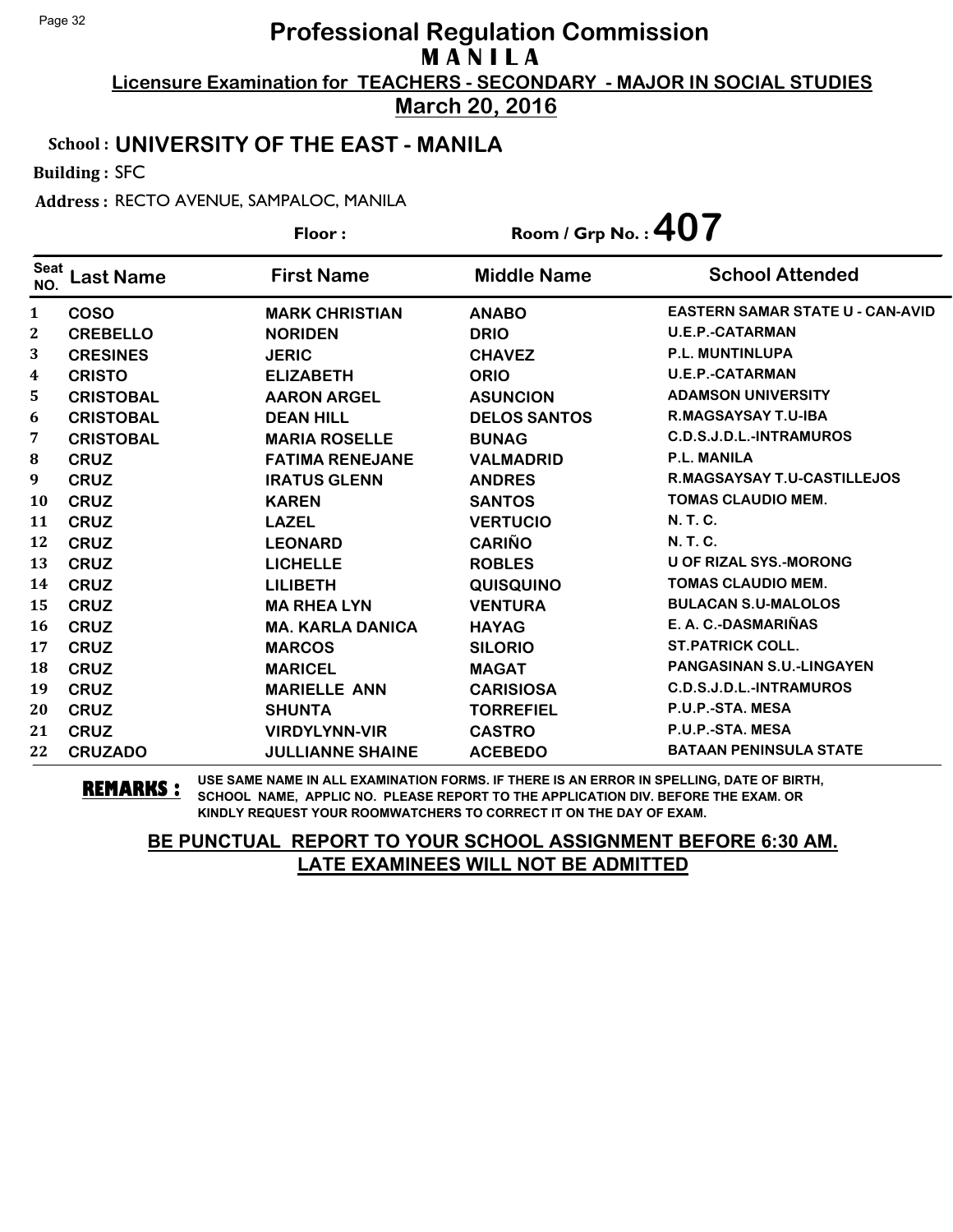**March 20, 2016**

#### School : **UNIVERSITY OF THE EAST - MANILA**

Building : SFC

Address : RECTO AVENUE, SAMPALOC, MANILA

| Floor:             |                  |                      | Room / Grp No.: $408$ |                                     |
|--------------------|------------------|----------------------|-----------------------|-------------------------------------|
| <b>Seat</b><br>NO. | <b>Last Name</b> | <b>First Name</b>    | <b>Middle Name</b>    | <b>School Attended</b>              |
| $\mathbf{1}$       | <b>CRUZADO</b>   | <b>MARIETTA</b>      | <b>GARCIA</b>         | <b>RIZAL TECH UNIV</b>              |
| 2                  | CU               | <b>LEIFAH SIENNA</b> | <b>VILLARINA</b>      | <b>ADAMSON UNIVERSITY</b>           |
| 3                  | <b>CUALES</b>    | <b>JOY BIEN</b>      | <b>RIVERA</b>         | <b>ST.PAUL COLL.-Q.C</b>            |
| 4                  | <b>CUARTERON</b> | <b>ANNA MARIA</b>    | <b>CERVANTES</b>      | <b>BICOL UNIV.-LEGAZPI</b>          |
| 5.                 | <b>CUASAY</b>    | <b>RHOCEL</b>        | <b>CAMO</b>           | <b>NAVOTAS POLY, COLL.</b>          |
| 6                  | <b>CUDO</b>      | <b>LEONORA</b>       | <b>UNTALAN</b>        | <b>M.S.ENVERGA U-LUCENA</b>         |
| 7                  | <b>CUELLAR</b>   | <b>DENNIS</b>        | <b>CAPINPIN</b>       | <b>URDANETA CITY UNIV</b>           |
| 8                  | <b>CUENTO</b>    | <b>CATHERINE</b>     | <b>SANDOVAL</b>       | P.U.P.-TAGUIG                       |
| 9                  | <b>CUERDO</b>    | <b>RANDY</b>         | <b>LORIA</b>          | <b>U OF RIZAL SYS.-MORONG</b>       |
| 10                 | <b>CUNANAN</b>   | <b>KRISTINE</b>      | <b>EVANGELISTA</b>    | ANGELES UNIVERSITY FOUND.           |
| 11                 | <b>CUSTODIO</b>  | <b>ANNE MICHELLE</b> | <b>VITUG</b>          | <b>ST.PAUL COLL.-Q.C</b>            |
| 12                 | <b>DAAN</b>      | <b>AMY</b>           | <b>CARILLO</b>        | <b>CAMARINES NORTE S.C.-DAET</b>    |
| 13                 | <b>DAAN</b>      | <b>KASSANDRA</b>     | <b>VISTO</b>          | P.U.P.-TAGUIG                       |
| 14                 | <b>DACLANGIN</b> | <b>JUNALD</b>        | <b>FLORES</b>         | <b>RIZAL TECH UNIV</b>              |
| 15                 | <b>DACUMOS</b>   | <b>EDISON</b>        | <b>VELASCO</b>        | <b>U OF RIZAL SYS.-TANAY</b>        |
| 16                 | <b>DADO</b>      | <b>ANGELICA</b>      | <b>ARAY</b>           | UNIVERSITY OF CALOOCAN CITY(for. CC |
| 17                 | <b>DADULLA</b>   | <b>ERICK</b>         | <b>ECULLA</b>         | <b>ADAMSON UNIVERSITY</b>           |
| 18                 | <b>DAGANG</b>    | <b>ERVIE LYNN</b>    | <b>MOLANIDA</b>       | <b>ST.LOUIS COLL.-SAN FERNANDO</b>  |
| 19                 | <b>DAGASDAS</b>  | <b>ROSEULO</b>       | <b>ASUBAR</b>         | <b>C.E.U.-MANILA</b>                |
| 20                 | <b>DAIRO</b>     | <b>SOPHIYA</b>       | <b>BUENCAMINO</b>     | <b>J.RIZAL UNIV.</b>                |
| 21                 | <b>DALES</b>     | <b>RENE</b>          | <b>MACALIGIS</b>      | <b>SO.MINDANAO COLL.-PAGADIAN</b>   |
| 22                 | <b>DALIDA</b>    | <b>MELISA</b>        | <b>QUIMINALES</b>     | N. T. C.                            |

**REMARKS :** USE SAME NAME IN ALL EXAMINATION FORMS. IF THERE IS AN ERROR IN SPELLING, DATE OF BIRTH, SCHOOL NAME, APPLIC NO. PLEASE REPORT TO THE APPLICATION DIV. BEFORE THE EXAM. OR KINDLY REQUEST YOUR ROOMWATCHERS TO CORRECT IT ON THE DAY OF EXAM.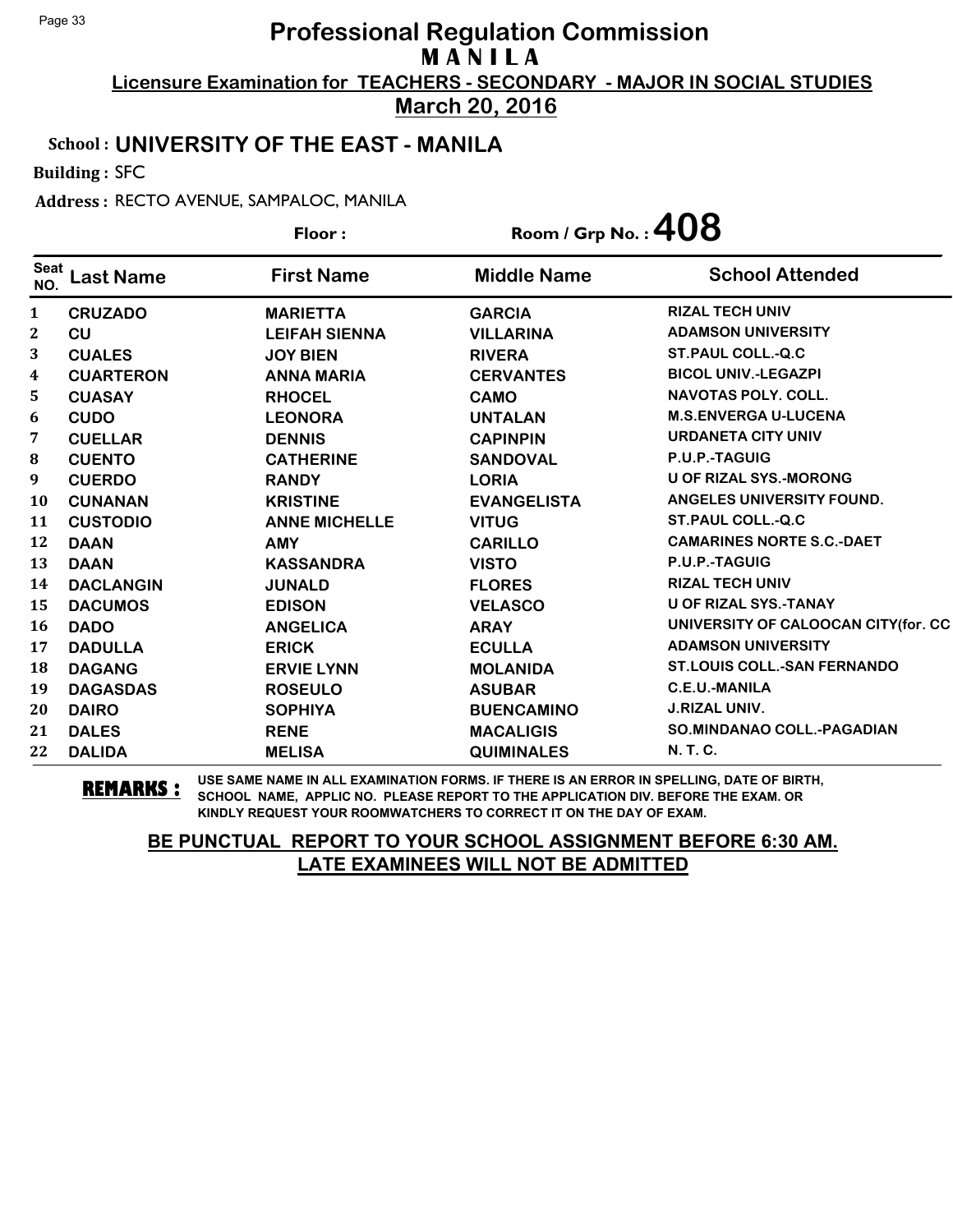**March 20, 2016**

#### School : **UNIVERSITY OF THE EAST - MANILA**

Building : SFC

Address : RECTO AVENUE, SAMPALOC, MANILA

|                    |                   | Floor:                | Room / Grp No.: $411$ |                                      |
|--------------------|-------------------|-----------------------|-----------------------|--------------------------------------|
| <b>Seat</b><br>NO. | <b>Last Name</b>  | <b>First Name</b>     | <b>Middle Name</b>    | <b>School Attended</b>               |
| $\mathbf{1}$       | <b>DALISAY</b>    | <b>CLARISSA</b>       | <b>DELA CRUZ</b>      | <b>STA.ISABEL COLL.</b>              |
| $\mathbf{2}$       | <b>DALOGDOG</b>   | <b>MICHAEL</b>        | <b>MAIGUE</b>         | P.L. PASAY                           |
| 3                  | <b>DALUGDUGAN</b> | <b>ROSALIO</b>        | <b>LAYOLA</b>         | P.U.P.-BATAAN                        |
| $\boldsymbol{4}$   | <b>DALUMPINES</b> | <b>IVY JOY</b>        | QUIÑO                 | <b>N.T.C.</b>                        |
| 5                  | <b>DALUSONG</b>   | <b>DOROTHY ANNE</b>   | <b>ANSOBAS</b>        | <b>U OF RIZAL SYS.-RODRIGUEZ</b>     |
| 6                  | <b>DAMASCO</b>    | <b>APRIL JOY</b>      | <b>ICARO</b>          | N. T. C.                             |
| 7                  | <b>DANDO</b>      | <b>JEFFERSON</b>      | <b>SEVILLENA</b>      | LIMAY POLYTECH.COLL.                 |
| ${\bf 8}$          | <b>DAODAOEN</b>   | <b>JOSEPHINE</b>      | <b>TOMOLAK</b>        | <b>ABRA S.I.S.T.-LAGANGILANG</b>     |
| 9                  | <b>DAQUIOAG</b>   | <b>LEA</b>            | <b>DUMLAO</b>         | D.L.S.U.-DASMARIÑAS                  |
| <b>10</b>          | <b>DAQUIOAG</b>   | <b>MAUREEN</b>        | <b>DOMINGO</b>        | <b>ISABELA S.U.-ECHAGUE</b>          |
| 11                 | <b>DAQUIOAG</b>   | <b>PRECILYN</b>       | <b>IGNACIO</b>        | UNIVERSITY OF CAGAYAN VALLEY(for.    |
| 12                 | <b>DARCEN</b>     | <b>ROMUALDO</b>       | <b>PENUS</b>          | <b>BALIUAG UNIVERSITY</b>            |
| 13                 | <b>DAULAT</b>     | <b>JOBELYN</b>        | <b>TARCENA</b>        | <b>EARIST</b>                        |
| 14                 | <b>DAVID</b>      | <b>APPLE</b>          | <b>BONUS</b>          | <b>DON HONORIO VENTURA TECH. S.U</b> |
| 15                 | <b>DAVID</b>      | <b>CHRISTINELLI</b>   | <b>FIGUEROA</b>       | <b>HOLY ANGEL UNIV.</b>              |
| 16                 | <b>DAVID</b>      | LAIVI                 | <b>HERNANDEZ</b>      | <b>HOLY ANGEL UNIV.</b>              |
| 17                 | <b>DAWIS</b>      | <b>EDLYN</b>          | <b>RAMOS</b>          | <b>DON HONORIO VENTURA TECH. S.U</b> |
| 18                 | <b>DAYAG</b>      | <b>MARYANNE</b>       | <b>DECENA</b>         | <b>CAGAYAN STATE</b>                 |
| 19                 | <b>DAYANDAYAN</b> | <b>RICHIE</b>         | <b>TUPEG</b>          | CITY OF MALABON UNIV.                |
| 20                 | <b>DAYO</b>       | <b>KRIZELLE ANN</b>   | <b>BAUTISTA</b>       | R.MAGSAYSAY T.U-IBA                  |
| 21                 | <b>DAYRIT</b>     | <b>ALICE</b>          | <b>QUIAMBAO</b>       | <b>EAST CENTRAL COLLEGE</b>          |
| 22                 | <b>DAYRIT</b>     | <b>MARIA TERESITA</b> | <b>MATIAS</b>         | HARVARDIAN COLL.-PAMPANGA            |

**REMARKS :** USE SAME NAME IN ALL EXAMINATION FORMS. IF THERE IS AN ERROR IN SPELLING, DATE OF BIRTH, SCHOOL NAME, APPLIC NO. PLEASE REPORT TO THE APPLICATION DIV. BEFORE THE EXAM. OR KINDLY REQUEST YOUR ROOMWATCHERS TO CORRECT IT ON THE DAY OF EXAM.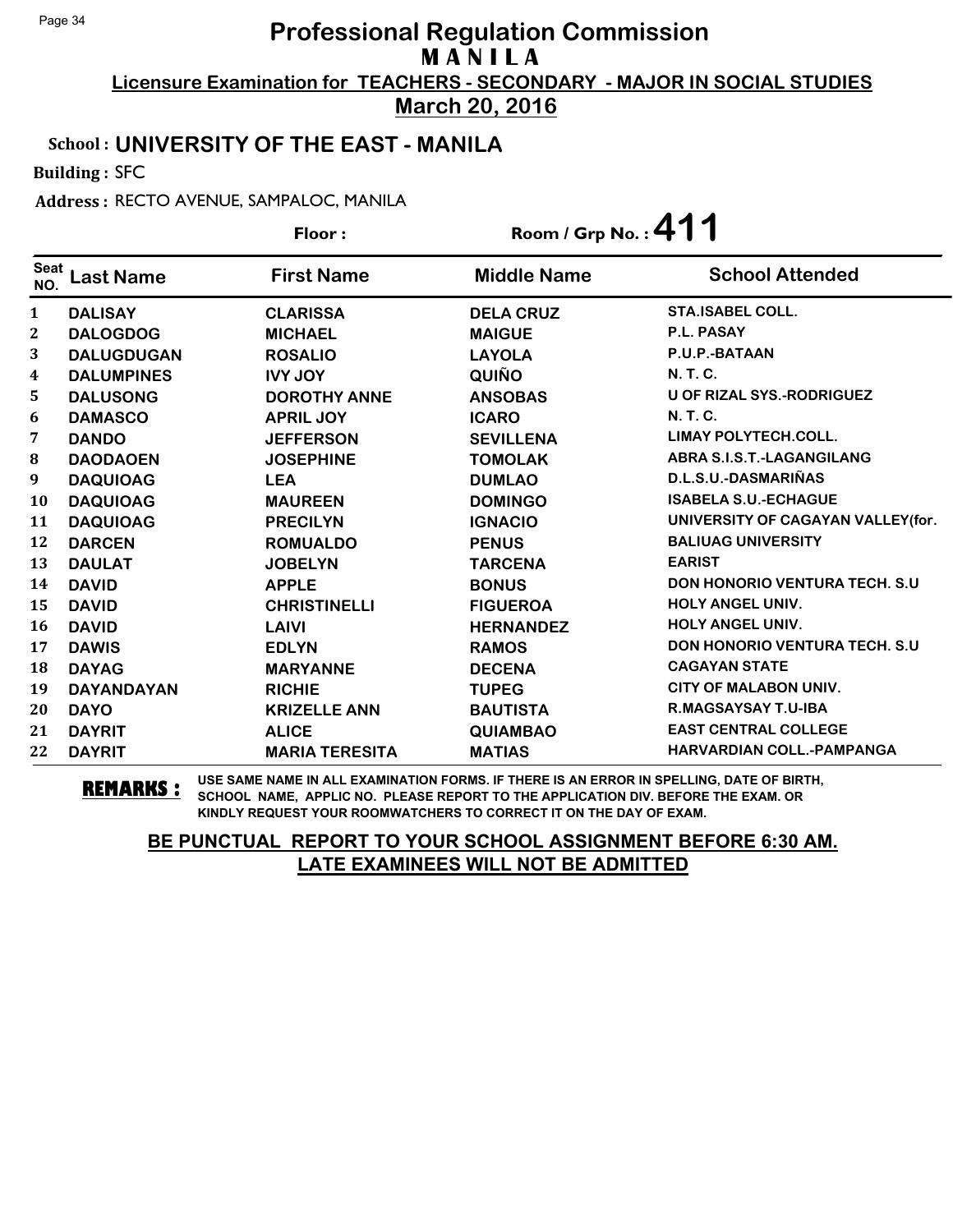**March 20, 2016**

#### School : **UNIVERSITY OF THE EAST - MANILA**

Building : SFC

Address : RECTO AVENUE, SAMPALOC, MANILA

|                    |                  | Floor:               | Room / Grp No.: $412$ |                                       |
|--------------------|------------------|----------------------|-----------------------|---------------------------------------|
| <b>Seat</b><br>NO. | <b>Last Name</b> | <b>First Name</b>    | <b>Middle Name</b>    | <b>School Attended</b>                |
| $\mathbf{1}$       | <b>DAYRIT</b>    | <b>MICHELLE</b>      | <b>CERVANTES</b>      | C.E.U.-MANILA                         |
| 2                  | <b>DE ASIS</b>   | <b>ANNE ROSE</b>     | <b>MANDAP</b>         | <b>BULACAN S.U-MALOLOS</b>            |
| 3                  | <b>DE ASIS</b>   | <b>IAN</b>           | <b>ABATA</b>          | <b>U.E.P.-CATARMAN</b>                |
| 4                  | <b>DE CASTRO</b> | <b>CRISTINA</b>      | <b>ESTUPIN</b>        | <b>NAVOTAS POLY. COLL.</b>            |
| 5                  | <b>DE CASTRO</b> | <b>ROMUALDO JR</b>   | <b>DINGLASAN</b>      | D.L.S.U.-LIPA                         |
| 6                  | <b>DE CASTRO</b> | <b>YHANIE</b>        | <b>NUESTRO</b>        | <b>CITY COLL OF TAGAYTAY</b>          |
| 7                  | <b>DE CHAVEZ</b> | <b>ANA</b>           | <b>CUETO</b>          | MINSCAT-BONGABONG(for.BCF)            |
| 8                  | <b>DE CHAVEZ</b> | <b>NOREELYN</b>      | <b>DE MESA</b>        | <b>J.RIZAL UNIV.</b>                  |
| 9                  | <b>DE GRANO</b>  | <b>EMELIANA</b>      | <b>BANAWA</b>         | <b>TANAUAN INST.</b>                  |
| <b>10</b>          | <b>DE GUZMAN</b> | <b>DIGNA</b>         | <b>MILLONDAGA</b>     | <b>U.P.-DILIMAN</b>                   |
| 11                 | <b>DE GUZMAN</b> | <b>JUSTINE</b>       | <b>SIMBA</b>          | <b>RIZAL TECH UNIV</b>                |
| 12                 | <b>DE GUZMAN</b> | <b>LORNA</b>         | <b>SANTOS</b>         | <b>BALIUAG UNIVERSITY</b>             |
| 13                 | <b>DE JESUS</b>  | <b>ELLEN</b>         | <b>MEDINA</b>         | <b>GEN DE JESUS COL</b>               |
| 14                 | <b>DE JESUS</b>  | <b>ROSALYN</b>       | <b>BRIONES</b>        | <b>ST.JOSEPH'S COL-Q.C</b>            |
| 15                 | DE JESUS         | <b>ZEUS</b>          | <b>DIMAANDAL</b>      | <b>DON HONORIO VENTURA TECH. S.U.</b> |
| 16                 | <b>DE LEMOS</b>  | <b>HAROLD RYAN</b>   | <b>LITERAL</b>        | <b>N.T.C.</b>                         |
| 17                 | <b>DE LEON</b>   | <b>GEHENNA</b>       | <b>MAURICIO</b>       | <b>COLUMBAN COLL.-OLONGAPO CITY</b>   |
| 18                 | <b>DE LEON</b>   | <b>GHENEVIE</b>      | <b>FERNANDEZ</b>      | <b>C.E.U.-MAKATI CITY</b>             |
| 19                 | <b>DE LEON</b>   | <b>JEFFREY</b>       | <b>GATCHALIAN</b>     | <b>BULACAN S.U-MALOLOS</b>            |
| 20                 | <b>DE LEON</b>   | <b>MA. LORAINE</b>   | <b>TINAWIN</b>        | <b>U OF RIZAL SYS.-BINANGONAN</b>     |
| 21                 | <b>DE LEON</b>   | <b>PRINCES RICCI</b> | <b>MEMBREBE</b>       | <b>U OF RIZAL SYS.-MORONG</b>         |
| 22                 | <b>DE MESA</b>   | <b>JULIE ANN</b>     | <b>FABIAN</b>         | <b>ST.JOHN COLL-CALAMBA</b>           |

**REMARKS :** USE SAME NAME IN ALL EXAMINATION FORMS. IF THERE IS AN ERROR IN SPELLING, DATE OF BIRTH, SCHOOL NAME, APPLIC NO. PLEASE REPORT TO THE APPLICATION DIV. BEFORE THE EXAM. OR KINDLY REQUEST YOUR ROOMWATCHERS TO CORRECT IT ON THE DAY OF EXAM.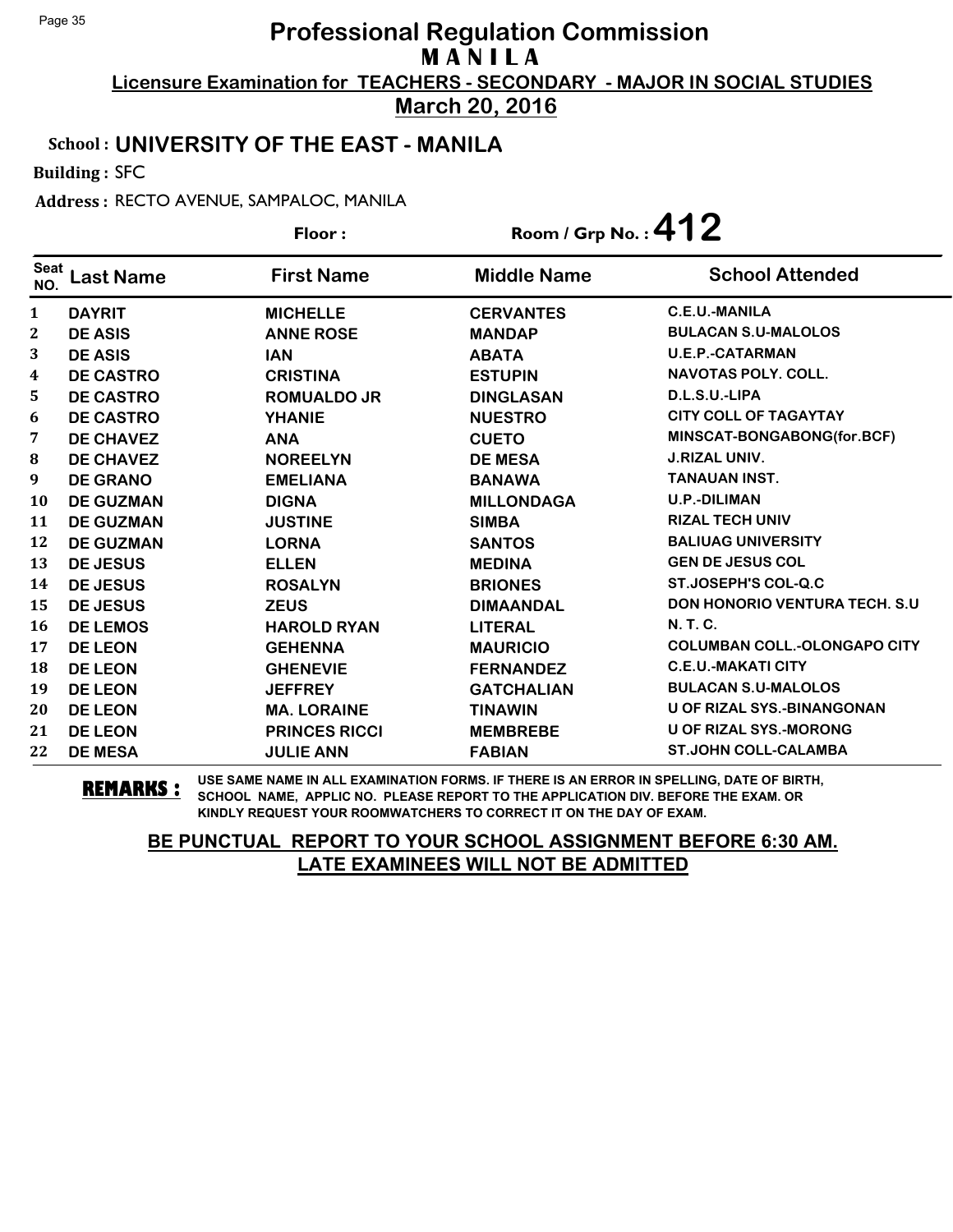**March 20, 2016**

#### School : **UNIVERSITY OF THE EAST - MANILA**

Building : SFC

Address : RECTO AVENUE, SAMPALOC, MANILA

|                    |                  | Floor:             | Room / Grp No.: $413$ |                               |
|--------------------|------------------|--------------------|-----------------------|-------------------------------|
| <b>Seat</b><br>NO. | ast Name.        | <b>First Name</b>  | <b>Middle Name</b>    | <b>School Attended</b>        |
| $\mathbf{1}$       | <b>DE PABLO</b>  | <b>ARNEL</b>       | <b>CAPALES</b>        | <b>NORTHWEST SAMAR S.U.</b>   |
| $\mathbf 2$        | <b>DE PADUA</b>  | <b>MELOJANE</b>    | <b>IGNACIO</b>        | P. C. U.-MANILA               |
| 3                  | <b>DE PANO</b>   | <b>MARIA PINKY</b> | <b>MARTEL</b>         | <b>ATENEO DE ZAMBOANGA</b>    |
| 4                  | <b>DE PAULA</b>  | <b>MARICEL</b>     | <b>PORTES</b>         | <b>U OF RIZAL SYS.-TANAY</b>  |
| 5                  | DE PAZ           | <b>DIANA</b>       | <b>TRUELDA</b>        | <b>BATAAN PENINSULA STATE</b> |
| 6                  | DE PAZ           | <b>RALPH</b>       | <b>BRIONES</b>        | P.U.P.-TAGUIG                 |
| 7                  | <b>DE QUIROS</b> | <b>GEMMALENE</b>   | <b>DIMLA</b>          | <b>BULACAN S.U-MALOLOS</b>    |
| 8                  | <b>DE QUIROZ</b> | <b>BRYAN</b>       | <b>GRAJO</b>          | D.L.S.U.-DASMARIÑAS           |
| 9                  | <b>DE QUIROZ</b> | <b>JAY-R</b>       | <b>ALAMO</b>          | SO.PHIL.I.S.T                 |
| 10                 | <b>DE RAYA</b>   | <b>ELEANOR</b>     | <b>ARETA</b>          | M. L. Q. U.                   |
| 11                 | <b>DE ROXAS</b>  | <b>ANGELO</b>      | <b>LORENZO</b>        | <b>BULACAN S.U-MALOLOS</b>    |
| 12                 | <b>DE VERA</b>   | <b>APHRODITA</b>   | <b>BUENAGUA</b>       | P.M.I.-MANILA                 |
| 13                 | <b>DE VERA</b>   | <b>GERALDINE</b>   | <b>PRESAS</b>         | <b>N. T. C.</b>               |
| 14                 | <b>DE VERA</b>   | <b>LEAH</b>        | <b>DELA CRUZ</b>      | U OF RIZAL SYS.-RODRIGUEZ     |
| 15                 | <b>DE VERA</b>   | <b>ROSALIE</b>     | <b>DELMO</b>          | <b>PAMANTASAN NG CABUYAO</b>  |
| 16                 | <b>DE VILLA</b>  | <b>JHUANNA</b>     | <b>MAYUGA</b>         | <b>RIZAL COLL.-TAAL</b>       |
| 17                 | <b>DE VILLA</b>  | <b>REXSON</b>      | <b>HERNANDEZ</b>      | <b>DIVINE WORD-CALAPAN</b>    |
| 18                 | <b>DECANO</b>    | <b>ANAMIE</b>      | <b>CABUSAS</b>        | <b>P.L. MUNTINLUPA</b>        |

**REMARKS :** USE SAME NAME IN ALL EXAMINATION FORMS. IF THERE IS AN ERROR IN SPELLING, DATE OF BIRTH, SCHOOL NAME, APPLIC NO. PLEASE REPORT TO THE APPLICATION DIV. BEFORE THE EXAM. OR KINDLY REQUEST YOUR ROOMWATCHERS TO CORRECT IT ON THE DAY OF EXAM.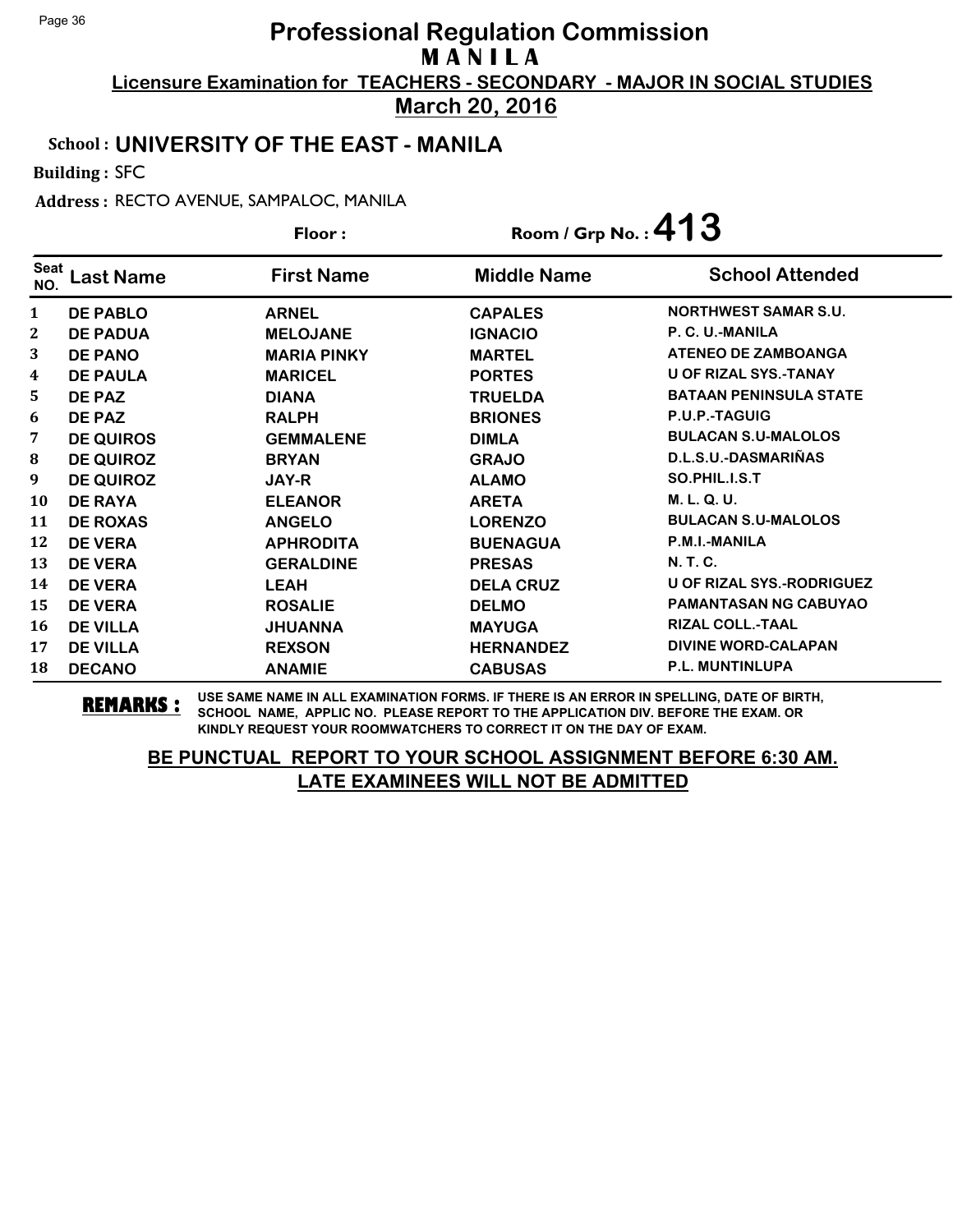**March 20, 2016**

#### School : **UNIVERSITY OF THE EAST - MANILA**

Building : SFC

Address : RECTO AVENUE, SAMPALOC, MANILA

|                         |                    | Floor:            | Room / Grp No.: $414$ |                                   |
|-------------------------|--------------------|-------------------|-----------------------|-----------------------------------|
| Seat<br>NO.             | ast Name           | <b>First Name</b> | <b>Middle Name</b>    | <b>School Attended</b>            |
| $\mathbf{1}$            | <b>DECANO</b>      | <b>JOVEL</b>      | <b>LEE</b>            | <b>ARELLANO UNIV-MANILA</b>       |
| 2                       | <b>DEFENSOR</b>    | <b>MARY JOY</b>   | <b>JOCSON</b>         | <b>U OF RIZAL SYS.-RODRIGUEZ</b>  |
| 3                       | <b>DEGRACIA</b>    | <b>RHEA</b>       | <b>MANJARES</b>       | <b>P.L. MUNTINLUPA</b>            |
| $\overline{\mathbf{4}}$ | <b>DEJUCOS</b>     | <b>ORLENE JOY</b> | <b>GUELAS</b>         | <b>SORSOGON SC-BULAN</b>          |
| 5                       | <b>DEL MUNDO</b>   | <b>EDWARD</b>     | <b>PRAGA</b>          | <b>NEW ERA UNIV.</b>              |
| 6                       | <b>DEL MUNDO</b>   | <b>ROSALLE</b>    | <b>ALCANTARA</b>      | P. C. U.-DASMARIÑAS               |
| 7                       | <b>DEL ROSARIO</b> | <b>GUIAN</b>      | <b>PILLARINA</b>      | <b>N.E.U.S.T-CABANATUAN CITY</b>  |
| 8                       | <b>DEL ROSARIO</b> | <b>JULIETA</b>    | <b>SAN JUAN</b>       | <b>J.RIZAL UNIV.</b>              |
| 9                       | <b>DEL ROSARIO</b> | <b>MARYKNOLL</b>  | <b>SABANGAN</b>       | <b>EARIST</b>                     |
| 10                      | <b>DEL ROSARIO</b> | <b>RONNIE</b>     | <b>VILLAFLOR</b>      | <b>U OF RIZAL SYS.-BINANGONAN</b> |
| 11                      | <b>DEL ROSARIO</b> | <b>VICTOR</b>     | <b>QUERODA</b>        | U OF RIZAL SYS.-RODRIGUEZ         |
| 12                      | <b>DELA CRUZ</b>   | <b>BERNARD</b>    | <b>NICOL</b>          | <b>U.E.P.-CATARMAN</b>            |
| 13                      | <b>DELA CRUZ</b>   | <b>CARMELA</b>    | <b>TOLENTINO</b>      | <b>BULACAN S.U-MALOLOS</b>        |
| 14                      | <b>DELA CRUZ</b>   | <b>CHRISTIAN</b>  | <b>CRUZ</b>           | <b>BULACAN S.U-MALOLOS</b>        |
| 15                      | <b>DELA CRUZ</b>   | <b>CONNIE</b>     | <b>DELA CRUZ</b>      | P.U.P.-STA MARIA, BULACAN         |
| 16                      | <b>DELA CRUZ</b>   | <b>DAISY</b>      | <b>SEÑERES</b>        | P.U.P.-STA. MESA                  |
| 17                      | <b>DELA CRUZ</b>   | <b>ESTRELITA</b>  | <b>LUTAO</b>          | <b>MEYCAUAYAN COLL.</b>           |
| 18                      | <b>DELA CRUZ</b>   | <b>FLONA</b>      | <b>STA. ANA</b>       | <b>PASIG CATHOLIC COLL.</b>       |

**REMARKS :** USE SAME NAME IN ALL EXAMINATION FORMS. IF THERE IS AN ERROR IN SPELLING, DATE OF BIRTH, SCHOOL NAME, APPLIC NO. PLEASE REPORT TO THE APPLICATION DIV. BEFORE THE EXAM. OR KINDLY REQUEST YOUR ROOMWATCHERS TO CORRECT IT ON THE DAY OF EXAM.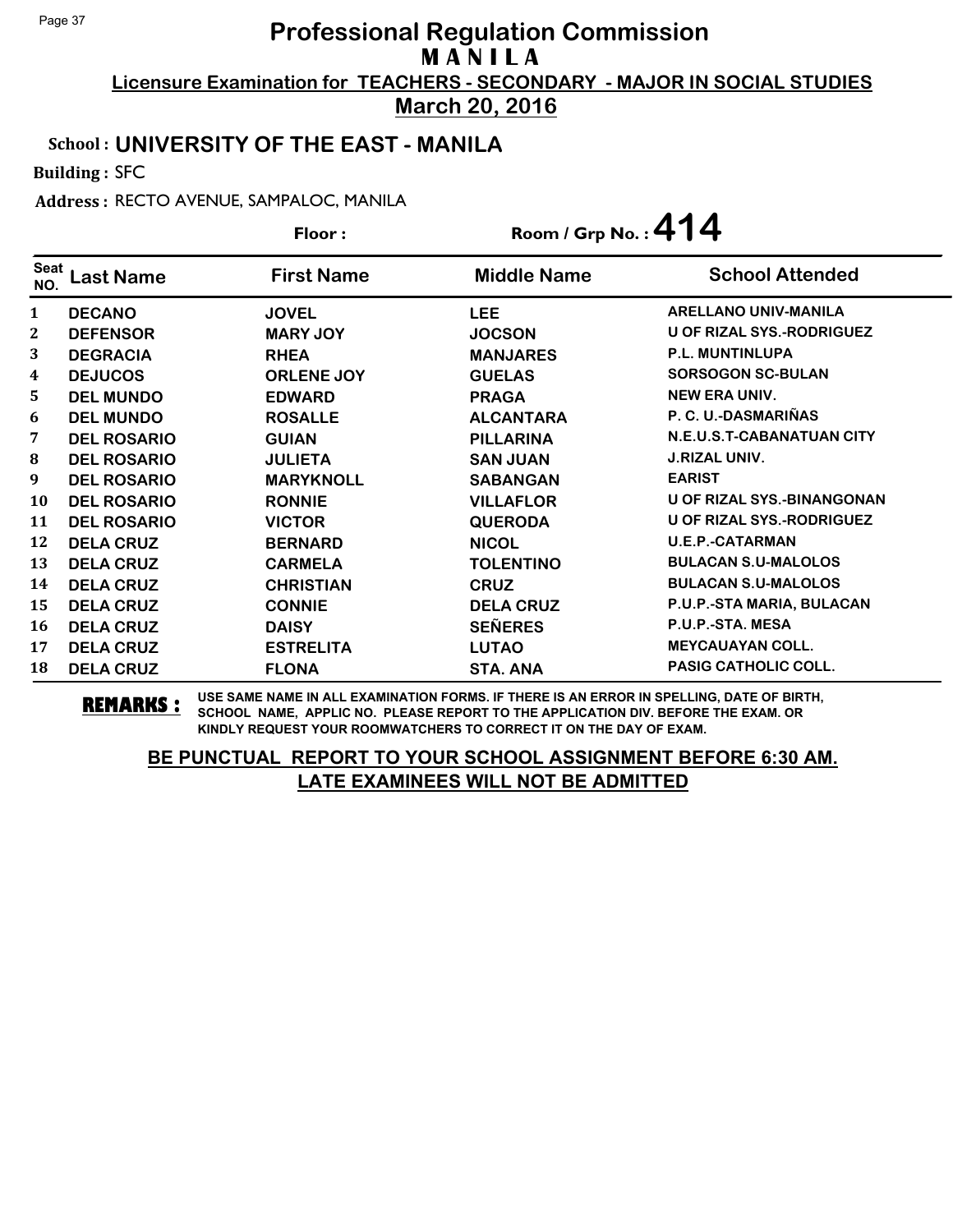**March 20, 2016**

#### School : **UNIVERSITY OF THE EAST - MANILA**

Building : SFC

Address : RECTO AVENUE, SAMPALOC, MANILA

|              |                    | Floor:                 | Room / Grp No.: $415$ |                                   |
|--------------|--------------------|------------------------|-----------------------|-----------------------------------|
| Seat<br>NO.  | Last Name          | <b>First Name</b>      | <b>Middle Name</b>    | <b>School Attended</b>            |
| $\mathbf{1}$ | <b>DELA CRUZ</b>   | <b>GELLYN</b>          | <b>SUAREZ</b>         | <b>U DE MANILA (for.CCM)</b>      |
| 2            | <b>DELA CRUZ</b>   | <b>GIZELLE</b>         | <b>DEL ROSARIO</b>    | <b>BALIUAG UNIVERSITY</b>         |
| 3            | <b>DELA CRUZ</b>   | <b>JANINE</b>          | <b>AUSTRIA</b>        | P.U.P.-STA. MESA                  |
| 4            | <b>DELA CRUZ</b>   | <b>JOAHANA</b>         | <b>SAN JUAN</b>       | <b>U OF RIZAL SYS.-MORONG</b>     |
| 5            | <b>DELA CRUZ</b>   | <b>LEW AARON</b>       | <b>LUNGAN</b>         | <b>U DE MANILA (for.CCM)</b>      |
| 6            | <b>DELA CRUZ</b>   | <b>MARIBEL</b>         | <b>BUNGCARAS</b>      | <b>NOTRE DAME-MIDSAYAP</b>        |
| 7            | <b>DELA CRUZ</b>   | <b>MARIZ CRIEN</b>     | <b>LORENZO</b>        | <b>NAVOTAS POLY, COLL.</b>        |
| 8            | <b>DELA CRUZ</b>   | <b>MARK JOHN</b>       | <b>RIVERA</b>         | <b>CITY OF MALABON UNIV.</b>      |
| 9            | <b>DELA CRUZ</b>   | <b>NORA</b>            | <b>MALADANG</b>       | STA.CRUZ MIS.SCH.INC-S.COTABATO   |
| 10           | <b>DELA CRUZ</b>   | <b>PRECILA</b>         | <b>ANGLO</b>          | <b>WESTERN COLL.-CAVITE</b>       |
| 11           | <b>DELA CRUZ</b>   | <b>RAMIR</b>           | <b>MATITU</b>         | <b>ST.MICHAEL COLL.-GUAGUA</b>    |
| 12           | <b>DELA CRUZ</b>   | <b>RIZA</b>            | <b>DE SERRA</b>       | <b>ST.MARY'S COLL.-MEYCAUAYAN</b> |
| 13           | <b>DELA CRUZ</b>   | <b>ROWENA</b>          | <b>DE LEON</b>        | <b>BALIUAG UNIVERSITY</b>         |
| 14           | <b>DELA CRUZ</b>   | <b>RUBILYN</b>         | <b>CALIXTO</b>        | P.L. PASAY                        |
| 15           | <b>DELA CRUZ</b>   | <b>TRICCIA CHARINE</b> | <b>CRUZ</b>           | OL OF FATIMA-ANTIPOLO CITY        |
| 16           | <b>DELA CRUZ</b>   | <b>WILLIE</b>          | <b>LEIS</b>           | <b>TOMAS CLAUDIO MEM.</b>         |
| 17           | <b>DELA CUESTA</b> | <b>GEMMA</b>           | <b>ALVAREZ</b>        | P. C. U.-DASMARIÑAS               |
| 18           | <b>DELA MATA</b>   | <b>JENNIE</b>          | <b>AQUINO</b>         | P.U.P.-STA. MESA                  |

**REMARKS :** USE SAME NAME IN ALL EXAMINATION FORMS. IF THERE IS AN ERROR IN SPELLING, DATE OF BIRTH, SCHOOL NAME, APPLIC NO. PLEASE REPORT TO THE APPLICATION DIV. BEFORE THE EXAM. OR KINDLY REQUEST YOUR ROOMWATCHERS TO CORRECT IT ON THE DAY OF EXAM.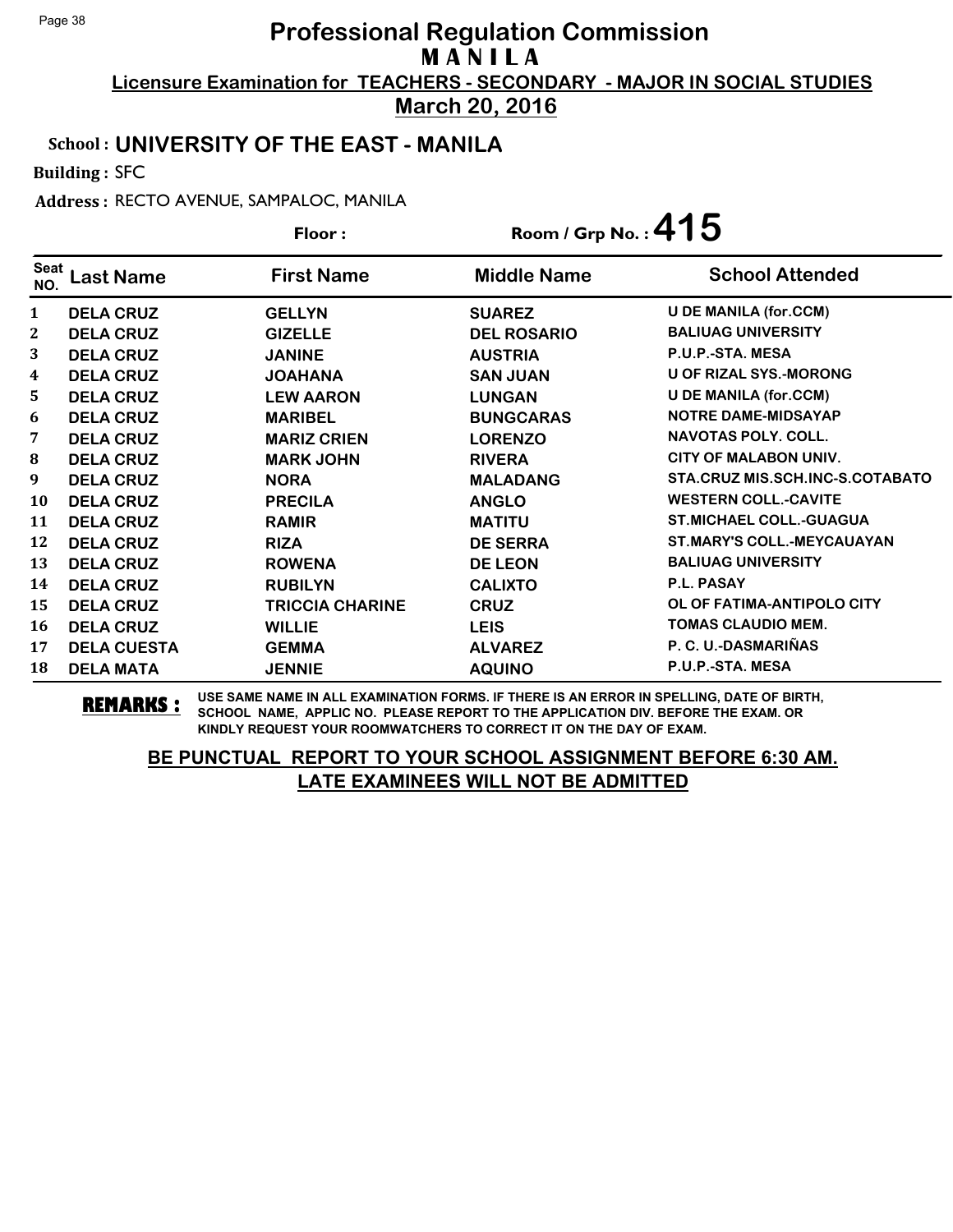**March 20, 2016**

#### School : **UNIVERSITY OF THE EAST - MANILA**

Building : SFC

Address : RECTO AVENUE, SAMPALOC, MANILA

|              |                      | Floor:             | Room / Grp No.: $416$ |                                    |
|--------------|----------------------|--------------------|-----------------------|------------------------------------|
| Seat<br>NO.  | Last Name            | <b>First Name</b>  | <b>Middle Name</b>    | <b>School Attended</b>             |
| $\mathbf{1}$ | <b>DELA PEÑA</b>     | <b>ALMA</b>        | <b>RELATA</b>         | M.C.U.-CALOOCAN                    |
| $\mathbf 2$  | <b>DELA PEÑA</b>     | <b>EVA</b>         | <b>DAYRIT</b>         | <b>FEU-MANILA</b>                  |
| 3            | <b>DELA PEÑA</b>     | <b>RONNIE</b>      | <b>MANCAO</b>         | <b>P.L. PASIG</b>                  |
| 4            | <b>DELA ROSA</b>     | <b>IVY XENIA</b>   | <b>MALLARI</b>        | <b>BULACAN S.U-MALOLOS</b>         |
| 5            | <b>DELA TORRE</b>    | <b>JANNETTE</b>    | <b>VIZCARRA</b>       | STO. ROSARIO S. PALAY CO           |
| 6            | <b>DELEN</b>         | <b>JEREMIAH</b>    | <b>BERMAL</b>         | <b>BATANGAS S.U.-BATANGAS CITY</b> |
| 7            | <b>DELFIN</b>        | <b>ANTHONY</b>     | <b>GUTIEREZ</b>       | <b>WMSU-ZAMBOANGA CITY</b>         |
| 8            | <b>DELGADO</b>       | <b>VICENTE</b>     | <b>GABION</b>         | <b>LYCEUM P.U.-MANILA</b>          |
| 9            | <b>DELOS ANGELES</b> | <b>ADY</b>         | <b>ASUNCION</b>       | <b>UNIV.OF NVA. CACERES</b>        |
| 10           | <b>DELOS REYES</b>   | <b>MICHELLE</b>    | <b>MAULLON</b>        | P.U.P.-TAGUIG                      |
| 11           | <b>DELOS REYES</b>   | <b>RIZALDY</b>     | <b>ZAMBALES</b>       | <b>RIZAL TECH UNIV</b>             |
| 12           | <b>DELOS SANTOS</b>  | <b>GINA</b>        | <b>JAZMIN</b>         | <b>U.E.P.-CATARMAN</b>             |
| 13           | <b>DELOS SANTOS</b>  | <b>IRIS SIGRID</b> | <b>RIVERA</b>         | <b>SO.LUZON S.U.-LUCBAN</b>        |
| 14           | <b>DELOS SANTOS</b>  | <b>JESSEL</b>      | <b>COLLANTES</b>      | P.L. MUNTINLUPA                    |
| 15           | <b>DELOS SANTOS</b>  | <b>JETHRO</b>      | <b>SAGUID</b>         | MINSCAT-BONGABONG(for.BCF)         |
| 16           | <b>DELOS SANTOS</b>  | <b>ROMELA</b>      | <b>PILLAS</b>         | <b>TOMAS CLAUDIO MEM.</b>          |
| 17           | <b>DELOSO</b>        | <b>MA.CRISTINA</b> | <b>DELACRUZ</b>       | <b>U OF RIZAL SYS.-ANGONO</b>      |
| 18           | <b>DELOVINO</b>      | <b>DHAN</b>        | <b>HALL</b>           | STI-PARAÑAQUE                      |

**REMARKS :** USE SAME NAME IN ALL EXAMINATION FORMS. IF THERE IS AN ERROR IN SPELLING, DATE OF BIRTH, SCHOOL NAME, APPLIC NO. PLEASE REPORT TO THE APPLICATION DIV. BEFORE THE EXAM. OR KINDLY REQUEST YOUR ROOMWATCHERS TO CORRECT IT ON THE DAY OF EXAM.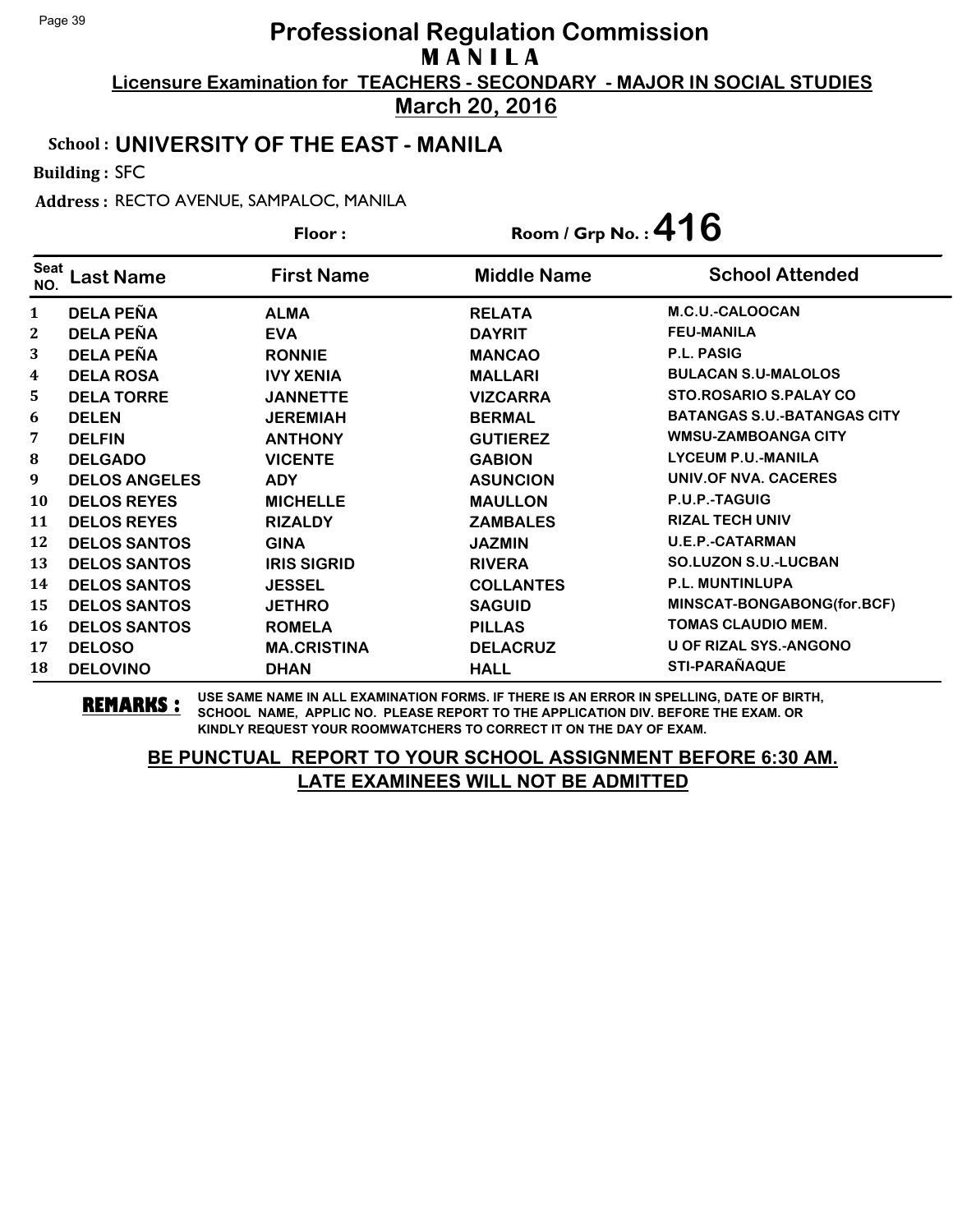**March 20, 2016**

#### School : **UNIVERSITY OF THE EAST - MANILA**

Building : SFC

Address : RECTO AVENUE, SAMPALOC, MANILA

|                         |                     | Floor:                | Room / Grp No.: $417$ |                                     |
|-------------------------|---------------------|-----------------------|-----------------------|-------------------------------------|
| <b>Seat</b><br>NO.      | <b>Last Name</b>    | <b>First Name</b>     | <b>Middle Name</b>    | <b>School Attended</b>              |
| 1                       | <b>DEMILLO</b>      | <b>ROVIE</b>          | <b>DE CHAVEZ</b>      | U OF RIZAL SYS.-PILILLA             |
| $\mathbf{2}$            | <b>DEOCAMPO</b>     | <b>KHERSTIE</b>       | <b>CATALAN</b>        | <b>FILAMER CHRISTIAN</b>            |
| 3                       | <b>DEPANO</b>       | <b>CARMELA</b>        | <b>PARRA</b>          | P.N.U.-MANILA                       |
| $\overline{\mathbf{4}}$ | <b>DERILO</b>       | <b>EUGENE</b>         | <b>HIPOLITO</b>       | <b>P.L. MARIKINA CITY</b>           |
| 5                       | <b>DERILO</b>       | <b>JERWIN</b>         | <b>PARAISO</b>        | N. T. C.                            |
| 6                       | <b>DERLA</b>        | <b>LIWAY</b>          | <b>ALCAZAR</b>        | <b>STI-CAVITE</b>                   |
| 7                       | <b>DEROGONGUN</b>   | <b>AMERA</b>          | <b>MASBUD</b>         | <b>CAVITE S.U.-NAIC</b>             |
| 8                       | <b>DESINGAÑO</b>    | <b>OLIVA</b>          | <b>MALLORCA</b>       | <b>LA CARLOTA CITY COLL</b>         |
| 9                       | <b>DETAYSON</b>     | <b>MARY JUNE</b>      | <b>ALIGANTE</b>       | <b>U.P.-DILIMAN</b>                 |
| 10                      | <b>DEVERA</b>       | <b>ALPHA ROSE</b>     | <b>BETALAS</b>        | P.U.P.-STA. MESA                    |
| 11                      | <b>DIANA</b>        | <b>MARIBEL</b>        | <b>TONALETE</b>       | P. C. U.-DASMARIÑAS                 |
| 12                      | <b>DIAZ</b>         | <b>FLORIDA</b>        | <b>ALIBANSA</b>       | <b>JESUS IS LORD COLLEGES FDTN.</b> |
| 13                      | <b>DIAZ</b>         | <b>LILY BETH</b>      | <b>LOZADA</b>         | <b>BULACAN S.U-MALOLOS</b>          |
| 14                      | <b>DIAZ</b>         | <b>LOVELY RONA</b>    | <b>TIYAO</b>          | <b>ST.LOUIS C.-BULANAO</b>          |
| 15                      | <b>DIAZ</b>         | <b>MARIA CRISTINA</b> | <b>PENONIA</b>        | UNIVERSITY OF CALOOCAN CITY(for. CC |
| 16                      | <b>DIAZ</b>         | <b>RIZA</b>           | <b>LOMUGDANG</b>      | <b>OCC.MINDORO STATE COL.</b>       |
| 17                      | <b>DICIMULACION</b> | <b>MARY JOY</b>       | <b>SISON</b>          | <b>J.RIZAL UNIV.</b>                |
| 18                      | <b>DIFUNTORUM</b>   | <b>LOTUS RIANNE</b>   | <b>BRUNO</b>          | <b>KALINGA-APAYAO STATE</b>         |
| 19                      | <b>DIMAANO</b>      | <b>LEOVIGILDA</b>     | <b>ANGCAYA</b>        | P. C. U.-DASMARIÑAS                 |
| 20                      | <b>DIMATULAC</b>    | <b>GAYCHELLE</b>      | <b>AGUIRRE</b>        | E. A. C.-MANILA                     |
| 21                      | <b>DIONICIO</b>     | <b>VIVIEN</b>         | <b>BOTE</b>           | <b>LYCEUM P.U.-MANILA</b>           |

**REMARKS :** USE SAME NAME IN ALL EXAMINATION FORMS. IF THERE IS AN ERROR IN SPELLING, DATE OF BIRTH, SCHOOL NAME, APPLIC NO. PLEASE REPORT TO THE APPLICATION DIV. BEFORE THE EXAM. OR KINDLY REQUEST YOUR ROOMWATCHERS TO CORRECT IT ON THE DAY OF EXAM.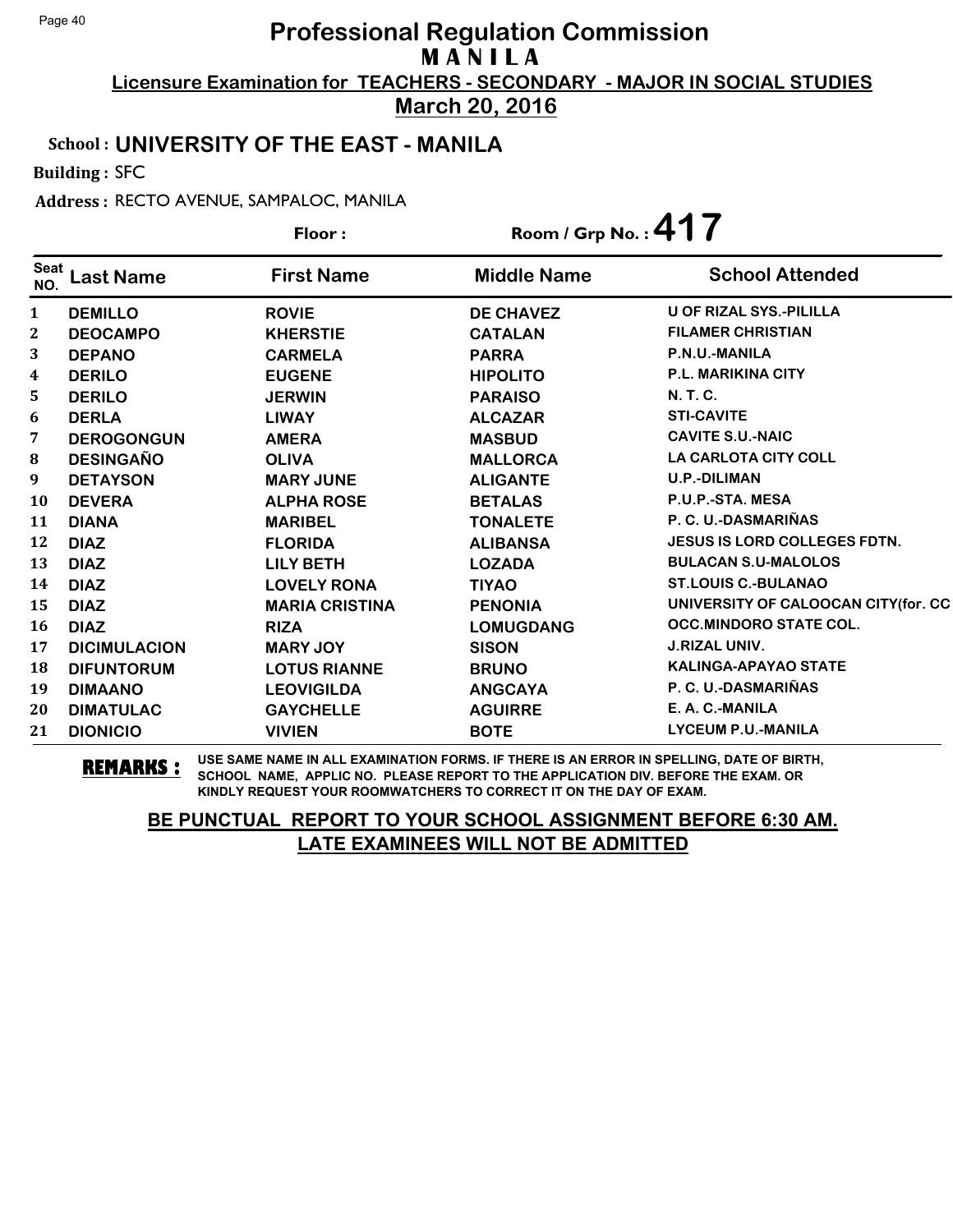**March 20, 2016**

#### School : **UNIVERSITY OF THE EAST - MANILA**

Building : SFC

Address : RECTO AVENUE, SAMPALOC, MANILA

|                    |                  | Floor:              | Room / Grp No.: 418 |                                     |
|--------------------|------------------|---------------------|---------------------|-------------------------------------|
| <b>Seat</b><br>NO. | <b>Last Name</b> | <b>First Name</b>   | <b>Middle Name</b>  | <b>School Attended</b>              |
| $\mathbf{1}$       | <b>DIONISIO</b>  | <b>JOHN BERNARD</b> | <b>VESAGRE</b>      | <b>U DE MANILA (for.CCM)</b>        |
| 2                  | <b>DIONISIO</b>  | <b>ROQUELLA</b>     | <b>SABANG</b>       | <b>U OF RIZAL SYS.-MORONG</b>       |
| 3                  | <b>DIONSAY</b>   | <b>ROXANNE</b>      | <b>MONTANCES</b>    | <b>KOL. SUBIC</b>                   |
| 4                  | <b>DIOPOL</b>    | <b>MARIA ANGELA</b> | <b>LEABRES</b>      | E. A. C.-DASMARIÑAS                 |
| 5                  | <b>DISCUTIDO</b> | <b>BRYAN NEL</b>    | <b>CEQUENA</b>      | <b>TOMAS CLAUDIO MEM.</b>           |
| 6                  | <b>DISCUTIDO</b> | <b>ELIZABETH</b>    | <b>PANGILINAN</b>   | <b>N. T. C.</b>                     |
| 7                  | <b>DIVINA</b>    | <b>RENATO JR</b>    | <b>DUMAGUIN</b>     | <b>ZARAGOSA COLL.</b>               |
| $\bf{8}$           | <b>DIWATA</b>    | <b>ANNIE ROSE</b>   | <b>LESACA</b>       | C. C. P.                            |
| 9                  | <b>DIZON</b>     | <b>ELMER</b>        | <b>GUIANG</b>       | <b>U OF RIZAL SYS.-MORONG</b>       |
| 10                 | <b>DIZON</b>     | <b>HERBERT</b>      | <b>SELGA</b>        | UNIVERSITY OF CALOOCAN CITY(for. CC |
| 11                 | <b>DIZON</b>     | <b>JULIE ANNE</b>   | <b>MONTINO</b>      | <b>U.P.-ANGELES CITY</b>            |
| 12                 | <b>DOCA</b>      | <b>JAYMARK</b>      | <b>CABASAG</b>      | <b>CAGAYAN STATE</b>                |
| 13                 | <b>DOLLESIN</b>  | <b>ABBY ROSS</b>    | <b>LAURETA</b>      | LYCEUM OF THE PHILIPPINES - GEN TRI |
| 14                 | <b>DOMASIG</b>   | <b>JASMIN</b>       | <b>FLORES</b>       | UNION CHRISTIAN COL.                |
| 15                 | <b>DOMINGO</b>   | <b>ALMIRA</b>       | <b>IBISATE</b>      | D.L.S.U.-GAUF-MALABON               |
| 16                 | <b>DOMINGO</b>   | <b>DEMETRIA</b>     | <b>RODRIGUEZ</b>    | <b>LAS PINAS COLLEGE</b>            |
| 17                 | <b>DOMINGO</b>   | <b>GENEROSO</b>     | <b>MERENCILLO</b>   | <b>J.RIZAL UNIV.</b>                |
| 18                 | <b>DOMINGO</b>   | <b>GLADYS</b>       | <b>GUEVARA</b>      | <b>OL OF FATIMA-QC</b>              |
| 19                 | <b>DOMINGO</b>   | <b>JOHN CRIS</b>    | <b>YUMOL</b>        | <b>AIMS</b>                         |
| 20                 | <b>DOMINGO</b>   | <b>MADONNA</b>      | <b>ABRAZALDO</b>    | <b>ICCT CFI</b>                     |
| 21                 | <b>DOMINGO</b>   | <b>MARICEL</b>      | <b>VITAL</b>        | <b>U OF RIZAL SYS.-BINANGONAN</b>   |

**REMARKS :** USE SAME NAME IN ALL EXAMINATION FORMS. IF THERE IS AN ERROR IN SPELLING, DATE OF BIRTH, SCHOOL NAME, APPLIC NO. PLEASE REPORT TO THE APPLICATION DIV. BEFORE THE EXAM. OR KINDLY REQUEST YOUR ROOMWATCHERS TO CORRECT IT ON THE DAY OF EXAM.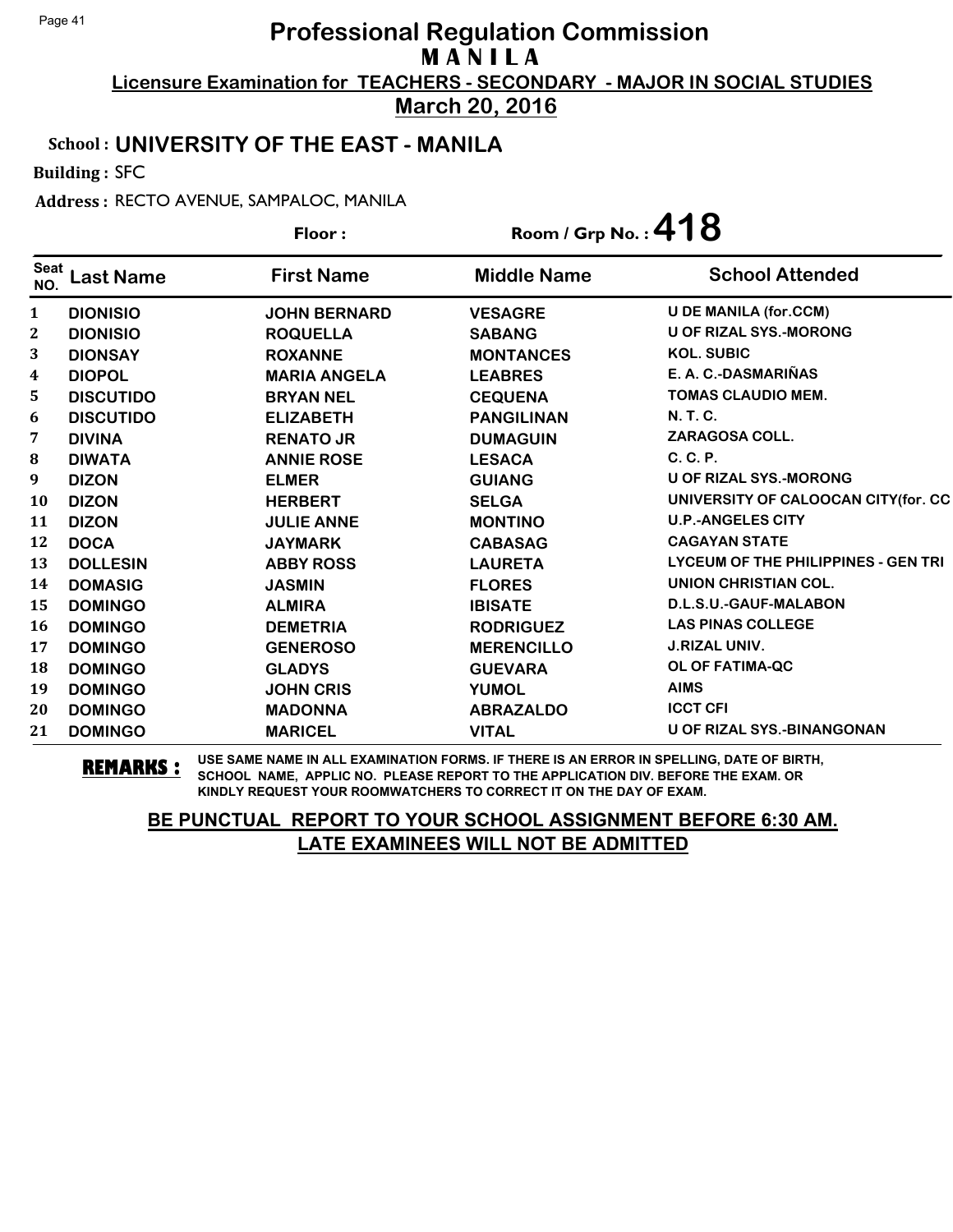**March 20, 2016**

#### School : **UNIVERSITY OF THE EAST - MANILA**

Building : SFC

Address : RECTO AVENUE, SAMPALOC, MANILA

| Floor:             |                  | Room / Grp No.: 419  |                    |                                      |
|--------------------|------------------|----------------------|--------------------|--------------------------------------|
| <b>Seat</b><br>NO. | <b>Last Name</b> | <b>First Name</b>    | <b>Middle Name</b> | <b>School Attended</b>               |
| $\mathbf{1}$       | <b>DOMINGO</b>   | <b>MILLET</b>        | <b>PULIDO</b>      | <b>U OF RIZAL SYS.-BINANGONAN</b>    |
| $\mathbf{2}$       | <b>DOMINGO</b>   | <b>MIRASOL</b>       | <b>PAMEN</b>       | P.U.P.-STA. MESA                     |
| 3                  | <b>DOMINGUEZ</b> | <b>ELMEROSE</b>      | <b>DUCUSIN</b>     | UNIVERSITY OF CALOOCAN CITY (for. CC |
| 4                  | <b>DOMINGUEZ</b> | <b>MYLAMIE</b>       | <b>SISTUAL</b>     | <b>BINANGONAN CATH, COLL.</b>        |
| 5                  | <b>DOMINICE</b>  | <b>EULA MAE</b>      | <b>ESCASINAS</b>   | <b>U DE MANILA (for.CCM)</b>         |
| 6                  | <b>DOMULOT</b>   | <b>RAISSA MAE</b>    | <b>CANDULE</b>     | <b>R.MAGSAYSAY T.U-IBA</b>           |
| 7                  | <b>DONA</b>      | <b>WINNIE</b>        | <b>SUNDIAM</b>     | <b>BATAAN PENINSULA STATE</b>        |
| 8                  | <b>DONATO</b>    | <b>CECILIA</b>       | <b>MARCOS</b>      | <b>ARAULLO UNIV.-CABANATUAN CITY</b> |
| 9                  | <b>DORADO</b>    | <b>JOANALYN</b>      | <b>PECAYO</b>      | <b>UNIV.OF MANILA</b>                |
| <b>10</b>          | <b>DORDE</b>     | <b>MARY JANE</b>     | <b>ESTA</b>        | <b>R.MAGSAYSAY T.U-BOTOLAN CAM</b>   |
| 11                 | <b>DORHIMO</b>   | <b>SOLEDAD</b>       | <b>OGAS</b>        | P.S.B.A.-Q.C.                        |
| 12                 | <b>DOTIMAS</b>   | <b>KARYLL ANNE</b>   | <b>QUIAMBAO</b>    | UNIV.OF STO. TOMAS                   |
| 13                 | <b>DUARTE</b>    | <b>GINA</b>          | <b>LALAS</b>       | <b>GUAGUA NAT'L COLLEGE</b>          |
| 14                 | <b>DUAZO</b>     | <b>CHARLAINE MAY</b> | <b>MISA</b>        | P.N.U.-MANILA                        |
| 15                 | <b>DUCOT</b>     | <b>ABIGAIL</b>       | <b>RAPANUT</b>     | P. C. U.-MANILA                      |
| 16                 | <b>DULA</b>      | <b>LORNA</b>         | <b>BALANQUIT</b>   | <b>U.E.P.-LAOANG</b>                 |
| 17                 | <b>DULA</b>      | <b>WILMAN</b>        | <b>BADE</b>        | <b>J.RIZAL UNIV.</b>                 |
| 18                 | <b>DULAY</b>     | <b>CALVIN</b>        | <b>DE MESA</b>     | <b>FEU-FERN COLL.-Q.C.</b>           |
| 19                 | <b>DULGUIME</b>  | <b>ALISON</b>        | <b>COLLARGA</b>    | ST. LOUISE COLLEGE OF SN JOSE DEL    |
| 20                 | <b>DUMANAYOS</b> | <b>JOANNE</b>        | <b>LLANETA</b>     | N.C.B.A.-FAIRVIEW, QC                |
| 21                 | <b>DUMANGHI</b>  | <b>JOBALYN</b>       | <b>MARCELO</b>     | <b>IFUGAO S.U.-LAMUT</b>             |

**REMARKS :** USE SAME NAME IN ALL EXAMINATION FORMS. IF THERE IS AN ERROR IN SPELLING, DATE OF BIRTH, SCHOOL NAME, APPLIC NO. PLEASE REPORT TO THE APPLICATION DIV. BEFORE THE EXAM. OR KINDLY REQUEST YOUR ROOMWATCHERS TO CORRECT IT ON THE DAY OF EXAM.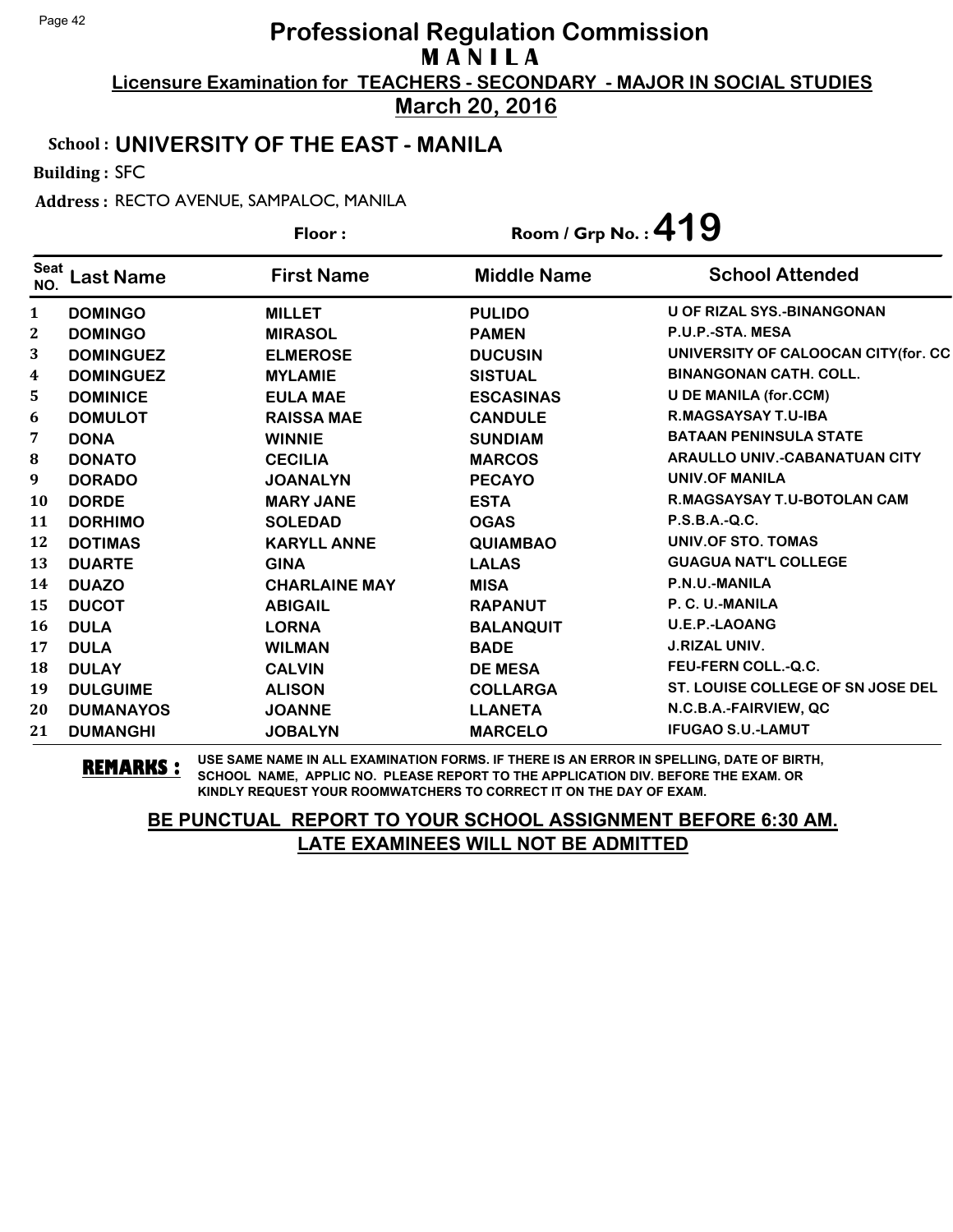**March 20, 2016**

#### School : **UNIVERSITY OF THE EAST - MANILA**

Building : SFC

Address : RECTO AVENUE, SAMPALOC, MANILA

| Floor:             |                  | Room / Grp No.: $420$ |                    |                                     |
|--------------------|------------------|-----------------------|--------------------|-------------------------------------|
| <b>Seat</b><br>NO. | Last Name        | <b>First Name</b>     | <b>Middle Name</b> | <b>School Attended</b>              |
| 1                  | <b>DUMAY</b>     | <b>RANIE ROSE</b>     | <b>ROY</b>         | <b>LAGUNA STATE POLYTECHNIC</b>     |
| 2                  | <b>DUNGO</b>     | <b>LIZEL</b>          | <b>PAYUMO</b>      | <b>BULACAN S.U-MALOLOS</b>          |
| 3                  | <b>DUQUE</b>     | <b>DONNA</b>          | <b>FERNANDEZ</b>   | <b>SAN CARLOS COLL</b>              |
| 4                  | <b>DURAN</b>     | <b>JEREMIAH</b>       | <b>DOMINGO</b>     | P.N.U.-MANILA                       |
| 5                  | <b>DURAN</b>     | <b>MA. NANCY</b>      | <b>NAALLATAN</b>   | D.L.S.U.-GAUF-MALABON               |
| 6                  | <b>DURAN</b>     | <b>MARY CRISTINE</b>  | <b>MASUJER</b>     | <b>N.T.C.</b>                       |
| 7                  | <b>DURANO</b>    | <b>RUDEN</b>          | <b>MONTEALTO</b>   | <b>ICCT CFI</b>                     |
| 8                  | <b>EBERSOLE</b>  | <b>ANALIE</b>         | <b>MORALES</b>     | <b>U DE MANILA (for.CCM)</b>        |
| 9                  | <b>EBID</b>      | <b>MARITES</b>        | <b>BAYOCA</b>      | <b>U.E.P.-CATARMAN</b>              |
| 10                 | <b>EBIO</b>      | <b>LIBERTY</b>        | <b>ECHEGOREN</b>   | <b>N.T.C.</b>                       |
| 11                 | <b>EBON</b>      | <b>ROSALINDA</b>      | <b>PASCUAL</b>     | <b>GREAT PLEBEIAN COLL.</b>         |
| 12                 | <b>EBORDA</b>    | <b>JENNIFER</b>       | <b>CAINTOY</b>     | <b>NEW ERA UNIV.</b>                |
| 13                 | <b>EDEZA</b>     | <b>CAROL</b>          | <b>ABANIA</b>      | <b>ST.JOHN COLL-CALAMBA</b>         |
| 14                 | <b>EDROSOLO</b>  | <b>EUGENE</b>         | <b>DEPLIAN</b>     | <b>COLUMBAN COLL.-OLONGAPO CITY</b> |
| 15                 | <b>EFA</b>       | <b>JAN MARINI</b>     | <b>HIBON</b>       | <b>R.MAGSAYSAY T.U-CASTILLEJOS</b>  |
| 16                 | <b>EGIDO</b>     | <b>MARBILYN</b>       | <b>MENDOZA</b>     | P.N.U.-MANILA                       |
| 17                 | <b>EGMILAN</b>   | <b>CECILIA</b>        | <b>BUSBUSO</b>     | <b>N.T.C.</b>                       |
| 18                 | <b>EGOS</b>      | <b>FLOR-ANGELI</b>    | <b>CABUTIN</b>     | <b>NATIONAL UNIV-MANILA</b>         |
| 19                 | <b>EJORCADAS</b> | <b>JANEBIN</b>        | <b>TAGUIAM</b>     | <b>CAGAYAN STATE</b>                |
| 20                 | <b>EJUSA</b>     | <b>MARK ANTHONY</b>   | <b>ESPARTERO</b>   | <b>NEW ERA UNIV.</b>                |
| 21                 | <b>ELACION</b>   | <b>NIEZL</b>          | <b>LAGAZON</b>     | D.L.S.U.-DASMARIÑAS                 |

**REMARKS :** USE SAME NAME IN ALL EXAMINATION FORMS. IF THERE IS AN ERROR IN SPELLING, DATE OF BIRTH, SCHOOL NAME, APPLIC NO. PLEASE REPORT TO THE APPLICATION DIV. BEFORE THE EXAM. OR KINDLY REQUEST YOUR ROOMWATCHERS TO CORRECT IT ON THE DAY OF EXAM.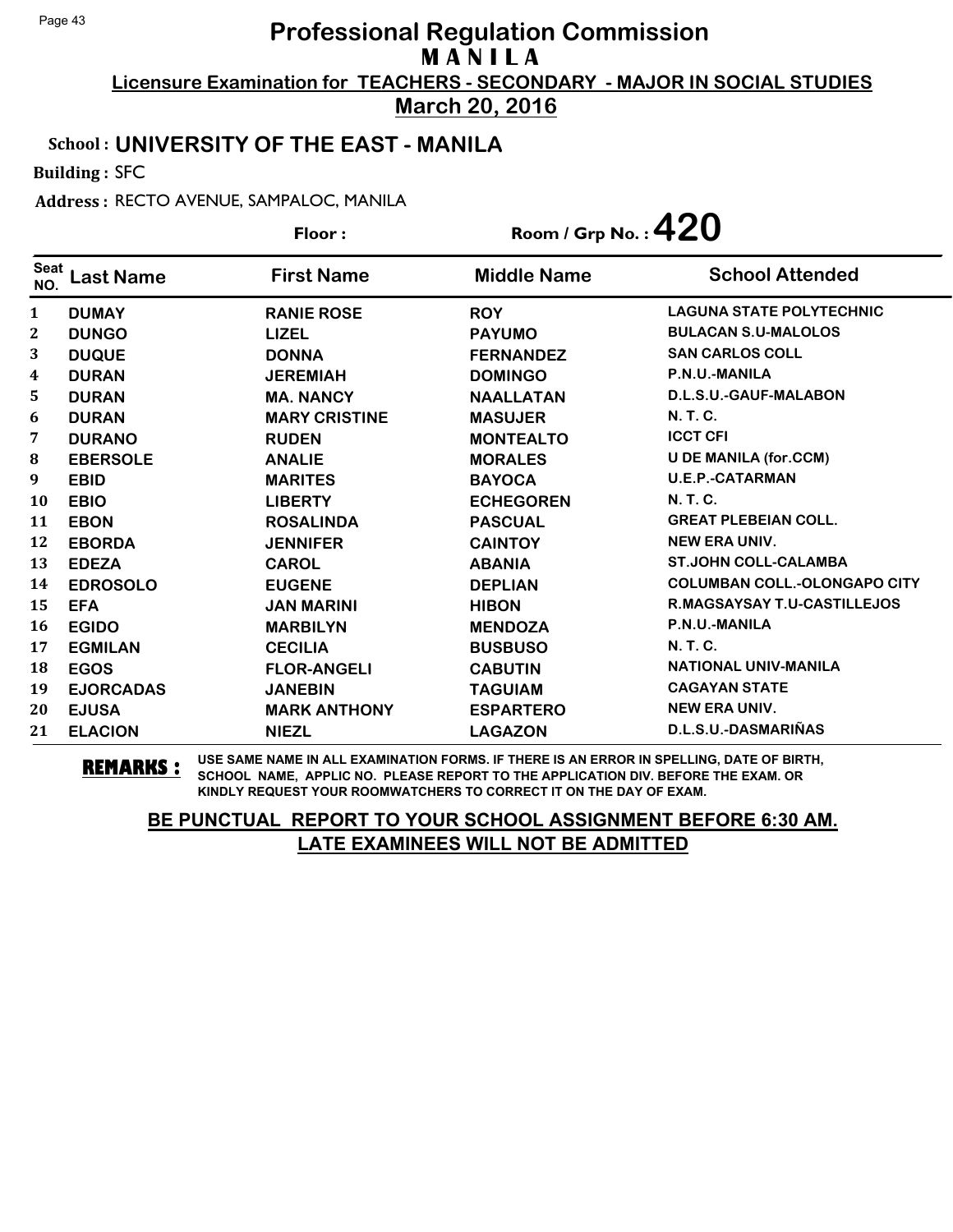**March 20, 2016**

#### School : **UNIVERSITY OF THE EAST - MANILA**

Building : SFC

Address : RECTO AVENUE, SAMPALOC, MANILA

|                         |                  | Floor:              | Room / Grp No.: $421$ |                                     |
|-------------------------|------------------|---------------------|-----------------------|-------------------------------------|
| <b>Seat</b><br>NO.      | <b>Last Name</b> | <b>First Name</b>   | <b>Middle Name</b>    | <b>School Attended</b>              |
| 1                       | <b>ELAMPARO</b>  | <b>JOCELYN</b>      | <b>EDNALINO</b>       | C. C. P.                            |
| $\mathbf{2}$            | <b>ELAMPARO</b>  | <b>PENIEL</b>       | <b>JUAN</b>           | R.MAGSAYSAY T.U-IBA                 |
| 3                       | <b>ELARDO</b>    | <b>JOVEN</b>        | <b>EJAN</b>           | <b>MONDRIAAN AURA COLL</b>          |
| $\overline{\mathbf{4}}$ | <b>ELARDO</b>    | <b>LACKYLYN</b>     | <b>REYES</b>          | UNIV.OF MAKATI                      |
| 5                       | <b>ELIPONGA</b>  | <b>GREGORIA</b>     | <b>RODRIGUEZ</b>      | IMMA.CONCEP.COLL.-BATANGAS          |
| 6                       | <b>ELLES</b>     | <b>PAZ</b>          | <b>MOLIJON</b>        | IMMA.CONCEP.COLL.-BATANGAS          |
| 7                       | <b>ELOPRE</b>    | <b>MARILYN</b>      | <b>BALDOMERO</b>      | <b>MEYCAUAYAN COLL.</b>             |
| 8                       | <b>EMBALSADO</b> | <b>TERESITA</b>     | <b>DIZON</b>          | <b>LICEO DE CAGAYAN UNIV</b>        |
| 9                       | <b>EMIT</b>      | <b>MARK VINCENT</b> | <b>BAHAY</b>          | D.L.S.U.-COLL. OF ST. BENILDE       |
| 10                      | <b>EMPERADO</b>  | <b>MARK</b>         | <b>BRUCAL</b>         | <b>BATANGAS S.U.-BATANGAS CITY</b>  |
| 11                      | <b>ENCOMIO</b>   | <b>MARIDEL</b>      | <b>CAPANGYARIHAN</b>  | <b>OCC.MINDORO STATE COL.</b>       |
| 12                      | <b>ENCORDIA</b>  | <b>VENUS</b>        | <b>MARQUEZ</b>        | M.C.U.-CALOOCAN                     |
| 13                      | <b>ENDRINA</b>   | <b>MARY ROSE</b>    | <b>LIBRADILLA</b>     | UNIVERSITY OF CALOOCAN CITY(for. CC |
| 14                      | <b>ENERIA</b>    | <b>JOMELET</b>      | <b>CASTA</b>          | UNIVERSITY OF CALOOCAN CITY(for. CC |
| 15                      | <b>ENERO</b>     | <b>MARIFE</b>       | <b>FORTIN</b>         | <b>CAMARINES NORTE S.C.-DAET</b>    |
| 16                      | <b>ENGADA</b>    | <b>JEFERSON</b>     | <b>MATRIDO</b>        | W.V.S.U.-JANIUAY                    |
| 17                      | <b>ENOPIA</b>    | <b>JOHN PAUL</b>    | <b>BACANI</b>         | <b>EARIST</b>                       |
| 18                      | <b>ENRIQUEZ</b>  | <b>LEONEL</b>       | <b>ABRERA</b>         | P.U.P.-STA. MESA                    |
| 19                      | <b>ENTERESO</b>  | <b>ARIES</b>        | <b>PASCUAL</b>        | N.VIZCAYA S.U.-BAMBA                |
| 20                      | <b>EPISTOLA</b>  | <b>JANNA ELIORA</b> | <b>HALILI</b>         | D.L.S.U.-MANILA                     |
| 21                      | <b>ERAYA</b>     | <b>BRONWIEN</b>     | <b>PLAMENCO</b>       | <b>P.L. MUNTINLUPA</b>              |

**REMARKS :** USE SAME NAME IN ALL EXAMINATION FORMS. IF THERE IS AN ERROR IN SPELLING, DATE OF BIRTH, SCHOOL NAME, APPLIC NO. PLEASE REPORT TO THE APPLICATION DIV. BEFORE THE EXAM. OR KINDLY REQUEST YOUR ROOMWATCHERS TO CORRECT IT ON THE DAY OF EXAM.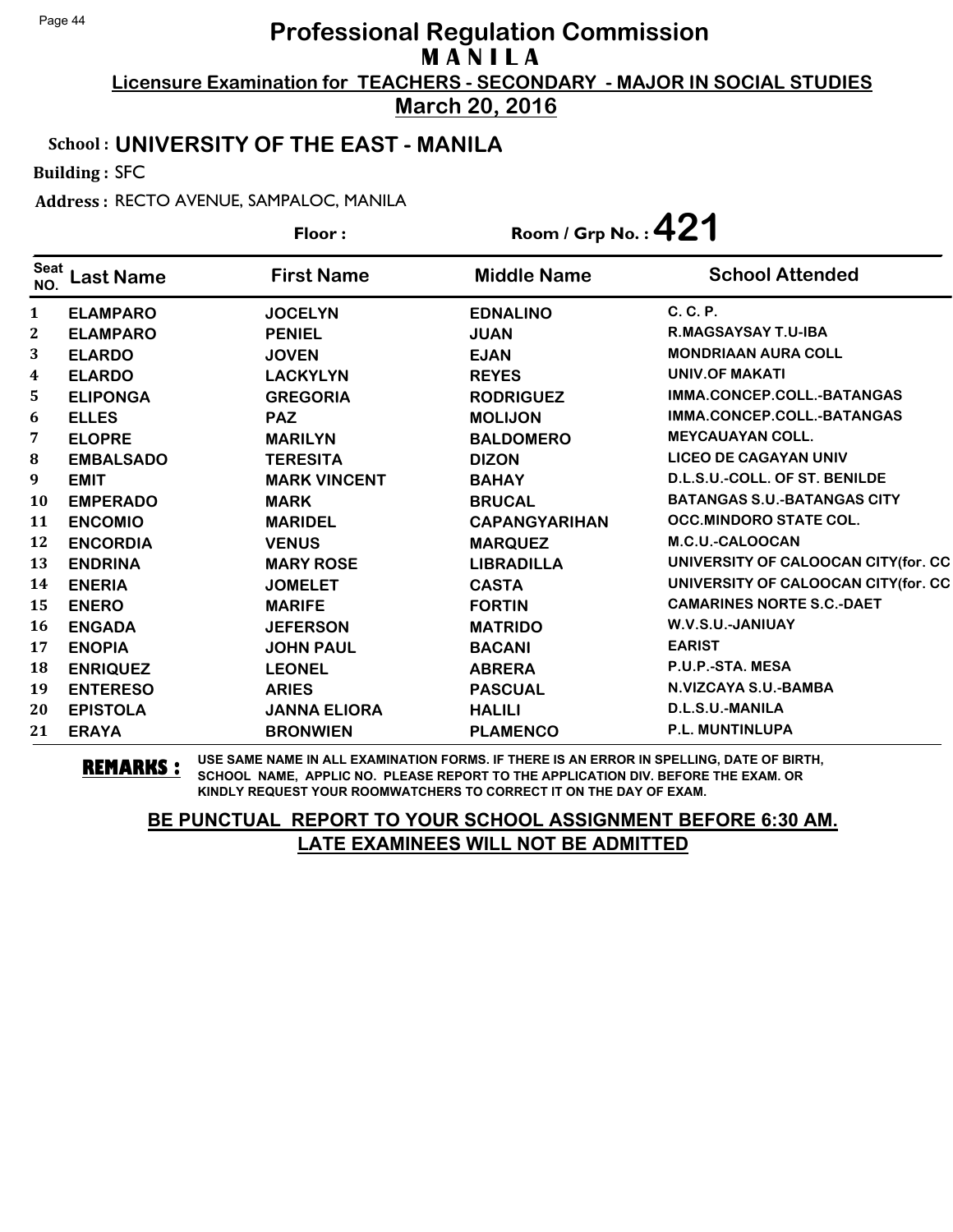**March 20, 2016**

#### School : **UNIVERSITY OF THE EAST - MANILA**

Building : SFC

Address : RECTO AVENUE, SAMPALOC, MANILA

|                    |                  | Floor:                | Room / Grp No.: $422$ |                                         |
|--------------------|------------------|-----------------------|-----------------------|-----------------------------------------|
| <b>Seat</b><br>NO. | <b>Last Name</b> | <b>First Name</b>     | <b>Middle Name</b>    | <b>School Attended</b>                  |
| 1                  | <b>ERNAS</b>     | <b>JAMIE</b>          | <b>DE VERA</b>        | <b>LAGUNA STATE POLYTECHNIC</b>         |
| 2                  | <b>ESCALADA</b>  | <b>MARYLOR</b>        | <b>MARIANO</b>        | P.U.P.-STA. MESA                        |
| 3                  | <b>ESCALANTE</b> | <b>RUBEN</b>          | <b>MARQUEZ</b>        | R.MAGSAYSAY T.U-IBA                     |
| 4                  | <b>ESCARLOTE</b> | <b>RITZHEN ROSE</b>   | <b>JUAREZ</b>         | <b>U OF ANTIQUE-SIBALOM</b>             |
| 5                  | <b>ESCONDE</b>   | <b>REY</b>            | <b>CRISTOBAL</b>      | <b>COLUMBAN COLL.-OLONGAPO CITY</b>     |
| 6                  | <b>ESCUADRO</b>  | <b>TROADIO</b>        | <b>DELA CRUZ</b>      | <b>COLL. IMMA CONCEP-CABANATUAN</b>     |
| 7                  | <b>ESCULTO</b>   | <b>MARY ANNE</b>      | <b>LAZO</b>           | C.D.S.J.D.L.-INTRAMUROS                 |
| 8                  | <b>ESGUERRA</b>  | <b>CARINA</b>         | <b>FLORES</b>         | <b>UNIV.OF MAKATI</b>                   |
| 9                  | <b>ESGUERRA</b>  | <b>CHRISTIAN</b>      | <b>URBANO</b>         | <b>ADAMSON UNIVERSITY</b>               |
| <b>10</b>          | <b>ESGUERRA</b>  | <b>MITCHELLE</b>      | <b>LUMANAG</b>        | LA CONSOLACION-MANILA                   |
| 11                 | <b>ESPARAGO</b>  | <b>RICKY</b>          | <b>GOLIMLIM</b>       | <b>BATAAN HEROES MEM.COLL.</b>          |
| 12                 | <b>ESPERIDA</b>  | <b>JENNIFER</b>       | <b>GUEVARRA</b>       | UNIV.OF THE ASSUMP.                     |
| 13                 | <b>ESPINA</b>    | <b>JERAH MILDA</b>    | <b>BAUTISTA</b>       | <b>BATANGAS S.U.-ARASOF-NASUGBU</b>     |
| 14                 | <b>ESPINILLA</b> | <b>MELBIE</b>         | <b>MARIANO</b>        | <b>ISABELA S.U.-ILAGAN</b>              |
| 15                 | <b>ESPINOLA</b>  | <b>BRYAN</b>          | <b>CABE</b>           | <b>U.E.P.-CATARMAN</b>                  |
| 16                 | <b>ESPINOLA</b>  | <b>MARIFE</b>         | <b>UMALI</b>          | <b>ADAMSON UNIVERSITY</b>               |
| 17                 | <b>ESPINOSA</b>  | <b>ANALYN</b>         | <b>SUCAYAN</b>        | <b>EASTERN SAMAR STATE U - CAN-AVID</b> |
| 18                 | <b>ESPINOSA</b>  | <b>LOVELY KAYY</b>    | <b>ENRIQUEZ</b>       | <b>MONDRIAAN AURA COLL</b>              |
| 19                 | <b>ESPINOSA</b>  | <b>MANILYN</b>        | <b>ALMOROTO</b>       | <b>ICCT CFI</b>                         |
| 20                 | <b>ESPINOSA</b>  | <b>RICHARD</b>        | <b>SAULONG</b>        | <b>UNIV.OF MANILA</b>                   |
| 21                 | <b>ESPIRITU</b>  | <b>BENJAMIN ZENON</b> | <b>AGARAO</b>         | <b>LAGUNA STATE POLYTECHNIC</b>         |

**REMARKS :** USE SAME NAME IN ALL EXAMINATION FORMS. IF THERE IS AN ERROR IN SPELLING, DATE OF BIRTH, SCHOOL NAME, APPLIC NO. PLEASE REPORT TO THE APPLICATION DIV. BEFORE THE EXAM. OR KINDLY REQUEST YOUR ROOMWATCHERS TO CORRECT IT ON THE DAY OF EXAM.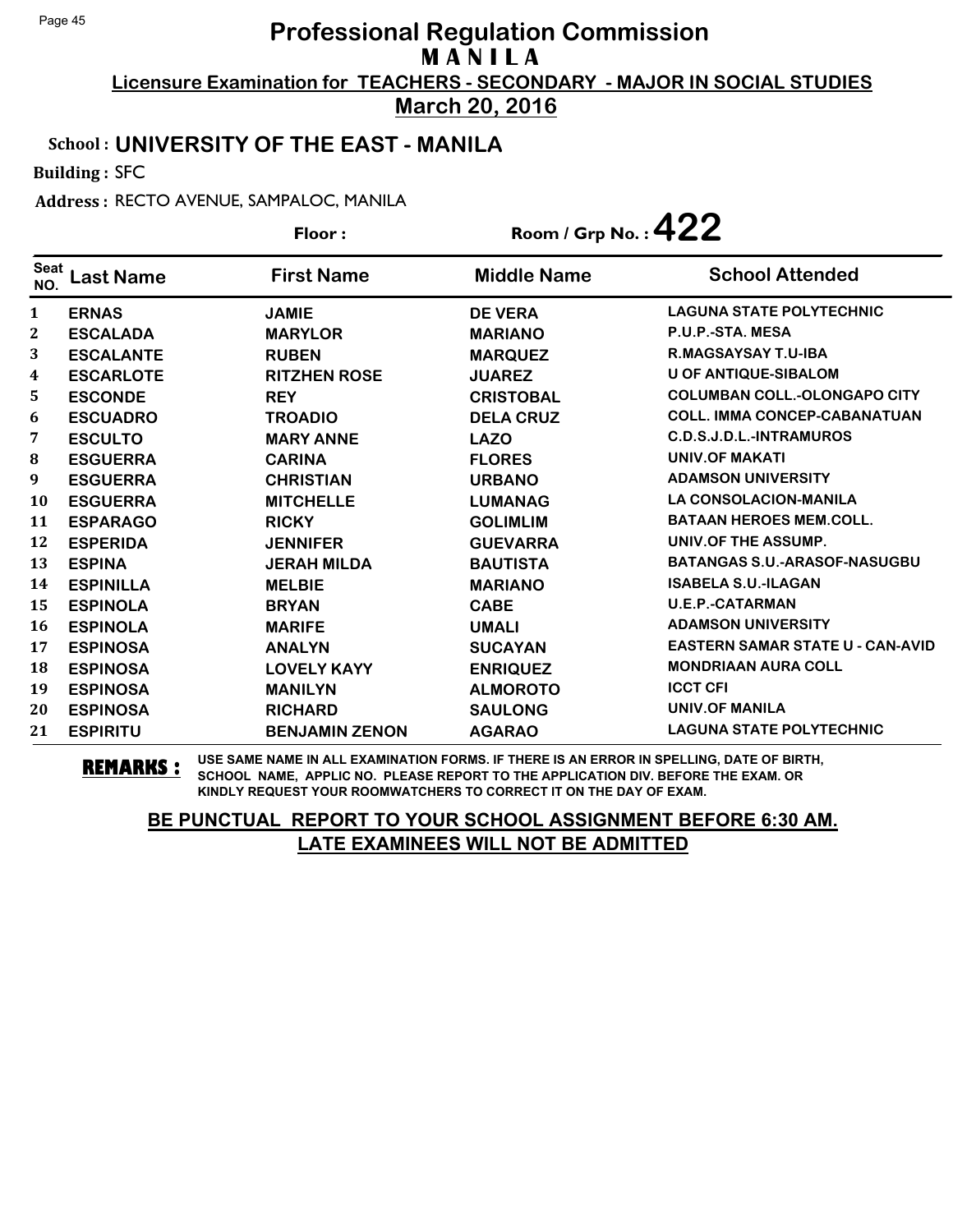**March 20, 2016**

#### School : **UNIVERSITY OF THE EAST - MANILA**

Building : CAS

Address : RECTO AVENUE, SAMPALOC, MANILA

|                    |                    | Floor:              | Room / Grp No. : $301$ |                                      |
|--------------------|--------------------|---------------------|------------------------|--------------------------------------|
| <b>Seat</b><br>NO. | <b>Last Name</b>   | <b>First Name</b>   | <b>Middle Name</b>     | <b>School Attended</b>               |
| $\mathbf{1}$       | <b>ESPIRITU</b>    | <b>BRENDA</b>       | <b>MEDINA</b>          | <b>ST.MARY'S COLL.-MEYCAUAYAN</b>    |
| $\boldsymbol{2}$   | <b>ESPIRITU</b>    | <b>FARLIN</b>       | <b>ERVAS</b>           | <b>BULACAN S.U-MALOLOS</b>           |
| 3                  | <b>ESPIRITU</b>    | <b>JANE</b>         | <b>LUCENA</b>          | UNIVERSITY OF CALOOCAN CITY (for. CC |
| 4                  | <b>ESPIRITU</b>    | <b>LORIZA ROMA</b>  | <b>DELA CRUZ</b>       | <b>U.E.-MANILA</b>                   |
| 5                  | <b>ESPIRITU</b>    | <b>ROSALINDA</b>    | <b>JAVIER</b>          | <b>ST.PAUL UNIV.-MANILA</b>          |
| 6                  | <b>ESQUILON</b>    | <b>EMER</b>         | <b>MADRIDANO</b>       | <b>BICOL COLLEGE</b>                 |
| 7                  | <b>ESTACIO</b>     | <b>LOLITA</b>       | <b>DELA CRUZ</b>       | <b>J.RIZAL UNIV.</b>                 |
| ${\bf 8}$          | <b>ESTALLO</b>     | <b>JAY FRANCIS</b>  | <b>BERSABE</b>         | <b>J.RIZAL UNIV.</b>                 |
| 9                  | <b>ESTANIEL</b>    | <b>JOANNAMARIE</b>  | <b>FAUSTINO</b>        | <b>FEU-MANILA</b>                    |
| 10                 | <b>ESTANISLAO</b>  | <b>ADINO</b>        | <b>RUBIO</b>           | U OF RIZAL SYS.-RODRIGUEZ            |
| 11                 | <b>ESTANISLAO</b>  | <b>DENNIS</b>       | <b>RONQUILLO</b>       | <b>BULACAN S.U-MALOLOS</b>           |
| 12                 | <b>ESTEPA</b>      | <b>JENNIFER</b>     | <b>VERANO</b>          | <b>STO.ROSARIO S.PALAY CO</b>        |
| 13                 | <b>ESTILLORE</b>   | <b>ROSALINDA</b>    | <b>PIPIT</b>           | P.S.B.A.-MANILA                      |
| 14                 | <b>ESTIMO</b>      | <b>RUSELA</b>       | <b>GONZALES</b>        | <b>RIZAL TECH UNIV</b>               |
| 15                 | <b>ESTIPONA</b>    | <b>BIANCA GRACE</b> | <b>MAPACPAC</b>        | <b>SO.LUZON S.U.-LUCBAN</b>          |
| 16                 | <b>ESTOLAS</b>     | <b>RHEA</b>         | <b>REÑA</b>            | <b>U.E.-MANILA</b>                   |
| 17                 | <b>ESTORNINOS</b>  | <b>JULIO</b>        | <b>ENANO</b>           | <b>ADAMSON UNIVERSITY</b>            |
| 18                 | <b>ESTOYA</b>      | <b>MARK ANTHONY</b> | <b>EBOT</b>            | UNIVERSITY OF CALOOCAN CITY (for. CC |
| 19                 | <b>ESTRADA</b>     | <b>JEANNE MAE</b>   | <b>CORPUZ</b>          | FIRST CITY PROV. COLL.               |
| 20                 | <b>ESTRELLA</b>    | <b>JOSEPHINE</b>    | <b>LIBIRAN</b>         | UNIV.OF STO. TOMAS                   |
| 21                 | <b>ESTROPE</b>     | <b>BASILISA</b>     | <b>ABENES</b>          | <b>MEYCAUAYAN COLL.</b>              |
| 22                 | <b>EVANGELISTA</b> | <b>HEIDEE MARIE</b> | <b>PEREZ</b>           | <b>BULACAN S.U-MALOLOS</b>           |

**REMARKS :** USE SAME NAME IN ALL EXAMINATION FORMS. IF THERE IS AN ERROR IN SPELLING, DATE OF BIRTH, SCHOOL NAME, APPLIC NO. PLEASE REPORT TO THE APPLICATION DIV. BEFORE THE EXAM. OR KINDLY REQUEST YOUR ROOMWATCHERS TO CORRECT IT ON THE DAY OF EXAM.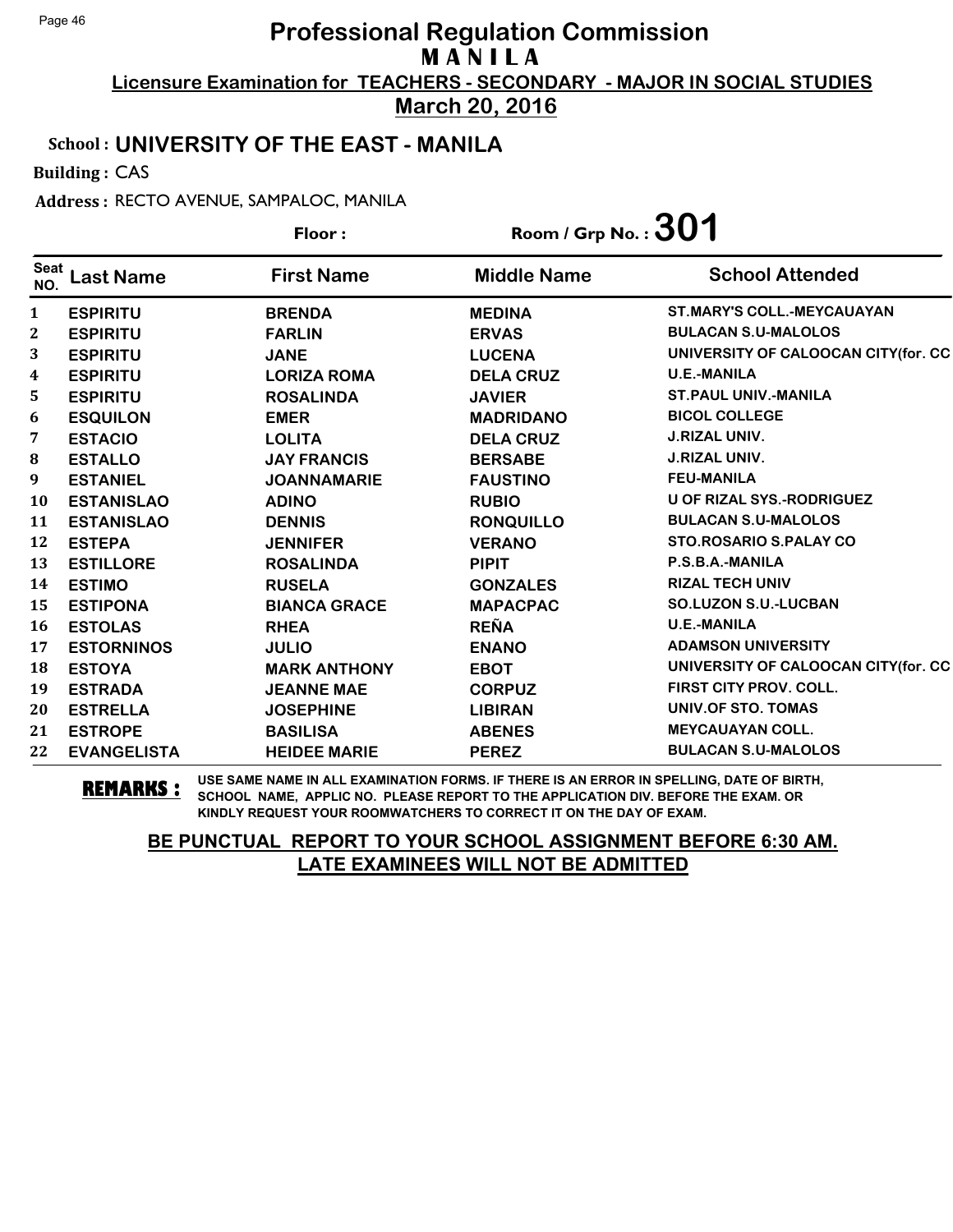**March 20, 2016**

#### School : **UNIVERSITY OF THE EAST - MANILA**

Building : CAS

Address : RECTO AVENUE, SAMPALOC, MANILA

|                    |                    | Floor:                | Room / Grp No. : $302$ |                                        |
|--------------------|--------------------|-----------------------|------------------------|----------------------------------------|
| <b>Seat</b><br>NO. | <b>Last Name</b>   | <b>First Name</b>     | <b>Middle Name</b>     | <b>School Attended</b>                 |
| 1                  | <b>EVANGELISTA</b> | <b>NARCISO JR</b>     | <b>MOLDE</b>           | <b>NAVOTAS POLY, COLL.</b>             |
| 2                  | <b>FAA</b>         | <b>APRIL</b>          | <b>ALMADEN</b>         | <b>CITY OF MALABON UNIV.</b>           |
| 3                  | <b>FABELLON</b>    | <b>ELMER</b>          | <b>FAIGAO</b>          | <b>J.RIZAL UNIV.</b>                   |
| 4                  | <b>FABELLON</b>    | <b>ERIC CHRISTIAN</b> | <b>FONTANOSA</b>       | <b>ROMBLON STATE UNIV.(FOR ROMBLON</b> |
| 5                  | <b>FABICULANAN</b> | <b>MARYLOU</b>        | <b>VIOYA</b>           | P.U.P.-STA. MESA                       |
| 6                  | <b>FABRICANTE</b>  | <b>MARIBETH</b>       | <b>BELMONTE</b>        | UNIV.OF STO. TOMAS                     |
| 7                  | <b>FABRIQUE</b>    | <b>ALVIN</b>          | <b>RELOX</b>           | <b>STI-RECTO</b>                       |
| ${\bf 8}$          | <b>FABROS</b>      | <b>REYNALDO JR</b>    | <b>BARRIENTO</b>       | P.L. MANILA                            |
| 9                  | <b>FABULA</b>      | <b>AYLENE</b>         | <b>OROZCO</b>          | NO.QUEZON COOP.COLL.INC                |
| <b>10</b>          | <b>FACTOR</b>      | <b>RICHARD</b>        | <b>BASTILLADOR</b>     | <b>ROMBLON STATE UNIV.(FOR ROMBLON</b> |
| 11                 | <b>FADEROG</b>     | <b>VENUS KAY</b>      | <b>VALDEZ</b>          | <b>KOL. SUBIC</b>                      |
| 12                 | <b>FAIDALAN</b>    | <b>MARY JOY</b>       | <b>TERNIO</b>          | <b>EARIST</b>                          |
| 13                 | <b>FAJARDO</b>     | <b>NORMITA</b>        | <b>MEDINA</b>          | E. A. C.-DASMARIÑAS                    |
| 14                 | <b>FAJILAN</b>     | <b>FLORA DANICA</b>   | <b>DE LEON</b>         | <b>BATAAN PENINSULA STATE</b>          |
| 15                 | <b>FALCULAN</b>    | <b>GINA</b>           | <b>MIRAN</b>           | <b>UNIV.OF LUZON</b>                   |
| <b>16</b>          | <b>FALLARCUNA</b>  | <b>MA.THERESA</b>     | <b>MATEO</b>           | <b>U OF RIZAL SYS.-MORONG</b>          |
| 17                 | <b>FAMARAN</b>     | <b>YVONNIE</b>        | <b>MALACAD</b>         | <b>NORTHWESTERN VISAYAN</b>            |
| 18                 | <b>FAUSTINO</b>    | <b>JOAN</b>           | <b>ROBLES</b>          | <b>BULACAN S.U-MALOLOS</b>             |
| 19                 | <b>FECHALIN</b>    | <b>EZEL MAE</b>       |                        | OL OF FATIMA-VALENZUELA                |
| 20                 | <b>FELISMENIA</b>  | <b>ANNA LEA</b>       | <b>DEL MUNDO</b>       | R.MAGSAYSAY T.U-CASTILLEJOS            |
| 21                 | <b>FELISMINO</b>   | <b>MARYANN</b>        | <b>TORRES</b>          | <b>BULACAN S.U-MALOLOS</b>             |
| 22                 | <b>FELIX</b>       | <b>ANALYN</b>         | <b>DE ORO</b>          | <b>CAGAYAN STATE UNIV.-PIAT</b>        |

**REMARKS :** USE SAME NAME IN ALL EXAMINATION FORMS. IF THERE IS AN ERROR IN SPELLING, DATE OF BIRTH, SCHOOL NAME, APPLIC NO. PLEASE REPORT TO THE APPLICATION DIV. BEFORE THE EXAM. OR KINDLY REQUEST YOUR ROOMWATCHERS TO CORRECT IT ON THE DAY OF EXAM.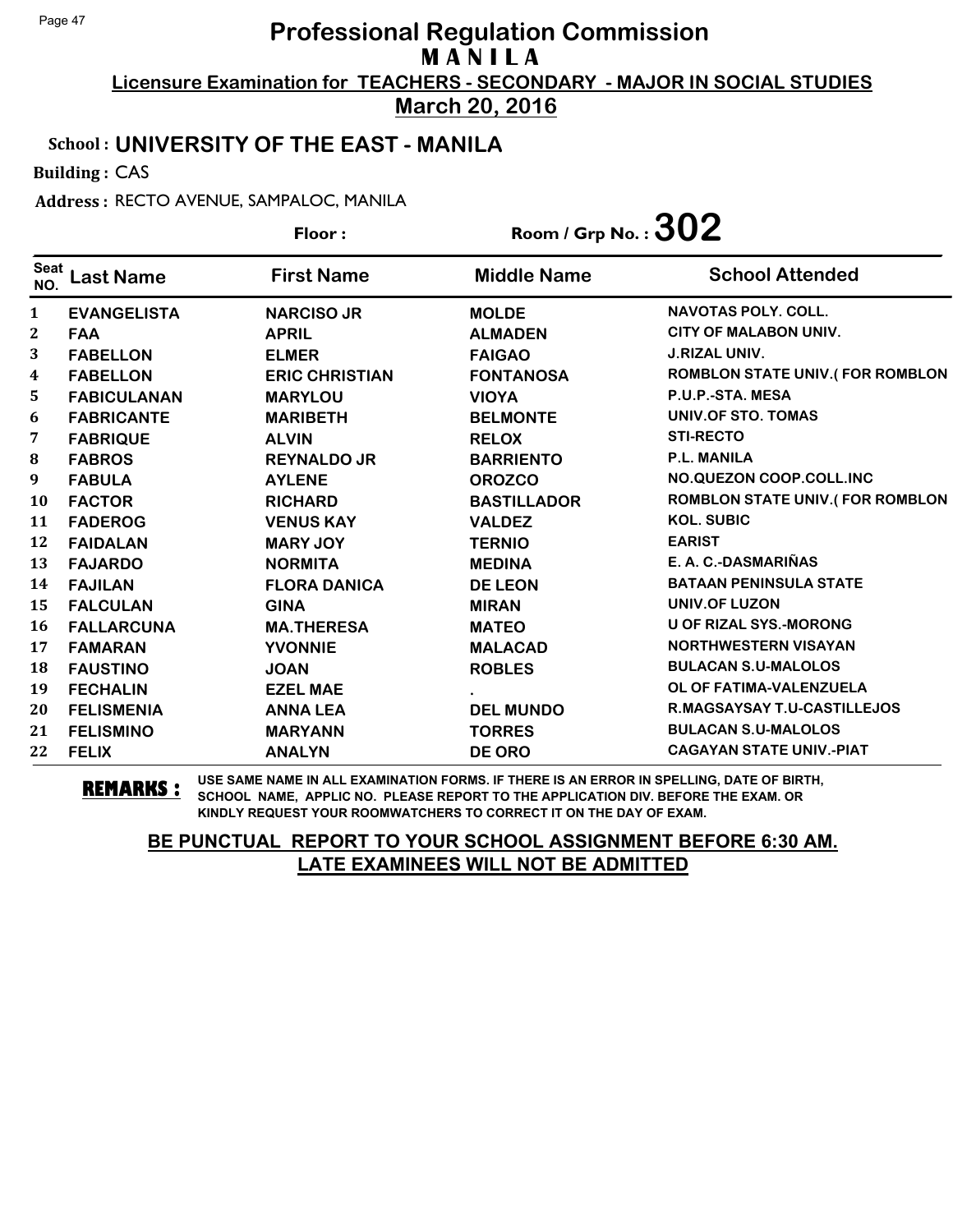**March 20, 2016**

#### School : **UNIVERSITY OF THE EAST - MANILA**

Building : CAS

Address : RECTO AVENUE, SAMPALOC, MANILA

| Floor:             |                  |                       | Room / Grp No. : $303$ |                                      |
|--------------------|------------------|-----------------------|------------------------|--------------------------------------|
| <b>Seat</b><br>NO. | <b>Last Name</b> | <b>First Name</b>     | <b>Middle Name</b>     | <b>School Attended</b>               |
| 1                  | <b>FELONIA</b>   | <b>JOHN VINCENT</b>   | <b>LOPEZ</b>           | <b>BULACAN S.U-MALOLOS</b>           |
| 2                  | <b>FENIQUITO</b> | <b>MARIA THERESA</b>  | <b>ANNO</b>            | <b>U OF RIZAL SYS.-MORONG</b>        |
| 3                  | <b>FERAREZA</b>  | <b>DENVER</b>         | <b>CONTAWE</b>         | R.MAGSAYSAY T.U-CASTILLEJOS          |
| $\boldsymbol{4}$   | <b>FERMIN</b>    | <b>NERISSA</b>        | <b>MIRANDA</b>         | <b>ARAULLO UNIV.-CABANATUAN CITY</b> |
| 5                  | <b>FERNAN</b>    | <b>GERARDO BONG</b>   | <b>FORTIN</b>          | UNIVERSITY OF CALOOCAN CITY(for. CC  |
| 6                  | <b>FERNANDEZ</b> | <b>ALVIN</b>          | <b>GAMANA</b>          | UNIVERSITY OF CALOOCAN CITY(for. CC  |
| 7                  | <b>FERNANDEZ</b> | <b>ARLYN</b>          | <b>CABUENOS</b>        | LEYTE NORMAL UNIV.                   |
| 8                  | <b>FERNANDEZ</b> | <b>JESSICA</b>        | <b>DE JESUS</b>        | STO.ROSARIO S.PALAY CO               |
| 9                  | <b>FERNANDO</b>  | <b>EDUARDO</b>        | <b>SANTOS</b>          | <b>EAST CENTRAL COLLEGE</b>          |
| <b>10</b>          | <b>FERNANDO</b>  | <b>JOJILYN</b>        | <b>DELA CRUZ</b>       | <b>U.E.-CALOOCAN</b>                 |
| 11                 | <b>FEROLINO</b>  | <b>PAULINE</b>        | <b>YULO</b>            | P.U.P.-STA. MESA                     |
| 12                 | <b>FERRAN</b>    | <b>AMERIZA</b>        | <b>FETALCO</b>         | N.C.B.A.-FAIRVIEW, QC                |
| 13                 | <b>FERRER</b>    | <b>CATHERINE</b>      | <b>TUGANO</b>          | UNIVERSITY OF CALOOCAN CITY(for. CC  |
| 14                 | <b>FERRER</b>    | <b>MARICEL</b>        | <b>CASALDAN</b>        | <b>WESLEYAN COLL.-MANILA</b>         |
| 15                 | <b>FERRER</b>    | <b>MELVIN</b>         | <b>SANCHEZ</b>         | QUEZON CITY P.U.                     |
| 16                 | <b>FERRER</b>    | <b>RENALIZA</b>       | <b>BELTRAN</b>         | BATANGAS S.U.-ARASOF-NASUGBU         |
| 17                 | <b>FERRER</b>    | <b>ROFER-JAY</b>      | <b>SORIANO</b>         | R.MAGSAYSAY T.U-STA. CRUZ            |
| 18                 | <b>FERRO</b>     | <b>CHRISTIAN</b>      | <b>GATCHION</b>        | <b>U OF RIZAL SYS.-RODRIGUEZ</b>     |
| 19                 | <b>FIGUEROA</b>  | <b>NANETTE NOREEN</b> | <b>AGUSTIN</b>         | <b>ST.PAUL UNIV.-TUGUEGARAO</b>      |
| 20                 | <b>FIRMA</b>     | <b>EDNIE</b>          | <b>TEMPLE</b>          | LIPA CITY COLL.                      |
| 21                 | <b>FLORALDE</b>  | <b>JOANZEL</b>        | <b>MABBORANG</b>       | UNIVERSITY OF CALOOCAN CITY(for. CC  |
| 22                 | <b>FLORENDO</b>  | <b>MARIA</b>          | <b>ULANG</b>           | <b>U OF RIZAL SYS.-BINANGONAN</b>    |

**REMARKS :** USE SAME NAME IN ALL EXAMINATION FORMS. IF THERE IS AN ERROR IN SPELLING, DATE OF BIRTH, SCHOOL NAME, APPLIC NO. PLEASE REPORT TO THE APPLICATION DIV. BEFORE THE EXAM. OR KINDLY REQUEST YOUR ROOMWATCHERS TO CORRECT IT ON THE DAY OF EXAM.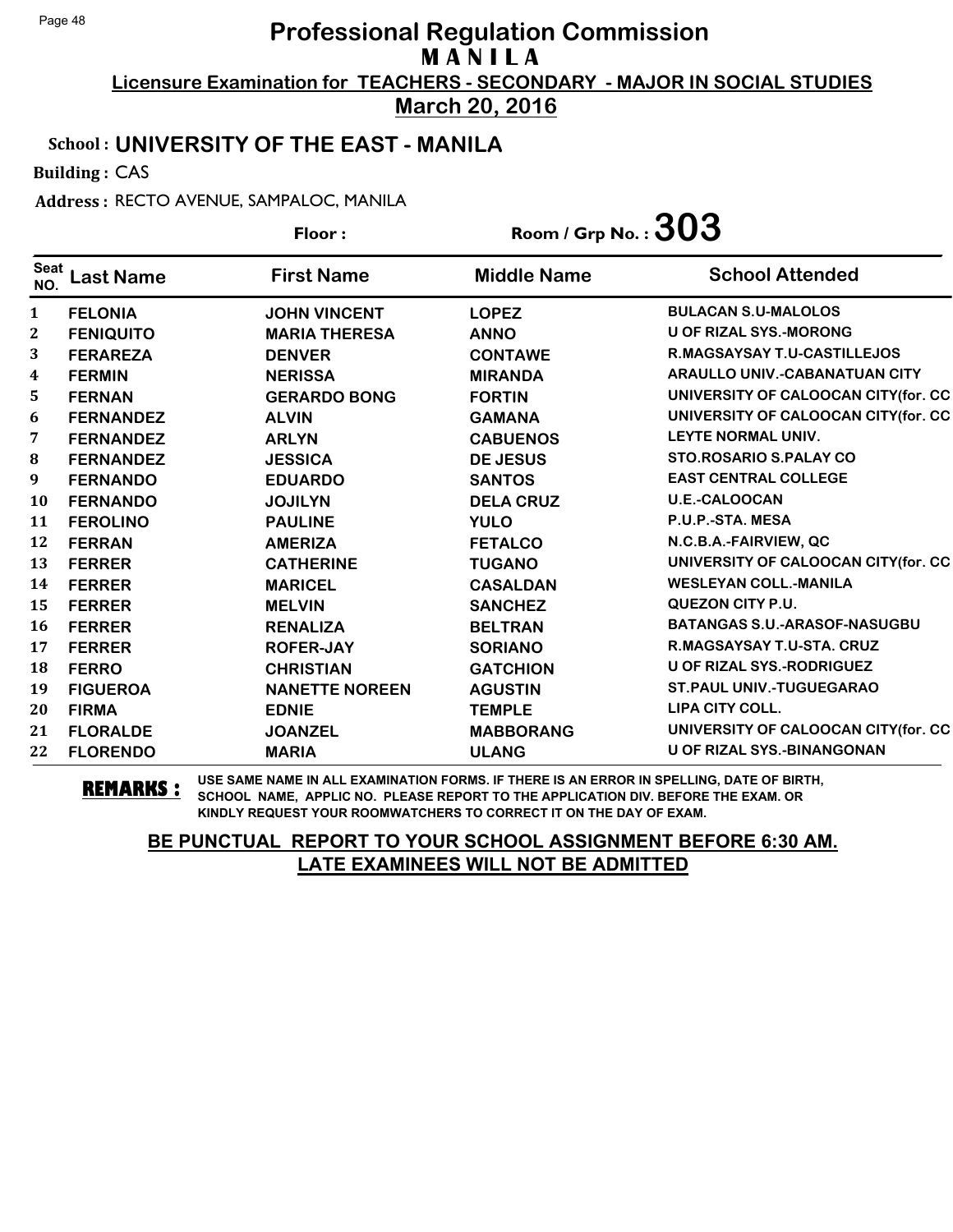**March 20, 2016**

#### School : **UNIVERSITY OF THE EAST - MANILA**

Building : CAS

Address : RECTO AVENUE, SAMPALOC, MANILA

|                    |                  | Floor:               | Room / Grp No. : $304$ |                                        |
|--------------------|------------------|----------------------|------------------------|----------------------------------------|
| <b>Seat</b><br>NO. | <b>Last Name</b> | <b>First Name</b>    | <b>Middle Name</b>     | <b>School Attended</b>                 |
| 1                  | <b>FLORES</b>    | <b>AR-JAY</b>        | <b>ODCINADA</b>        | <b>EARIST</b>                          |
| 2                  | <b>FLORES</b>    | <b>JEANETTE</b>      |                        | N.C.B.A.-FAIRVIEW, QC                  |
| 3                  | <b>FLORES</b>    | <b>JOBERT</b>        | <b>DELA CRUZ</b>       | P.U.P.-COMMONWEALTH                    |
| $\boldsymbol{4}$   | <b>FLORES</b>    | <b>JOSE LORENZO</b>  | <b>TUOZO</b>           | <b>U.E.-CALOOCAN</b>                   |
| 5                  | <b>FLORES</b>    | <b>LEONORA PINKY</b> | <b>NARTE</b>           | <b>SAMAR COLLEGE</b>                   |
| 6                  | <b>FOJAS</b>     | <b>FERDINAND</b>     | <b>TACUS</b>           | <b>SAN SEBASTIAN</b>                   |
| 7                  | <b>FORCADAS</b>  | <b>ELIZA</b>         | <b>ACALLAR</b>         | <b>ROMBLON STATE UNIV.(FOR ROMBLON</b> |
| 8                  | <b>FORTES</b>    | <b>JOEY</b>          | <b>CONCHA</b>          | <b>ABADA COLLEGE</b>                   |
| 9                  | <b>FRAGO</b>     | <b>MABUHAY</b>       | <b>GALA</b>            | <b>EASTERN MINDORO COL.</b>            |
| 10                 | <b>FRANCIA</b>   | <b>MANELYN</b>       | <b>CUADRO</b>          | <b>U DE SANTA ISABEL</b>               |
| 11                 | <b>FRANCISCO</b> | <b>CORAZON</b>       | <b>PERALTA</b>         | N.C.B.A.-STA. MESA                     |
| 12                 | <b>FRANCISCO</b> | <b>HELEN</b>         | <b>HACHAZO</b>         | <b>SORSOGON SC-BULAN</b>               |
| 13                 | <b>FRANCISCO</b> | <b>JONA ROSE</b>     | <b>GUILLERMO</b>       | <b>OCC.MINDORO STATE COL.</b>          |
| 14                 | <b>FRANCISCO</b> | <b>JOVIE</b>         | <b>GADIN</b>           | UNIVERSITY OF CALOOCAN CITY(for. CC    |
| 15                 | <b>FRANCISCO</b> | <b>MARICEL</b>       | <b>GUIEB</b>           | <b>ST.JOSEPH COLL.-BULACAN</b>         |
| 16                 | <b>FRANCISCO</b> | <b>MARINETTE</b>     | <b>SUPAN</b>           | <b>U OF RIZAL SYS.-MORONG</b>          |
| 17                 | <b>FRANCISCO</b> | <b>RENE JOHN</b>     | <b>DIONISIO</b>        | <b>BULACAN S.U-MALOLOS</b>             |
| 18                 | <b>FRANCISCO</b> | <b>RONEL</b>         | <b>VIRTUDAZO</b>       | <b>ST.MARY'S ANGELS COLL-PAMPANGA</b>  |
| 19                 | <b>FRANCO</b>    | <b>BERNADETTE</b>    | <b>LIPANA</b>          | <b>U.E.-MANILA</b>                     |
| 20                 | <b>FRONDA</b>    | <b>EDNA</b>          | <b>DE GUZMAN</b>       | P.U.P.-STA. MESA                       |
| 21                 | <b>FRONDA</b>    | <b>FERDINAND</b>     | <b>RIDULA</b>          | <b>NEW ERA UNIV.</b>                   |
| 22                 | <b>FRONDA</b>    | <b>JO-ANN</b>        | <b>TONOGBANUA</b>      | <b>PATTS COLL. OF AERO</b>             |

**REMARKS :** USE SAME NAME IN ALL EXAMINATION FORMS. IF THERE IS AN ERROR IN SPELLING, DATE OF BIRTH, SCHOOL NAME, APPLIC NO. PLEASE REPORT TO THE APPLICATION DIV. BEFORE THE EXAM. OR KINDLY REQUEST YOUR ROOMWATCHERS TO CORRECT IT ON THE DAY OF EXAM.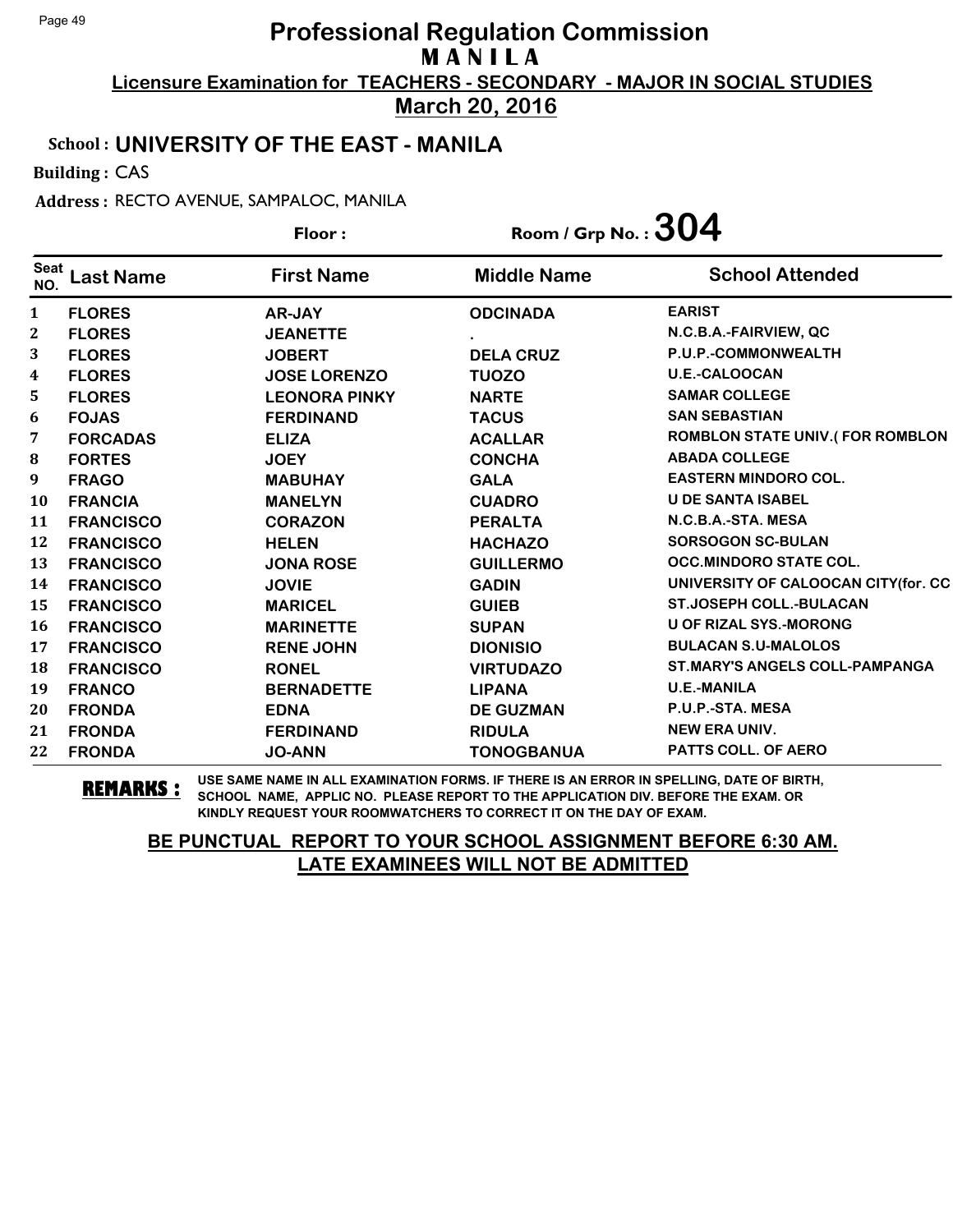**March 20, 2016**

#### School : **UNIVERSITY OF THE EAST - MANILA**

Building : CAS

Address : RECTO AVENUE, SAMPALOC, MANILA

**Last Name First Name Middle Name** Floor : Room / Grp No. :  $305$ Seat <sup>Seat</sup> Last Name First Name Middle Name School Attended **FRUELDA MANILYN FAJARILLO ROMBLON STATE UNIV.( FOR ROMBLON FULLANTES JESIELYN FLORDILIZA U OF RIZAL SYS.-ANGONO FULONG ABEGAIL VARGAS U DE MANILA (for.CCM) FURO JULIET MARTIREZ CAMARINES S.P.C.-NABUA FUTALAN RYAN GENOVEA COLEGIO DE SAN GABRIEL GABALFIN BEVERLY PORTUGAL U.N.E.P. GABION MEDIATRIX DOMINGO P.U.P.-TAGUIG GABRENTINA MYRA SAN PEDRO UNIV.OF MAKATI GABRIEL CRISTINA TAYAO BULACAN S.U-MALOLOS GABRIEL REYAN PASCUAL N.E.U.S.T-SAN ISIDRO GABUN REYMUND BRASUELA CAGAYAN STATE UNIV.-TUGUEGARAO GABUTE JOMAR CANOOG MABALACAT COLL. GACULA MA .CRISTINA PERONA OCC.MINDORO STATE COL. GACUSANA REBECCA GALANGUE HOLY INFANT COLLEGE GADO BLESSY JOY SABALLO INNOVATIVE C.S.T GAGALANG BILLIE DESEPEDA CAVITE S.U.-INDANG GALANG ARNOLD SIMBULAN UNIV.OF THE ASSUMP. GALANG KATRINA VIRA TANGUNAN CAVITE S.U.-NAIC GALANG RIZALINA JAVIER HOLY ANGEL UNIV. GALFO NANCY VERGARA FEU-MANILA GALIBO FLORA DANICA GALVIZO UNIVERSITY OF CALOOCAN CITY(for. CC GALINDES MA. CRISTINA LAED EARIST**

**REMARKS :** USE SAME NAME IN ALL EXAMINATION FORMS. IF THERE IS AN ERROR IN SPELLING, DATE OF BIRTH, SCHOOL NAME, APPLIC NO. PLEASE REPORT TO THE APPLICATION DIV. BEFORE THE EXAM. OR KINDLY REQUEST YOUR ROOMWATCHERS TO CORRECT IT ON THE DAY OF EXAM.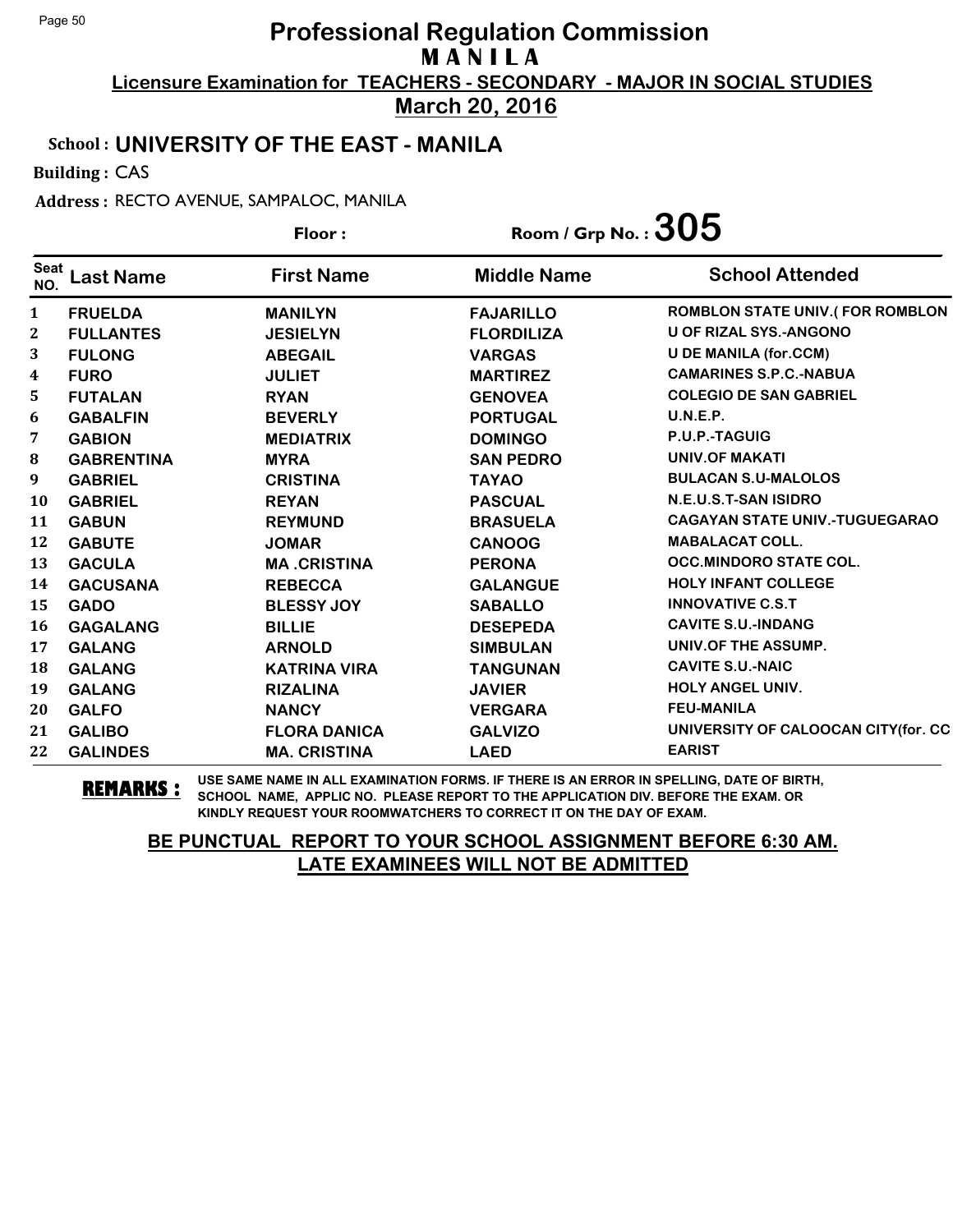**March 20, 2016**

#### School : **UNIVERSITY OF THE EAST - MANILA**

Building : CAS

Address : RECTO AVENUE, SAMPALOC, MANILA

|                    |                   | Floor:              | Room / Grp No. : $306$ |                                         |
|--------------------|-------------------|---------------------|------------------------|-----------------------------------------|
| <b>Seat</b><br>NO. | <b>Last Name</b>  | <b>First Name</b>   | <b>Middle Name</b>     | <b>School Attended</b>                  |
| 1                  | <b>GALLANONGO</b> | <b>MAILEEN</b>      | <b>AVILLA</b>          | <b>TRECE MARTIRES CITY COLL.</b>        |
| 2                  | <b>GALLARDO</b>   | <b>ROSE ANN</b>     | <b>ARANETA</b>         | <b>P.U.P.-SAN PEDRO</b>                 |
| 3                  | <b>GALLO</b>      | <b>JAMAICA</b>      | <b>RAFOL</b>           | <b>BULACAN S.U-BUSTOS</b>               |
| 4                  | <b>GALMAN</b>     | <b>KATHLEEN ANN</b> | <b>REYES</b>           | <b>BULACAN S.U-MALOLOS</b>              |
| 5.                 | <b>GALOS</b>      | <b>JOSEPHINE</b>    | <b>FABELLO</b>         | P. C. U.-MANILA                         |
| 6                  | <b>GALVEZ</b>     | <b>LINSEN</b>       | <b>CALBRAL</b>         | UNIVERSITY OF CALOOCAN CITY(for. CC     |
| 7                  | <b>GAM</b>        | <b>GRACE</b>        | <b>DESAGON</b>         | <b>EARIST</b>                           |
| ${\bf 8}$          | <b>GAMAY</b>      | <b>JECELYN</b>      | <b>AQUINO</b>          | <b>ABE ICBA-MALOLOS</b>                 |
| 9                  | <b>GANCAYCO</b>   | <b>CECILIA</b>      | <b>AGBING</b>          | IMMA.CONCEP.COLL.-BATANGAS              |
| 10                 | <b>GANIBO</b>     | <b>ELIZABETH</b>    | <b>MAGCAMIT</b>        | <b>MARINDUQUE S.C.-BOAC</b>             |
| 11                 | <b>GANNABAN</b>   | <b>EUGENIO JR</b>   | <b>CALIMAG</b>         | U OF RIZAL SYS.-RODRIGUEZ               |
| 12                 | <b>GANUB</b>      | <b>PERLY</b>        | <b>PATIS</b>           | OL OF LOURDES COLL.-VALENZUELA          |
| 13                 | <b>GAPASIN</b>    | <b>REGINE</b>       | <b>MIRO</b>            | <b>U OF RIZAL SYS.-BINANGONAN</b>       |
| 14                 | <b>GAPUD</b>      | <b>GEMMA</b>        | <b>CEPEDA</b>          | <b>EASTERN SAMAR STATE UNIVERSITY -</b> |
| 15                 | <b>GARABILES</b>  | <b>RINA</b>         | <b>RINGOR</b>          | <b>C.E.U.-MANILA</b>                    |
| 16                 | <b>GARADO</b>     | <b>SUSAN</b>        | <b>BACALAOLOYO</b>     | LEYTE NORMAL UNIV.                      |
| 17                 | <b>GARAY</b>      | <b>MELANIE</b>      | <b>SALVANERA</b>       | <b>LA SALLE UNIV</b>                    |
| 18                 | <b>GARCIA</b>     | <b>ADELINA</b>      | <b>MANDI</b>           | P.L. PASAY                              |
| 19                 | <b>GARCIA</b>     | <b>ALLYZA MARIE</b> | <b>TAYAG</b>           | <b>BULACAN S.U-MALOLOS</b>              |
| 20                 | <b>GARCIA</b>     | <b>ELLEN</b>        | <b>CARIGO</b>          | <b>TOMAS CLAUDIO MEM.</b>               |
| 21                 | <b>GARCIA</b>     | <b>JIMMY</b>        | <b>ANCHETA</b>         | <b>EARIST</b>                           |
| 22                 | <b>GARCIA</b>     | <b>JOHN MARC</b>    | <b>BUSTARDE</b>        | <b>PANGASINAN S.U.-SAN CARLOS CITY</b>  |

**REMARKS :** USE SAME NAME IN ALL EXAMINATION FORMS. IF THERE IS AN ERROR IN SPELLING, DATE OF BIRTH, SCHOOL NAME, APPLIC NO. PLEASE REPORT TO THE APPLICATION DIV. BEFORE THE EXAM. OR KINDLY REQUEST YOUR ROOMWATCHERS TO CORRECT IT ON THE DAY OF EXAM.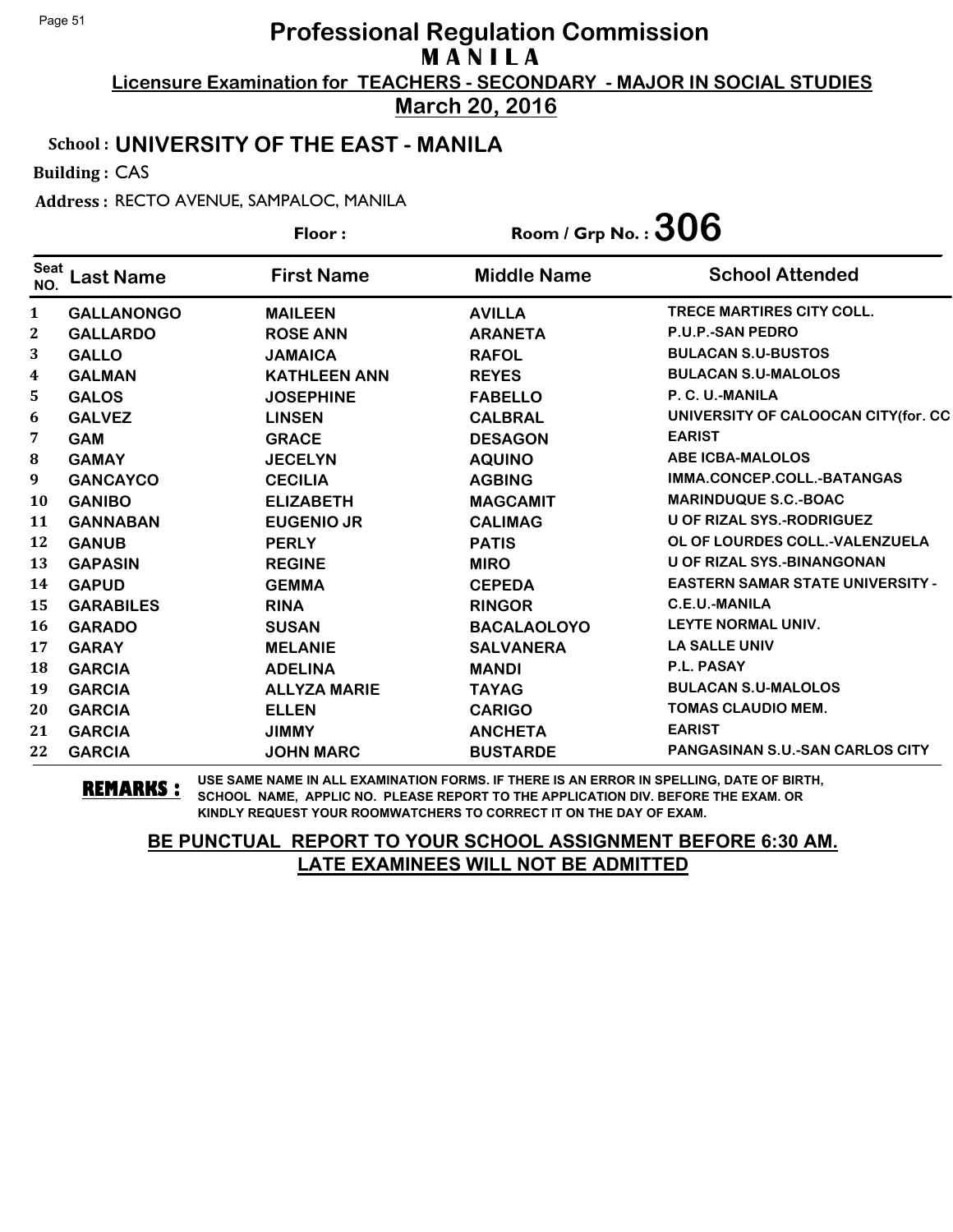**March 20, 2016**

#### School : **UNIVERSITY OF THE EAST - MANILA**

Building : CAS

Address : RECTO AVENUE, SAMPALOC, MANILA

|                    |                   | Floor:               | Room / Grp No.: $307$ |                                     |
|--------------------|-------------------|----------------------|-----------------------|-------------------------------------|
| <b>Seat</b><br>NO. | <b>Last Name</b>  | <b>First Name</b>    | <b>Middle Name</b>    | <b>School Attended</b>              |
| 1                  | <b>GARCIA</b>     | <b>LIZA</b>          | <b>LOPEZ</b>          | <b>BATANGAS S.U.-BATANGAS CITY</b>  |
| 2                  | <b>GARCIA</b>     | <b>MARISOL</b>       | <b>SALES</b>          | N. T. C.                            |
| 3                  | <b>GARCIA</b>     | <b>MELODY MAE</b>    | <b>AGUILLON</b>       | R.MAGSAYSAY T.U-CASTILLEJOS         |
| 4                  | <b>GARCIA</b>     | <b>NOEME</b>         | <b>SEGOVIA</b>        | <b>CAVITE STATE UNIVERSITY-IMUS</b> |
| 5.                 | <b>GARCIA</b>     | <b>RAYMOND</b>       | <b>BAUTISTA</b>       | <b>LAGUNA COLL. B.A.</b>            |
| 6                  | <b>GARCIA</b>     | <b>VICTORIA</b>      | <b>LUTAN</b>          | <b>BULACAN S.U-MALOLOS</b>          |
| 7                  | <b>GARCIA</b>     | <b>VIOLETA</b>       | <b>DE JESUS</b>       | <b>COL DE SAN PASCUAL</b>           |
| 8                  | <b>GARLANDO</b>   | <b>NANNETH</b>       | <b>OCAMPO</b>         | <b>CAMARINES S.P.C.-NABUA</b>       |
| 9                  | <b>GARROTE</b>    | <b>NILDA</b>         | <b>FORMANES</b>       | <b>DIVINE WORD-LEGAZPI</b>          |
| <b>10</b>          | <b>GATCHALIAN</b> | <b>MA. LEONNIE</b>   | <b>MENDONES</b>       | <b>WORLD CITI-ANTIPOLO, INC</b>     |
| 11                 | <b>GATCHALIAN</b> | <b>RAELYN JOY</b>    | <b>DELOS REYES</b>    | <b>U.E.-MANILA</b>                  |
| 12                 | <b>GAVINO</b>     | <b>AURORA</b>        | <b>TESTA</b>          | <b>U OF RIZAL SYS.-ANTIPOLO</b>     |
| 13                 | <b>GAVINO</b>     | <b>MA. ISABEL</b>    | <b>MANGUYOT</b>       | <b>PAMPANGA STATE AGRICULTURAL</b>  |
| 14                 | <b>GAWAN</b>      | <b>ROWENA</b>        | <b>AMABLE</b>         | <b>U.N.O.R.</b>                     |
| 15                 | <b>GAYAN</b>      | <b>SHELLA MAE</b>    | <b>OSMAN</b>          | STA.CRUZ MIS.SCH.INC-S.COTABATO     |
| 16                 | <b>GAZMEN</b>     | <b>CHRISTINE MAE</b> | <b>FRANCISCO</b>      | <b>BULACAN S.U-MALOLOS</b>          |
| 17                 | <b>GENESE</b>     | <b>DAISY</b>         | <b>PASCUA</b>         | <b>N. T. C.</b>                     |
| 18                 | <b>GEPANA</b>     | <b>MARK JOSEPH</b>   | <b>MENDOZA</b>        | <b>RIZAL TECH UNIV</b>              |
| 19                 | <b>GERERO</b>     | <b>MELANI</b>        | <b>GIMORO</b>         | <b>QUEZEN ACADEMY-BULAN</b>         |
| 20                 | <b>GERERO</b>     | <b>NOVELYN</b>       | <b>ESCARIO</b>        | P.L. PASAY                          |
| 21                 | <b>GERMANO</b>    | <b>ANNA LIZA</b>     | <b>REDOTA</b>         | <b>U DE SANTA ISABEL</b>            |
| 22                 | <b>GERONIMO</b>   | <b>JAYLYN</b>        | <b>BERNARDINO</b>     | <b>BULACAN S.U-MALOLOS</b>          |

**REMARKS :** USE SAME NAME IN ALL EXAMINATION FORMS. IF THERE IS AN ERROR IN SPELLING, DATE OF BIRTH, SCHOOL NAME, APPLIC NO. PLEASE REPORT TO THE APPLICATION DIV. BEFORE THE EXAM. OR KINDLY REQUEST YOUR ROOMWATCHERS TO CORRECT IT ON THE DAY OF EXAM.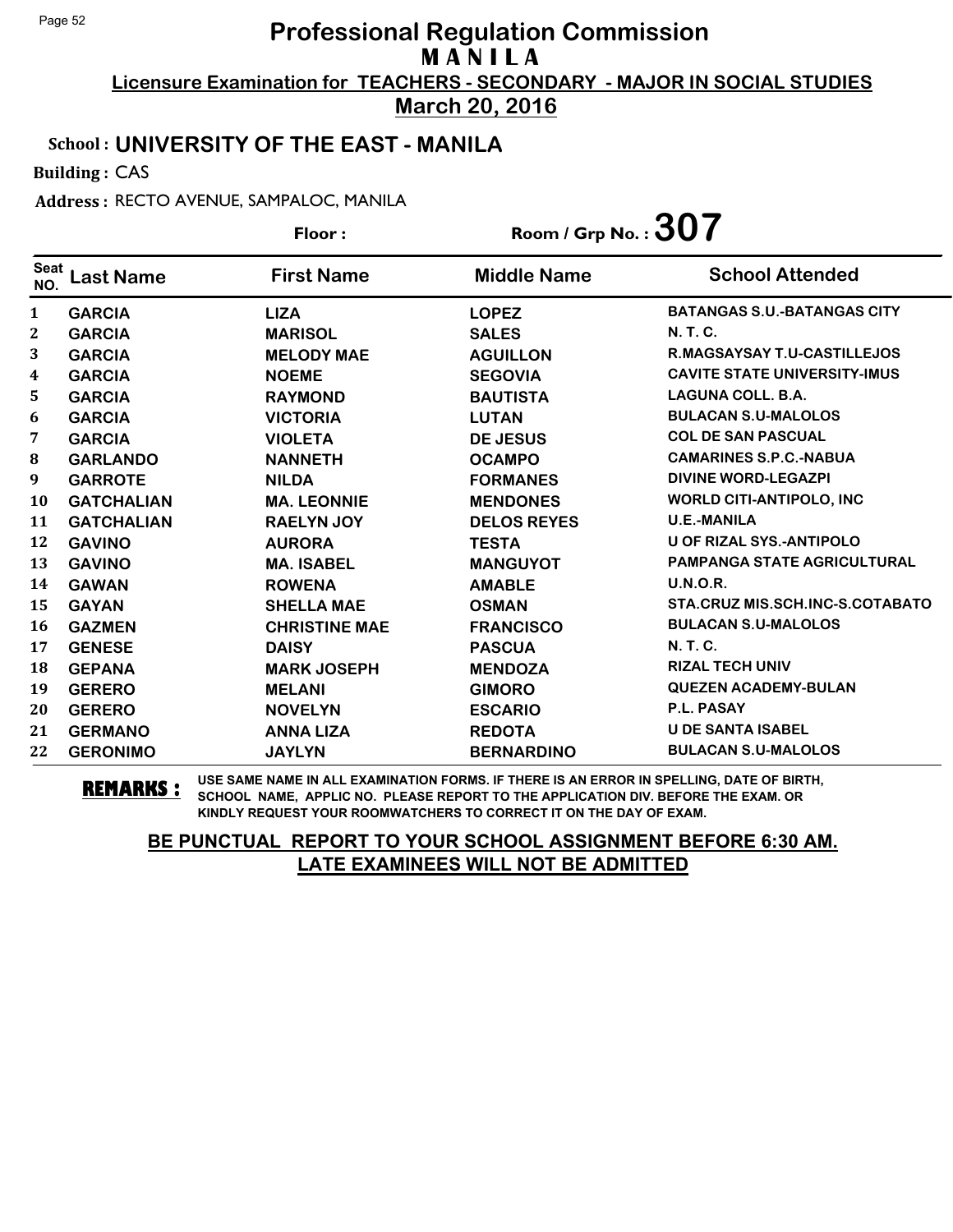**March 20, 2016**

#### School : **UNIVERSITY OF THE EAST - MANILA**

Building : CAS

Address : RECTO AVENUE, SAMPALOC, MANILA

|                    |                   | Room / Grp No. : $308$<br>Floor: |                     |                                         |
|--------------------|-------------------|----------------------------------|---------------------|-----------------------------------------|
| <b>Seat</b><br>NO. | <b>Last Name</b>  | <b>First Name</b>                | <b>Middle Name</b>  | <b>School Attended</b>                  |
| $\mathbf{1}$       | <b>GERONIMO</b>   | <b>MELINDA</b>                   | <b>ON</b>           | <b>LYCEUM P.U.-MANILA</b>               |
| 2                  | <b>GEZUN</b>      | <b>JET EMERSON</b>               | <b>SUDARIO</b>      | C.L.S.U.                                |
| 3                  | <b>GIBAGA</b>     | <b>JOEVIC</b>                    | <b>ESCANDA</b>      | <b>C.E.U.-MALOLOS</b>                   |
| 4                  | <b>GILIO-AGAN</b> | <b>RYHS</b>                      | <b>CORPUZ</b>       | <b>ICCT CFI</b>                         |
| 5.                 | <b>GILLEGO</b>    | <b>CHRISTINE</b>                 | <b>GURAY</b>        | <b>RIZAL TECH UNIV</b>                  |
| 6                  | <b>GINOO</b>      | <b>AIZA JASMIN</b>               | <b>ESTENZO</b>      | PHIL ADVENT COLLEGE                     |
| 7                  | <b>GIRON</b>      | <b>CARIZA</b>                    | <b>DELOS SANTOS</b> | <b>BULACAN S.U-MALOLOS</b>              |
| 8                  | <b>GLINOGO</b>    | <b>MICHELE</b>                   | <b>LAPIG</b>        | <b>MEYCAUAYAN COLL.</b>                 |
| 9                  | <b>GODEN</b>      | <b>ELVIN</b>                     | <b>JECOMO</b>       | <b>EASTERN SAMAR STATE U - CAN-AVID</b> |
| <b>10</b>          | <b>GODINEZ</b>    | <b>FREDERICK</b>                 |                     | <b>VIRGEN DL REMEDIOS COL.-OLONGAPO</b> |
| 11                 | <b>GODIO</b>      | <b>NIÑO</b>                      | <b>OPLE</b>         | <b>U OF RIZAL SYS.-PILILLA</b>          |
| 12                 | <b>GODOY</b>      | <b>ANGELITA</b>                  | <b>OLQUINA</b>      | <b>U OF RIZAL SYS.-TAYTAY</b>           |
| 13                 | <b>GODOY</b>      | <b>DAVE JAN CEDRIC</b>           | <b>PAROBROB</b>     | <b>BULACAN S.U-MALOLOS</b>              |
| 14                 | <b>GOGOLIN</b>    | <b>SHARMAINE ANGELA</b>          | <b>GILLEGO</b>      | <b>P.L. MUNTINLUPA</b>                  |
| 15                 | <b>GOJO CRUZ</b>  | <b>HERBERT</b>                   | <b>MANINGAS</b>     | <b>BULACAN S.U-MALOLOS</b>              |
| <b>16</b>          | <b>GOMEZ</b>      | <b>MYLENE</b>                    | <b>WONG</b>         | <b>JESUS IS LORD COLLEGES FDTN.</b>     |
| 17                 | <b>GONDRA</b>     | <b>SHARMAINE</b>                 | <b>CINENA</b>       | <b>U OF RIZAL SYS.-MORONG</b>           |
| 18                 | <b>GONZALES</b>   | <b>BENSON</b>                    | <b>MARCOS</b>       | <b>BULACAN S.U-MALOLOS</b>              |
| 19                 | <b>GONZALES</b>   | <b>JESSA</b>                     | <b>SAN JOSE</b>     | <b>BALIUAG UNIVERSITY</b>               |
| 20                 | <b>GONZALES</b>   | <b>KLARENE</b>                   | <b>SAN JOSE</b>     | <b>U OF RIZAL SYS.-MORONG</b>           |
| 21                 | <b>GONZALES</b>   | <b>LEAH CHARMAINE</b>            | <b>RAMOS</b>        | <b>BULACAN S.U-MALOLOS</b>              |
| 22                 | <b>GONZALES</b>   | <b>MARICHELL</b>                 | <b>MENDEZ</b>       | <b>LYCEUM P.U.-MANILA</b>               |

**REMARKS :** USE SAME NAME IN ALL EXAMINATION FORMS. IF THERE IS AN ERROR IN SPELLING, DATE OF BIRTH, SCHOOL NAME, APPLIC NO. PLEASE REPORT TO THE APPLICATION DIV. BEFORE THE EXAM. OR KINDLY REQUEST YOUR ROOMWATCHERS TO CORRECT IT ON THE DAY OF EXAM.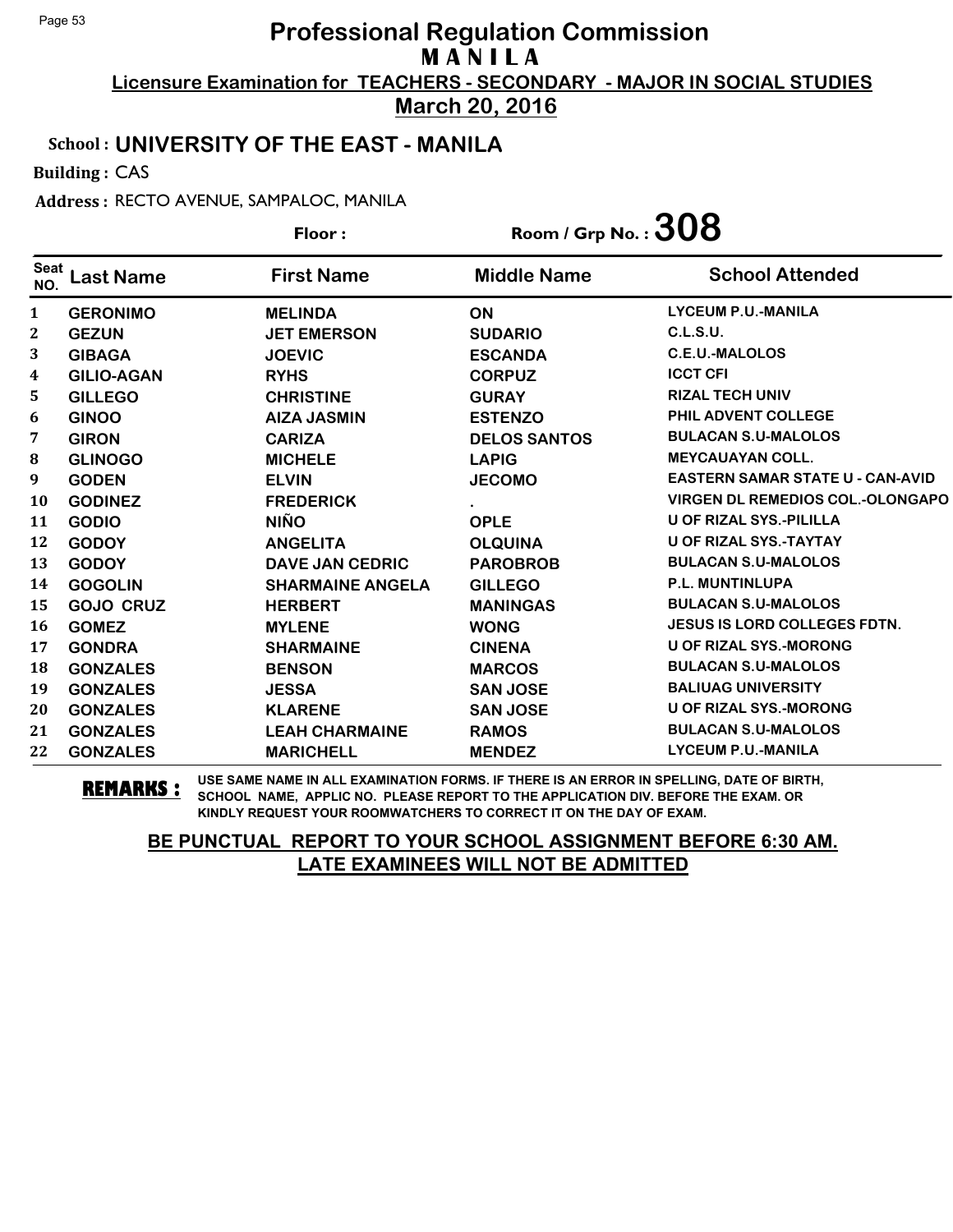**March 20, 2016**

#### School : **UNIVERSITY OF THE EAST - MANILA**

Building : CAS

Address : RECTO AVENUE, SAMPALOC, MANILA

|                    |                  | Floor:               | Room / Grp No. : $309$ |                                        |
|--------------------|------------------|----------------------|------------------------|----------------------------------------|
| <b>Seat</b><br>NO. | <b>Last Name</b> | <b>First Name</b>    | <b>Middle Name</b>     | <b>School Attended</b>                 |
| 1                  | <b>GONZALES</b>  | <b>MARLON</b>        | <b>DELA CRUZ</b>       | <b>P.U.P.-SAN PEDRO</b>                |
| $\boldsymbol{2}$   | <b>GONZALES</b>  | <b>MICHELLE</b>      | <b>AÑASCO</b>          | <b>BULACAN S.U-MALOLOS</b>             |
| 3                  | <b>GOROSPE</b>   | <b>FARRAH MAE</b>    | <b>DOMINGO</b>         | <b>PANGASINAN S.U.-SAN CARLOS CITY</b> |
| 4                  | <b>GOTO</b>      | <b>EVANGELINE</b>    | <b>GERONIMO</b>        | <b>TOMAS CLAUDIO MEM.</b>              |
| 5                  | <b>GOTO</b>      | <b>MA CASSANDRA</b>  | <b>RUBAYA</b>          | <b>U OF RIZAL SYS.-MORONG</b>          |
| 6                  | <b>GOTO</b>      | <b>PENNY LYN</b>     | <b>DISCUTIDO</b>       | <b>U OF RIZAL SYS.-MORONG</b>          |
| 7                  | <b>GOYAL</b>     | <b>ANTONIA</b>       | <b>GESTIADA</b>        | <b>SORSOGON SC-BULAN</b>               |
| 8                  | <b>GRACIOSO</b>  | <b>MARELYN</b>       | <b>PELICANO</b>        | ASIA C.A.S.A.S.T                       |
| 9                  | <b>GRANADOZO</b> | <b>ANNABELLE</b>     | <b>GALDONEZ</b>        | P.U.P.-STA. MESA                       |
| <b>10</b>          | <b>GRANTOZA</b>  | <b>SHERRY MAY</b>    | <b>CASTILLO</b>        | <b>UNIV.OF BATANGAS</b>                |
| 11                 | <b>GRAVIDEZ</b>  | <b>MAUREEN GRACE</b> | <b>BALDAGO</b>         | UNIVERSITY OF CALOOCAN CITY(for. CC    |
| 12                 | <b>GREEN</b>     | <b>JUAN CARLOS</b>   | <b>MARTINEZ</b>        | <b>U DE MANILA (for.CCM)</b>           |
| 13                 | <b>GREGORIO</b>  | <b>JASMINE</b>       | <b>TABIENO</b>         | <b>C.E.U.-MANILA</b>                   |
| 14                 | <b>GREGORIO</b>  | <b>KENCELYN</b>      | <b>PANTALEON</b>       | <b>U OF RIZAL SYS.-MORONG</b>          |
| 15                 | <b>GREGORIO</b>  | <b>ROSE ANN</b>      | <b>SUNGA</b>           | <b>BULACAN S.U-MALOLOS</b>             |
| 16                 | <b>GRIPAL</b>    | <b>GEMALYN</b>       | <b>SAMSOM</b>          | U OF RIZAL SYS.-TANAY                  |
| 17                 | <b>GUAN</b>      | <b>MARY JORJANE</b>  | <b>DE GALA</b>         | <b>U DE MANILA (for.CCM)</b>           |
| 18                 | <b>GUANCO</b>    | <b>LIMUEL JOHN</b>   | <b>HAMORA</b>          | <b>PALAWAN STATE U-P. PRINCESA</b>     |
| 19                 | <b>GUANSING</b>  | <b>EDELYN</b>        | <b>TULIAO</b>          | N.VIZCAYA S.U.-BAMBA                   |
| 20                 | <b>GUAÑEZO</b>   | <b>LEO</b>           | <b>PEREÑA</b>          | <b>METRO TAGAYTAY C.B.A.</b>           |
| 21                 | <b>GUERRERO</b>  | <b>ALVIN</b>         | <b>MARTINEZ</b>        | UNIVERSITY OF CALOOCAN CITY (for. CC   |
| 22                 | <b>GUERRERO</b>  | <b>EROS MARIA</b>    | <b>PATRIARCA</b>       | SO.PHIL.I.S.T                          |

**REMARKS :** USE SAME NAME IN ALL EXAMINATION FORMS. IF THERE IS AN ERROR IN SPELLING, DATE OF BIRTH, SCHOOL NAME, APPLIC NO. PLEASE REPORT TO THE APPLICATION DIV. BEFORE THE EXAM. OR KINDLY REQUEST YOUR ROOMWATCHERS TO CORRECT IT ON THE DAY OF EXAM.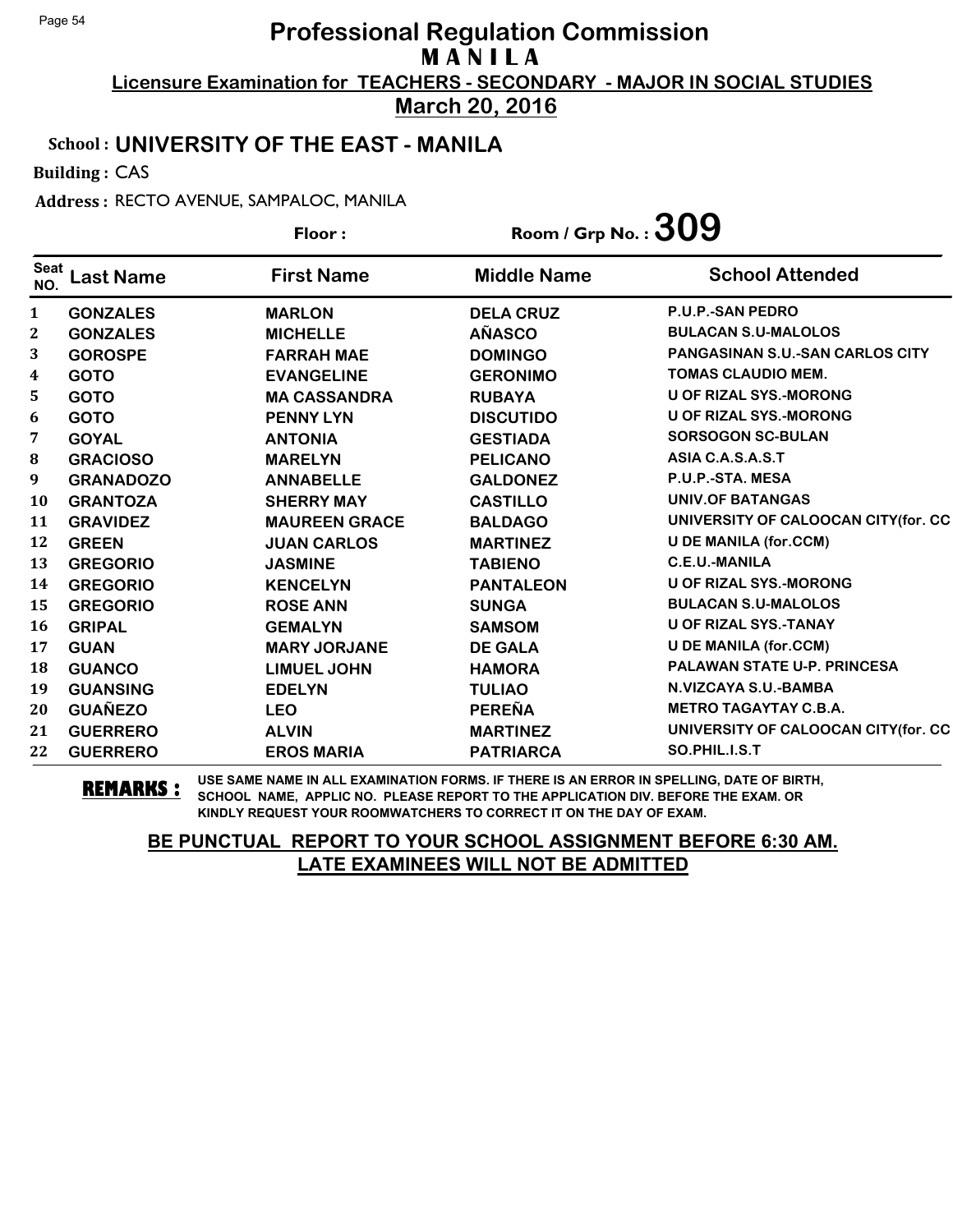**March 20, 2016**

#### School : **UNIVERSITY OF THE EAST - MANILA**

Building : CAS

Address : RECTO AVENUE, SAMPALOC, MANILA

|                    |                  | Floor:               | Room / Grp No.: $311$ |                                            |
|--------------------|------------------|----------------------|-----------------------|--------------------------------------------|
| <b>Seat</b><br>NO. | Last Name        | <b>First Name</b>    | <b>Middle Name</b>    | <b>School Attended</b>                     |
| 1                  | <b>GUERRERO</b>  | <b>MANOLITO JR</b>   | <b>BARNUEVO</b>       | N. T. C.                                   |
| $\boldsymbol{2}$   | <b>GUERZON</b>   | <b>JOCELYN</b>       | <b>PALOMATA</b>       | <b>EARIST</b>                              |
| 3                  | <b>GUEVARA</b>   | <b>AIKO KARLA</b>    | <b>RED</b>            | SIENA COLL.-Q.C.                           |
| $\boldsymbol{4}$   | <b>GUEVARRA</b>  | <b>CHARMAINE</b>     | <b>DE LUNA</b>        | N.E.U.S.T-SAN ISIDRO                       |
| 5                  | <b>GUEVARRA</b>  | <b>JHOMMEL</b>       | <b>DE LARA</b>        | <b>LYCEUM OF THE PHILIPPINES - GEN TRI</b> |
| 6                  | <b>GUEVARRA</b>  | <b>MELISSA</b>       | <b>GUNGON</b>         | <b>BULACAN S.U-MALOLOS</b>                 |
| 7                  | <b>GUILLERMO</b> | <b>KARLO</b>         | <b>CRUZ</b>           | <b>U OF RIZAL SYS.-RODRIGUEZ</b>           |
| 8                  | <b>GUIMBA</b>    | <b>ANDY</b>          | <b>SABITE</b>         | <b>ARELLANO UNIV-PASAY</b>                 |
| 9                  | <b>GUIMBA</b>    | <b>BHOY</b>          | <b>WAGAWAG</b>        | <b>KALINGA-APAYAO STATE</b>                |
| 10                 | <b>GUINTO</b>    | <b>LARINA</b>        | <b>CORTEZ</b>         | <b>ST.JOSEPH COLL.-CAVITE</b>              |
| 11                 | <b>GUINTO</b>    | <b>LIZA</b>          | <b>SANTOS</b>         | P.U.P.-BATAAN                              |
| 12                 | <b>GUINTO</b>    | <b>MARY JANE</b>     | <b>OLIGO</b>          | <b>I.B.CALINGASAN MEM.</b>                 |
| 13                 | <b>GULUDAH</b>   | <b>ABUBAKAR</b>      | <b>TALIB</b>          | UNIV.OF LA SALETTE-SANTIAGO                |
| 14                 | <b>GUMBOC</b>    | <b>EVELYN</b>        | <b>CRAVE</b>          | C. C. P.                                   |
| 15                 | <b>GUTIERREZ</b> | <b>AILYS</b>         | <b>SABANGAN</b>       | <b>U PERP HELP-LAGUNA</b>                  |
| 16                 | <b>GUTIERREZ</b> | <b>MARIFE</b>        | <b>FLORES</b>         | <b>LAGUNA SPU-SINILOAN</b>                 |
| 17                 | <b>GUTIERREZ</b> | <b>PAULENE KAROL</b> | <b>CRUZ</b>           | OL OF FATIMA-QC                            |
| 18                 | <b>GUTIERREZ</b> | <b>VERONICA</b>      | <b>ORTEGA</b>         | MINSCAT-BONGABONG(for.BCF)                 |
| 19                 | <b>GUTING</b>    | <b>MA.LOURDES</b>    | <b>BABARAN</b>        | <b>CAGAYAN STATE</b>                       |
| 20                 | <b>GUYADA</b>    | <b>EDEN</b>          | <b>PANTOJA</b>        | P.U.P - BANSUD, ORIENTAL MINDORO           |
| 21                 | <b>GUYAGON</b>   | <b>DIJINIRAH</b>     | <b>CASTAÑEDA</b>      | <b>BATANGAS S.U.-ARASOF-NASUGBU</b>        |
| 22                 | <b>GUZMAN</b>    | <b>AILEEN KRIS</b>   | <b>QUERIJERO</b>      | <b>MT.CARMEL COLL.-BALER</b>               |

**REMARKS :** USE SAME NAME IN ALL EXAMINATION FORMS. IF THERE IS AN ERROR IN SPELLING, DATE OF BIRTH, SCHOOL NAME, APPLIC NO. PLEASE REPORT TO THE APPLICATION DIV. BEFORE THE EXAM. OR KINDLY REQUEST YOUR ROOMWATCHERS TO CORRECT IT ON THE DAY OF EXAM.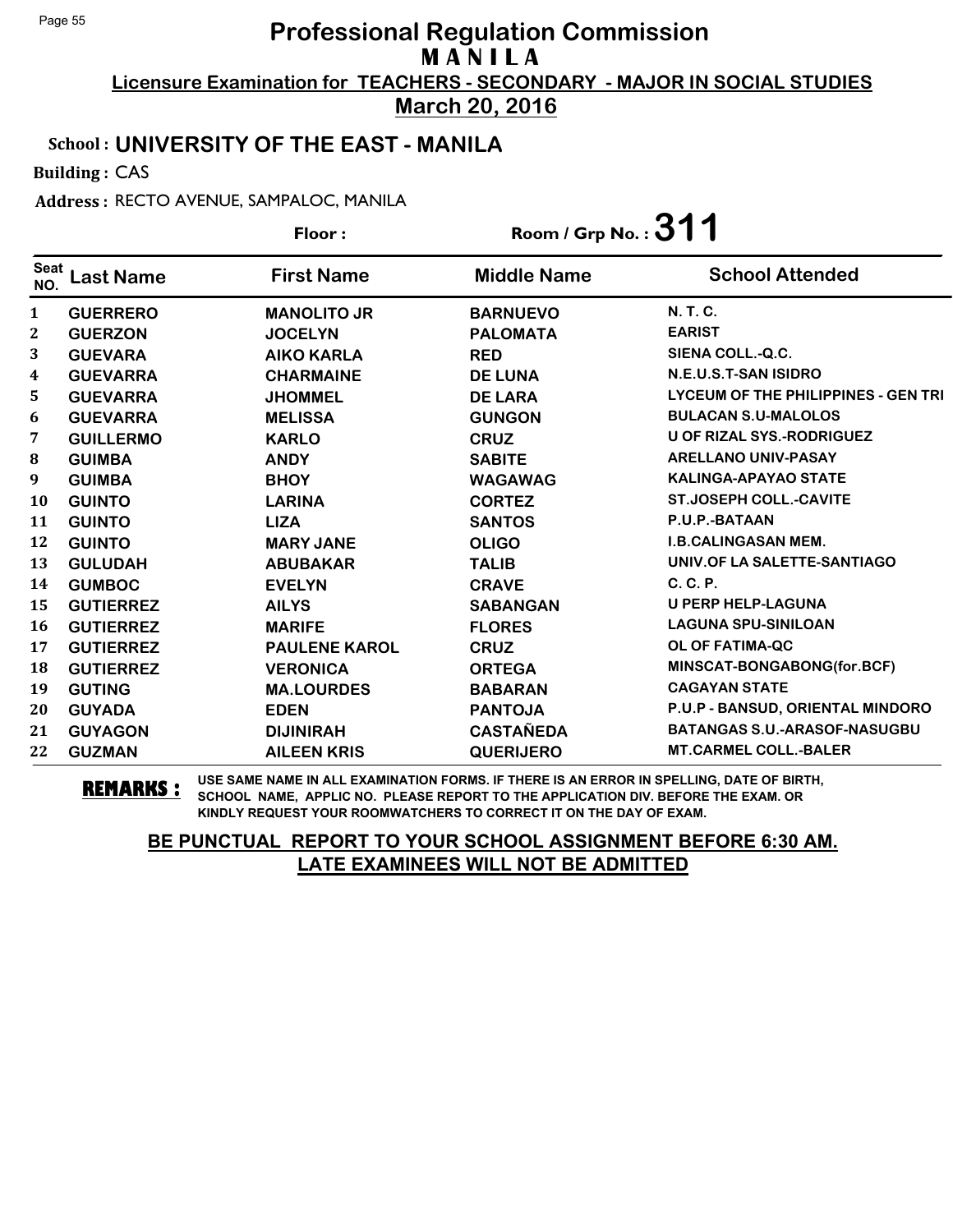**March 20, 2016**

#### School : **UNIVERSITY OF THE EAST - MANILA**

Building : CAS

Address : RECTO AVENUE, SAMPALOC, MANILA

|                         |                    | Floor:              | Room / Grp No.: $312$ |                                        |
|-------------------------|--------------------|---------------------|-----------------------|----------------------------------------|
| <b>Seat</b><br>NO.      | <b>Last Name</b>   | <b>First Name</b>   | <b>Middle Name</b>    | <b>School Attended</b>                 |
| 1                       | <b>GUZMAN</b>      | <b>FRANKLYN</b>     | <b>PATRICIO</b>       | <b>CAPIZ STATE UNIVERSITY -</b>        |
| $\boldsymbol{2}$        | <b>HACHERO</b>     | <b>CRISTINA</b>     | <b>FERRO</b>          | <b>LACSON COLLEGE</b>                  |
| 3                       | <b>HADJI RASUL</b> | <b>JOHAINA</b>      | <b>MACASIMBAR</b>     | <b>M.S.U.-MARAWI CITY</b>              |
| $\overline{\mathbf{4}}$ | <b>HAFTNER</b>     | <b>ELMA</b>         | <b>ADVINCULA</b>      | <b>ARELLANO UNIV-PASAY</b>             |
| 5.                      | <b>HALILI</b>      | <b>ROWENA</b>       | <b>SAN ANTONIO</b>    | U OF RIZAL SYS.-MORONG                 |
| 6                       | <b>HARDER</b>      | <b>KAREN</b>        | <b>VILLADIEGO</b>     | U OF RIZAL SYS.-MORONG                 |
| 7                       | <b>HATI</b>        | <b>CHRISTOPHER</b>  | <b>BALBUENA</b>       | <b>PAMANTASAN NG CABUYAO</b>           |
| ${\bf 8}$               | <b>HATOL</b>       | <b>ALINEA</b>       | <b>SAGUM</b>          | <b>SAN SEBASTIAN</b>                   |
| 9                       | <b>HENEGABUAS</b>  | <b>CELIA FLOR</b>   | <b>SINDAC</b>         | ADVENTIST UNIV OF THE PHIL.            |
| <b>10</b>               | <b>HENOGUIN</b>    | <b>GRACE</b>        | <b>VALLES</b>         | U OF RIZAL SYS.-ANTIPOLO               |
| 11                      | <b>HERMOSURA</b>   | <b>JOIE</b>         | <b>DARIA</b>          | <b>U OF RIZAL SYS.-ANGONO</b>          |
| 12                      | <b>HERNANDEZ</b>   | <b>GERALDINE</b>    | <b>WYCO</b>           | UNIV.OF THE ASSUMP.                    |
| 13                      | <b>HERNANDEZ</b>   | <b>JELOME ANNE</b>  | <b>SARMIENTO</b>      | STI COLLEGE MUÑOZ -                    |
| 14                      | <b>HERNANDEZ</b>   | <b>JOANNE</b>       | <b>CARDONA</b>        | UNIVERSITY OF CALOOCAN CITY(for. CC    |
| 15                      | <b>HERNANDEZ</b>   | <b>MARY ABIGAIL</b> | <b>HERNANDEZ</b>      | <b>U.P.-MANILA</b>                     |
| <b>16</b>               | <b>HERNANDEZ</b>   | <b>REGINE</b>       | <b>MIJARES</b>        | <b>ROMBLON STATE UNIV.(FOR ROMBLON</b> |
| 17                      | <b>HERNANDO</b>    | <b>ELEANOR</b>      | <b>SAMPILO</b>        | <b>CAVITE S.U.-INDANG</b>              |
| 18                      | <b>HERRERA</b>     | <b>ANALIZA</b>      | <b>SALVADOR</b>       | P.U.P.-STA. MESA                       |
| 19                      | <b>HERRERA</b>     | <b>MIRA</b>         | <b>FAJARDO</b>        | <b>ADAMSON UNIVERSITY</b>              |
| 20                      | <b>HERRERA</b>     | <b>SHERYL</b>       | <b>EYAYA</b>          | <b>CAVITE S.U.-INDANG</b>              |
| 21                      | <b>HERVILLA</b>    | <b>RONNEL</b>       | <b>BAET</b>           | <b>U PERP HELP-LAGUNA</b>              |
| 22                      | <b>HERZANO</b>     | <b>MARIANNE</b>     | <b>NAVARRO</b>        | R.MAGSAYSAY T.U-CASTILLEJOS            |

**REMARKS :** USE SAME NAME IN ALL EXAMINATION FORMS. IF THERE IS AN ERROR IN SPELLING, DATE OF BIRTH, SCHOOL NAME, APPLIC NO. PLEASE REPORT TO THE APPLICATION DIV. BEFORE THE EXAM. OR KINDLY REQUEST YOUR ROOMWATCHERS TO CORRECT IT ON THE DAY OF EXAM.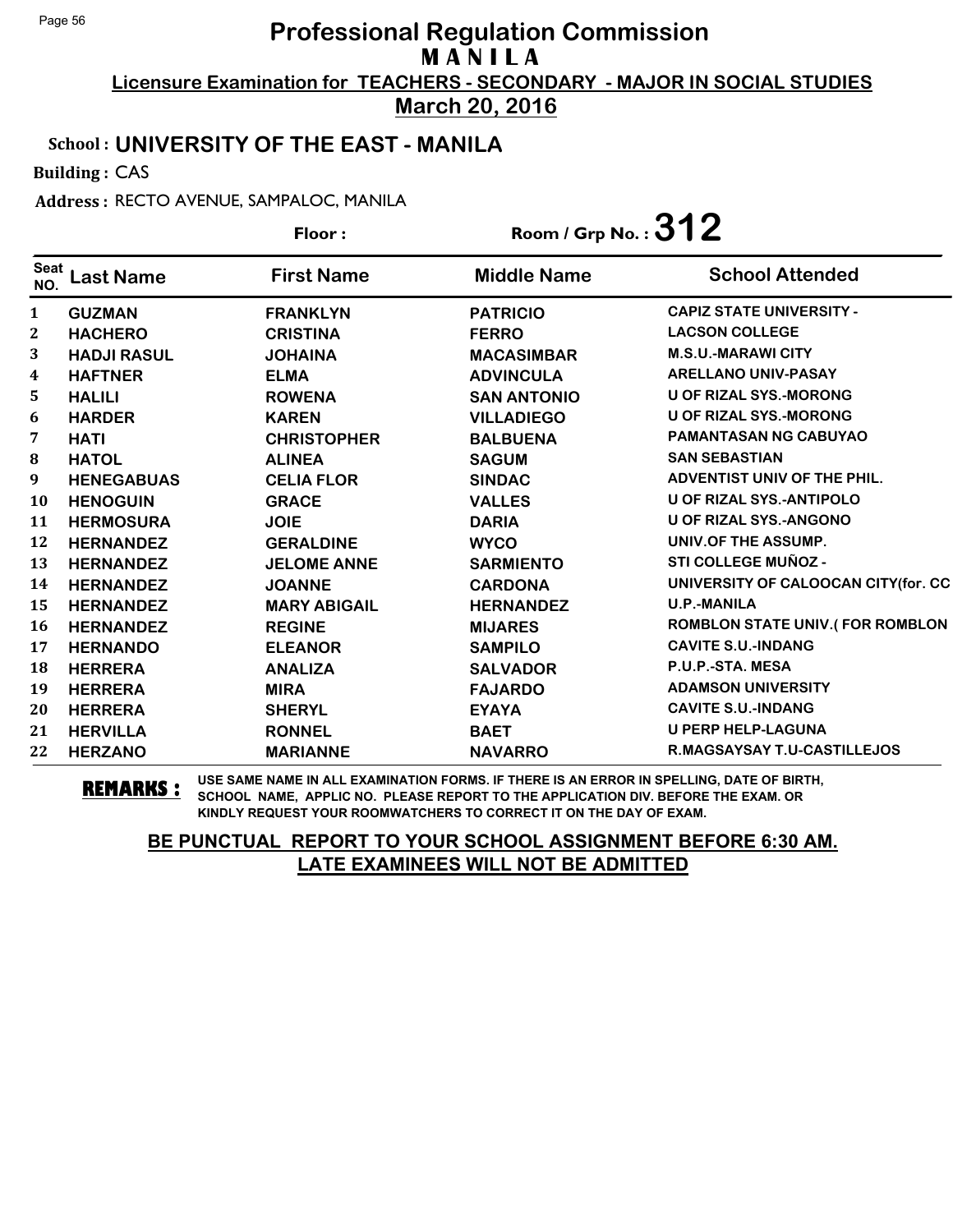**March 20, 2016**

#### School : **UNIVERSITY OF THE EAST - MANILA**

Building : CAS

Address : RECTO AVENUE, SAMPALOC, MANILA

|                    |                  | Floor:                | Room / Grp No. : $313$ |                                      |
|--------------------|------------------|-----------------------|------------------------|--------------------------------------|
| <b>Seat</b><br>NO. | <b>Last Name</b> | <b>First Name</b>     | <b>Middle Name</b>     | <b>School Attended</b>               |
| $\mathbf{1}$       | <b>HOJILLA</b>   | <b>EYDIE</b>          | <b>GAJE</b>            | <b>COL SAN AGUSTIN-BACOLOD CITY</b>  |
| $\boldsymbol{2}$   | <b>HONA</b>      | <b>NERISSA</b>        | <b>GAVARRA</b>         | R. G. DE CASTRO COL.                 |
| 3                  | <b>HONASAN</b>   | <b>GRACEL</b>         | <b>FUENSALIDA</b>      | <b>SORSOGON SC-BULAN</b>             |
| 4                  | <b>HONESTA</b>   | <b>RAYMOND</b>        | <b>CANDAZA</b>         | <b>U OF RIZAL SYS.-MORONG</b>        |
| 5                  | <b>HONGAYO</b>   | <b>RECIEL</b>         | <b>GARCERA</b>         | <b>U.E.-CALOOCAN</b>                 |
| 6                  | <b>HUERTAS</b>   | <b>EMELYN</b>         | <b>PULOT</b>           | <b>STI-BALAYAN</b>                   |
| 7                  | <b>HUMALATAG</b> | <b>DEBINA</b>         | <b>GALLARDO</b>        | UNION CHRISTIAN COL.                 |
| 8                  | <b>HUMOL</b>     | <b>JOAN</b>           | <b>ROOT</b>            | P. C. U.-MANILA                      |
| 9                  | <b>HURTADA</b>   | <b>JO ANNA MAE</b>    | <b>LEGASPINO</b>       | <b>U PERP HELP-LAGUNA</b>            |
| <b>10</b>          | <b>HUYA</b>      | <b>JACQUELINE MAY</b> | <b>GITO</b>            | UNIVERSITY OF CALOOCAN CITY (for. CC |
| 11                 | <b>IBATUAN</b>   | <b>ROSEMARIE</b>      | <b>LOPEZ</b>           | <b>CATANDUANES COLLEGE</b>           |
| 12                 | <b>ICANG</b>     | <b>PURIFICACION</b>   | <b>MANALO</b>          | P.U.P.-STA. MESA                     |
| 13                 | <b>ICAWALO</b>   | <b>CHARIMAR</b>       | <b>MAGDAEL</b>         | <b>GARCIA COLL. OF TECH.</b>         |
| 14                 | <b>ICBAN</b>     | <b>JHEM LYNN</b>      | <b>SANTOS</b>          | <b>COLUMBAN COLL.-OLONGAPO CITY</b>  |
| 15                 | <b>ICHON</b>     | <b>HERALDINE</b>      | <b>CONDOR</b>          | <b>MANDAUE CITY COLLEGE- MANDAUE</b> |
| 16                 | <b>IDAÑO</b>     | <b>NERISA</b>         | <b>LANDERO</b>         | <b>FEU-MANILA</b>                    |
| 17                 | <b>IGANA</b>     | <b>EDDIELYN</b>       | <b>PAQUIBOT</b>        | <b>BATANGAS S.U.-ARASOF-NASUGBU</b>  |
| 18                 | <b>IGHARAS</b>   | <b>ROWENA</b>         | <b>ADONAY</b>          | <b>EARIST</b>                        |
| 19                 | <b>IGLOSO</b>    | <b>JHOMIL</b>         | <b>PESTAÑO</b>         | P.U.P.-STA. MESA                     |
| 20                 | <b>IGNACIO</b>   | <b>MYLA</b>           | <b>CARVAJAL</b>        | <b>ARAULLO UNIV.-CABANATUAN CITY</b> |
| 21                 | <b>IGOT</b>      | <b>MARIA LOURDES</b>  | <b>MANLANGIT</b>       | <b>U.E.-MANILA</b>                   |
| 22                 | <b>ILAGAN</b>    | <b>DONABEL</b>        | <b>CERDA</b>           | <b>U OF RIZAL SYS.-BINANGONAN</b>    |

**REMARKS :** USE SAME NAME IN ALL EXAMINATION FORMS. IF THERE IS AN ERROR IN SPELLING, DATE OF BIRTH, SCHOOL NAME, APPLIC NO. PLEASE REPORT TO THE APPLICATION DIV. BEFORE THE EXAM. OR KINDLY REQUEST YOUR ROOMWATCHERS TO CORRECT IT ON THE DAY OF EXAM.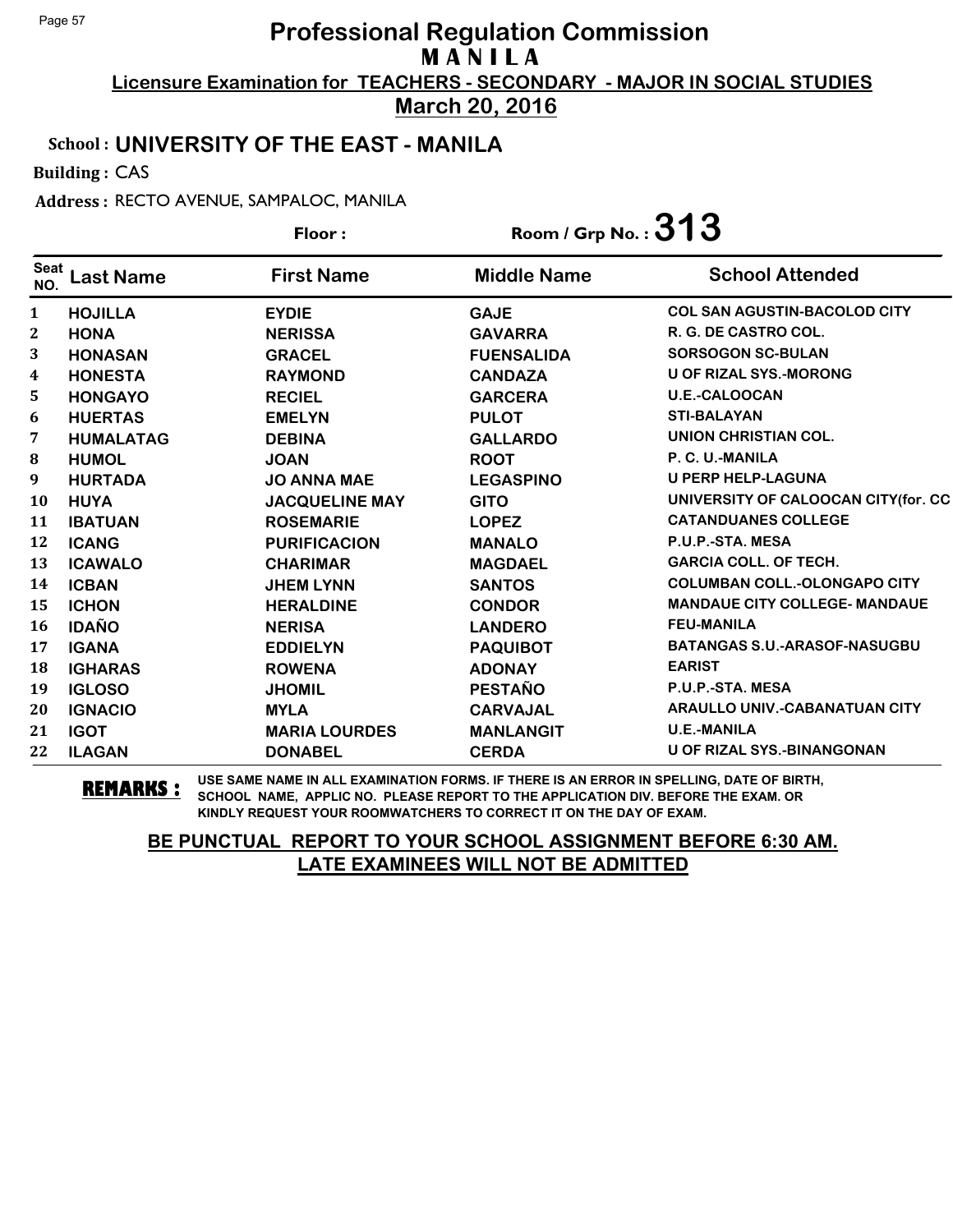**March 20, 2016**

#### School : **UNIVERSITY OF THE EAST - MANILA**

Building : CAS

Address : RECTO AVENUE, SAMPALOC, MANILA

|                    |                     | Floor:                  | Room / Grp No. : $401$ |                                     |
|--------------------|---------------------|-------------------------|------------------------|-------------------------------------|
| <b>Seat</b><br>NO. | <b>Last Name</b>    | <b>First Name</b>       | <b>Middle Name</b>     | <b>School Attended</b>              |
| $\mathbf{1}$       | <b>ILAGAN</b>       | <b>GRACE ANN</b>        | <b>ADEVA</b>           | <b>ST.ANTHONY-CALAPAN</b>           |
| $\mathbf{2}$       | <b>ILAGAN</b>       | <b>LORNA</b>            | <b>ROGADOR</b>         | <b>CAVITE S.U.-INDANG</b>           |
| 3                  | <b>ILAO</b>         | <b>JAY ANN</b>          | <b>GALLARDEZ</b>       | <b>ABADA COLLEGE</b>                |
| 4                  | <b>ILAO</b>         | <b>MA. THERESITA</b>    | <b>SILVERIO</b>        | <b>LA SALLE UNIV</b>                |
| 5.                 | <b>ILIGAN</b>       | <b>ARIEL</b>            | <b>APERONG</b>         | <b>RIZAL TECH UNIV</b>              |
| 6                  | <b>ILLUSTRISIMO</b> | <b>RYAN</b>             | <b>SENGCO</b>          | <b>CITY OF MALABON UNIV.</b>        |
| 7                  | <b>ILO</b>          | <b>MARIA BERNADETTE</b> | <b>BASISTER</b>        | <b>U DE SANTA ISABEL</b>            |
| ${\bf 8}$          | <b>IMPERIO</b>      | <b>FLORIDA</b>          | <b>MAGANA</b>          | P.N.U.-MANILA                       |
| 9                  | <b>INERE</b>        | <b>JADE</b>             | <b>GIRON</b>           | U.N.P.-VIGAN                        |
| 10                 | <b>INOT</b>         | <b>EDITHO JR</b>        | <b>LEYTE</b>           | UNIVERSITY OF CALOOCAN CITY(for. CC |
| 11                 | <b>IPANAG</b>       | <b>JOSEPHINE</b>        | <b>LLAMERA</b>         | <b>ST.PETER COLL.-BALINGASAG</b>    |
| 12                 | <b>IQUIN</b>        | <b>JOSALYN</b>          | <b>FLORES</b>          | <b>ISABELA S.U.-CAUAYAN</b>         |
| 13                 | <b>IRABON</b>       | <b>NIÑA</b>             | <b>MORTEL</b>          | <b>ARELLANO UNIV-MANILA</b>         |
| 14                 | <b>IRINCO</b>       | <b>HILDA</b>            | <b>BANDOL</b>          | <b>MASBATE COLLEGES</b>             |
| 15                 | <b>ISIDORO</b>      | <b>ALBERT</b>           | <b>ABLES</b>           | <b>CARAMOAN COMMUNITY</b>           |
| <b>16</b>          | <b>ISIP</b>         | <b>ROSALINDA</b>        | <b>NACU</b>            | <b>ST.MICHAEL COLL.-GUAGUA</b>      |
| 17                 | <b>ISLETA</b>       | <b>JEROLD</b>           | <b>MANZANA</b>         | P.U.P - GEN.LUNA QUEZON CAMPUS      |
| 18                 | <b>ISLETA</b>       | <b>JOEL</b>             | <b>CARAJOG</b>         | <b>GARCIA COLL. OF TECH.</b>        |
| 19                 | <b>ISMAEL</b>       | <b>NAJIBA</b>           | <b>ANSARI</b>          | M.S.U.-IIT-ILIGAN CITY              |
| 20                 | <b>JACINTO</b>      | <b>HONELEE</b>          | <b>EROJO</b>           | N.O.R.S.U-BAYAWAN                   |
| 21                 | <b>JACINTO</b>      | <b>JOAN</b>             | <b>BUFETE</b>          | P.U.P.-BATAAN                       |
| 22                 | <b>JACINTO</b>      | <b>KATREEN</b>          | <b>LINTAO</b>          | C.E.U.-MANILA                       |

**REMARKS :** USE SAME NAME IN ALL EXAMINATION FORMS. IF THERE IS AN ERROR IN SPELLING, DATE OF BIRTH, SCHOOL NAME, APPLIC NO. PLEASE REPORT TO THE APPLICATION DIV. BEFORE THE EXAM. OR KINDLY REQUEST YOUR ROOMWATCHERS TO CORRECT IT ON THE DAY OF EXAM.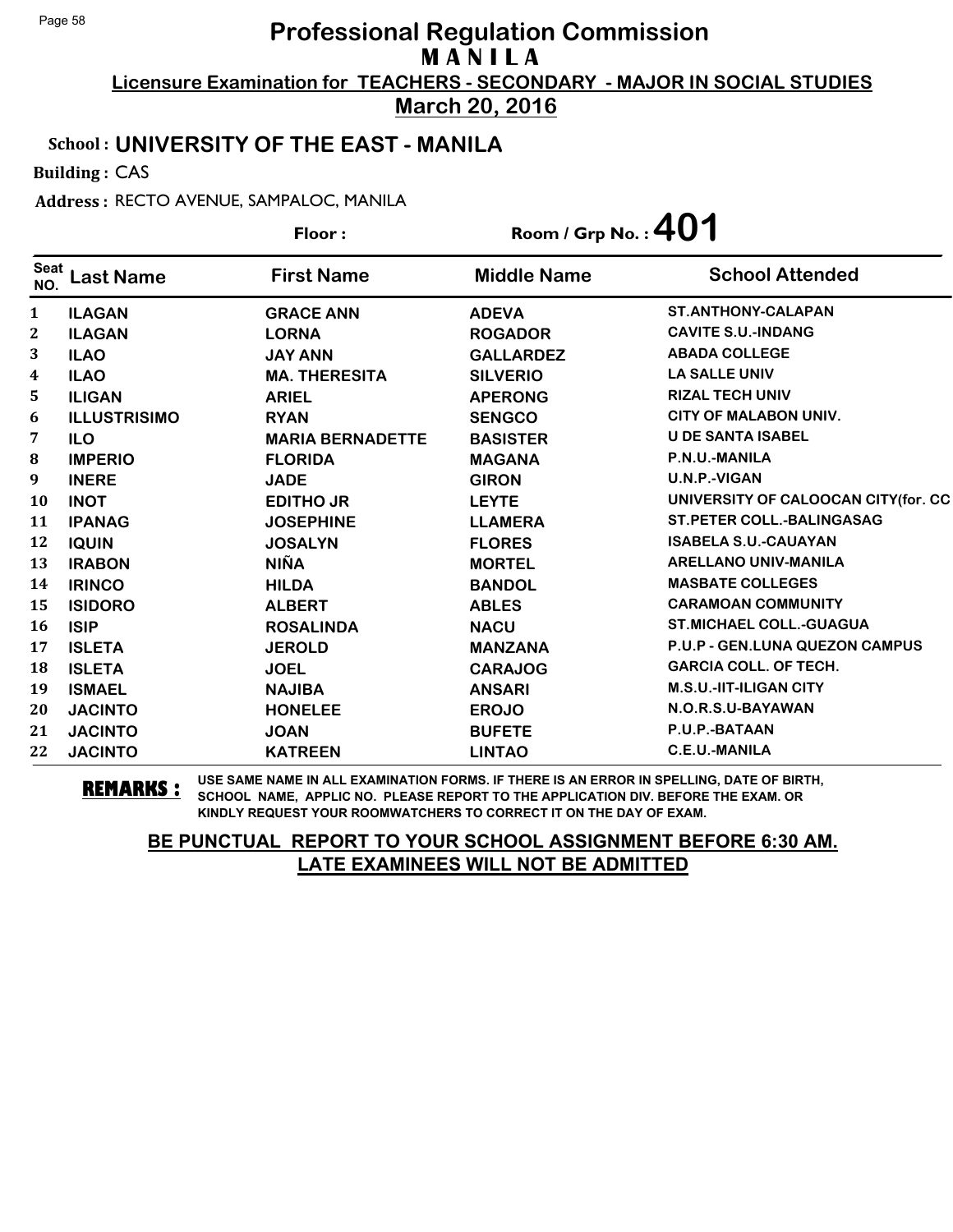**March 20, 2016**

#### School : **UNIVERSITY OF THE EAST - MANILA**

Building : CAS

Address : RECTO AVENUE, SAMPALOC, MANILA

|                         |                  | Floor:                   | Room / Grp No. : $402$ |                                       |
|-------------------------|------------------|--------------------------|------------------------|---------------------------------------|
| <b>Seat</b><br>NO.      | <b>Last Name</b> | <b>First Name</b>        | <b>Middle Name</b>     | <b>School Attended</b>                |
| 1                       | <b>JALA</b>      | <b>CHONA</b>             | <b>BAJAR</b>           | ADVENTIST UNIV OF THE PHIL.           |
| $\mathbf{2}$            | <b>JALIL</b>     | <b>NADJAHA</b>           | <b>ABUBACAR</b>        | <b>SPA COLL.</b>                      |
| 3                       | <b>JAMILI</b>    | <b>ERIKA</b>             | <b>ROLDAN</b>          | <b>U PERP HELP-LAGUNA</b>             |
| $\overline{\mathbf{4}}$ | <b>JANGAS</b>    | <b>FELINA</b>            | <b>KIBETE</b>          | <b>SIATON COMM. COLL.</b>             |
| 5.                      | <b>JAO</b>       | <b>JAYSON</b>            | <b>FRANCISCO</b>       | <b>COLUMBAN COLL.-OLONGAPO CITY</b>   |
| 6                       | <b>JAPSON</b>    | <b>MARJORIE</b>          | <b>REYES</b>           | D.L.S.U.-DASMARIÑAS                   |
| 7                       | <b>JARAMILLA</b> | <b>EINYL</b>             | <b>PLUMA</b>           | <b>U.E.P.-CATARMAN</b>                |
| ${\bf 8}$               | <b>JARAMILLO</b> | <b>JASMINE</b>           | <b>BAACLO</b>          | P.U.P.-TAGUIG                         |
| 9                       | <b>JARDIOLIN</b> | <b>RIZALINE</b>          | <b>MALLARI</b>         | <b>PAMPANGA STATE AGRICULTURAL</b>    |
| <b>10</b>               | <b>JASO</b>      | <b>LUNINGNING</b>        | <b>LAREZA</b>          | <b>ST.LOUISE DE MARILLAC-SORSOGON</b> |
| 11                      | <b>JAVALUYAS</b> | <b>EDWIN</b>             | <b>PALOMA</b>          | <b>WESLEYAN U PHIL-CABA</b>           |
| 12                      | <b>JAVIER</b>    | <b>ALMA</b>              | <b>MANAGUIT</b>        | F. L. VARGAS COLLEGE - TUGUEGARAO     |
| 13                      | <b>JAVIER</b>    | <b>ANGELIQUE</b>         | <b>DELA CRUZ</b>       | <b>BATANGAS S.U.-ARASOF-NASUGBU</b>   |
| 14                      | <b>JAVIER</b>    | <b>GEMMA</b>             | <b>AGULLANA</b>        | U.N.P.-VIGAN                          |
| 15                      | <b>JAVIER</b>    | <b>MARY JOY</b>          | <b>SAN FELIPE</b>      | <b>TOMAS CLAUDIO MEM.</b>             |
| 16                      | <b>JAVIER</b>    | <b>MYRIAM</b>            | <b>DIAZ</b>            | <b>CAVITE S.U.-INDANG</b>             |
| 17                      | <b>JAVIER</b>    | <b>PAMELA</b>            | <b>CERVANTES</b>       | P. C. U.-DASMARIÑAS                   |
| 18                      | <b>JAVIER</b>    | <b>ROMINA</b>            | <b>DAPANAS</b>         | <b>COLL. IMMA CONCEP-CABANATUAN</b>   |
| 19                      | <b>JAZMIN</b>    | <b>JOSEFINA</b>          | <b>BAUTISTA</b>        | <b>PANGASINAN S.U.-LINGAYEN</b>       |
| 20                      | <b>JERMINA</b>   | <b>SHARON</b>            | <b>MANAGA</b>          | <b>EARIST</b>                         |
| 21                      | <b>JIMENEZ</b>   | <b>ALONA</b>             | <b>PANSUELO</b>        | <b>U OF RIZAL SYS.-PILILLA</b>        |
| 22                      | <b>JIMENEZ</b>   | <b>CHRISTIAN ELIGIUS</b> | <b>ASUNCION</b>        | P.S.B.A.-Q.C.                         |

**REMARKS :** USE SAME NAME IN ALL EXAMINATION FORMS. IF THERE IS AN ERROR IN SPELLING, DATE OF BIRTH, SCHOOL NAME, APPLIC NO. PLEASE REPORT TO THE APPLICATION DIV. BEFORE THE EXAM. OR KINDLY REQUEST YOUR ROOMWATCHERS TO CORRECT IT ON THE DAY OF EXAM.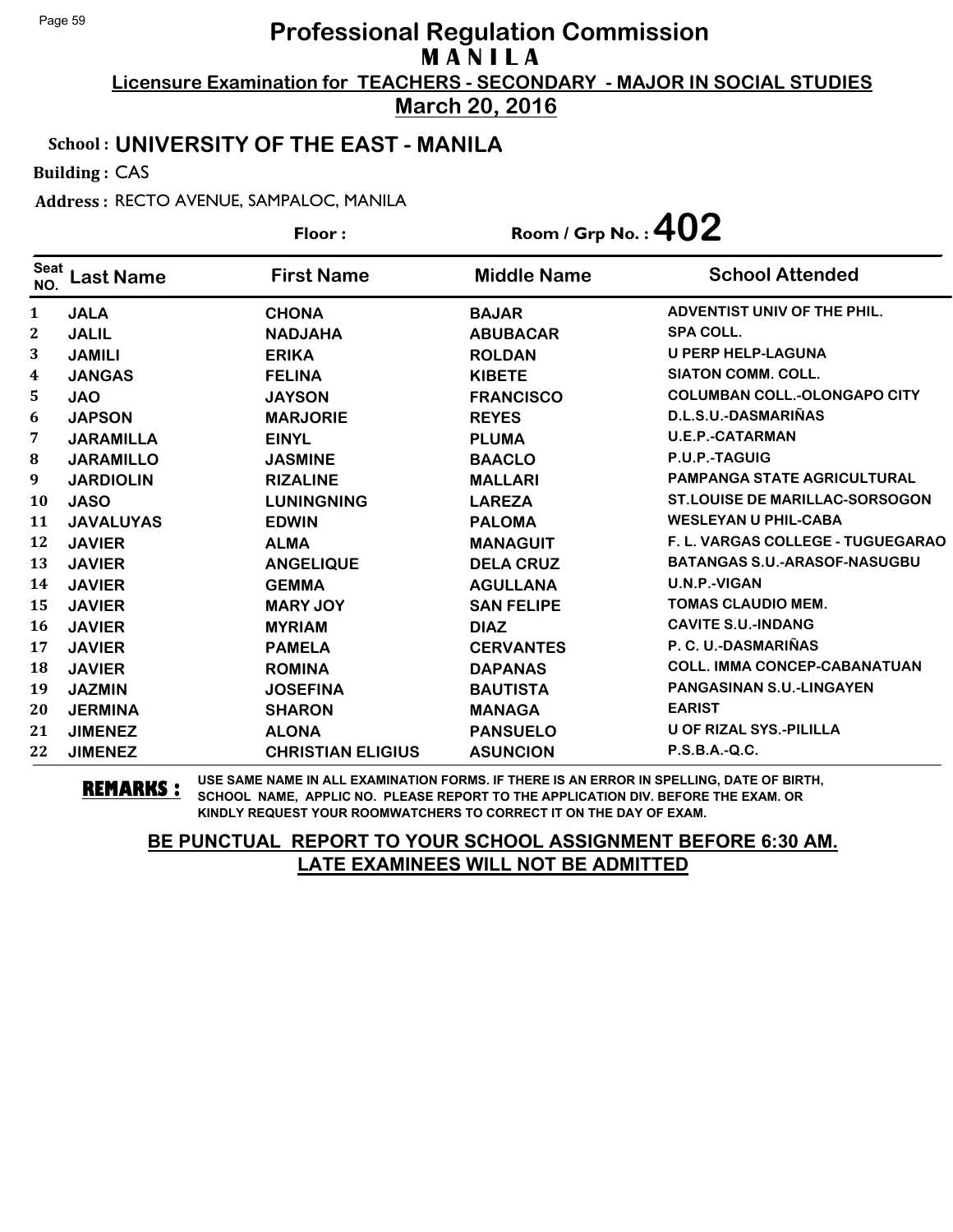**March 20, 2016**

#### School : **UNIVERSITY OF THE EAST - MANILA**

Building : CAS

Address : RECTO AVENUE, SAMPALOC, MANILA

|                    |                  | Floor:              | Room / Grp No.: $403$ |                                         |
|--------------------|------------------|---------------------|-----------------------|-----------------------------------------|
| <b>Seat</b><br>NO. | <b>Last Name</b> | <b>First Name</b>   | <b>Middle Name</b>    | <b>School Attended</b>                  |
| 1                  | <b>JIMENEZ</b>   | <b>MOISES</b>       | <b>JALANE</b>         | ADVENTIST UNIV OF THE PHIL.             |
| $\boldsymbol{2}$   | <b>JONSON</b>    | <b>ANNA PAMELA</b>  | <b>ORDIALES</b>       | UNIV.OF STO. TOMAS                      |
| 3                  | <b>JORE</b>      | <b>REZILLITA</b>    | <b>AYING</b>          | <b>ARELLANO UNIV-MANILA</b>             |
| $\boldsymbol{4}$   | <b>JOVEN</b>     | <b>JOSIE</b>        | <b>BENITEZ</b>        | <b>U PERP HELP-LAGUNA</b>               |
| 5                  | <b>JUAN</b>      | <b>AMELIA</b>       | <b>PINEDA</b>         | <b>ST.MARY'S COLL.-MEYCAUAYAN</b>       |
| 6                  | <b>JUAREZ</b>    | <b>ELMER</b>        | <b>ADVINCULA</b>      | <b>PASIG CATHOLIC COLL.</b>             |
| 7                  | <b>JUBASAN</b>   | <b>ALBERTO JR</b>   | <b>DELORINO</b>       | <b>U.E.P.-CATARMAN</b>                  |
| 8                  | <b>JUEGO</b>     | <b>JUDE</b>         | <b>ALMAIDA</b>        | <b>LA CONSOLACION UNIVERSITY</b>        |
| 9                  | <b>JULIA</b>     | <b>MARY GRACE</b>   | <b>VERGARA</b>        | <b>PASIG CATHOLIC COLL.</b>             |
| 10                 | <b>JULIAN</b>    | <b>ELSIE</b>        | <b>SAN JOSE</b>       | P.U.P.-STA. MESA                        |
| 11                 | <b>JULIAN</b>    | <b>JOEY</b>         | <b>VILLARAN</b>       | <b>U OF RIZAL SYS.-MORONG</b>           |
| 12                 | <b>JULIAN</b>    | <b>VERONICA</b>     | <b>OCAMPO</b>         | C. C. P.                                |
| 13                 | <b>JULIANO</b>   | <b>RUSSEL JANE</b>  | N/A                   | <b>BULACAN S.U-MALOLOS</b>              |
| 14                 | <b>JUMARANG</b>  | <b>RACHEL</b>       | <b>DE CASTRO</b>      | LIPA CITY PUBLIC COLL.                  |
| 15                 | <b>JUNATAS</b>   | <b>LYNN CECILLE</b> | <b>MANALO</b>         | <b>U OF RIZAL SYS.-PILILLA</b>          |
| 16                 | <b>JURILLA</b>   | <b>LEA</b>          | <b>RAQUEL</b>         | <b>J.RIZAL UNIV.</b>                    |
| 17                 | <b>KABIGTING</b> | <b>JENNIFER</b>     | <b>LACANILAO</b>      | ST. NICOLAS COLL. OF BUS. &             |
| 18                 | <b>KHO</b>       | <b>CATHY</b>        | <b>ROJALES</b>        | <b>LYCEUM P.U.-BATANGAS</b>             |
| 19                 | <b>LABADO</b>    | <b>MARY JOY</b>     | <b>CONDE</b>          | UNIVERSITY OF CALOOCAN CITY(for. CC     |
| 20                 | <b>LABAGAO</b>   | <b>DELILAH</b>      | <b>ARTILLERA</b>      | <b>VIRGEN DL REMEDIOS COL.-OLONGAPO</b> |
| 21                 | <b>LABAGUIS</b>  | <b>MICHELLE</b>     | <b>DELGADO</b>        | <b>ABADA COLLEGE</b>                    |
| 22                 | <b>LABAYOGA</b>  | <b>CRISS ANNE</b>   | <b>AGLERON</b>        | <b>ARELLANO UNIV-PASAY</b>              |

**REMARKS :** USE SAME NAME IN ALL EXAMINATION FORMS. IF THERE IS AN ERROR IN SPELLING, DATE OF BIRTH, SCHOOL NAME, APPLIC NO. PLEASE REPORT TO THE APPLICATION DIV. BEFORE THE EXAM. OR KINDLY REQUEST YOUR ROOMWATCHERS TO CORRECT IT ON THE DAY OF EXAM.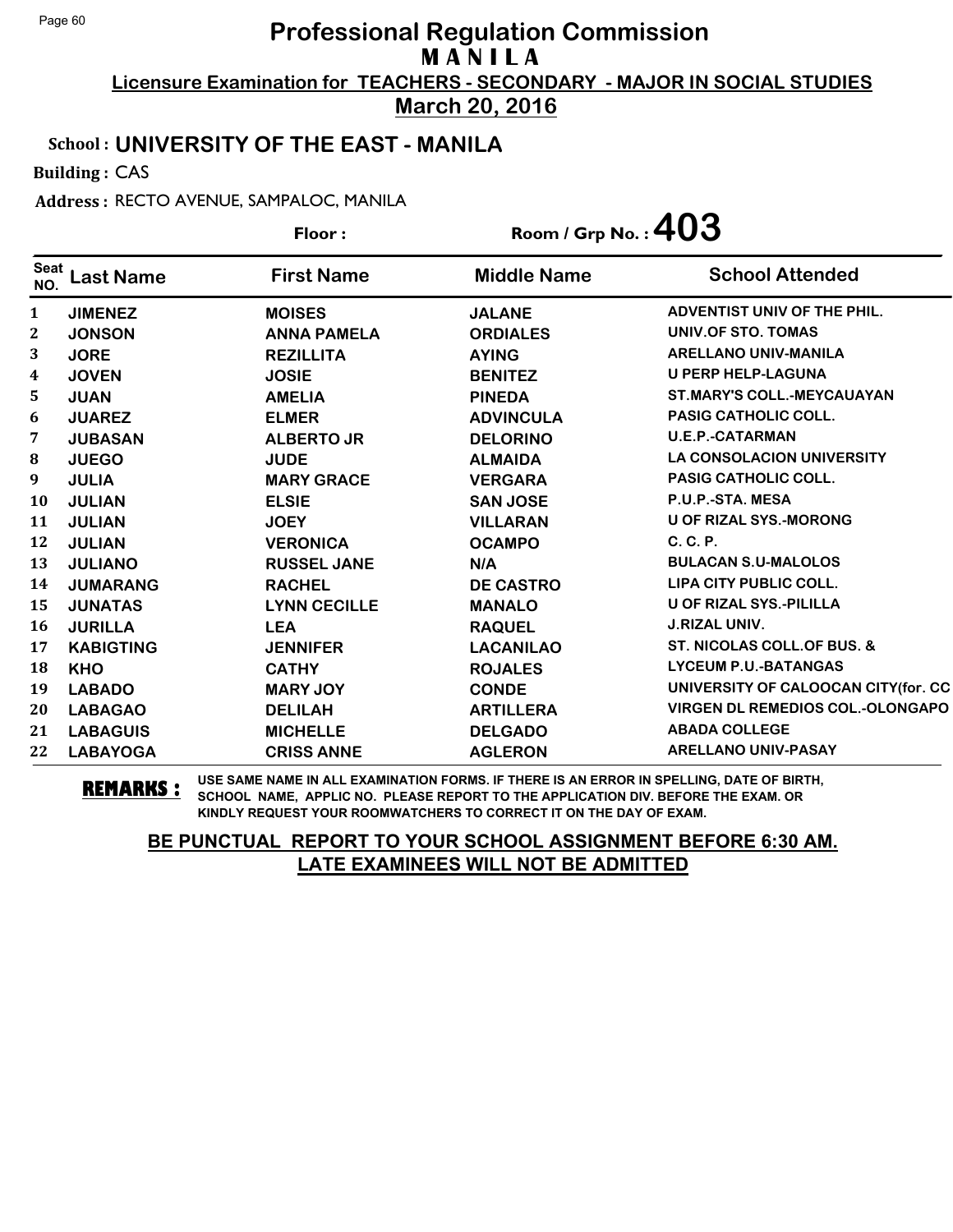**March 20, 2016**

#### School : **UNIVERSITY OF THE EAST - MANILA**

Building : CAS

Address : RECTO AVENUE, SAMPALOC, MANILA

**Last Name First Name Middle Name** Floor : Room / Grp No. :**404** Seat <sup>seat</sup> Last Name First Name Middle Name School Attended **LABENDIA LUZ CACHERO SAMAR COLLEGE LABUGUEN RODEL GAYGAY ISABELA S.U.-ANGADANAN LACAL JUANALY OLARTE STO.ROSARIO S.PALAY CO LACAMBRA RODOLFO BERMUDEZ R.MAGSAYSAY T.U-CASTILLEJOS LACAP CHARMAINE LAE DE DIOS R.MAGSAYSAY T.U-CASTILLEJOS LACE SYREL GALLENTES N. T. C. LADERAS MAE FATIMA MELAYA ABADA COLLEGE LADION BERNADETTE OTEDA T.U.P.-MANILA LADJAO MARIFEL DOLFO U.E.P.-CATARMAN LADO MONICA GALLEZA ICCT CFI LADO VLANDIN SAN JOSE U OF RIZAL SYS.-MORONG LAFINA MARGARITA NAVARRO COLUMBAN COLL.-OLONGAPO CITY LAGAR CONCHITA GUMAHIN EARIST LAGARDE EVELYN PEÑARANDA UNIV.OF ILOILO LAGASCA RHONA FE SIGASIG N.O.R.S.U-BAIS LAGMAN CAMILLE ARIANNE BONDOC BULACAN S.U-MALOLOS LAGRISOLA ERIKA MALINAY BATANGAS S.U.-ARASOF-NASUGBU LALAS MARC EMANUEL DE GUZMAN U.P.-DILIMAN LAMBUNAO ARISTHEO DOMINGO P.S.B.A.-Q.C. LAMPOKAN NORODIN KABAKAN U.S.M.-KABACAN LANDICHO ALDEN CRISOSTOMO D.L.S.U.-DASMARIÑAS LANUZA NORREIL NARDO UNIVERSITY OF CALOOCAN CITY(for. CC**

**REMARKS :** USE SAME NAME IN ALL EXAMINATION FORMS. IF THERE IS AN ERROR IN SPELLING, DATE OF BIRTH, SCHOOL NAME, APPLIC NO. PLEASE REPORT TO THE APPLICATION DIV. BEFORE THE EXAM. OR KINDLY REQUEST YOUR ROOMWATCHERS TO CORRECT IT ON THE DAY OF EXAM.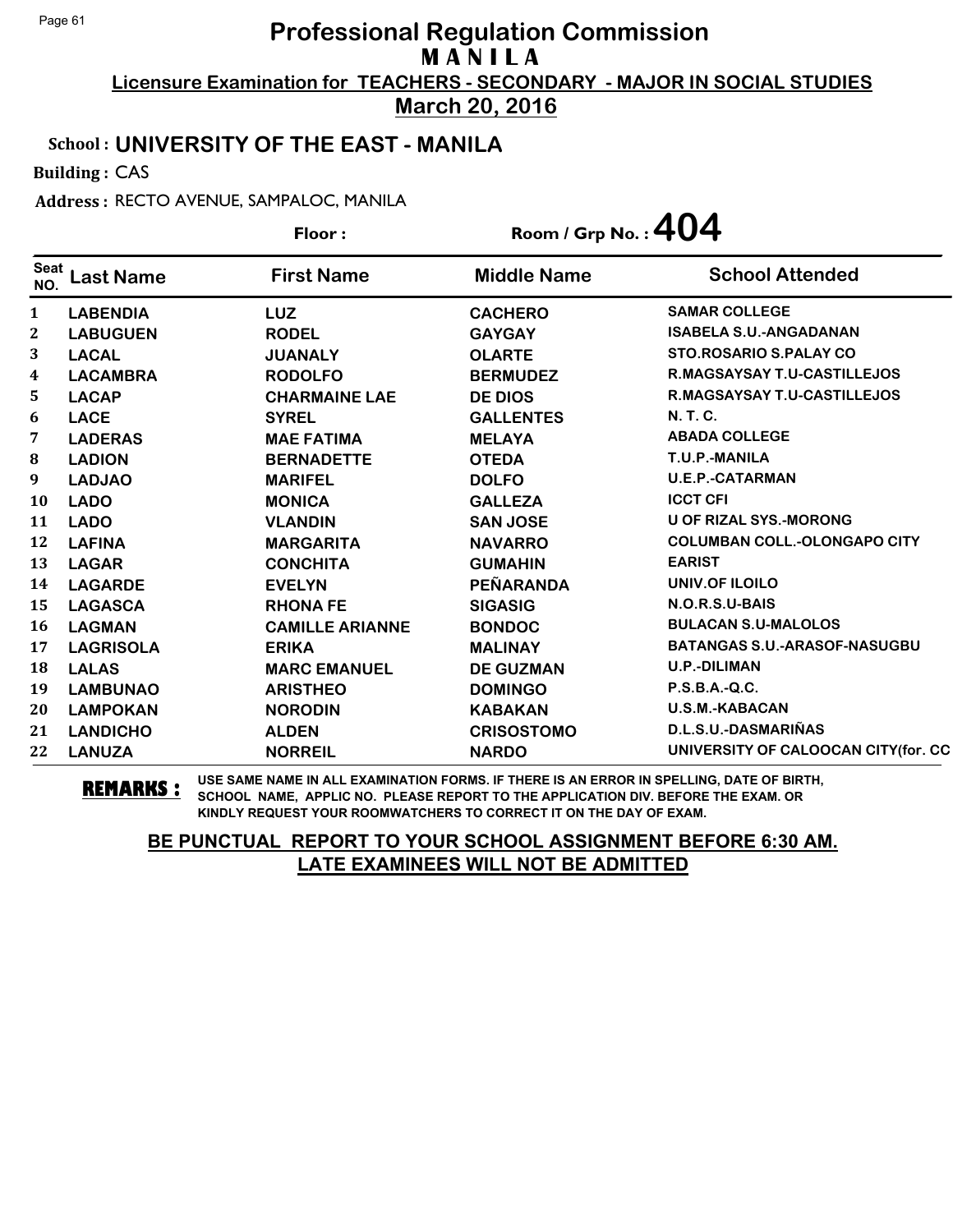**March 20, 2016**

#### School : **UNIVERSITY OF THE EAST - MANILA**

Building : CAS

Address : RECTO AVENUE, SAMPALOC, MANILA

|                    |                  | Floor:               | Room / Grp No. : $405$ |                                  |
|--------------------|------------------|----------------------|------------------------|----------------------------------|
| <b>Seat</b><br>NO. | <b>Last Name</b> | <b>First Name</b>    | <b>Middle Name</b>     | <b>School Attended</b>           |
| 1                  | <b>LAO</b>       | <b>CHRISTOPHER</b>   | <b>ASTRERO</b>         | <b>ICCT CFI</b>                  |
| 2                  | <b>LAPORE</b>    | <b>RAYZA</b>         | <b>RIOTITA</b>         | <b>T.I P.-Q.C.</b>               |
| 3                  | <b>LARENA</b>    | <b>LEAH</b>          | <b>MATA</b>            | <b>METRO MANILA COLL.</b>        |
| 4                  | <b>LARITA</b>    | <b>LEN-LEN</b>       | <b>DONATO</b>          | <b>EASTERN QUEZON COLL.</b>      |
| 5.                 | <b>LARROZA</b>   | <b>EVELINA</b>       | <b>ROMA CRUZ</b>       | <b>PANGASINAN S.U.-LINGAYEN</b>  |
| 6                  | <b>LASCANO</b>   | <b>DARRELL</b>       | <b>SALA</b>            | <b>MYSTICAL ROSE C.S.T.</b>      |
| 7                  | <b>LASCUÑA</b>   | <b>RACQUILYN</b>     | <b>ESCUDERO</b>        | <b>ICCT CFI</b>                  |
| 8                  | <b>LASHERAS</b>  | <b>MARIBEL</b>       | <b>MEDINA</b>          | IMMA.CONCEP.COLL.-BATANGAS       |
| 9                  | <b>LATAG</b>     | <b>ARVIN</b>         | <b>FORTUS</b>          | LIPA CITY PUBLIC COLL.           |
| <b>10</b>          | <b>LATO</b>      | <b>NECY</b>          | <b>MANOLIS</b>         | P.L. MUNTINLUPA                  |
| 11                 | <b>LATORRE</b>   | <b>RACHEL</b>        | <b>DORONILA</b>        | EDUC'L SYS. TECH'L INST.         |
| 12                 | <b>LAUDENCIA</b> | <b>CRISTINA</b>      | <b>SANTIAGO</b>        | C.E.U.-MANILA                    |
| 13                 | <b>LAURELES</b>  | <b>MARIZEL</b>       | <b>MAMORE</b>          | <b>SO.LUZON S.U.-LUCBAN</b>      |
| 14                 | <b>LAURENTE</b>  | <b>JENNYLYN</b>      | <b>DELACRUZ</b>        | <b>P.U.P - SAN JUAN CAMPUS</b>   |
| 15                 | <b>LAURENTE</b>  | <b>MARIE ANGELUZ</b> | <b>BAGUISA</b>         | <b>N. T. C.</b>                  |
| 16                 | <b>LAURETA</b>   | <b>LUZ</b>           | <b>SANCHEZ</b>         | P.U.P.-STA. MESA                 |
| 17                 | <b>LAUSA</b>     | <b>DEBORAH</b>       | <b>VISCAYA</b>         | <b>OL OF FATIMA-QC</b>           |
| 18                 | <b>LAVADIA</b>   | <b>MITZI</b>         | <b>TABAL</b>           | <b>AIMS</b>                      |
| 19                 | <b>LAXINA</b>    | <b>MARIA YVETTE</b>  | <b>DALINA</b>          | <b>UNIV.OF STO. TOMAS</b>        |
| 20                 | <b>LAYABAN</b>   | <b>LESLIE</b>        | <b>JAVIER</b>          | <b>SO.LUZON COLL.-DASMARINAS</b> |
| 21                 | <b>LAYACAN</b>   | <b>ANGELICA JOY</b>  | N/A                    | <b>PANGASINAN S.U.-BAYAMBANG</b> |
| 22                 | <b>LAYNO</b>     | <b>EUGENIA</b>       | <b>DIEZ</b>            | <b>CAVITE S.U.-INDANG</b>        |

**REMARKS :** USE SAME NAME IN ALL EXAMINATION FORMS. IF THERE IS AN ERROR IN SPELLING, DATE OF BIRTH, SCHOOL NAME, APPLIC NO. PLEASE REPORT TO THE APPLICATION DIV. BEFORE THE EXAM. OR KINDLY REQUEST YOUR ROOMWATCHERS TO CORRECT IT ON THE DAY OF EXAM.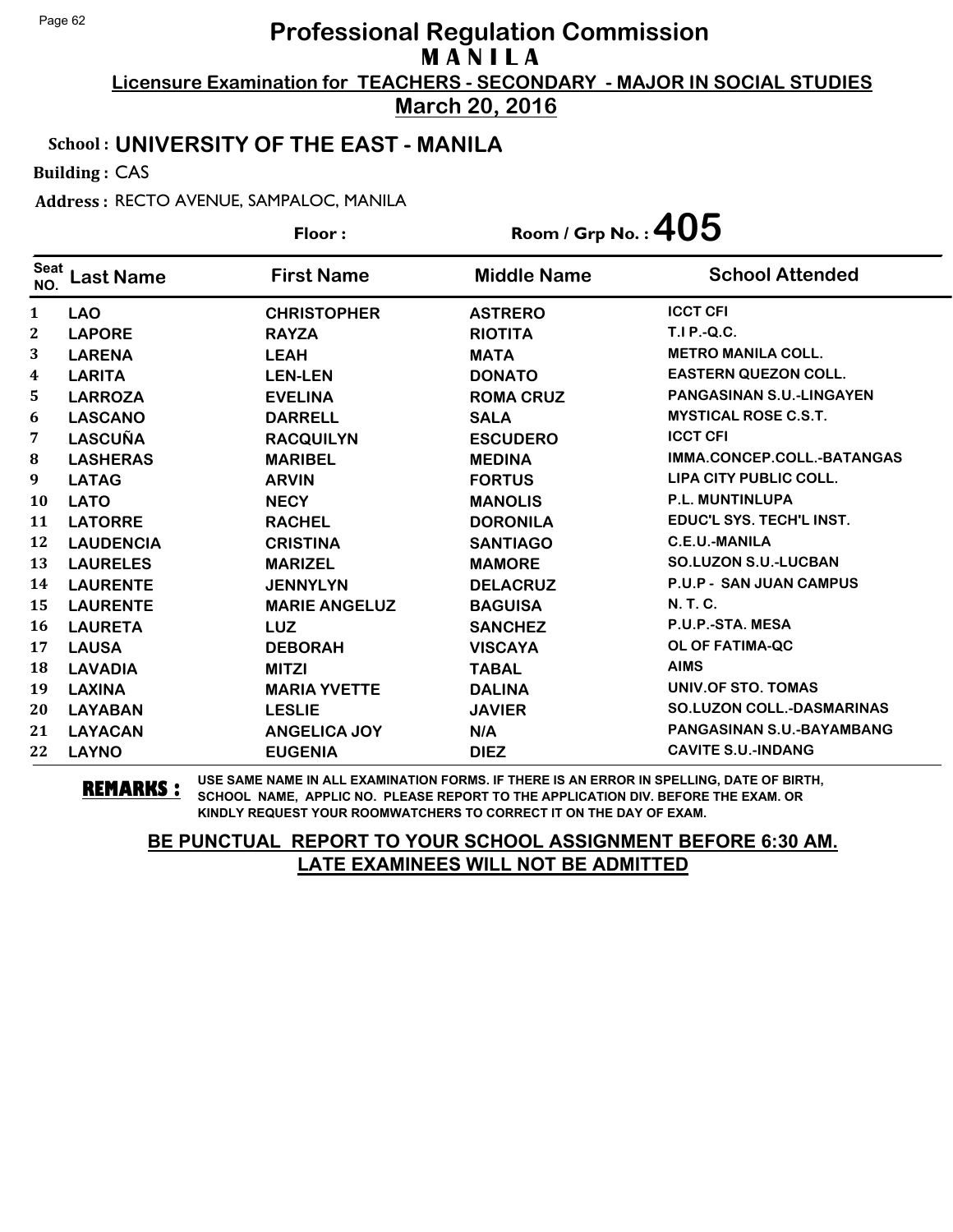**March 20, 2016**

#### School : **UNIVERSITY OF THE EAST - MANILA**

Building : CAS

Address : RECTO AVENUE, SAMPALOC, MANILA

|                    |                  | Floor:                | Room / Grp No.: $406$ |                                       |
|--------------------|------------------|-----------------------|-----------------------|---------------------------------------|
| <b>Seat</b><br>NO. | <b>Last Name</b> | <b>First Name</b>     | <b>Middle Name</b>    | <b>School Attended</b>                |
| $\mathbf{1}$       | <b>LAYSON</b>    | <b>JAN ROSE</b>       | <b>MAUPAY</b>         | P.U.P.-STA. MESA                      |
| $\boldsymbol{2}$   | <b>LAZAGA</b>    | <b>RENELINDA</b>      | <b>MENZERA</b>        | <b>CHRISTIAN COLL.-TANAUAN</b>        |
| 3                  | <b>LAZARO</b>    | <b>CRISEL</b>         | <b>ABAD</b>           | <b>ISABELA S.U.-ECHAGUE</b>           |
| 4                  | <b>LAZARO</b>    | <b>JOSEPH</b>         | <b>LEGUA</b>          | <b>CITY OF MALABON UNIV.</b>          |
| 5.                 | <b>LEABRES</b>   | <b>MICHELLE</b>       | <b>VENTURA</b>        | <b>U OF RIZAL SYS.-ANTIPOLO</b>       |
| 6                  | <b>LEBECO</b>    | <b>JULIEN</b>         | <b>CATALINO</b>       | <b>FEU-MANILA</b>                     |
| 7                  | <b>LEE</b>       | <b>ANNIE CZARINA</b>  | <b>DICOLEN</b>        | <b>ST.PAUL COLL.-Q.C</b>              |
| 8                  | <b>LEGASPI</b>   | <b>CHRISTIAN MARY</b> | <b>AVIÑANTE</b>       | <b>C.E.U.-MANILA</b>                  |
| 9                  | <b>LEGASPI</b>   | <b>HAZEL</b>          | <b>BAYNOSA</b>        | ST VINCENT COLL.-DIPOLOG CITY         |
| <b>10</b>          | <b>LEJERA</b>    | <b>FEDERICA</b>       | <b>EJORCADAS</b>      | <b>CHRIST THE KING-CALBAYOG</b>       |
| 11                 | <b>LELINA</b>    | <b>ALMA</b>           | <b>CASALE</b>         | <b>U OF RIZAL SYS.-TANAY</b>          |
| 12                 | <b>LEOMO</b>     | <b>JEFFREY</b>        | <b>TUGA</b>           | R.MAGSAYSAY T.U-IBA                   |
| 13                 | <b>LEPARDO</b>   | <b>ROLLYN</b>         | <b>MARGES</b>         | <b>CAVITE S.U.-INDANG</b>             |
| 14                 | <b>LEPASANA</b>  | <b>LUIS</b>           | <b>SANCHEZ</b>        | <b>STO.ROSARIO S.PALAY CO</b>         |
| 15                 | <b>LERIO</b>     | <b>MARIFE</b>         | <b>PEREZ</b>          | <b>RIZAL TECH UNIV</b>                |
| 16                 | <b>LEYNES</b>    | <b>MARICEL</b>        | <b>COMBALICER</b>     | <b>C.E.U.-MANILA</b>                  |
| 17                 | <b>LIAD</b>      | <b>LIZA</b>           | <b>TANAY</b>          | <b>RIZAL TECH UNIV</b>                |
| 18                 | <b>LIBANTINO</b> | <b>CYNTHIA</b>        | <b>MALAYO</b>         | <b>NEW ERA UNIV.</b>                  |
| 19                 | <b>LIBREA</b>    | <b>MARIE KRISTINE</b> | <b>BIGASIN</b>        | <b>U.E.-MANILA</b>                    |
| 20                 | <b>LIBUEN</b>    | <b>CRISMEL</b>        | <b>BAESA</b>          | <b>ABRA VALLEY COLLEGE</b>            |
| 21                 | <b>LIBUNAO</b>   | <b>ROEL</b>           | <b>VILLAROSA</b>      | <b>U DE MANILA (for.CCM)</b>          |
| 22                 | <b>LICAWAT</b>   | <b>MOSIB</b>          | <b>MANGGIS</b>        | <b>JAMIATUL PHILIPPINE AL-ISLAMIA</b> |

**REMARKS :** USE SAME NAME IN ALL EXAMINATION FORMS. IF THERE IS AN ERROR IN SPELLING, DATE OF BIRTH, SCHOOL NAME, APPLIC NO. PLEASE REPORT TO THE APPLICATION DIV. BEFORE THE EXAM. OR KINDLY REQUEST YOUR ROOMWATCHERS TO CORRECT IT ON THE DAY OF EXAM.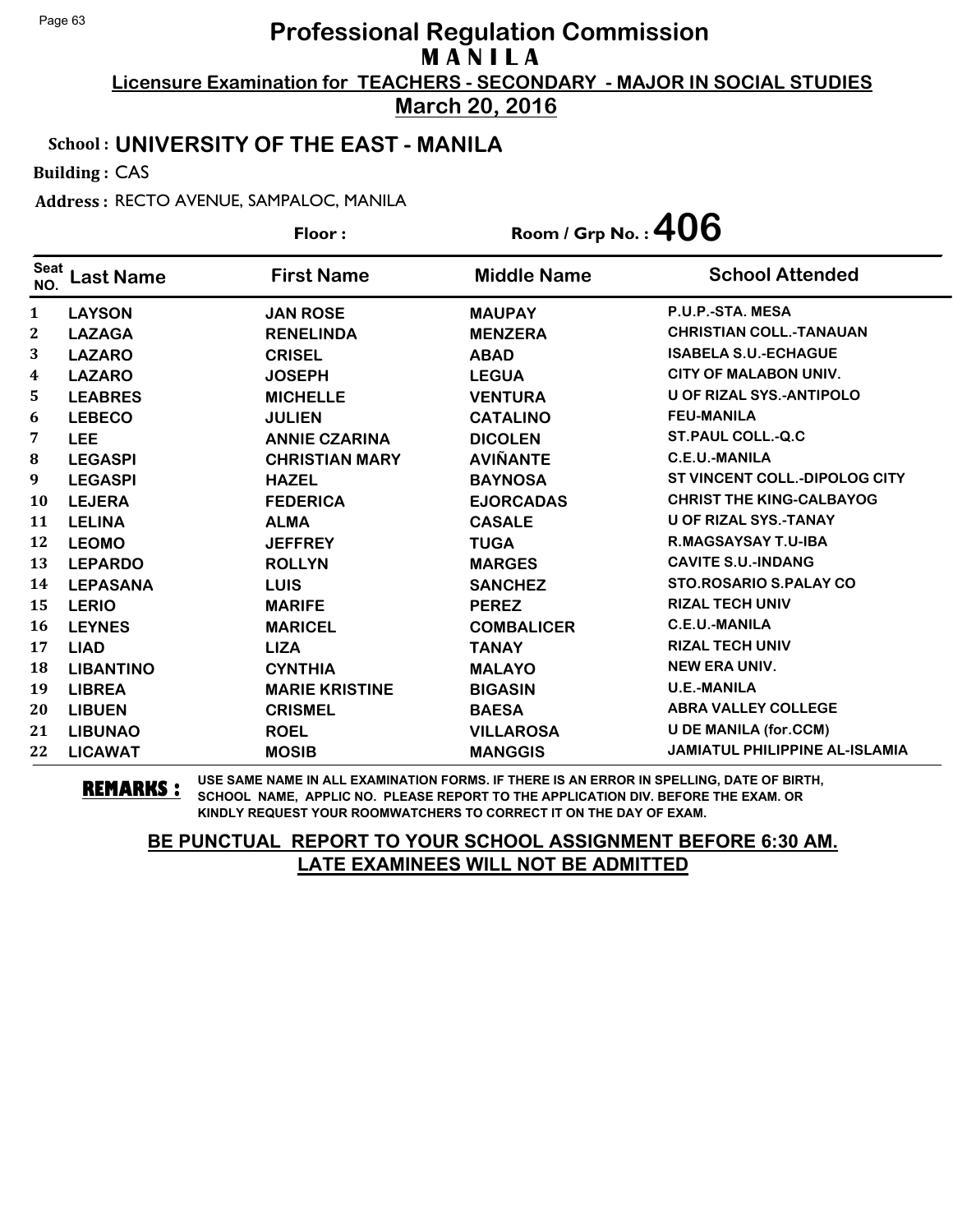**March 20, 2016**

#### School : **UNIVERSITY OF THE EAST - MANILA**

Building : CAS

Address : RECTO AVENUE, SAMPALOC, MANILA

|                    |                  | Floor:               | Room / Grp No.: $407$ |                                        |
|--------------------|------------------|----------------------|-----------------------|----------------------------------------|
| <b>Seat</b><br>NO. | <b>Last Name</b> | <b>First Name</b>    | <b>Middle Name</b>    | <b>School Attended</b>                 |
| 1                  | <b>LICUP</b>     | <b>PAMELA</b>        | <b>BAKING</b>         | <b>DON HONORIO VENTURA TECH. S.U.</b>  |
| $\mathbf{2}$       | <b>LIGUTAN</b>   | <b>SHELANE</b>       | <b>GLEMA</b>          | QUEZON CITY P.U.                       |
| 3                  | <b>LILANG</b>    | <b>CHARELENE</b>     | <b>FAJARITO</b>       | <b>ROMBLON STATE UNIV.(FOR ROMBLON</b> |
| 4                  | <b>LIM</b>       | <b>ROSELLER</b>      | <b>ANENON</b>         | <b>U.E.-CALOOCAN</b>                   |
| 5                  | <b>LIMBAGA</b>   | <b>JOMMEL</b>        | <b>MAMANGON</b>       | UNIVERSITY OF CALOOCAN CITY(for. CC    |
| 6                  | <b>LIMBO</b>     | <b>JUMAR</b>         | <b>DIMACULANGAN</b>   | <b>P.L. MUNTINLUPA</b>                 |
| 7                  | <b>LIMOICO</b>   | <b>SHIRLY</b>        | <b>PANGANIBAN</b>     | IMMA.CONCEP.COLL.-BATANGAS             |
| ${\bf 8}$          | <b>LIMPIADA</b>  | <b>AIMEE</b>         | <b>JAWILI</b>         | <b>LYCEUM P.U.-MANILA</b>              |
| 9                  | <b>LIMPIADA</b>  | <b>JIMBOY</b>        | <b>ANTONIO</b>        | <b>STA.CRUZ INST.</b>                  |
| <b>10</b>          | <b>LIMPIADA</b>  | <b>KATHLEEN KATE</b> | <b>AMBAT</b>          | LYCEUM OF THE PHILIPPINES - GEN TRI    |
| 11                 | <b>LINDAYAO</b>  | <b>JUNA MAE</b>      | <b>CAMPOS</b>         | <b>ST.CLARE COLL.-CALOOCAN</b>         |
| 12                 | <b>LINGO</b>     | <b>MA. ELENA</b>     | <b>OLILI</b>          | P.L. PASAY                             |
| 13                 | <b>LINOG</b>     | <b>JENNELYN</b>      | <b>OCSIMAR</b>        | <b>ST.MICHAEL'S COLL.-ILIGAN</b>       |
| 14                 | <b>LIPAR</b>     | <b>RUTH</b>          | <b>LOYOLA</b>         | <b>CAVITE S.U.-INDANG</b>              |
| 15                 | <b>LIRA</b>      | <b>RICHARD</b>       | <b>MERAFUENTES</b>    | <b>U OF RIZAL SYS.-RODRIGUEZ</b>       |
| 16                 | <b>LISCANO</b>   | <b>JOYDEE</b>        | <b>MANGUNE</b>        | <b>REPUBLIC CENTRAL COLL.</b>          |
| 17                 | <b>LITON</b>     | <b>KIMBERLY</b>      | <b>BORLAGDATAN</b>    | <b>UNIV.OF MAKATI</b>                  |
| 18                 | <b>LIWANAG</b>   | <b>CRISTY</b>        | <b>DOCENA</b>         | <b>SYSTEMS P.C.F.-ANGELES CITY</b>     |
| 19                 | <b>LLANETA</b>   | <b>JAYSON</b>        | <b>VERGARA</b>        | AMA-PROJ. 8, QC                        |
| 20                 | <b>LLARENA</b>   | <b>RONIE</b>         | <b>DINGALAN</b>       | <b>ANNUNCIATION COLLEGE</b>            |
| 21                 | <b>LLEGO</b>     | <b>NOE JR</b>        | <b>PALOMO</b>         | <b>CITY OF MALABON UNIV.</b>           |
| 22                 | <b>LOFAMIA</b>   | <b>MARIVIC</b>       | <b>AMBAYEC</b>        | <b>SAN PEDRO COLL. OF BUS. ADM.</b>    |

**REMARKS :** USE SAME NAME IN ALL EXAMINATION FORMS. IF THERE IS AN ERROR IN SPELLING, DATE OF BIRTH, SCHOOL NAME, APPLIC NO. PLEASE REPORT TO THE APPLICATION DIV. BEFORE THE EXAM. OR KINDLY REQUEST YOUR ROOMWATCHERS TO CORRECT IT ON THE DAY OF EXAM.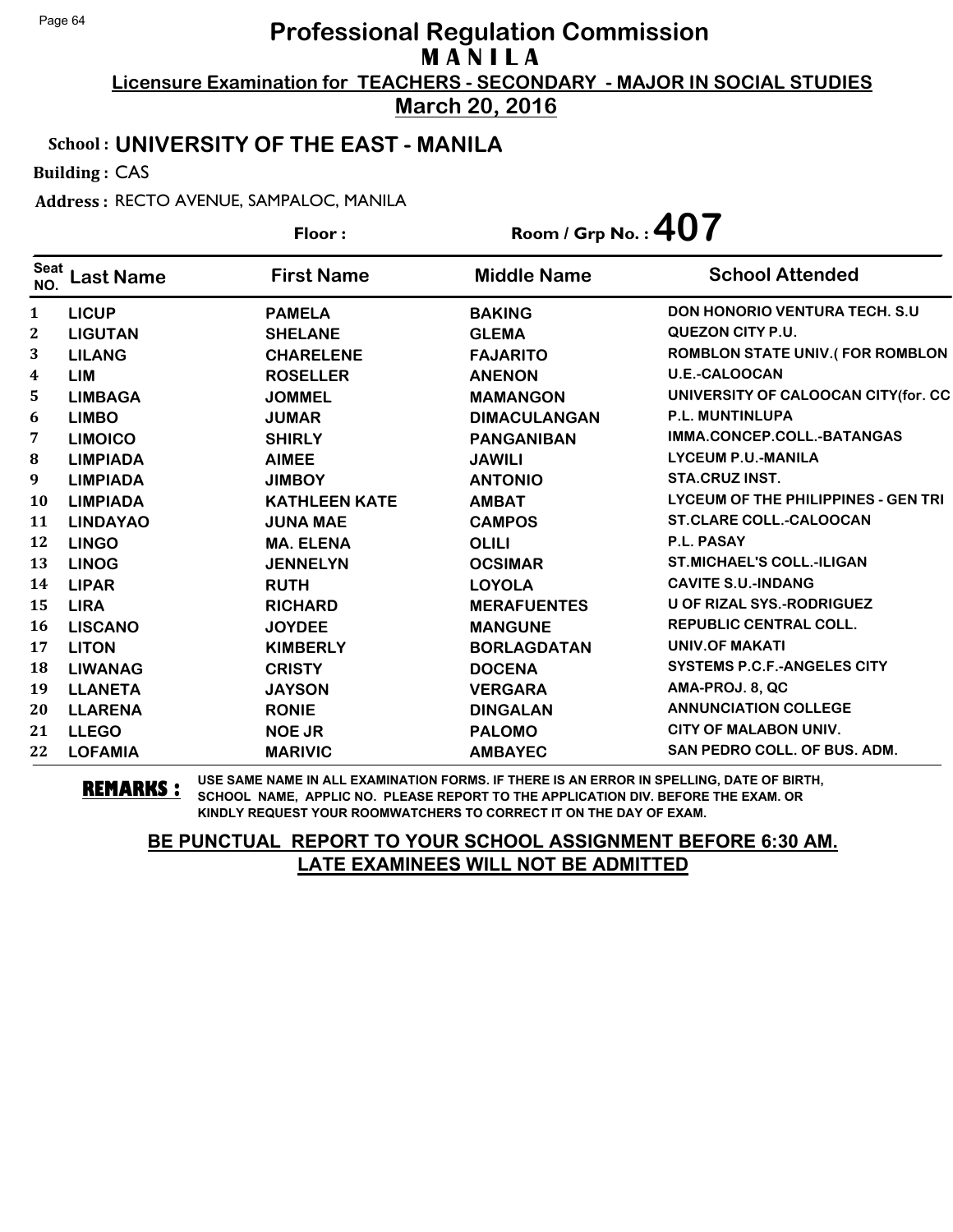**March 20, 2016**

#### School : **UNIVERSITY OF THE EAST - MANILA**

Building : CAS

Address : RECTO AVENUE, SAMPALOC, MANILA

|                    |                  | Floor:              |                    | Room / Grp No.: $408$               |  |
|--------------------|------------------|---------------------|--------------------|-------------------------------------|--|
| <b>Seat</b><br>NO. | <b>Last Name</b> | <b>First Name</b>   | <b>Middle Name</b> | <b>School Attended</b>              |  |
| $\mathbf{1}$       | <b>LOGDAT</b>    | <b>MARY GRACE</b>   | <b>LUCE</b>        | <b>DIVINE WORD-CALAPAN</b>          |  |
| $\boldsymbol{2}$   | <b>LOMERA</b>    | <b>SHEMINITH</b>    | <b>VILLANUEVA</b>  | <b>U.E.-MANILA</b>                  |  |
| 3                  | <b>LOMOCSO</b>   | <b>RAPH MICHAEL</b> | <b>BALIOS</b>      | UNIVERSITY OF CALOOCAN CITY(for. CC |  |
| $\boldsymbol{4}$   | <b>LOPEZ</b>     | <b>ALFRED</b>       | N/A                | P.U.P.-STA. MESA                    |  |
| 5                  | <b>LOPEZ</b>     | <b>EFREN II</b>     | <b>DAYTA</b>       | <b>OLIVAREZ COLLEGE</b>             |  |
| 6                  | <b>LOPEZ</b>     | <b>LEILANIE</b>     | <b>DE JESUS</b>    | <b>BULACAN S.U-MALOLOS</b>          |  |
| 7                  | <b>LOPEZ</b>     | <b>MARY ROSE</b>    | <b>TIMBANG</b>     | P.U.P.-STA. MESA                    |  |
| ${\bf 8}$          | <b>LOPEZ</b>     | <b>RACQUEL</b>      | <b>RAMOS</b>       | <b>BULACAN S.U-BUSTOS</b>           |  |
| $\boldsymbol{9}$   | <b>LORENZO</b>   | <b>ROSEMARIE</b>    | <b>MANANSALA</b>   | <b>STI-CUBAO</b>                    |  |
| <b>10</b>          | <b>LORESCA</b>   | <b>BRYCEL</b>       | <b>FAMILARAN</b>   | P.N.U.-MANILA                       |  |
| 11                 | <b>LORESTO</b>   | <b>FRANCIS</b>      | <b>ADRICULA</b>    | P.U.P.-LOPEZ                        |  |
| 12                 | <b>LORIA</b>     | <b>RISA</b>         | <b>TIANIA</b>      | P.S.B.A.-Q.C.                       |  |
| 13                 | <b>LOTINO</b>    | <b>ANALISA</b>      | <b>ASIADO</b>      | <b>DIVINE WORD-LEGAZPI</b>          |  |
| 14                 | <b>LOYOLA</b>    | <b>KRISTINA</b>     | <b>DELA PEÑA</b>   | P.L. PASAY                          |  |
| 15                 | <b>LOZANO</b>    | <b>PAULO</b>        | <b>SUBA</b>        | <b>ST.ANTHONY COL.TECH</b>          |  |
| <b>16</b>          | <b>LOZANO</b>    | <b>RINA</b>         | <b>LABENDIA</b>    | <b>U OF RIZAL SYS.-PILILLA</b>      |  |
| 17                 | <b>LUBAO</b>     | <b>GERALYN</b>      | <b>CRUZ</b>        | <b>BULACAN S.U-MALOLOS</b>          |  |
| 18                 | <b>LUCENA</b>    | <b>RACQUEL</b>      | <b>MANALO</b>      | <b>ADAMSON UNIVERSITY</b>           |  |
| 19                 | <b>LUCERO</b>    | <b>MINA</b>         | <b>PANES</b>       | C. C. P.                            |  |
| 20                 | <b>LUCIANO</b>   | <b>ERWIN</b>        | <b>CREUS</b>       | <b>ADAMSON UNIVERSITY</b>           |  |
| 21                 | <b>LUDIVERO</b>  | <b>RONALDO</b>      | <b>ALEN</b>        | P. C. U.-MANILA                     |  |
| 22                 | <b>LUGTU</b>     | <b>VINCENT</b>      | <b>ESCUETA</b>     | <b>U DE MANILA (for.CCM)</b>        |  |

**REMARKS :** USE SAME NAME IN ALL EXAMINATION FORMS. IF THERE IS AN ERROR IN SPELLING, DATE OF BIRTH, SCHOOL NAME, APPLIC NO. PLEASE REPORT TO THE APPLICATION DIV. BEFORE THE EXAM. OR KINDLY REQUEST YOUR ROOMWATCHERS TO CORRECT IT ON THE DAY OF EXAM.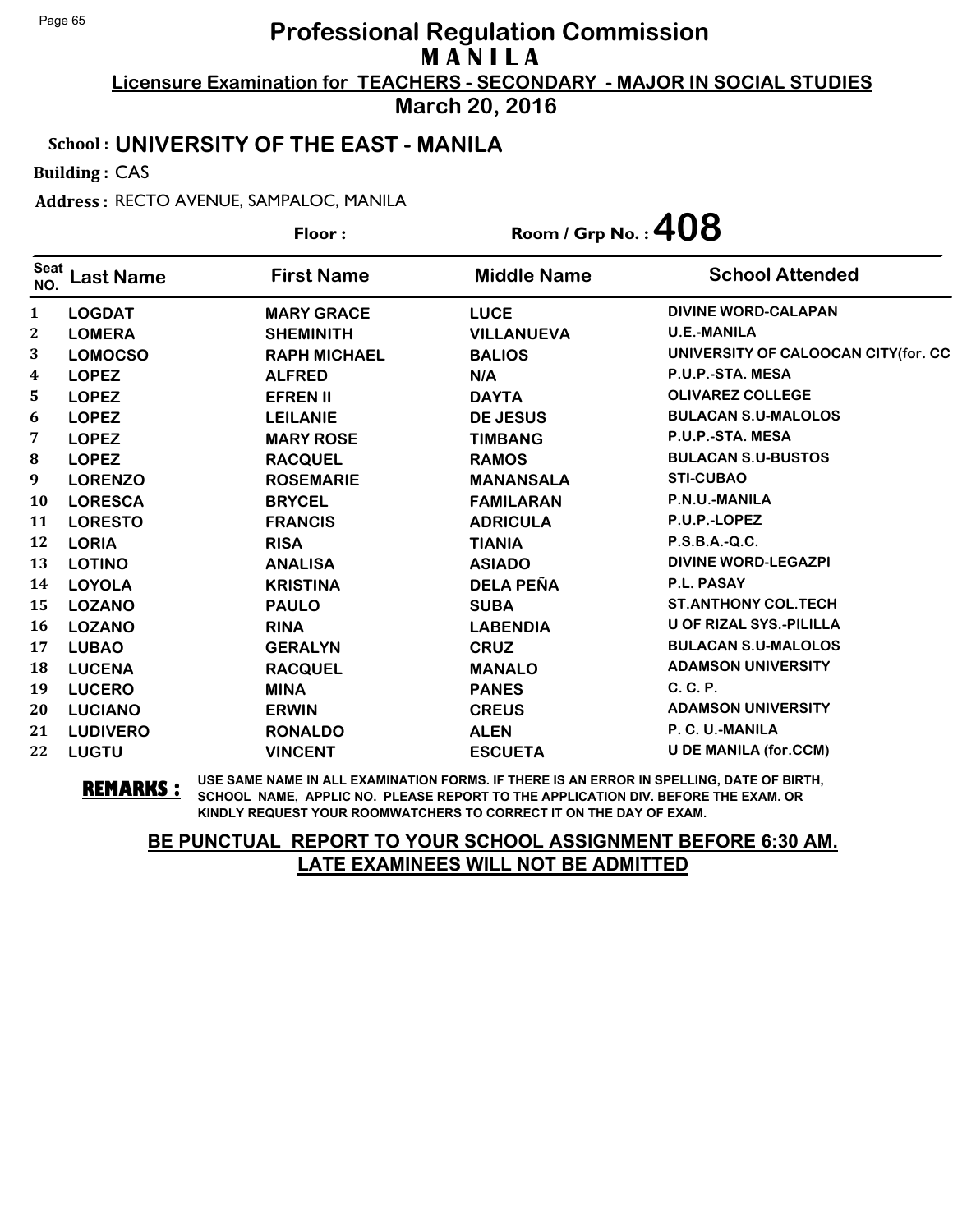**March 20, 2016**

#### School : **UNIVERSITY OF THE EAST - MANILA**

Building : CAS

Address : RECTO AVENUE, SAMPALOC, MANILA

|                    |                     | Floor:                | Room / Grp No.: $409$ |                                 |
|--------------------|---------------------|-----------------------|-----------------------|---------------------------------|
| <b>Seat</b><br>NO. | <b>Last Name</b>    | <b>First Name</b>     | <b>Middle Name</b>    | <b>School Attended</b>          |
| $\mathbf{1}$       | <b>LUMAPAS</b>      | <b>ANNE ELIZABETH</b> | <b>OBANIL</b>         | OL OF FATIMA-QC                 |
| $\boldsymbol{2}$   | <b>LUMBAO</b>       | <b>LLENARD LOUIE</b>  | <b>SIOSON</b>         | <b>TOMAS CLAUDIO MEM.</b>       |
| 3                  | <b>LUNA</b>         | <b>CHERRIELYN</b>     | <b>SURITA</b>         | <b>J.RIZAL UNIV.</b>            |
| 4                  | <b>LUNA</b>         | <b>FRANCISCO</b>      | <b>SAN AGUSTIN</b>    | <b>U OF RIZAL SYS.-MORONG</b>   |
| 5                  | <b>LUNAR</b>        | <b>MARVIN</b>         | <b>MENDOZA</b>        | <b>P.L. MUNTINLUPA</b>          |
| 6                  | <b>LUNGAY</b>       | <b>SABRINA</b>        | <b>ELICOT</b>         | <b>ASIAN C.S.T.-QUEZON CITY</b> |
| 7                  | <b>LUSANTA</b>      | <b>MARISSA</b>        | <b>REODIQUE</b>       | <b>NEW ERA UNIV.</b>            |
| $\bf{8}$           | <b>LUSTESTICA</b>   | <b>ANTONIO JR</b>     | <b>PALMA</b>          | M. L. Q. U.                     |
| 9                  | <b>LUZ</b>          | <b>JENNIFER</b>       | <b>ANGAY</b>          | F. S. URIOS UNIV. (URIOS COLL)  |
| 10                 | <b>LUZANO</b>       | <b>MARVIN</b>         | <b>CULANGAN</b>       | <b>CAGAYAN STATE</b>            |
| 11                 | <b>MABBORANG</b>    | <b>MARY-ANN</b>       | <b>SIBAL</b>          | <b>CAGAYAN STATE</b>            |
| 12                 | <b>MABUGAY</b>      | <b>QUEENCIFEL</b>     | <b>BAUTISTA</b>       | <b>UNIV.OF MAKATI</b>           |
| 13                 | <b>MACABANTOG</b>   | <b>ACMALIN</b>        | <b>SANGCAAN</b>       | <b>M.S.U.-MARAWI CITY</b>       |
| 14                 | <b>MACADANGDANG</b> | <b>JOYCELYN</b>       | <b>RICO</b>           | <b>J.RIZAL UNIV.</b>            |
| 15                 | <b>MACAHILAS</b>    | <b>RECHEAL</b>        | <b>ALENIO</b>         | <b>U OF RIZAL SYS.-MORONG</b>   |
| 16                 | <b>MACAHIPAY</b>    | <b>AILEEN</b>         | <b>BALICAS</b>        | <b>N.T.C.</b>                   |
| 17                 | <b>MACALAM</b>      | <b>RICHILL</b>        | <b>JUYAD</b>          | <b>J.RIZAL UNIV.</b>            |
| 18                 | <b>MACALE</b>       | <b>CHERRYL</b>        | <b>PADURA</b>         | P.N.U.-MANILA                   |
| 19                 | <b>MACALINDONG</b>  | <b>ADELAIDA</b>       | <b>RIOSA</b>          | IMMA.CONCEP.COLL.-BATANGAS      |
| 20                 | <b>MACAM</b>        | LYN-LYN               | <b>NARAY</b>          | <b>NAVOTAS POLY, COLL.</b>      |
| 21                 | <b>MACAPADO</b>     | <b>ANSANO</b>         | <b>SOLAIMAN</b>       | <b>M.S.U.-MARAWI CITY</b>       |
| 22                 | <b>MACAPAGAL</b>    | <b>ROSALINA</b>       | <b>SAGUM</b>          | CAP COLL. F. I.                 |

**REMARKS :** USE SAME NAME IN ALL EXAMINATION FORMS. IF THERE IS AN ERROR IN SPELLING, DATE OF BIRTH, SCHOOL NAME, APPLIC NO. PLEASE REPORT TO THE APPLICATION DIV. BEFORE THE EXAM. OR KINDLY REQUEST YOUR ROOMWATCHERS TO CORRECT IT ON THE DAY OF EXAM.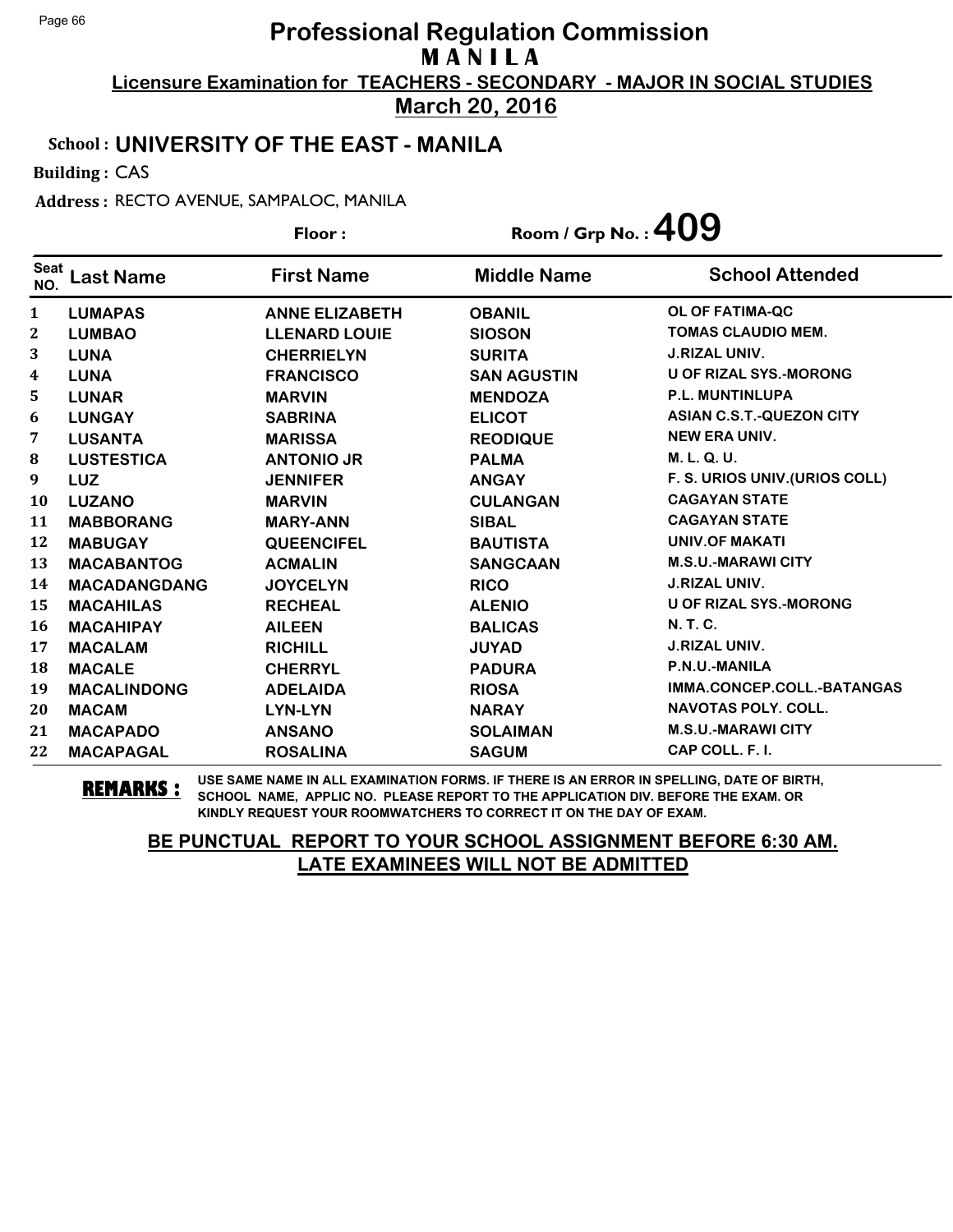**March 20, 2016**

#### School : **UNIVERSITY OF THE EAST - MANILA**

Building : CAS

Address : RECTO AVENUE, SAMPALOC, MANILA

|              |                    | Floor:                | Room / Grp No.: $410$ |                                      |
|--------------|--------------------|-----------------------|-----------------------|--------------------------------------|
| Seat<br>NO.  | <b>Last Name</b>   | <b>First Name</b>     | <b>Middle Name</b>    | <b>School Attended</b>               |
| $\mathbf{1}$ | <b>MACARAIG</b>    | <b>JOY</b>            | <b>AGUILAR</b>        | <b>U OF RIZAL SYS.-MORONG</b>        |
| $\mathbf{2}$ | <b>MACARANAS</b>   | <b>RENATO</b>         | <b>ANG</b>            | <b>COLUMBAN COLL.-OLONGAPO CITY</b>  |
| 3            | <b>MACARARANGA</b> | <b>REXIL</b>          | <b>BERMUDEZ</b>       | P. C. U.-MANILA                      |
| 4            | <b>MACARUBBO</b>   | <b>GREGORIO</b>       | <b>TUMBALI</b>        | <b>P.C.C.R.</b>                      |
| 5            | <b>MACASCAS</b>    | <b>EDISON</b>         | <b>RODEO</b>          | UNIVERSITY OF CALOOCAN CITY(for. CC  |
| 6            | <b>MADALI</b>      | <b>MELEAFE</b>        | <b>REYES</b>          | <b>EARIST</b>                        |
| 7            | <b>MADAMO</b>      | <b>JANE CHRISTINE</b> | <b>MOLO</b>           | UNIVERSITY OF CALOOCAN CITY(for. CC  |
| ${\bf 8}$    | <b>MADARANG</b>    | <b>RACHELLE</b>       | <b>ALVAREZ</b>        | MANILA TYTANA COLL., INC. (for. MLA. |
| 9            | <b>MADERA</b>      | <b>JOHN VINCENT</b>   | <b>SOTOMIL</b>        | <b>REPUBLIC CENTRAL COLL.</b>        |
| <b>10</b>    | <b>MADLANSACAY</b> | <b>CZARLYN</b>        | <b>AMBOJIA</b>        | <b>C.E.U.-MANILA</b>                 |
| 11           | <b>MADREDIO</b>    | <b>VANICA</b>         | <b>PABIA</b>          | UNIVERSITY OF CALOOCAN CITY(for. CC  |
| 12           | <b>MAESTRO</b>     | <b>OZIEL MARYBETH</b> | <b>FETALCURIN</b>     | <b>N.T.C.</b>                        |
| 13           | <b>MAGALLANO</b>   | <b>SHIRLEY</b>        | <b>RANJO</b>          | UNIVERSITY OF CALOOCAN CITY(for. CC  |
| 14           | <b>MAGAOAY</b>     | <b>CHALERETTE</b>     | <b>PAGGAO</b>         | <b>ISABELA COLL.</b>                 |
| 15           | <b>MAGARSO</b>     | <b>SARAH JEAN</b>     | <b>SIERRA</b>         | <b>WESTERN COLL.-CAVITE</b>          |
| 16           | <b>MAGAT</b>       | <b>MAE CONCEPCION</b> | <b>DE GUZMAN</b>      | N. T. C.                             |
| 17           | <b>MAGAY</b>       | <b>GABRIEL</b>        | <b>MORA</b>           | <b>UNIV.OF MAKATI</b>                |
| 18           | <b>MAGBALAY</b>    | <b>JEROME</b>         | <b>MALANOG</b>        | <b>N. T. C.</b>                      |
| 19           | <b>MAGBALON</b>    | <b>RONALYN</b>        | <b>MATEO</b>          | LA CONSOLACION-CALOOCAN              |
| 20           | <b>MAGCASI</b>     | <b>ANILENE</b>        | <b>REPOSAPOS</b>      | <b>TOMAS CLAUDIO MEM.</b>            |
| 21           | <b>MAGLACAS</b>    | <b>ELOISA</b>         | <b>ARAGOZA</b>        | ATENEO DE MANILA U-QC                |
| 22           | <b>MAGLAQUE</b>    | <b>JOANA ERICKA</b>   | <b>CORTEZ</b>         | <b>LA CONCEPCION COLL.-BULACAN</b>   |

**REMARKS :** USE SAME NAME IN ALL EXAMINATION FORMS. IF THERE IS AN ERROR IN SPELLING, DATE OF BIRTH, SCHOOL NAME, APPLIC NO. PLEASE REPORT TO THE APPLICATION DIV. BEFORE THE EXAM. OR KINDLY REQUEST YOUR ROOMWATCHERS TO CORRECT IT ON THE DAY OF EXAM.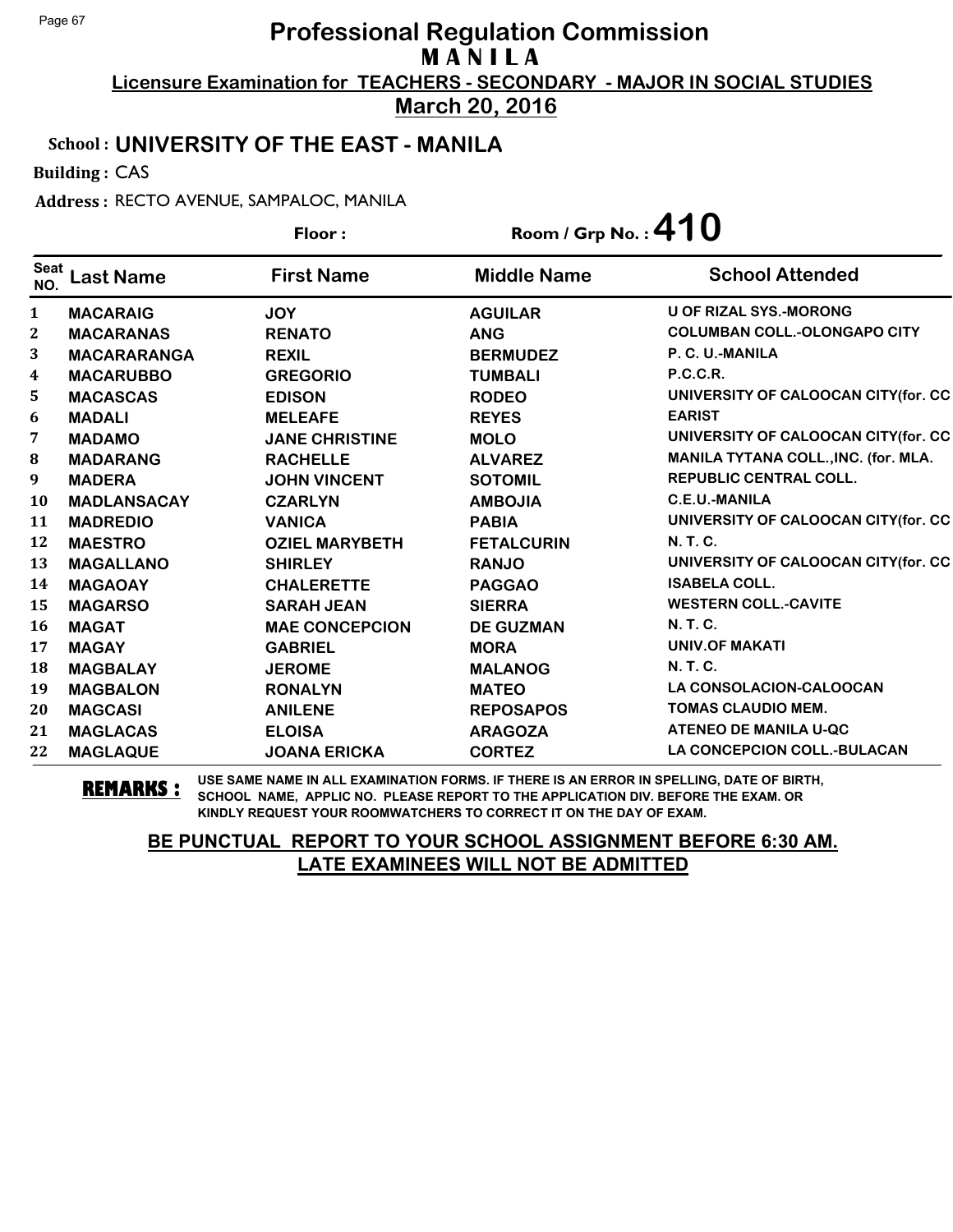**March 20, 2016**

#### School : **UNIVERSITY OF THE EAST - MANILA**

Building : CAS

Address : RECTO AVENUE, SAMPALOC, MANILA

|                    |                  | Floor:                |                    | Room / Grp No.: 411                    |
|--------------------|------------------|-----------------------|--------------------|----------------------------------------|
| <b>Seat</b><br>NO. | <b>Last Name</b> | <b>First Name</b>     | <b>Middle Name</b> | <b>School Attended</b>                 |
| 1                  | <b>MAGLAQUI</b>  | <b>DELIA</b>          | <b>QUIZON</b>      | UNIV.OF THE ASSUMP.                    |
| $\boldsymbol{2}$   | <b>MAGLINTE</b>  | <b>LUNALAINE</b>      | <b>VIDAD</b>       | <b>U OF RIZAL SYS.-ANTIPOLO</b>        |
| 3                  | <b>MAGNATE</b>   | <b>MAYBAN</b>         | <b>IBANEZ</b>      | <b>ARELLANO UNIV-MANILA</b>            |
| 4                  | <b>MAGNAYE</b>   | <b>SIMPLICIA</b>      | <b>MANALO</b>      | IMMA.CONCEP.COLL.-BATANGAS             |
| 5                  | <b>MAGNO</b>     | <b>ROSELLE</b>        | <b>BILLENA</b>     | <b>JANIUAY POLY. COLL.</b>             |
| 6                  | <b>MAGNO</b>     | <b>VANESSA</b>        | <b>DELA CRUZ</b>   | <b>STI-SAN FERNANDO</b>                |
| 7                  | <b>MAGO</b>      | <b>ALEXIS</b>         | <b>TAGALA</b>      | <b>U.E.P.-LAOANG</b>                   |
| 8                  | <b>MAGRO</b>     | <b>CATHERINE</b>      | <b>FAMERONAG</b>   | <b>ROMBLON STATE UNIV.(FOR ROMBLON</b> |
| 9                  | <b>MAGSINO</b>   | <b>JENNIFER</b>       | <b>ALEGRE</b>      | P.U.P.-STA. MESA                       |
| <b>10</b>          | <b>MAGSINO</b>   | <b>LEAN MAY</b>       | <b>DACUNES</b>     | <b>U OF RIZAL SYS.-ANTIPOLO</b>        |
| 11                 | <b>MAGSINO</b>   | <b>MARIA CHONA</b>    | <b>LIWANAG</b>     | C.E.U.-MANILA                          |
| 12                 | <b>MAGSIPOC</b>  | <b>HAZEL</b>          | <b>RAMOS</b>       | P.L. MANILA                            |
| 13                 | <b>MAGTALAS</b>  | <b>OLIVER</b>         | <b>TUMALIP</b>     | <b>BATAAN PENINSULA STATE</b>          |
| 14                 | <b>MAGTIBAY</b>  | <b>MARYANN</b>        | <b>DELFIN</b>      | C.L.S.U.                               |
| 15                 | <b>MAGTOTO</b>   | <b>CHERYL</b>         | <b>MARIANO</b>     | UNIVERSITY OF CALOOCAN CITY(for. CC    |
| 16                 | <b>MAGURA</b>    | <b>RUEL</b>           | <b>MAGBANUA</b>    | P.L. PASAY                             |
| 17                 | <b>MAGYAYA</b>   | <b>ANNA ROSE</b>      | <b>LARIRIT</b>     | <b>MARINDUQUE S.C.-BOAC</b>            |
| 18                 | <b>MAHIA</b>     | <b>MONA LIZA</b>      | <b>PAJILA</b>      | <b>SAN SEBASTIAN</b>                   |
| 19                 | <b>MAIGTING</b>  | <b>GINNO</b>          | <b>MANDIA</b>      | <b>MARINDUQUE S.C.-BOAC</b>            |
| 20                 | <b>MAILOM</b>    | <b>ELLEN</b>          | <b>COLIFLORES</b>  | <b>ST.JOHN COLL-CALAMBA</b>            |
| 21                 | <b>MAJAIT</b>    | <b>APOLINARIO III</b> | <b>IRATO</b>       | <b>NAVAL S.U.-NAVAL</b>                |
| 22                 | <b>MALABANAN</b> | <b>GRACIA MAE</b>     | <b>BAUTISTA</b>    | <b>BATAAN PENINSULA STATE</b>          |

**REMARKS :** USE SAME NAME IN ALL EXAMINATION FORMS. IF THERE IS AN ERROR IN SPELLING, DATE OF BIRTH, SCHOOL NAME, APPLIC NO. PLEASE REPORT TO THE APPLICATION DIV. BEFORE THE EXAM. OR KINDLY REQUEST YOUR ROOMWATCHERS TO CORRECT IT ON THE DAY OF EXAM.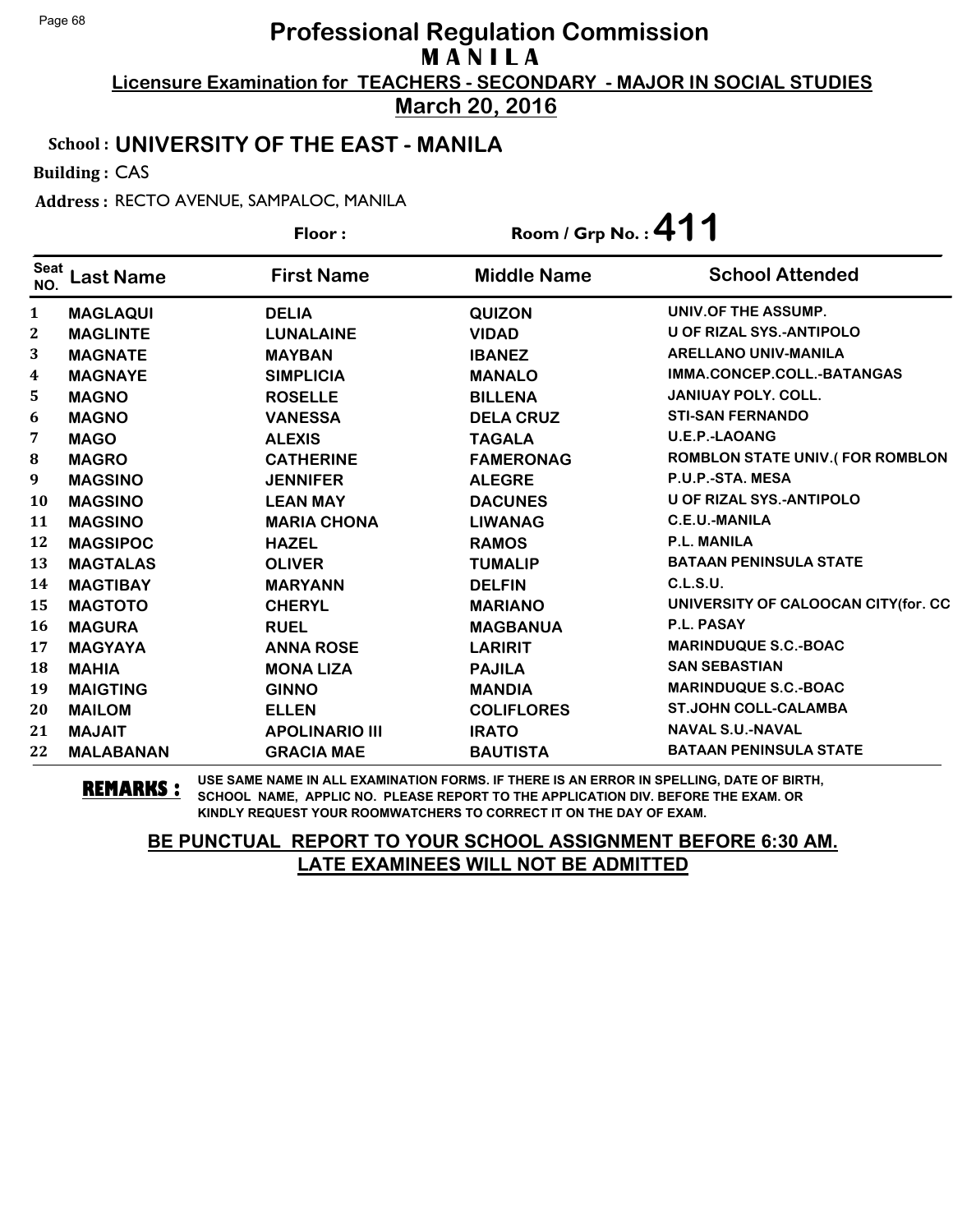**March 20, 2016**

#### School : **UNIVERSITY OF THE EAST - MANILA**

Building : CAS

Address : RECTO AVENUE, SAMPALOC, MANILA

|                    |                  | Floor:               | Room / Grp No.: $412$ |                                        |
|--------------------|------------------|----------------------|-----------------------|----------------------------------------|
| <b>Seat</b><br>NO. | <b>Last Name</b> | <b>First Name</b>    | <b>Middle Name</b>    | <b>School Attended</b>                 |
| 1                  | <b>MALAGA</b>    | <b>JAY-AN</b>        | <b>BAYOG</b>          | <b>KALINGA-APAYAO STATE</b>            |
| $\boldsymbol{2}$   | <b>MALASAGA</b>  | <b>MARICHELL</b>     | <b>YUMUL</b>          | <b>CITY OF MALABON UNIV.</b>           |
| 3                  | <b>MALAZARTE</b> | <b>MARK ANGELO</b>   | <b>VERZOSA</b>        | <b>AMA-FAIRVIEW, QC</b>                |
| 4                  | <b>MALINA</b>    | <b>DENNISE</b>       | <b>MANDALAZA</b>      | <b>TRINITY UNIV OF ASIA</b>            |
| 5                  | <b>MALIWAT</b>   | <b>LOURDES</b>       | <b>GABUCAN</b>        | <b>EARIST</b>                          |
| 6                  | <b>MALLARI</b>   | <b>ANALISA</b>       | <b>BAUTISTA</b>       | P.U.P.-CAVITE                          |
| 7                  | <b>MALLARI</b>   | <b>FERNANDO JR</b>   | <b>IBAY</b>           | <b>ATENEO DE ZAMBOANGA</b>             |
| 8                  | <b>MALLARI</b>   | <b>PERLITA</b>       | <b>MALLON</b>         | <b>N. T. C.</b>                        |
| 9                  | <b>MALLARI</b>   | <b>REANA</b>         | <b>MALLARI</b>        | <b>HOLY CROSS-PAMPANGA</b>             |
| 10                 | <b>MALLEN</b>    | <b>LEI FATIMA</b>    | <b>MAGRATA</b>        | <b>COLUMBAN COLL.-OLONGAPO CITY</b>    |
| 11                 | <b>MALLO</b>     | <b>BABY MARIFI</b>   | <b>SAPLA</b>          | <b>LYCEUM P.U.-BATANGAS</b>            |
| 12                 | <b>MALLO</b>     | <b>CHERRY KAREN</b>  | <b>LATORENA</b>       | C.D.S.J.D.L.-CALAMBA                   |
| 13                 | <b>MALLO</b>     | <b>CYNTHIA</b>       | <b>CORUNO</b>         | <b>PARTIDO COLL.</b>                   |
| 14                 | <b>MALLON</b>    | <b>ROBERT</b>        | <b>POSADAS</b>        | <b>N.T.C.</b>                          |
| 15                 | <b>MALONES</b>   | <b>FAITH LEA</b>     | <b>LASCOTA</b>        | P. C. U.-MANILA                        |
| 16                 | <b>MAMAC</b>     | <b>JASMIN</b>        | <b>YUTIGA</b>         | D.L.S.U.-DASMARIÑAS                    |
| 17                 | <b>MAMARIL</b>   | <b>ROSSANA</b>       | <b>AYSON</b>          | <b>U DE MANILA (for.CCM)</b>           |
| 18                 | <b>MAMBOLLO</b>  | JOSE JR.             | <b>MEDRANO</b>        | <b>ROXAS COLLEGE-ROXAS</b>             |
| 19                 | <b>MAME</b>      | <b>JENNY VI</b>      | <b>FETALCO</b>        | <b>ROMBLON STATE UNIV.(FOR ROMBLON</b> |
| 20                 | <b>MAMERTO</b>   | <b>MARY GRACE</b>    | <b>REYES</b>          | <b>CITY OF MALABON UNIV.</b>           |
| 21                 | <b>MANABAT</b>   | <b>PRESCIOUSA</b>    | <b>GUEVARRA</b>       | C.L.S.U.                               |
| 22                 | <b>MANALANG</b>  | <b>MARIA CORAZON</b> | <b>YAP</b>            | UNIVERSITY OF CALOOCAN CITY (for. CC   |

**REMARKS :** USE SAME NAME IN ALL EXAMINATION FORMS. IF THERE IS AN ERROR IN SPELLING, DATE OF BIRTH, SCHOOL NAME, APPLIC NO. PLEASE REPORT TO THE APPLICATION DIV. BEFORE THE EXAM. OR KINDLY REQUEST YOUR ROOMWATCHERS TO CORRECT IT ON THE DAY OF EXAM.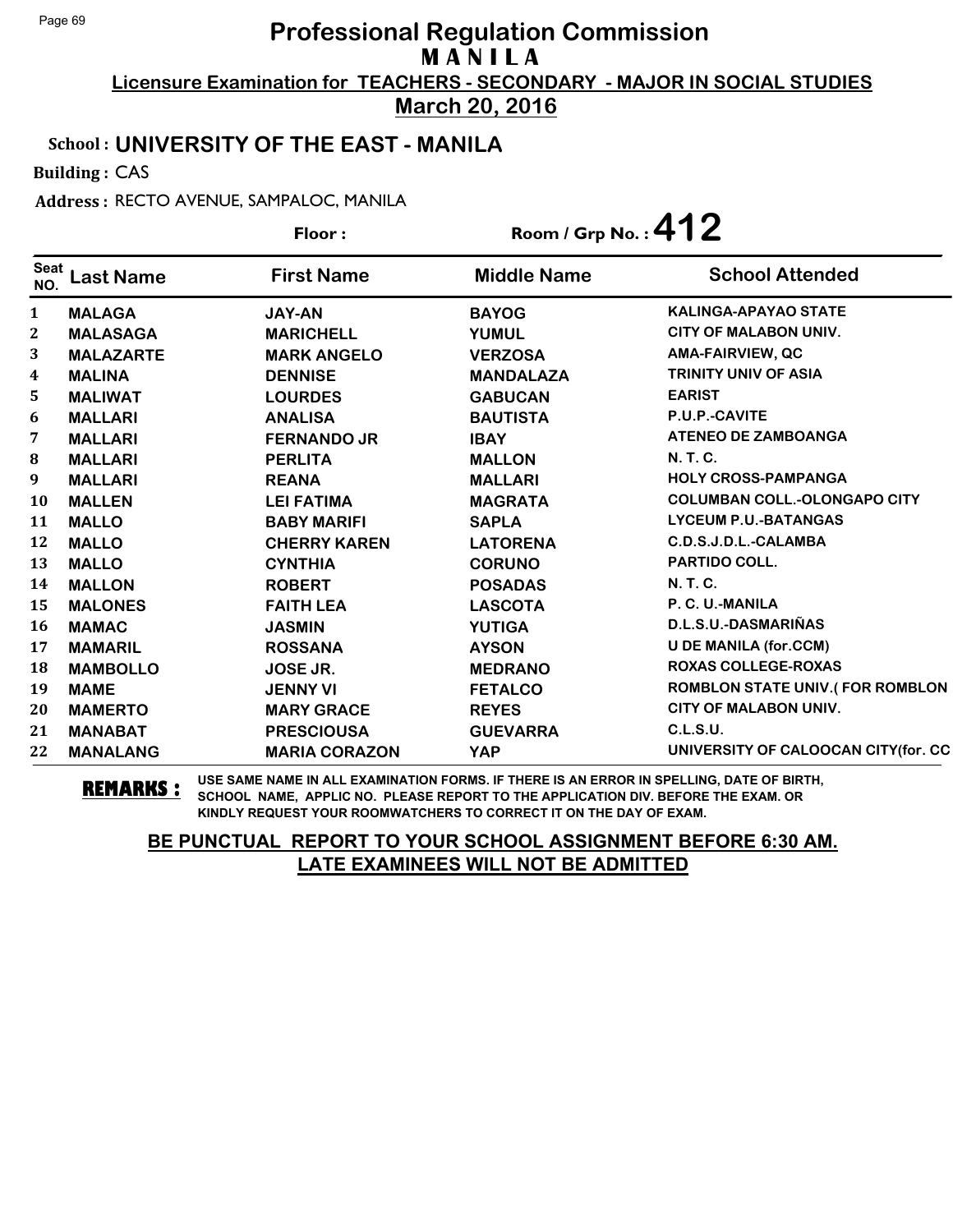**March 20, 2016**

#### School : **UNIVERSITY OF THE EAST - MANILA**

Building : CAS

Address : RECTO AVENUE, SAMPALOC, MANILA

|                    |                   | Floor:                | Room / Grp No.: $413$ |                                        |  |
|--------------------|-------------------|-----------------------|-----------------------|----------------------------------------|--|
| <b>Seat</b><br>NO. | ast Name          | <b>First Name</b>     | <b>Middle Name</b>    | <b>School Attended</b>                 |  |
| $\mathbf{1}$       | <b>MANALANG</b>   | <b>MARIA CRISTINA</b> | <b>MENDOZA</b>        | <b>MEYCAUAYAN COLL.</b>                |  |
| 2                  | <b>MANALASTAS</b> | <b>EMMANUEL</b>       | <b>ABELLO</b>         | UNIVERSITY OF CALOOCAN CITY(for. CC    |  |
| 3                  | <b>MANALIGOD</b>  | <b>HAREEM DAVID</b>   | <b>ROJO</b>           | <b>PANGASINAN S.U.-LINGAYEN</b>        |  |
| 4                  | <b>MANALO</b>     | <b>ANA MARIE</b>      | <b>DAQUINAG</b>       | <b>R.MAGSAYSAY T.U-IBA</b>             |  |
| 5                  | <b>MANALO</b>     | <b>BETTY</b>          | <b>MORILLO</b>        | <b>MT.CARMEL COLL.-BALER</b>           |  |
| 6                  | <b>MANALO</b>     | <b>EMELINE</b>        | <b>GUIJO</b>          | <b>SAN SEBASTIAN</b>                   |  |
| 7                  | <b>MANALO</b>     | <b>LANI</b>           | <b>DE LOS REYES</b>   | P.U.P.-STA. MESA                       |  |
| $\bf{8}$           | <b>MANALO</b>     | <b>MARISSA</b>        | <b>BADILLA</b>        | P. C. U.-MANILA                        |  |
| 9                  | <b>MANALO</b>     | <b>MARTHA</b>         | <b>GUZMAN</b>         | M.C.U.-CALOOCAN                        |  |
| 10                 | <b>MANALO</b>     | <b>MYLEEN</b>         | <b>MAYUGA</b>         | IMMA.CONCEP.COLL.-BATANGAS             |  |
| 11                 | <b>MANALO</b>     | <b>RICHEL</b>         | <b>APOLINAR</b>       | <b>BATANGAS S.U.-ARASOF-NASUGBU</b>    |  |
| 12                 | <b>MANALO</b>     | <b>ROMEO</b>          | <b>ESPIRIDION</b>     | INT'L ACA. OF MGNT. & ECO.             |  |
| 13                 | <b>MANALON</b>    | <b>JINGKY</b>         | <b>MAQUINTO</b>       | <b>ROMBLON STATE UNIV.(FOR ROMBLON</b> |  |
| 14                 | <b>MANANSALA</b>  | <b>JOHNA</b>          | <b>BELARMINO</b>      | <b>P.L. MARIKINA CITY</b>              |  |
| 15                 | <b>MANANSALA</b>  | <b>LESLIE</b>         | <b>CASUPANAN</b>      | <b>DON HONORIO VENTURA TECH. S.U.</b>  |  |
| 16                 | <b>MANANSALA</b>  | <b>MARICAR</b>        | <b>GUEVARRA</b>       | U.E.-CALOOCAN                          |  |
| 17                 | <b>MANANSALA</b>  | <b>ROLYN</b>          | <b>VIZCOCHO</b>       | <b>GORDON COLL.</b>                    |  |
| 18                 | <b>MANAOG</b>     | <b>MICHELLE</b>       | <b>RAMOS</b>          | <b>P.L. MUNTINLUPA</b>                 |  |

**REMARKS :** USE SAME NAME IN ALL EXAMINATION FORMS. IF THERE IS AN ERROR IN SPELLING, DATE OF BIRTH, SCHOOL NAME, APPLIC NO. PLEASE REPORT TO THE APPLICATION DIV. BEFORE THE EXAM. OR KINDLY REQUEST YOUR ROOMWATCHERS TO CORRECT IT ON THE DAY OF EXAM.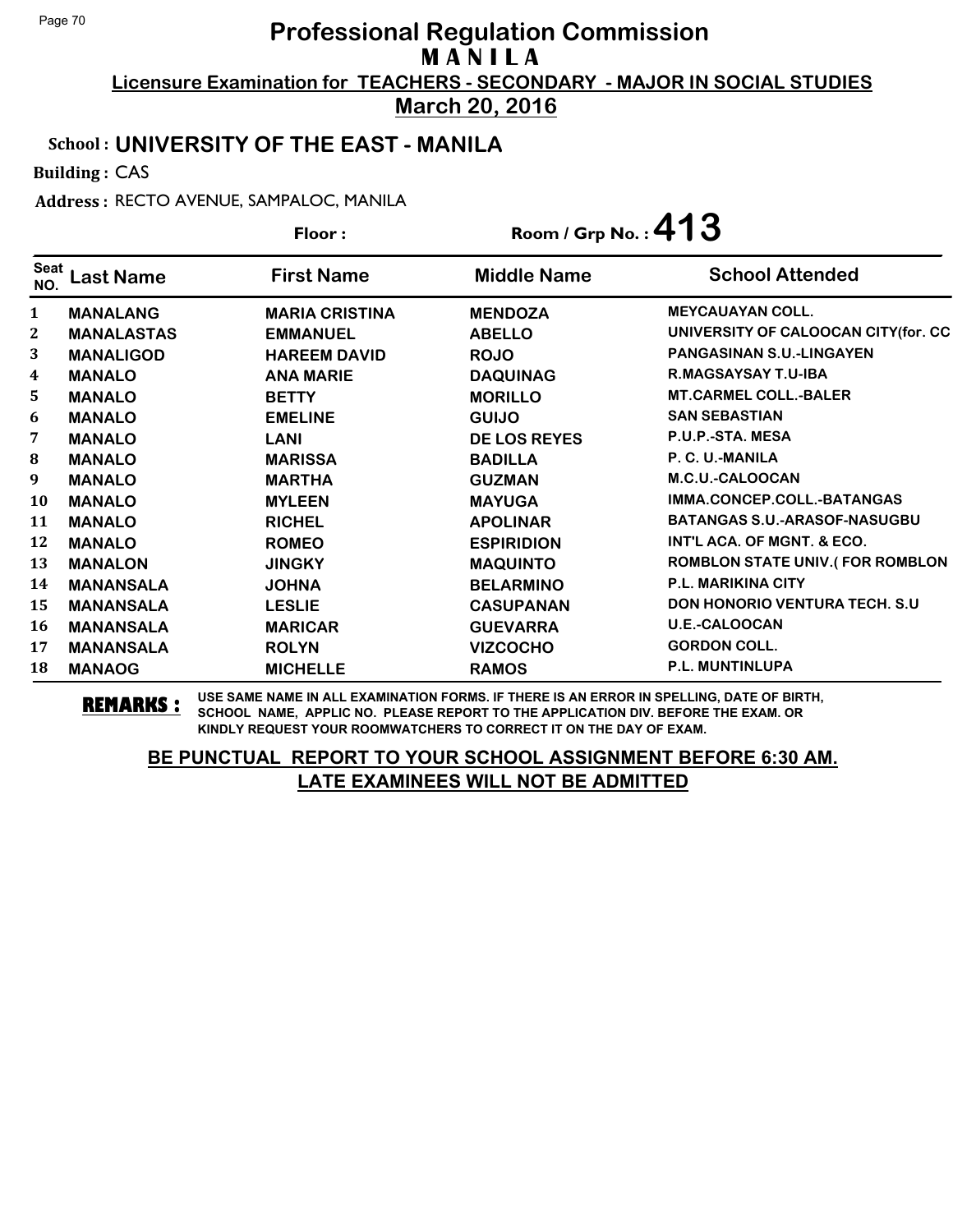**March 20, 2016**

#### School : **UNIVERSITY OF THE EAST - MANILA**

Building : CAS

Address : RECTO AVENUE, SAMPALOC, MANILA

|              |                    | Floor:                 | Room / Grp No.: $414$ |                                       |
|--------------|--------------------|------------------------|-----------------------|---------------------------------------|
| Seat<br>NO.  | ast Name           | <b>First Name</b>      | <b>Middle Name</b>    | <b>School Attended</b>                |
| $\mathbf{1}$ | <b>MANAPSAL</b>    | <b>RIA MIKEE</b>       | <b>CHUA</b>           | OL OF FATIMA-VALENZUELA               |
| $\mathbf{2}$ | <b>MANDAP</b>      | <b>FATIMA</b>          | <b>LAROZA</b>         | <b>U DE MANILA (for.CCM)</b>          |
| 3            | <b>MANGALUS</b>    | <b>ANALYN</b>          | <b>MACASIEB</b>       | <b>HOLY CROSS-PAMPANGA</b>            |
| 4            | <b>MANGILAYA</b>   | <b>GIGI</b>            | <b>MANGILAYA</b>      | C. C. P.                              |
| 5            | <b>MANGILIT</b>    | <b>ANALIZA</b>         | <b>PALOMO</b>         | P.U.P.-STA, MESA                      |
| 6            | <b>MANGOBA</b>     | <b>MYLENE</b>          | <b>TAMONDONG</b>      | <b>MYSTICAL ROSE C.S.T.</b>           |
| 7            | <b>MANGOSO</b>     | <b>LUCEL</b>           | <b>CASTILLO</b>       | <b>T.I P.-Q.C.</b>                    |
| 8            | <b>MANGULABNAN</b> | <b>ARCHIE</b>          | <b>BAUTISTA</b>       | N.E.U.S.T-CABANATUAN CITY             |
| 9            | <b>MANGUNAY</b>    | <b>BERNARDO</b>        | <b>MACEDA</b>         | <b>FEU-MANILA</b>                     |
| 10           | <b>MANIBALE</b>    | <b>CECILLE</b>         | <b>MALATE</b>         | U OF RIZAL SYS.-PILILLA               |
| 11           | <b>MANIMBAO</b>    | <b>MARK JASON</b>      | <b>CANDABA</b>        | E. A. C.-DASMARIÑAS                   |
| 12           | <b>MANIO</b>       | <b>JOHN PAUL</b>       | <b>SERRANO</b>        | <b>RIZAL TECH UNIV</b>                |
| 13           | <b>MANIQUIS</b>    | <b>MA. ARLENE</b>      | <b>QUIZON</b>         | <b>ST. PAUL COLL.-SN MIGUEL</b>       |
| 14           | <b>MANLAGÑIT</b>   | <b>BAVERLY</b>         | <b>CRUZ</b>           | <b>CATANDUANES STATE UNIVERSITY -</b> |
| 15           | <b>MANLAGÑIT</b>   | <b>JOAN BERNADETTE</b> | <b>GATBONTON</b>      | CITY OF MALABON UNIV.                 |
| 16           | <b>MANLAPAZ</b>    | <b>ANGIE</b>           | <b>DIMLA</b>          | <b>BULACAN S.U-MALOLOS</b>            |
| 17           | <b>MANLICLIC</b>   | <b>MELVIN</b>          | <b>MONTANER</b>       | <b>CITY OF MALABON UNIV.</b>          |
| 18           | <b>MANOREÑA</b>    | <b>KAREN GRACE</b>     | <b>CABATO</b>         | <b>IETI C.S.T.</b>                    |

**REMARKS :** USE SAME NAME IN ALL EXAMINATION FORMS. IF THERE IS AN ERROR IN SPELLING, DATE OF BIRTH, SCHOOL NAME, APPLIC NO. PLEASE REPORT TO THE APPLICATION DIV. BEFORE THE EXAM. OR KINDLY REQUEST YOUR ROOMWATCHERS TO CORRECT IT ON THE DAY OF EXAM.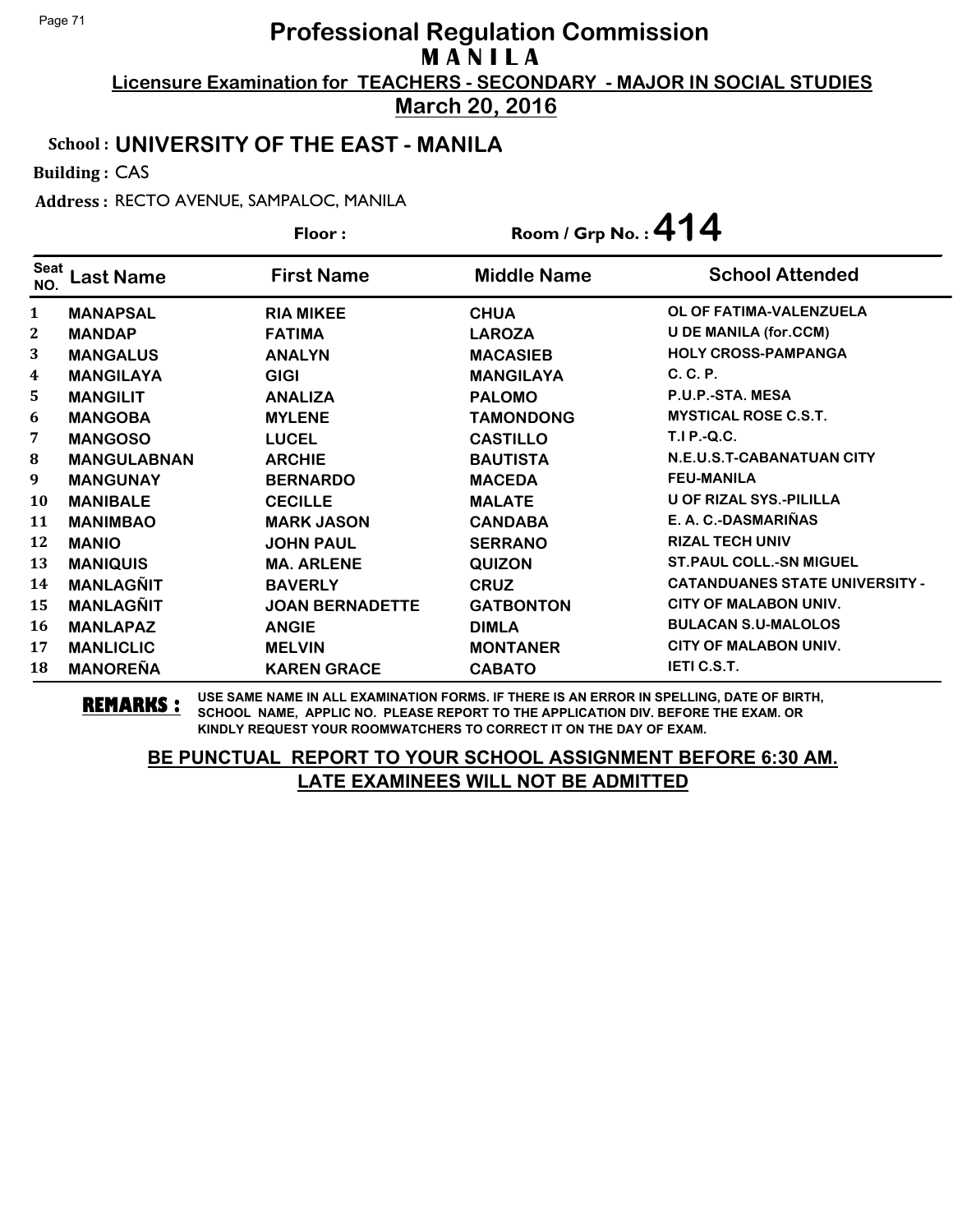**March 20, 2016**

#### School : **UNIVERSITY OF THE EAST - MANILA**

Building : CAS

Address : RECTO AVENUE, SAMPALOC, MANILA

|                    |                   | Floor:                   | Room / Grp No. : $501$ |                                     |
|--------------------|-------------------|--------------------------|------------------------|-------------------------------------|
| <b>Seat</b><br>NO. | <b>Last Name</b>  | <b>First Name</b>        | <b>Middle Name</b>     | <b>School Attended</b>              |
| $\mathbf{1}$       | <b>MANRIQUE</b>   | <b>LISELA</b>            | <b>EVANGELISTA</b>     | P.U.P.-STA. MESA                    |
| $\mathbf{2}$       | <b>MANSANADEZ</b> | <b>EDMHAR</b>            | <b>UBIÑA</b>           | <b>N.T.C.</b>                       |
| 3                  | <b>MANSILLA</b>   | <b>CRISANTO</b>          | <b>CALAMBA</b>         | <b>UNIV.OF MANILA</b>               |
| 4                  | <b>MANUBA</b>     | <b>CYNTHIA</b>           | <b>JOGNO</b>           | <b>MARINDUQUE S.C.-BOAC</b>         |
| 5                  | <b>MANUEL</b>     | <b>ANGELICA</b>          | <b>MERCADO</b>         | DIVINE WORD-SAN JOSE                |
| 6                  | <b>MANUEL</b>     | <b>GINABEL</b>           | <b>RODRIGUEZ</b>       | P.L. MANILA                         |
| 7                  | <b>MANUEL</b>     | <b>JAY-R</b>             | <b>LINSANGAN</b>       | DIVINA PASTORA COL.                 |
| 8                  | <b>MANUEL</b>     | <b>MA. LIZA</b>          | <b>ALTA</b>            | <b>BATAAN HEROES MEM.COLL.</b>      |
| 9                  | <b>MANUEL</b>     | <b>SYLVESTER</b>         | <b>ABUNG</b>           | <b>CAGAYAN STATE</b>                |
| <b>10</b>          | <b>MANZANO</b>    | <b>JOANA ROSE</b>        | <b>MANIPOL</b>         | <b>TOMAS CLAUDIO MEM.</b>           |
| 11                 | <b>MAPOY</b>      | <b>JANILYN</b>           | <b>CORONEL</b>         | <b>ST.MARY'S COLL.-BALIUAG</b>      |
| 12                 | <b>MAPULA</b>     | <b>LAILA</b>             | <b>MARINAY</b>         | <b>C.A &amp; TECH SCH-ALBAY</b>     |
| 13                 | <b>MARAGRAG</b>   | <b>JOCELYN</b>           | <b>SANTOS</b>          | <b>BALIWAG POLYTECHNIC</b>          |
| 14                 | <b>MARANAN</b>    | <b>LEILA</b>             | <b>SILVA</b>           | <b>TANAUAN INST.</b>                |
| 15                 | <b>MARASIGAN</b>  | <b>CHRISTOPHER JAMIL</b> | <b>SAN PEDRO</b>       | <b>BULACAN S.U-MALOLOS</b>          |
| 16                 | <b>MARASIGAN</b>  | <b>JAZMINE CLAIRE</b>    | <b>FLORES</b>          | <b>STI-CALOOCAN</b>                 |
| 17                 | <b>MARASIGAN</b>  | <b>MARVIN DENICE</b>     | <b>MACALINDONG</b>     | <b>BATANGAS S.U.-BATANGAS CITY</b>  |
| 18                 | <b>MARAVILLA</b>  | <b>IVY GAY</b>           | <b>LAYNO</b>           | <b>BULACAN S.U-MALOLOS</b>          |
| 19                 | <b>MARAÑON</b>    | <b>NATHANIEL</b>         | <b>CARBALLO</b>        | <b>SO.MINDANAO COLL.-PAGADIAN</b>   |
| 20                 | <b>MARCE</b>      | <b>ROCELYN MAE</b>       | <b>FIGUERAS</b>        | <b>COLUMBAN COLL.-OLONGAPO CITY</b> |
| 21                 | <b>MARCELO</b>    | <b>AMELIA</b>            | <b>LLAGAS</b>          | <b>PASIG CATHOLIC COLL.</b>         |
| 22                 | <b>MARCELO</b>    | <b>ANN CELINE</b>        | <b>CHIUCO</b>          | P.U.P.-STA, MESA                    |

**REMARKS :** USE SAME NAME IN ALL EXAMINATION FORMS. IF THERE IS AN ERROR IN SPELLING, DATE OF BIRTH, SCHOOL NAME, APPLIC NO. PLEASE REPORT TO THE APPLICATION DIV. BEFORE THE EXAM. OR KINDLY REQUEST YOUR ROOMWATCHERS TO CORRECT IT ON THE DAY OF EXAM.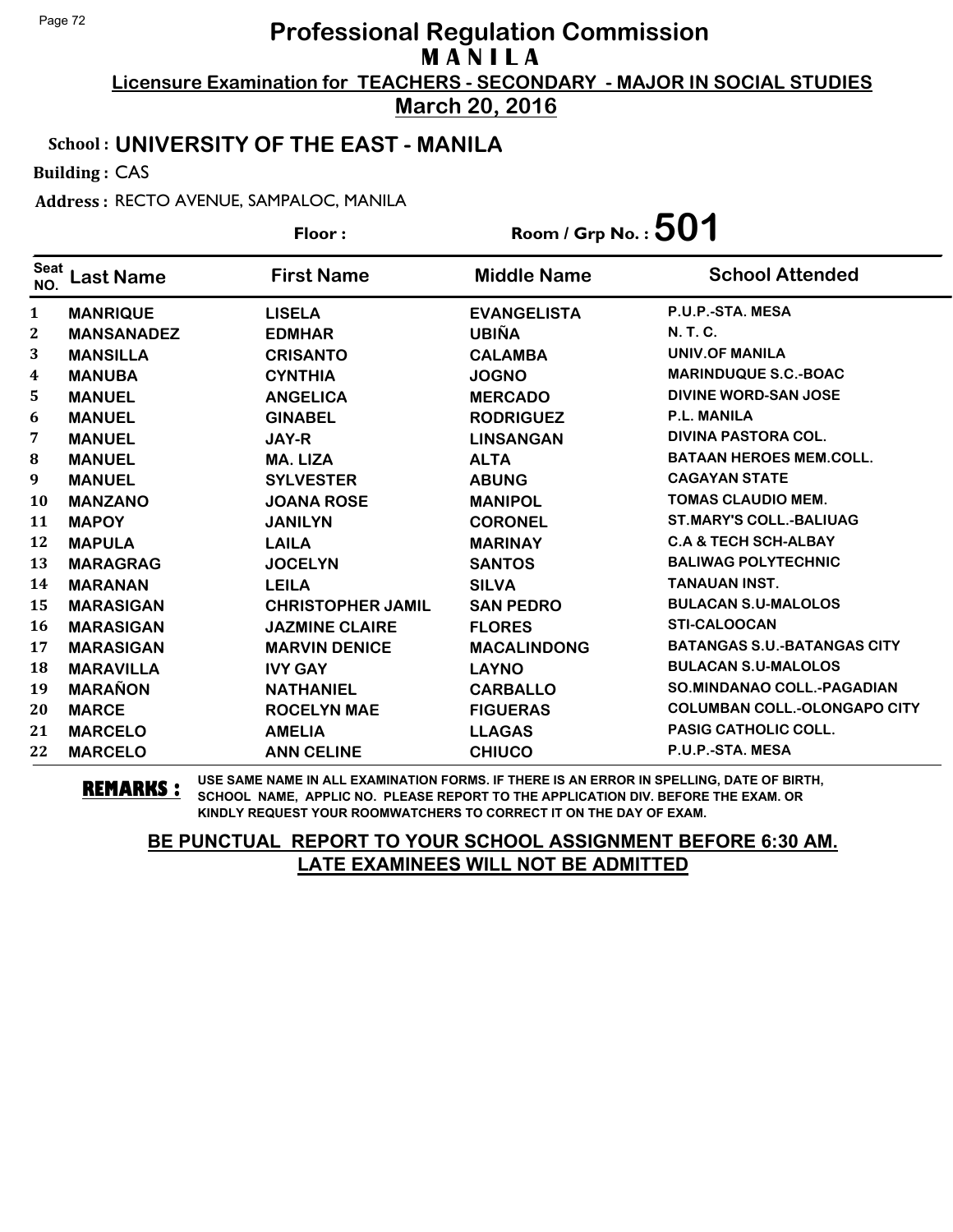**March 20, 2016**

## School : **UNIVERSITY OF THE EAST - MANILA**

Building : CAS

Address : RECTO AVENUE, SAMPALOC, MANILA

|                    |                   | Floor:              | Room / Grp No. : $502$ |                                      |
|--------------------|-------------------|---------------------|------------------------|--------------------------------------|
| <b>Seat</b><br>NO. | <b>Last Name</b>  | <b>First Name</b>   | <b>Middle Name</b>     | <b>School Attended</b>               |
| $\mathbf{1}$       | <b>MARCOS</b>     | <b>GINGER FAY</b>   | <b>DEL ROSARIO</b>     | N.E.U.S.T-CABANATUAN CITY            |
| $\boldsymbol{2}$   | <b>MARCOS</b>     | <b>MARIA ISABEL</b> | <b>MENDOZA</b>         | P. C. U.-MANILA                      |
| 3                  | <b>MARGES</b>     | <b>JOHN JERBERT</b> | <b>SALAC</b>           | <b>CAVITE S.U.-INDANG</b>            |
| $\boldsymbol{4}$   | <b>MARGES</b>     | <b>JOSELITO JR</b>  | <b>SALAC</b>           | <b>CAVITE S.U.-INDANG</b>            |
| 5                  | <b>MARGES</b>     | <b>KHAREN</b>       | <b>MATEL</b>           | <b>CAVITE S.U.-INDANG</b>            |
| 6                  | <b>MARIANO</b>    | <b>HELEN</b>        | <b>FRANCISCO</b>       | ZAMBO.CITY STATE POLY. COLL.         |
| 7                  | <b>MARIANO</b>    | <b>JESSA MARIE</b>  | <b>SANTOS</b>          | PAF COL OF AERO-PAMPANGA             |
| ${\bf 8}$          | <b>MARIANO</b>    | <b>RODRIGO JR</b>   | <b>CRUZ</b>            | <b>WESLEYAN U PHIL-CABA</b>          |
| 9                  | <b>MARIMON</b>    | <b>BAGARIO JR</b>   | <b>SERDAN</b>          | <b>SENATOR NINOY AQUINO COLLEGE</b>  |
| 10                 | <b>MARINAY</b>    | <b>MARIE LIZA</b>   | <b>ABUSTAN</b>         | <b>LAGUNA STATE POLYTECHNIC</b>      |
| 11                 | <b>MARQUEZ</b>    | <b>ELMER</b>        | <b>DELA CRUZ</b>       | <b>CHRIST THE KING-CALBAYOG</b>      |
| 12                 | <b>MARQUEZ</b>    | <b>JOHN</b>         | <b>PALIT-ANG</b>       | UNIVERSITY OF CALOOCAN CITY(for. CC  |
| 13                 | <b>MARQUEZ</b>    | <b>RHEA</b>         | <b>HERNANDEZ</b>       | IMMA.CONCEP.COLL.-BATANGAS           |
| 14                 | <b>MARTILLANA</b> | <b>BRENDA</b>       | <b>GLEAN</b>           | <b>SAN SEBASTIAN</b>                 |
| 15                 | <b>MARTIN</b>     | <b>ELVIE</b>        | <b>BATONGBACAL</b>     | <b>BALIUAG UNIVERSITY</b>            |
| 16                 | <b>MARTIN</b>     | <b>RIA</b>          | <b>FERNANDEZ</b>       | <b>ARAULLO UNIV.-CABANATUAN CITY</b> |
| 17                 | <b>MARTIN</b>     | <b>ROSALIE</b>      | <b>RABAYA</b>          | <b>UNIV.OF MAKATI</b>                |
| 18                 | <b>MARTINEZ</b>   | <b>ALBERT</b>       | <b>BALUYUT</b>         | <b>MARY THE QUEEN-PAMPANGA</b>       |
| 19                 | <b>MARTINEZ</b>   | <b>MARIA TERESA</b> | <b>NIDO</b>            | <b>U OF RIZAL SYS.-MORONG</b>        |
| 20                 | <b>MARTIR</b>     | <b>ADEL</b>         | <b>ARNIÑO</b>          | M. L. Q. U.                          |
| 21                 | <b>MASAYON</b>    | <b>ANNA MARIE</b>   | <b>BUHIAN</b>          | <b>U.M.-COTABATO COLL.</b>           |
| 22                 | <b>MASCARIÑAS</b> | <b>MOISES</b>       | <b>LARGA</b>           | MINSCAT-BONGABONG(for.BCF)           |

**REMARKS :** USE SAME NAME IN ALL EXAMINATION FORMS. IF THERE IS AN ERROR IN SPELLING, DATE OF BIRTH, SCHOOL NAME, APPLIC NO. PLEASE REPORT TO THE APPLICATION DIV. BEFORE THE EXAM. OR KINDLY REQUEST YOUR ROOMWATCHERS TO CORRECT IT ON THE DAY OF EXAM.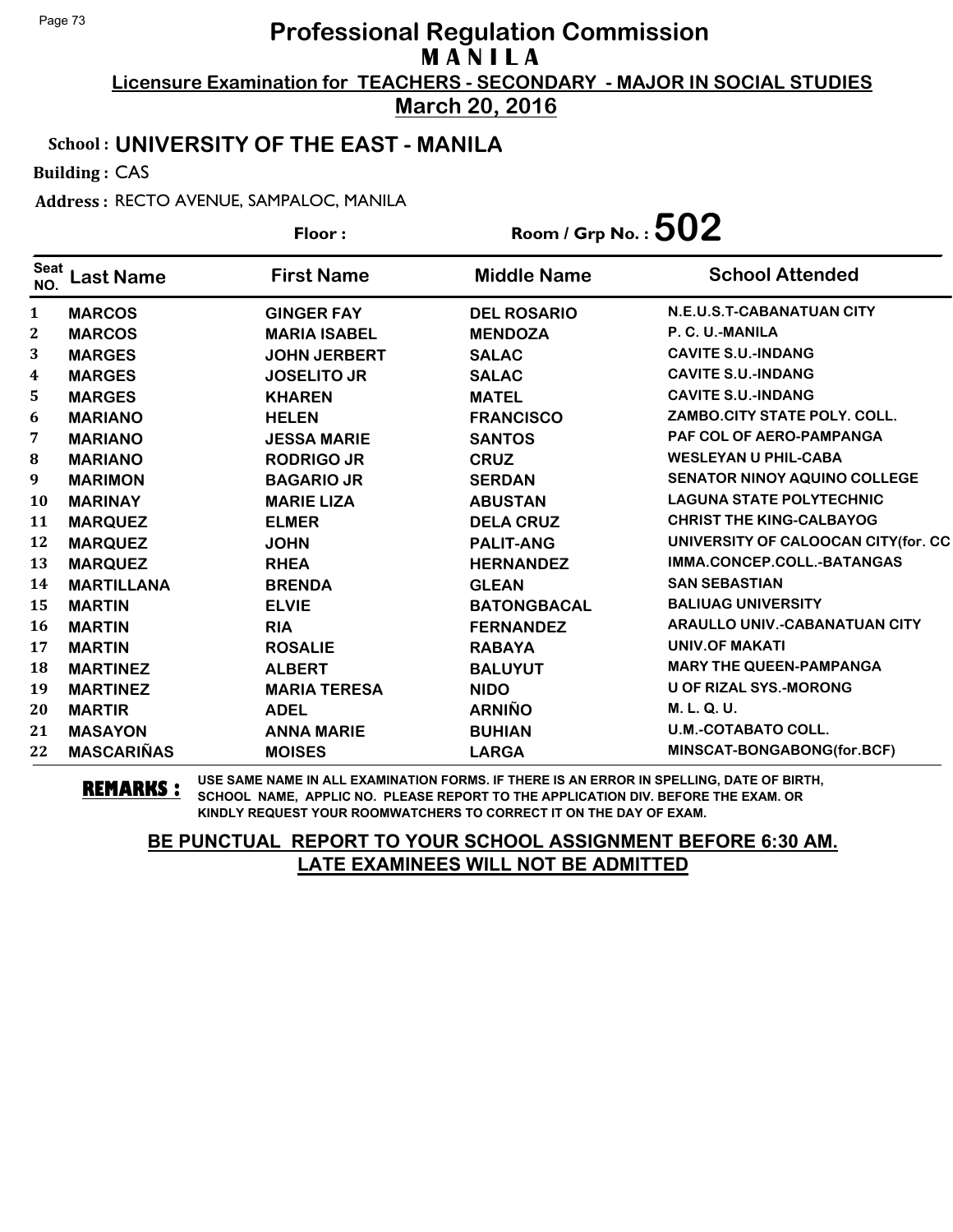**March 20, 2016**

## School : **UNIVERSITY OF THE EAST - MANILA**

Building : CAS

Address : RECTO AVENUE, SAMPALOC, MANILA

|                    |                  | Floor:                | Room / Grp No. : $503$ |                                        |
|--------------------|------------------|-----------------------|------------------------|----------------------------------------|
| <b>Seat</b><br>NO. | <b>Last Name</b> | <b>First Name</b>     | <b>Middle Name</b>     | <b>School Attended</b>                 |
| 1                  | <b>MASIL</b>     | <b>ANALYN</b>         | <b>RAMOS</b>           | <b>ST. PAUL COLL.-SN MIGUEL</b>        |
| $\mathbf{2}$       | <b>MASMAYOR</b>  | <b>KIMBERLY</b>       | <b>TAGULAO</b>         | UNIVERSITY OF CALOOCAN CITY(for. CC    |
| 3                  | <b>MATIAS</b>    | <b>MARIA CRISTINA</b> | <b>AUSAN</b>           | <b>N.T.C.</b>                          |
| 4                  | <b>MATIBAG</b>   | <b>JACQUELYN</b>      | <b>PASICOLAN</b>       | <b>ST.PAUL UNIV.-TUGUEGARAO</b>        |
| 5                  | <b>MATIC</b>     | <b>LOVELY</b>         | <b>JUAN</b>            | <b>DIVINA PASTORA COL.</b>             |
| 6                  | <b>MATIENZO</b>  | <b>LAGRIMAS</b>       | <b>BERANA</b>          | U OF RIZAL SYS.-PILILLA                |
| 7                  | <b>MATILLA</b>   | <b>GERLIE</b>         | <b>PULIDO</b>          | <b>CAVITE S.U.-INDANG</b>              |
| 8                  | <b>MATO</b>      | <b>MICHELLE</b>       | <b>CANDOR</b>          | <b>ROMBLON STATE UNIV.(FOR ROMBLON</b> |
| 9                  | <b>MATUBA</b>    | <b>EDNA</b>           | <b>CASIÑAS</b>         | <b>U.E.P.-CATARMAN</b>                 |
| 10                 | <b>MAURICIO</b>  | <b>LADY ANGELICA</b>  | <b>EVANGELISTA</b>     | <b>BULACAN S.U-MALOLOS</b>             |
| 11                 | <b>MAYOR</b>     | <b>RHEA</b>           | <b>ERGINA</b>          | <b>ST.LOUISE DE MARILLAC-SORSOGON</b>  |
| 12                 | <b>MAÑACOP</b>   | <b>MARLYN ROSE</b>    | <b>MILANA</b>          | <b>ISABELA S.U.-CAUAYAN</b>            |
| 13                 | <b>MAÑALAC</b>   | <b>ROWENA</b>         | <b>GOMEZ</b>           | <b>LA CONSOLACION UNIVERSITY</b>       |
| 14                 | <b>MAÑIBO</b>    | <b>LIWANAG</b>        | <b>ACEVEDA</b>         | <b>DIVINE WORD-CALAPAN</b>             |
| 15                 | <b>MEDALLA</b>   | <b>BELLA MARIE</b>    | <b>PESANOS</b>         | <b>MT.VIEW COLL.</b>                   |
| 16                 | <b>MEDINA</b>    | <b>RONALDO</b>        | <b>IÑIGO</b>           | <b>AIMS</b>                            |
| 17                 | <b>MELENDEZ</b>  | <b>ALLAN</b>          | <b>CAPARON</b>         | $C, C, P$ .                            |
| 18                 | <b>MELO</b>      | <b>ANGELICA</b>       | <b>DELA CRUZ</b>       | <b>BULACAN S.U-MALOLOS</b>             |
| 19                 | <b>MEMBREBE</b>  | <b>JENNIBETH</b>      | <b>LOBRAMONTE</b>      | <b>U OF RIZAL SYS.-MORONG</b>          |
| 20                 | <b>MENDEZ</b>    | <b>ARMENDA</b>        | <b>TONGOL</b>          | <b>U.E.-CALOOCAN</b>                   |
| 21                 | <b>MENDIOLA</b>  | <b>ANA LIZA</b>       | <b>JARO</b>            | C.E.U.-MANILA                          |
| 22                 | <b>MENDIOLA</b>  | <b>MAUREEN</b>        | <b>CALUAG</b>          | LA CONSOLACION UNIVERSITY              |

**REMARKS :** USE SAME NAME IN ALL EXAMINATION FORMS. IF THERE IS AN ERROR IN SPELLING, DATE OF BIRTH, SCHOOL NAME, APPLIC NO. PLEASE REPORT TO THE APPLICATION DIV. BEFORE THE EXAM. OR KINDLY REQUEST YOUR ROOMWATCHERS TO CORRECT IT ON THE DAY OF EXAM.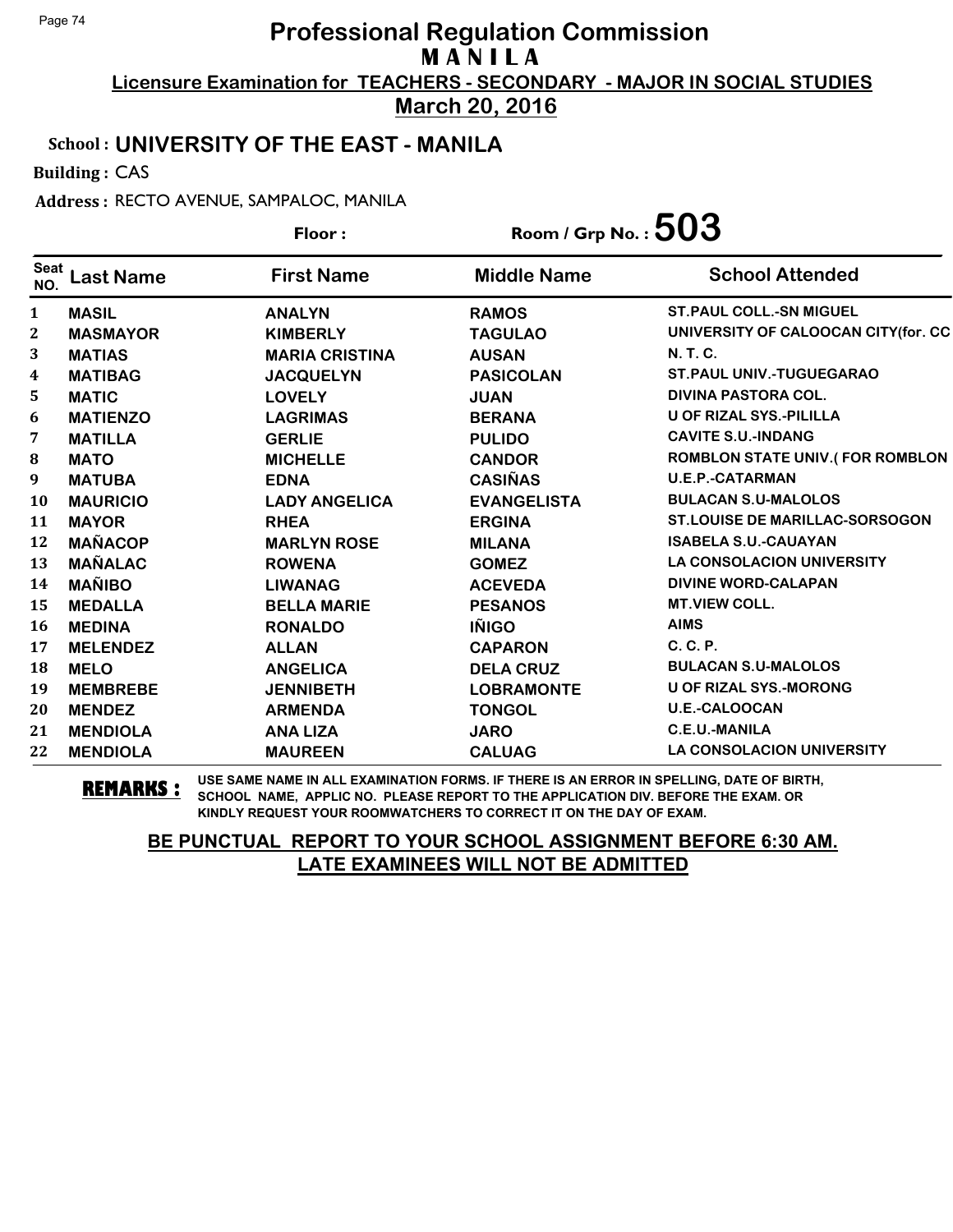**March 20, 2016**

## School : **UNIVERSITY OF THE EAST - MANILA**

Building : CAS

Address : RECTO AVENUE, SAMPALOC, MANILA

|                    |                  | Floor:                 | Room / Grp No. : $504$ |                                           |
|--------------------|------------------|------------------------|------------------------|-------------------------------------------|
| <b>Seat</b><br>NO. | <b>Last Name</b> | <b>First Name</b>      | <b>Middle Name</b>     | <b>School Attended</b>                    |
| 1                  | <b>MENDOZA</b>   | <b>ALFEO</b>           | <b>DELOS REYES</b>     | $C, C, P$ .                               |
| 2                  | <b>MENDOZA</b>   | <b>CHRISTINE KARLA</b> | <b>DELAS ALAS</b>      | <b>BATANGAS S.U.-ARASOF-NASUGBU</b>       |
| 3                  | <b>MENDOZA</b>   | <b>CRISTINA</b>        | <b>BALDO</b>           | <b>LEMERY COLL.</b>                       |
| $\boldsymbol{4}$   | <b>MENDOZA</b>   | <b>EMETERIO JR</b>     | <b>SABANDAL</b>        | <b>NAVOTAS POLY, COLL.</b>                |
| 5                  | <b>MENDOZA</b>   | <b>JIEZA</b>           | <b>CANILLAS</b>        | <b>ABE ICBE-LUCENA CITY</b>               |
| 6                  | <b>MENDOZA</b>   | <b>JOANN KRISTEL</b>   | <b>GARGABITE</b>       | <b>ISABELA S.U.-ECHAGUE</b>               |
| 7                  | <b>MENDOZA</b>   | <b>JOHN ELLI</b>       | <b>GARCIA</b>          | <b>P.L. MUNTINLUPA</b>                    |
| 8                  | <b>MENDOZA</b>   | <b>LADIELYN</b>        | <b>MILLERA</b>         | <b>RIZAL COLL.-TAAL</b>                   |
| 9                  | <b>MENDOZA</b>   | <b>LEA</b>             | <b>ROVERA</b>          | P.U.P.-STA. MESA                          |
| <b>10</b>          | <b>MENDOZA</b>   | <b>MARIFE</b>          | <b>NUESTRO</b>         | <b>RIZAL COLL.-TAAL</b>                   |
| 11                 | <b>MENDOZA</b>   | <b>MAURY ANNALYN</b>   | <b>ANDRES</b>          | P.S.B.A.-Q.C.                             |
| 12                 | <b>MENDOZA</b>   | <b>MEDELYN</b>         | <b>MOJICA</b>          | <b>CAVITE WEST POINT COLL</b>             |
| 13                 | <b>MENDOZA</b>   | <b>MIRIAM</b>          | <b>AMPULLER</b>        | P.W.U.-MANILA                             |
| 14                 | <b>MENDOZA</b>   | <b>REY CARL</b>        | <b>GREPO</b>           | <b>NAT.COLL.SCI &amp; TECH-DASMARINAS</b> |
| 15                 | <b>MERANO</b>    | <b>ROSE ANN</b>        | <b>MADALI</b>          | <b>ROMBLON STATE UNIV.(FOR ROMBLON</b>    |
| 16                 | <b>MERCADO</b>   | <b>DARLENE</b>         | <b>OCAMPO</b>          | <b>EAST CENTRAL COLLEGE</b>               |
| 17                 | <b>MERCADO</b>   | <b>HAIZELL MARIE</b>   | <b>FIGUEROA</b>        | <b>UPHSDALTA-LPINAS</b>                   |
| 18                 | <b>MERIDA</b>    | <b>MARIAN</b>          | <b>TAN</b>             | <b>ROMBLON STATE UNIV.(FOR ROMBLON</b>    |
| 19                 | <b>MESA</b>      | <b>JOYCE</b>           | <b>HINAHON</b>         | <b>WESTERN COLL.-CAVITE</b>               |
| 20                 | <b>MESINA</b>    | <b>MARINA</b>          | <b>PANOPIO</b>         | C.E.U.-MANILA                             |
| 21                 | <b>MIEL</b>      | <b>ELEANOR</b>         | <b>REYES</b>           | <b>LICEO DE CAGAYAN UNIV</b>              |
| 22                 | <b>MIGUEL</b>    | <b>ELMER</b>           | <b>MANGILIN</b>        | <b>ISABELA S.U.-CAUAYAN</b>               |

**REMARKS :** USE SAME NAME IN ALL EXAMINATION FORMS. IF THERE IS AN ERROR IN SPELLING, DATE OF BIRTH, SCHOOL NAME, APPLIC NO. PLEASE REPORT TO THE APPLICATION DIV. BEFORE THE EXAM. OR KINDLY REQUEST YOUR ROOMWATCHERS TO CORRECT IT ON THE DAY OF EXAM.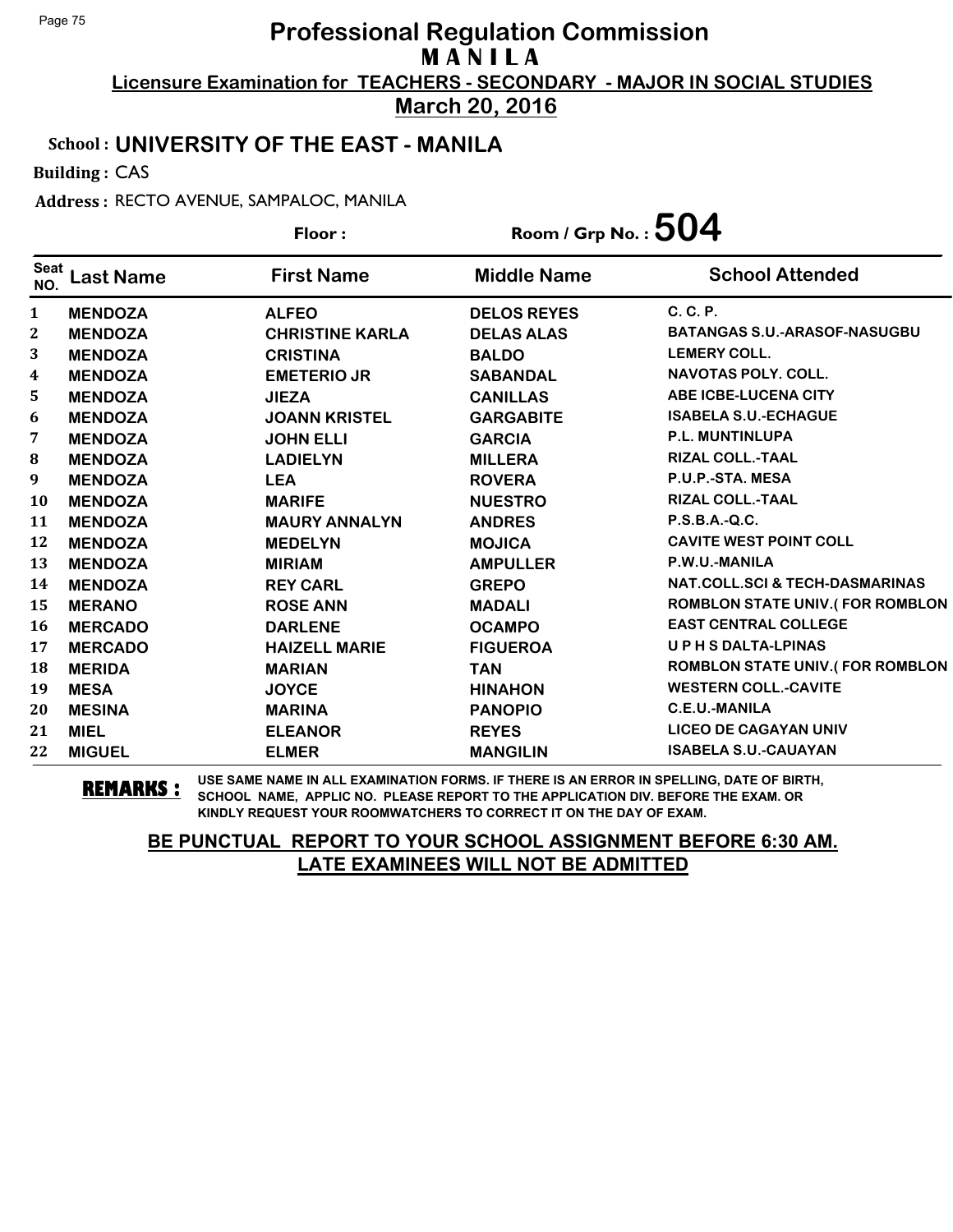**March 20, 2016**

## School : **UNIVERSITY OF THE EAST - MANILA**

Building : CAS

Address : RECTO AVENUE, SAMPALOC, MANILA

|                    |                    | Floor:              | Room / Grp No. : $505$ |                                   |
|--------------------|--------------------|---------------------|------------------------|-----------------------------------|
| <b>Seat</b><br>NO. | <b>Last Name</b>   | <b>First Name</b>   | <b>Middle Name</b>     | <b>School Attended</b>            |
| 1                  | <b>MIGUEL</b>      | <b>MARIELLE</b>     | <b>OROSCO</b>          | <b>ST. PAUL UNIV.-MANILA</b>      |
| $\mathbf{2}$       | <b>MILLER</b>      | <b>CINDY</b>        | <b>IGNACIO</b>         | <b>P.L. MANILA</b>                |
| 3                  | <b>MINGOY</b>      | <b>MARK STEPHEN</b> | <b>RESADA</b>          | <b>N.T.C.</b>                     |
| 4                  | <b>MIRALLES</b>    | <b>MICHAEL</b>      | <b>CARAAN</b>          | ST. LOUISE COLLEGE OF SN JOSE DEL |
| 5                  | <b>MIRANDA</b>     | <b>ALBERT</b>       | <b>SORIANO</b>         | <b>U.E.-MANILA</b>                |
| 6                  | <b>MIRANDA</b>     | <b>IRENE</b>        | <b>ABUNDABAR</b>       | ATENEO DE NAGA UNIV.              |
| 7                  | <b>MIRANIA</b>     | <b>MARJORIE</b>     | <b>BENDICIO</b>        | <b>BATAAN PENINSULA STATE</b>     |
| 8                  | <b>MISA</b>        | <b>FREDIANNE</b>    | <b>OLANDA</b>          | <b>RIZAL TECH UNIV</b>            |
| 9                  | <b>MISLANG</b>     | <b>MELANIE</b>      | <b>CHAVEZ</b>          | N.C.B.A.-TAYTAY                   |
| <b>10</b>          | <b>MISOLA</b>      | <b>VICTOR JR</b>    | <b>CRUZ</b>            | <b>C.E.U.-MALOLOS</b>             |
| 11                 | <b>MISSION</b>     | <b>MARIA MELCA</b>  | <b>ANDAL</b>           | <b>BATAAN HEROES MEM.COLL.</b>    |
| 12                 | <b>MODILLAS</b>    | <b>SAMUEL</b>       | <b>BIÑAS</b>           | PAGADIAN CAPITOL COLLEGE,         |
| 13                 | <b>MOGOL</b>       | <b>FLORANTE</b>     | <b>OBANDO</b>          | <b>ABADA COLLEGE</b>              |
| 14                 | <b>MOGRO</b>       | <b>JOAN</b>         | <b>ELIZONDO</b>        | <b>LAGUNA STATE POLYTECHNIC</b>   |
| 15                 | <b>MOISES</b>      | <b>JULIET</b>       | <b>SAÑANA</b>          | ST.JOHN TECH. COLL. OF THE PHIL.  |
| <b>16</b>          | <b>MOJICA</b>      | <b>CLARISSE</b>     | <b>SALAZAR</b>         | P.U.P.-CAVITE                     |
| 17                 | <b>MOLINA</b>      | <b>AQUILYN</b>      | <b>DADO</b>            | D.L.S.U.-DASMARIÑAS               |
| 18                 | <b>MOLINA</b>      | <b>JOHN BRIAN</b>   | <b>SEVILLA</b>         | <b>UNIV.OF STO. TOMAS</b>         |
| 19                 | <b>MOLINA</b>      | <b>NANCY</b>        | <b>GARAY</b>           | <b>KALINGA-APAYAO STATE</b>       |
| 20                 | <b>MONACAR</b>     | <b>ABUEL</b>        | <b>MECAYDOR</b>        | <b>NAVAL S.U.-BILIRAN</b>         |
| 21                 | <b>MONASTERIAL</b> | <b>RODEL</b>        | <b>PIETAS</b>          | <b>POLANGUI COMM. COLL.</b>       |
| 22                 | <b>MONDELO</b>     | <b>ROSCHELLE</b>    | <b>LAXAMANA</b>        | <b>BALIUAG UNIVERSITY</b>         |

**REMARKS :** USE SAME NAME IN ALL EXAMINATION FORMS. IF THERE IS AN ERROR IN SPELLING, DATE OF BIRTH, SCHOOL NAME, APPLIC NO. PLEASE REPORT TO THE APPLICATION DIV. BEFORE THE EXAM. OR KINDLY REQUEST YOUR ROOMWATCHERS TO CORRECT IT ON THE DAY OF EXAM.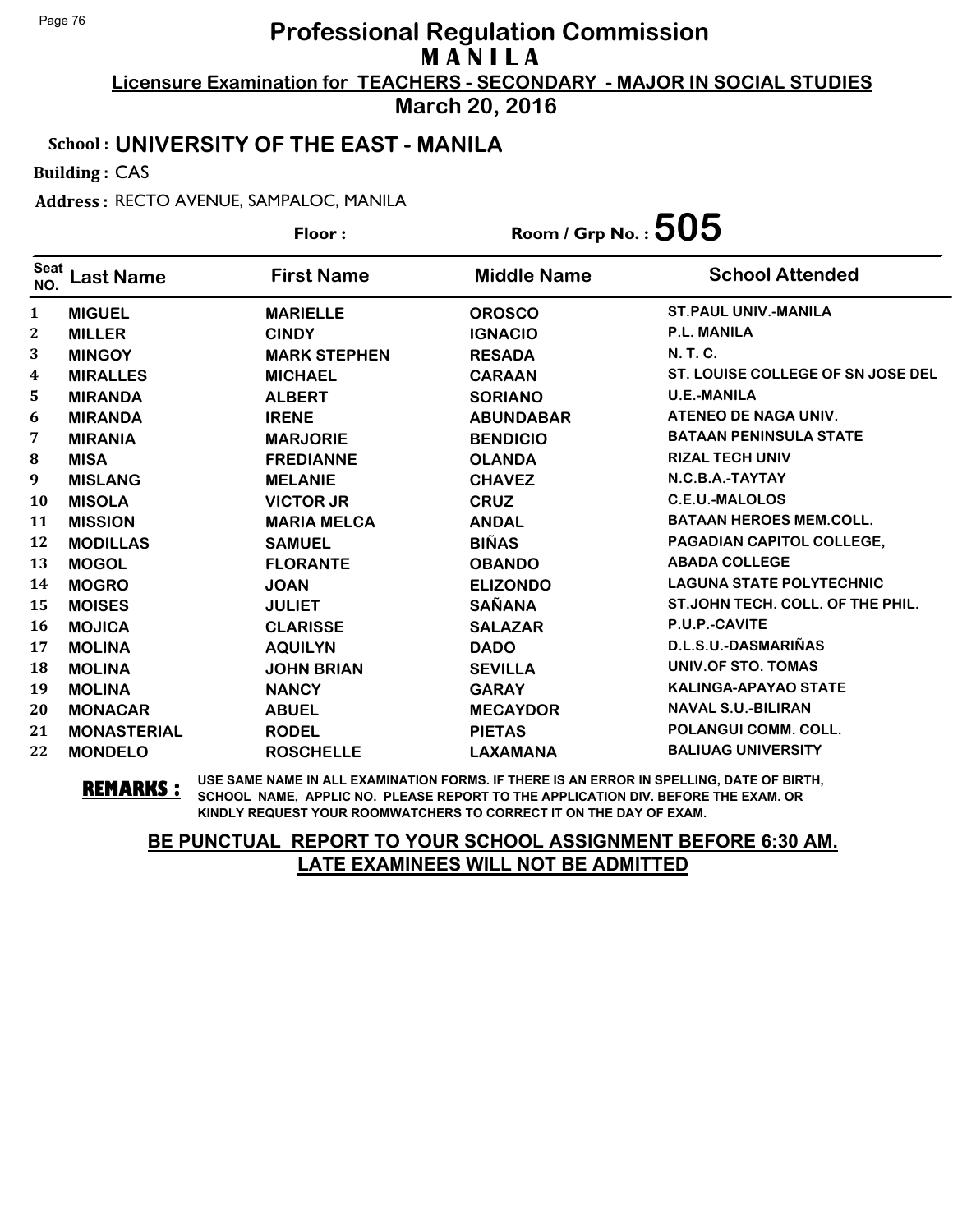**March 20, 2016**

## School : **UNIVERSITY OF THE EAST - MANILA**

Building : CAS

Address : RECTO AVENUE, SAMPALOC, MANILA

|                    |                    | Room / Grp No. : $506$<br>Floor: |                    |                                         |
|--------------------|--------------------|----------------------------------|--------------------|-----------------------------------------|
| <b>Seat</b><br>NO. | <b>Last Name</b>   | <b>First Name</b>                | <b>Middle Name</b> | <b>School Attended</b>                  |
| $\mathbf{1}$       | <b>MONDERIN</b>    | <b>PERLY</b>                     | <b>CARBONEL</b>    | PANGASINAN S.U.-SAN CARLOS CITY         |
| 2                  | <b>MONDIDO</b>     | <b>INIE</b>                      | <b>CABALLERO</b>   | <b>WMSU-MOLAVE</b>                      |
| 3                  | <b>MONTAÑO</b>     | <b>JOHN MARTIN</b>               | <b>RODRIGUEZ</b>   | ATENEO DE MANILA U-QC                   |
| $\boldsymbol{4}$   | <b>MONTE</b>       | <b>PRINCESS</b>                  |                    | <b>BULACAN S.U-MALOLOS</b>              |
| 5                  | <b>MONTEALEGRE</b> | <b>AILEEN</b>                    | <b>JABAT</b>       | <b>LYCEUM P.U.-BATANGAS</b>             |
| 6                  | <b>MONTERO</b>     | <b>JONALYN JOY</b>               | <b>RODOLFO</b>     | <b>R.MAGSAYSAY T.U-CASTILLEJOS</b>      |
| 7                  | <b>MONTON</b>      | <b>ALEXANDER</b>                 | <b>SABADO</b>      | <b>CAVITE S.U.-INDANG</b>               |
| 8                  | <b>MORA</b>        | <b>MARIA LARA</b>                | <b>LABAYANDOY</b>  | <b>UNIV.OF STO. TOMAS</b>               |
| $\boldsymbol{9}$   | <b>MORADA</b>      | <b>REMIE</b>                     | <b>JOSE</b>        | <b>ROMBLON STATE UNIV.-(FOR ROMBLON</b> |
| <b>10</b>          | <b>MORAL</b>       | <b>MA. DONALYN</b>               | <b>MUJAR</b>       | <b>BULACAN S.U-MALOLOS</b>              |
| 11                 | <b>MORALES</b>     | <b>JAMES RAINZ</b>               | <b>MALE</b>        | <b>P.L. MANILA</b>                      |
| 12                 | <b>MORALES</b>     | <b>JOCEL REX</b>                 | <b>BALAGTAS</b>    | <b>VIRGEN DL REMEDIOS COL.-OLONGAPO</b> |
| 13                 | <b>MORALES</b>     | <b>JOSEPHINE</b>                 | SY SU              | <b>P.L. MANILA</b>                      |
| 14                 | <b>MORALES</b>     | <b>MELOGIE</b>                   | <b>DE CASTRO</b>   | <b>U OF RIZAL SYS.-ANGONO</b>           |
| 15                 | <b>MORALLOS</b>    | <b>HAZEL</b>                     | <b>BALDERA</b>     | <b>EASTERN SAMAR STATE U - CAN-AVID</b> |
| 16                 | <b>MORANTE</b>     | <b>LYNZI</b>                     | <b>BALLESTEROS</b> | UNIVERSITY OF CALOOCAN CITY(for. CC     |
| 17                 | <b>MORELOS</b>     | <b>DARWIN</b>                    | <b>SALAZAR</b>     | P. C. U.-MANILA                         |
| 18                 | <b>MORENO</b>      | <b>CHELSAE</b>                   | <b>AVILA</b>       | STI COLLEGE MUÑOZ -                     |
| 19                 | <b>MORENO</b>      | <b>YTALIA NIKOLAI</b>            | <b>SULLER</b>      | <b>FEU-MANILA</b>                       |
| 20                 | <b>MORENTE</b>     | <b>RHEZA</b>                     | <b>GALICHA</b>     | <b>ROMBLON STATE UNIV.(FOR ROMBLON</b>  |
| 21                 | <b>MORIA</b>       | <b>PERCILLA</b>                  | <b>BAGUIO</b>      | <b>TARLAC STATE UNIV.</b>               |
| 22                 | <b>MORILLO</b>     | <b>GIVA</b>                      | <b>SURIO</b>       | <b>U.E.P.-CATARMAN</b>                  |

**REMARKS :** USE SAME NAME IN ALL EXAMINATION FORMS. IF THERE IS AN ERROR IN SPELLING, DATE OF BIRTH, SCHOOL NAME, APPLIC NO. PLEASE REPORT TO THE APPLICATION DIV. BEFORE THE EXAM. OR KINDLY REQUEST YOUR ROOMWATCHERS TO CORRECT IT ON THE DAY OF EXAM.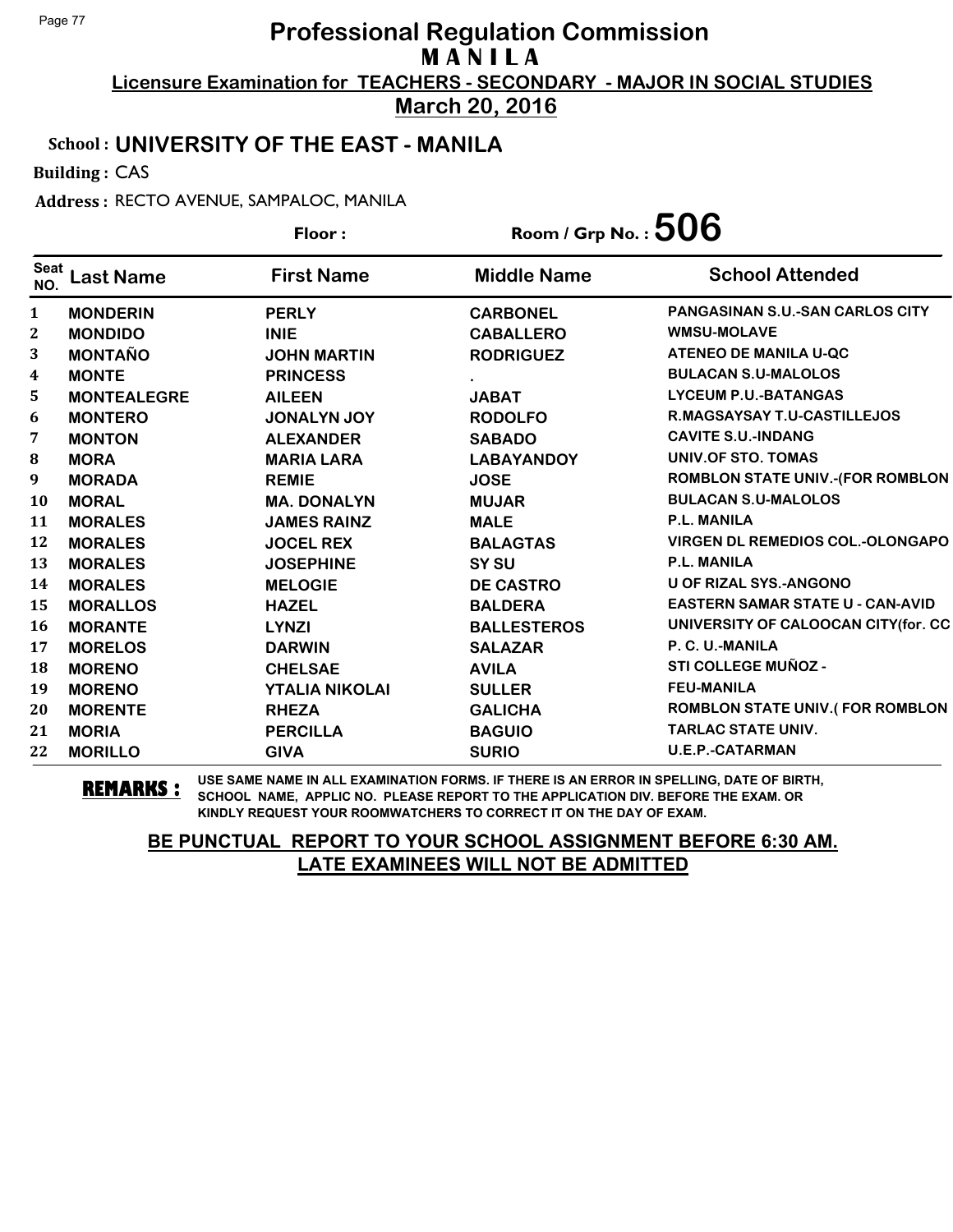**March 20, 2016**

## School : **UNIVERSITY OF THE EAST - MANILA**

Building : CAS

Address : RECTO AVENUE, SAMPALOC, MANILA

|                    |                  | Floor:                  | Room / Grp No. : $507$ |                                        |
|--------------------|------------------|-------------------------|------------------------|----------------------------------------|
| <b>Seat</b><br>NO. | <b>Last Name</b> | <b>First Name</b>       | <b>Middle Name</b>     | <b>School Attended</b>                 |
| $\mathbf{1}$       | <b>MORILLO</b>   | <b>KRISHA JOY</b>       | <b>ZAMORA</b>          | <b>R.MAGSAYSAY T.U-STA. CRUZ</b>       |
| 2                  | <b>MOVILLA</b>   | <b>LILIBETH</b>         | <b>BONCALES</b>        | P.U.P.-STA. MESA                       |
| 3                  | <b>NUJI</b>      | <b>MARJORIE</b>         | <b>DE LA RAMA</b>      | U OF RIZAL SYS.-PILILLA                |
| 4                  | <b>MULITAS</b>   | <b>ALMA FILIPINA</b>    | <b>RODRIGUEZ</b>       | P.U.P.-STA. MESA                       |
| 5.                 | <b>MULLANIDA</b> | <b>MARISSA</b>          | <b>LARIOSA</b>         | NORTHEASTERN MINDANAO COLL.            |
| 6                  | <b>MULLEDA</b>   | <b>CATHERINE MAE</b>    | <b>PEREZ</b>           | <b>ICCT CFI</b>                        |
| 7                  | <b>MUNCADA</b>   | <b>DIONEY</b>           | <b>QUILICOL</b>        | <b>U.E.P.-CATARMAN</b>                 |
| ${\bf 8}$          | <b>MUNDERO</b>   | <b>JESSIE</b>           | <b>NATIVIDAD</b>       | <b>U DE MANILA (for.CCM)</b>           |
| 9                  | <b>MURILLO</b>   | <b>JONNEL</b>           | <b>REVILLA</b>         | <b>STA.CRUZ INST.</b>                  |
| 10                 | <b>MURING</b>    | <b>LILANE</b>           | <b>INGKING</b>         | <b>P.L. MANILA</b>                     |
| 11                 | <b>MUSA</b>      | <b>MARY GRACE</b>       | <b>ROMUALDO</b>        | <b>LAGUNA COLL. B.A.</b>               |
| 12                 | <b>MUSNI</b>     | <b>RODOLFO</b>          | <b>SIDRO</b>           | UNIVERSITY OF CALOOCAN CITY(for. CC    |
| 13                 | <b>MUTIA</b>     | <b>DYNNE</b>            | <b>GONZALES</b>        | <b>ROMBLON STATE UNIV.(FOR ROMBLON</b> |
| 14                 | <b>MUTUC</b>     | <b>FRANCIS PAOLO JR</b> | <b>REYES</b>           | <b>BATAAN PENINSULA STATE</b>          |
| 15                 | <b>MUÑOZ</b>     | <b>HENRY</b>            | <b>AQUINO</b>          | <b>ROXAS COLLEGE-ROXAS</b>             |
| <b>16</b>          | <b>MUÑOZ</b>     | <b>SHIRLEY</b>          | <b>MIRANDA</b>         | <b>HOLY ANGEL UNIV.</b>                |
| 17                 | <b>NABABLIT</b>  | <b>JESICA</b>           | <b>BENCOLADO</b>       | <b>COLEGIO DE SAN GABRIEL</b>          |
| 18                 | <b>NABABLIT</b>  | <b>KARLO JOSE</b>       | <b>ESPIRITU</b>        | <b>STI-ROSARIO</b>                     |
| 19                 | <b>NADAL</b>     | <b>MENDY</b>            | <b>GAA</b>             | <b>ROMBLON STATE UNIV.(FOR ROMBLON</b> |
| 20                 | <b>NADERA</b>    | <b>JEFFREY</b>          | <b>PUNZALAN</b>        | LIPA CITY PUBLIC COLL.                 |
| 21                 | <b>NAELGA</b>    | <b>LYKA</b>             | <b>LEANO</b>           | U OF RIZAL SYS.-MORONG                 |
| 22                 | <b>NAGASE</b>    | <b>SAORI</b>            | <b>BOTE</b>            | D.L.S.U.-MANILA                        |

**REMARKS :** USE SAME NAME IN ALL EXAMINATION FORMS. IF THERE IS AN ERROR IN SPELLING, DATE OF BIRTH, SCHOOL NAME, APPLIC NO. PLEASE REPORT TO THE APPLICATION DIV. BEFORE THE EXAM. OR KINDLY REQUEST YOUR ROOMWATCHERS TO CORRECT IT ON THE DAY OF EXAM.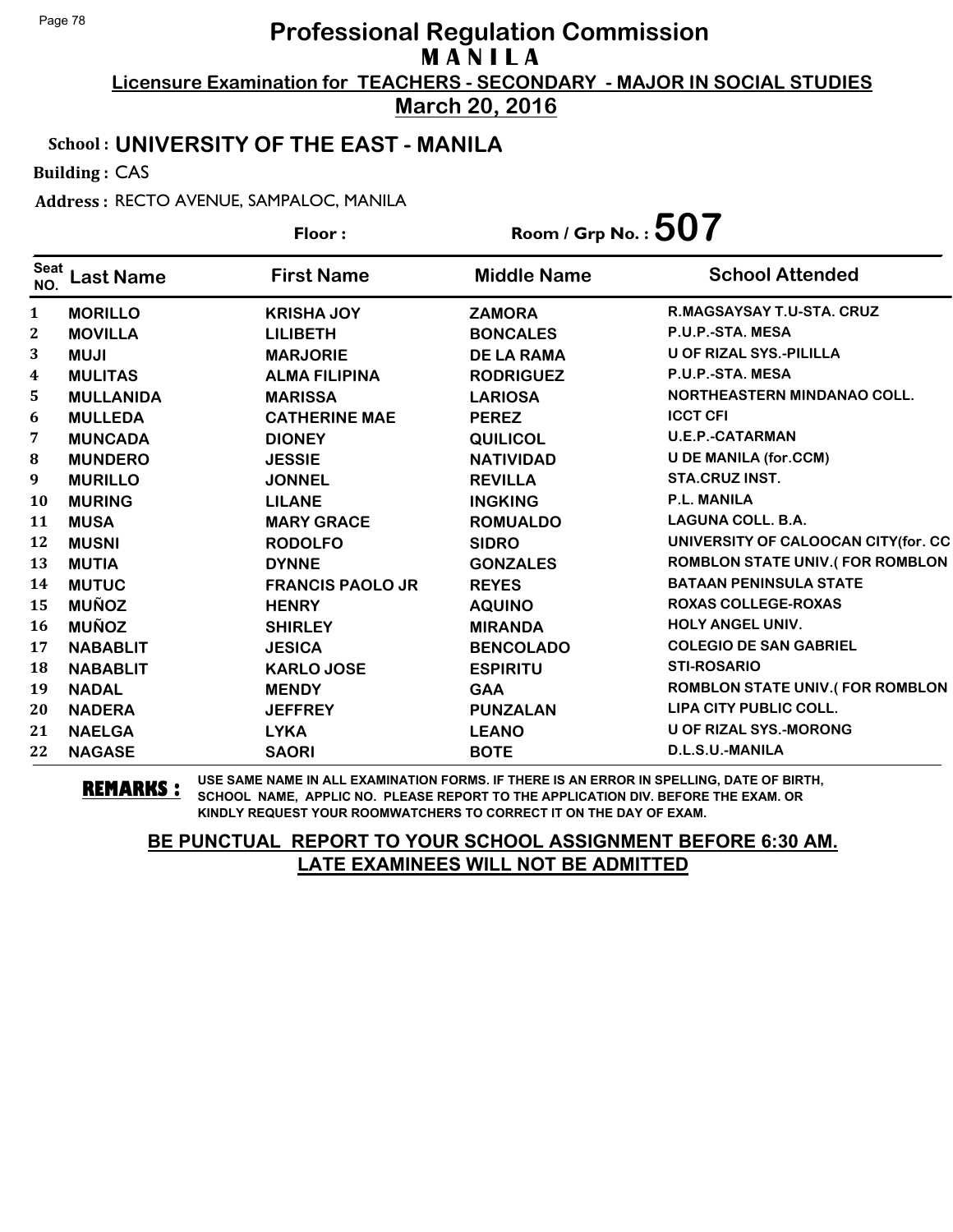**March 20, 2016**

## School : **UNIVERSITY OF THE EAST - MANILA**

Building : CAS

Address : RECTO AVENUE, SAMPALOC, MANILA

|                    |                  | Floor:                 | Room / Grp No. : $508$ |                                     |
|--------------------|------------------|------------------------|------------------------|-------------------------------------|
| <b>Seat</b><br>NO. | <b>Last Name</b> | <b>First Name</b>      | <b>Middle Name</b>     | <b>School Attended</b>              |
| $\mathbf{1}$       | <b>NAGUIT</b>    | <b>JOHN KEROBINE</b>   | <b>RICOHERMOZO</b>     | N. T. C.                            |
| $\boldsymbol{2}$   | <b>NALDA</b>     | <b>CATHERINE</b>       | <b>REGALA</b>          | <b>U DE MANILA (for.CCM)</b>        |
| 3                  | <b>NALLIW</b>    | <b>JACQUILYN</b>       | <b>OGANO</b>           | <b>N. T. C.</b>                     |
| 4                  | <b>NALUS</b>     | <b>LIEZEL RUTH</b>     | <b>CATABAY</b>         | <b>U.E.-MANILA</b>                  |
| 5                  | <b>NALUZ</b>     | <b>MARICEL</b>         | <b>ENRIQUEZ</b>        | UNIVERSITY OF CALOOCAN CITY(for. CC |
| 6                  | <b>NATIVIDAD</b> | <b>ANN CONCEPCION</b>  | <b>SANTOS</b>          | <b>COLL. OF HOLY SPIRIT-MANILA</b>  |
| 7                  | <b>NATIVIDAD</b> | <b>REYNALD</b>         | <b>DELA CUEVA</b>      | TOMAS CLAUDIO MEM.                  |
| $\bf{8}$           | <b>NAVAL</b>     | <b>MINA ROSE</b>       | <b>UNIDA</b>           | <b>U OF RIZAL SYS.-MORONG</b>       |
| 9                  | <b>NAVARRO</b>   | <b>GARY</b>            | <b>PEÑA</b>            | R.MAGSAYSAY T.U-CASTILLEJOS         |
| <b>10</b>          | <b>NAVARRO</b>   | <b>KATHERINE GRACE</b> | <b>CADAY</b>           | <b>ISHRM SCH. SYS.</b>              |
| 11                 | <b>NAVARRO</b>   | <b>MARY ANN</b>        | <b>RUBIANO</b>         | P.U.P.-STA. MESA                    |
| 12                 | <b>NAVARRO</b>   | <b>NOLI JUNE</b>       | <b>OCAMPO</b>          | <b>U.E.-MANILA</b>                  |
| 13                 | <b>NAVARRO</b>   | <b>RAGHEL</b>          | <b>USON</b>            | <b>HOLY ANGEL UNIV.</b>             |
| 14                 | <b>NAVARRO</b>   | <b>RECHILDA</b>        | <b>MORALES</b>         | <b>EARIST</b>                       |
| 15                 | <b>NAVARROZA</b> | <b>CARMEN</b>          | <b>RICAFRENTE</b>      | P.W.U.-MANILA                       |
| 16                 | <b>NAVIDAD</b>   | <b>LYN</b>             | <b>MOSCOSA</b>         | SOUTHEASTERN COLL.-PASAY            |
| 17                 | <b>NAZARENO</b>  | <b>ANALYN</b>          | <b>BANTUGAN</b>        | <b>T. DEL ROSARIO ACAD.</b>         |
| 18                 | <b>NAZARENO</b>  | <b>CIELA MARIE</b>     | <b>MARQUEZ</b>         | <b>MARINDUQUE S.C.-BOAC</b>         |
| 19                 | <b>NAZARENO</b>  | <b>FLORENCE</b>        | <b>LIMIN</b>           | <b>ST.MICHAEL COLL.-GUAGUA</b>      |
| 20                 | <b>NAZARIA</b>   | <b>LINHOOF</b>         | <b>RAMOS</b>           | <b>U OF RIZAL SYS.-BINANGONAN</b>   |
| 21                 | <b>NAÑOS</b>     | <b>NANETTE</b>         | <b>TUANG</b>           | E. A. C.-MANILA                     |
| 22                 | <b>NECOR</b>     | <b>NORMAN</b>          | <b>CORDOVES</b>        | <b>NAVOTAS POLY, COLL.</b>          |

**REMARKS :** USE SAME NAME IN ALL EXAMINATION FORMS. IF THERE IS AN ERROR IN SPELLING, DATE OF BIRTH, SCHOOL NAME, APPLIC NO. PLEASE REPORT TO THE APPLICATION DIV. BEFORE THE EXAM. OR KINDLY REQUEST YOUR ROOMWATCHERS TO CORRECT IT ON THE DAY OF EXAM.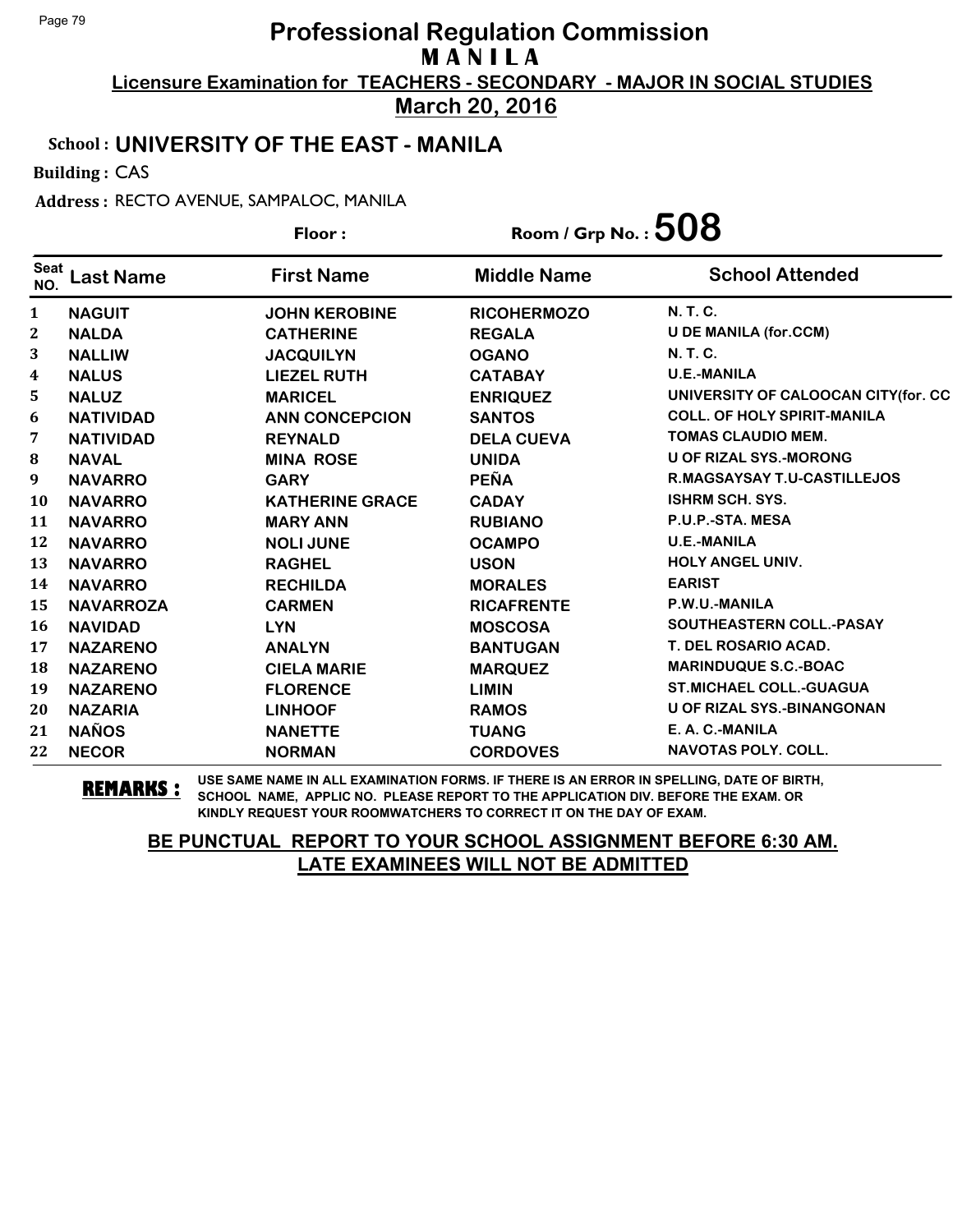**March 20, 2016**

## School : **UNIVERSITY OF THE EAST - MANILA**

Building : CAS

Address : RECTO AVENUE, SAMPALOC, MANILA

|                    |                  | Floor:                    | Room / Grp No. : $509$ |                                         |
|--------------------|------------------|---------------------------|------------------------|-----------------------------------------|
| <b>Seat</b><br>NO. | <b>Last Name</b> | <b>First Name</b>         | <b>Middle Name</b>     | <b>School Attended</b>                  |
| 1                  | <b>NEGRITO</b>   | <b>ELENA</b>              | <b>MASCARIÑA</b>       | T.I.P.-MANILA                           |
| 2                  | <b>NERA</b>      | <b>ELMA</b>               | <b>CABANG</b>          | <b>EARIST</b>                           |
| 3                  | <b>NERI</b>      | <b>BONNA</b>              | <b>CARREON</b>         | <b>DIVINE WORD-LEGAZPI</b>              |
| 4                  | <b>NERI</b>      | <b>GEMA</b>               | <b>ROMBAOA</b>         | <b>CENTRAL I.T.-PANIQUI</b>             |
| 5                  | <b>NERI</b>      | <b>JONABELLE</b>          | <b>MANAGUIT</b>        | <b>PARADIGM COLLGS OF</b>               |
| 6                  | <b>NICDAO</b>    | <b>CHONETTE</b>           | <b>CATACUTAN</b>       | UNIV.OF THE ASSUMP.                     |
| 7                  | <b>NICOLAS</b>   | <b>KATRINA</b>            | <b>PERALTA</b>         | P.L. MANILA                             |
| 8                  | <b>NIEGAS</b>    | <b>NENETTE</b>            | <b>PASCASIO</b>        | OL OF FATIMA-QC                         |
| 9                  | <b>NIRIC</b>     | <b>RODA</b>               | <b>MALLARI</b>         | <b>EAST CENTRAL COLLEGE</b>             |
| 10                 | <b>NISPEROS</b>  | <b>JAVELYN</b>            | <b>PENULIAR</b>        | <b>URDANETA CITY UNIV</b>               |
| 11                 | <b>NOGALES</b>   | <b>FATIMA</b>             | <b>GARCIA</b>          | <b>CAGAYAN STATE UNIV.-PIAT</b>         |
| 12                 | <b>NOGALES</b>   | <b>JINKY</b>              | <b>ALDEA</b>           | <b>CATANDUANES COLLEGE</b>              |
| 13                 | <b>NOMBRADO</b>  | <b>JAYCHELLE</b>          | <b>GALICIA</b>         | <b>N.T.C.</b>                           |
| 14                 | <b>NONOSO</b>    | <b>JUNALYN</b>            | <b>ESPLANA</b>         | <b>PARTIDO COLL.</b>                    |
| 15                 | <b>NORCIO</b>    | <b>CRISTINE</b>           | <b>TILOS</b>           | <b>U OF RIZAL SYS.-MORONG</b>           |
| 16                 | <b>NOVA</b>      | <b>CHRISTOPHER</b>        | <b>REJUSO</b>          | <b>ST.CLARE COLL.-CALOOCAN</b>          |
| 17                 | <b>NOVERO</b>    | <b>JANINE JOY</b>         | <b>VITERBO</b>         | <b>GRANBY COLLEGE OF SCIENCE AND</b>    |
| 18                 | <b>NUESTRO</b>   | <b>MARIANITO</b>          | <b>VIDALLO</b>         | P. C. U.-MANILA                         |
| 19                 | <b>NUESTRO</b>   | <b>MARICEL</b>            | <b>GONZALES</b>        | P. C. U.-DASMARIÑAS                     |
| 20                 | <b>NUEVE</b>     | <b>MAYCHELLE VERONICA</b> |                        | D.L.S.U.-COLL. OF ST. BENILDE           |
| 21                 | <b>NUGUIT</b>    | <b>JUN</b>                | <b>ROSCO</b>           | <b>EASTERN SAMAR STATE UNIVERSITY -</b> |
| 22                 | <b>NUQUI</b>     | <b>BRYLLE LUIGI</b>       | <b>SUNGA</b>           | <b>BULACAN S.U-MALOLOS</b>              |

**REMARKS :** USE SAME NAME IN ALL EXAMINATION FORMS. IF THERE IS AN ERROR IN SPELLING, DATE OF BIRTH, SCHOOL NAME, APPLIC NO. PLEASE REPORT TO THE APPLICATION DIV. BEFORE THE EXAM. OR KINDLY REQUEST YOUR ROOMWATCHERS TO CORRECT IT ON THE DAY OF EXAM.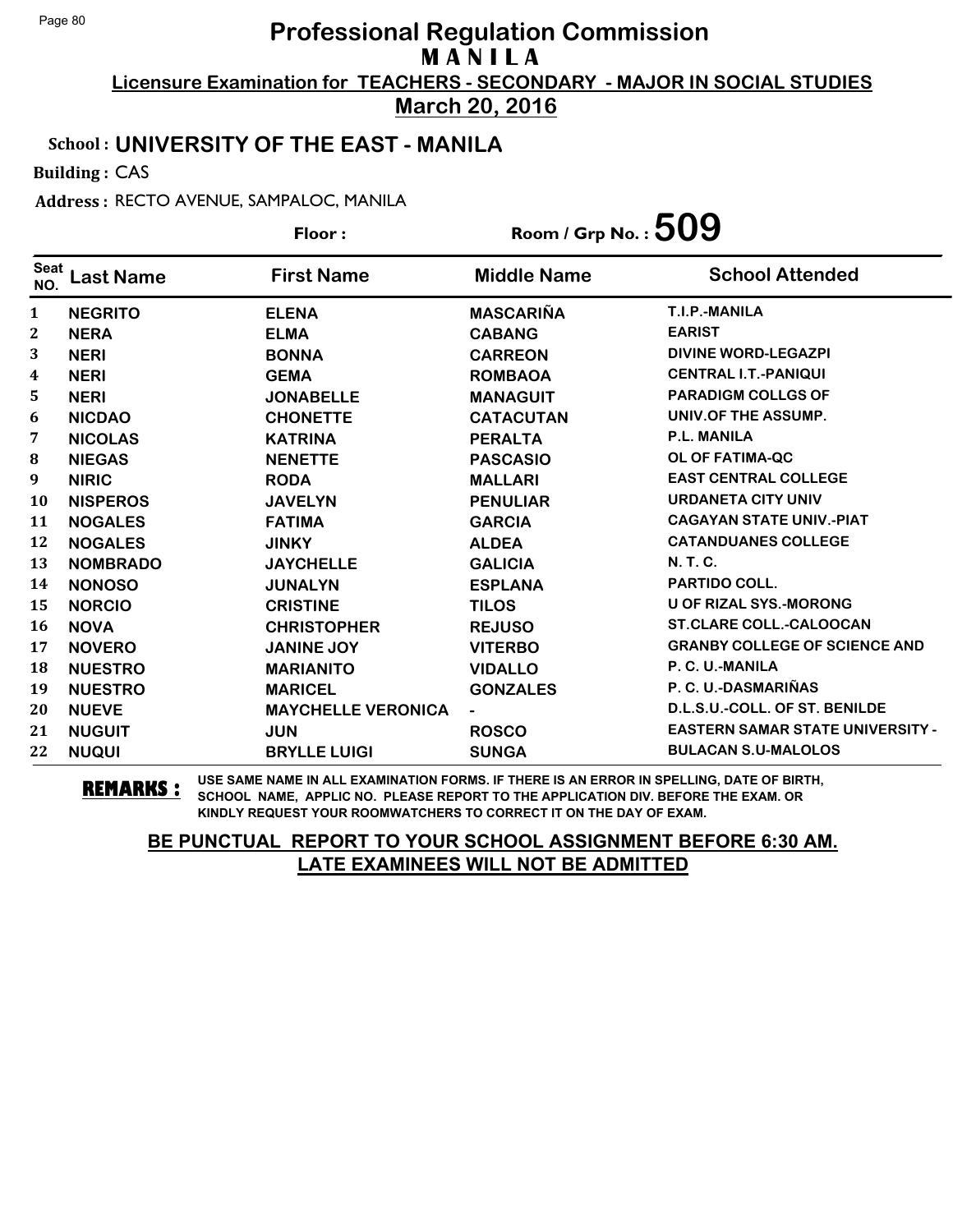**March 20, 2016**

#### School : **UNIVERSITY OF THE EAST - MANILA**

Building : CAS

Address : RECTO AVENUE, SAMPALOC, MANILA

**Last Name First Name Middle Name** Floor : Room / Grp No. :**510** Seat <sup>seat</sup> Last Name First Name Middle Name School Attended **NUÑEZ ALOHA MADRID W.LEYTE COLL.-ORMOC OBAL JOCELYN JEBULAN NAVOTAS POLY. COLL. OBARRA MARIA ELIZA ESPINOZA P.U.P.-COMMONWEALTH OBIETA ROWENA TAGABAN NATIONAL UNIV-MANILA OBILLO ARMIE AGUINALDO P.L. PASAY OBINGAYAN DIANN CABUBAS SAMAR STATE UNIV. OBISPADO CRISTINA DE GUZMAN CAGAYAN STATE UNIV.-PIAT** 8 OBLEFIAS MARISSA AMANDY P.W.U.-MANILA **OCAMPO APRIL GAY OLAÑO U OF RIZAL SYS.-MORONG OCAMPO IRENE JANE SOLITARIO T.I.P.-MANILA OCAMPO JOSE CARLOS GALANG D.L.S.U.-MANILA OCAMPO MARILYN LLANO N. T. C. OCAMPO RAQUEL PINEDA OSIAS COLL. OCAMPO REGINA CAPULONG PAMPANGA COLLEGES OCAMPO SUZANNE MAE FIGUEROA U DE MANILA (for.CCM) OCAMPO THERESE ANNE GOZUN HOLY ANGEL UNIV. OCLARES ESTELLA MARIE ALBIOLA E. A. C.-DASMARIÑAS OCMER JULIE ANN AGUILANDO RIZAL TECH UNIV OCTAVIANO CELIA CARA P.L. MUNTINLUPA ODANG LEIZEL INCILA CATANDUANES STATE UNIVERSITY - OGALESCO MARY JEAN IBAL RIZAL TECH UNIV OGERIO JEEHRONE ARTUS KOL. SUBIC**

**REMARKS :** USE SAME NAME IN ALL EXAMINATION FORMS. IF THERE IS AN ERROR IN SPELLING, DATE OF BIRTH, SCHOOL NAME, APPLIC NO. PLEASE REPORT TO THE APPLICATION DIV. BEFORE THE EXAM. OR KINDLY REQUEST YOUR ROOMWATCHERS TO CORRECT IT ON THE DAY OF EXAM.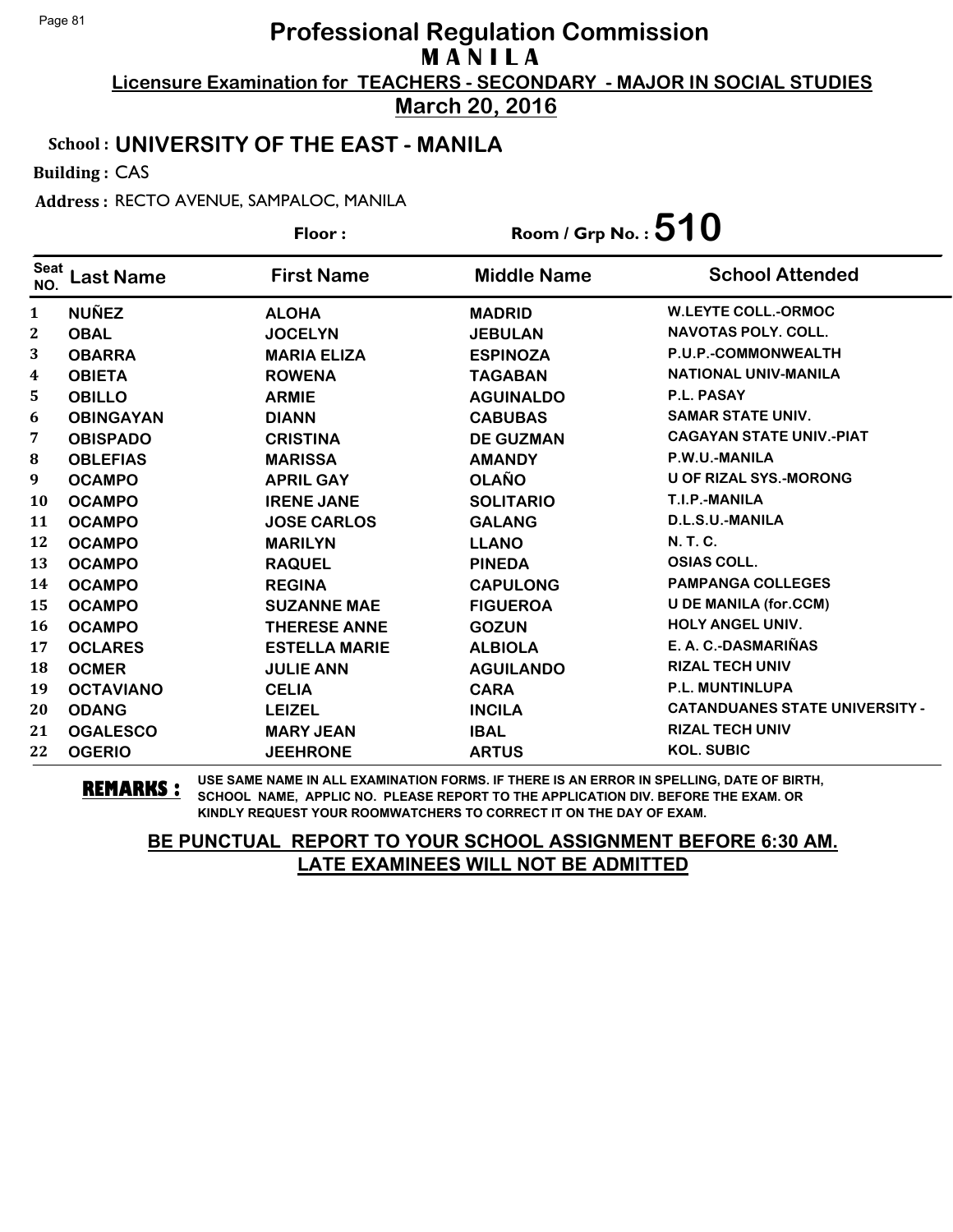**March 20, 2016**

## School : **UNIVERSITY OF THE EAST - MANILA**

Building : CAS

Address : RECTO AVENUE, SAMPALOC, MANILA

|                    |                   | Floor:                | Room / Grp No. : $511$ |                                     |
|--------------------|-------------------|-----------------------|------------------------|-------------------------------------|
| <b>Seat</b><br>NO. | <b>Last Name</b>  | <b>First Name</b>     | <b>Middle Name</b>     | <b>School Attended</b>              |
| $\mathbf{1}$       | <b>OGNAYON</b>    | <b>CARMELITA</b>      | <b>TOMILAS</b>         | <b>IFUGAO S.U.-LAMUT</b>            |
| $\mathbf{2}$       | <b>OJEDA</b>      | <b>KATRINA</b>        | <b>ISRAEL</b>          | <b>WORLD CITI-QUEZON CITY</b>       |
| 3                  | <b>OJOY</b>       | <b>ROMINA</b>         | <b>SAMSON</b>          | <b>ICCT CFI</b>                     |
| $\boldsymbol{4}$   | <b>OLA</b>        | <b>KRISTEL RUTH</b>   | <b>TRIMOR</b>          | <b>R.MAGSAYSAY T.U-CASTILLEJOS</b>  |
| 5                  | <b>OLAER</b>      | <b>KEZIA KEREN</b>    | <b>FRONDA</b>          | UNIVERSITY OF CALOOCAN CITY(for. CC |
| 6                  | <b>OLAGUER</b>    | <b>MARIA SALVE</b>    | <b>VARGAS</b>          | <b>MT.CARMEL COLL.-BALER</b>        |
| 7                  | <b>OLANDESCA</b>  | <b>BRENDA</b>         | <b>MONTES</b>          | <b>FEU-MANILA</b>                   |
| ${\bf 8}$          | <b>OLANDIA</b>    | <b>ARGIE</b>          | <b>PLUMA</b>           | <b>U.E.P.-CATUBIG</b>               |
| 9                  | <b>OLAT</b>       | <b>MARY ODESSA</b>    | <b>OMBOY</b>           | N.O.R.S.U-GUIHULNGAN                |
| 10                 | <b>OLAÑO</b>      | <b>ALFREDO JR</b>     | <b>CATOLOS</b>         | <b>TOMAS CLAUDIO MEM.</b>           |
| 11                 | <b>OLCHONDRA</b>  | <b>MARGIEDITH</b>     | <b>OMPOD</b>           | <b>U.E.P.-CATARMAN</b>              |
| 12                 | <b>OLI</b>        | <b>MARJORIE</b>       | <b>BALLISTER</b>       | <b>BICOL UNIV.-DARAGA</b>           |
| 13                 | <b>OLITAN</b>     | <b>GRACE</b>          | <b>FLORES</b>          | <b>EASTERN VISAYAS C.C.</b>         |
| 14                 | <b>OLIVA</b>      | <b>DAISY</b>          | <b>CERVANTES</b>       | UNIVERSITY OF CALOOCAN CITY(for. CC |
| 15                 | <b>OLIVA</b>      | <b>GERGERIN</b>       | <b>LEGARDA</b>         | <b>OSMENA COLL-MASBATE</b>          |
| <b>16</b>          | <b>OLIVER</b>     | <b>JILLAN CLEMENS</b> | <b>NICASIO</b>         | UNIV.OF THE ASSUMP.                 |
| 17                 | <b>OLORCISIMO</b> | <b>JULIE ANN</b>      | <b>CEÑIDOZA</b>        | <b>ICCT CFI</b>                     |
| 18                 | <b>OLORVIDA</b>   | <b>DANECA ANNA</b>    | <b>LUCSO</b>           | <b>U OF RIZAL SYS.-MORONG</b>       |
| 19                 | <b>OLVIDA</b>     | <b>ARVIN</b>          | <b>VILLADIEGO</b>      | <b>U OF RIZAL SYS.-MORONG</b>       |
| 20                 | <b>OLVIDA</b>     | <b>MARISSA</b>        | <b>MAGTOTO</b>         | M. L. Q. U.                         |
| 21                 | <b>OMAR</b>       | <b>MICHELLE</b>       | <b>SALGADO</b>         | <b>FULLBRIGHT COLL.</b>             |
| 22                 | <b>OMPOY</b>      | <b>DALIA</b>          | <b>PISCASIO</b>        | U OF RIZAL SYS.-TANAY               |

**REMARKS :** USE SAME NAME IN ALL EXAMINATION FORMS. IF THERE IS AN ERROR IN SPELLING, DATE OF BIRTH, SCHOOL NAME, APPLIC NO. PLEASE REPORT TO THE APPLICATION DIV. BEFORE THE EXAM. OR KINDLY REQUEST YOUR ROOMWATCHERS TO CORRECT IT ON THE DAY OF EXAM.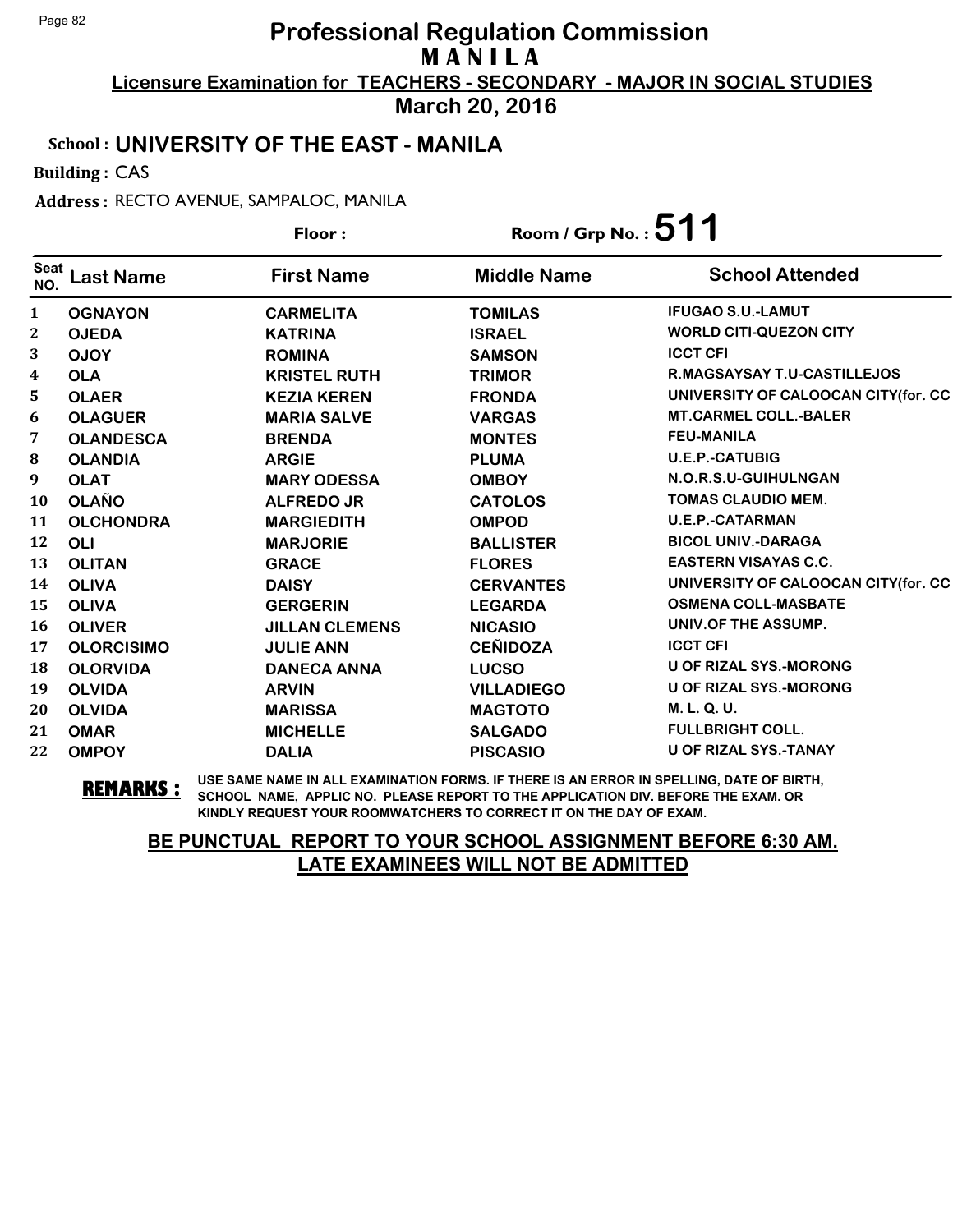**March 20, 2016**

## School : **UNIVERSITY OF THE EAST - MANILA**

Building : CCSS

Address : RECTO AVENUE, SAMPALOC, MANILA

|                    |                 | Floor:                  | Room / Grp No. : $203$ |                                    |
|--------------------|-----------------|-------------------------|------------------------|------------------------------------|
| <b>Seat</b><br>NO. | ast Name        | <b>First Name</b>       | <b>Middle Name</b>     | <b>School Attended</b>             |
| 1                  | <b>ONDIS</b>    | <b>ELIZABETH</b>        | <b>PASCASIO</b>        | D.L.S.U.-DASMARIÑAS                |
| 2                  | <b>ONG</b>      | <b>MARY</b>             | <b>EBUENGA</b>         | N.C.B.A.-FAIRVIEW, QC              |
| 3                  | <b>ONG</b>      | <b>ROZEL</b>            | <b>EBUENGA</b>         | N.C.B.A.-FAIRVIEW, QC              |
| 4                  | <b>ONING</b>    | <b>MALONE</b>           | <b>MANUEL</b>          | C.E.U.-MANILA                      |
| 5                  | <b>ONTANGCO</b> | <b>MAY</b>              | <b>GARCIA</b>          | IMMA.CONCEP.COLL.-BATANGAS         |
| 6                  | <b>ONTE</b>     | <b>ROSSEL</b>           | <b>GARCIA</b>          | <b>MARINDUQUE S.C.-BOAC</b>        |
| 7                  | <b>OPERARIO</b> | <b>CLAIRE ANN MARIE</b> | <b>ANTONIO</b>         | P.U.P.-STA. MESA                   |
| 8                  | <b>ORALDE</b>   | <b>IVY</b>              | <b>TAVARRA</b>         | N. T. C.                           |
| 9                  | <b>OREA</b>     | <b>JOELINA MAY</b>      | <b>PAMATIAN</b>        | CITY OF MALABON UNIV.              |
| 10                 | <b>OREJUDOS</b> | <b>NELLEY</b>           | <b>CORTEZ</b>          | <b>METRO MANILA COLL.</b>          |
| 11                 | <b>ORENSE</b>   | <b>NANCY</b>            | <b>MANGUIAT</b>        | C.E.U.-MANILA                      |
| 12                 | <b>ORGANO</b>   | <b>HAYDEE</b>           | <b>RAGA</b>            | P.L. PASAY                         |
| 13                 | <b>ORIGENES</b> | <b>MARY ANN</b>         | <b>SOMBRIO</b>         | <b>UNIV.OF MAKATI</b>              |
| 14                 | <b>ORIJUELA</b> | <b>BENEDICK</b>         | <b>DELFIN</b>          | <b>STI-ALABANG</b>                 |
| 15                 | <b>OROSCO</b>   | <b>JHOANNA MARI</b>     | <b>ESPINO</b>          | <b>TRINITY UNIV OF ASIA</b>        |
| 16                 | <b>OROSCO</b>   | <b>MARYJANE</b>         | <b>RIEZA</b>           | <b>RIZAL TECH UNIV</b>             |
| 17                 | <b>ORTEGA</b>   | <b>DAREEN</b>           | <b>MORADA</b>          | <b>BATANGAS S.U.-BATANGAS CITY</b> |
| 18                 | <b>ORTEGA</b>   | <b>JOYCE</b>            | <b>TAYAG</b>           | P.U.P.-STA. MESA                   |

**REMARKS :** USE SAME NAME IN ALL EXAMINATION FORMS. IF THERE IS AN ERROR IN SPELLING, DATE OF BIRTH, SCHOOL NAME, APPLIC NO. PLEASE REPORT TO THE APPLICATION DIV. BEFORE THE EXAM. OR KINDLY REQUEST YOUR ROOMWATCHERS TO CORRECT IT ON THE DAY OF EXAM.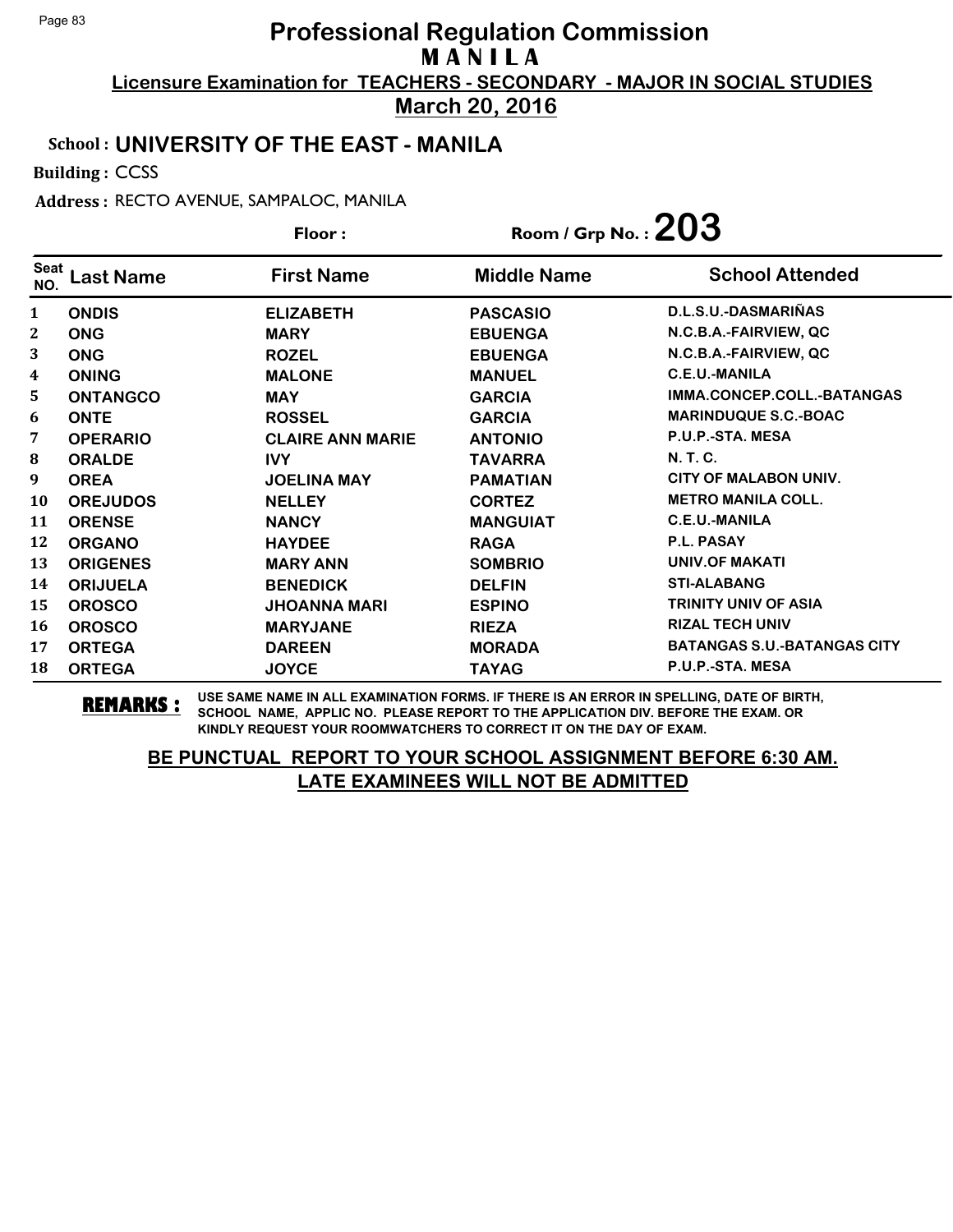**March 20, 2016**

## School : **UNIVERSITY OF THE EAST - MANILA**

Building : CCSS

Address : RECTO AVENUE, SAMPALOC, MANILA

|                    | Floor:           |                        | Room / Grp No. : $204$ |                                        |
|--------------------|------------------|------------------------|------------------------|----------------------------------------|
| <b>Seat</b><br>NO. | ast Name         | <b>First Name</b>      | <b>Middle Name</b>     | <b>School Attended</b>                 |
| $\mathbf{1}$       | <b>OSALBO</b>    | <b>ROXANNE</b>         | <b>AGLIBOT</b>         | <b>MAGSAYSAY MEM.-ZAMBALES</b>         |
| 2                  | <b>OSINSAO</b>   | <b>AISA MARIE</b>      | <b>DUMO</b>            | UPHSDALTA-LPINAS                       |
| 3                  | <b>OSORIO</b>    | <b>ROLANDO</b>         | <b>LLAMOSO</b>         | <b>LAGUNA STATE POLYTECHNIC</b>        |
| $\boldsymbol{4}$   | <b>OSTAN</b>     | <b>WILMA</b>           | <b>GODIR</b>           | N.C.B.A.-CUBAO, QC                     |
| 5                  | <b>OSTINADO</b>  | <b>MARIA CRISTINA</b>  | <b>GAAD</b>            | <b>EARIST</b>                          |
| 6                  | <b>OSUNERO</b>   | <b>ANGELO</b>          | <b>SANTIAGO</b>        | <b>CITY COLL OF TAGAYTAY</b>           |
| 7                  | <b>OYAG</b>      | <b>MARY JEAN</b>       | <b>DAGPIN</b>          | ST VINCENT COLL.-DIPOLOG CITY          |
| 8                  | <b>PABALAN</b>   | <b>CLARINETTE</b>      | <b>ACENA</b>           | <b>EARIST</b>                          |
| 9                  | <b>PABALATE</b>  | <b>GERARD</b>          | <b>ELAMPARO</b>        | <b>CITY COLLEGE OF SAN FERNANDO-SN</b> |
| 10                 | <b>PABALATE</b>  | <b>MA. CRISTINA</b>    | <b>FLORMATA</b>        | P.U.P.-STA, MESA                       |
| 11                 | <b>PABELONIA</b> | <b>CHARINA</b>         | <b>ABARCAR</b>         | <b>SAMAR COLLEGE</b>                   |
| 12                 | <b>PABUAYA</b>   | <b>GINA GRACE</b>      | <b>VARGAS</b>          | <b>EARIST</b>                          |
| 13                 | <b>PABULAR</b>   | <b>MYRNA</b>           | <b>AGGABAO</b>         | <b>RIZAL TECH UNIV</b>                 |
| 14                 | <b>PABUNAN</b>   | <b>KRISTINE ANDREA</b> | <b>CRUJE</b>           | <b>C.E.U.-MAKATI CITY</b>              |
| 15                 | <b>PACA-ANAS</b> | <b>JONALYN</b>         | <b>OÑATE</b>           | <b>U OF RIZAL SYS.-MORONG</b>          |
| 16                 | <b>PACHECO</b>   | <b>GLORIA</b>          | <b>ABE</b>             | <b>LYCEUM P.U.-MANILA</b>              |
| 17                 | <b>PACIA</b>     | <b>MARY GRACE</b>      | <b>OCAMPO</b>          | <b>LIPA CITY PUBLIC COLL.</b>          |
| 18                 | <b>PACINIO</b>   | <b>JESSICA</b>         | <b>RESMA</b>           | <b>CITY OF MALABON UNIV.</b>           |

**REMARKS :** USE SAME NAME IN ALL EXAMINATION FORMS. IF THERE IS AN ERROR IN SPELLING, DATE OF BIRTH, SCHOOL NAME, APPLIC NO. PLEASE REPORT TO THE APPLICATION DIV. BEFORE THE EXAM. OR KINDLY REQUEST YOUR ROOMWATCHERS TO CORRECT IT ON THE DAY OF EXAM.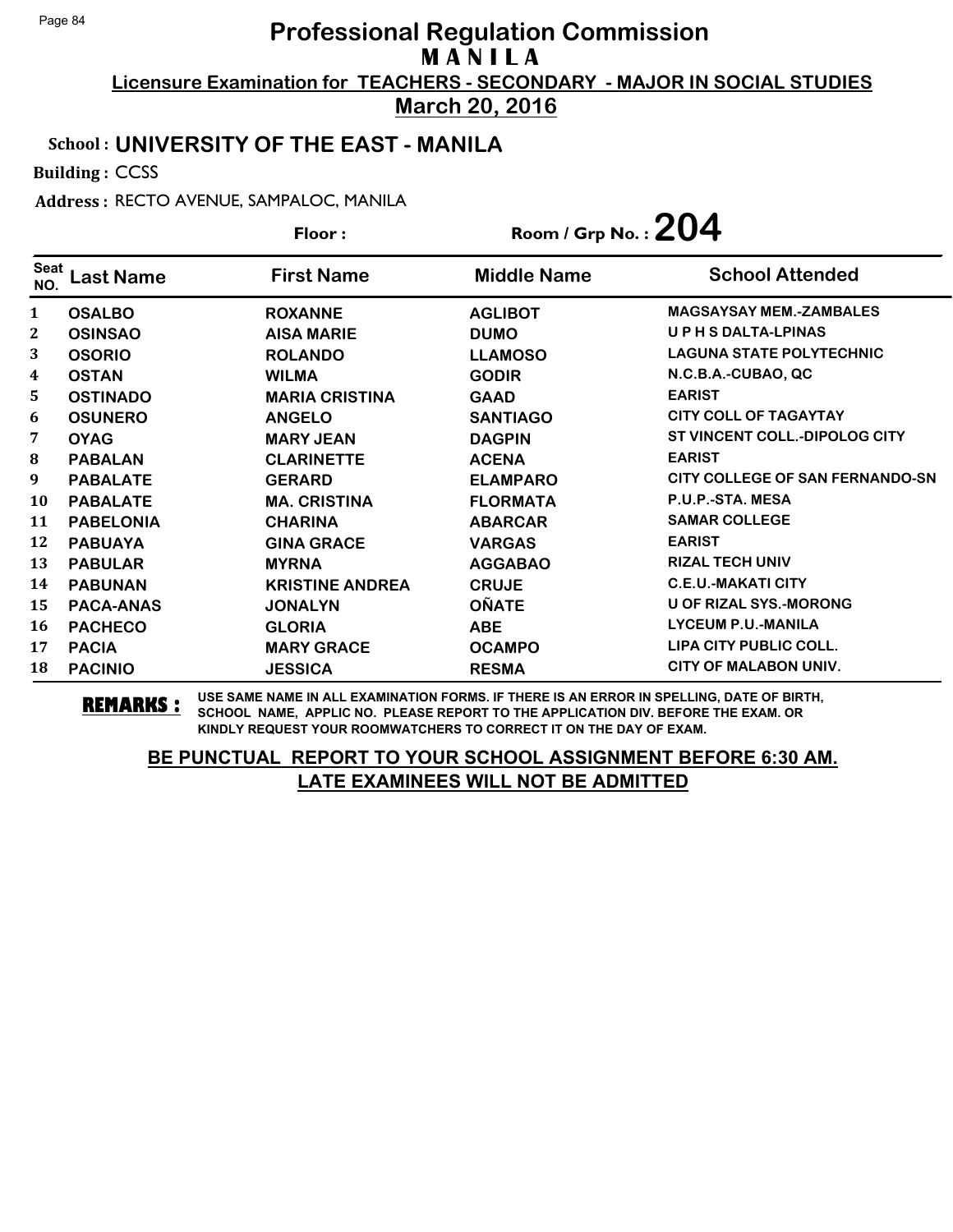**March 20, 2016**

## School : **UNIVERSITY OF THE EAST - MANILA**

Building : CCSS

Address : RECTO AVENUE, SAMPALOC, MANILA

|                  |                  | Floor:              | Room / Grp No.: $205$ |                                       |
|------------------|------------------|---------------------|-----------------------|---------------------------------------|
| Seat<br>NO.      | ast Name.        | <b>First Name</b>   | <b>Middle Name</b>    | <b>School Attended</b>                |
| $\mathbf{1}$     | <b>PACULANAN</b> | <b>MARGIE LYN</b>   | <b>VILLAMOR</b>       | UNIVERSITY OF CALOOCAN CITY(for. CC   |
| $\boldsymbol{2}$ | <b>PACUNZA</b>   | <b>ANASTACIA</b>    | <b>BAYUMBON</b>       | <b>STO.ROSARIO S.PALAY CO</b>         |
| 3                | <b>PADAYAO</b>   | <b>JEDAHLYNN</b>    | <b>SUMAYO</b>         | <b>NORTHWEST SAMAR S.U.</b>           |
| 4                | <b>PADILLA</b>   | <b>JANE</b>         | <b>ZARAGOZA</b>       | <b>CATANDUANES STATE UNIVERSITY -</b> |
| 5                | <b>PADILLO</b>   | <b>MICHAEL</b>      | <b>LIBERTY</b>        | <b>U OF RIZAL SYS.-BINANGONAN</b>     |
| 6                | <b>PADUA</b>     | <b>HAYDEE</b>       | <b>NOVERO</b>         | <b>RIZAL TECH UNIV</b>                |
| 7                | <b>PAEL</b>      | <b>NERISSA</b>      | <b>AGUILA</b>         | <b>UNIV.OF BATANGAS</b>               |
| 8                | <b>PAGUINTO</b>  | <b>TRINA DOLORA</b> | <b>TRINIDAD</b>       | <b>ASSUMPTION COL-MAKATI</b>          |
| 9                | <b>PAGULAYAN</b> | <b>CATHERINE</b>    | <b>SANTILLAN</b>      | <b>METRO MANILA COLL.</b>             |
| 10               | <b>PAGULAYAN</b> | <b>RIAMAE</b>       | <b>QUINDOZA</b>       | <b>BATAAN PENINSULA STATE U-MAIN</b>  |
| 11               | PAHAYAHAY        | <b>MARILOU</b>      | <b>BARREDO</b>        | <b>SAMAR COLLEGE</b>                  |
| 12               | <b>PAJARON</b>   | <b>MARY</b>         | <b>JAYME</b>          | R.MAGSAYSAY MEM. COLL.                |
| 13               | <b>PALAGANAS</b> | <b>ROSE ANN</b>     | <b>SOLEDAD</b>        | <b>CITY OF MALABON UNIV.</b>          |
| 14               | <b>PALANAS</b>   | <b>MARY GRACE</b>   | <b>OCLARES</b>        | P.M.I.-MANILA                         |
| 15               | <b>PALANGYO</b>  | <b>EUNICE</b>       | <b>YAGYAGON</b>       | <b>KALINGA-APAYAO STATE</b>           |
| 16               | <b>PALATTAO</b>  | <b>JUNDER</b>       | <b>MAGUNDAYAO</b>     | UNIVERSITY OF CALOOCAN CITY(for. CC   |
| 17               | <b>PALAYABAN</b> | <b>RONNIE</b>       | <b>FAJARDO</b>        | UNIVERSITY OF CALOOCAN CITY(for. CC   |
| 18               | <b>PALAÑA</b>    | <b>MAIVY</b>        | <b>ABETRIA</b>        | <b>EARIST</b>                         |

**REMARKS :** USE SAME NAME IN ALL EXAMINATION FORMS. IF THERE IS AN ERROR IN SPELLING, DATE OF BIRTH, SCHOOL NAME, APPLIC NO. PLEASE REPORT TO THE APPLICATION DIV. BEFORE THE EXAM. OR KINDLY REQUEST YOUR ROOMWATCHERS TO CORRECT IT ON THE DAY OF EXAM.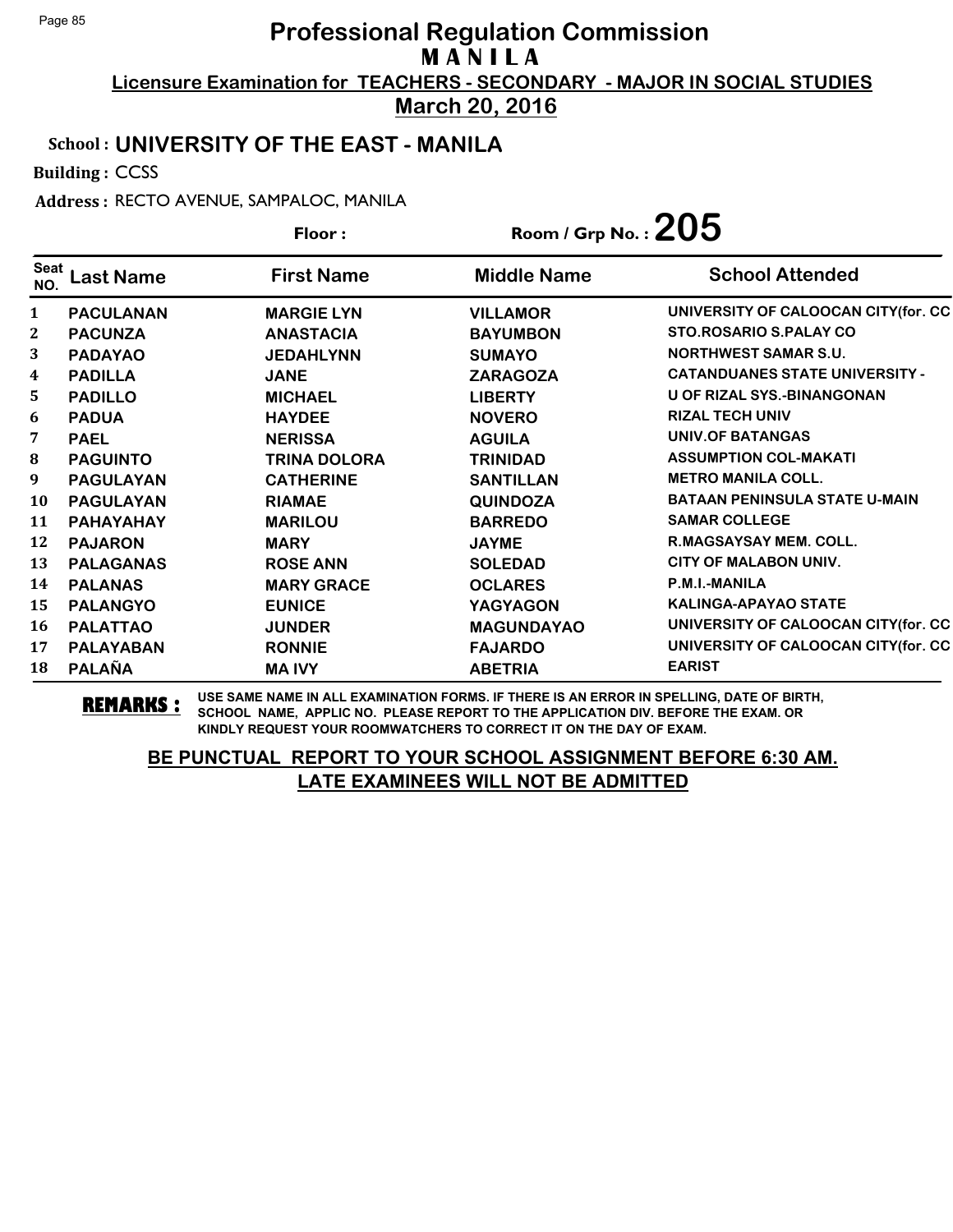**March 20, 2016**

## School : **UNIVERSITY OF THE EAST - MANILA**

Building : CCSS

Address : RECTO AVENUE, SAMPALOC, MANILA

| Floor:             |                     |                      | Room / Grp No.: $206$ |                                    |
|--------------------|---------------------|----------------------|-----------------------|------------------------------------|
| <b>Seat</b><br>NO. | .ast Name           | <b>First Name</b>    | <b>Middle Name</b>    | <b>School Attended</b>             |
| 1                  | <b>PALENZUELA</b>   | <b>SARAH GRACE</b>   | <b>SAKAY</b>          | P.U.P.-STA. MESA                   |
| $\mathbf{2}$       | <b>PALLES</b>       | <b>GENARO JR</b>     | <b>ALBA</b>           | <b>J.RIZAL UNIV.</b>               |
| 3                  | <b>PALMA</b>        | <b>JAN RENZ</b>      | <b>SOBREVILLA</b>     | <b>LAGUNA STATE POLYTECHNIC</b>    |
| 4                  | <b>PALO</b>         | <b>EMELITA</b>       | <b>OBLEA</b>          | <b>REPUBLIC CENTRAL COLL.</b>      |
| 5                  | <b>PALO</b>         | JV                   | <b>LAPIRA</b>         | <b>HOLY CROSS-PAMPANGA</b>         |
| 6                  | <b>PALO</b>         | <b>NORMALYN</b>      | <b>AÑONUEVO</b>       | <b>U DE MANILA (for.CCM)</b>       |
| 7                  | <b>PALOMA</b>       | <b>JEBETH AINA</b>   | <b>NAZARETA</b>       | <b>AKLAN S.U.-BANGA</b>            |
| 8                  | <b>PALOMARES</b>    | <b>DARLENE</b>       | <b>MENDOZA</b>        | <b>ST.RITA COLL.-SUCAT</b>         |
| 9                  | <b>PALOMIQUE</b>    | <b>ERIKA THERESE</b> | <b>VALENCIA</b>       | <b>C.E.U.-MANILA</b>               |
| 10                 | <b>PALWA</b>        | <b>EUNICE</b>        | <b>CERDIÑA</b>        | <b>U DE MANILA (for.CCM)</b>       |
| 11                 | <b>PAMA</b>         | <b>DANILO</b>        | <b>DE LA CRUZ</b>     | <b>I.B.CALINGASAN MEM.</b>         |
| 12                 | <b>PAMANDANAN</b>   | <b>KENNETH</b>       | <b>DALUSUNG</b>       | <b>PAMPANGA STATE AGRICULTURAL</b> |
| 13                 | <b>PAMPLONA</b>     | <b>FE</b>            | <b>MANALO</b>         | <b>UNIV.OF MAKATI</b>              |
| 14                 | <b>PAMPLONA</b>     | <b>MARIFI</b>        | <b>PASCUAL</b>        | <b>U OF RIZAL SYS.-PILILLA</b>     |
| 15                 | <b>PAMULAKLAKIN</b> | <b>JOYCE ANNE</b>    | <b>ESTACIO</b>        | <b>LAGUNA COLL. B.A.</b>           |
| 16                 | <b>PANGALANGAN</b>  | <b>MARIELLE</b>      | <b>DOLOR</b>          | <b>U.P.-DILIMAN</b>                |
| 17                 | <b>PANGAN</b>       | <b>ANALYN</b>        | <b>SANTIAGO</b>       | UNIV.OF THE ASSUMP.                |
| 18                 | <b>PANGANIBAN</b>   | <b>CRISTETA</b>      | <b>MALIMBAN</b>       | <b>METRO TAGAYTAY C.B.A.</b>       |

**REMARKS :** USE SAME NAME IN ALL EXAMINATION FORMS. IF THERE IS AN ERROR IN SPELLING, DATE OF BIRTH, SCHOOL NAME, APPLIC NO. PLEASE REPORT TO THE APPLICATION DIV. BEFORE THE EXAM. OR KINDLY REQUEST YOUR ROOMWATCHERS TO CORRECT IT ON THE DAY OF EXAM.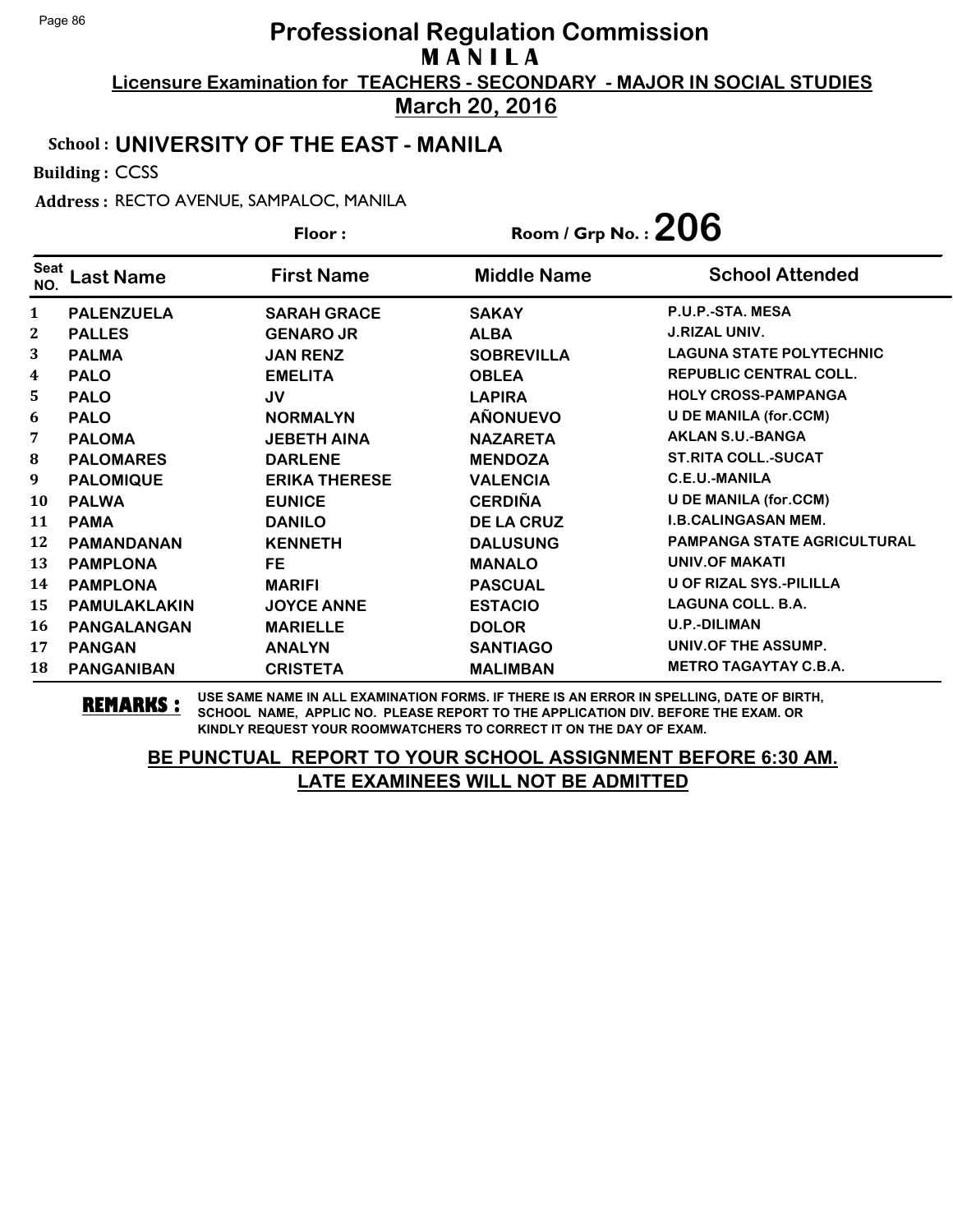**March 20, 2016**

#### School : **UNIVERSITY OF THE EAST - MANILA**

Building : CCSS

Address : RECTO AVENUE, SAMPALOC, MANILA

|                  |                   | Floor:              | Room / Grp No.: $208$ |                                     |
|------------------|-------------------|---------------------|-----------------------|-------------------------------------|
| Seat<br>NO.      | ast Name          | <b>First Name</b>   | <b>Middle Name</b>    | <b>School Attended</b>              |
| $\mathbf{1}$     | <b>PANGANIBAN</b> | <b>JEORGE</b>       | <b>BOTONES</b>        | <b>STI-BALAYAN</b>                  |
| 2                | <b>PANGANIBAN</b> | <b>MARLENE</b>      | <b>PERALTA</b>        | <b>WESLEYAN U PHIL-CABA</b>         |
| 3                | <b>PANGILINAN</b> | <b>EDGARDO</b>      | <b>DETUBIO</b>        | R.MAGSAYSAY T.U-IBA                 |
| $\boldsymbol{4}$ | <b>PANGILINAN</b> | <b>JOAN</b>         | <b>SABABAN</b>        | <b>CAVITE S.U.-INDANG</b>           |
| 5.               | <b>PANGILINAN</b> | <b>NICCEL</b>       | <b>CAUZON</b>         | UNIVERSITY OF CALOOCAN CITY(for. CC |
| 6                | <b>PANIS</b>      | <b>CATHERINE</b>    | <b>DEROMA</b>         | <b>AMA-CALOOCAN CAMPUS</b>          |
| 7                | <b>PANLIBUTON</b> | <b>RHEA</b>         | <b>AMAZONA</b>        | U OF RIZAL SYS.-RODRIGUEZ           |
| 8                | <b>PANLILIO</b>   | <b>CHARMINE</b>     | <b>TIZON</b>          | OL OF FATIMA-ANTIPOLO CITY          |
| 9                | <b>PANTALEON</b>  | <b>JOHN JOEWIL</b>  | <b>MARTINEZ</b>       | <b>TOMAS CLAUDIO MEM.</b>           |
| 10               | <b>PANTE</b>      | <b>JOY</b>          | <b>BONGAT</b>         | <b>CAMARINES NORTE S.C.-DAET</b>    |
| 11               | <b>PANTIG</b>     | <b>LAURA</b>        | <b>SILVESTRE</b>      | <b>EARIST</b>                       |
| 12               | <b>PANTUA</b>     | <b>RUBY</b>         | <b>HADAP</b>          | <b>AQUINAS UNIVERSITY</b>           |
| 13               | <b>PANUELOS</b>   | <b>LEVINIA</b>      | <b>TALINGTING</b>     | <b>ADAMSON UNIVERSITY</b>           |
| 14               | <b>PANULAYA</b>   | <b>FILNAR HENRY</b> | <b>CALIPUS</b>        | <b>NEW ERA UNIV.</b>                |
| 15               | <b>PAPA</b>       | <b>EDELIZA</b>      | <b>VIRTUSIO</b>       | <b>LYCEUM NORTHWESTERN</b>          |
| 16               | <b>PAPA</b>       | MA. NIÑA            | <b>AVILLA</b>         | <b>CAVITE S.U.-INDANG</b>           |
| 17               | <b>PARAGAS</b>    | <b>ALICIA</b>       |                       | UNIV.OF LUZON                       |
| 18               | <b>PARAGATOS</b>  | <b>ALOJA</b>        | <b>ORIO</b>           | P.U.P.-STA. MESA                    |

**REMARKS :** USE SAME NAME IN ALL EXAMINATION FORMS. IF THERE IS AN ERROR IN SPELLING, DATE OF BIRTH, SCHOOL NAME, APPLIC NO. PLEASE REPORT TO THE APPLICATION DIV. BEFORE THE EXAM. OR KINDLY REQUEST YOUR ROOMWATCHERS TO CORRECT IT ON THE DAY OF EXAM.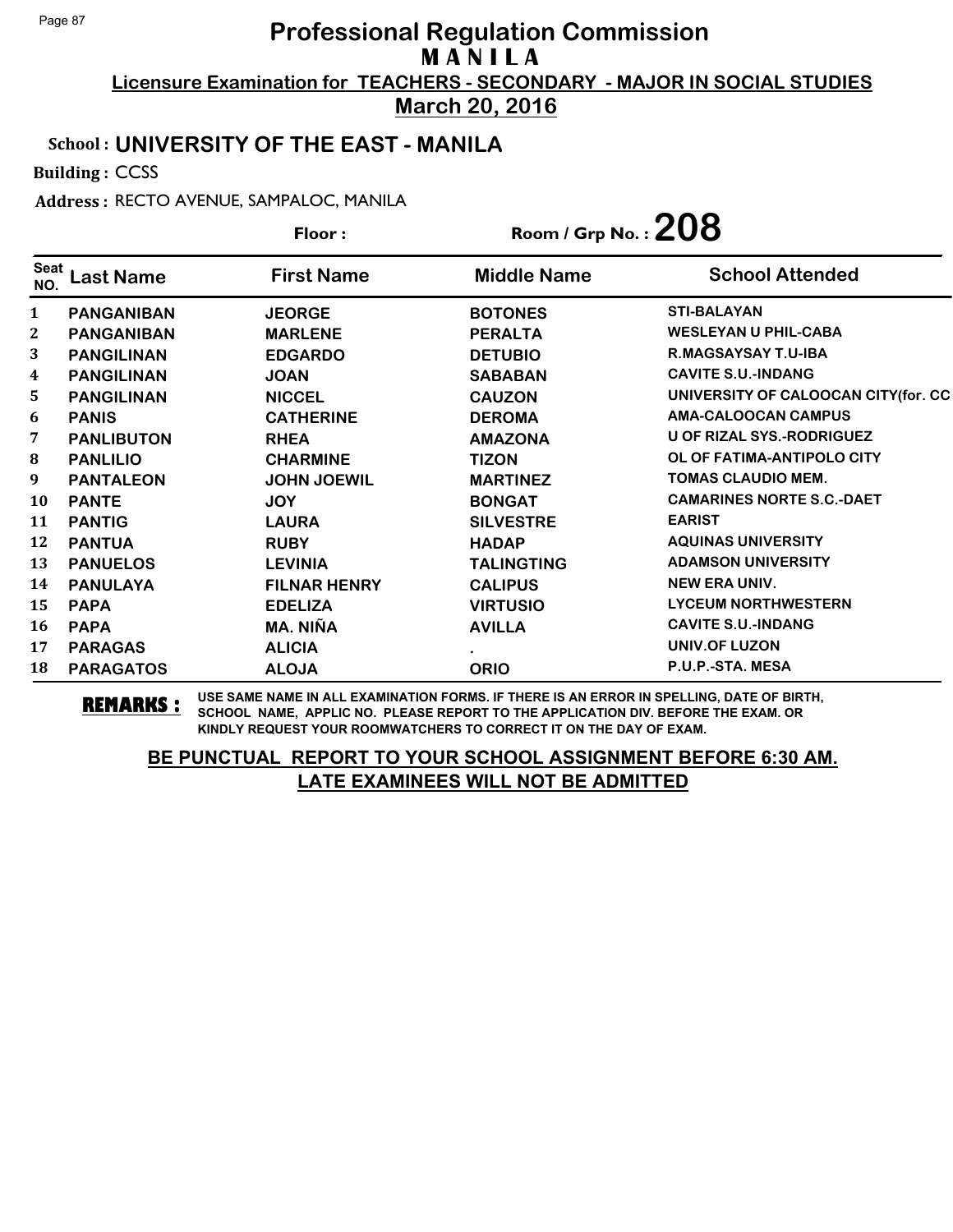**March 20, 2016**

## School : **UNIVERSITY OF THE EAST - MANILA**

Building : CCSS

Address : RECTO AVENUE, SAMPALOC, MANILA

|              |                  | Floor:                  | Room / Grp No. : $209$ |                                     |
|--------------|------------------|-------------------------|------------------------|-------------------------------------|
| Seat<br>NO.  | ast Name.        | <b>First Name</b>       | <b>Middle Name</b>     | <b>School Attended</b>              |
| 1            | <b>PARALE</b>    | <b>RHEA</b>             | <b>DUNGCA</b>          | <b>BULACAN S.U-MALOLOS</b>          |
| $\mathbf{2}$ | <b>PARALEJAS</b> | <b>CENA</b>             | <b>FRANCISCO</b>       | <b>U OF RIZAL SYS.-MORONG</b>       |
| 3            | <b>PARALEJAS</b> | <b>ROCHELLE</b>         | <b>DUAVIT</b>          | <b>U OF RIZAL SYS.-MORONG</b>       |
| 4            | <b>PARANI</b>    | <b>JOVI</b>             | <b>VILLAREAL</b>       | <b>U PERP HELP-LAGUNA</b>           |
| 5            | <b>PARARUAN</b>  | <b>GINALYN</b>          | <b>DATU</b>            | C.L.S.U.                            |
| 6            | <b>PARAS</b>     | <b>LYCA JANE</b>        | <b>IBAY</b>            | <b>BULACAN S.U-MALOLOS</b>          |
| 7            | <b>PARCO</b>     | <b>BERNADETTE</b>       | <b>MARFORI</b>         | <b>TAGUIG CITY UNIV</b>             |
| 8            | <b>PARDILLA</b>  | <b>AMELIA</b>           | <b>OMEPING</b>         | C. C. P.                            |
| 9            | <b>PAREJA</b>    | <b>DIANA</b>            | <b>PURIO</b>           | <b>LAGUNA STATE POLYTECHNIC</b>     |
| 10           | <b>PARUNGAO</b>  | <b>EVELYN</b>           | <b>AGOCOY</b>          | <b>LYCEUM P.U.-MANILA</b>           |
| 11           | <b>PASAY</b>     | <b>LOVELY RUTH</b>      | <b>STA ANA</b>         | <b>U OF RIZAL SYS.-BINANGONAN</b>   |
| 12           | <b>PASCUA</b>    | <b>ELEINE CHRISTINE</b> | <b>LAGMAN</b>          | <b>COLUMBAN COLL.-OLONGAPO CITY</b> |
| 13           | <b>PASCUA</b>    | <b>NERIZA</b>           | <b>EISMA</b>           | <b>N.T.C.</b>                       |
| 14           | <b>PASCUAL</b>   | <b>ANNIELYN</b>         | <b>ONNAGAN</b>         | <b>NORTHWESTERN UNIV.</b>           |
| 15           | <b>PASCUAL</b>   | <b>GINALYN</b>          | <b>ESPINOZA</b>        | P.U.P.-STA. MESA                    |
| 16           | <b>PASCUAL</b>   | <b>MARGIELEEN</b>       | <b>ENCINA</b>          | <b>DIVINE WORD-SAN JOSE</b>         |
| 17           | <b>PASICOLAN</b> | <b>CARLITO</b>          | <b>BARICAUA</b>        | P.U.P.-STA. MESA                    |
| 18           | <b>PASICOLAN</b> | <b>MARILOU</b>          | <b>ADDATU</b>          | UNIV.ST.LOUIS-TUGUEGARAO            |

**REMARKS :** USE SAME NAME IN ALL EXAMINATION FORMS. IF THERE IS AN ERROR IN SPELLING, DATE OF BIRTH, SCHOOL NAME, APPLIC NO. PLEASE REPORT TO THE APPLICATION DIV. BEFORE THE EXAM. OR KINDLY REQUEST YOUR ROOMWATCHERS TO CORRECT IT ON THE DAY OF EXAM.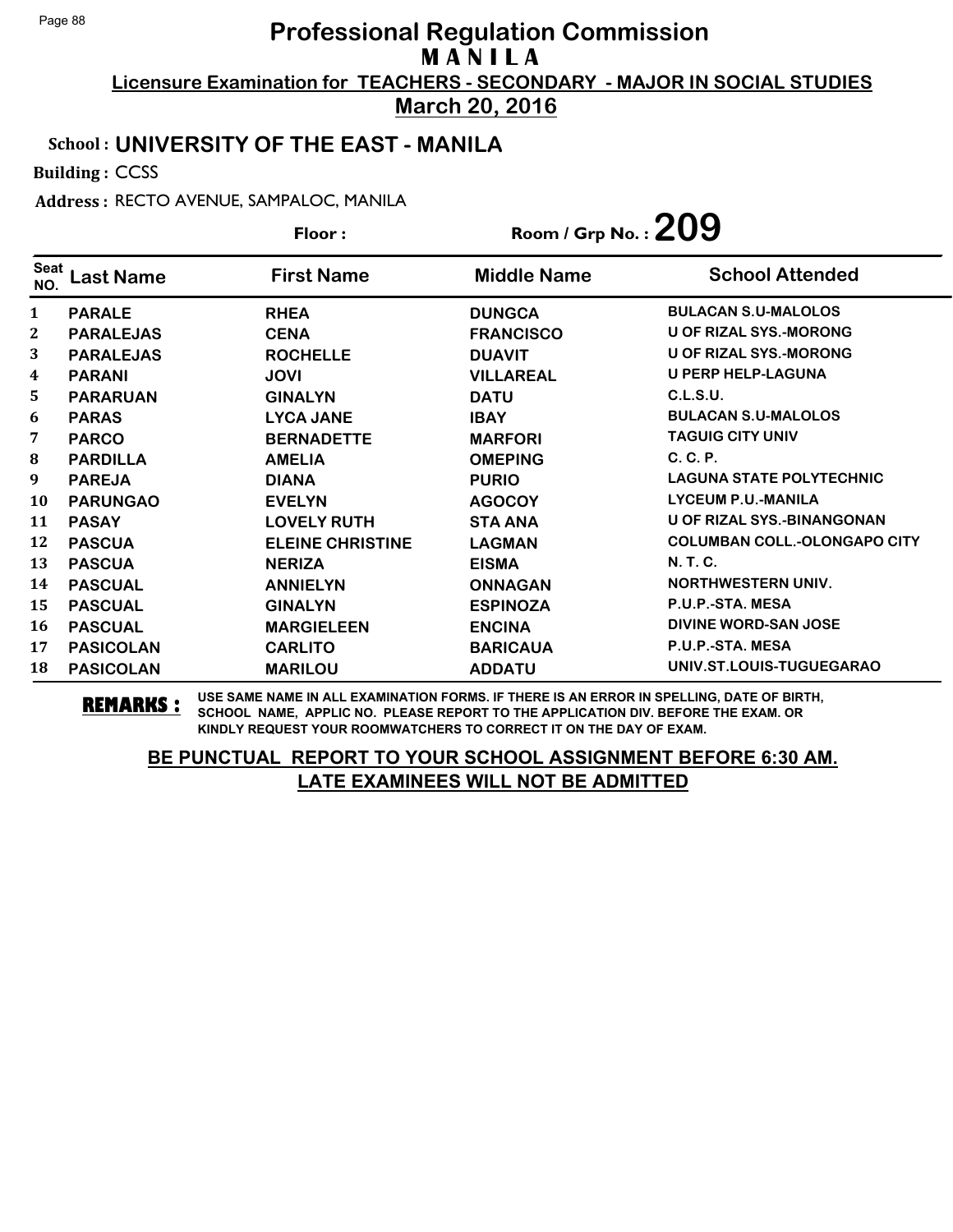**March 20, 2016**

## School : **UNIVERSITY OF THE EAST - MANILA**

Building : CCSS

Address : RECTO AVENUE, SAMPALOC, MANILA

|                    | Floor:             |                   | Room / Grp No.: $210$ |                                      |
|--------------------|--------------------|-------------------|-----------------------|--------------------------------------|
| <b>Seat</b><br>NO. | ast Name.          | <b>First Name</b> | <b>Middle Name</b>    | <b>School Attended</b>               |
| $\mathbf{1}$       | <b>PASION</b>      | <b>RECHELLE</b>   | <b>RAZON</b>          | <b>GUAGUA NAT'L COLLEGE</b>          |
| $\mathbf{2}$       | <b>PASTELERO</b>   | <b>MARIETTA</b>   | <b>ROCIO</b>          | <b>BATAAN PENINSULA STATE U-MAIN</b> |
| 3                  | <b>PASTRANA</b>    | <b>ELSIE</b>      | <b>CASTOR</b>         | C. C. HILADO M.S.C.-TALISAY          |
| 4                  | <b>PATALINGHOG</b> | <b>CLARRIZ</b>    | <b>BAUTISTA</b>       | <b>U OF RIZAL SYS.-MORONG</b>        |
| 5                  | <b>PATENGA</b>     | <b>DONALD</b>     | <b>ROSALES</b>        | <b>LAGUNA SPU-SINILOAN</b>           |
| 6                  | <b>PATEÑA</b>      | <b>ALLEN JADE</b> | <b>QUINTANA</b>       | <b>U OF RIZAL SYS.-PILILLA</b>       |
| 7                  | <b>PATIO</b>       | <b>JANICE DEE</b> | <b>ALFORTE</b>        | OL OF FATIMA-VALENZUELA              |
| $\bf{8}$           | <b>PATRIMONIO</b>  | <b>CATHYJANE</b>  | <b>SABINADA</b>       | LEYTE NORMAL UNIV.                   |
| 9                  | <b>PATRIMONIO</b>  | <b>CHARLIE</b>    | <b>BORRICO</b>        | <b>NAVOTAS POLY, COLL.</b>           |
| 10                 | <b>PAYUYO</b>      | <b>GENEROSA</b>   | <b>BELISON</b>        | <b>U OF RIZAL SYS.-ANGONO</b>        |
| 11                 | <b>PAZ</b>         | <b>MARY JOYCE</b> | <b>BAUTISTA</b>       | UNIVERSITY OF CALOOCAN CITY(for. CC  |
| 12                 | <b>PECHO</b>       | <b>LEAH</b>       | <b>SUELTO</b>         | <b>LAGUNA COLL. B.A.</b>             |
| 13                 | <b>PEGENIA</b>     | <b>LORILYN</b>    | <b>DAGUIAO</b>        | <b>LYCEUM OF APARRI</b>              |
| 14                 | <b>PELOBELLO</b>   | <b>MARICHU</b>    | <b>MURILLO</b>        | <b>MARINDUQUE S.C.-STA. CRUZ</b>     |
| 15                 | <b>PELONIA</b>     | <b>GODOFREDO</b>  | <b>SELLO</b>          | U OF RIZAL SYS.-RODRIGUEZ            |
| 16                 | <b>PEPITO</b>      | <b>RIZA</b>       | <b>SUMIGIN</b>        | D.L.S.U.-DASMARIÑAS                  |
| 17                 | <b>PEREZ</b>       | AR-JAY            | <b>DELA CRUZ</b>      | D.L.S.U.-LIPA                        |
| 18                 | <b>PEREZ</b>       | <b>GERALDINE</b>  | <b>LANUZA</b>         | <b>BATAAN PENINSULA STATE U-MAIN</b> |

**REMARKS :** USE SAME NAME IN ALL EXAMINATION FORMS. IF THERE IS AN ERROR IN SPELLING, DATE OF BIRTH, SCHOOL NAME, APPLIC NO. PLEASE REPORT TO THE APPLICATION DIV. BEFORE THE EXAM. OR KINDLY REQUEST YOUR ROOMWATCHERS TO CORRECT IT ON THE DAY OF EXAM.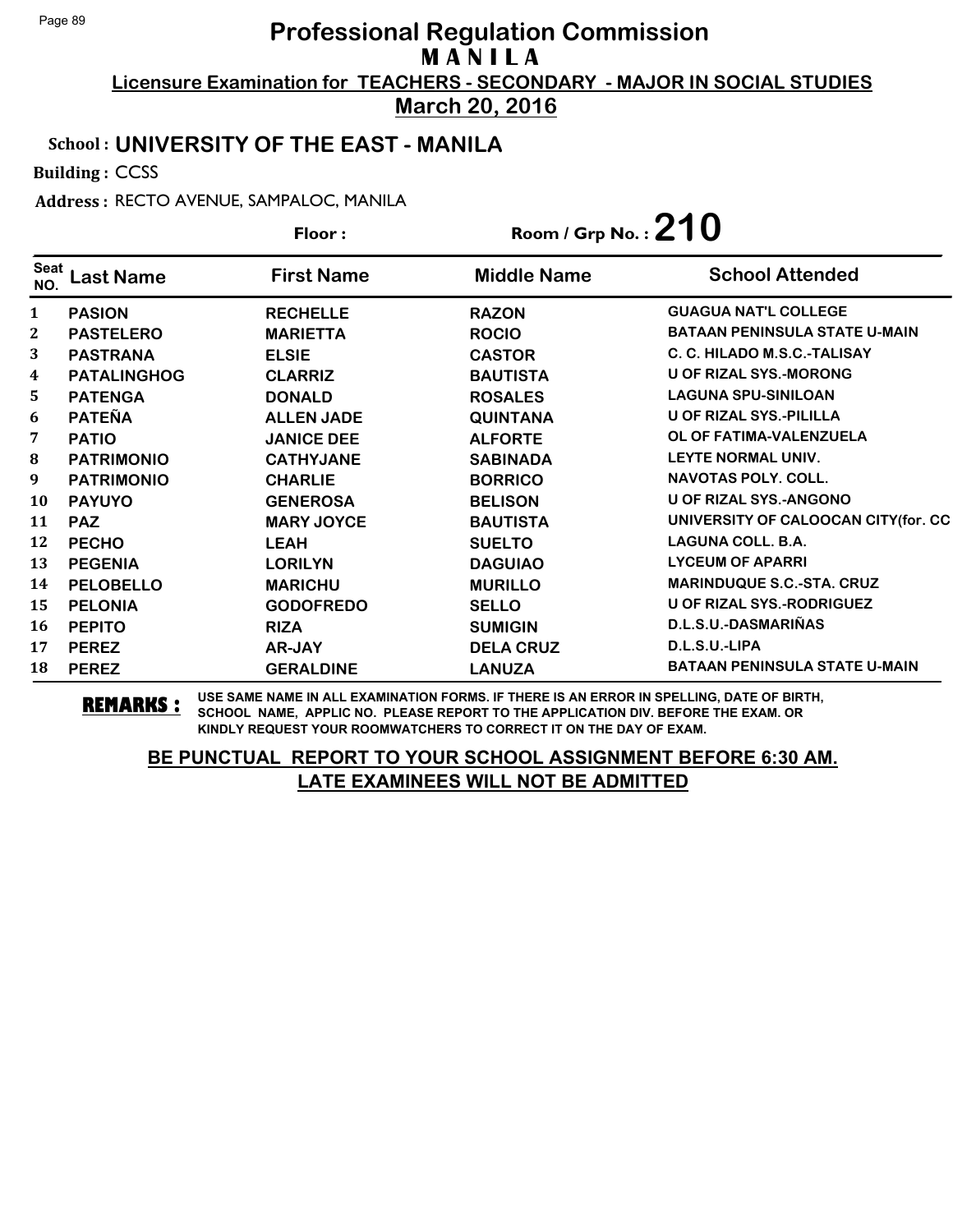**March 20, 2016**

## School : **UNIVERSITY OF THE EAST - MANILA**

Building : CCSS

Address : RECTO AVENUE, SAMPALOC, MANILA

|              |                   | Floor:                | Room / Grp No.: $211$ |                                     |
|--------------|-------------------|-----------------------|-----------------------|-------------------------------------|
| Seat<br>NO.  | ast Name.         | <b>First Name</b>     | <b>Middle Name</b>    | <b>School Attended</b>              |
| $\mathbf{1}$ | <b>PEREZ</b>      | <b>HARMONY</b>        | <b>FRANCISCO</b>      | <b>U OF RIZAL SYS.-MORONG</b>       |
| $\mathbf{2}$ | <b>PEREZ</b>      | <b>IBRAHIM</b>        | <b>QUINDARA</b>       | <b>ST.JOSEPH COLL.-OLONGAPO</b>     |
| 3            | <b>PEREZ</b>      | <b>JANNARA</b>        | <b>MANALO</b>         | <b>I.B.CALINGASAN MEM.</b>          |
| 4            | <b>PEREZ</b>      | <b>LUZVIMINDA</b>     | <b>FLORES</b>         | <b>P.L. MANILA</b>                  |
| 5            | <b>PEREZ</b>      | <b>MELODY</b>         | <b>BALURAN</b>        | <b>SAN SEBASTIAN</b>                |
| 6            | <b>PEREZ</b>      | <b>NOIME</b>          | <b>ISIDRO</b>         | <b>I.B.CALINGASAN MEM.</b>          |
| 7            | <b>PEREZ</b>      | <b>RHODORA</b>        | <b>PANTALEON</b>      | <b>BATAAN PENINSULA STATE</b>       |
| $\bf{8}$     | <b>PEREZ</b>      | <b>SONNY</b>          | <b>PEDERITO</b>       | <b>CAMARINES NORTE S.C.-DAET</b>    |
| 9            | <b>PEREZ</b>      | <b>SUSAN</b>          | <b>DE SILVA</b>       | N.C.B.A.-STA. MESA                  |
| 10           | <b>PERIN</b>      | <b>MARRY ANN</b>      | <b>MONTEROZO</b>      | <b>MARINDUQUE S.C.-STA. CRUZ</b>    |
| 11           | <b>PERIODICO</b>  | <b>ROSEMARIE</b>      | <b>SANTOS</b>         | <b>SAN PEDRO COLL. OF BUS. ADM.</b> |
| 12           | <b>PERLAC</b>     | <b>ALICIA</b>         | <b>ARRIZA</b>         | N. T. C.                            |
| 13           | <b>PESIGAN</b>    | <b>CARMENCITA</b>     | <b>DIMALIBOT</b>      | <b>P.L. MUNTINLUPA</b>              |
| 14           | <b>PETILO</b>     | <b>JOY</b>            | <b>TOLENTINO</b>      | DR. F.C. AGUILAR M. C.              |
| 15           | <b>PETRASANTA</b> | <b>ANA JUDITH</b>     | <b>VILORIA</b>        | <b>CAVITE S.U.-INDANG</b>           |
| 16           | <b>PEÑA</b>       | <b>CHRISTINE JOY</b>  | <b>PANGILINAN</b>     | <b>LYCEUM SUBIC BAY</b>             |
| 17           | <b>PEÑA</b>       | <b>GEMMALIA</b>       | <b>SUGUITAN</b>       | <b>RIZAL TECH UNIV</b>              |
| 18           | <b>PEÑAFLOR</b>   | <b>MA. DEL CARMEN</b> | <b>SAUNAR</b>         | C.E.U.-MANILA                       |

**REMARKS :** USE SAME NAME IN ALL EXAMINATION FORMS. IF THERE IS AN ERROR IN SPELLING, DATE OF BIRTH, SCHOOL NAME, APPLIC NO. PLEASE REPORT TO THE APPLICATION DIV. BEFORE THE EXAM. OR KINDLY REQUEST YOUR ROOMWATCHERS TO CORRECT IT ON THE DAY OF EXAM.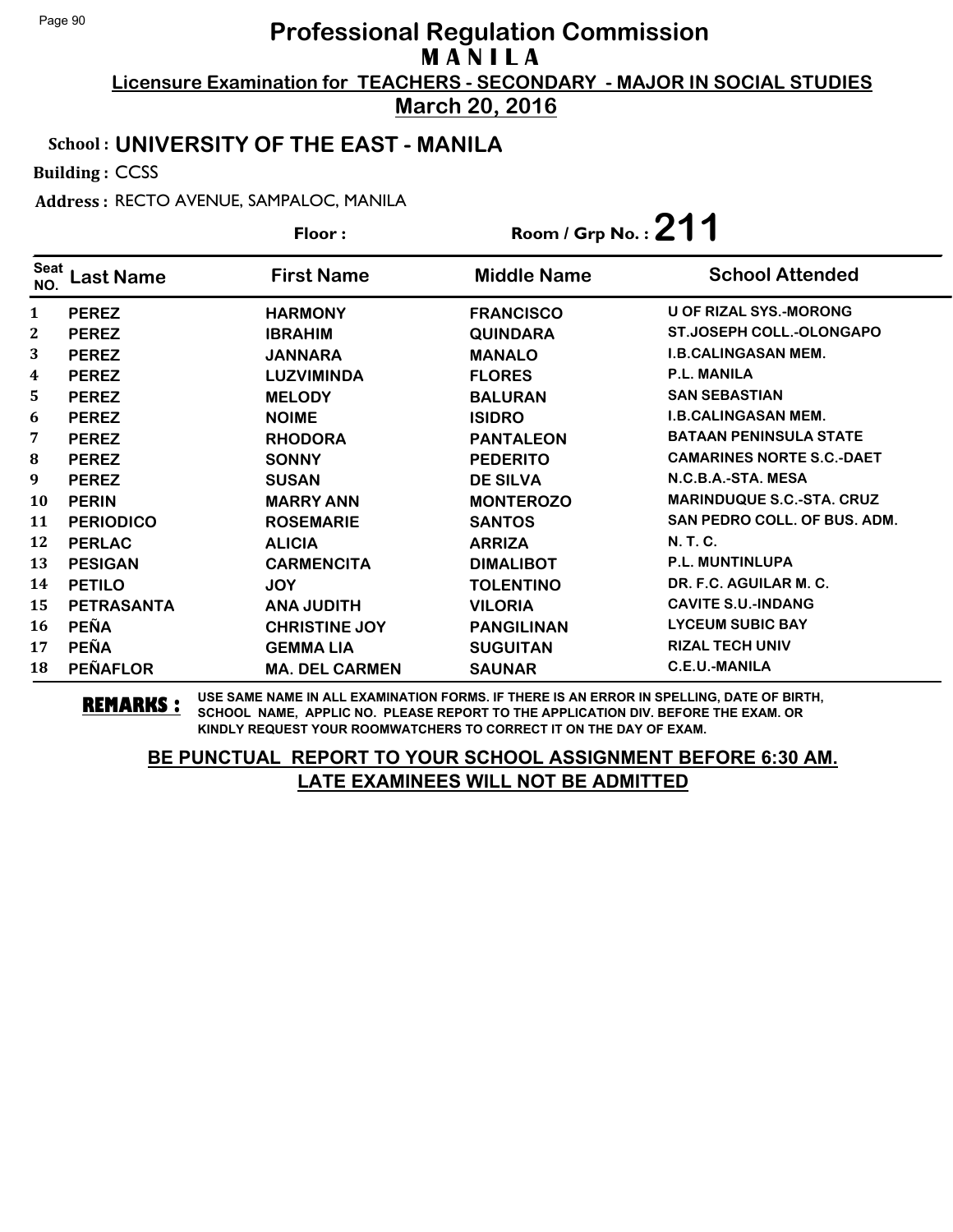**March 20, 2016**

## School : **UNIVERSITY OF THE EAST - MANILA**

Building : CCSS

Address : RECTO AVENUE, SAMPALOC, MANILA

|                    |                    | Floor:              | Room / Grp No.: $212$ |                                    |  |
|--------------------|--------------------|---------------------|-----------------------|------------------------------------|--|
| <b>Seat</b><br>NO. | ast Name.          | <b>First Name</b>   | <b>Middle Name</b>    | <b>School Attended</b>             |  |
| $\mathbf{1}$       | <b>PEÑAFLORIDA</b> | <b>CINDY</b>        | <b>BANTOG</b>         | <b>PARTIDO S.U.-GOA</b>            |  |
| $\mathbf 2$        | <b>PEÑARANDA</b>   | <b>MARNELLI</b>     | <b>CELESTIAL</b>      | <b>U OF RIZAL SYS.-MORONG</b>      |  |
| 3                  | <b>PIALAGO</b>     | <b>DAIZY</b>        | <b>ALATA</b>          | <b>U.E.P.-CATARMAN</b>             |  |
| 4                  | <b>PIALAN</b>      | <b>RICHELL</b>      | <b>RONIA</b>          | <b>KOL. SUBIC</b>                  |  |
| 5                  | <b>PICO</b>        | <b>ANN MARJORIE</b> | <b>VASQUEZ</b>        | <b>SYSTEMS P.C.F.-ANGELES CITY</b> |  |
| 6                  | <b>PICONES</b>     | <b>MERCENARIO</b>   | <b>DITABLAN</b>       | N.C.B.A.-TAYTAY                    |  |
| 7                  | <b>PILAR</b>       | <b>RUTH</b>         | <b>GILE</b>           | <b>U.E.-MANILA</b>                 |  |
| 8                  | <b>PILLA</b>       | <b>JONATHAN</b>     | <b>CABANSAG</b>       | <b>P.L. MARIKINA CITY</b>          |  |
| 9                  | <b>PILLAS</b>      | <b>JAIZEL</b>       | <b>BRAZA</b>          | <b>U OF RIZAL SYS.-MORONG</b>      |  |
| 10                 | <b>PILLAS</b>      | <b>JERSEY</b>       | <b>DELA CRUZ</b>      | U OF RIZAL SYS.-MORONG             |  |
| 11                 | <b>PILLAS</b>      | <b>JOANNA</b>       | <b>RUBIO</b>          | <b>EARIST</b>                      |  |
| 12                 | <b>PILLAS</b>      | <b>KIMIKO YVANS</b> | <b>TIRATIRA</b>       | <b>U OF RIZAL SYS.-PILILLA</b>     |  |
| 13                 | <b>PIMENTEL</b>    | <b>BELLALINDA</b>   | <b>LAGULA</b>         | <b>OCC.MINDORO STATE COL.</b>      |  |
| 14                 | <b>PINEDA</b>      | <b>BRENDA</b>       | <b>BAUTISTA</b>       | <b>ICCT CFI</b>                    |  |
| 15                 | <b>PINEDA</b>      | <b>CHARMAINE</b>    | <b>LACUATA</b>        | <b>TARLAC STATE UNIV.</b>          |  |
| 16                 | <b>PINEDA</b>      | <b>NORALYN</b>      | <b>CABRERA</b>        | <b>REPUBLIC CENTRAL COLL.</b>      |  |
| 17                 | <b>PINEDA</b>      | <b>SHARLAINE</b>    | <b>GARCIA</b>         | <b>BULACAN S.U-MALOLOS</b>         |  |
| 18                 | <b>PINGAD</b>      | <b>ROSALYN</b>      | <b>ROSALES</b>        | <b>STI-CALAMBA</b>                 |  |

**REMARKS :** USE SAME NAME IN ALL EXAMINATION FORMS. IF THERE IS AN ERROR IN SPELLING, DATE OF BIRTH, SCHOOL NAME, APPLIC NO. PLEASE REPORT TO THE APPLICATION DIV. BEFORE THE EXAM. OR KINDLY REQUEST YOUR ROOMWATCHERS TO CORRECT IT ON THE DAY OF EXAM.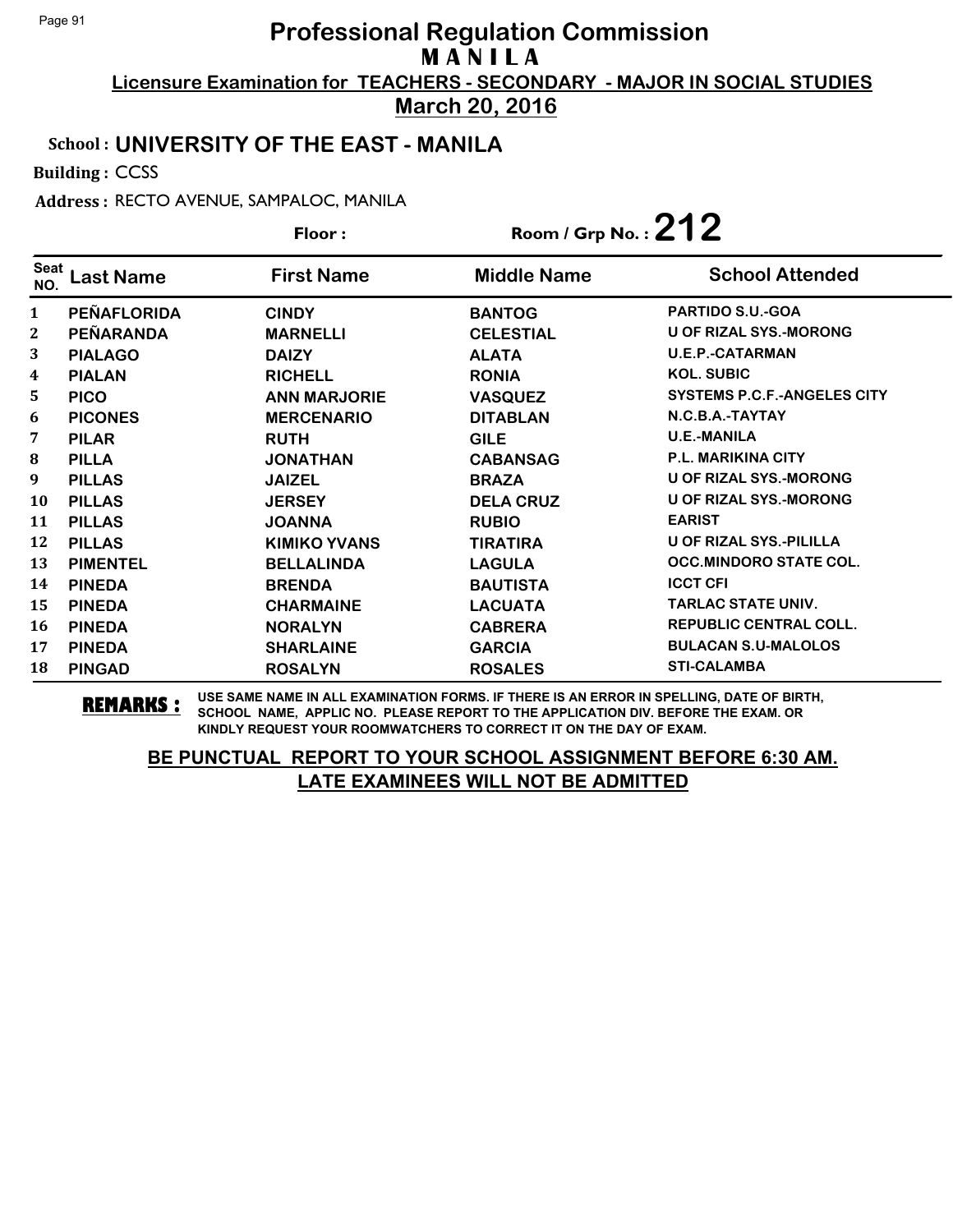**March 20, 2016**

## School : **UNIVERSITY OF THE EAST - MANILA**

Building : CCSS

Address : RECTO AVENUE, SAMPALOC, MANILA

|                    |                    | Room / Grp No.: $213$<br>Floor: |                    |                                     |
|--------------------|--------------------|---------------------------------|--------------------|-------------------------------------|
| <b>Seat</b><br>NO. | ast Name           | <b>First Name</b>               | <b>Middle Name</b> | <b>School Attended</b>              |
| $\mathbf{1}$       | <b>PINGOL</b>      | <b>RAEGAN</b>                   | <b>MAGAT</b>       | UNIV.OF THE ASSUMP.                 |
| $\mathbf{2}$       | <b>PINGUL</b>      | <b>ARVIN LLOYD</b>              | <b>BOLUS</b>       | N. T. C.                            |
| 3                  | <b>PISCASIO</b>    | <b>JANICE</b>                   | <b>FUELLAS</b>     | <b>U OF RIZAL SYS.-TANAY</b>        |
| 4                  | <b>PITALLO</b>     | <b>RYAN</b>                     | <b>OLVIDA</b>      | <b>PAMANTASAN NG CABUYAO</b>        |
| 5                  | <b>PIZARRO</b>     | <b>JANETH</b>                   | <b>CABUSAS</b>     | <b>M.S.U.-MARAWI CITY</b>           |
| 6                  | <b>PLACINO</b>     | <b>JING</b>                     | <b>SIO</b>         | <b>SO.LUZON S.U.-LUCBAN</b>         |
| 7                  | <b>PLANCIA</b>     | <b>WILMAR</b>                   | <b>BULTRON</b>     | P.U.P.-STA. MESA                    |
| ${\bf 8}$          | <b>PLATA</b>       | <b>CRYSTHEL ANNE</b>            | <b>RODRIGUEZ</b>   | UNIVERSITY OF CALOOCAN CITY(for. CC |
| 9                  | <b>PLAZA</b>       | <b>HOMER</b>                    | <b>GARCIA</b>      | P.M.I.-Q.C.                         |
| 10                 | <b>PLAZA</b>       | <b>SUSSETTE</b>                 | <b>GARCIA</b>      | N. T. C.                            |
| 11                 | <b>POBLETE</b>     | <b>GUILLERMA</b>                | <b>COBILLA</b>     | <b>METRO TAGAYTAY C.B.A.</b>        |
| 12                 | <b>POLDO</b>       | <b>MELANIE</b>                  | <b>PONCE</b>       | <b>U.E.P.-CATARMAN</b>              |
| 13                 | <b>POLICARPIO</b>  | <b>GLORIA</b>                   | <b>REYES</b>       | <b>SOUTHEASTERN COLL.-PASAY</b>     |
| 14                 | <b>POLICARPIO</b>  | <b>KRISTINE MAE</b>             | <b>PANUYAS</b>     | <b>ST.JOSEPH COLL.-BULACAN</b>      |
| 15                 | <b>PONCE</b>       | <b>CARMELAVRIL</b>              | <b>COMESO</b>      | <b>ARELLANO UNIV-PASAY</b>          |
| 16                 | <b>PONCE</b>       | <b>JOSEPHINE CIELO</b>          | <b>BIRCO</b>       | <b>TAGUIG CITY UNIV</b>             |
| 17                 | <b>PONTIÑELA</b>   | <b>JANE MARGARRETT</b>          | <b>GALIMBA</b>     | P.N.U.-MANILA                       |
| 18                 | <b>PORDONZALAN</b> | <b>JOANNIE</b>                  | <b>PAALA</b>       | <b>EASTERN MINDORO COL.</b>         |

**REMARKS :** USE SAME NAME IN ALL EXAMINATION FORMS. IF THERE IS AN ERROR IN SPELLING, DATE OF BIRTH, SCHOOL NAME, APPLIC NO. PLEASE REPORT TO THE APPLICATION DIV. BEFORE THE EXAM. OR KINDLY REQUEST YOUR ROOMWATCHERS TO CORRECT IT ON THE DAY OF EXAM.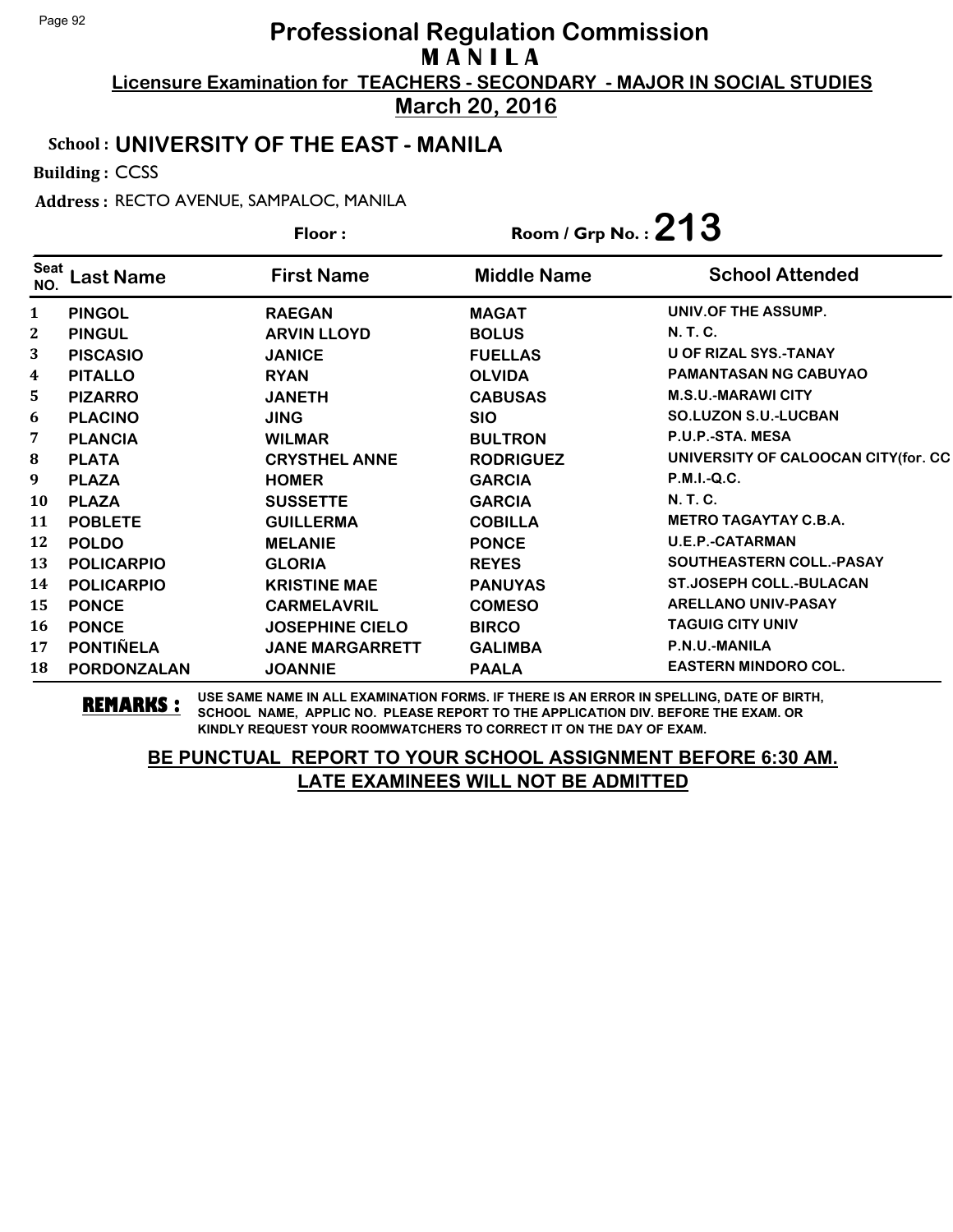**March 20, 2016**

## School : **UNIVERSITY OF THE EAST - MANILA**

Building : CCSS

Address : RECTO AVENUE, SAMPALOC, MANILA

|             |                    | Floor:                 | Room / Grp No.: $302$ |                               |
|-------------|--------------------|------------------------|-----------------------|-------------------------------|
| Seat<br>NO. | ast Name           | <b>First Name</b>      | <b>Middle Name</b>    | <b>School Attended</b>        |
| 1           | <b>PORLAS</b>      | <b>MARY ANN</b>        | <b>BERGADO</b>        | <b>P.L. MUNTINLUPA</b>        |
| 2           | <b>PORRAS</b>      | <b>CLARIS SHAYNE</b>   | <b>GARBINO</b>        | OL OF FATIMA-ANTIPOLO CITY    |
| 3           | <b>PORTUGAL</b>    | <b>MANILYN</b>         | <b>RECIDE</b>         | <b>U.E.-MANILA</b>            |
| 4           | <b>POSO</b>        | <b>HEIDI</b>           | <b>ALMODOVAR</b>      | <b>U PERP HELP-LAGUNA</b>     |
| 5           | <b>POTOT</b>       | <b>MYTA</b>            | <b>LAURE</b>          | <b>U.E.P.-CATARMAN</b>        |
| 6           | <b>PRESORES</b>    | <b>LUISA</b>           | <b>LABADAN</b>        | <b>ICCT CFI</b>               |
| 7           | <b>PRESORES</b>    | <b>MARK RIO</b>        | <b>MALARAN</b>        | <b>P.L. PASAY</b>             |
| 8           | <b>PRESTO</b>      | <b>MA. STELLA</b>      | <b>CRUZ</b>           | <b>MARIKINA POLYTECHNIC</b>   |
| 9           | <b>PRING</b>       | <b>MARY ROSE</b>       | <b>LALO</b>           | OL OF FATIMA-VALENZUELA       |
| 10          | <b>PUERTA</b>      | <b>JOY</b>             | <b>BENGOA</b>         | PARTIDO S.U.-GOA              |
| 11          | <b>PUGAY</b>       | <b>RONNA JEAN</b>      | <b>FELICIANO</b>      | P.U.P.-STA. MESA              |
| 12          | <b>PUGEDA</b>      | <b>ROSALYN</b>         | <b>DE GUIA</b>        | P.U.P.-CAVITE                 |
| 13          | <b>PULGA</b>       | <b>LILIBETH</b>        | <b>LUMERIO</b>        | <b>NEW ERA UNIV.</b>          |
| 14          | <b>PULLAN</b>      | <b>SHERYL</b>          | <b>MANUEL</b>         | <b>U OF RIZAL SYS.-ANGONO</b> |
| 15          | <b>PUNSALAN</b>    | <b>JOANNA</b>          | <b>MATULAC</b>        | P. C. U.-DASMARIÑAS           |
| 16          | <b>PURI</b>        | <b>BABY ELIZA JANE</b> | <b>HERNANDEZ</b>      | <b>RIZAL TECH UNIV</b>        |
| 17          | <b>PUYONG</b>      | <b>ANALYN</b>          | <b>RABINO</b>         | <b>DIVINE WORD-CALAPAN</b>    |
| 18          | <b>QUA HIANSEN</b> | <b>MONICA</b>          | <b>AGUAS</b>          | <b>FOREIGN UNIVERSITY</b>     |

**REMARKS :** USE SAME NAME IN ALL EXAMINATION FORMS. IF THERE IS AN ERROR IN SPELLING, DATE OF BIRTH, SCHOOL NAME, APPLIC NO. PLEASE REPORT TO THE APPLICATION DIV. BEFORE THE EXAM. OR KINDLY REQUEST YOUR ROOMWATCHERS TO CORRECT IT ON THE DAY OF EXAM.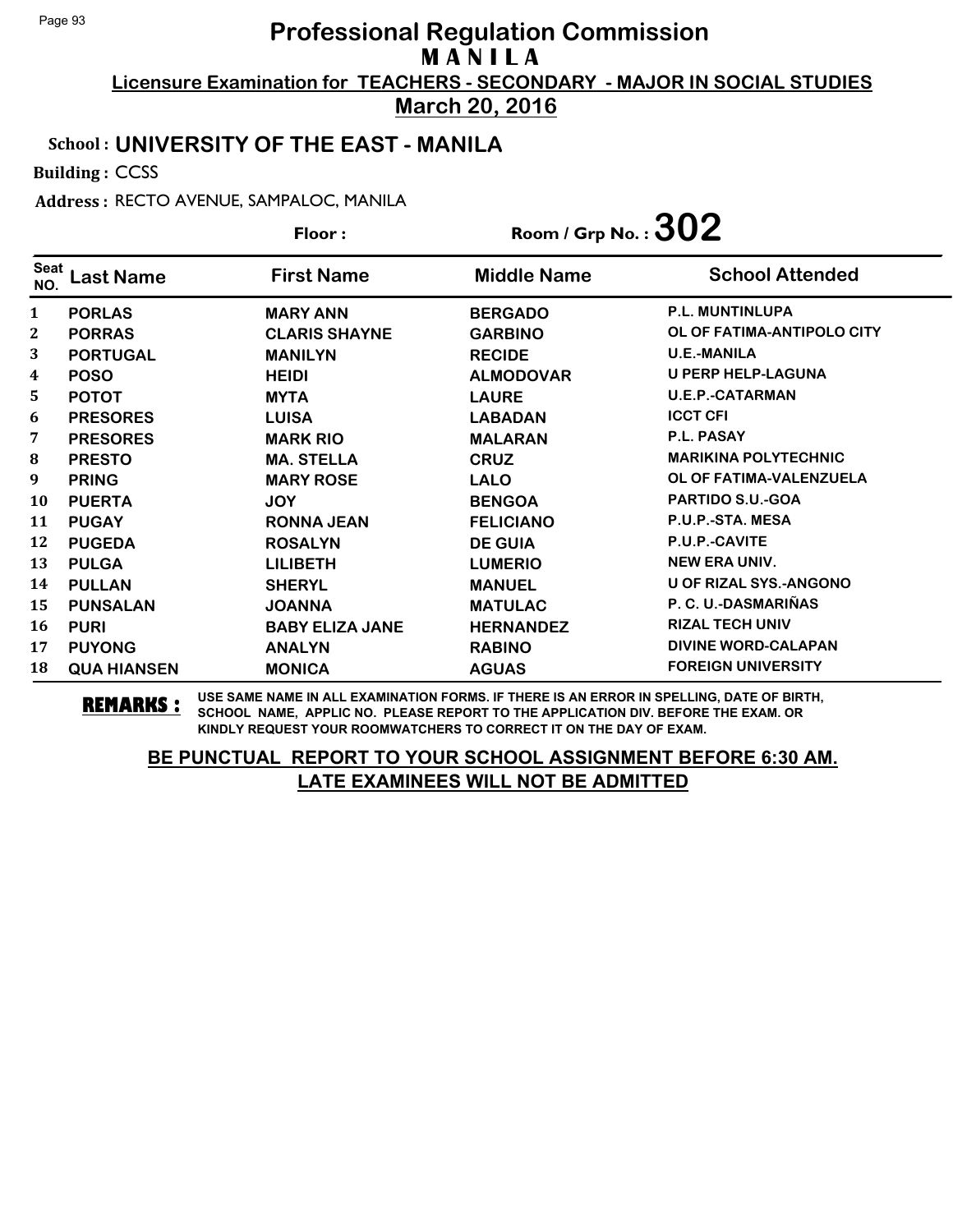**March 20, 2016**

## School : **UNIVERSITY OF THE EAST - MANILA**

Building : CCSS

Address : RECTO AVENUE, SAMPALOC, MANILA

|                         | Floor:           |                         | Room / Grp No.: $303$ |                                         |
|-------------------------|------------------|-------------------------|-----------------------|-----------------------------------------|
| <b>Seat</b><br>NO.      | Last Name        | <b>First Name</b>       | <b>Middle Name</b>    | <b>School Attended</b>                  |
| 1                       | <b>QUEBENGCO</b> | <b>DANILO</b>           | <b>CARBUNGCO</b>      | SYSTEMS P.C.C.-CALOOCAN CITY            |
| $\mathbf{2}$            | <b>QUEBENGCO</b> | <b>VIOLETA</b>          | <b>CARBUNGCO</b>      | <b>REPUBLIC CENTRAL COLL.</b>           |
| 3                       | <b>QUIAMBAO</b>  | <b>AURORA</b>           | <b>ADRI</b>           | P.U.P.-STA. MESA                        |
| $\overline{\mathbf{4}}$ | <b>QUIJANA</b>   | <b>JOHN CARLO</b>       |                       | UNIVERSITY OF CALOOCAN CITY(for. CC     |
| 5                       | <b>QUILLOY</b>   | <b>PAULA JANE</b>       | <b>MOLON</b>          | <b>U OF RIZAL SYS.-ANGONO</b>           |
| 6                       | <b>QUIMADA</b>   | <b>ROLAND</b>           | <b>JATULAN</b>        | <b>EASTERN SAMAR STATE UNIVERSITY -</b> |
| 7                       | <b>QUIMBO</b>    | <b>CRESILDA</b>         | <b>TANO</b>           | <b>B. CARREON COL. FDTN.</b>            |
| 8                       | <b>QUIMQUE</b>   | <b>CATHERINE DIANNE</b> | <b>VILLALON</b>       | N. T. C.                                |
| 9                       | <b>QUIMSON</b>   | <b>ALGINNE</b>          | <b>VENTURINA</b>      | P.U.P.-BATAAN                           |
| 10                      | <b>QUINDOZA</b>  | <b>EMMERSON</b>         | <b>PEÑAFLORIDA</b>    | <b>NEW ERA UNIV.</b>                    |
| 11                      | <b>QUINES</b>    | <b>ELIZA</b>            | <b>LATAYAN</b>        | <b>P.L. PASAY</b>                       |
| 12                      | <b>QUINTANA</b>  | <b>EDNA</b>             | <b>ESTRADA</b>        | <b>U DE MANILA (for.CCM)</b>            |
| 13                      | <b>QUINTERO</b>  | <b>MARK JARREW</b>      | <b>BACONGGOL</b>      | <b>PALAWAN STATE U-CUYO</b>             |
| 14                      | <b>QUIPOT</b>    | <b>GEMMA</b>            | <b>PASTOR</b>         | <b>FEU-MANILA</b>                       |
| 15                      | <b>QUISQUINO</b> | <b>SHERLY</b>           | <b>DITABLAN</b>       | U OF RIZAL SYS.-MORONG                  |
| 16                      | <b>QUITALIG</b>  | <b>DON-DON</b>          | <b>JASMIN</b>         | UNIVERSITY OF CALOOCAN CITY(for. CC     |
| 17                      | <b>QUIÑONES</b>  | <b>JADELIE</b>          | <b>REYES</b>          | P.L. PASAY                              |
| 18                      | <b>QUIÑONES</b>  | <b>RUFFA</b>            | <b>YUMUL</b>          | <b>TARLAC STATE UNIV.</b>               |

**REMARKS :** USE SAME NAME IN ALL EXAMINATION FORMS. IF THERE IS AN ERROR IN SPELLING, DATE OF BIRTH, SCHOOL NAME, APPLIC NO. PLEASE REPORT TO THE APPLICATION DIV. BEFORE THE EXAM. OR KINDLY REQUEST YOUR ROOMWATCHERS TO CORRECT IT ON THE DAY OF EXAM.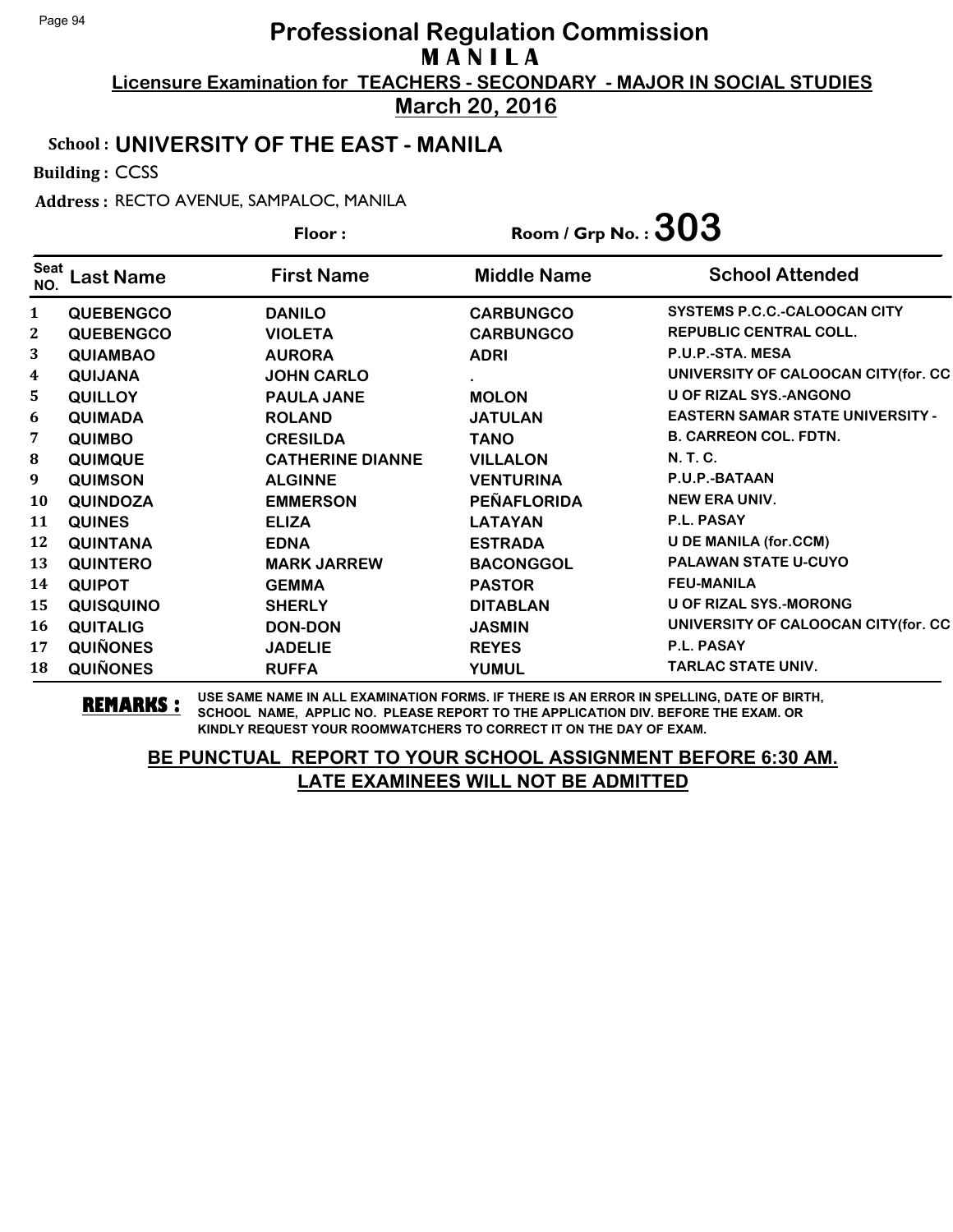**March 20, 2016**

#### School : **UNIVERSITY OF THE EAST - MANILA**

Building : CCSS

Address : RECTO AVENUE, SAMPALOC, MANILA

|              |                  | Floor:                    | Room / Grp No.: $304$ |                              |
|--------------|------------------|---------------------------|-----------------------|------------------------------|
| Seat<br>NO.  | ast Name.        | <b>First Name</b>         | <b>Middle Name</b>    | <b>School Attended</b>       |
| $\mathbf{1}$ | <b>RACASA</b>    | <b>ERWIN</b>              | <b>ELMA</b>           | <b>U.E.-CALOOCAN</b>         |
| $\mathbf 2$  | <b>RAGUDO</b>    | <b>JENNELE</b>            | <b>EBATAN</b>         | R.MAGSAYSAY T.U-CASTILLEJOS  |
| 3            | <b>RAIRATA</b>   | <b>MARICEL</b>            | <b>ASUNCION</b>       | <b>LYCEUM P.U.-BATANGAS</b>  |
| 4            | <b>RAJ</b>       | <b>CHRISTINE VERONICA</b> | <b>RELOJ</b>          | AMA-PROJ. 8, QC              |
| 5            | <b>RALLESTAN</b> | <b>LINA</b>               | <b>BORIGA</b>         | U OF RIZAL SYS.-RODRIGUEZ    |
| 6            | <b>RAMILO</b>    | <b>CRISTOPHER</b>         | TAN                   | <b>U DE MANILA (for.CCM)</b> |
| 7            | <b>RAMIREZ</b>   | <b>AIDAH</b>              | <b>MAUNGA</b>         | <b>ADIONG MPSC</b>           |
| 8            | <b>RAMIREZ</b>   | <b>MARY ROSE</b>          | <b>CRUZ</b>           | <b>FEU-MANILA</b>            |
| 9            | <b>RAMIREZ</b>   | <b>RODNEY</b>             | <b>CANIZARES</b>      | <b>RIZAL TECH UNIV</b>       |
| 10           | <b>RAMITERRE</b> | <b>WINNIE</b>             | <b>NOVESTERAS</b>     | <b>OSIAS COLL.</b>           |
| 11           | <b>RAMONES</b>   | <b>CRISTINA</b>           | <b>DAYTO</b>          | <b>U DE MANILA (for.CCM)</b> |
| 12           | <b>RAMOS</b>     | <b>APIPA</b>              | <b>ASUM</b>           | <b>M.S.U.-MARAWI CITY</b>    |
| 13           | <b>RAMOS</b>     | <b>ARGIE</b>              | <b>ANTONIO</b>        | <b>METRO MANILA COLL.</b>    |
| 14           | <b>RAMOS</b>     | <b>ARLYN</b>              | <b>PELLE</b>          | <b>CAVITE S.U.-INDANG</b>    |
| 15           | <b>RAMOS</b>     | <b>BERNICE</b>            | <b>MENDOZA</b>        | P. C. U.-DASMARIÑAS          |
| 16           | <b>RAMOS</b>     | <b>CHEMARIE NICCOLI</b>   | <b>INIDAL</b>         | IMMA.CONCEP.COLL.-BATANGAS   |
| 17           | <b>RAMOS</b>     | <b>CHRISTIAN</b>          | <b>FERARO</b>         | <b>ST.ANTHONY-CALAPAN</b>    |
| 18           | <b>RAMOS</b>     | <b>IRENE</b>              | <b>LOYOLA</b>         | <b>J.RIZAL UNIV.</b>         |

**REMARKS :** USE SAME NAME IN ALL EXAMINATION FORMS. IF THERE IS AN ERROR IN SPELLING, DATE OF BIRTH, SCHOOL NAME, APPLIC NO. PLEASE REPORT TO THE APPLICATION DIV. BEFORE THE EXAM. OR KINDLY REQUEST YOUR ROOMWATCHERS TO CORRECT IT ON THE DAY OF EXAM.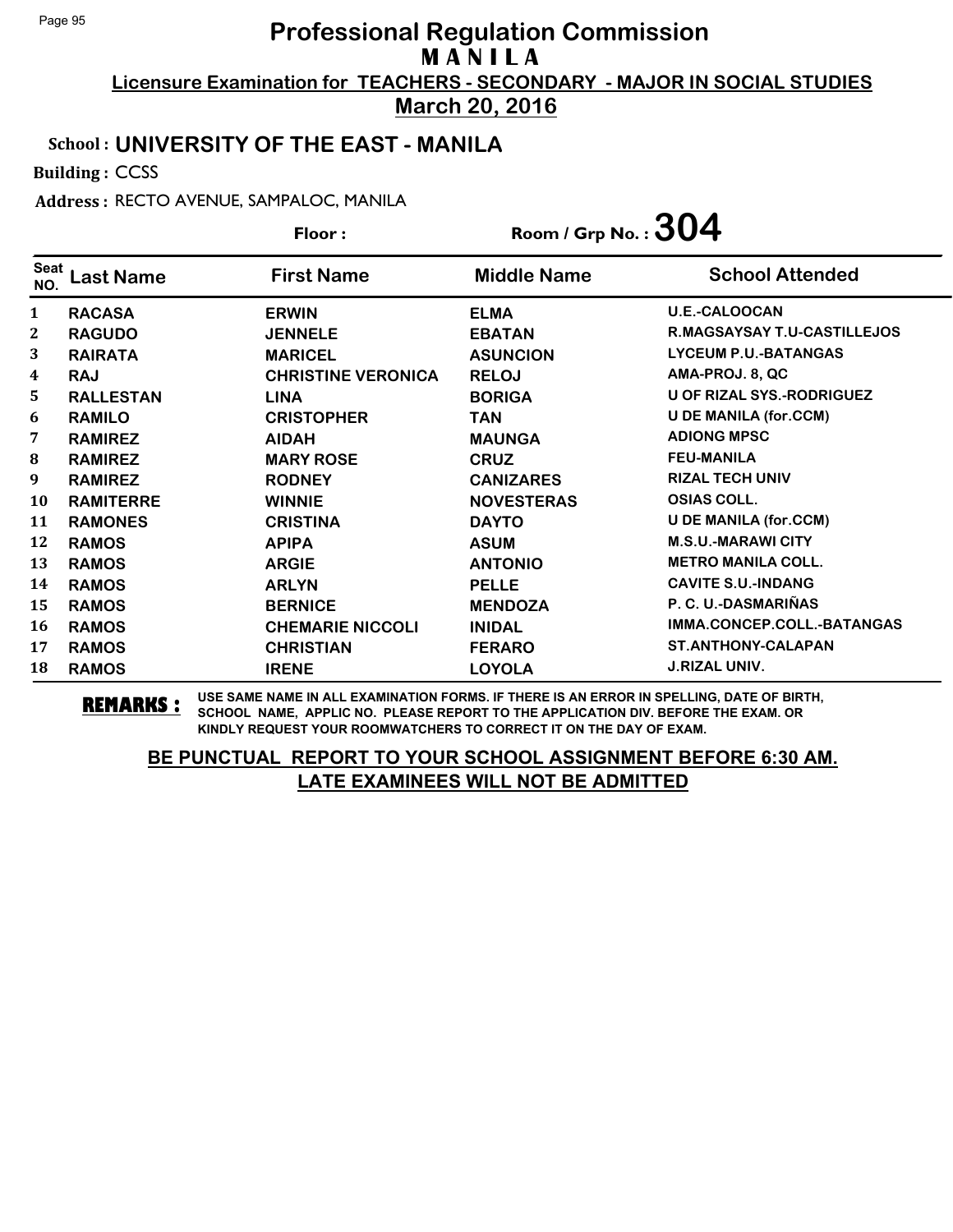**March 20, 2016**

## School : **UNIVERSITY OF THE EAST - MANILA**

Building : CCSS

Address : RECTO AVENUE, SAMPALOC, MANILA

| Floor:             |                  | Room / Grp No.: $305$ |                    |                                       |
|--------------------|------------------|-----------------------|--------------------|---------------------------------------|
| <b>Seat</b><br>NO. | ast Name.        | <b>First Name</b>     | <b>Middle Name</b> | <b>School Attended</b>                |
| $\mathbf{1}$       | <b>RAMOS</b>     | <b>JAIME JR</b>       | <b>CHICO</b>       | <b>TARLAC STATE UNIV.</b>             |
| 2                  | <b>RAMOS</b>     | <b>JOSEPH</b>         | <b>MAGALLANES</b>  | <b>MASBATE COLLEGES</b>               |
| 3                  | <b>RAMOS</b>     | <b>LUCKY JANE</b>     | <b>ARZANAN</b>     | <b>WESLEYAN U PHIL-CABA</b>           |
| 4                  | <b>RAMOS</b>     | <b>MAY</b>            | <b>JULIAN</b>      | ROOSEVELT COL-MARKNA                  |
| 5                  | <b>RAMOS</b>     | <b>ROBERTO III</b>    | <b>BUTALID</b>     | <b>KOL. SUBIC</b>                     |
| 6                  | <b>RAMOS</b>     | <b>ROCHELL</b>        | <b>RAMOS</b>       | <b>U OF RIZAL SYS.-RODRIGUEZ</b>      |
| 7                  | <b>RAMOS</b>     | <b>RONALD</b>         | <b>MANGUNE</b>     | <b>NEW ERA UNIV.</b>                  |
| 8                  | <b>RANES</b>     | <b>RACHELLE ANN</b>   | <b>SARI</b>        | <b>STI-BALAYAN</b>                    |
| 9                  | <b>RANIDO</b>    | <b>GRACE MAE</b>      | <b>BAONG</b>       | <b>EASTERN SAMAR STATE U - GUIUAN</b> |
| 10                 | <b>RAVAS</b>     | <b>RUBEE SANH</b>     | <b>LALOSA</b>      | LEYTE NORMAL UNIV.                    |
| 11                 | <b>RAYMONDE</b>  | <b>LEO</b>            | <b>BALUYOT</b>     | <b>U.E.P.-CATUBIG</b>                 |
| 12                 | <b>RAYMUNDO</b>  | <b>MC ALDRIN</b>      | <b>OLITA</b>       | <b>FEU-MANILA</b>                     |
| 13                 | <b>RAÑADA</b>    | <b>DANICA GRACE</b>   | <b>MARMOL</b>      | <b>LA CONSOLACION-DAET</b>            |
| 14                 | <b>REBADULLA</b> | <b>MARISSA</b>        | <b>RABORAR</b>     | <b>REPUBLICAN COLL.</b>               |
| 15                 | <b>REBALES</b>   | <b>JOANNA</b>         | <b>FELIPE</b>      | <b>U DE MANILA (for.CCM)</b>          |
| 16                 | <b>REBIBIS</b>   | <b>ZEUS NORIEL</b>    | <b>BOQUIREN</b>    | N.C.B.A.-FAIRVIEW, QC                 |
| 17                 | <b>REBUDAL</b>   | <b>NERIZZA</b>        | <b>TIOZON</b>      | SIENA COLL.-Q.C.                      |
| 18                 | <b>RECALDE</b>   | <b>CORNELIA</b>       | YABUT              | <b>U OF RIZAL SYS.-MORONG</b>         |

**REMARKS :** USE SAME NAME IN ALL EXAMINATION FORMS. IF THERE IS AN ERROR IN SPELLING, DATE OF BIRTH, SCHOOL NAME, APPLIC NO. PLEASE REPORT TO THE APPLICATION DIV. BEFORE THE EXAM. OR KINDLY REQUEST YOUR ROOMWATCHERS TO CORRECT IT ON THE DAY OF EXAM.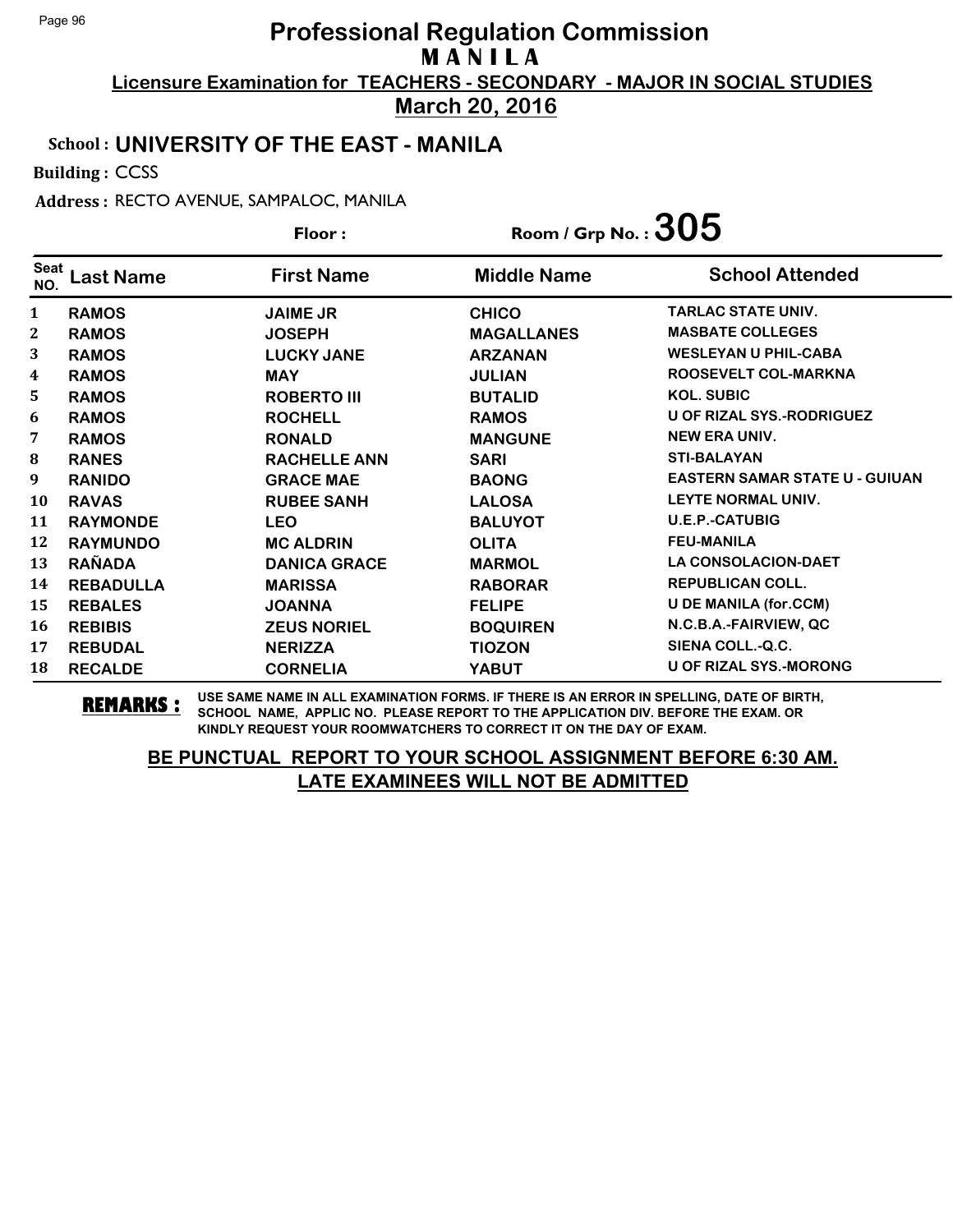**March 20, 2016**

## School : **UNIVERSITY OF THE EAST - MANILA**

Building : CCSS

Address : RECTO AVENUE, SAMPALOC, MANILA

|              | Floor:            |                         | Room / Grp No.: $306$ |                                         |
|--------------|-------------------|-------------------------|-----------------------|-----------------------------------------|
| Seat<br>NO.  | ast Name          | <b>First Name</b>       | <b>Middle Name</b>    | <b>School Attended</b>                  |
| $\mathbf{1}$ | <b>RECTO</b>      | <b>PAULA JANE</b>       | <b>DIZON</b>          | <b>DIVINE WORD-CALAPAN</b>              |
| 2            | <b>REDONDO</b>    | <b>SHAINE MARIE</b>     | <b>DEJORAS</b>        | N. T. C.                                |
| 3            | <b>REGALADO</b>   | <b>MANUEL</b>           | <b>MARQUEZ</b>        | <b>P.L. PASAY</b>                       |
| 4            | <b>REGENCIA</b>   | <b>GINALYN</b>          | <b>MANALAYSAY</b>     | P.L. MUNTINLUPA                         |
| 5            | <b>REGLA</b>      | <b>ALFIO</b>            | <b>IBAÑEZ</b>         | ROMBLON STATE UNIV.-(FOR ROMBLON        |
| 6            | <b>REGULLANO</b>  | <b>CHRISTOPHER JOHN</b> | <b>OPRIASA</b>        | <b>TRECE MARTIRES CITY COLL.</b>        |
| 7            | <b>REMANDABAN</b> | <b>LUTGARDA</b>         | <b>GUIUAN</b>         | <b>SAN PEDRO COLL, OF BUS, ADM.</b>     |
| ${\bf 8}$    | <b>REMANES</b>    | <b>JEFFREY</b>          | <b>RETAGA</b>         | <b>COLEGIO DE SAN GABRIEL</b>           |
| 9            | <b>REMOT</b>      | <b>RUTH</b>             | <b>ISAIG</b>          | <b>EASTERN SAMAR STATE UNIVERSITY -</b> |
| 10           | <b>RENDON</b>     | <b>ANA DIGI</b>         | <b>RABACA</b>         | <b>SO.MINDANAO COLL.-PAGADIAN</b>       |
| 11           | <b>REPIA</b>      | NIÑABEL GAD             | <b>MENDEZ</b>         | U OF RIZAL SYS.-TANAY                   |
| 12           | <b>RESUJENTO</b>  | <b>MICHAEL ANGELO</b>   | <b>MANUEL</b>         | P.U.P.-BATAAN                           |
| 13           | <b>RESULTAN</b>   | <b>JENNIFER</b>         | <b>AGAPAY</b>         | P.U.P.-STA. MESA                        |
| 14           | <b>RETARDO</b>    | <b>JASMIN</b>           | <b>PURA</b>           | <b>ARELLANO UNIV-MANILA</b>             |
| 15           | <b>REYES</b>      | <b>ANGEL MAE</b>        | <b>VERGARA</b>        | <b>FEU-MANILA</b>                       |
| 16           | <b>REYES</b>      | <b>CLARET SUE</b>       | <b>LOPEZ</b>          | <b>ST.PAUL UNIV.-MANILA</b>             |
| 17           | <b>REYES</b>      | <b>CLAUDETTE LUI</b>    | <b>MERCADO</b>        | <b>LAGUNA STATE POLYTECHNIC</b>         |
| 18           | <b>REYES</b>      | <b>DEICIRY SHANE</b>    | <b>MORALES</b>        | <b>U PERP HELP-LAGUNA</b>               |

**REMARKS :** USE SAME NAME IN ALL EXAMINATION FORMS. IF THERE IS AN ERROR IN SPELLING, DATE OF BIRTH, SCHOOL NAME, APPLIC NO. PLEASE REPORT TO THE APPLICATION DIV. BEFORE THE EXAM. OR KINDLY REQUEST YOUR ROOMWATCHERS TO CORRECT IT ON THE DAY OF EXAM.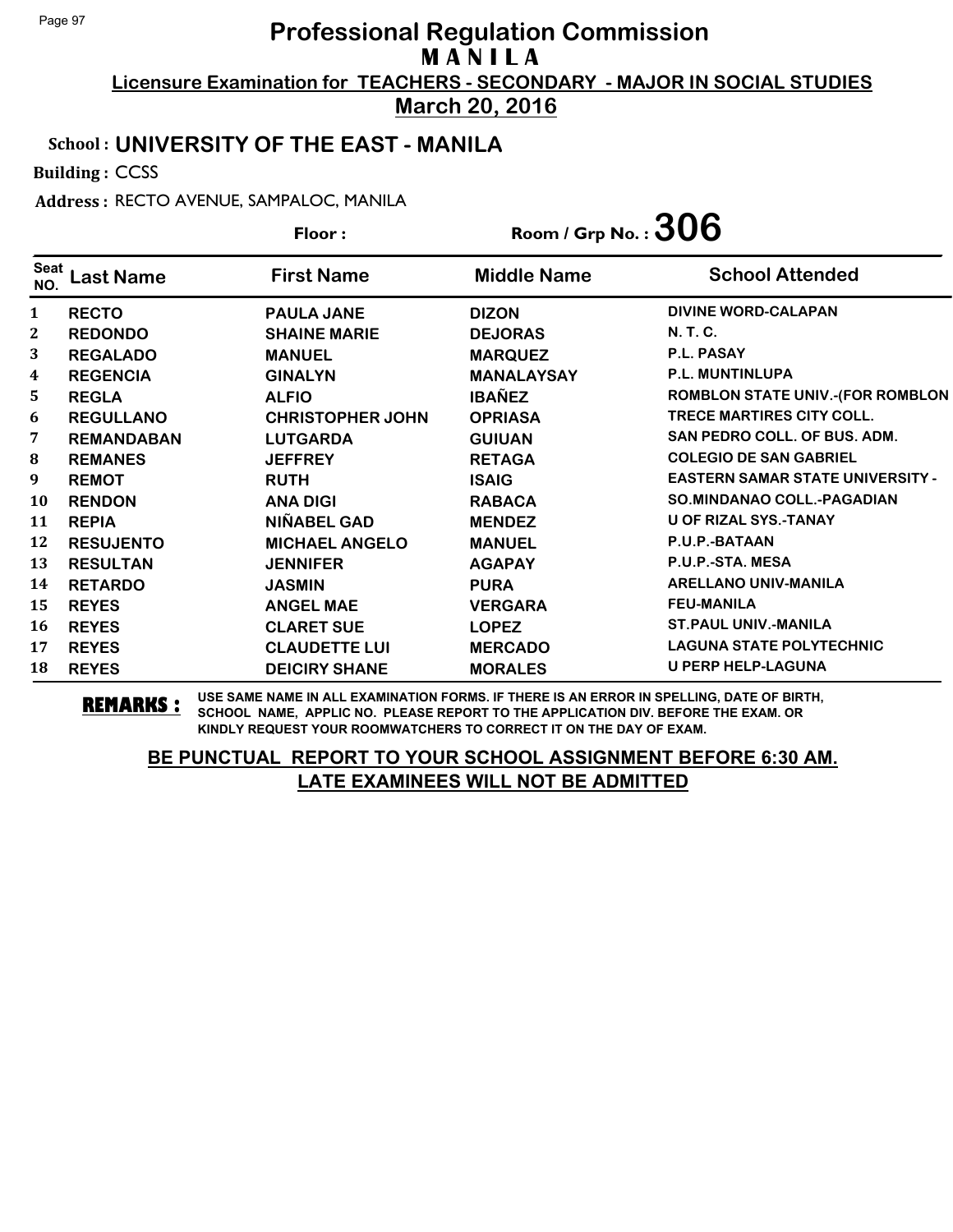**March 20, 2016**

#### School : **UNIVERSITY OF THE EAST - MANILA**

Building : CCSS

Address : RECTO AVENUE, SAMPALOC, MANILA

|              |                   | Floor:               | Room / Grp No.: $307$ |                                         |
|--------------|-------------------|----------------------|-----------------------|-----------------------------------------|
| Seat<br>NO.  | ast Name          | <b>First Name</b>    | <b>Middle Name</b>    | <b>School Attended</b>                  |
| $\mathbf{1}$ | <b>REYES</b>      | <b>JACQUELINE</b>    | <b>MONZON</b>         | <b>NAVOTAS POLY, COLL.</b>              |
| $\mathbf{2}$ | <b>REYES</b>      | <b>JOCELYN</b>       | <b>VILADOR</b>        | N. T. C.                                |
| 3            | <b>REYES</b>      | <b>KEITH</b>         | <b>CALUPAD</b>        | E. A. C.-DASMARIÑAS                     |
| 4            | <b>REYES</b>      | <b>KERRVIN</b>       | <b>LEONGSON</b>       | <b>BULACAN S.U-MALOLOS</b>              |
| 5            | <b>REYES</b>      | <b>MARICEL</b>       | <b>LORENA</b>         | C.E.U.-MANILA                           |
| 6            | <b>REYES</b>      | <b>NEHLIE</b>        | <b>SAMAR</b>          | C.D.S.J.D.L.-CALAMBA                    |
| 7            | <b>REYES</b>      | <b>NONA PEARL</b>    | <b>NOBLETA</b>        | <b>U DE MANILA (for.CCM)</b>            |
| 8            | <b>REYES</b>      | <b>ROSANA</b>        | <b>MANGOHIG</b>       | <b>MAGSAYSAY MEM.-ZAMBALES</b>          |
| 9            | <b>REYES</b>      | <b>SHELLA</b>        | <b>SAN AGUSTIN</b>    | U.S.M.-KABACAN                          |
| 10           | <b>RICAFLANCA</b> | <b>ROMMEL</b>        | <b>MAYANA</b>         | <b>MARINDUQUE S.C.-BOAC</b>             |
| 11           | <b>RICAFRANCA</b> | <b>JONNAH MAE</b>    | <b>PONDEVIDA</b>      | <b>STA.CRUZ INST.</b>                   |
| 12           | <b>RICAMATA</b>   | <b>MYLENE</b>        | <b>PAR</b>            | <b>M.S.ENVERGA U-LUCENA</b>             |
| 13           | <b>RICO</b>       | <b>REEVE GJESTER</b> | <b>DOLLOSA</b>        | <b>VIRGEN DL REMEDIOS COL.-OLONGAPO</b> |
| 14           | <b>RICOTE</b>     | <b>CHRISTINE JOY</b> | <b>GABON</b>          | <b>ICCT CFI</b>                         |
| 15           | <b>RIGOR</b>      | <b>MILLET</b>        | <b>CASTRO</b>         | <b>U.P.-ANGELES CITY</b>                |
| 16           | <b>RIPARIP</b>    | <b>ARLYN</b>         | <b>LEIDO</b>          | <b>POWER SCHOOL OF TECHNOLOGY -</b>     |
| 17           | <b>RIVAS</b>      | <b>PEPITO</b>        | <b>LACSON</b>         | <b>ROMBLON STATE UNIV. (FOR ROMBLON</b> |
| 18           | <b>RIVERA</b>     | <b>AGNES</b>         | <b>DELA CRUZ</b>      | <b>BATAAN PENINSULA STATE</b>           |

**REMARKS :** USE SAME NAME IN ALL EXAMINATION FORMS. IF THERE IS AN ERROR IN SPELLING, DATE OF BIRTH, SCHOOL NAME, APPLIC NO. PLEASE REPORT TO THE APPLICATION DIV. BEFORE THE EXAM. OR KINDLY REQUEST YOUR ROOMWATCHERS TO CORRECT IT ON THE DAY OF EXAM.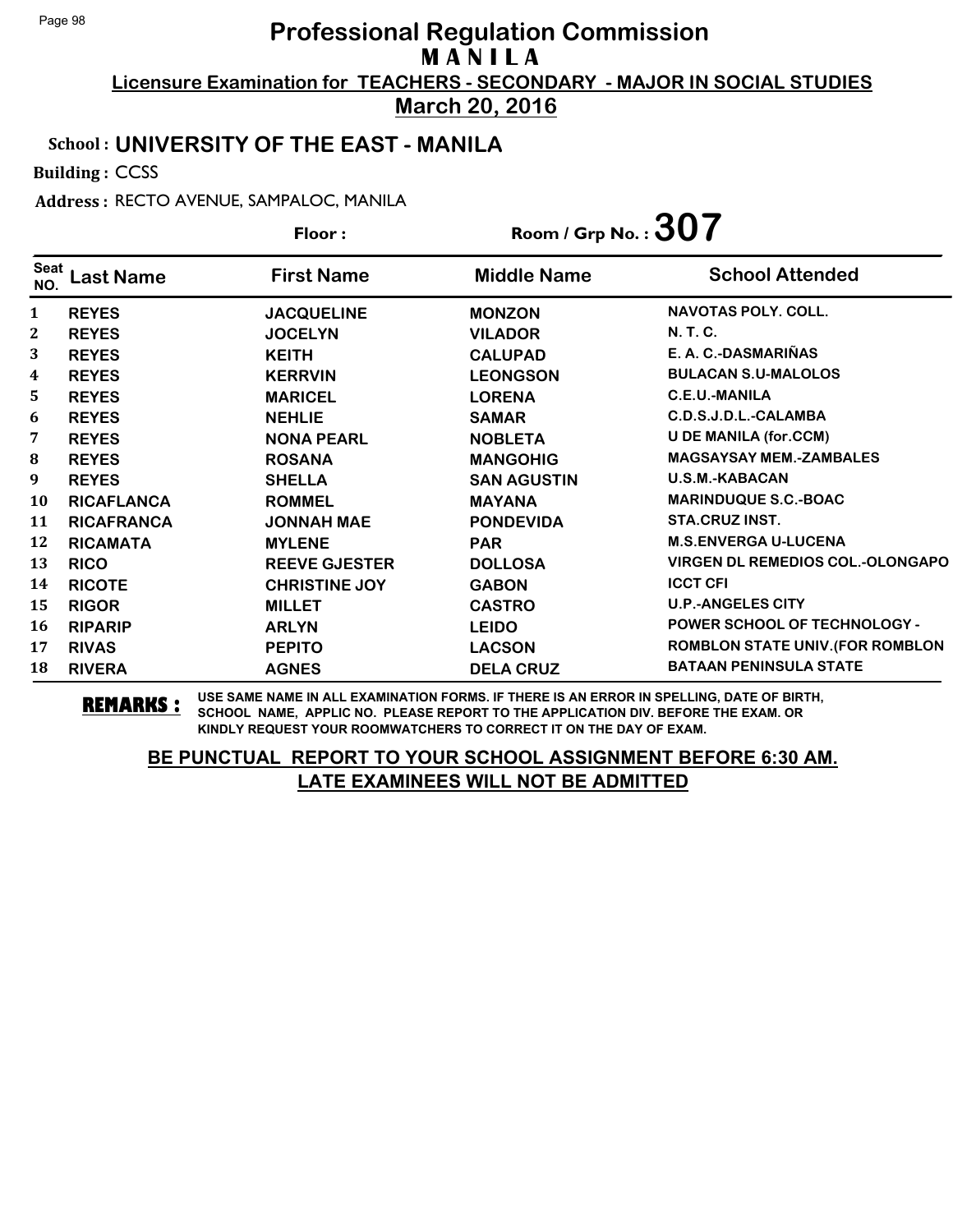**Licensure Examination for TEACHERS - SECONDARY - MAJOR IN SOCIAL STUDIES March 20, 2016**

## School : **UNIVERSITY OF THE EAST - MANILA**

Building : EDUCATION

Address : RECTO AVENUE, SAMPALOC, MANILA

**Last Name First Name Middle Name** Floor : Room / Grp No. : 202 Seat <sup>seat</sup> Last Name First Name Middle Name School Attended **RIVERA CHERRY ANN NIMO RIZAL TECH UNIV RIVERA EUFRONIO ERA U OF RIZAL SYS.-ANGONO RIVERA JANELLE BONA ARELLANO UNIV-PASAY RIVERA KRISTINE TAGUM SAN CARLOS COLL RIVERA MARC LORENZ BAGSIC U.P.-BAGUIO CITY RIVERA MYRNA CASTILLO METRO MANILA COLL. RIVERA ROSE LYN PIÑON FEU-MANILA RIVERA VIRGIE ABREZ ROXAS COLLEGE-ROXAS RIVERO JULIE VERZO U OF RIZAL SYS.-BINANGONAN ROA VEBILYN BALDONADO T.I P.-Q.C. ROAN MARIANNE TICU N.C.B.A.-TAYTAY ROAZUL GINA REPALDA SAN ILDEFONSO COLL. ROBANTES JOY CABALAN COL. DE STA. TERESA DE AVILA F.INC ROBERTO ANTONINA GONZALES OCC.MINDORO STATE COL. ROBIATO ROCHIEL OYAN P.M.I.-Q.C. ROBIN MICHELLE ARANETA LAGUNA STATE POLYTECHNIC ROBIS LIZ RODA N. T. C. ROBISO GUILLERMA DEOMAMPO P.M.I.-MANILA ROBLES FRAMIE ANN TAMBOONG BULACAN S.U-MALOLOS ROBLES MARIA LUISA AGNAS OCC.MINDORO STATE COL. ROBLES RALPH JOSEPH GIRON C.E.U.-MALOLOS ROBLES VINCENT DELA CRUZ BALIWAG POLYTECHNIC**

**REMARKS :** USE SAME NAME IN ALL EXAMINATION FORMS. IF THERE IS AN ERROR IN SPELLING, DATE OF BIRTH, SCHOOL NAME, APPLIC NO. PLEASE REPORT TO THE APPLICATION DIV. BEFORE THE EXAM. OR KINDLY REQUEST YOUR ROOMWATCHERS TO CORRECT IT ON THE DAY OF EXAM.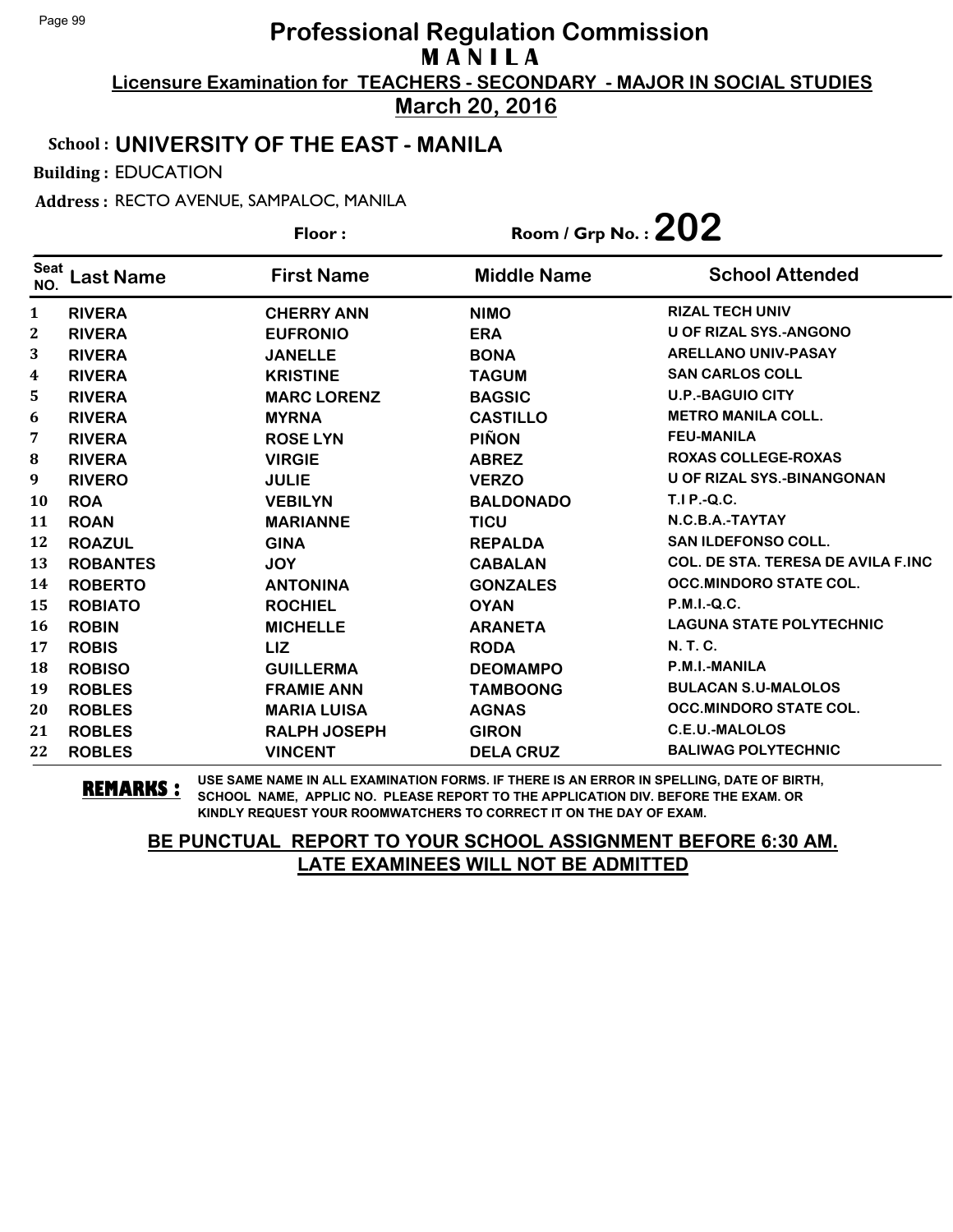**Licensure Examination for TEACHERS - SECONDARY - MAJOR IN SOCIAL STUDIES March 20, 2016**

#### School : **UNIVERSITY OF THE EAST - MANILA**

Building : EDUCATION

Address : RECTO AVENUE, SAMPALOC, MANILA

|                    |                  | Floor:             | Room / Grp No. : $203$ |                                         |
|--------------------|------------------|--------------------|------------------------|-----------------------------------------|
| <b>Seat</b><br>NO. | <b>Last Name</b> | <b>First Name</b>  | <b>Middle Name</b>     | <b>School Attended</b>                  |
| 1                  | <b>ROCAMORA</b>  | <b>JESSICA</b>     | <b>LICUANAN</b>        | P.L. MUNTINLUPA                         |
| 2                  | <b>ROCERO</b>    | <b>JOAN</b>        | <b>CALIMLIM</b>        | U OF RIZAL SYS.-PILILLA                 |
| 3                  | <b>ROCES</b>     | <b>GUILLERMA</b>   | <b>TIBAYAN</b>         | <b>LYCEUM P.U.-MANILA</b>               |
| 4                  | <b>ROCINA</b>    | <b>JOSE AIMS</b>   | <b>RICARTE</b>         | <b>U.S.J.-RECOLETOS</b>                 |
| 5                  | <b>RODA</b>      | <b>KAREN</b>       | <b>NADAL</b>           | <b>ROMBLON STATE UNIV.(FOR ROMBLON</b>  |
| 6                  | <b>RODEO</b>     | <b>JOHN CARLO</b>  | <b>MALUPA</b>          | <b>ROMBLON STATE UNIV.-(FOR ROMBLON</b> |
| 7                  | <b>RODIL</b>     | <b>JERIC</b>       | <b>SALAZAR</b>         | <b>EASTERN MINDORO I.T.S.</b>           |
| ${\bf 8}$          | <b>RODRIGO</b>   | <b>MIRASOL</b>     | <b>FERENAL</b>         | <b>HOLY NAME UNIV</b>                   |
| 9                  | <b>RODRIGUEZ</b> | <b>ANALYN</b>      | <b>ENRIQUEZ</b>        | <b>CITY COLL OF TAGAYTAY</b>            |
| <b>10</b>          | <b>RODRIGUEZ</b> | <b>KAYCEE</b>      | <b>GELLERA</b>         | <b>TAGOLOAN COMM. COLL.</b>             |
| 11                 | <b>RODRIGUEZ</b> | <b>MARY JEAN</b>   | <b>EMBANG</b>          | <b>LA CONSOLACION-MANILA</b>            |
| 12                 | <b>RODRIGUEZ</b> | <b>TYRONE</b>      | <b>SAMPANA</b>         | <b>BULACAN S.U-MALOLOS</b>              |
| 13                 | <b>ROLDAN</b>    | <b>MARY JANE</b>   | <b>TAMBAL</b>          | <b>NORTHWESTERN VISAYAN</b>             |
| 14                 | <b>ROMAGOS</b>   | <b>JAY-AR</b>      | <b>SORBAN</b>          | <b>P.L. MUNTINLUPA</b>                  |
| 15                 | <b>ROMANGAYA</b> | <b>DESIREE</b>     | <b>QUINIT</b>          | UNIVERSITY OF CALOOCAN CITY(for. CC     |
| 16                 | <b>ROMANO</b>    | <b>NORILY</b>      | <b>PANISA</b>          | <b>SULTAN KUDARAT STATE</b>             |
| 17                 | <b>ROMERO</b>    | <b>CHRISTOPHER</b> | <b>GALZOTE</b>         | <b>U OF RIZAL SYS.-RODRIGUEZ</b>        |
| 18                 | <b>ROMERO</b>    | <b>DINDO</b>       | <b>CORTEZ</b>          | <b>CATANDUANES STATE UNIVERSITY -</b>   |
| 19                 | <b>ROMERO</b>    | <b>JOCIE</b>       |                        | <b>CATANDUANES COLLEGE</b>              |
| 20                 | <b>ROMERO</b>    | <b>RUIVEN JEAN</b> | <b>WENCESLAO</b>       | <b>PANGASINAN S.U.-SAN CARLOS CITY</b>  |
| 21                 | <b>ROMIRO</b>    | <b>VERINNA</b>     | <b>ENOVEJAS</b>        | N. T. C.                                |
| 22                 | <b>ROMUALDO</b>  | <b>MARIO, JR</b>   | <b>DE GUZMAN</b>       | <b>R.MAGSAYSAY T.U-IBA</b>              |

**REMARKS :** USE SAME NAME IN ALL EXAMINATION FORMS. IF THERE IS AN ERROR IN SPELLING, DATE OF BIRTH, SCHOOL NAME, APPLIC NO. PLEASE REPORT TO THE APPLICATION DIV. BEFORE THE EXAM. OR KINDLY REQUEST YOUR ROOMWATCHERS TO CORRECT IT ON THE DAY OF EXAM.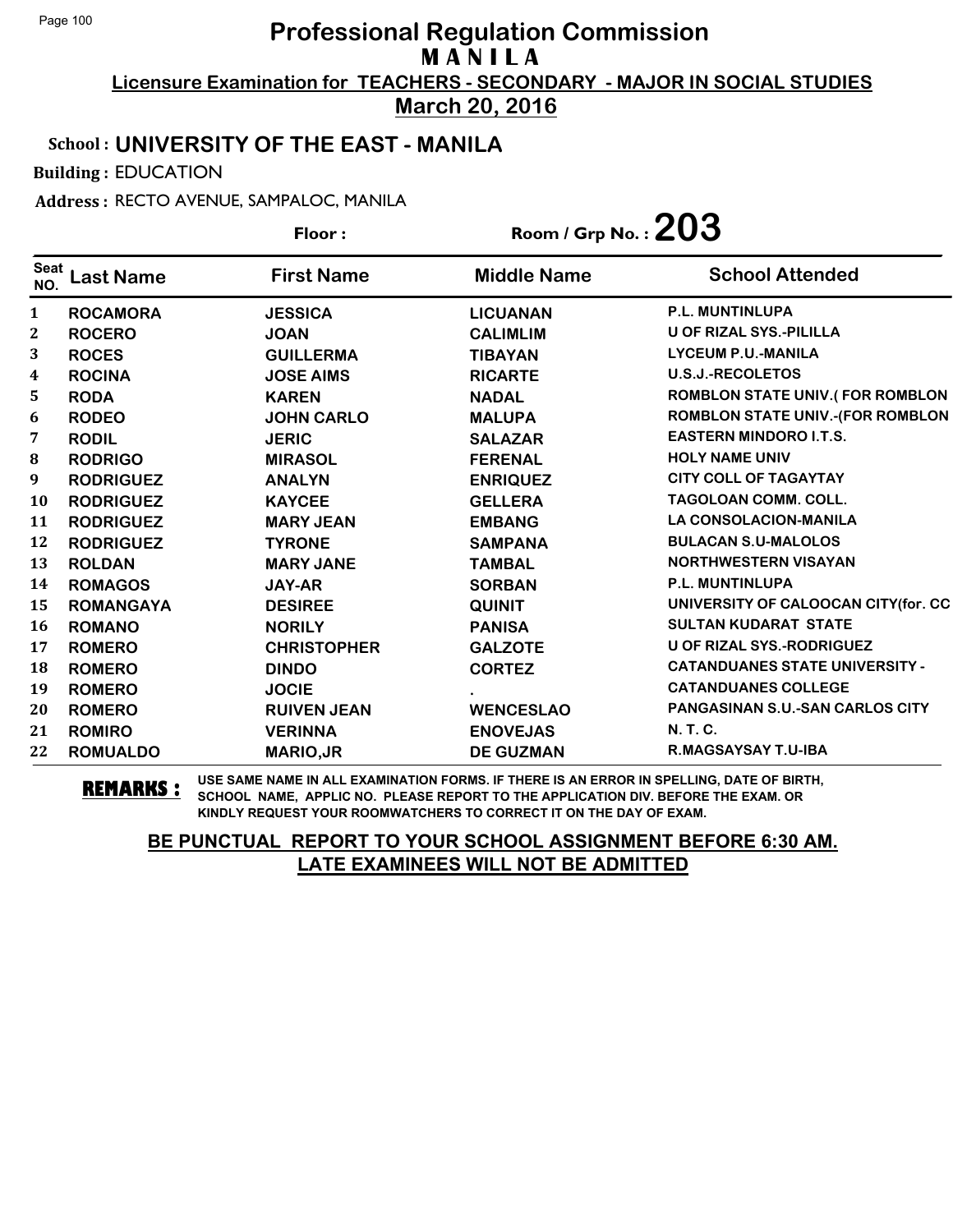**Licensure Examination for TEACHERS - SECONDARY - MAJOR IN SOCIAL STUDIES March 20, 2016**

#### School : **UNIVERSITY OF THE EAST - MANILA**

Building : EDUCATION

Address : RECTO AVENUE, SAMPALOC, MANILA

|                    |                  | Floor:                    | Room / Grp No. : $204$ |                                         |  |
|--------------------|------------------|---------------------------|------------------------|-----------------------------------------|--|
| <b>Seat</b><br>NO. | <b>Last Name</b> | <b>First Name</b>         | <b>Middle Name</b>     | <b>School Attended</b>                  |  |
| $\mathbf{1}$       | <b>ROMUROS</b>   | <b>JONAIRA</b>            | <b>AMEROL</b>          | <b>M.S.U.-MARAWI CITY</b>               |  |
| $\mathbf{2}$       | <b>RONQUILLO</b> | <b>REBECCA</b>            | <b>HAYAGAN</b>         | <b>U DE MANILA (for.CCM)</b>            |  |
| 3                  | <b>ROQUE</b>     | <b>ARIANE JAYNE</b>       | <b>DEPONA</b>          | <b>BULACAN S.U-MALOLOS</b>              |  |
| 4                  | <b>ROQUE</b>     | <b>MAGNOLIA ANN MARIE</b> | <b>FLORES</b>          | C.D.S.J.D.L.-INTRAMUROS                 |  |
| 5                  | <b>ROQUE</b>     | <b>PEDRO JUNIOR</b>       | <b>MAÑOSA</b>          | P. C. U.-MANILA                         |  |
| 6                  | <b>ROSAL</b>     | <b>JHON JOEBERT</b>       | <b>ISAAC</b>           | <b>BICOL UNIV.-POLANGUI</b>             |  |
| 7                  | <b>ROSALDO</b>   | <b>AMALIA</b>             | <b>OCALE</b>           | <b>LEYTE COLLEGES</b>                   |  |
| 8                  | <b>ROSALES</b>   | <b>JESELYN MAE</b>        | <b>LADIAO</b>          | <b>P.L. MANILA</b>                      |  |
| 9                  | <b>ROSALINAS</b> | <b>DOROTHY</b>            | <b>BANZIL</b>          | <b>ADAMSON UNIVERSITY</b>               |  |
| 10                 | <b>ROSARIO</b>   | <b>MAYETTE</b>            | <b>MIANO</b>           | <b>R.MAGSAYSAY T.U-IBA</b>              |  |
| 11                 | <b>ROSTATA</b>   | <b>ROWELA</b>             | <b>LUMANIP</b>         | UNIVERSITY OF CALOOCAN CITY(for. CC     |  |
| 12                 | <b>ROTAIRO</b>   | <b>AMELITA</b>            | <b>FERRE</b>           | <b>ADAMSON UNIVERSITY</b>               |  |
| 13                 | <b>ROVIRA</b>    | <b>EDNA</b>               | <b>RELOX</b>           | <b>ICCT CFI</b>                         |  |
| 14                 | <b>ROY</b>       | <b>REDAN</b>              | <b>ALBADOR</b>         | <b>ROMBLON STATE UNIV. (FOR ROMBLON</b> |  |
| 15                 | <b>ROYO</b>      | <b>JEPHONE</b>            | <b>CALANSA</b>         | <b>EASTERN MINDORO COL.</b>             |  |
| 16                 | <b>ROYO</b>      | <b>NILO JR</b>            | <b>REGALA</b>          | MINSCAT-BONGABONG(for.BCF)              |  |
| 17                 | <b>RUBAYA</b>    | <b>NELSON</b>             | <b>MANGGING</b>        | <b>TOMAS CLAUDIO MEM.</b>               |  |
| 18                 | <b>RUBEN</b>     | <b>JOANAH MARIE</b>       | <b>CASTILLO</b>        | <b>MAPUA INST.OF TECH-MANILA</b>        |  |
| 19                 | <b>RUBENECIA</b> | <b>MELANIE</b>            | <b>ACOPIADO</b>        | <b>U.E.P.-CATUBIG</b>                   |  |
| 20                 | <b>RUFON</b>     | <b>REGENALD</b>           | <b>GARFIN</b>          | P.M.I.-MANILA                           |  |
| 21                 | <b>RUIZ</b>      | <b>JOHN KRISTOFFER</b>    | <b>HERRERA</b>         | <b>ADAMSON UNIVERSITY</b>               |  |
| 22                 | <b>RUPIDO</b>    | <b>ALIZA MARA</b>         | <b>HERNANDO</b>        | D.L.S.U.-DASMARIÑAS                     |  |

**REMARKS :** USE SAME NAME IN ALL EXAMINATION FORMS. IF THERE IS AN ERROR IN SPELLING, DATE OF BIRTH, SCHOOL NAME, APPLIC NO. PLEASE REPORT TO THE APPLICATION DIV. BEFORE THE EXAM. OR KINDLY REQUEST YOUR ROOMWATCHERS TO CORRECT IT ON THE DAY OF EXAM.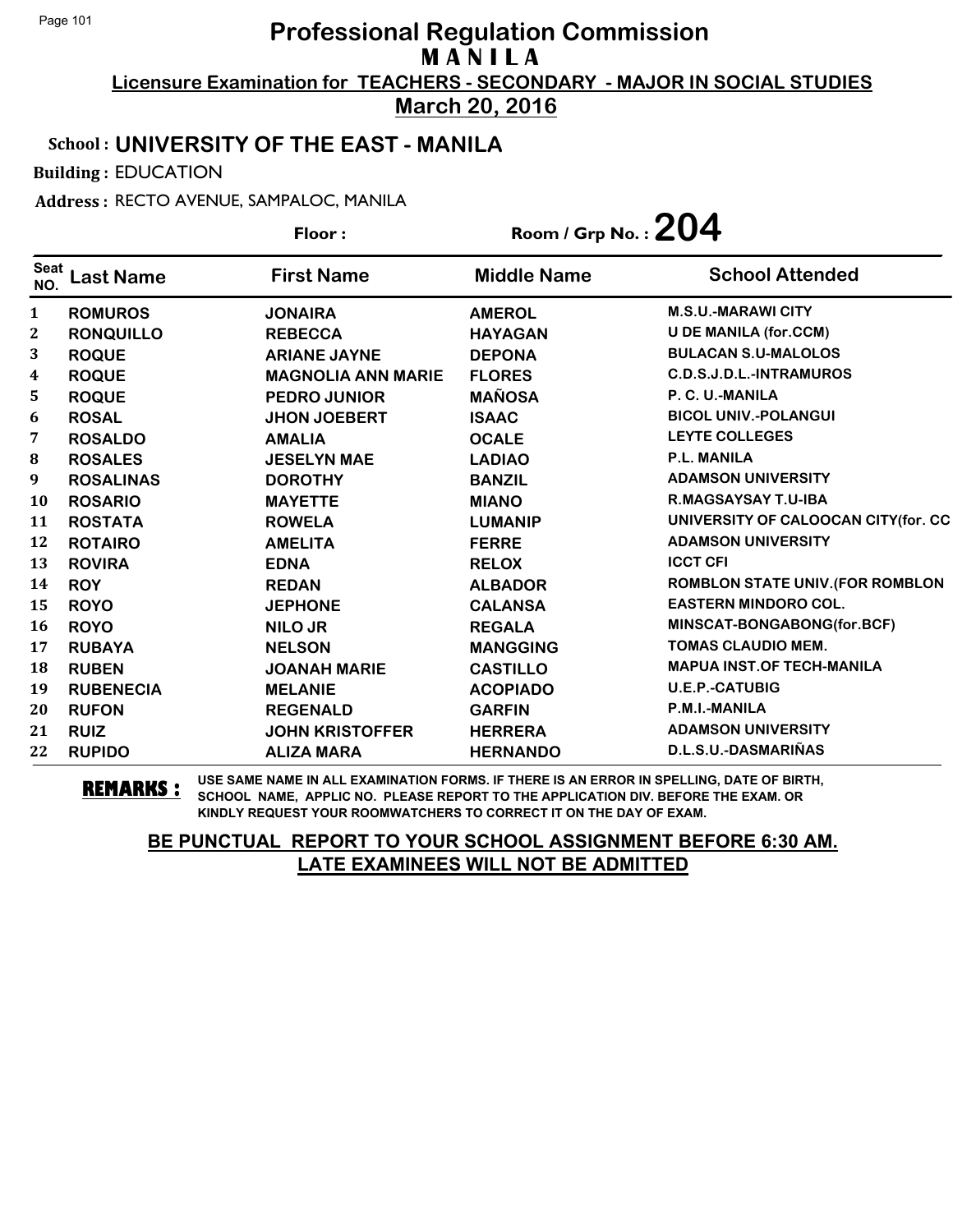**Licensure Examination for TEACHERS - SECONDARY - MAJOR IN SOCIAL STUDIES March 20, 2016**

#### School : **UNIVERSITY OF THE EAST - MANILA**

Building : EDUCATION

Address : RECTO AVENUE, SAMPALOC, MANILA

**Last Name First Name Middle Name** Floor : Room / Grp No. : 205 Seat <sup>seat</sup> Last Name First Name Middle Name School Attended **RUPIDO ANGELICA ANN LABITAN P.L. MUNTINLUPA SAB JENNIFER LARGO RIZAL TECH UNIV SABAL JOVANI UNTANG STA.CRUZ MIS.SCH.INC-S.COTABATO SABANDO JOY ARLENE JUNDIS U OF RIZAL SYS.-RODRIGUEZ SABAÑAO PURITA CRISOLOGO DIVINE WORD-BANGUED SABTURANI MICHELLE ALERA U OF RIZAL SYS.-RODRIGUEZ SABUYA MARY LOVE TRAJANO P.L. MUNTINLUPA SACABON CECILE MANCENON U PERP HELP-LAGUNA SACALA MARY GRACE GASPE JOHN B. LACSON COL.-BACOLOD SACAR ABDUL GAFFAR MAI SWU SACRO NENITA EDEN P. C. U.-MANILA SACUEZA APRIL GRACE MURILLO LYCEUM P.U.-MANILA SAEL MARICEL MANGARING ABADA COLLEGE SAEZ KRISALYN ROMERO U DE MANILA (for.CCM) SAGALA DIOSA GAMBOA RIZAL COLL.-TAAL SAIDAR NORHANNA SENENA M.S.U.-MARAWI CITY SALA ANNA LISSA CABANO-ANG N. T. C. SALAGON AYSA ALIHID MINSCAT-BONGABONG(for.BCF) SALANGUIT JOCELYN GUEVARRA BATANGAS S.U.-ARASOF-NASUGBU SALAPONG DANIEL JAIME FABRIGAR ADAMSON UNIVERSITY SALAS NORMALITA CUENZA P.N.U.-MANILA SALAZAR JENNY ROSE PESALES BAGO CITY COLL.**

**REMARKS :** USE SAME NAME IN ALL EXAMINATION FORMS. IF THERE IS AN ERROR IN SPELLING, DATE OF BIRTH, SCHOOL NAME, APPLIC NO. PLEASE REPORT TO THE APPLICATION DIV. BEFORE THE EXAM. OR KINDLY REQUEST YOUR ROOMWATCHERS TO CORRECT IT ON THE DAY OF EXAM.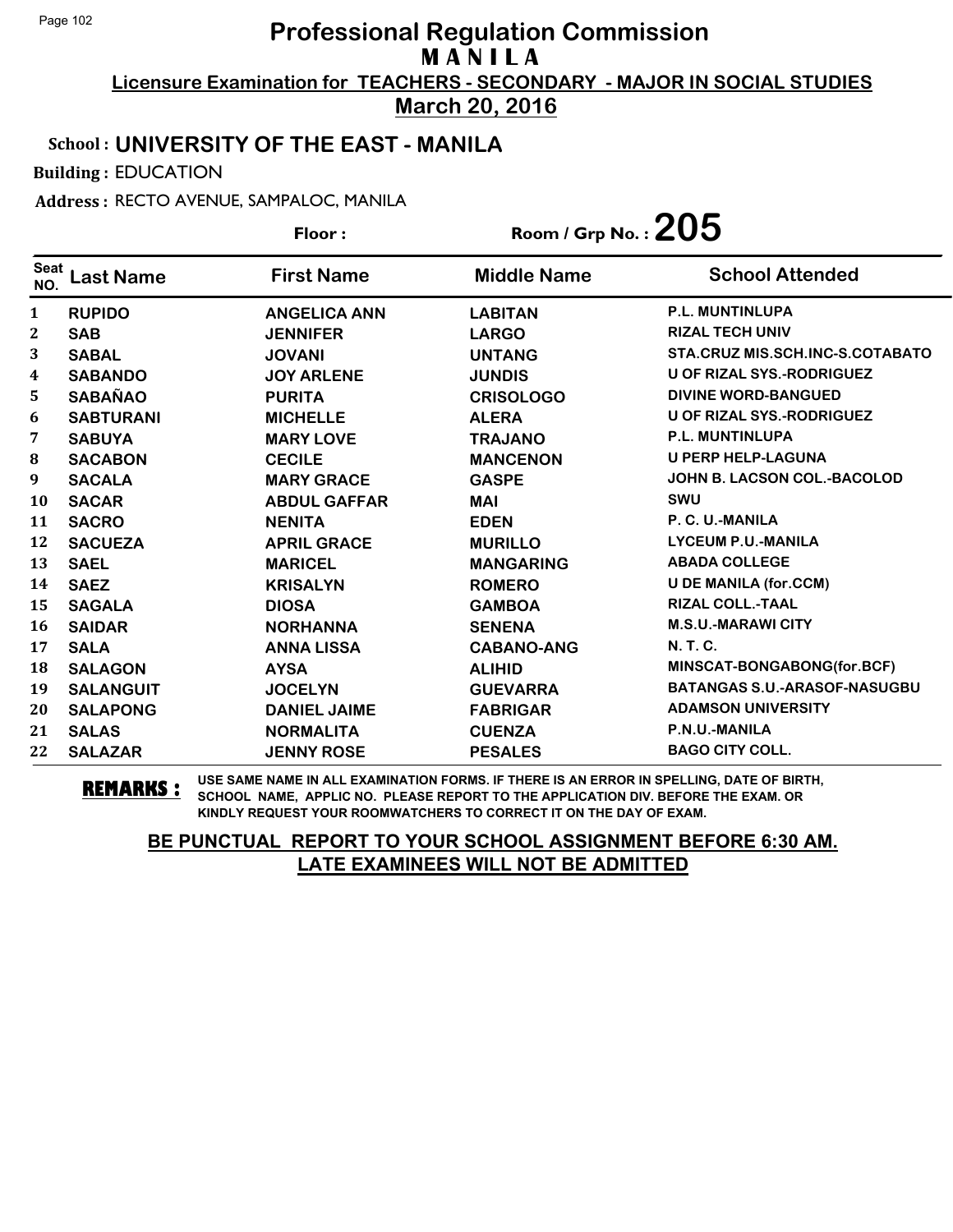**Licensure Examination for TEACHERS - SECONDARY - MAJOR IN SOCIAL STUDIES**

**March 20, 2016**

# School : **UNIVERSITY OF THE EAST - MANILA**

Building : EDUCATION

Address : RECTO AVENUE, SAMPALOC, MANILA

**Last Name First Name Middle Name** Floor : Room / Grp No. : 206 Seat <sup>seat</sup> Last Name First Name Middle Name School Attended **SALAZAR MARIA BOBIHIS RIZAL COLL.-TAAL SALAZAR SANDRA ESCULTOR MARIKINA POLYTECHNIC SALCEDO DONNA NARIO P.U.P.-BATAAN SALCEDO EMMANUEL KENNEDY DIZON ST.PAUL COLL.-SN MIGUEL SALDEVAR HAYDEE BASADA UNIVERSITY OF CALOOCAN CITY(for. CC SALDIVIA RUTH YCAY U OF RIZAL SYS.-RODRIGUEZ SALDO GEZELLE PEDREZUELA UNIV.OF MAKATI SALDO WILFREDO LIQUIGAN P.M.I.-MANILA SALES CHRISTINE ORBON BAAO COMM. COLL. SALES MANILYN VILLAJUAN E. A. C.-DASMARIÑAS SALOME JHOLORAINE ANDAYA WESTERN COLL.-CAVITE SALONGA JESUSA THERESE EUGENIO P.L. MANILA SALONGA JOSEFINA POTOT ROOSEVELT COL-MARKNA SALSALIDA RUBY DIGNADICE WEST NEGROS COLL. SALUD VON JOVI DE VILLA J.RIZAL UNIV. SALUMBIDES MARY JOSEPHINE AGUSTIN UNIV.OF STO. TOMAS SALUNGA MERLITA RAMOS HOLY ANGEL UNIV. SALVADOR JASON TOBIAS R.MAGSAYSAY T.U-IBA SALVADOR KIRSTHEN AUBREY NONE ICCT CFI SAMANIEGO JAM MONTILLA BULACAN S.U-MALOLOS SAMBILE RIZALDO MANANSALA U DE MANILA (for.CCM) SAMIANO BERNALYN MERCADO CHRISTIAN COLL.-TANAUAN**

**REMARKS :** USE SAME NAME IN ALL EXAMINATION FORMS. IF THERE IS AN ERROR IN SPELLING, DATE OF BIRTH, SCHOOL NAME, APPLIC NO. PLEASE REPORT TO THE APPLICATION DIV. BEFORE THE EXAM. OR KINDLY REQUEST YOUR ROOMWATCHERS TO CORRECT IT ON THE DAY OF EXAM.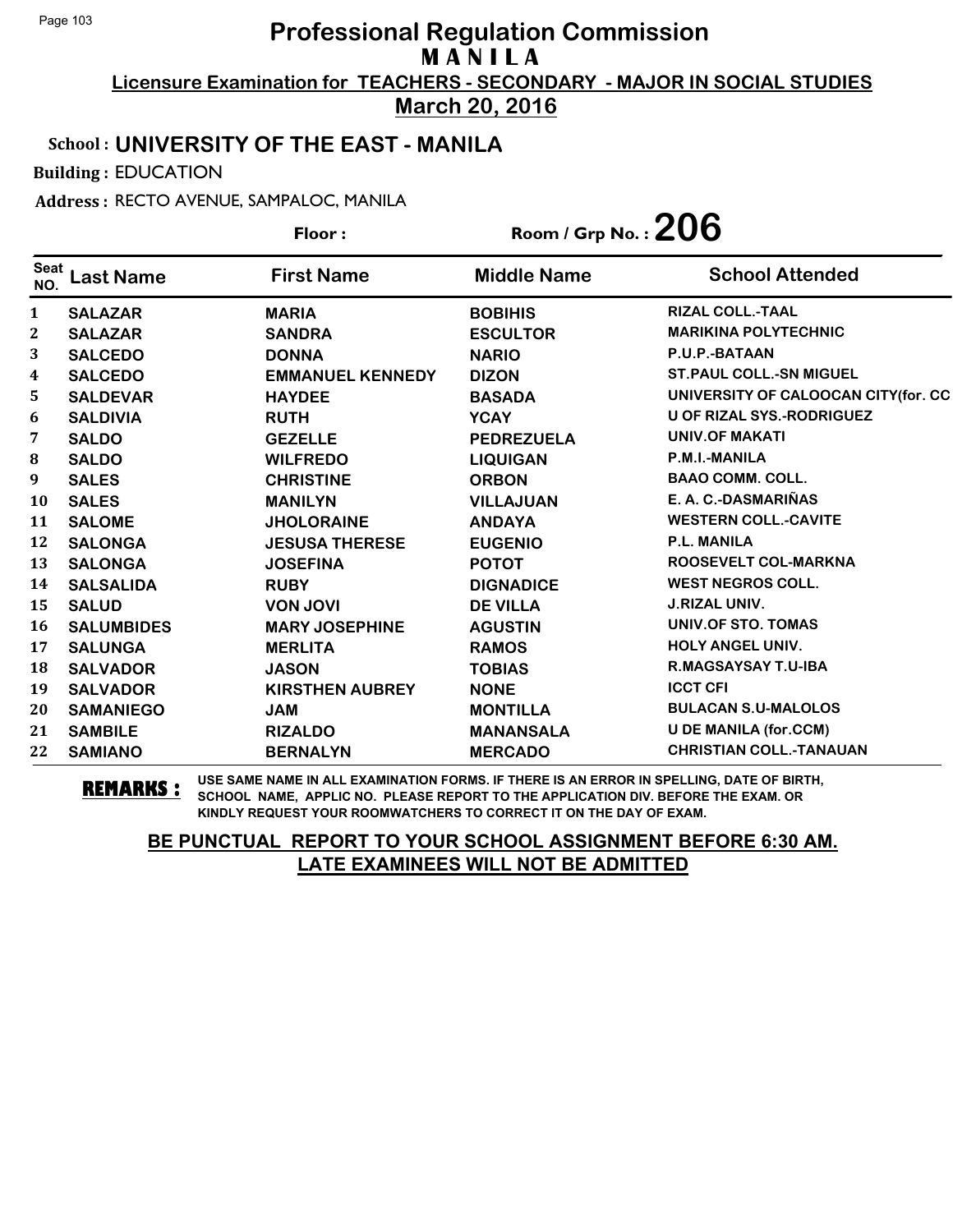**Licensure Examination for TEACHERS - SECONDARY - MAJOR IN SOCIAL STUDIES March 20, 2016**

#### School : **UNIVERSITY OF THE EAST - MANILA**

Building : EDUCATION

Address : RECTO AVENUE, SAMPALOC, MANILA

|                    |                    | Room / Grp No. : $209$<br>Floor: |                    |                                       |
|--------------------|--------------------|----------------------------------|--------------------|---------------------------------------|
| <b>Seat</b><br>NO. | <b>Last Name</b>   | <b>First Name</b>                | <b>Middle Name</b> | <b>School Attended</b>                |
| 1                  | <b>SAMIO</b>       | <b>MELBIN</b>                    | <b>PALAYABAN</b>   | <b>P.L. MANILA</b>                    |
| $\boldsymbol{2}$   | <b>SAMPAGA</b>     | <b>MYRA</b>                      | <b>SANDIG</b>      | <b>MASBATE COLLEGES</b>               |
| 3                  | <b>SAMPANG</b>     | <b>JOY</b>                       | <b>TALLORIN</b>    | T. DEL ROSARIO ACAD.                  |
| 4                  | <b>SAMPORNA</b>    | <b>MICHELLE</b>                  | <b>TAMUNDONG</b>   | <b>ADAMSON UNIVERSITY</b>             |
| 5                  | <b>SAMSON</b>      | <b>JULIE</b>                     | <b>SAMONTE</b>     | P. C. U.-DASMARIÑAS                   |
| 6                  | <b>SAMSON</b>      | <b>LEA</b>                       | <b>AVILES</b>      | <b>SIENA COLL.-TAYTAY</b>             |
| 7                  | <b>SAMSON</b>      | <b>LIRIO</b>                     | <b>BAYLA</b>       | E. A. C.-DASMARIÑAS                   |
| 8                  | <b>SAMULDE</b>     | <b>MA. CECILIA</b>               | <b>VELEÑA</b>      | <b>U OF RIZAL SYS.-RODRIGUEZ</b>      |
| 9                  | <b>SAN AGUSTIN</b> | <b>IRA</b>                       | <b>SANTIAGO</b>    | <b>CAVITE S.U.-CAVITE CITY</b>        |
| 10                 | <b>SAN ANTONIO</b> | <b>MICHELLE FAYE</b>             | <b>CAMPO</b>       | <b>U OF RIZAL SYS.-MORONG</b>         |
| 11                 | <b>SAN DIEGO</b>   | <b>REGINA</b>                    | <b>BUNAVIENTE</b>  | <b>BATAAN PENINSULA STATE U-ORANI</b> |
| 12                 | <b>SAN JOSE</b>    | <b>ALLILU</b>                    | <b>ACUYONG</b>     | <b>U OF RIZAL SYS.-MORONG</b>         |
| 13                 | <b>SAN JOSE</b>    | <b>AXL ROSS</b>                  | <b>ARRIOLA</b>     | <b>U OF RIZAL SYS.-MORONG</b>         |
| 14                 | <b>SAN JOSE</b>    | <b>CATHERINE</b>                 | <b>REBONG</b>      | <b>LAGUNA SPU-LOS BAÑOS</b>           |
| 15                 | <b>SAN JOSE</b>    | <b>KIMI ANGEL</b>                | <b>ACERA</b>       | <b>U OF RIZAL SYS.-BINANGONAN</b>     |
| 16                 | <b>SAN JOSE</b>    | <b>SHERYL</b>                    | <b>TAN</b>         | <b>MARIKINA POLYTECHNIC</b>           |
| 17                 | <b>SAN JUAN</b>    | <b>LARAMAE</b>                   | <b>AGUILAR</b>     | <b>GEN DE JESUS COL</b>               |
| 18                 | <b>SAN JUAN</b>    | <b>PAT</b>                       | <b>DOMINGO</b>     | <b>U OF RIZAL SYS.-MORONG</b>         |
| 19                 | <b>SAN LUIS</b>    | <b>ROWENA</b>                    | <b>PANDAY</b>      | <b>U OF RIZAL SYS.-MORONG</b>         |
| 20                 | <b>SAN NICOLAS</b> | <b>CAMILLE</b>                   | <b>CARIGMA</b>     | <b>U OF RIZAL SYS.-MORONG</b>         |
| 21                 | <b>SAN PEDRO</b>   | <b>GADY</b>                      | <b>QUERUBIN</b>    | UNIVERSITY OF CALOOCAN CITY(for. CC   |

**REMARKS :** USE SAME NAME IN ALL EXAMINATION FORMS. IF THERE IS AN ERROR IN SPELLING, DATE OF BIRTH, SCHOOL NAME, APPLIC NO. PLEASE REPORT TO THE APPLICATION DIV. BEFORE THE EXAM. OR KINDLY REQUEST YOUR ROOMWATCHERS TO CORRECT IT ON THE DAY OF EXAM.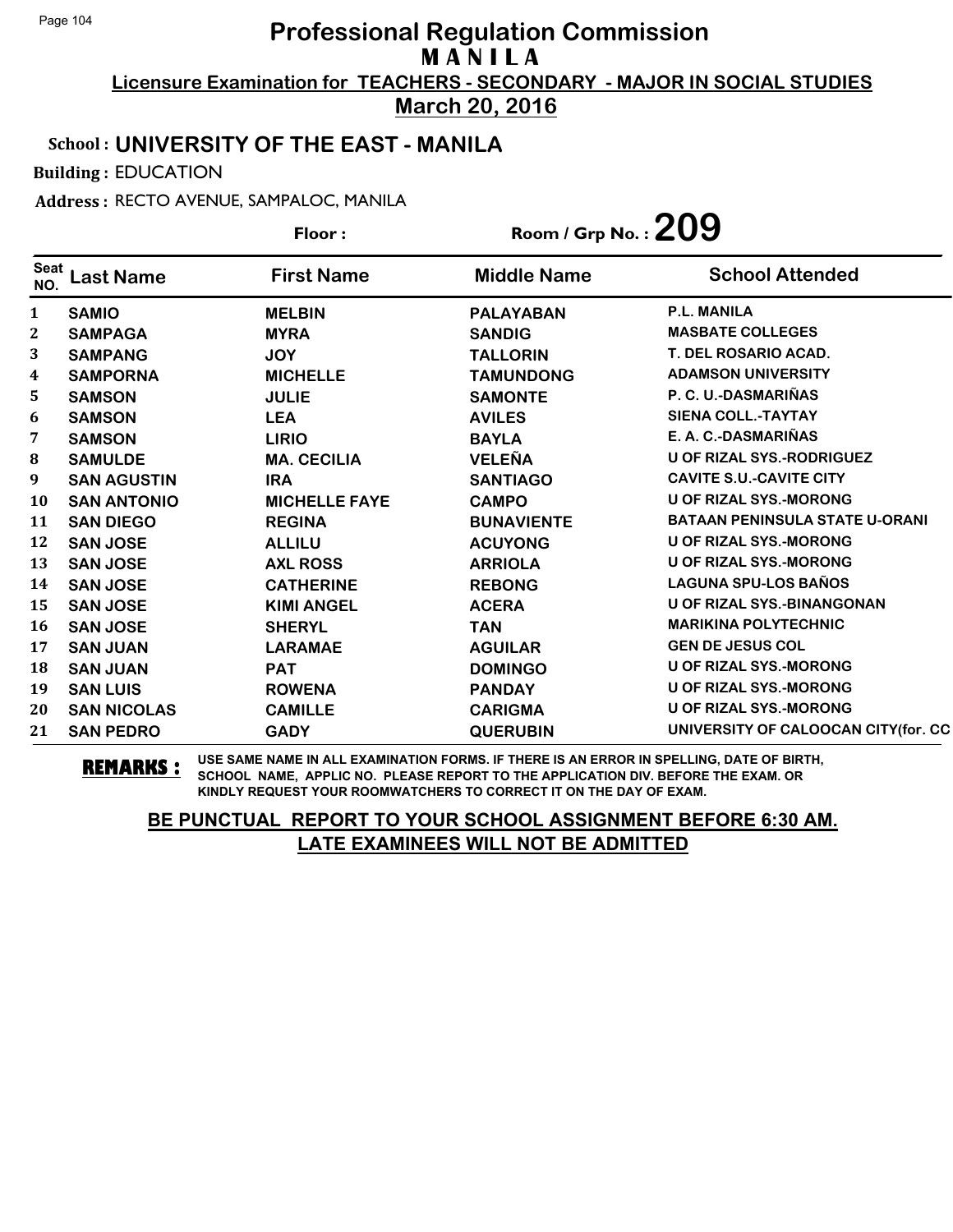**Licensure Examination for TEACHERS - SECONDARY - MAJOR IN SOCIAL STUDIES March 20, 2016**

#### School : **UNIVERSITY OF THE EAST - MANILA**

Building : EDUCATION

Address : RECTO AVENUE, SAMPALOC, MANILA

**Last Name First Name Middle Name** Floor : Room / Grp No. :**210** Seat <sup>seat</sup> Last Name First Name Middle Name School Attended **SANCHEZ ESPIRIDION PINEDA HOLY ANGEL UNIV. SANCHEZ JOEL PEPITO OSMENA COLL-MASBATE SANCHEZ LORRAINE MONDEJAR RIZAL TECH UNIV SANDAGON NANCY TUTOP U.E.-CALOOCAN SANGCAP MAAY MARIANO U OF RIZAL SYS.-RODRIGUEZ SANIDAD CRISTY PAREJA CHILD JESUS COLL. SANTIAGO ALMA LIPANA P.U.P.-STA. MESA SANTIAGO ELMA RECTO OSMENA COLL-MASBATE SANTIAGO GILBERT BAJANDE CITY OF MALABON UNIV. SANTIAGO JANINA SANTOS BALIUAG UNIVERSITY SANTIAGO JAYMEE CRUZ BULACAN S.U-MALOLOS SANTIAGO JEREMIAH JAMES SOLOMON P.N.U.-MANILA SANTIAGO JULIE BEE TORRES WESLEYAN U PHIL-CABA SANTIAGO MARIA LOURDES PAULINO U.E.-CALOOCAN SANTIAGO MARK LAURENCE MARTINEZ U.E.-CALOOCAN SANTIAGO MATT ALBERT MENDIOLA FEU-MANILA SANTIAGO RICHARD VALENZUELA M. L. Q. U. SANTIAGO ROSE-ANN BATINO U PERPETUAL HELP-CAUAYAN CITY SANTIAGO VENICE TEPACE U.E.P.-CATARMAN SANTIAGUEL RAYNAND ROSARIO CAVITE S.U.-NAIC SANTIANO JENNIFER URBANA LYCEUM P.U.-MANILA**

**REMARKS :** USE SAME NAME IN ALL EXAMINATION FORMS. IF THERE IS AN ERROR IN SPELLING, DATE OF BIRTH, SCHOOL NAME, APPLIC NO. PLEASE REPORT TO THE APPLICATION DIV. BEFORE THE EXAM. OR KINDLY REQUEST YOUR ROOMWATCHERS TO CORRECT IT ON THE DAY OF EXAM.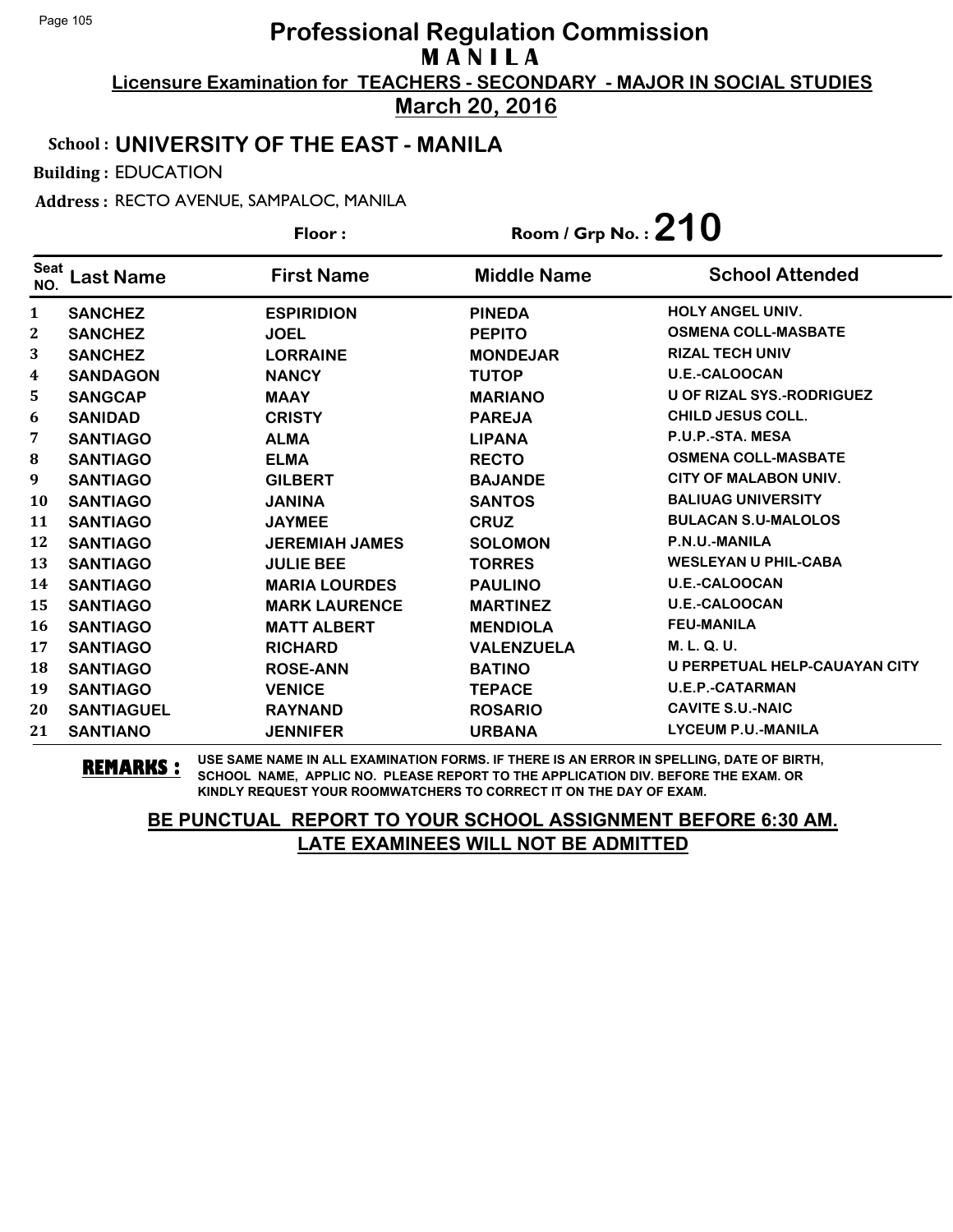**Licensure Examination for TEACHERS - SECONDARY - MAJOR IN SOCIAL STUDIES March 20, 2016**

#### School : **UNIVERSITY OF THE EAST - MANILA**

Building : EDUCATION

Address : RECTO AVENUE, SAMPALOC, MANILA

| Floor:             |                  |                      | Room / Grp No. : $601$ |                                   |
|--------------------|------------------|----------------------|------------------------|-----------------------------------|
| <b>Seat</b><br>NO. | <b>Last Name</b> | <b>First Name</b>    | <b>Middle Name</b>     | <b>School Attended</b>            |
| 1                  | <b>SANTIDAD</b>  | <b>ARLYN JOY</b>     | <b>MASBAD</b>          | <b>TRINITY UNIV OF ASIA</b>       |
| $\boldsymbol{2}$   | <b>SANTIDAD</b>  | <b>JUNE NORVEN</b>   | <b>GUILLERGAN</b>      | C.D.S.J.D.L.-INTRAMUROS           |
| 3                  | <b>SANTILLAN</b> | <b>LISA</b>          | <b>ZAPA</b>            | <b>TAGUIG CITY UNIV</b>           |
| 4                  | <b>SANTOS</b>    | <b>ALFREDO JR</b>    | <b>MENDOZA</b>         | FERNANDEZ C.A.T.                  |
| 5                  | <b>SANTOS</b>    | <b>AMIRA</b>         | <b>SEMINIANO</b>       | HOLY CROSS-STA.ROSA, N.E.         |
| 6                  | <b>SANTOS</b>    | <b>AURORA</b>        | <b>TOLENTINO</b>       | <b>U OF RIZAL SYS.-RODRIGUEZ</b>  |
| 7                  | <b>SANTOS</b>    | <b>JASMIN</b>        | <b>FUNDALES</b>        | SIENA COLL.-Q.C.                  |
| ${\bf 8}$          | <b>SANTOS</b>    | <b>JENICA ROSE</b>   | <b>RAMOS</b>           | <b>ARELLANO UNIV-MANILA</b>       |
| 9                  | <b>SANTOS</b>    | <b>JOHN MICHAEL</b>  | <b>ROBIN</b>           | P.N.U.-MANILA                     |
| 10                 | <b>SANTOS</b>    | <b>KRISTINE</b>      | <b>NAVARRO</b>         | P.N.U.-MANILA                     |
| 11                 | <b>SANTOS</b>    | <b>LILIBETH</b>      | <b>SOLOMO</b>          | <b>ARELLANO UNIV-MANILA</b>       |
| 12                 | <b>SANTOS</b>    | <b>LORLIE LYN</b>    | <b>PASTRANA</b>        | <b>P.L. PASAY</b>                 |
| 13                 | <b>SANTOS</b>    | <b>MA. KRISTINA</b>  | <b>EUGENIO</b>         | <b>ST.MARY'S COLL.-MEYCAUAYAN</b> |
| 14                 | <b>SANTOS</b>    | <b>MARIA CHE-CHE</b> | <b>NICOLAS</b>         | <b>ASIAN COLL OF S.T.-BALIUAG</b> |
| 15                 | <b>SANTOS</b>    | <b>MARK NHOWIE</b>   | <b>ABELLA</b>          | <b>U OF RIZAL SYS.-RODRIGUEZ</b>  |
| 16                 | <b>SANTOS</b>    | <b>MAY ANN</b>       | <b>PABLO</b>           | <b>U OF RIZAL SYS.-RODRIGUEZ</b>  |
| 17                 | <b>SANTOS</b>    | <b>MAYLENE</b>       | <b>ANDRADA</b>         | P.U.P.-STA. MESA                  |
| 18                 | <b>SANTOS</b>    | <b>MHAY MELODY</b>   | <b>TAYSON</b>          | C.D.S.J.D.L.-INTRAMUROS           |
| 19                 | <b>SANTOS</b>    | <b>RACHELLE</b>      | <b>MONTANTE</b>        | <b>DIVINE WORD-CALAPAN</b>        |
| 20                 | <b>SANTOS</b>    | <b>RAQUEL</b>        | <b>ECALDRE</b>         | <b>OCC.MINDORO STATE COL.</b>     |
| 21                 | <b>SANTOS</b>    | <b>ROBERT JEROME</b> | <b>CRISTOBAL</b>       | <b>BULACAN S.U-MALOLOS</b>        |

**REMARKS :** USE SAME NAME IN ALL EXAMINATION FORMS. IF THERE IS AN ERROR IN SPELLING, DATE OF BIRTH, SCHOOL NAME, APPLIC NO. PLEASE REPORT TO THE APPLICATION DIV. BEFORE THE EXAM. OR KINDLY REQUEST YOUR ROOMWATCHERS TO CORRECT IT ON THE DAY OF EXAM.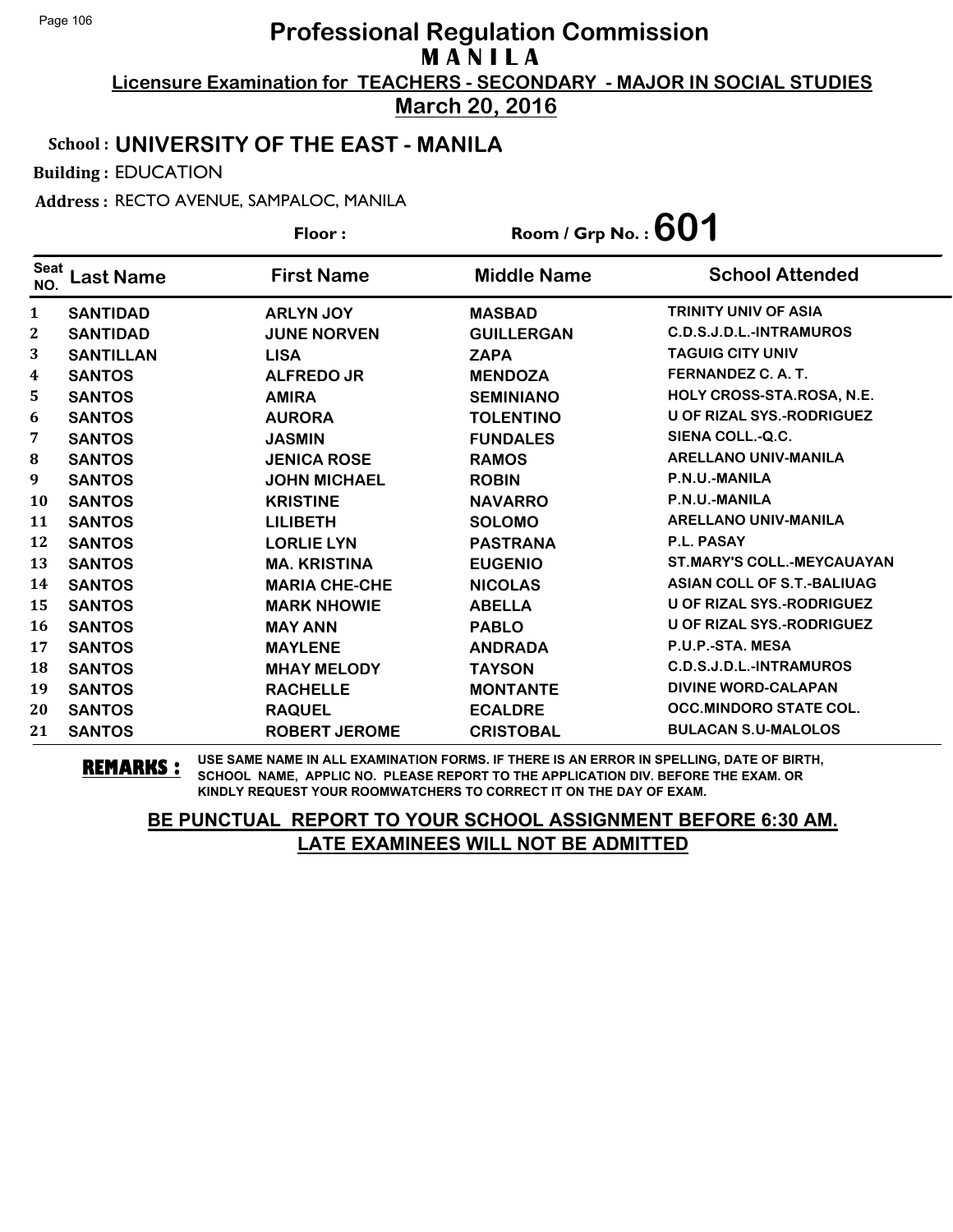**Licensure Examination for TEACHERS - SECONDARY - MAJOR IN SOCIAL STUDIES March 20, 2016**

# School : **UNIVERSITY OF THE EAST - MANILA**

Building : EDUCATION

Address : RECTO AVENUE, SAMPALOC, MANILA

|                    |                  | Floor:              |                    | Room / Grp No. : $602$                 |  |
|--------------------|------------------|---------------------|--------------------|----------------------------------------|--|
| <b>Seat</b><br>NO. | <b>Last Name</b> | <b>First Name</b>   | <b>Middle Name</b> | <b>School Attended</b>                 |  |
| 1                  | <b>SANTOS</b>    | <b>RUBY ANN</b>     | <b>PAULINO</b>     | <b>BULACAN S.U-MALOLOS</b>             |  |
| 2                  | <b>SANTOS</b>    | <b>TEDDY LEINNE</b> | <b>ESCUADRO</b>    | <b>WESLEYAN U PHIL-CABA</b>            |  |
| 3                  | <b>SAPORNA</b>   | <b>AMELCAR</b>      | <b>MENDEZABAL</b>  | <b>EASTERN MINDORO COL.</b>            |  |
| 4                  | <b>SARABIA</b>   | <b>ELMER</b>        | <b>TAN</b>         | <b>AKLAN CATHOLIC COLL.-(FOR AKLAN</b> |  |
| 5                  | <b>SARABIA</b>   | <b>SHEILA</b>       | <b>LAQUIAN</b>     | <b>T.I P.-Q.C.</b>                     |  |
| 6                  | <b>SARAO</b>     | <b>KATRINA</b>      | <b>DELA ROSA</b>   | P.N.U.-MANILA                          |  |
| 7                  | <b>SARCIA</b>    | <b>JONATHAN</b>     | <b>SILVESTRE</b>   | P.L. PASAY                             |  |
| 8                  | <b>SARDEA</b>    | <b>MARY JANE</b>    | <b>BOLOCON</b>     | UNIV.OF SAN AGUSTIN                    |  |
| 9                  | <b>SARIBAY</b>   | <b>MARISA</b>       | <b>TORREGROSA</b>  | N.C.B.A.-CUBAO, QC                     |  |
| 10                 | <b>SARINAS</b>   | <b>CHARISSA</b>     | <b>SANTERO</b>     | W.V.S.U.-LA PAZ                        |  |
| 11                 | <b>SARIP</b>     | <b>ANSARY</b>       | <b>LUCMAN</b>      | SO.DE ORO PHIL COL.                    |  |
| 12                 | <b>SARMIENTO</b> | <b>ANGELA</b>       | <b>ROSAL</b>       | <b>PANGASINAN S.U.-SAN CARLOS CITY</b> |  |
| 13                 | <b>SARMIENTO</b> | <b>JENALYN</b>      | <b>NIPAY</b>       | <b>KOL. SUBIC</b>                      |  |
| 14                 | <b>SARMIENTO</b> | <b>RAFFY</b>        | <b>MOLINA</b>      | <b>U DE MANILA (for.CCM)</b>           |  |
| 15                 | <b>SAVEROLA</b>  | <b>CATHERINE</b>    | <b>SORIAGA</b>     | <b>U OF RIZAL SYS.-TANAY</b>           |  |
| 16                 | <b>SAYO</b>      | <b>MARY JANE</b>    | <b>CLEMENTE</b>    | <b>COLL. OF ST LAWRENCE</b>            |  |
| 17                 | <b>SEBASTIAN</b> | <b>ELIZABETH</b>    | <b>IGAYA</b>       | <b>BALIUAG UNIVERSITY</b>              |  |
| 18                 | <b>SEBOLINO</b>  | <b>DIANA</b>        | <b>HERNANDEZ</b>   | <b>CAVITE S.U.-NAIC</b>                |  |
| 19                 | <b>SECRETO</b>   | <b>NOREEN</b>       | <b>VIZCARRA</b>    | DIVINE WORD-SAN JOSE                   |  |
| 20                 | <b>SEDILLO</b>   | <b>REGINA</b>       | <b>VILAN</b>       | P.U.P.-STA. MESA                       |  |
| 21                 | <b>SEGARRA</b>   | <b>LEONORA</b>      | <b>CUNANAN</b>     | C.D.S.J.D.L.-INTRAMUROS                |  |

**REMARKS :** USE SAME NAME IN ALL EXAMINATION FORMS. IF THERE IS AN ERROR IN SPELLING, DATE OF BIRTH, SCHOOL NAME, APPLIC NO. PLEASE REPORT TO THE APPLICATION DIV. BEFORE THE EXAM. OR KINDLY REQUEST YOUR ROOMWATCHERS TO CORRECT IT ON THE DAY OF EXAM.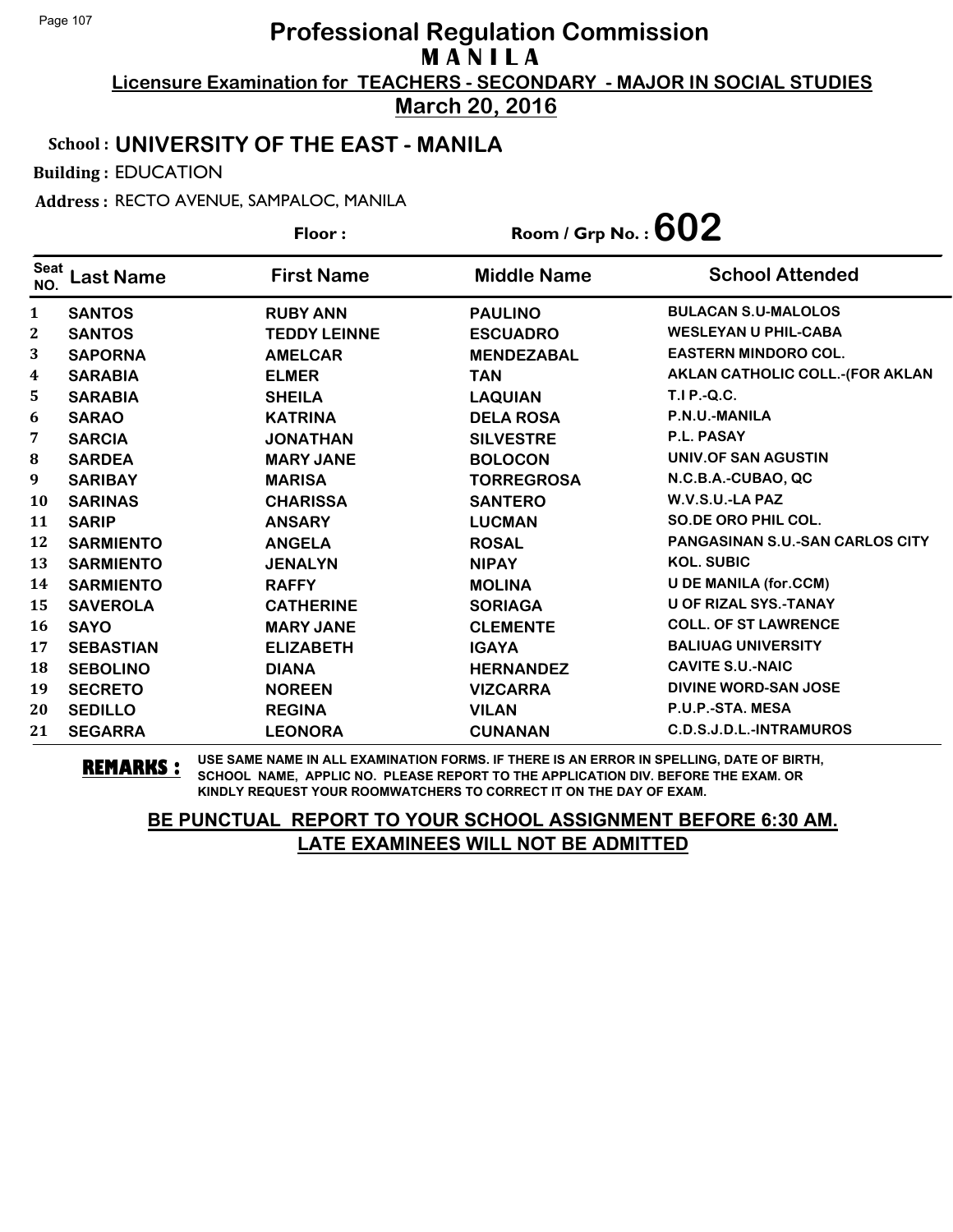**Licensure Examination for TEACHERS - SECONDARY - MAJOR IN SOCIAL STUDIES March 20, 2016**

#### School : **UNIVERSITY OF THE EAST - MANILA**

Building : EDUCATION

Address : RECTO AVENUE, SAMPALOC, MANILA

|                         |                   | Floor:                     | Room / Grp No. : $603$ |                                         |
|-------------------------|-------------------|----------------------------|------------------------|-----------------------------------------|
| <b>Seat</b><br>NO.      | <b>Last Name</b>  | <b>First Name</b>          | <b>Middle Name</b>     | <b>School Attended</b>                  |
| $\mathbf{1}$            | <b>SEGISMUNDO</b> | <b>WHENCY</b>              | <b>FLORES</b>          | <b>WESLEYAN U PHIL-CABA</b>             |
| $\mathbf{2}$            | <b>SEGUIN</b>     | <b>JENNEFER</b>            | <b>PARANTAR</b>        | <b>PANGASINAN S.U.-SAN CARLOS CITY</b>  |
| 3                       | <b>SEGUNIAL</b>   | <b>ISLE JEAN</b>           | <b>DE ROXAS</b>        | <b>RIZAL COLL.-TAAL</b>                 |
| $\overline{\mathbf{4}}$ | <b>SELIBIO</b>    | <b>STEWART</b>             | <b>KATINDIG</b>        | OL OF FATIMA-QC                         |
| 5                       | <b>SEMANES</b>    | <b>DOMINADOR</b>           | <b>CERTEZA</b>         | M.C.U.-CALOOCAN                         |
| 6                       | <b>SENA</b>       | <b>AIDA</b>                | <b>LUMAGUI</b>         | <b>MARINDUQUE S.C.-BOAC</b>             |
| 7                       | <b>SENEDRIN</b>   | <b>MILETTE ANNE MATRIX</b> | <b>LACSON</b>          | D.L.S.U.-MANILA                         |
| 8                       | <b>SENIDO</b>     | <b>SARAH JANE</b>          | <b>COLLANTES</b>       | <b>RIZAL TECH UNIV</b>                  |
| 9                       | <b>SENOJA</b>     | <b>AGATHA CATLEYA</b>      | <b>LAURELES</b>        | N.C.B.A.-CUBAO, QC                      |
| 10                      | <b>SERILLANO</b>  | <b>LORIELYN</b>            | <b>SARTE</b>           | M. L. Q. U.                             |
| 11                      | <b>SERNA</b>      | <b>JEANETH</b>             | <b>DESMANTE</b>        | <b>M.S.U.-MARAWI CITY</b>               |
| 12                      | <b>SERRANO</b>    | <b>ALYSSA</b>              | <b>JECIEL</b>          | OL OF FATIMA-VALENZUELA                 |
| 13                      | <b>SERRANO</b>    | <b>HELEN</b>               | <b>DELOS SANTOS</b>    | UNIVERSITY OF CALOOCAN CITY(for. CC     |
| 14                      | <b>SERRANO</b>    | <b>JEFFERSON</b>           | <b>PALAMARES</b>       | <b>UNIV.OF BATANGAS</b>                 |
| 15                      | <b>SESE</b>       | <b>VITO DOMINIC</b>        | <b>DIZON</b>           | ANGELES UNIVERSITY FOUND.               |
| 16                      | <b>SEVILLA</b>    | <b>ALFREDO</b>             | <b>ZARASPE</b>         | UNIV.OF BATANGAS                        |
| 17                      | <b>SEVILLA</b>    | <b>ERWINDA</b>             | <b>MACABALOS</b>       | <b>U.E.-CALOOCAN</b>                    |
| 18                      | <b>SEVILLA</b>    | <b>LIZETTE</b>             | <b>SUVILLAGA</b>       | <b>C.E.U.-MANILA</b>                    |
| 19                      | <b>SEVILLO</b>    | <b>REGINE</b>              | <b>MORTEL</b>          | <b>ROMBLON STATE UNIV. (FOR ROMBLON</b> |
| 20                      | <b>SEÑAR</b>      | <b>JANET</b>               | <b>PEÑERO</b>          | <b>P.L. VALENZUELA</b>                  |
| 21                      | <b>SEÑO</b>       | <b>CHARISS</b>             | <b>MUSA</b>            | <b>CAMARINES NORTE S.C.-DAET</b>        |

**REMARKS :** USE SAME NAME IN ALL EXAMINATION FORMS. IF THERE IS AN ERROR IN SPELLING, DATE OF BIRTH, SCHOOL NAME, APPLIC NO. PLEASE REPORT TO THE APPLICATION DIV. BEFORE THE EXAM. OR KINDLY REQUEST YOUR ROOMWATCHERS TO CORRECT IT ON THE DAY OF EXAM.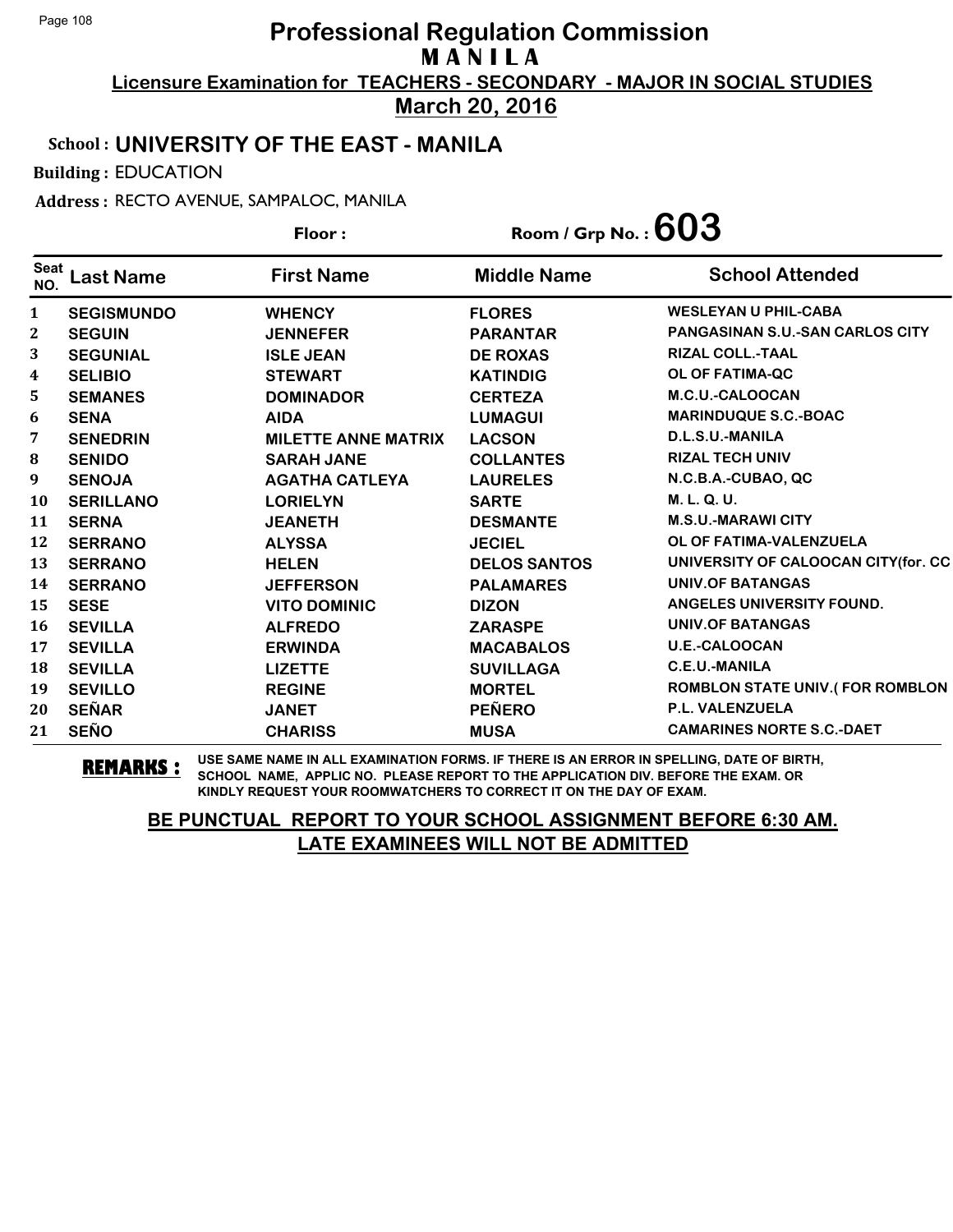**Licensure Examination for TEACHERS - SECONDARY - MAJOR IN SOCIAL STUDIES March 20, 2016**

### School : **UNIVERSITY OF THE EAST - MANILA**

Building : EDUCATION

Address : RECTO AVENUE, SAMPALOC, MANILA

|                    |                   | Floor:               | Room / Grp No. : $604$ |                                     |
|--------------------|-------------------|----------------------|------------------------|-------------------------------------|
| <b>Seat</b><br>NO. | <b>Last Name</b>  | <b>First Name</b>    | <b>Middle Name</b>     | <b>School Attended</b>              |
| $\mathbf{1}$       | <b>SEÑORIN</b>    | <b>ROSEMELYN</b>     | <b>FABONAN</b>         | <b>EARIST</b>                       |
| 2                  | <b>SHIELLER</b>   | <b>MYLINE</b>        | <b>AMBION</b>          | P.U.P.-TAGUIG                       |
| 3                  | <b>SIAZAR</b>     | <b>SHENNA MARIE</b>  | <b>TALADRO</b>         | UNIV.OF NVA. CACERES                |
| 4                  | <b>SIBAL</b>      | <b>RINALYN</b>       | <b>PARAYNO</b>         | P.U.P.-TAGUIG                       |
| 5                  | <b>SICAD</b>      | <b>CZARINA</b>       | <b>OJERA</b>           | <b>ARELLANO UNIV-MANILA</b>         |
| 6                  | <b>SICAT</b>      | <b>MICHEAL RAMON</b> | <b>BALNEG</b>          | <b>U OF RIZAL SYS.-RODRIGUEZ</b>    |
| 7                  | <b>SICAT</b>      | <b>SHIELA MARIE</b>  | <b>CHAVEZ</b>          | <b>FEU-MANILA</b>                   |
| 8                  | <b>SIDDAYAO</b>   | <b>MARJERY</b>       | <b>CALAGUI</b>         | F. L. VARGAS COLLEGE - TUGUEGARAO   |
| 9                  | <b>SIGLER</b>     | <b>KAREN</b>         | <b>TICA</b>            | <b>U OF RIZAL SYS.-MORONG</b>       |
| 10                 | <b>SIMBULAN</b>   | <b>MARY ANN</b>      | <b>CONSTANTINO</b>     | <b>COLL. IMMA CONCEP-CABANATUAN</b> |
| 11                 | <b>SIMO</b>       | <b>DIANNE GRACE</b>  | <b>CUSTODIO</b>        | <b>U OF RIZAL SYS.-TANAY</b>        |
| 12                 | <b>SINAGUINAN</b> | <b>MARK LLOYD</b>    | <b>QUIZON</b>          | <b>BULACAN NAT.AGRIC SC</b>         |
| 13                 | <b>SINDON</b>     | <b>EDZILYN</b>       | <b>DELA CRUZ</b>       | P.U.P.-STA. MESA                    |
| 14                 | <b>SINGIAN</b>    | <b>PEDERICO</b>      | <b>YAYA</b>            | <b>GUAGUA NAT'L COLLEGE</b>         |
| 15                 | <b>SINGSON</b>    | <b>MA.THERESA</b>    | <b>MANESE</b>          | <b>LA CONSOLACION-MANILA</b>        |
| 16                 | <b>SIOSON</b>     | <b>MARIA FATIMA</b>  | <b>CORTEZ</b>          | C.L.S.U.                            |
| 17                 | <b>SIRON</b>      | <b>KAICY-LYN</b>     | <b>MANESE</b>          | UNIV.OF THE ASSUMP.                 |
| 18                 | <b>SISON</b>      | <b>JOHN</b>          | <b>MEJIA</b>           | <b>URDANETA CITY UNIV</b>           |
| 19                 | <b>SISPEREZ</b>   | <b>MELISSA</b>       | <b>STA. MARIA</b>      | P.S.B.A.-Q.C.                       |
| 20                 | <b>SIYA</b>       | <b>RHODA JEMIMAH</b> | <b>DIVINO</b>          | <b>AMA-CALOOCAN CAMPUS</b>          |
| 21                 | <b>SOBERANO</b>   | <b>MARICAR</b>       | <b>ORIEL</b>           | P.U.P.-STA. MESA                    |

**REMARKS :** USE SAME NAME IN ALL EXAMINATION FORMS. IF THERE IS AN ERROR IN SPELLING, DATE OF BIRTH, SCHOOL NAME, APPLIC NO. PLEASE REPORT TO THE APPLICATION DIV. BEFORE THE EXAM. OR KINDLY REQUEST YOUR ROOMWATCHERS TO CORRECT IT ON THE DAY OF EXAM.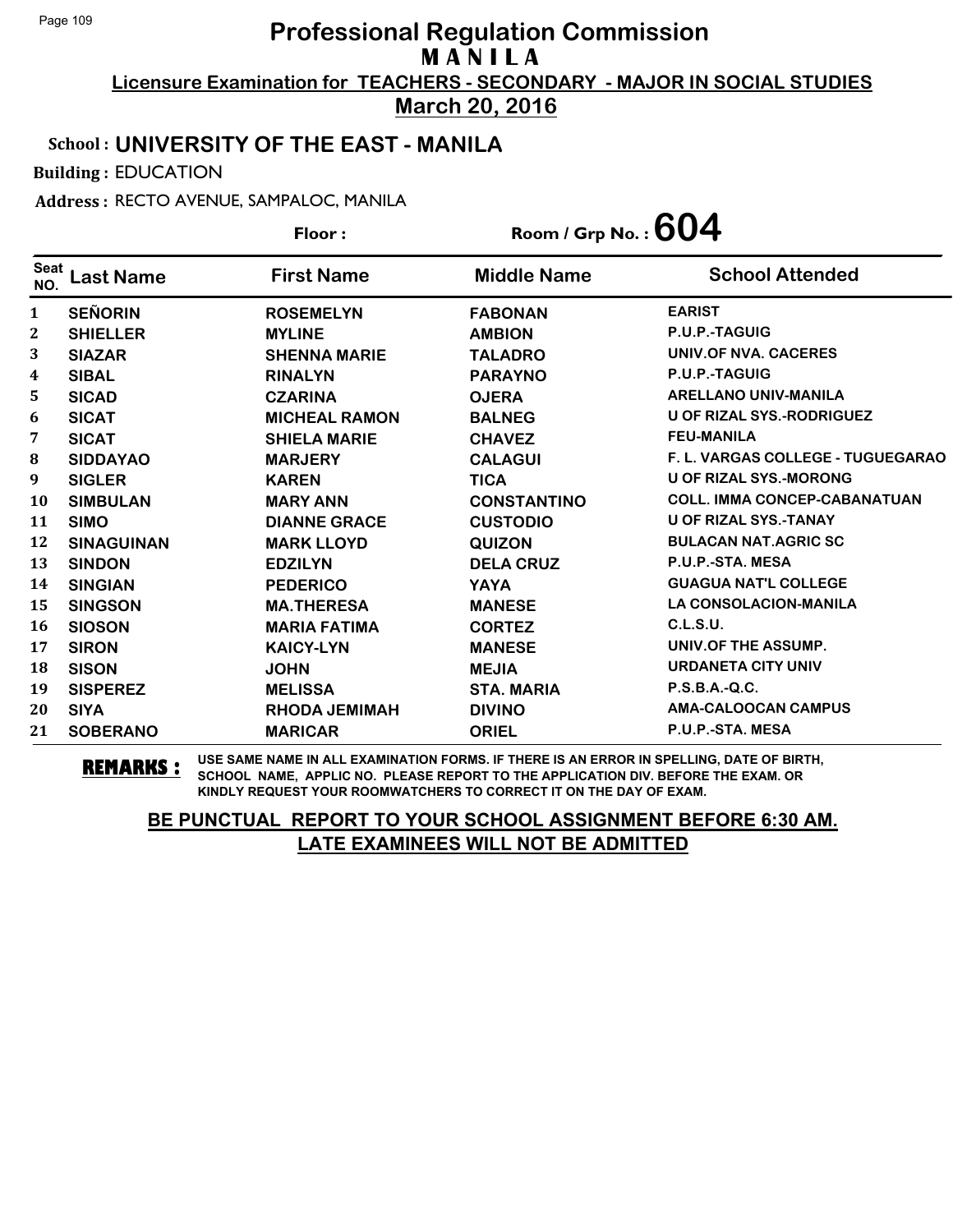**Licensure Examination for TEACHERS - SECONDARY - MAJOR IN SOCIAL STUDIES March 20, 2016**

### School : **UNIVERSITY OF THE EAST - MANILA**

Building : EDUCATION

Address : RECTO AVENUE, SAMPALOC, MANILA

|                    |                   | Floor:               | Room / Grp No. : $605$ |                                        |
|--------------------|-------------------|----------------------|------------------------|----------------------------------------|
| <b>Seat</b><br>NO. | <b>Last Name</b>  | <b>First Name</b>    | <b>Middle Name</b>     | <b>School Attended</b>                 |
| $\mathbf{1}$       | <b>SOBRITCHEA</b> | <b>CRIS</b>          | <b>IPORAC</b>          | P.U.P.-BATAAN                          |
| 2                  | <b>SOCO</b>       | <b>JAIRUS JAMES</b>  | <b>PATRIMONIO</b>      | P.W.U.-MANILA                          |
| 3                  | <b>SOLAIMAN</b>   | <b>JOHERIA</b>       | <b>TAMBAK</b>          | <b>U.S.M.-KABACAN</b>                  |
| 4                  | <b>SOLERO</b>     | <b>ROMELYNN</b>      | <b>GUERRERO</b>        | <b>CATANDUANES STATE UNIVERSITY -</b>  |
| 5                  | <b>SOLIS</b>      | <b>MARIA LEONORA</b> | <b>ARBOLEDA</b>        | W.V.S.U.-LA PAZ                        |
| 6                  | <b>SOLIVEN</b>    | <b>NORMA</b>         | <b>DEL ROSARIO</b>     | P.S.B.A.-MANILA                        |
| 7                  | <b>SOLOMON</b>    | <b>CAROLINE</b>      | <b>MANGULABNAN</b>     | P. C. U.-MANILA                        |
| 8                  | <b>SOLOMON</b>    | <b>EDITHA</b>        | <b>BATALAN</b>         | N. T. C.                               |
| 9                  | <b>SOMANGCA</b>   | <b>SAIPAH</b>        | <b>CADAR</b>           | <b>ADIONG MPSC</b>                     |
| 10                 | <b>SOMERA</b>     | <b>EMY</b>           | <b>JARIÑO</b>          | P.U.P.-STA. MESA                       |
| 11                 | <b>SORETA</b>     | <b>JENNELYN</b>      | <b>ARABIT</b>          | <b>U OF RIZAL SYS.-MORONG</b>          |
| 12                 | <b>SORIANO</b>    | <b>ABRAHAM JAVE</b>  | <b>OPTO</b>            | THE FISHER VALLEY COLL.                |
| 13                 | <b>SORIANO</b>    | <b>ARIEN LOVELLE</b> | <b>PALER</b>           | <b>HOLY CROSS-DAVAO</b>                |
| 14                 | <b>SORIANO</b>    | <b>BOY JORGE</b>     | <b>CANDUBA</b>         | <b>JOHN PAUL COLL.</b>                 |
| 15                 | <b>SORIANO</b>    | <b>DEANNE</b>        | <b>SANTIAGO</b>        | <b>COL DE SAN LORENZO-Q.C.</b>         |
| 16                 | <b>SORIANO</b>    | <b>KRISTINE</b>      | <b>SANTIAGO</b>        | <b>U OF RIZAL SYS.-MORONG</b>          |
| 17                 | <b>SORIANO</b>    | <b>MARY ROSE</b>     | <b>VELASQUEZ</b>       | <b>PANGASINAN S.U.-SAN CARLOS CITY</b> |
| 18                 | <b>SORIANO</b>    | <b>SHERLYN</b>       | <b>LANDICHO</b>        | <b>UNIV.OF BATANGAS</b>                |
| 19                 | <b>SORIQUEZ</b>   | <b>MARICHU</b>       | <b>HERNANDEZ</b>       | MINSCAT-BONGABONG(for.BCF)             |
| 20                 | <b>SORMILLO</b>   | <b>JOANA MARIE</b>   | <b>MENDOZA</b>         | <b>U OF RIZAL SYS.-MORONG</b>          |
| 21                 | <b>STA ANA</b>    | <b>MARY GRACE</b>    | <b>DE LEON</b>         | <b>U OF RIZAL SYS.-BINANGONAN</b>      |

**REMARKS :** USE SAME NAME IN ALL EXAMINATION FORMS. IF THERE IS AN ERROR IN SPELLING, DATE OF BIRTH, SCHOOL NAME, APPLIC NO. PLEASE REPORT TO THE APPLICATION DIV. BEFORE THE EXAM. OR KINDLY REQUEST YOUR ROOMWATCHERS TO CORRECT IT ON THE DAY OF EXAM.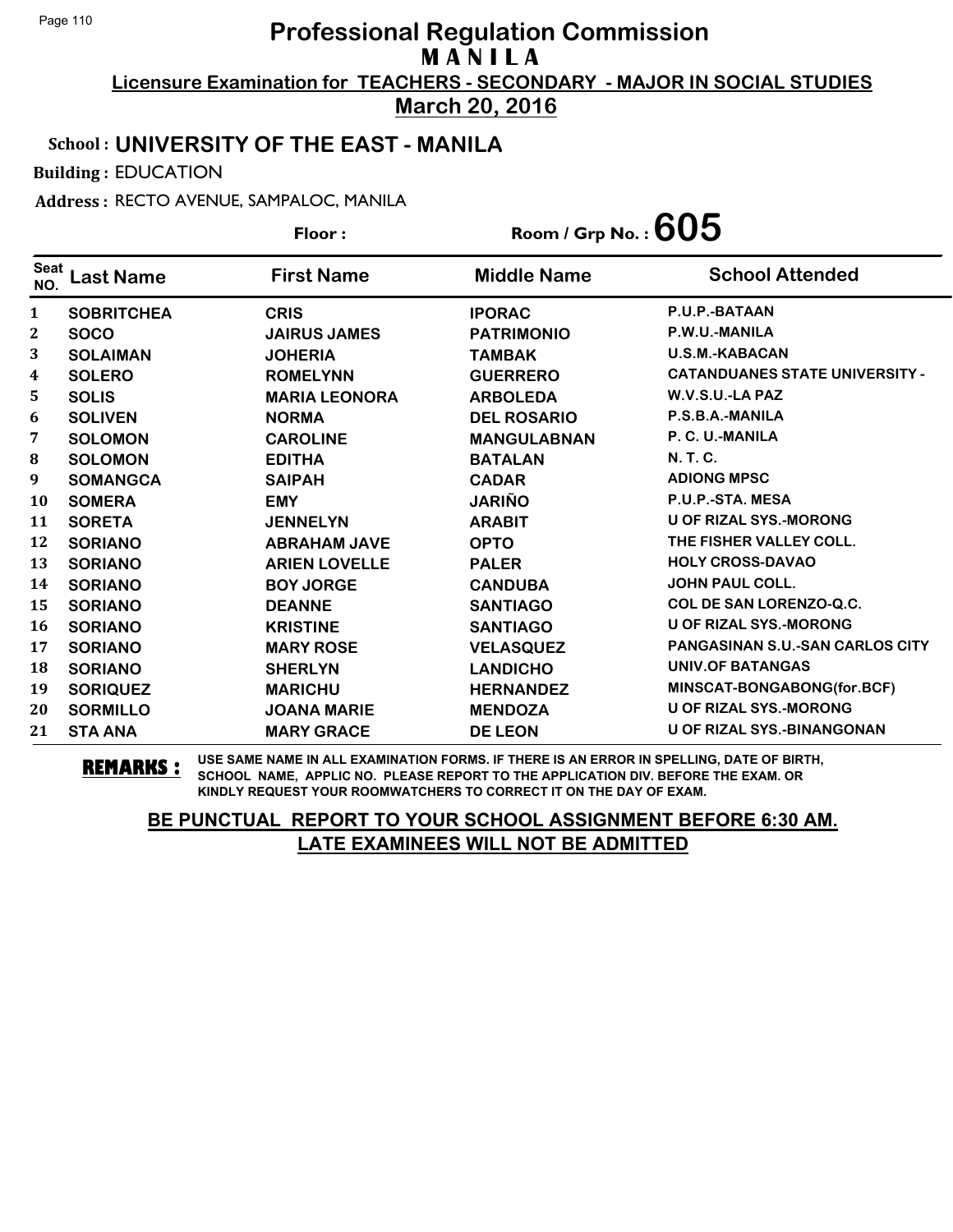**March 20, 2016**

### School : **UNIVERSITY OF THE EAST - MANILA**

Building : EDUCATION

Address : RECTO AVENUE, SAMPALOC, MANILA

|                    |                      | Floor:                    | Room / Grp No. : $606$ |                                      |
|--------------------|----------------------|---------------------------|------------------------|--------------------------------------|
| <b>Seat</b><br>NO. | <b>Last Name</b>     | <b>First Name</b>         | <b>Middle Name</b>     | <b>School Attended</b>               |
| 1                  | <b>STA. BARBARA</b>  | <b>KRISTEL ISSA</b>       | <b>MANUEL</b>          | THE FISHER VALLEY COLL.              |
| $\mathbf{2}$       | <b>STA. CATALINA</b> | <b>REYNALDO JR</b>        | <b>BROSAS</b>          | P.U.P.-TAGUIG                        |
| 3                  | <b>STA. MARIA</b>    | <b>HEIDIE</b>             | <b>DIONISIO</b>        | <b>TOMAS CLAUDIO MEM.</b>            |
| 4                  | <b>STO. DOMINGO</b>  | <b>DIANA ANN</b>          | <b>CRUZ</b>            | UNIVERSITY OF CALOOCAN CITY (for. CC |
| 5                  | <b>SUAYBAGUIO</b>    | <b>MARIA ROSE MAE ANN</b> | <b>BOLIGAO</b>         | <b>BISU-CLARIN</b>                   |
| 6                  | <b>SUAZO</b>         | <b>KAREN MAE</b>          | <b>FRANCISCO</b>       | <b>CITY OF MALABON UNIV.</b>         |
| 7                  | <b>SUBOSUBO</b>      | <b>NUR-AINIE</b>          | <b>MAILAO</b>          | <b>ARELLANO UNIV-PASAY</b>           |
| 8                  | <b>SUDWESTE</b>      | <b>JENNIE MARIE</b>       | <b>VILLANUEVA</b>      | <b>R.MAGSAYSAY T.U-IBA</b>           |
| 9                  | <b>SUGAL</b>         | <b>JOSIE</b>              | <b>PATONGAO</b>        | <b>KALINGA-APAYAO STATE</b>          |
| 10                 | <b>SUICO</b>         | <b>GEGIE</b>              | <b>MABELIN</b>         | <b>BUKIDNON S.C-MALAYBALAY</b>       |
| 11                 | <b>SULLANO</b>       | <b>BERNARD</b>            | <b>STA. ROMANA</b>     | <b>LEYTE COLLEGES</b>                |
| 12                 | <b>SULTAN</b>        | <b>SORAIDA</b>            | <b>MAGALLANES</b>      | U.M.-DAVAO                           |
| 13                 | <b>SUMANG</b>        | <b>FAISAH</b>             | <b>SANGCAD</b>         | <b>M.S.U.-MARAWI CITY</b>            |
| 14                 | <b>SUMAYANG</b>      | <b>GENELLE JOY</b>        | <b>BADAJOS</b>         | <b>UNCIANO COLL.-STA MESA</b>        |
| 15                 | <b>SUMAYOD</b>       | <b>EVELYN</b>             | <b>DUEÑAS</b>          | <b>ST.PAUL BUS.SCH-TAC</b>           |
| 16                 | <b>SUMUGAT</b>       | <b>GILBERT</b>            | <b>ALCONES</b>         | <b>ARELLANO UNIV-PASAY</b>           |
| 17                 | <b>SUNGA</b>         | <b>SUZETTE</b>            | <b>IGAT</b>            | UNIVERSITY OF CALOOCAN CITY (for. CC |
| 18                 | <b>SUPLITO</b>       | <b>SALLY</b>              | <b>BARRUN</b>          | <b>COLEGIO DE SAN GABRIEL</b>        |
| 19                 | <b>SUPSUP</b>        | <b>JOBELLE BERNADETTE</b> | <b>CALUZA</b>          | UNION CHRISTIAN COL.                 |
| 20                 | <b>SURIO</b>         | <b>SEAN</b>               | <b>MIRANDA</b>         | <b>UNIV.OF MAKATI</b>                |
| 21                 | <b>SY</b>            | <b>GINA</b>               | <b>TOMPANG</b>         | <b>NAGA COLL. FNDTN.</b>             |

**REMARKS :** USE SAME NAME IN ALL EXAMINATION FORMS. IF THERE IS AN ERROR IN SPELLING, DATE OF BIRTH, SCHOOL NAME, APPLIC NO. PLEASE REPORT TO THE APPLICATION DIV. BEFORE THE EXAM. OR KINDLY REQUEST YOUR ROOMWATCHERS TO CORRECT IT ON THE DAY OF EXAM.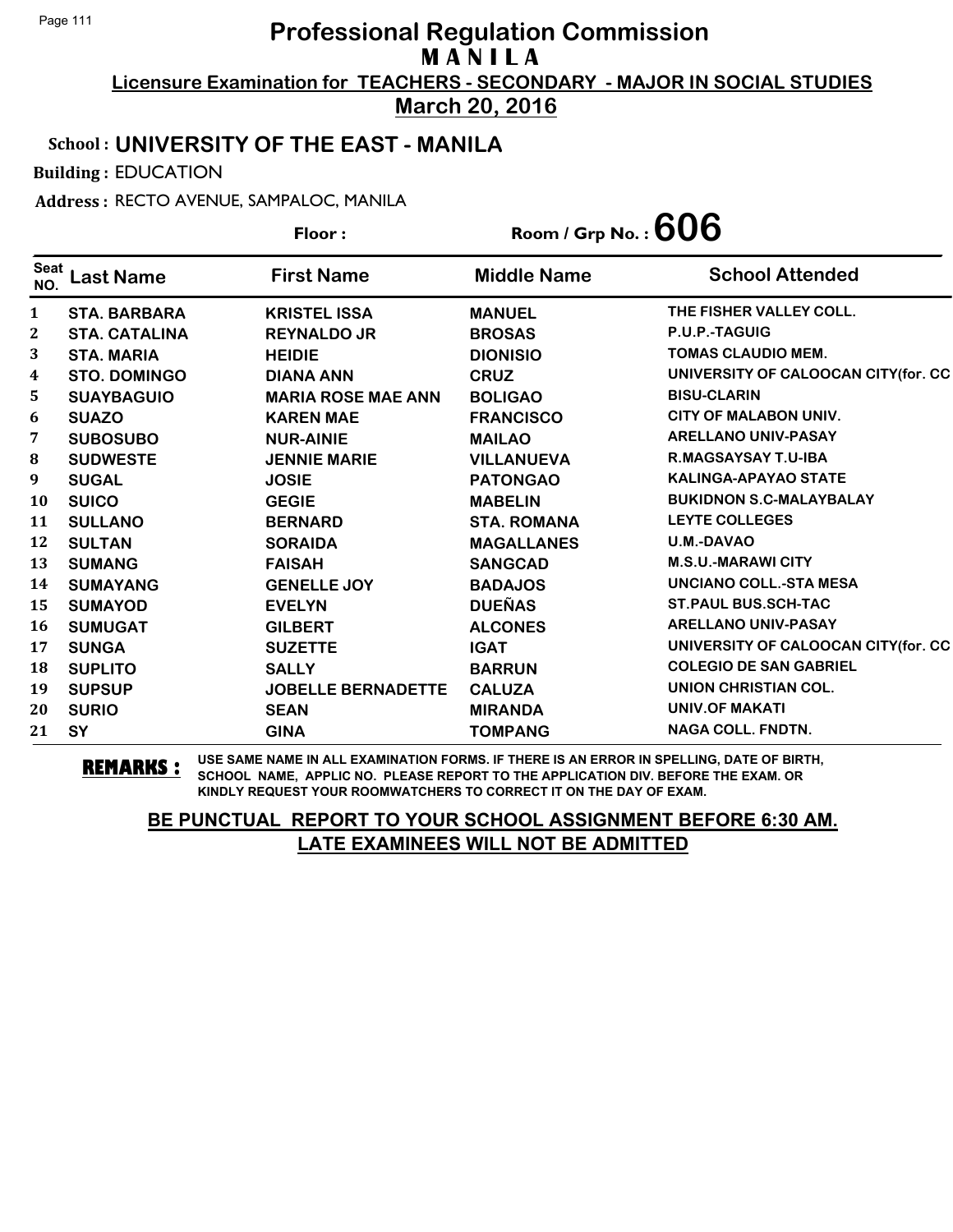**Licensure Examination for TEACHERS - SECONDARY - MAJOR IN SOCIAL STUDIES March 20, 2016**

#### School : **UNIVERSITY OF THE EAST - MANILA**

Building : EDUCATION

Address : RECTO AVENUE, SAMPALOC, MANILA

**Last Name First Name Middle Name** Floor : Room / Grp No. :**607** Seat <sup>Seat</sup> Last Name First Name Middle Name School Attended **TABANG JACQUELINE ESPIRITU STI-SAN FERNANDO TABIGUE MARYLIN ATCHINA M. L. Q. U. TABIJE VENANCIO JR REYES U.P.-DILIMAN TABLANTE JOVALEN ABELONG D.L.S.U.-DASMARIÑAS TABUENA MERIAM DIOLOLA EASTERN SAMAR STATE UNIVERSITY - TACADENA AMELIA CASAÑA UNIV.OF PANGASINAN TADEO ARLEN ESPADILLA P. C. U.-DASMARIÑAS TADIOSA ELENITA MACALINDONG LAGUNA COLL. B.A. TAGACAY EDMON ABUYEN NAVOTAS POLY. COLL. TAGAMI ROMELIA CARINO P.L.T. COLL. TAGANAHAN LEILA GO D.L.S.U.-MANILA TAGUILID ZARINA DACER T.U.P.-MANILA TAGULAO CELESTE DE GUZMAN LYCEUM P.U.-MANILA TAGYAMON MELANIE TOLENTINO DIVINA PASTORA COL. TALAMAYAN JENIEMARIE TARUN RIZAL TECH UNIV TALATTAD MARY ROSE MAGORA UNIVERSITY OF CALOOCAN CITY(for. CC TALENS CORRINE MIRANDA REPUBLIC CENTRAL COLL. TALICOL PRINCESS ABINA** CAVITE S.U.-NAIC **TALLOD FILIPINA CARPIO N.C.B.A.-FAIRVIEW, QC TAMAYO BENJAMIN III AGAPITO J.RIZAL UNIV. TAMAYO RICHARD VILLANUEVA UNIV.OF PANGASINAN**

**REMARKS :** USE SAME NAME IN ALL EXAMINATION FORMS. IF THERE IS AN ERROR IN SPELLING, DATE OF BIRTH, SCHOOL NAME, APPLIC NO. PLEASE REPORT TO THE APPLICATION DIV. BEFORE THE EXAM. OR KINDLY REQUEST YOUR ROOMWATCHERS TO CORRECT IT ON THE DAY OF EXAM.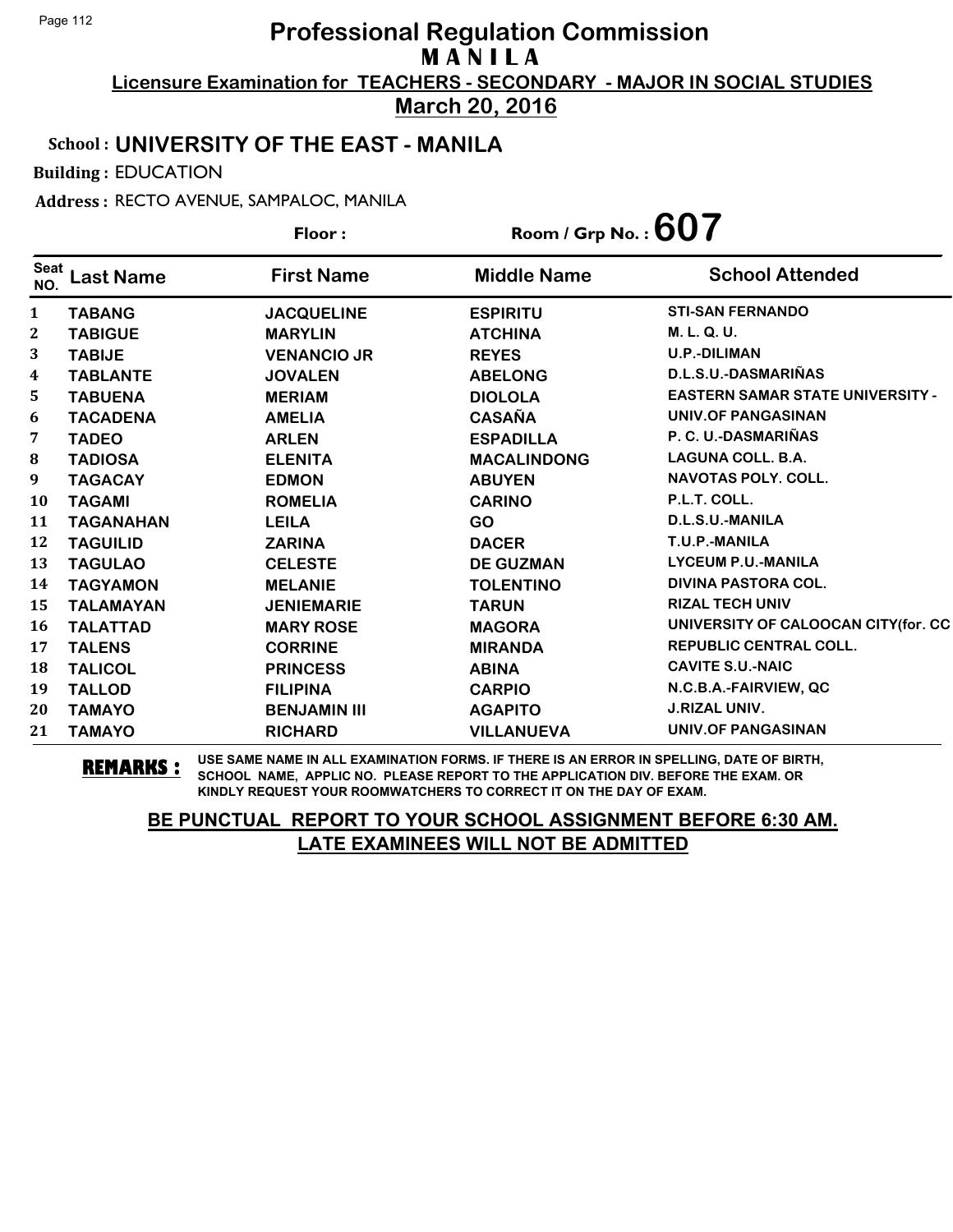**March 20, 2016**

### School : **UNIVERSITY OF THE EAST - MANILA**

Building : EDUCATION

Address : RECTO AVENUE, SAMPALOC, MANILA

|                    |                  | Floor:                | Room / Grp No. : $608$ |                                      |
|--------------------|------------------|-----------------------|------------------------|--------------------------------------|
| <b>Seat</b><br>NO. | <b>Last Name</b> | <b>First Name</b>     | <b>Middle Name</b>     | <b>School Attended</b>               |
| 1                  | <b>TAMBONG</b>   | <b>REGINE</b>         | <b>LAGMAY</b>          | UNIVERSITY OF CALOOCAN CITY(for. CC  |
| $\boldsymbol{2}$   | <b>TAMISES</b>   | <b>JOSIE</b>          | <b>TEJERERO</b>        | D.L.S.U.-DASMARIÑAS                  |
| 3                  | <b>TAMON</b>     | <b>THERESA</b>        | <b>DIENTE</b>          | PATTS COLL. OF AERO                  |
| 4                  | <b>TAMPIS</b>    | <b>ELISA</b>          | <b>ANIT</b>            | <b>CAVITE S.U.-NAIC</b>              |
| 5                  | <b>TAMPOC</b>    | <b>ANNA ROSE</b>      | <b>GENOBAÑA</b>        | <b>CAVITE S.U.-NAIC</b>              |
| 6                  | <b>TAN</b>       | <b>ANGELINE</b>       | <b>KUA</b>             | UNIV.OF PANGASINAN                   |
| 7                  | <b>TAN</b>       | <b>JONELLE LIZA</b>   | <b>ONG</b>             | <b>ST.SCHOLASTICA COLL.</b>          |
| 8                  | <b>TAN</b>       | <b>NORIEL</b>         | <b>LUTO</b>            | <b>COL DE LAS NAVAS</b>              |
| 9                  | <b>TAN</b>       | <b>RACHEL ANN</b>     | <b>CO</b>              | <b>RIZAL TECH UNIV</b>               |
| 10                 | <b>TANDANG</b>   | <b>CHRISTLER</b>      | <b>LAPIE</b>           | <b>LAGUNA SPU-LOS BAÑOS</b>          |
| 11                 | <b>TANGANCO</b>  | <b>GIL JEFF</b>       | <b>SANCHEZ</b>         | HOLY ANGEL UNIV.                     |
| 12                 | <b>TANGLAO</b>   | <b>MARIVIC</b>        | <b>VIRAY</b>           | <b>NEW ERA UNIV.</b>                 |
| 13                 | <b>TANTENGCO</b> | <b>PAULA CRISTINA</b> | <b>BAÑARES</b>         | <b>AQUINAS UNIVERSITY</b>            |
| 14                 | <b>TAPIA</b>     | <b>ROSEMARIE</b>      | <b>BAUTISTA</b>        | <b>C.E.U.-MANILA</b>                 |
| 15                 | <b>TARALA</b>    | <b>MARY JANE</b>      | <b>TALAY</b>           | C.E.U.-MANILA                        |
| 16                 | <b>TARALA</b>    | <b>ROMAR</b>          | <b>PAMA</b>            | OL OF FATIMA-QC                      |
| 17                 | <b>TARREGA</b>   | <b>RAIAND</b>         | <b>TEJANO</b>          | <b>U.E.P.-CATARMAN</b>               |
| 18                 | <b>TAYAG</b>     | <b>IRENE</b>          | <b>NUQUI</b>           | <b>BATAAN PENINSULA STATE</b>        |
| 19                 | <b>TAYAMIN</b>   | <b>ROY</b>            | <b>RAMIREZ</b>         | <b>CAGAYAN STATE UNIV.-CARITAN</b>   |
| 20                 | <b>TAYAO</b>     | <b>GENELYN</b>        | <b>VILLAREAL</b>       | <b>DR. G.LACSON COLLEGE</b>          |
| 21                 | <b>TAÑADA</b>    | <b>NONA</b>           | <b>MORAÑA</b>          | <b>BATAAN PENINSULA STATE U-MAIN</b> |

**REMARKS :** USE SAME NAME IN ALL EXAMINATION FORMS. IF THERE IS AN ERROR IN SPELLING, DATE OF BIRTH, SCHOOL NAME, APPLIC NO. PLEASE REPORT TO THE APPLICATION DIV. BEFORE THE EXAM. OR KINDLY REQUEST YOUR ROOMWATCHERS TO CORRECT IT ON THE DAY OF EXAM.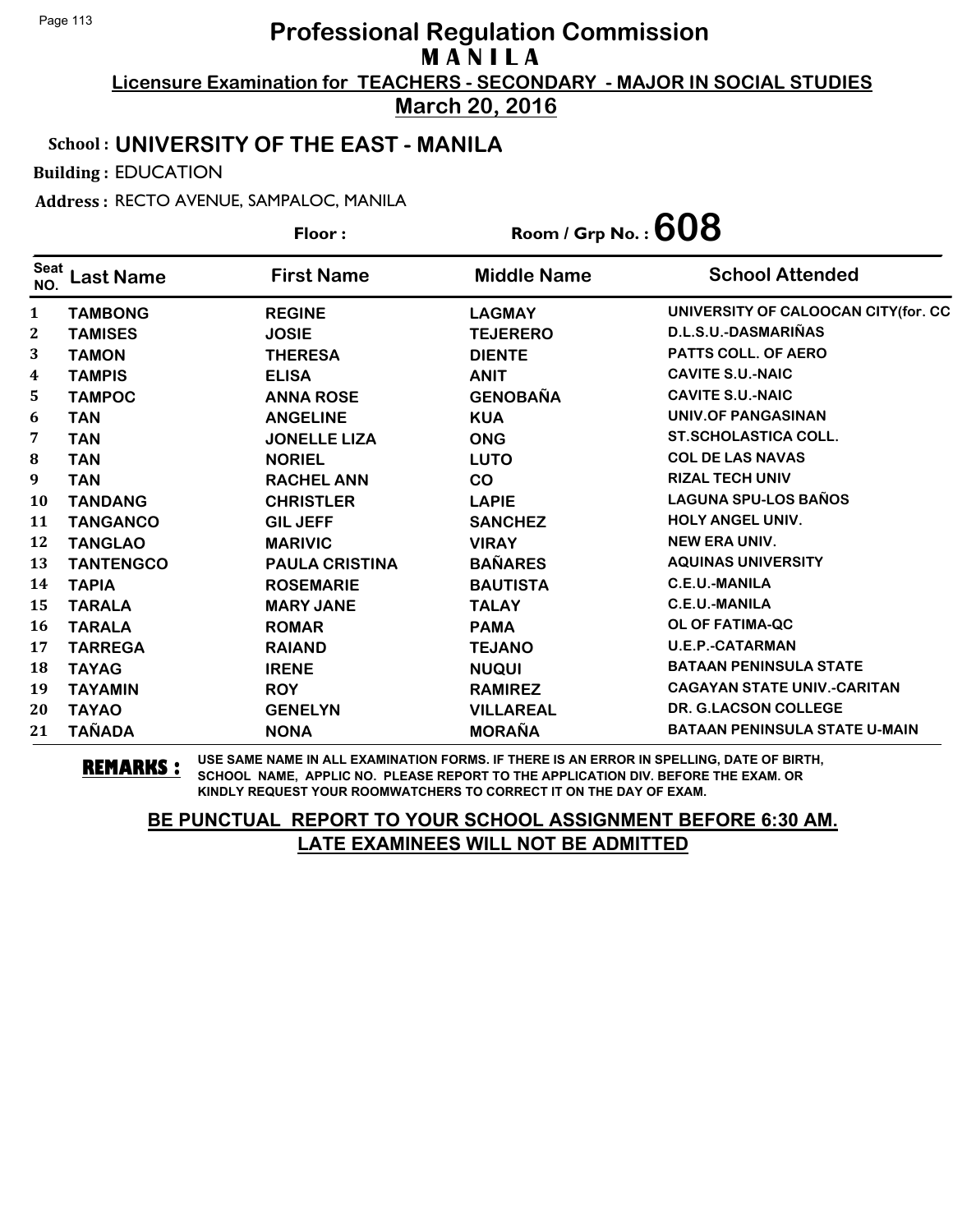**March 20, 2016**

### School : **UNIVERSITY OF THE EAST - MANILA**

Building : EDUCATION

Address : RECTO AVENUE, SAMPALOC, MANILA

|              |                  | Floor:                | Room / Grp No. : $609$ |                                      |
|--------------|------------------|-----------------------|------------------------|--------------------------------------|
| Seat<br>NO.  | <b>Last Name</b> | <b>First Name</b>     | <b>Middle Name</b>     | <b>School Attended</b>               |
| $\mathbf{1}$ | <b>TECSON</b>    | <b>ROCHELLE</b>       | <b>RAMOS</b>           | DR.YANGA'S C.I.                      |
| 2            | <b>TEJARES</b>   | <b>CONCEPCION</b>     | <b>LEMONERA</b>        | <b>COL DE LAS NAVAS</b>              |
| 3            | <b>TENERIFE</b>  | <b>GINA</b>           | <b>GONZALES</b>        | <b>MT.CARMEL COLL.-BALER</b>         |
| 4            | <b>TENOLETE</b>  | <b>WENDY</b>          | <b>VALLEJOS</b>        | <b>CITY OF MALABON UNIV.</b>         |
| 5            | <b>TENORIO</b>   | <b>SKEP VICTOR</b>    | <b>RUFANANA</b>        | <b>ADAMSON UNIVERSITY</b>            |
| 6            | <b>TEODORO</b>   | <b>JHON LIMMUEL</b>   | <b>FERNANDEZ</b>       | <b>BULACAN S.U-MALOLOS</b>           |
| 7            | <b>TEODOSIO</b>  | <b>ERICSON</b>        | <b>DIMAILIG</b>        | UNIVERSITY OF CALOOCAN CITY(for. CC  |
| 8            | <b>TEOPE</b>     | <b>RAYMOND JAYSON</b> | <b>BARTOLOME</b>       | <b>CAMARINES NORTE S.C.-DAET</b>     |
| 9            | <b>TEPORA</b>    | <b>JURIZ JEAN</b>     | <b>MOJICA</b>          | <b>CAVITE S.U.-INDANG</b>            |
| <b>10</b>    | <b>TERMULO</b>   | <b>JOANA MARIE</b>    | <b>SANTOS</b>          | <b>CITY OF MALABON UNIV.</b>         |
| 11           | <b>TERRADO</b>   | <b>HILARIO</b>        | <b>MERCEDES</b>        | <b>P.M.M.S.-LAS PINAS</b>            |
| 12           | <b>TERRONES</b>  | <b>SARAH MAY</b>      | <b>BEREDICO</b>        | OL OF FATIMA-QC                      |
| 13           | <b>TESADO</b>    | <b>VIC ANTONY</b>     | <b>RAMOSO</b>          | <b>ST.MICHAEL'S COL-SUR</b>          |
| 14           | <b>TEVES</b>     | <b>OLIVER</b>         | <b>GADOR</b>           | UNIVERSITY OF CALOOCAN CITY (for. CC |
| 15           | <b>TIANGCO</b>   | <b>CRISTINA</b>       | <b>CARPIO</b>          | P.U.P.-STA. MESA                     |
| 16           | <b>TIBAY</b>     | <b>MERCEDITA</b>      | <b>BARTOLOME</b>       | <b>RIZAL TECH UNIV</b>               |
| 17           | <b>TIBAYDE</b>   | <b>JIMMY</b>          | <b>DEBIL</b>           | <b>KABANKALAN CATH. COL</b>          |
| 18           | <b>TIJARES</b>   | <b>SHARON</b>         | <b>EUSEBIO</b>         | DR.YANGA'S C.I.                      |
| 19           | <b>TIJULAN</b>   | <b>CYREL</b>          | <b>NACIONALES</b>      | <b>JOHN PAUL COLL.</b>               |
| 20           | <b>TIMBANG</b>   | <b>NATALIE ROSE</b>   | <b>YADAO</b>           | <b>BATAAN PENINSULA STATE</b>        |
| 21           | <b>TIMTIMAN</b>  | <b>JULIE ANN</b>      | <b>MACARULAY</b>       | <b>U OF RIZAL SYS.-MORONG</b>        |

**REMARKS :** USE SAME NAME IN ALL EXAMINATION FORMS. IF THERE IS AN ERROR IN SPELLING, DATE OF BIRTH, SCHOOL NAME, APPLIC NO. PLEASE REPORT TO THE APPLICATION DIV. BEFORE THE EXAM. OR KINDLY REQUEST YOUR ROOMWATCHERS TO CORRECT IT ON THE DAY OF EXAM.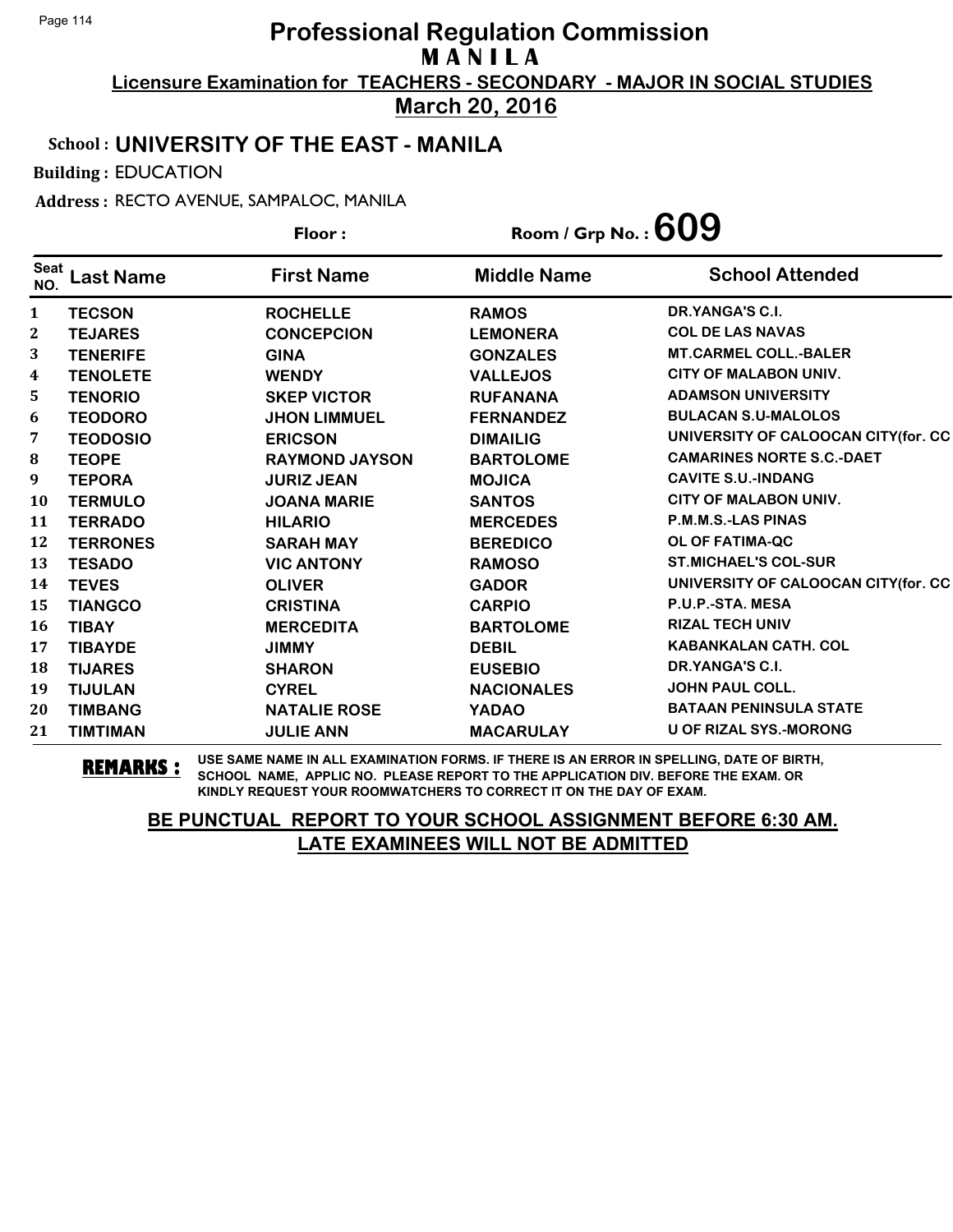**Licensure Examination for TEACHERS - SECONDARY - MAJOR IN SOCIAL STUDIES March 20, 2016**

School : **UNIVERSITY OF THE EAST - MANILA**

Building : EDUCATION

Address : RECTO AVENUE, SAMPALOC, MANILA

|                    |                    | Floor:                   | Room / Grp No.: $610$ |                                     |
|--------------------|--------------------|--------------------------|-----------------------|-------------------------------------|
| <b>Seat</b><br>NO. | <b>Last Name</b>   | <b>First Name</b>        | <b>Middle Name</b>    | <b>School Attended</b>              |
| $\mathbf{1}$       | <b>TINA</b>        | <b>PASIONG</b>           | <b>LAYANG</b>         | <b>U.S.M.-KABACAN</b>               |
| $\boldsymbol{2}$   | <b>TINGSON</b>     | <b>MELANIE</b>           | <b>VENTULAN</b>       | <b>ARELLANO UNIV-MALABON</b>        |
| 3                  | <b>TINOCO</b>      | <b>KRISTINE JUDE</b>     | <b>LADINES</b>        | P.L. MANILA                         |
| 4                  | <b>TIRAÑA</b>      | <b>MELVIN</b>            | <b>GONZAL</b>         | N.C.B.A.-TAYTAY                     |
| 5                  | <b>TIRO</b>        | <b>RAQUEL</b>            | <b>JORDAN</b>         | <b>U OF RIZAL SYS.-BINANGONAN</b>   |
| 6                  | <b>TITAN</b>       | <b>ALBERTITO ERASMUS</b> | <b>BERNAL</b>         | <b>SO.LUZON S.U.-LUCBAN</b>         |
| 7                  | <b>TIU</b>         | <b>LORIELAY</b>          | <b>BALATBAT</b>       | UNIVERSITY OF CALOOCAN CITY(for. CC |
| 8                  | <b>TIZON</b>       | <b>MICHELLE</b>          | <b>AGULTO</b>         | <b>BALIUAG UNIVERSITY</b>           |
| 9                  | <b>TOBIAS</b>      | <b>MARIGOLD</b>          | <b>BARRERA</b>        | N. T. C.                            |
| 10                 | <b>TODINO</b>      | <b>FREDIE</b>            | <b>BAYADOG</b>        | <b>U OF RIZAL SYS.-RODRIGUEZ</b>    |
| 11                 | <b>TOLEDO</b>      | <b>AMIE LALAINE</b>      | <b>BELEN</b>          | P. C. U.-DASMARIÑAS                 |
| 12                 | <b>TOLENTINO</b>   | <b>CORNELIO</b>          | <b>ARELLANO</b>       | UNIVERSITY OF CALOOCAN CITY(for. CC |
| 13                 | <b>TOLENTINO</b>   | <b>GLADYS GAY</b>        | <b>MARTINEZ</b>       | <b>CITY OF MALABON UNIV.</b>        |
| 14                 | <b>TOMAS</b>       | <b>JANINA</b>            | <b>DELA CRUZ</b>      | C.L.S.U.                            |
| 15                 | <b>TON-OGAN</b>    | <b>GIZELLE ANN</b>       | <b>ATUN</b>           | P.N.U.-MANILA                       |
| 16                 | <b>TONGOHAN</b>    | <b>JAYCY</b>             | <b>LOZANO</b>         | <b>U OF RIZAL SYS.-PILILLA</b>      |
| 17                 | <b>TONGOL</b>      | <b>MA. MARISOL</b>       | <b>MIRANDA</b>        | P.U.P.-STA. MESA                    |
| 18                 | <b>TONIO</b>       | <b>JENIFFER</b>          | <b>TEMPOROSA</b>      | <b>OL OF FATIMA-QC</b>              |
| 19                 | <b>TOQUIRRE</b>    | <b>KIMBERLY</b>          | <b>ALCANTARA</b>      | <b>C.E.U.-MANILA</b>                |
| 20                 | <b>TORCULAS</b>    | <b>ALEXIS JANE</b>       | <b>VILLAFLORES</b>    | <b>NORTHWEST SAMAR S.U.</b>         |
| 21                 | <b>TORDESILLAS</b> | <b>MARISSA</b>           | <b>SERBITO</b>        | <b>UNIV.OF MANILA</b>               |

**REMARKS :** USE SAME NAME IN ALL EXAMINATION FORMS. IF THERE IS AN ERROR IN SPELLING, DATE OF BIRTH, SCHOOL NAME, APPLIC NO. PLEASE REPORT TO THE APPLICATION DIV. BEFORE THE EXAM. OR KINDLY REQUEST YOUR ROOMWATCHERS TO CORRECT IT ON THE DAY OF EXAM.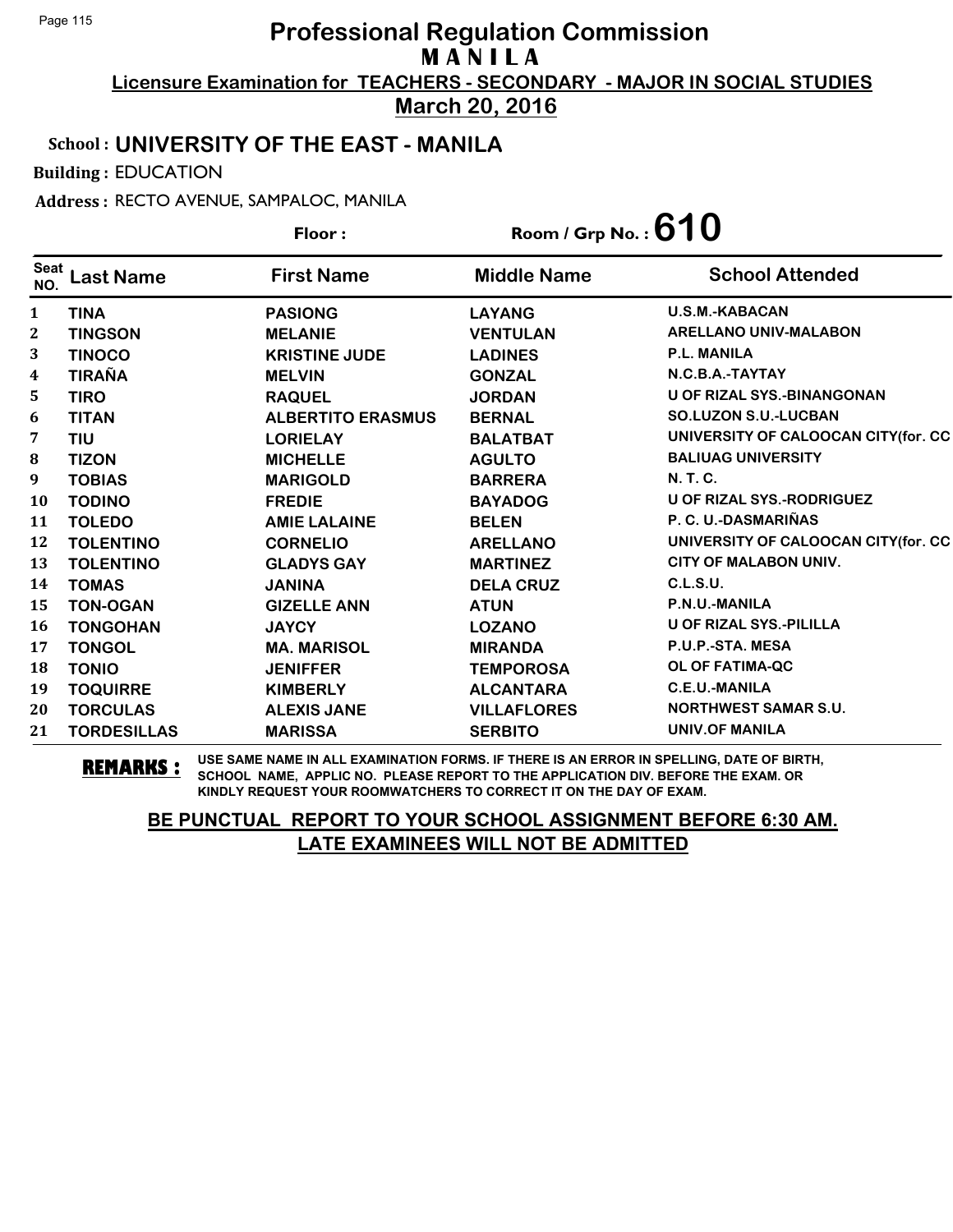**Licensure Examination for TEACHERS - SECONDARY - MAJOR IN SOCIAL STUDIES March 20, 2016**

#### School : **UNIVERSITY OF THE EAST - MANILA**

Building : EDUCATION

Address : RECTO AVENUE, SAMPALOC, MANILA

|                         |                   | Floor:                | Room / Grp No.: $611$ |                                       |
|-------------------------|-------------------|-----------------------|-----------------------|---------------------------------------|
| <b>Seat</b><br>NO.      | Last Name         | <b>First Name</b>     | <b>Middle Name</b>    | <b>School Attended</b>                |
| 1                       | <b>TOROTOT</b>    | <b>JOY</b>            | <b>BELONIO</b>        | UNIV.OF ST.ANTHONY                    |
| $\mathbf{2}$            | <b>TORREON</b>    | <b>VICTORIA</b>       | <b>OMAMPO</b>         | <b>P.L. MANILA</b>                    |
| 3                       | <b>TORRES</b>     | <b>MICHELL</b>        | <b>FLORES</b>         | ARAULLO UNIV.-CABANATUAN CITY         |
| $\overline{\mathbf{4}}$ | <b>TORRICO</b>    | <b>SHIRLEY</b>        | <b>PIMENTEL</b>       | <b>U.N.O.R.</b>                       |
| 5                       | <b>TRIBIANA</b>   | <b>EVANGELINE</b>     | <b>VALENZUELA</b>     | <b>CATANDUANES STATE UNIVERSITY -</b> |
| 6                       | <b>TRINIDAD</b>   | <b>FRANCIS JULIUS</b> | <b>CHUA</b>           | <b>METRO MANILA COLL.</b>             |
| 7                       | <b>TRINIDAD</b>   | <b>GRACE ANNE</b>     | <b>PONIO</b>          | <b>MIRIAM COLL.</b>                   |
| 8                       | <b>TRINIDAD</b>   | <b>RUEL</b>           | <b>FRIAS</b>          | <b>CATANDUANES COLLEGE</b>            |
| 9                       | <b>TUANGTUANG</b> | <b>GRECHELLE ANN</b>  | <b>DAIT</b>           | <b>COLUMBAN COLL.-OLONGAPO CITY</b>   |
| <b>10</b>               | <b>TUAZON</b>     | <b>RICHELLE</b>       | <b>CRUZ</b>           | $T.I.P.-Q.C.$                         |
| 11                      | <b>TUBAY</b>      | <b>LUISA</b>          | <b>JOVE</b>           | UNIVERSITY OF CALOOCAN CITY(for. CC   |
| 12                      | <b>TUBOJAN</b>    | <b>ANA ROSE</b>       | <b>RAMOS</b>          | <b>EARIST</b>                         |
| 13                      | <b>TUBOJAN</b>    | <b>CHERILL</b>        | <b>RAMOS</b>          | <b>EARIST</b>                         |
| 14                      | <b>TUGADE</b>     | <b>MARICEL</b>        | <b>FISCO</b>          | R.MAGSAYSAY T.U-IBA                   |
| 15                      | <b>TUGELIDA</b>   | <b>AILEEN</b>         | <b>MANGUERA</b>       | <b>CAVITE S.U.-NAIC</b>               |
| <b>16</b>               | <b>TULAO</b>      | <b>ESNAILA</b>        | <b>AMIL</b>           | <b>COTABATO CITY ST.POL</b>           |
| 17                      | <b>TULINAO</b>    | <b>AIRINE</b>         | <b>MALTA</b>          | <b>ISABELA S.U.-CABAGAN</b>           |
| 18                      | <b>TULLO</b>      | <b>LEAH LYN</b>       | <b>SUAREZ</b>         | <b>TOMAS CLAUDIO MEM.</b>             |
| 19                      | <b>TUNGUIA</b>    | <b>MA. JENNILYN</b>   | <b>CALDITO</b>        | UNIVERSITY OF CALOOCAN CITY (for. CC  |
| 20                      | <b>TURLA</b>      | <b>FERDYLEN</b>       | <b>DOMINGO</b>        | <b>STI-STA MARIA</b>                  |

**REMARKS :** USE SAME NAME IN ALL EXAMINATION FORMS. IF THERE IS AN ERROR IN SPELLING, DATE OF BIRTH, SCHOOL NAME, APPLIC NO. PLEASE REPORT TO THE APPLICATION DIV. BEFORE THE EXAM. OR KINDLY REQUEST YOUR ROOMWATCHERS TO CORRECT IT ON THE DAY OF EXAM.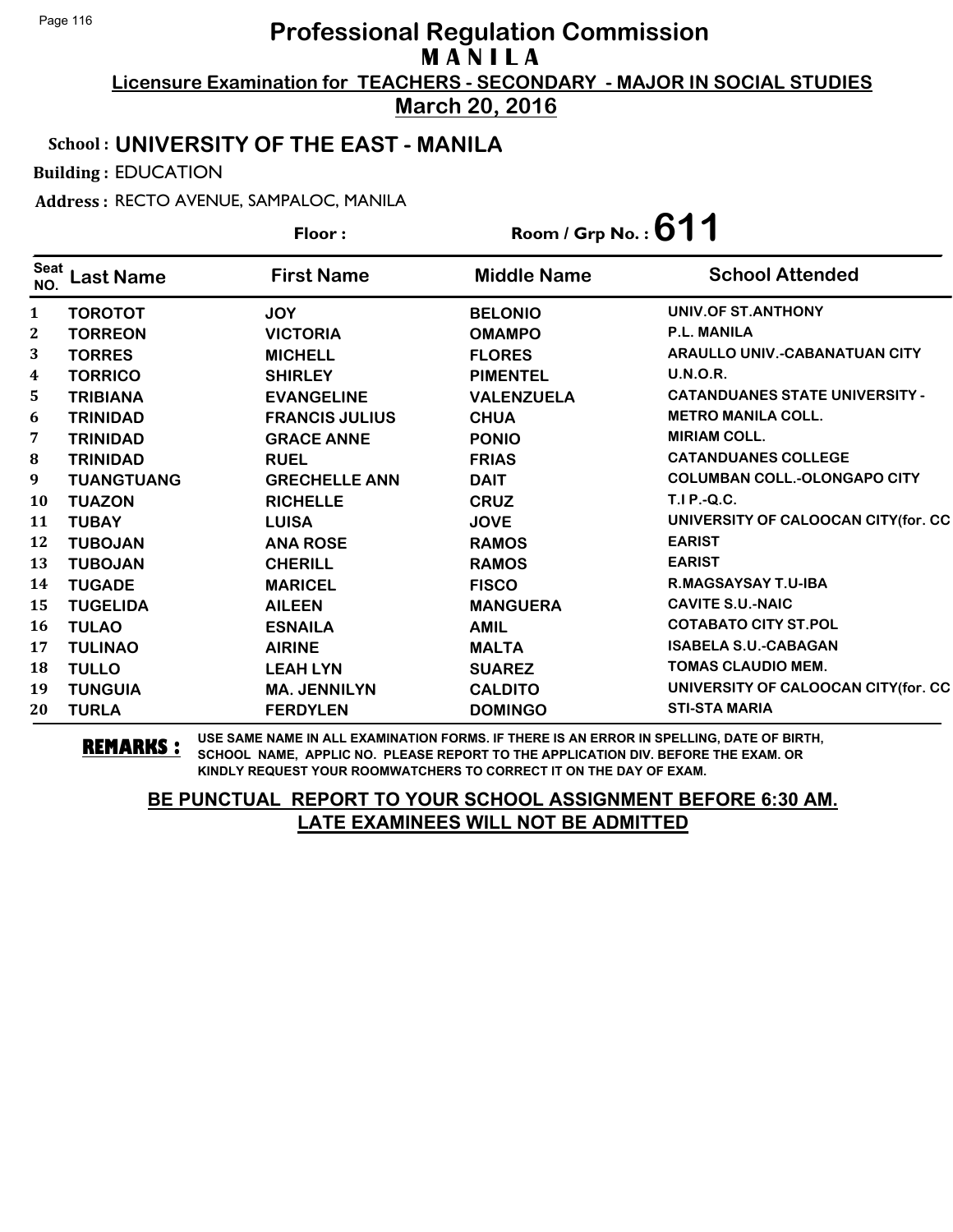**Licensure Examination for TEACHERS - SECONDARY - MAJOR IN SOCIAL STUDIES March 20, 2016**

#### School : **UNIVERSITY OF THE EAST - MANILA**

Building : EDUCATION

Address : RECTO AVENUE, SAMPALOC, MANILA

|                    |                  | Floor:                   | Room / Grp No.: $612$ |                                     |
|--------------------|------------------|--------------------------|-----------------------|-------------------------------------|
| <b>Seat</b><br>NO. | <b>Last Name</b> | <b>First Name</b>        | <b>Middle Name</b>    | <b>School Attended</b>              |
| $\mathbf{1}$       | <b>TURLA</b>     | <b>GENEVIEVE</b>         | <b>LIWANAG</b>        | <b>N.T.C.</b>                       |
| 2                  | <b>TUSCANO</b>   | <b>JOLLY-AN</b>          | <b>GUERERO</b>        | U OF RIZAL SYS.-ANTIPOLO            |
| 3                  | <b>TUSING</b>    | <b>ARLENE</b>            | <b>DIONEDA</b>        | U OF RIZAL SYS.-RODRIGUEZ           |
| 4                  | <b>TUTOR</b>     | <b>MARIAN</b>            | <b>DE LEMIOS</b>      | <b>CAMARINES NORTE S.C.-DAET</b>    |
| 5.                 | <b>TUVILLA</b>   | <b>ROSETTE</b>           | <b>DIALO</b>          | <b>MONDRIAAN AURA COLL</b>          |
| 6                  | <b>UBAÑA</b>     | <b>CHARMINE</b>          | <b>TABIOS</b>         | <b>ST.PAUL COLL.-Q.C</b>            |
| 7                  | UL-HAQ           | <b>MEENJAMEEL</b>        | <b>REYNALDO</b>       | <b>CITY OF MALABON UNIV.</b>        |
| 8                  | <b>ULAYAN</b>    | <b>MANUEL JR.</b>        | <b>DE CASTRO</b>      | <b>DIVINE WORD-CALAPAN</b>          |
| 9                  | <b>UMALI</b>     | <b>SOFIA KATRINA</b>     | <b>CLAUDIO</b>        | D.L.S.U.-MANILA                     |
| 10                 | <b>UMANDAP</b>   | <b>IVYWYNN</b>           | <b>PANO</b>           | <b>U.E.-MANILA</b>                  |
| 11                 | <b>UNGCO</b>     | <b>RUTH ANNE MONIQUE</b> | <b>SUBIA</b>          | D.L.S.U.-MANILA                     |
| 12                 | <b>UNLAYAO</b>   | <b>AIRENE</b>            | <b>ALPAJORA</b>       | P.U.P.-STA. MESA                    |
| 13                 | <b>UNTALAN</b>   | <b>SEVILLA</b>           | COZ                   | <b>DIVINE WORD-CALAPAN</b>          |
| 14                 | <b>URETA</b>     | <b>SHIELA JEAN</b>       | <b>ALBARADO</b>       | <b>CAPIZ S.U.-DAYAO</b>             |
| 15                 | <b>URMINITA</b>  | <b>LOVELY</b>            | <b>JAVIER</b>         | UNIVERSITY OF CALOOCAN CITY(for. CC |
| <b>16</b>          | <b>URSAL</b>     | <b>ENGRACIA</b>          | <b>SAMIA</b>          | <b>HOLY ANGEL UNIV.</b>             |
| 17                 | <b>USI</b>       | <b>JOANNA MARIE</b>      | <b>BUSTOS</b>         | <b>PAMPANGA COLLEGES</b>            |
| 18                 | <b>UY</b>        | <b>CYNTHIA</b>           | <b>MANGADO</b>        | <b>NO.SAMAR ACA.</b>                |
| 19                 | <b>UY</b>        | <b>MARIFER</b>           | <b>SUNGA</b>          | U.E.-CALOOCAN                       |
| 20                 | <b>VADILLO</b>   | <b>IVY</b>               | <b>HECHENAGOCIA</b>   | D.L.S.U.-DASMARIÑAS                 |

**REMARKS :** USE SAME NAME IN ALL EXAMINATION FORMS. IF THERE IS AN ERROR IN SPELLING, DATE OF BIRTH, SCHOOL NAME, APPLIC NO. PLEASE REPORT TO THE APPLICATION DIV. BEFORE THE EXAM. OR KINDLY REQUEST YOUR ROOMWATCHERS TO CORRECT IT ON THE DAY OF EXAM.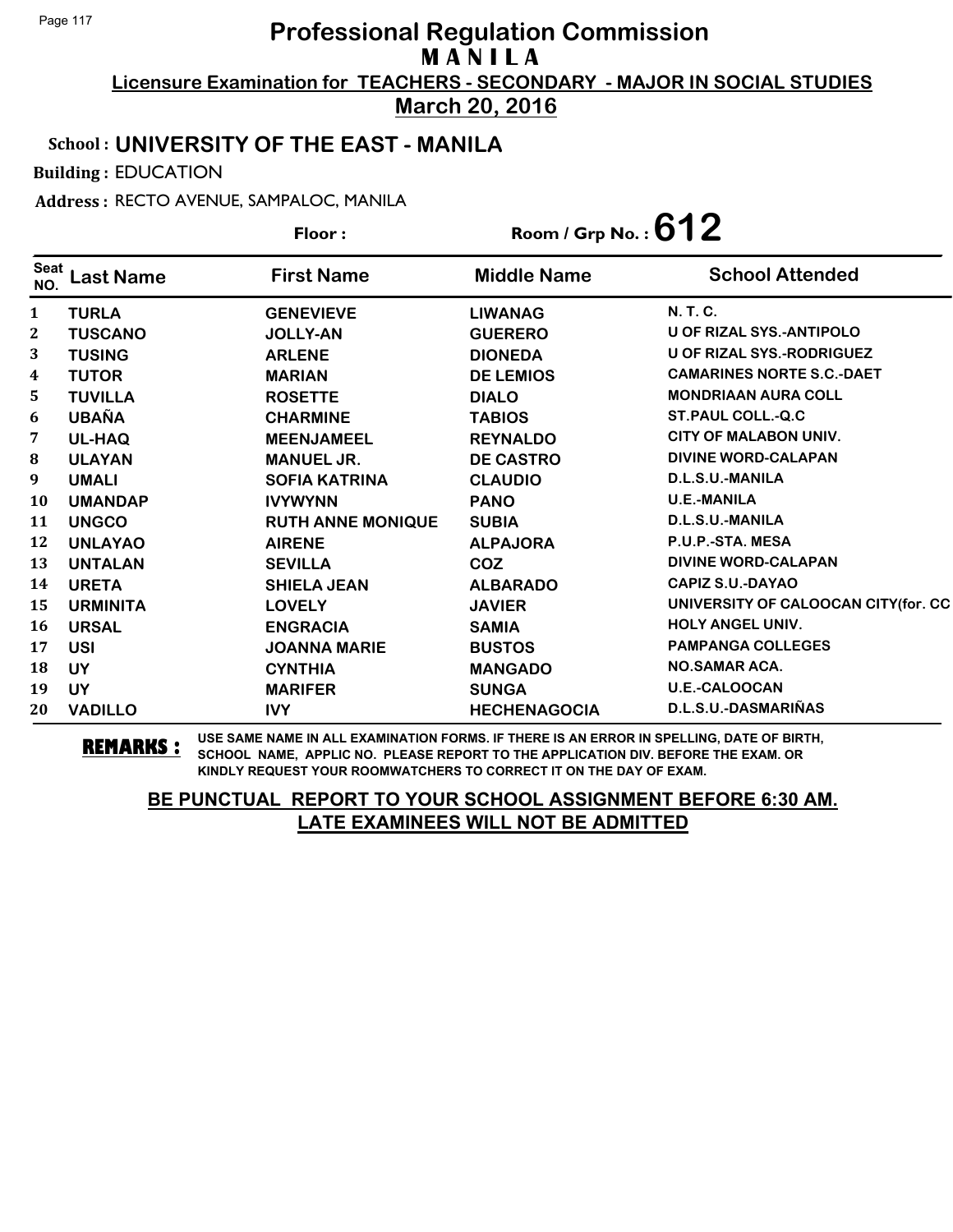**March 20, 2016**

### School : **UNIVERSITY OF THE EAST - MANILA**

Building : EDUCATION

Address : RECTO AVENUE, SAMPALOC, MANILA

|                    |                   | Floor:               | Room / Grp No. : $613$ |                                       |
|--------------------|-------------------|----------------------|------------------------|---------------------------------------|
| <b>Seat</b><br>NO. | Last Name         | <b>First Name</b>    | <b>Middle Name</b>     | <b>School Attended</b>                |
| $\mathbf{1}$       | <b>VAGALLON</b>   | <b>JOMAR</b>         | <b>BONIFACIO</b>       | <b>COL SAN AGUSTIN-BACOLOD CITY</b>   |
| $\mathbf{2}$       | <b>VALDELEON</b>  | <b>JEREMY</b>        | <b>SAN DIEGO</b>       | P.N.U.-MANILA                         |
| 3                  | <b>VALDEMORO</b>  | <b>JONA</b>          | <b>BILLENA</b>         | P.U.P.-STA. MESA                      |
| 4                  | <b>VALDERAMA</b>  | <b>MARIA LUISA</b>   | <b>PECSON</b>          | <b>FEU-MANILA</b>                     |
| 5.                 | <b>VALDEROSO</b>  | <b>ARNOLD JOSEPH</b> | <b>MONDALA</b>         | <b>U OF RIZAL SYS.-ANTIPOLO</b>       |
| 6                  | <b>VALDEZ</b>     | <b>CJ HARVEY</b>     | <b>REYES</b>           | <b>BATAAN PENINSULA STATE</b>         |
| 7                  | <b>VALDEZ</b>     | <b>JOMAR</b>         | <b>HERMENEGILDO</b>    | <b>MT.CARMEL COLL.-BALER</b>          |
| 8                  | <b>VALENCIA</b>   | <b>CATHERINE</b>     | <b>MAGAT</b>           | <b>EAST CENTRAL COLLEGE</b>           |
| 9                  | <b>VALENCIA</b>   | <b>MARIA LEONISA</b> | <b>SANTOS</b>          | <b>TOMAS CLAUDIO MEM.</b>             |
| 10                 | <b>VALENTOS</b>   | <b>DIANA</b>         | <b>KADUSALE</b>        | <b>BATAAN PENINSULA STATE</b>         |
| 11                 | <b>VALENZUELA</b> | <b>AMOR</b>          | <b>YCAY</b>            | U OF RIZAL SYS.-RODRIGUEZ             |
| 12                 | <b>VALENZUELA</b> | <b>DONNA</b>         | <b>ADRIAS</b>          | <b>SO.BAPTIST COLL.</b>               |
| 13                 | <b>VALENZUELA</b> | <b>GWEN</b>          | <b>GUIAN</b>           | ASIA C.A.S.A.S.T                      |
| 14                 | <b>VALENZUELA</b> | <b>JOHN LORENZE</b>  | <b>PEÑAMANTE</b>       | <b>ARELLANO UNIV-MANILA</b>           |
| 15                 | <b>VALENZUELA</b> | <b>MARY GRACE</b>    | <b>PAZCOGUIN</b>       | <b>P.L. VALENZUELA</b>                |
| 16                 | <b>VALENZUELA</b> | <b>MELANIA</b>       | <b>TANEO</b>           | STO.ROSARIO S.PALAY CO                |
| 17                 | <b>VALGUNA</b>    | <b>GRACE</b>         | <b>BALOLOY</b>         | UNIVERSITY OF CALOOCAN CITY(for. CC   |
| 18                 | <b>VALLENTE</b>   | <b>AMAPOLA</b>       | <b>ARAGONES</b>        | <b>U OF RIZAL SYS.-ANGONO</b>         |
| 19                 | <b>VARGAS</b>     | <b>CHRISTIAN</b>     | <b>ESPINOSA</b>        | <b>CATANDUANES STATE UNIVERSITY -</b> |
| 20                 | <b>VARGAS</b>     | <b>ERLINDA</b>       | <b>DIONEDA</b>         | P.L. PASAY                            |

**REMARKS :** USE SAME NAME IN ALL EXAMINATION FORMS. IF THERE IS AN ERROR IN SPELLING, DATE OF BIRTH, SCHOOL NAME, APPLIC NO. PLEASE REPORT TO THE APPLICATION DIV. BEFORE THE EXAM. OR KINDLY REQUEST YOUR ROOMWATCHERS TO CORRECT IT ON THE DAY OF EXAM.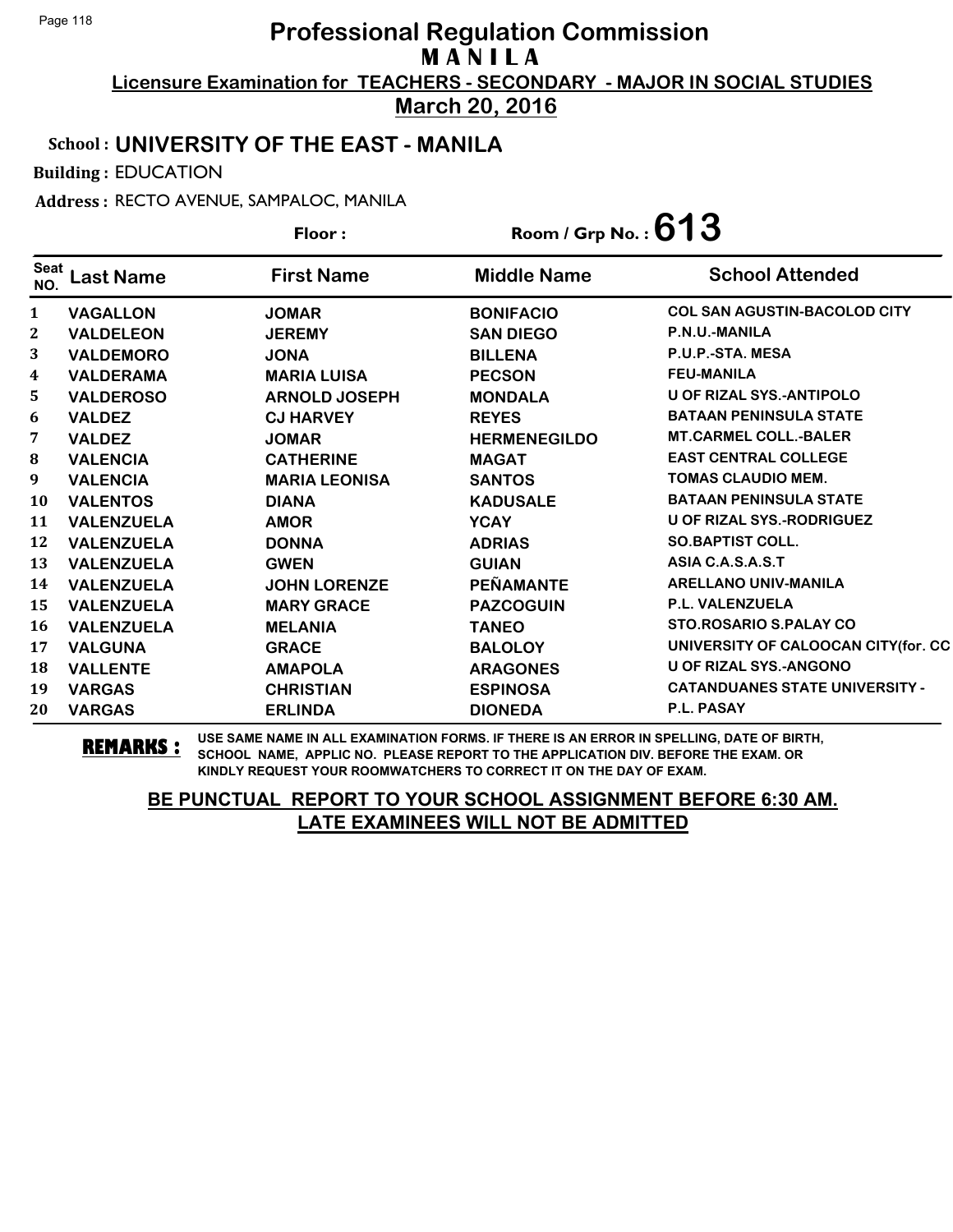**Licensure Examination for TEACHERS - SECONDARY - MAJOR IN SOCIAL STUDIES March 20, 2016**

#### School : **UNIVERSITY OF THE EAST - MANILA**

Building : EDUCATION

Address : RECTO AVENUE, SAMPALOC, MANILA

| Floor:             |                  |                    | Room / Grp No.: $614$ |                                     |
|--------------------|------------------|--------------------|-----------------------|-------------------------------------|
| <b>Seat</b><br>NO. | <b>Last Name</b> | <b>First Name</b>  | <b>Middle Name</b>    | <b>School Attended</b>              |
| $\mathbf{1}$       | <b>VASQUEZ</b>   | <b>MEDVIN PAUL</b> | <b>DUCUT</b>          | <b>REPUBLIC CENTRAL COLL.</b>       |
| $\mathbf{2}$       | <b>VEDAR</b>     | <b>ANABEL</b>      | <b>MANIMTIM</b>       | <b>METRO TAGAYTAY C.B.A.</b>        |
| 3                  | <b>VEGA</b>      | <b>CATHERINE</b>   | <b>OSIDA</b>          | <b>P.L. MUNTINLUPA</b>              |
| $\boldsymbol{4}$   | <b>VEGA</b>      | <b>MICHELLE</b>    | <b>TARRIELA</b>       | <b>ARELLANO UNIV-MALABON</b>        |
| 5                  | <b>VELARDE</b>   | <b>EDITO JR</b>    | <b>JACALA</b>         | <b>SAMAR STATE UNIV.</b>            |
| 6                  | <b>VELASCO</b>   | <b>SHERWIN</b>     | <b>CRUZ</b>           | <b>PATTS COLL. OF AERO</b>          |
| 7                  | <b>VELCHEZ</b>   | <b>PAULIN</b>      | <b>VILLASANA</b>      | <b>U OF RIZAL SYS.-MORONG</b>       |
| 8                  | <b>VELEZ</b>     | <b>ALEKSIE</b>     | <b>PAGLINAWAN</b>     | <b>U.E.-CALOOCAN</b>                |
| 9                  | <b>VELILLA</b>   | <b>ROXANNE</b>     | <b>QUE</b>            | UNIVERSITY OF CALOOCAN CITY(for. CC |
| <b>10</b>          | <b>VELORIA</b>   | <b>ALLEN</b>       | <b>RODRIGUEZ</b>      | <b>U OF RIZAL SYS.-MORONG</b>       |
| 11                 | <b>VENTURA</b>   | <b>CRISTINA</b>    | <b>ALARMADO</b>       | <b>EARIST</b>                       |
| 12                 | <b>VENZON</b>    | <b>WILBERT</b>     | <b>CANCHELA</b>       | <b>COMTEQ COMPUTER AND BUSINESS</b> |
| 13                 | <b>VERA CRUZ</b> | <b>PATROCENIO</b>  | <b>LEPITEN</b>        | <b>OSMENA COLL-MASBATE</b>          |
| 14                 | <b>VERANO</b>    | <b>MA. THERESA</b> | <b>RONDOLO</b>        | <b>EARIST</b>                       |
| 15                 | <b>VERDADERO</b> | <b>RONIEL</b>      | <b>HIPOLITO</b>       | <b>CONCEPCION H.C.C.</b>            |
| <b>16</b>          | <b>VERGARA</b>   | <b>JENNA</b>       | <b>GUERRERO</b>       | <b>U OF RIZAL SYS.-PILILLA</b>      |
| 17                 | <b>VERGARA</b>   | <b>MAYSA</b>       | <b>BEGASO</b>         | <b>CAPIZ S.U. MAIN-ROXAS CITY</b>   |
| 18                 | <b>VERGARA</b>   | <b>ROMMEL</b>      | <b>NATIVIDAD</b>      | <b>U DE MANILA (for.CCM)</b>        |
| 19                 | <b>VICENTE</b>   | <b>SHIELA ROSE</b> | <b>REPESADA</b>       | UNIV.OF MANILA                      |
| 20                 | <b>VICTOR</b>    | <b>CAROL JEAN</b>  | <b>MANUEL</b>         | P.U.P.-BATAAN                       |

**REMARKS :** USE SAME NAME IN ALL EXAMINATION FORMS. IF THERE IS AN ERROR IN SPELLING, DATE OF BIRTH, SCHOOL NAME, APPLIC NO. PLEASE REPORT TO THE APPLICATION DIV. BEFORE THE EXAM. OR KINDLY REQUEST YOUR ROOMWATCHERS TO CORRECT IT ON THE DAY OF EXAM.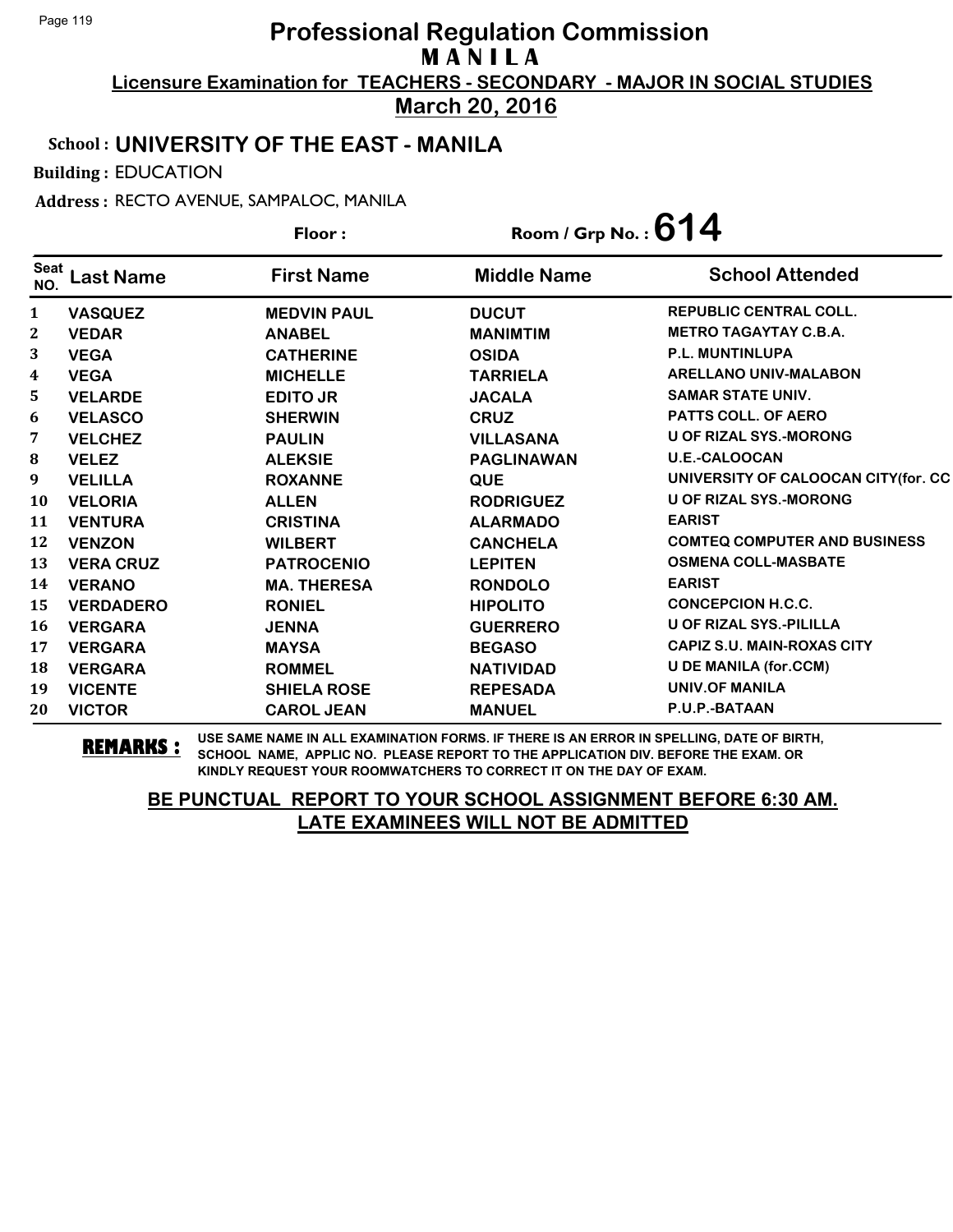**Licensure Examination for TEACHERS - SECONDARY - MAJOR IN SOCIAL STUDIES March 20, 2016**

### School : **UNIVERSITY OF THE EAST - MANILA**

Building : EDUCATION

Address : RECTO AVENUE, SAMPALOC, MANILA

| Floor:                  |                    |                          | Room / Grp No.: $615$ |                                         |
|-------------------------|--------------------|--------------------------|-----------------------|-----------------------------------------|
| <b>Seat</b><br>NO.      | <b>Last Name</b>   | <b>First Name</b>        | <b>Middle Name</b>    | <b>School Attended</b>                  |
| 1                       | <b>VICTORINO</b>   | <b>CAROLINE</b>          | <b>HERNANDEZ</b>      | P.U.P.-STA MARIA, BULACAN               |
| 2                       | <b>VIDAL</b>       | <b>MARICEL</b>           | <b>ALGER</b>          | PAMANTASAN NG CABUYAO                   |
| 3                       | <b>VIDALLO</b>     | <b>LOWVIELYN</b>         | <b>ROTAIRO</b>        | <b>CAVITE S.U.-INDANG</b>               |
| $\overline{\mathbf{4}}$ | <b>VILLA</b>       | <b>LORINA</b>            | <b>MEREDORES</b>      | <b>LEYTE S.U.-VILLABA</b>               |
| 5                       | <b>VILLACARLOS</b> | <b>JOSIE</b>             | <b>DURAN</b>          | <b>SAMAR COLLEGE</b>                    |
| 6                       | <b>VILLACITE</b>   | <b>MARY ANN CRISTINE</b> | <b>BALANE</b>         | <b>OCC.MINDORO STATE COL.</b>           |
| 7                       | <b>VILLACORTA</b>  | <b>GEMALYN</b>           | <b>MORILES</b>        | OL OF FATIMA-VALENZUELA                 |
| 8                       | <b>VILLADOLID</b>  | <b>JILLIANE</b>          | <b>DIAZ</b>           | P. C. U.-DASMARIÑAS                     |
| 9                       | <b>VILLAFLORES</b> | <b>CRISTINE</b>          | <b>RABINO</b>         | <b>CAMARINES NORTE S.C.-DAET</b>        |
| 10                      | <b>VILLAFLORES</b> | <b>IRYN</b>              | <b>PAJARES</b>        | <b>CAMARINES NORTE S.C.-DAET</b>        |
| 11                      | <b>VILLAFLORES</b> | <b>JOLLYVI</b>           | <b>LOBARBIO</b>       | <b>U OF RIZAL SYS.-MORONG</b>           |
| 12                      | <b>VILLALOBOS</b>  | <b>JULIE CRISTY</b>      | <b>GUTIERREZ</b>      | <b>ST.JUDE COLL.-MANILA</b>             |
| 13                      | <b>VILLAMOR</b>    | <b>JULIE ANN</b>         | <b>AVILA</b>          | N.E.U.S.T-CABANATUAN CITY               |
| 14                      | <b>VILLANEZA</b>   | <b>JESSA</b>             | <b>CESISTA</b>        | <b>EASTERN SAMAR STATE U - CAN-AVID</b> |
| 15                      | <b>VILLANUEVA</b>  | <b>AIREELE KRISTEL</b>   | <b>CONCEPCION</b>     | P.U.P.-STA. MESA                        |
| 16                      | <b>VILLANUEVA</b>  | <b>CASELYN</b>           | <b>HERNANDEZ</b>      | <b>GEN DE JESUS COL</b>                 |
| 17                      | <b>VILLANUEVA</b>  | <b>FILWYN</b>            | <b>PUMARES</b>        | <b>SAN JOSE CHISTIAN COLL.</b>          |
| 18                      | <b>VILLANUEVA</b>  | <b>KYLE</b>              | <b>SAVARIZ</b>        | <b>NEW ERA UNIV.</b>                    |
| 19                      | <b>VILLANUEVA</b>  | <b>MELCHIE</b>           | <b>RECAÑA</b>         | ROMBLON STATE UNIV.-(FOR ROMBLON        |
| 20                      | <b>VILLANUEVA</b>  | <b>NELSON</b>            | <b>CHAVEZ</b>         | <b>IMUS INSTITUTE</b>                   |

**REMARKS :** USE SAME NAME IN ALL EXAMINATION FORMS. IF THERE IS AN ERROR IN SPELLING, DATE OF BIRTH, SCHOOL NAME, APPLIC NO. PLEASE REPORT TO THE APPLICATION DIV. BEFORE THE EXAM. OR KINDLY REQUEST YOUR ROOMWATCHERS TO CORRECT IT ON THE DAY OF EXAM.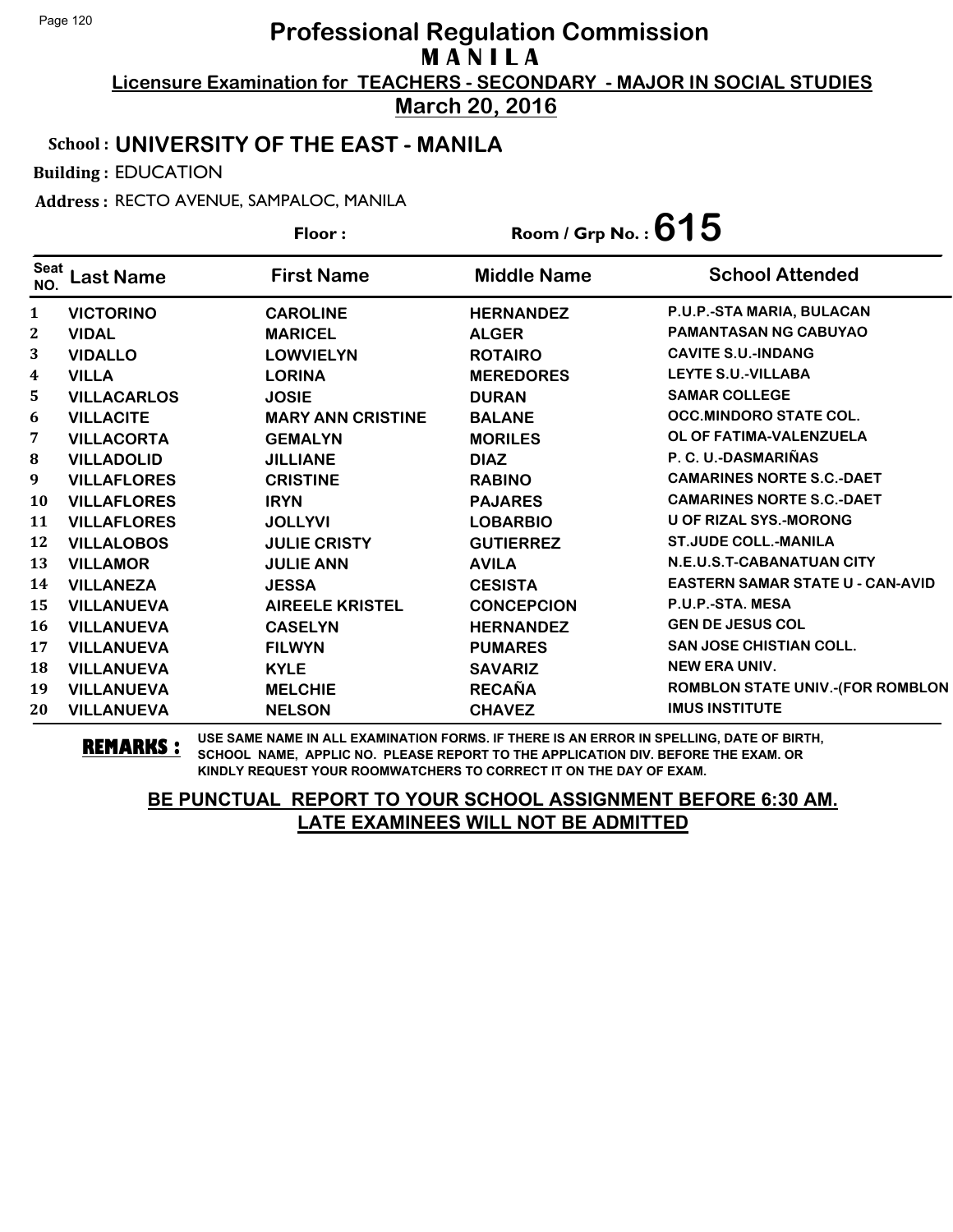**Licensure Examination for TEACHERS - SECONDARY - MAJOR IN SOCIAL STUDIES March 20, 2016**

School : **UNIVERSITY OF THE EAST - MANILA**

Building : EDUCATION

Address : RECTO AVENUE, SAMPALOC, MANILA

**Last Name First Name Middle Name** Floor : Room / Grp No. :**616** Seat <sup>seat</sup> Last Name First Name Middle Name School Attended **VILLAOS MELINDA HERRERA ARELLANO UNIV-MANILA VILLARANDA JENNY MAE DELLOMES U DE MANILA (for.CCM) VILLARAZA GRETCHEN ZASPA RIZAL TECH UNIV VILLAREAL QUEENZA DAGDAG BULACAN S.U-MALOLOS VILLARIAL RICHARD SESNORIO UNIVERSITY OF CALOOCAN CITY(for. CC VILLARIN LYN RECHELL CANDELARIA DIVINE WORD-CALAPAN VILLARINO BELINDA LUMACAD P.U.P.-BATAAN VILLARIÑA RHINA DISCUTIDO U OF RIZAL SYS.-MORONG VILLARMINO VINCENT MANDREZA UNIVERSITY OF CALOOCAN CITY(for. CC VILLAROJAS RIZI ELAINE MARINO P.U.P.-STA. MESA VILLARUEL HASELLE NACOR E. A. C.-DASMARIÑAS VILLARUEL MARIA TERESA VERGARA D.L.S.U.-LIPA VILLARUZ JENELYN DELA CRUZ P.M.I.-MANILA VILLASEÑOR RIZZALOU SAPLALA ST.PAUL COLL.-SN MIGUEL VILLASIS JAYCEE RAYMUNDO U OF RIZAL SYS.-RODRIGUEZ VILLASIS JULIE ANNE MAULAWIN CAP COLL. F. I. VILLASIS MARY JOY URDAS METRO MANILA COLL. VILLEGAS JOYCEE ANTALAN CENTRAL I.T.-PANIQUI VINLUAN LOREDY RAMOS P.U.P.-BATAAN VINUYA VICTORIA CASTRO BALIUAG UNIVERSITY**

**REMARKS :** USE SAME NAME IN ALL EXAMINATION FORMS. IF THERE IS AN ERROR IN SPELLING, DATE OF BIRTH,<br>REMARKS : SCHOOL NAME, ARRITO DI FASE REPORT TO THE ARRITON DIVI REFORE THE EXAM OR SCHOOL NAME, APPLIC NO. PLEASE REPORT TO THE APPLICATION DIV. BEFORE THE EXAM. OR KINDLY REQUEST YOUR ROOMWATCHERS TO CORRECT IT ON THE DAY OF EXAM.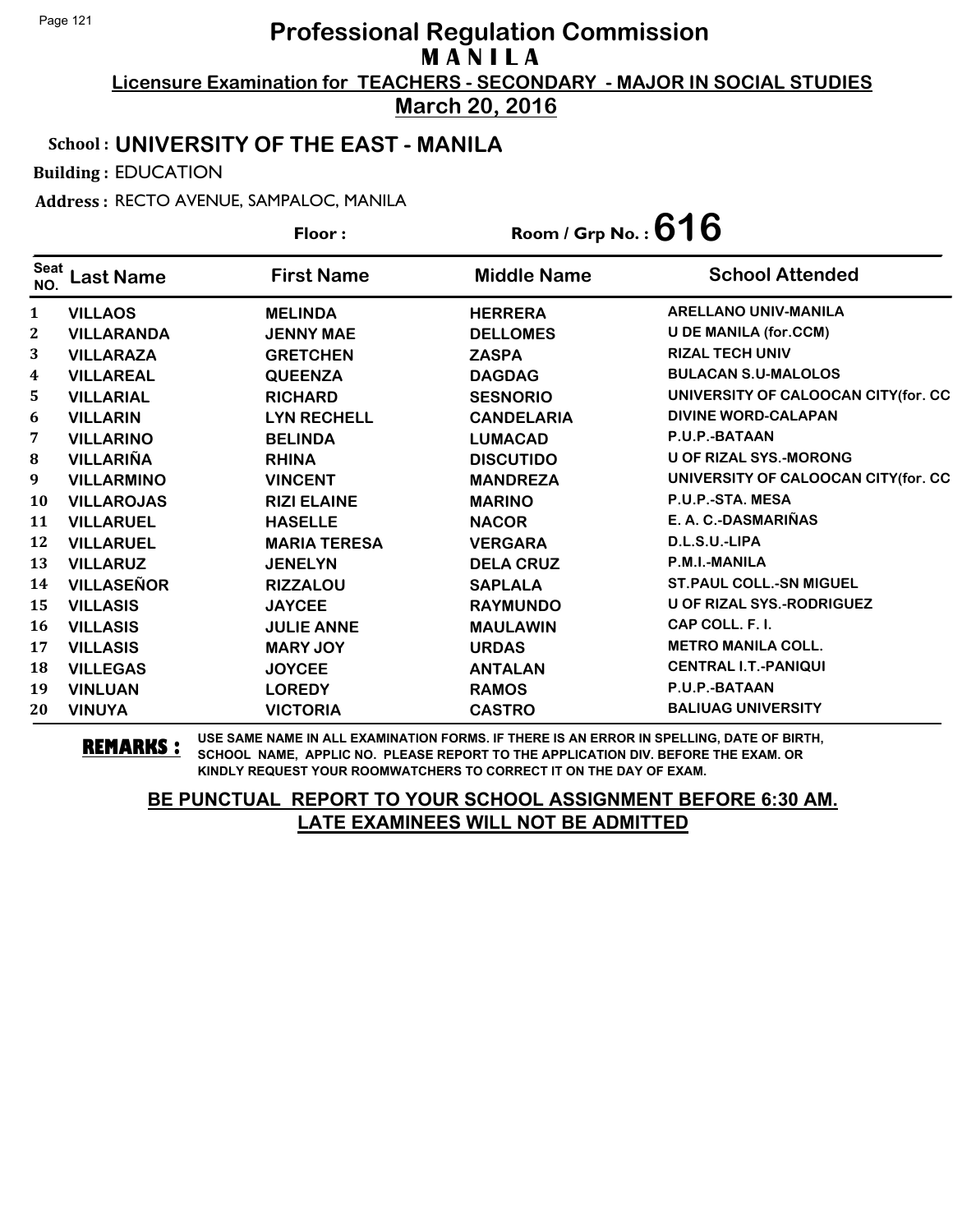**March 20, 2016**

### School : **UNIVERSITY OF THE EAST - MANILA**

Building : EDUCATION

Address : RECTO AVENUE, SAMPALOC, MANILA

|                    |                   | Floor:                | Room / Grp No.: $617$ |                                     |
|--------------------|-------------------|-----------------------|-----------------------|-------------------------------------|
| <b>Seat</b><br>NO. | <b>Last Name</b>  | <b>First Name</b>     | <b>Middle Name</b>    | <b>School Attended</b>              |
| $\mathbf{1}$       | <b>VINUYA</b>     | <b>VIOLETA</b>        | <b>SOMBILLO</b>       | <b>HARVARDIAN COLL.-PAMPANGA</b>    |
| $\mathbf{2}$       | <b>VIOLA</b>      | <b>JEREMILLE</b>      | <b>CRUZ</b>           | <b>BULACAN S.U-MALOLOS</b>          |
| 3                  | <b>VIPINOSA</b>   | <b>NICASIO JR</b>     | <b>DENTI</b>          | <b>U OF RIZAL SYS.-RODRIGUEZ</b>    |
| 4                  | <b>VIRAY</b>      | <b>JOSEPH RONILLO</b> | <b>BUSTOS</b>         | P.U.P.-STA, MESA                    |
| 5                  | <b>VISITACION</b> | <b>CHARME</b>         | <b>DENGDENG</b>       | N.O.R.S.U-BAIS                      |
| 6                  | <b>VIVAS</b>      | <b>KRISTINE MARIE</b> | <b>SOLIS</b>          | <b>BATANGAS S.U.-ARASOF-NASUGBU</b> |
| 7                  | <b>VIZORO</b>     | <b>LEONORA</b>        | <b>MABINI</b>         | <b>STI-FAIRVIEW</b>                 |
| 8                  | <b>WALAWALA</b>   | <b>CAMILLE</b>        | <b>FUENTES</b>        | <b>BULACAN S.U-MALOLOS</b>          |
| 9                  | <b>WANTA</b>      | <b>MELISSA</b>        | <b>CRUZ</b>           | UNIV.OF THE ASSUMP.                 |
| <b>10</b>          | <b>WHITESIDE</b>  | <b>JUPITER</b>        | <b>QUILINGUIN</b>     | <b>RIZAL TECH UNIV</b>              |
| 11                 | <b>YABUT</b>      | <b>JEANNE</b>         | <b>OCAMPO</b>         | <b>PAMPANGA COLLEGES</b>            |
| 12                 | <b>YAESO</b>      | <b>MERALYN</b>        | <b>TORRES</b>         | <b>BULACAN S.U-MALOLOS</b>          |
| 13                 | <b>YAMAT</b>      | <b>NOELYN</b>         | <b>HALINA</b>         | <b>NATIONAL UNIV-MANILA</b>         |
| 14                 | <b>YAMBAO</b>     | <b>KHING</b>          | <b>PALABASAN</b>      | <b>BULACAN S.U-MALOLOS</b>          |
| 15                 | <b>YANEZA</b>     | <b>GENEFER</b>        | <b>ATIENZA</b>        | C.E.U.-MANILA                       |
| 16                 | YAO GO            | <b>ABIGAIL</b>        | <b>ALINSOD</b>        | <b>INTERFACE COMP. SCH.</b>         |
| 17                 | <b>YBAÑEZ</b>     | <b>ERLIZA</b>         | <b>CASAMAYOR</b>      | <b>C.L.S.U.</b>                     |
| 18                 | <b>YBUT</b>       | <b>EDDISON</b>        | <b>FELIPE</b>         | <b>CITY OF MALABON UNIV.</b>        |
| 19                 | <b>YLAYA</b>      | <b>JEMBO</b>          | <b>HERRERA</b>        | <b>OCC.MINDORO STATE COL.</b>       |
| 20                 | <b>YLEN</b>       | <b>CHARMAINE</b>      | <b>CENTENO</b>        | <b>ST.BERNADETTE COLL.-ALABANG</b>  |

**REMARKS :** USE SAME NAME IN ALL EXAMINATION FORMS. IF THERE IS AN ERROR IN SPELLING, DATE OF BIRTH, SCHOOL NAME, APPLIC NO. PLEASE REPORT TO THE APPLICATION DIV. BEFORE THE EXAM. OR KINDLY REQUEST YOUR ROOMWATCHERS TO CORRECT IT ON THE DAY OF EXAM.